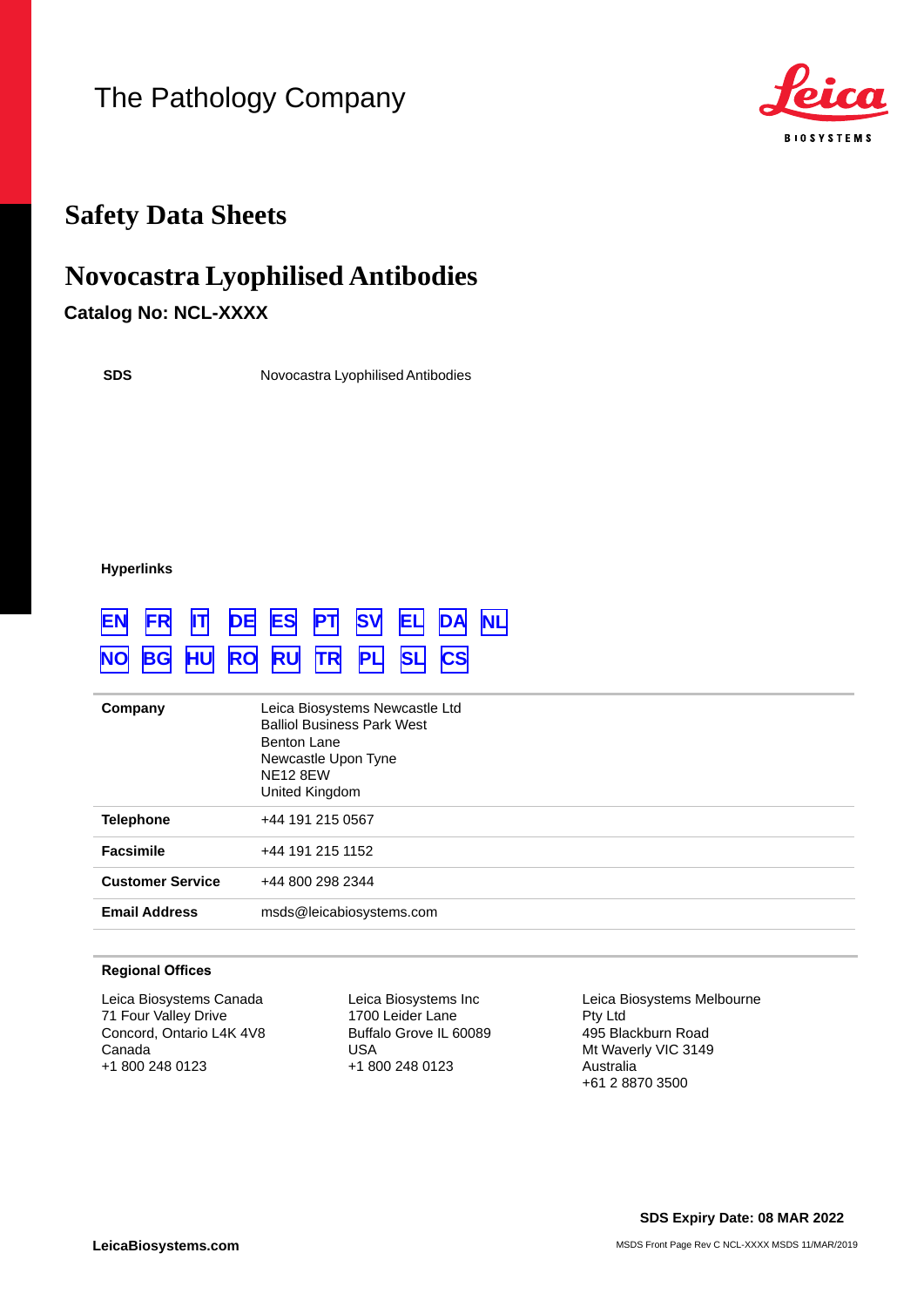

NOVOCASTRATM LYOPHILISED ANTIBODIES

**Page:** 1 **Compilation date:** 08/03/2019 **Revision No:** 3

#### <span id="page-1-0"></span>**Section 1: Identification of the substance/mixture and of the company/undertaking**

#### **1.1. Product identifier**

#### **Product name:** NOVOCASTRATM LYOPHILISED ANTIBODIES

#### **1.2. Relevant identified uses of the substance or mixture and uses advised against**

#### **Use of substance / mixture:** Use in laboratories - Professional.

#### **1.3. Details of the supplier of the safety data sheet**

## **Company name:** Leica Biosystems Newcastle Ltd Balliol Business Park West Benton Lane Newcastle Upon Tyne NE12 8EW United Kingdom **Tel:** +44 191 2150567 **Fax:** +44 191 2151152

**Email:** msds@LeicaBiosystems.com

#### **1.4. Emergency telephone number**

#### **Emergency tel:** USA and Canada: 1-800-424-9300 Outside USA and Canada: +1 703-741-5970 For emergency calls only.

## **Section 2: Hazards identification**

#### **2.1. Classification of the substance or mixture**

| <b>Classification under CLP:</b> Acute Tox. 4: H302; Resp. Sens. 1: H334; Aquatic Chronic 2: H411; Skin Sens. 1: H317; |
|------------------------------------------------------------------------------------------------------------------------|
| EUH032                                                                                                                 |
| Most important adverse effects: Harmful if swallowed. May cause an allergic skin reaction. May cause allergy or asthma |
| symptoms or breathing difficulties if inhaled. Toxic to aguatic life with long lasting effects.                        |
| Contact with acids liberates very toxic gas.                                                                           |

#### **2.2. Label elements**

**Label elements:**

**Hazard statements:** H302: Harmful if swallowed.

H317: May cause an allergic skin reaction.

H334: May cause allergy or asthma symptoms or breathing difficulties if inhaled.

[cont...]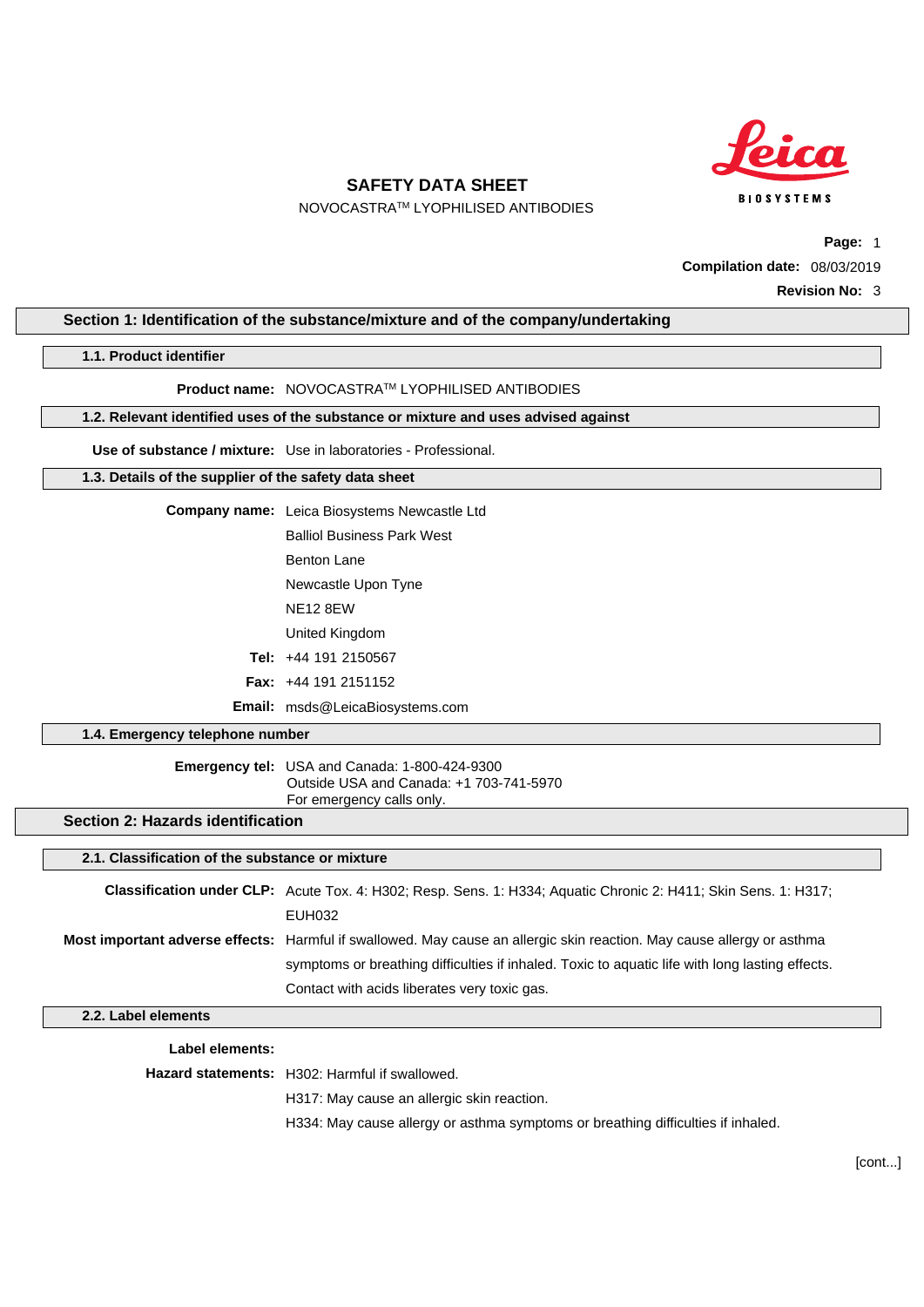#### NOVOCASTRATM LYOPHILISED ANTIBODIES

H411: Toxic to aquatic life with long lasting effects. EUH032: Contact with acids liberates very toxic gas. **Signal words:** Danger **Hazard pictograms:** GHS07: Exclamation mark GHS08: Health hazard GHS09: Environmental



**Precautionary statements: \*** P261: Avoid breathing dust. P264: Wash hands thoroughly after handling. P270: Do not eat, drink or smoke when using this product. P272: Contaminated work clothing should not be allowed out of the workplace. P273: Avoid release to the environment. P280: Wear protective gloves/protective clothing/eye protection/face protection. P284: [In case of inadequate ventilation] wear respiratory protection. P301+312: IF SWALLOWED: Call a POISON CENTER/doctor/ if you feel unwell. P302+352: IF ON SKIN: Wash with plenty of soap and water. P304+340: IF INHALED: Remove person to fresh air and keep comfortable for breathing. P330: Rinse mouth. P333+313: If skin irritation or rash occurs: Get medical advice/attention. P342+311: If experiencing respiratory symptoms: Call a POISON CENTER/doctor. P362+364: Take off contaminated clothing and wash it before reuse. P391: Collect spillage. P501: Dispose of contents/container to hazardous or special waste collection point.

#### **2.3. Other hazards**

**PBT:** This product is not identified as a PBT/vPvB substance.

### **Section 3: Composition/information on ingredients**

## **3.2. Mixtures**

#### **\* Non-classified ingredients: ALBUMINS, BLOOD SERUM**

| *EC        | *CAS       | lassification        | *Percent |
|------------|------------|----------------------|----------|
| *232-936-2 | *9048-46-8 | *Acute Tox. 4 (H302) | *1-10%   |

**\* REACH Registration Number:** Not applicable.

**Page:** 2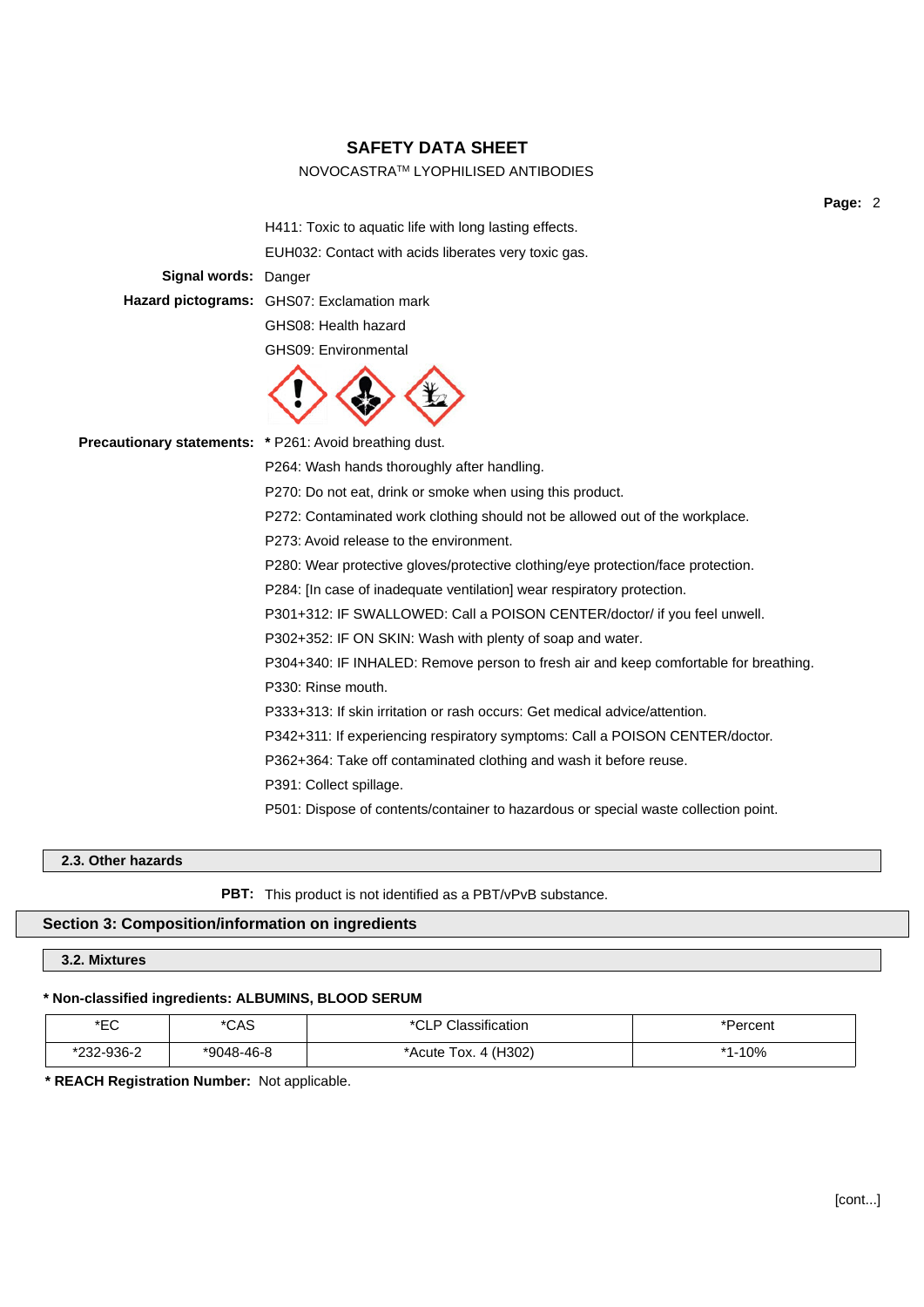## NOVOCASTRATM LYOPHILISED ANTIBODIES

| <b>Hazardous ingredients:</b>            |                                                                                                                      |                                                                                         | Page: 3 |  |  |
|------------------------------------------|----------------------------------------------------------------------------------------------------------------------|-----------------------------------------------------------------------------------------|---------|--|--|
| EC<br>CAS                                | PBT/WEL<br><b>CLP Classification</b>                                                                                 |                                                                                         |         |  |  |
| SODIUM AZIDE                             | REACH registration: 01-2119457019-37-XXXX                                                                            |                                                                                         |         |  |  |
| 247-852-1                                | Acute Tox. 2: H300; Aquatic Acute 1:<br>1-10%<br>26628-22-8<br>÷,<br>H400; Aquatic Chronic 1: H410;<br><b>EUH032</b> |                                                                                         |         |  |  |
| <b>BENZYLPENICILLIN SODIUM</b>           | REACH registration: Not applicable.                                                                                  |                                                                                         |         |  |  |
| 710-2<br>69-57-8                         |                                                                                                                      | Skin Sens. 1: H317; Resp. Sens. 1:<br>H334                                              | 1-10%   |  |  |
| STREPTOMYCIN SULPHATE                    | REACH registration: Not applicable.                                                                                  |                                                                                         |         |  |  |
| 286-0<br>3810-74-0                       |                                                                                                                      | Acute Tox. 4: H302; Skin Sens. 1: H317;<br>STOT SE 3: H335; Repr. 2: H361               | 1-10%   |  |  |
| <b>Section 4: First aid measures</b>     |                                                                                                                      |                                                                                         |         |  |  |
| 4.1. Description of first aid measures   |                                                                                                                      |                                                                                         |         |  |  |
|                                          | <b>Skin contact:</b> Wash immediately with plenty of soap and water.                                                 |                                                                                         |         |  |  |
|                                          | Eye contact: Bathe the eye with running water for 15 minutes.                                                        |                                                                                         |         |  |  |
|                                          | Ingestion: Wash out mouth with water. Do not induce vomiting. If conscious, give half a litre of water               |                                                                                         |         |  |  |
|                                          | to drink immediately.                                                                                                |                                                                                         |         |  |  |
|                                          |                                                                                                                      | Inhalation: Remove casualty from exposure ensuring one's own safety whilst doing so. If |         |  |  |
|                                          |                                                                                                                      | conscious, ensure the casualty sits or lies down. If unconscious and breathing is OK,   |         |  |  |
|                                          |                                                                                                                      | place in the recovery position. If breathing becomes bubbly, have the casualty sit and  |         |  |  |
|                                          | provide oxygen if available. Transfer to hospital as soon as possible.                                               |                                                                                         |         |  |  |
|                                          | 4.2. Most important symptoms and effects, both acute and delayed                                                     |                                                                                         |         |  |  |
|                                          | Skin contact: There may be mild irritation at the site of contact.                                                   |                                                                                         |         |  |  |
|                                          | Eye contact: There may be irritation and redness.                                                                    |                                                                                         |         |  |  |
|                                          | Ingestion: There may be soreness and redness of the mouth and throat. There may be difficulty                        |                                                                                         |         |  |  |
|                                          |                                                                                                                      | swallowing. Nausea and stomach pain may occur. There may be vomiting. There may         |         |  |  |
|                                          | be shortness of breath due to congestion of the lungs.                                                               |                                                                                         |         |  |  |
|                                          | Inhalation: Exposure may cause coughing or wheezing. There may be congestion of the lungs                            |                                                                                         |         |  |  |
|                                          | causing severe shortness of breath.                                                                                  |                                                                                         |         |  |  |
|                                          | Delayed / immediate effects: Immediate effects can be expected after short-term exposure. Delayed effects can be     |                                                                                         |         |  |  |
|                                          | expected after long-term exposure.                                                                                   |                                                                                         |         |  |  |
|                                          | 4.3. Indication of any immediate medical attention and special treatment needed                                      |                                                                                         |         |  |  |
|                                          | Immediate / special treatment: Show this safety data sheet to the doctor in attendance.                              |                                                                                         |         |  |  |
| <b>Section 5: Fire-fighting measures</b> |                                                                                                                      |                                                                                         |         |  |  |

**5.1. Extinguishing media**

**Extinguishing media:** Suitable extinguishing media for the surrounding fire should be used. Dry chemical powder. Do not use water. Do not use carbon dioxide. Do not use foam.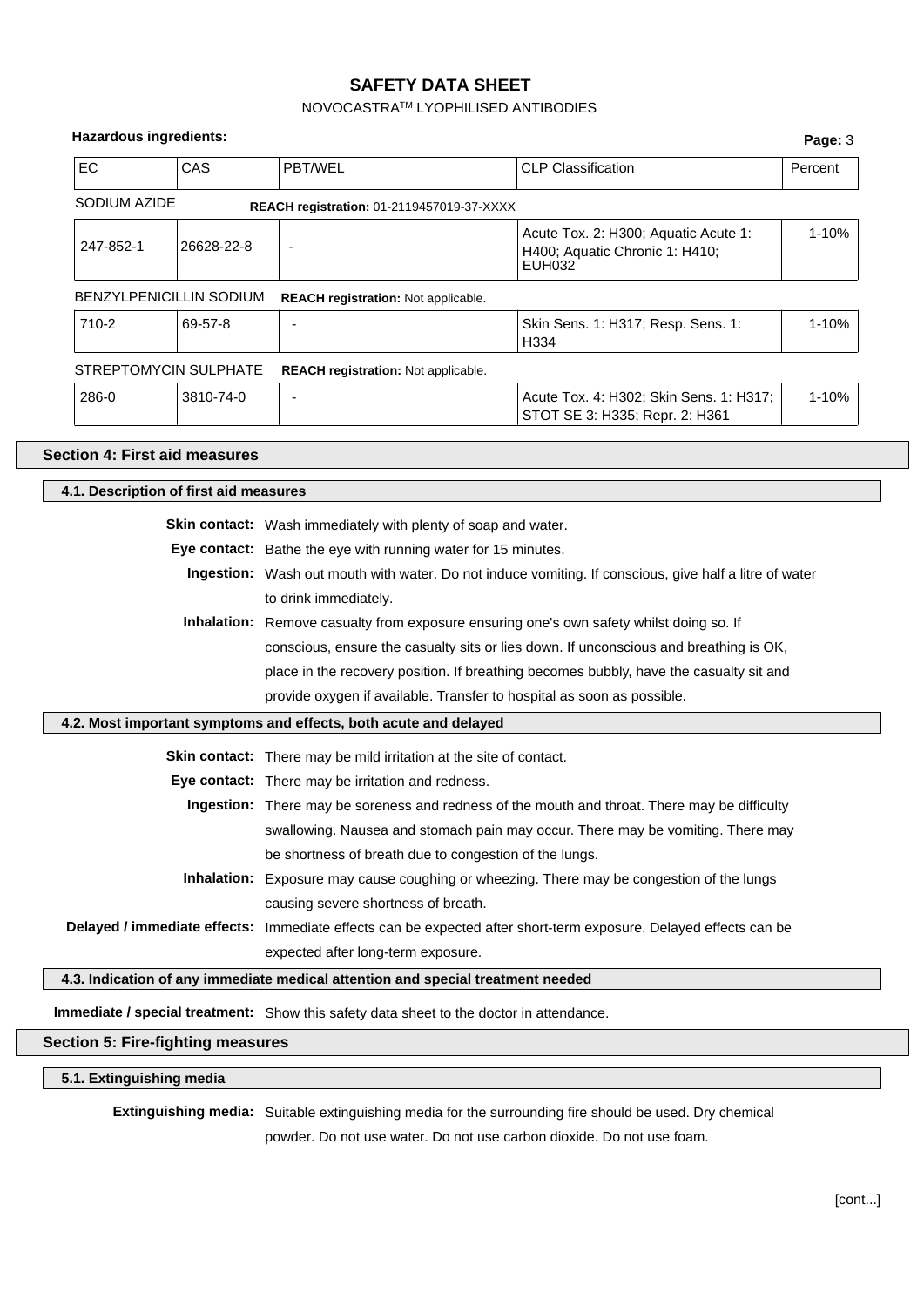#### NOVOCASTRATM LYOPHILISED ANTIBODIES

|                                                            |                                                                                                                | Page: 4 |  |
|------------------------------------------------------------|----------------------------------------------------------------------------------------------------------------|---------|--|
| 5.2. Special hazards arising from the substance or mixture |                                                                                                                |         |  |
|                                                            | <b>Exposure hazards:</b> In combustion emits toxic fumes.                                                      |         |  |
| 5.3. Advice for fire-fighters                              |                                                                                                                |         |  |
|                                                            | Advice for fire-fighters: Wear self-contained breathing apparatus. Wear protective clothing to prevent contact |         |  |
|                                                            | with skin and eyes.                                                                                            |         |  |
| Section 6: Accidental release measures                     |                                                                                                                |         |  |
|                                                            | 6.1. Personal precautions, protective equipment and emergency procedures                                       |         |  |
|                                                            | <b>Personal precautions:</b> Mark out the contaminated area with signs and prevent access to unauthorised      |         |  |
|                                                            | personnel. Do not attempt to take action without suitable protective clothing - see section                    |         |  |
|                                                            | 8 of SDS. Do not create dust.                                                                                  |         |  |
| 6.2. Environmental precautions                             |                                                                                                                |         |  |
|                                                            | Environmental precautions: Do not discharge into drains or rivers.                                             |         |  |
| 6.3. Methods and material for containment and cleaning up  |                                                                                                                |         |  |
|                                                            | Clean-up procedures: Clean-up should be dealt with only by qualified personnel familiar with the specific      |         |  |
|                                                            | substance. Transfer to a closable, labelled salvage container for disposal by an                               |         |  |
|                                                            | appropriate method.                                                                                            |         |  |
| 6.4. Reference to other sections                           |                                                                                                                |         |  |
|                                                            | Reference to other sections: Refer to section 8 of SDS. Refer to section 13 of SDS.                            |         |  |
| Section 7: Handling and storage                            |                                                                                                                |         |  |
| 7.1. Precautions for safe handling                         |                                                                                                                |         |  |
|                                                            |                                                                                                                |         |  |

**Handling requirements:** Avoid direct contact with the substance. Ensure there is sufficient ventilation of the area.

Avoid the formation or spread of dust in the air.

### **7.2. Conditions for safe storage, including any incompatibilities**

**Storage conditions:** Store in a cool, well ventilated area. Keep container tightly closed. Keep away from sources of ignition.

**Suitable packaging:** Must only be kept in original packaging.

**7.3. Specific end use(s)**

**Specific end use(s):** Use in laboratories - Professional.

## **Section 8: Exposure controls/personal protection**

**8.1. Control parameters**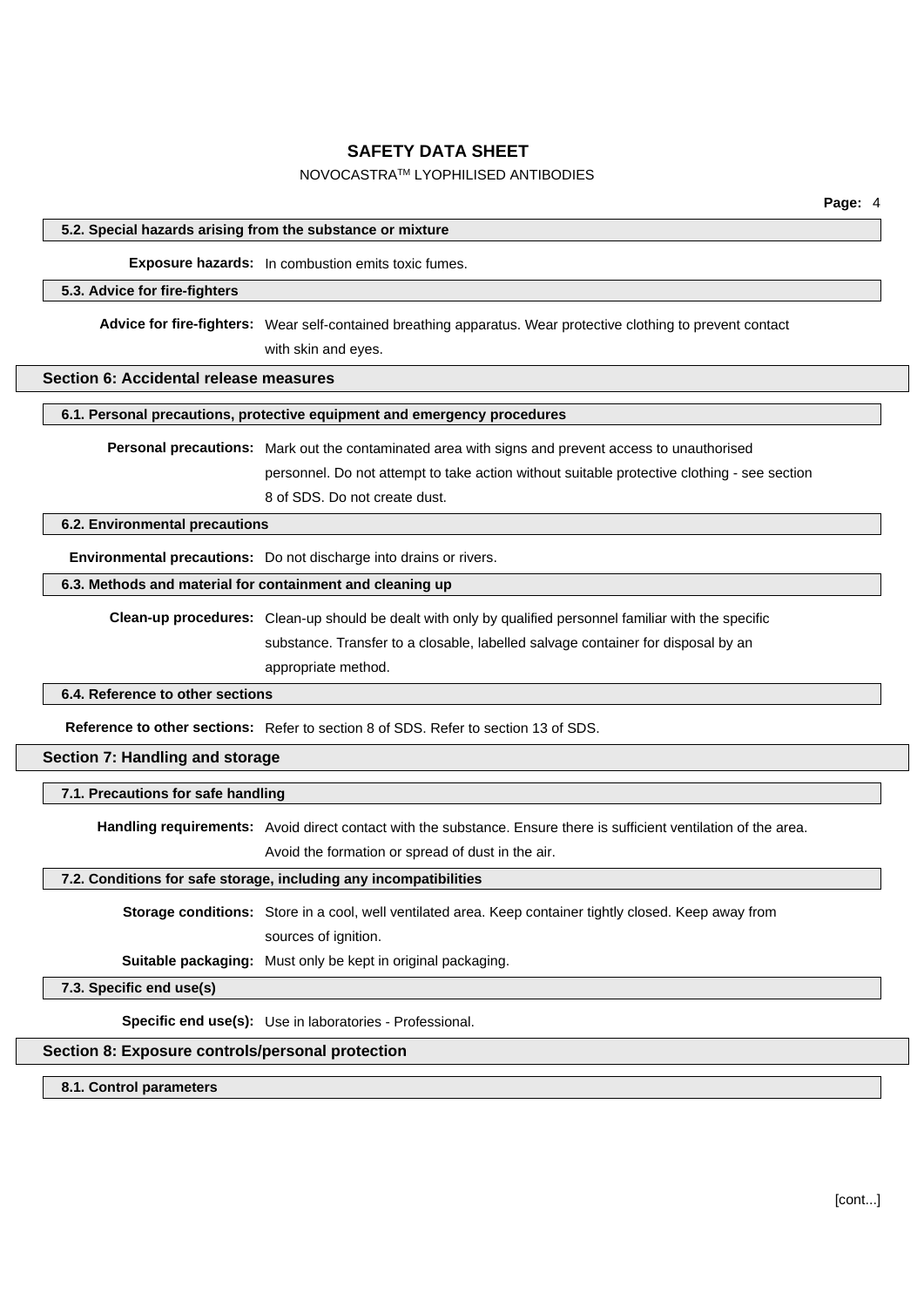## NOVOCASTRATM LYOPHILISED ANTIBODIES

#### **Hazardous ingredients: SODIUM AZIDE**

#### **Workplace exposure limits:**

### **Respirable dust**

| State     | 8 hour TWA               | 15 min. STEL             | 8 hour TWA | 15 min. STEL             |
|-----------|--------------------------|--------------------------|------------|--------------------------|
| EU        | $0.1 \text{ mg/m}^3$     | $0.3 \text{ mg/m}^3$     |            | $\overline{\phantom{a}}$ |
| <b>UK</b> | $0.1 \text{ mg/m}^3$     | $0.3$ mg/m $3$           | ۰          | $\overline{\phantom{a}}$ |
| IE        | $0.1 \text{ mg/m}^3$     | $0.3 \text{ mg/m}^3$     | ۰          | $\overline{\phantom{a}}$ |
| US        | ٠                        | $0.3 \text{ mg/m}^3$     | ۰          | ۰                        |
| CA        | $\overline{\phantom{0}}$ | $0.3 \text{ mg/m}^3$     | ۰          | $\overline{\phantom{0}}$ |
| AU        | ۰                        | $0.3 \text{ mg/m}^3$     | ۰          | ۰                        |
| NZ        |                          | $0.29$ mg/m <sup>3</sup> |            |                          |

#### **DNEL/PNEC Values**

**DNEL / PNEC** No data available.

**8.2. Exposure controls**

|                                            | Engineering measures: Ensure there is sufficient ventilation of the area.                                              |  |
|--------------------------------------------|------------------------------------------------------------------------------------------------------------------------|--|
|                                            | <b>Respiratory protection:</b> Respiratory protection must be available in case of emergency. Particle filter class P1 |  |
|                                            | (EN143).                                                                                                               |  |
| <b>Hand protection:</b> Protective gloves. |                                                                                                                        |  |
|                                            | <b>Eye protection:</b> Safety glasses with side-shields. Ensure eye bath is to hand.                                   |  |
|                                            | <b>Skin protection:</b> Protective clothing.                                                                           |  |
|                                            | <b>Environmental:</b> Prevent from entering in public sewers or the immediate environment. Refer to specific           |  |
|                                            | Member State legislation for requirements under Community environmental legislation.                                   |  |

## **Section 9: Physical and chemical properties**

**9.1. Information on basic physical and chemical properties**

**State:** Powder **Colour:** Off-white **Odour:** Odourless

**9.2. Other information**

**Other information:** No data available.

## **Section 10: Stability and reactivity**

**10.1. Reactivity**

**Reactivity:** Stable under recommended transport or storage conditions.

**10.2. Chemical stability**

**Chemical stability:** Stable under normal conditions.

**Page:** 5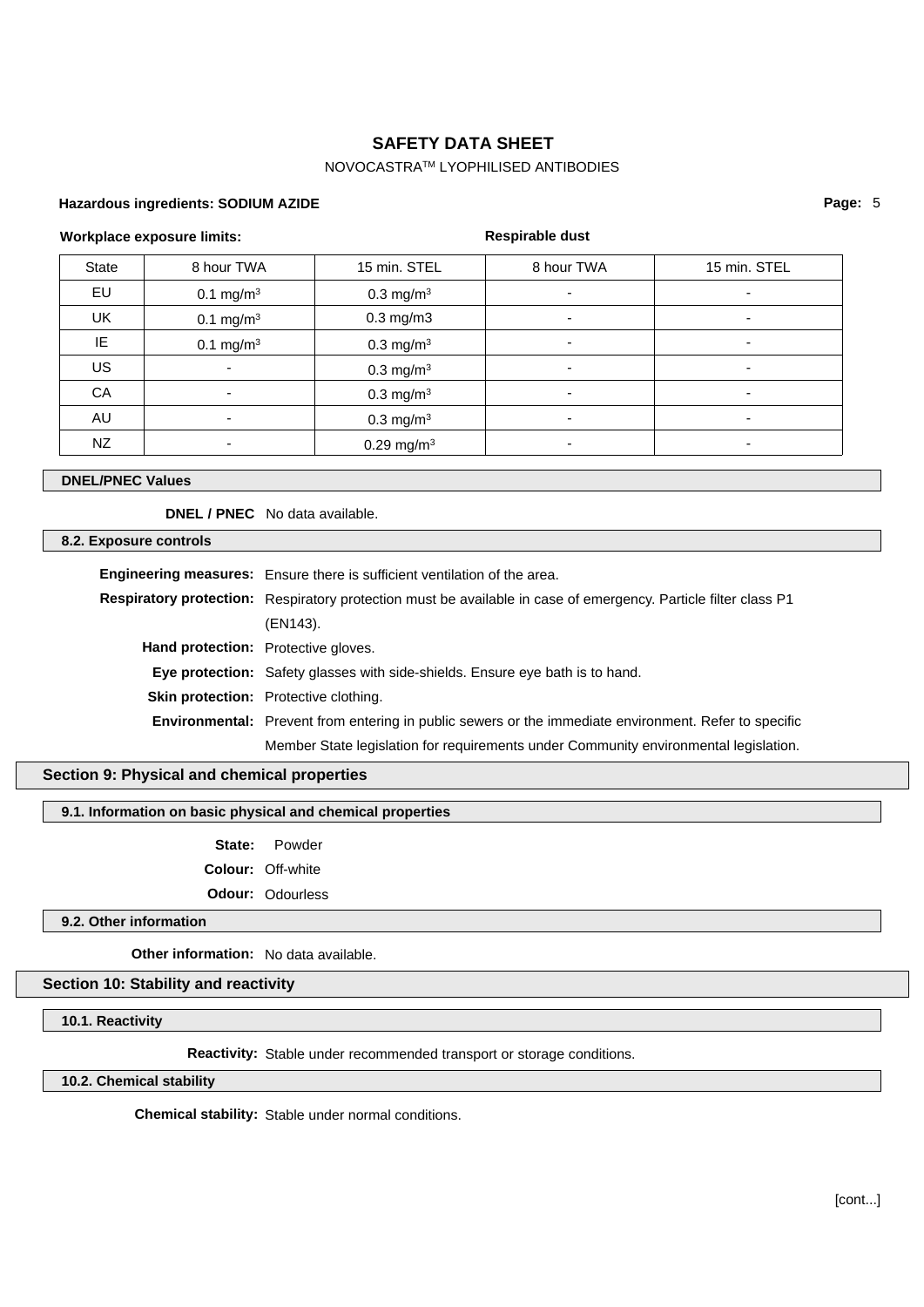#### NOVOCASTRATM LYOPHILISED ANTIBODIES

#### **10.3. Possibility of hazardous reactions**

**Hazardous reactions:** Hazardous reactions will not occur under normal transport or storage conditions.

## **10.4. Conditions to avoid**

**Conditions to avoid:** Heat. Hot surfaces. Flames.

## **10.5. Incompatible materials**

**Materials to avoid:** Strong oxidising agents. Strong acids.

#### **10.6. Hazardous decomposition products**

**Haz. decomp. products:** In combustion emits toxic fumes. \*Contact with acids liberates very toxic gas.

#### **Section 11: Toxicological information**

**11.1. Information on toxicological effects**

#### **Hazardous ingredients:**

#### **SODIUM AZIDE**

| <b>ORL</b> | <b>MUS</b> | LD50 | 27 | mg/kg |
|------------|------------|------|----|-------|
| ORL        | RAT        | LD50 | 27 | mg/kg |
| <b>SKN</b> | <b>RAT</b> | LD50 | 50 | mg/kg |

#### **Relevant effects for mixture:**

| Effect                               | Route          | <b>Basis</b>                                                    |
|--------------------------------------|----------------|-----------------------------------------------------------------|
| Acute toxicity (harmful)             | ING.           | Hazardous: calculated                                           |
| Respiratory/skin sensitisation       | <b>INH DRM</b> | Hazardous: calculated                                           |
| <b>Excluded effects for mixture:</b> |                |                                                                 |
| Effect                               | Route          | <b>Basis</b>                                                    |
| Acute toxicity (fatal)               |                | Based on available data the classification criteria are not met |
| Acute toxicity (toxic)               |                | Based on available data the classification criteria are not met |
| Irritation                           |                | Based on available data the classification criteria are not met |
| Corrosivity                          |                | Based on available data the classification criteria are not met |
| Repeated dose toxicity               |                | Based on available data the classification criteria are not met |
| Carcinogenicity                      |                | Based on available data the classification criteria are not met |
| Mutagenicity                         |                | Based on available data the classification criteria are not met |
| Toxicity for reproduction            |                | Based on available data the classification criteria are not met |

#### **Symptoms / routes of exposure**

**Skin contact:** There may be mild irritation at the site of contact.

**Eye contact:** There may be irritation and redness.

| Ingestion: There may be soreness and redness of the mouth and throat. There may be difficulty                    |
|------------------------------------------------------------------------------------------------------------------|
| swallowing. Nausea and stomach pain may occur. There may be vomiting. There may be                               |
| shortness of breath due to congestion of the lungs.                                                              |
| <b>Inhalation:</b> Exposure may cause coughing or wheezing. There may be congestion of the lungs                 |
| causing severe shortness of breath.                                                                              |
| Delayed / immediate effects: Immediate effects can be expected after short-term exposure. Delayed effects can be |
| expected after long-term exposure.                                                                               |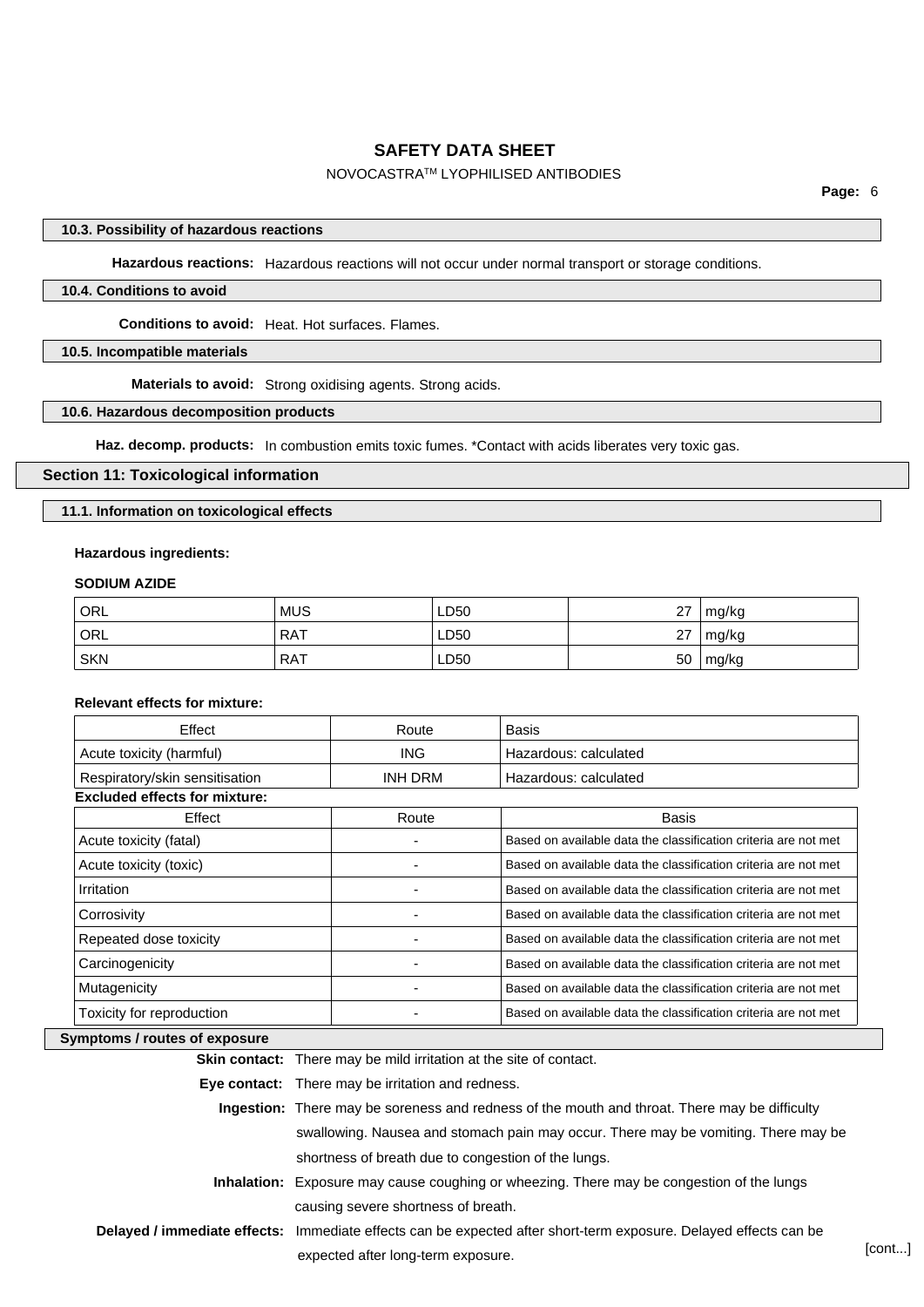## NOVOCASTRATM LYOPHILISED ANTIBODIES

**Page:** 7

#### **Section 12: Ecological information**

#### **12.1. Toxicity**

#### **Ecotoxicity values:**

| <b>Species</b>            | Test      | Value | Units  |
|---------------------------|-----------|-------|--------|
| Pimephales promelas       | 96H LC50  | 5.46  | mg/l   |
| Orconectes rusticus       | 96H LC100 |       | mq/l   |
| Paracentrotus lividus     | 48H LOEC  | 10    | umol/l |
| Selenastrum capricornutum | 96H EC50  | 0.35  | mg/l   |

#### **12.2. Persistence and degradability**

#### **Persistence and degradability:** Not biodegradable.

#### **12.3. Bioaccumulative potential**

**Bioaccumulative potential:** Bioaccumulation potential.

**12.4. Mobility in soil**

**Mobility:** Readily absorbed into soil.

### **12.5. Results of PBT and vPvB assessment**

**PBT identification:** This product is not identified as a PBT/vPvB substance.

## **12.6. Other adverse effects**

**Other adverse effects:** Toxic to aquatic organisms. Toxic to soil organisms.

#### **Section 13: Disposal considerations**

| 13.1. Waste treatment methods               |                                                                                                                 |  |  |
|---------------------------------------------|-----------------------------------------------------------------------------------------------------------------|--|--|
|                                             | <b>Disposal operations:</b> Transfer to a suitable container and arrange for collection by specialised disposal |  |  |
|                                             | company.                                                                                                        |  |  |
| <b>Recovery operations:</b> Not applicable. |                                                                                                                 |  |  |
|                                             | <b>Disposal of packaging:</b> Arrange for collection by specialised disposal company.                           |  |  |
|                                             | <b>NB:</b> The user's attention is drawn to the possible existence of regional or national                      |  |  |
|                                             | regulations regarding disposal.                                                                                 |  |  |
|                                             | ction 14: Transport information                                                                                 |  |  |

#### **Section**

Land (ADR/RID): Regulated for transport by land.

**Sea (IMDG):** Regulated for transport by sea.

- **Air (IATA):** Regulated for transport by air.
- **Inland Waterways (ADNR/AND):** Regulated for transport by inland waterways.

**14.1. UN number**

**UN number:** UN3288

**14.2. UN proper shipping name**

**Shipping name:** Toxic Solid, Inorganic, N.O.S.

(SODIUM AZIDE) [cont...]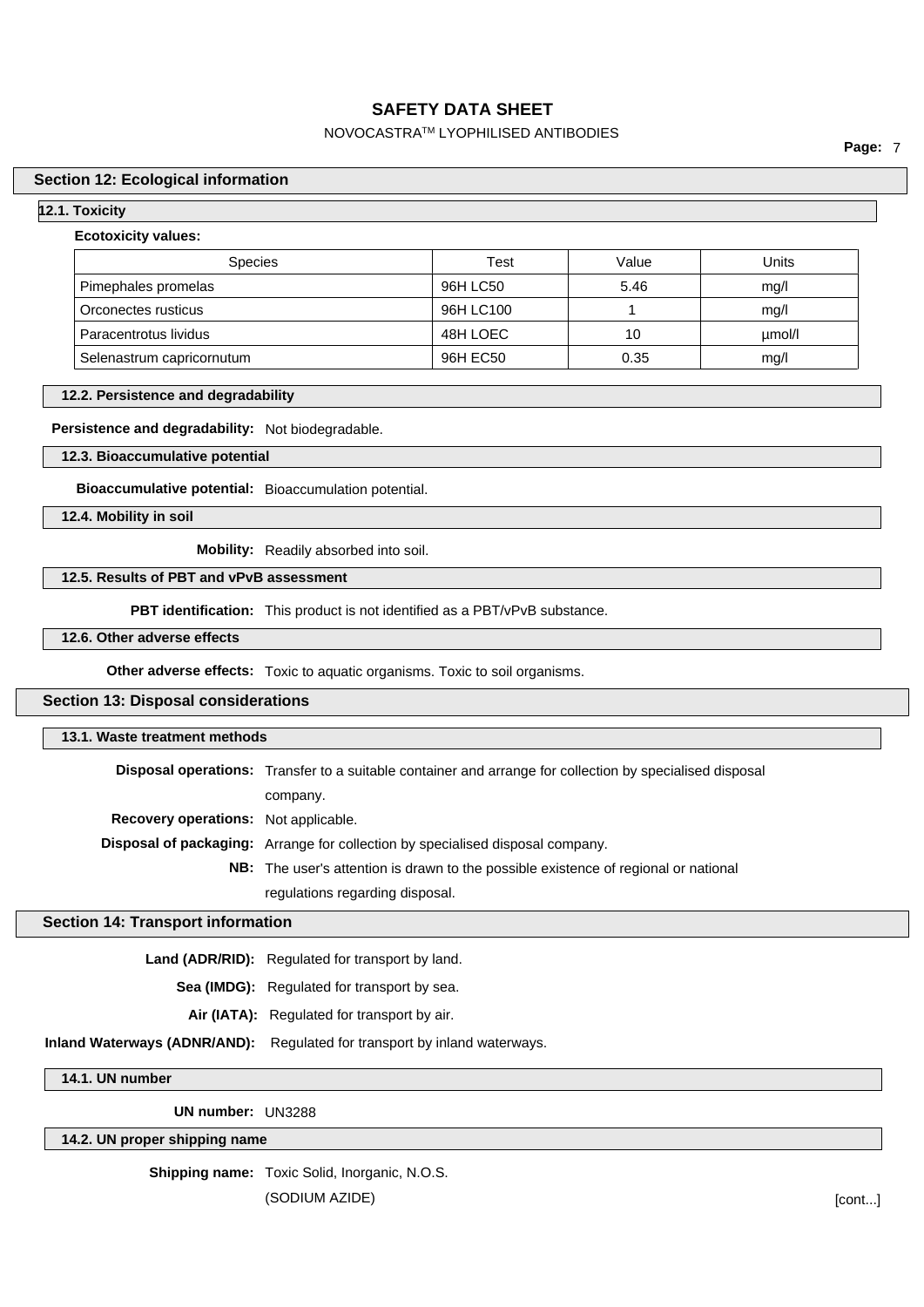NOVOCASTRATM LYOPHILISED ANTIBODIES

**14.4. Packing group Packing group:** III **14.5. Environmental hazards Environmentally hazardous:** Yes **Marine pollutant:** Yes **Marine pollutant:** Yes **14.6. Special precautions for user Special precautions:** No special precautions. **Tunnel code:** E **Transport category:** 3 **Section 15: Regulatory information 15.1. Safety, health and environmental regulations/legislation specific for the substance or mixture Specific regulations:** This safety data sheet has been prepared according to; **15.2. Chemical Safety Assessment Chemical safety assessment:** A chemical safety assessment has not been carried out for the substance or the mixture by the supplier. **Section 16: Other information Other information Other information:** \* indicates text in the SDS which has changed since the last revision. **Phrases used in s.2 and s.3:** EUH032: Contact with acids liberates very toxic gas. H300: Fatal if swallowed. H302: Harmful if swallowed. H317: May cause an allergic skin reaction. H334: May cause allergy or asthma symptoms or breathing difficulties if inhaled. H335: May cause respiratory irritation. H361: Suspected of damaging fertility or the unborn child. H400: Very toxic to aquatic life. H410: Very toxic to aquatic life with long lasting effects. H411: Toxic to aquatic life with long lasting effects. **Legal disclaimer:** The above information is believed to be correct but does not purport to be all inclusive and shall be used only as a guide. This company shall not be held liable for any damage resulting from handling or from contact with the above product. **14.3. Transport hazard class(es) Transport class:** 6.1 REGULATION (EC) No 1907/2006 OF THE EUROPEAN PARLIAMENT AND OF THE COUNCIL concerning the Registration, Evaluation, Authorisation and Restriction of Chemicals (REACH). REGULATION (EC) No 1272/2008 OF THE EUROPEAN PARLIAMENT AND OF THE COUNCIL on classification, labelling and packaging of substances and mixtures.

**Page:** 8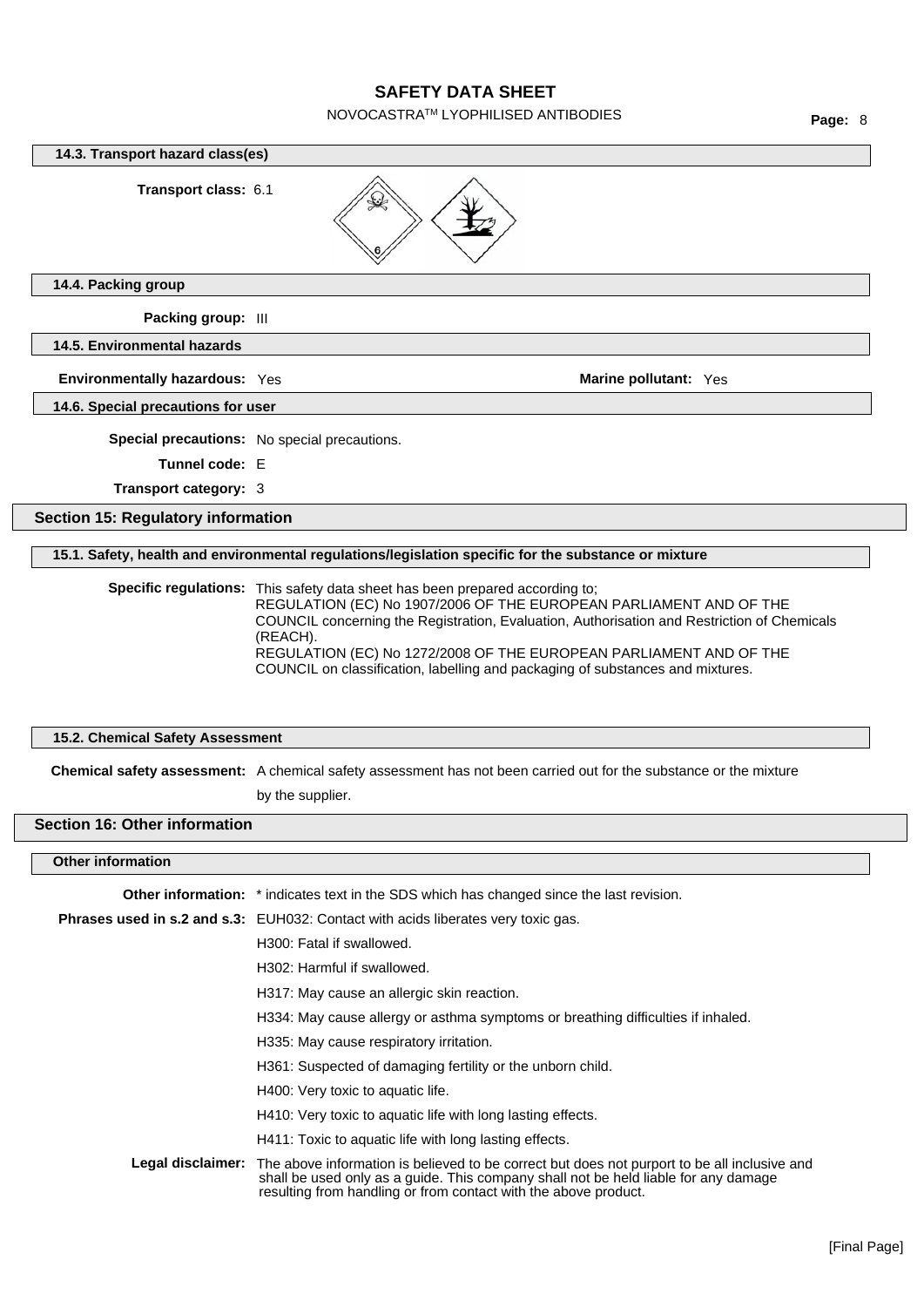

NOVOCASTRATM LYOPHILISED ANTIBODIES

**Page:** 1

**Date de compilation:** 08/03/2019

#### <span id="page-9-0"></span>**Section 1: Identification de la substance/du mélange et de la société/l'entreprise**

#### **1.1. Identificateur de produit**

**Nom du produit:** NOVOCASTRATM LYOPHILISED ANTIBODIES

**1.2. Utilisations identifiées pertinentes de la substance ou du mélange et utilisations déconseillées**

**Utilisation du produit:** Utilisez dans les laboratoires - professionnel.

**1.3. Renseignements concernant le fournisseur de la fiche de données de sécurité**

Balliol Business Park West

- Benton Lane
- Newcastle Upon Tyne
- NE12 8EW
- United Kingdom
- **Tél:** +44 191 2150567
- **Fax:** +44 191 2151152

**Email:** msds@LeicaBiosystems.com

### **1.4. Numéro d'appel d'urgence**

**Tél (en cas d'urgence):** USA et Canada: 1-800-424-9300 En dehors des USA et du Canada: +1 703-741-5970 Pour les appels d'urgence seulement.

#### **Section 2: Identification des dangers**

#### **2.1. Classification de la substance ou du mélange**

| Classification (CLP): Acute Tox. 4: H302; Resp. Sens. 1: H334; Aquatic Chronic 2: H411; Skin Sens. 1: H317;   |
|---------------------------------------------------------------------------------------------------------------|
| EUH032                                                                                                        |
| <b>Effets indésirables:</b> Nocif en cas d'ingestion. Peut provoquer une allergie cutanée. Peut provoquer des |
| symptômes allergiques ou d'asthme ou des difficultés respiratoires par inhalation.                            |
| Toxique pour les organismes aquatiques, entraîne des effets néfastes à long terme. Au                         |
| contact d'un acide, dégage un gaz très toxique.                                                               |

#### **2.2. Éléments d'étiquetage**

| Eléments d'étiquetage: |                                                                               |
|------------------------|-------------------------------------------------------------------------------|
|                        | Mentions de danger: H302: Nocif en cas d'ingestion.                           |
|                        | H317: Peut provoquer une allergie cutanée.                                    |
|                        | H334: Peut provoquer des symptômes allergiques ou d'asthme ou des difficultés |
|                        | respiratoires par inhalation.                                                 |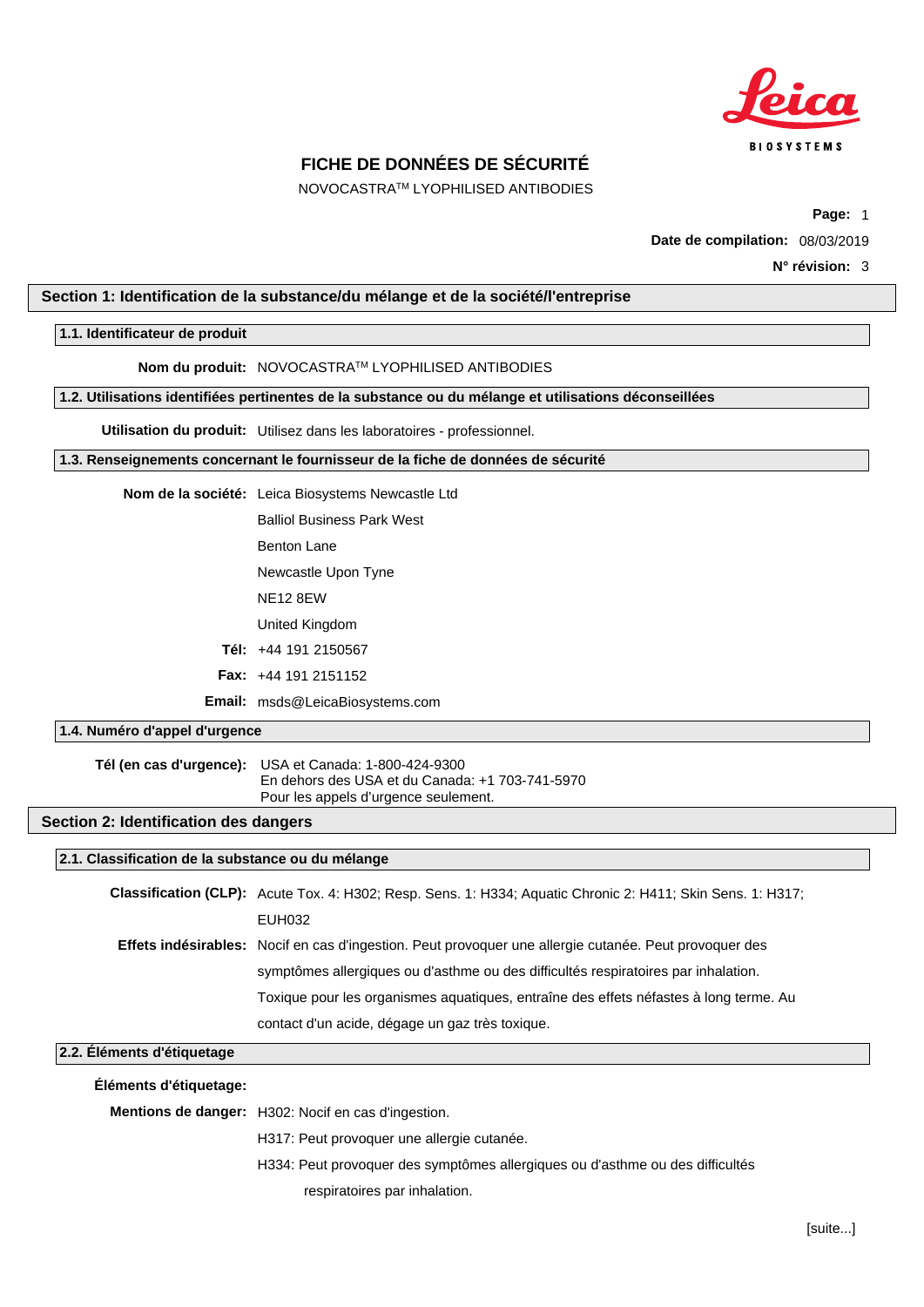## NOVOCASTRATM LYOPHILISED ANTIBODIES

## **Page:** 2

| Mentions d'avertissement: Danger | H411: Toxique pour les organismes aquatiques, entraîne des effets néfastes à long<br>terme.<br>EUH032: Au contact d'un acide, dégage un gaz très toxique.<br>Pictogrammes de danger: GHS07: Point d'exclamation<br>GHS08: Danger pour la santé<br>GHS09: Environnement |
|----------------------------------|------------------------------------------------------------------------------------------------------------------------------------------------------------------------------------------------------------------------------------------------------------------------|
| Conseils de prudence:            | * P261: Éviter de respirer les poussières.                                                                                                                                                                                                                             |
|                                  | P264: Se laver les mains soigneusement après manipulation.                                                                                                                                                                                                             |
|                                  | P270: Ne pas manger, boire ou fumer en manipulant ce produit.                                                                                                                                                                                                          |
|                                  | P272: Les vêtements de travail contaminés ne devraient pas sortir du lieu de travail.                                                                                                                                                                                  |
|                                  | P273: Éviter le rejet dans l'environnement.                                                                                                                                                                                                                            |
|                                  | P280: Porter des gants de protection/des vêtements de protection/un équipement de                                                                                                                                                                                      |
|                                  | protection des yeux/du visage.                                                                                                                                                                                                                                         |
|                                  | P284: [Lorsque la ventilation du local est insuffisante] porter un équipement de                                                                                                                                                                                       |
|                                  | protection respiratoire.                                                                                                                                                                                                                                               |
|                                  | P301+312: EN CAS D'INGESTION: Appeler un CENTRE ANTIPOISON/un médecin/ en<br>cas de malaise.                                                                                                                                                                           |
|                                  | P302+352: EN CAS DE CONTACT AVEC LA PEAU: Laver abondamment à l'eau et au                                                                                                                                                                                              |
|                                  | savon.                                                                                                                                                                                                                                                                 |
|                                  | P304+340: EN CAS D'INHALATION: transporter la personne à l'extérieur et la maintenir                                                                                                                                                                                   |
|                                  | dans une position où elle peut confortablement respirer.                                                                                                                                                                                                               |
|                                  | P330: Rincer la bouche.                                                                                                                                                                                                                                                |
|                                  | P333+313: En cas d'irritation ou d'éruption cutanée: consulter un médecin.                                                                                                                                                                                             |
|                                  | P342+311: En cas de symptômes respiratoires: Appeler un CENTRE ANTIPOISON/un                                                                                                                                                                                           |
|                                  | médecin/.                                                                                                                                                                                                                                                              |
|                                  | P362+364; Enlever les vêtements contaminés et les laver avant réutilisation.                                                                                                                                                                                           |
|                                  | P391: Recueillir le produit répandu.                                                                                                                                                                                                                                   |
|                                  | P501: Éliminer le contenu/récipient dans un centre de collecte des déchets dangereux                                                                                                                                                                                   |
|                                  | ou spéciaux.                                                                                                                                                                                                                                                           |

## **2.3. Autres dangers**

**PBT:** Ce produit n'est pas identifiée comme substance PBT/vPvB.

## **Section 3: Composition/informations sur les composants**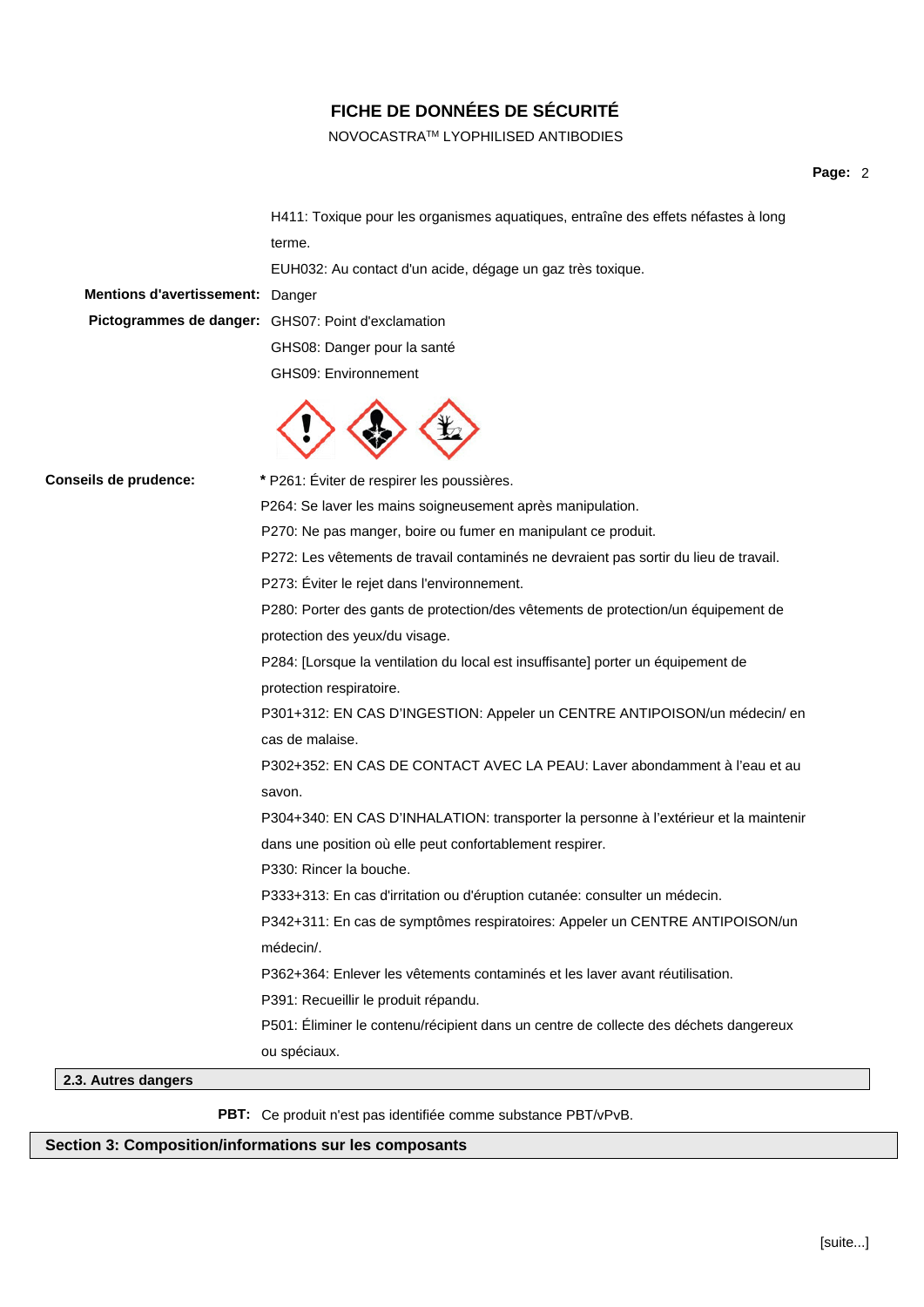NOVOCASTRATM LYOPHILISED ANTIBODIES

## **3.2. Mélanges**

## **\* Ingrédients non-classés: ALBUMINS, BLOOD SERUM**

| ∗⊏∩<br>└   | *CAS         | *Classification (CLP) | 'Pourcent      |
|------------|--------------|-----------------------|----------------|
| *232-936-2 | $*9048-46-8$ | *Acute Tox. 4 (H302)  | $.10\%$<br>* 4 |

## **\* Numéro d'enregistrement REACH:** Non applicable.

## **Ingrédients dangereux:**

| EC                                                                                                   | CAS       | PBT/WEL                                                                                   | Classification (CLP)                                                                                                  | Pourcent  |  |
|------------------------------------------------------------------------------------------------------|-----------|-------------------------------------------------------------------------------------------|-----------------------------------------------------------------------------------------------------------------------|-----------|--|
| SODIUM AZIDE                                                                                         |           | Numéro d'enregistrement REACH: 01-2119457019-37-XXXX                                      |                                                                                                                       |           |  |
| 247-852-1<br>26628-22-8                                                                              |           | Acute Tox. 2: H300; Aquatic Acute 1:<br>H400; Aquatic Chronic 1: H410;<br>EUH032          |                                                                                                                       | $1 - 10%$ |  |
| BENZYLPENICILLIN SODIUM                                                                              |           | Numéro d'enregistrement REACH: Non applicable.                                            |                                                                                                                       |           |  |
| 710-2                                                                                                | 69-57-8   | ÷,                                                                                        | Skin Sens. 1: H317; Resp. Sens. 1:<br>H334                                                                            | 1-10%     |  |
| STREPTOMYCIN SULPHATE                                                                                |           | Numéro d'enregistrement REACH: Non applicable.                                            |                                                                                                                       |           |  |
| 286-0                                                                                                | 3810-74-0 |                                                                                           | Acute Tox. 4: H302; Skin Sens. 1: H317;<br>STOT SE 3: H335; Repr. 2: H361                                             | 1-10%     |  |
| <b>Section 4: Premiers secours</b>                                                                   |           |                                                                                           |                                                                                                                       |           |  |
| 4.1. Description des premiers secours                                                                |           |                                                                                           |                                                                                                                       |           |  |
|                                                                                                      |           | Contact avec la peau: Se laver immédiatement avec du savon et de l'eau.                   |                                                                                                                       |           |  |
|                                                                                                      |           | Contact avec les yeux: Rincer l'oeil avec beaucoup d'eau pendant 15 minutes.              |                                                                                                                       |           |  |
| Ingestion: Rincer la bouche avec de l'eau. Ne pas provoquer le vomissement. Si le blessé est         |           |                                                                                           |                                                                                                                       |           |  |
| conscient, lui donner immédiatement 1/2 litre d'eau à boire.                                         |           |                                                                                           |                                                                                                                       |           |  |
| Inhalation: Écarter la victime du lieu d'exposition, tout en s'assurant de sa propre sécurité durant |           |                                                                                           |                                                                                                                       |           |  |
| l'opération. Si le blessé est conscient, veiller à le faire asseoir ou le faire coucher. Si le       |           |                                                                                           |                                                                                                                       |           |  |
| blessé est inconscient et que la respiration est bonne, le mettre en position de                     |           |                                                                                           |                                                                                                                       |           |  |
|                                                                                                      |           |                                                                                           | réanimation. Si la respiration devient saccadée, faire asseoir le blessé et lui faire inhaler                         |           |  |
|                                                                                                      |           | de l'oxygène si disponible. Transférer à l'hôpital aussitôt que possible.                 |                                                                                                                       |           |  |
|                                                                                                      |           | 4.2. Principaux symptômes et effets, aigus et différés                                    |                                                                                                                       |           |  |
|                                                                                                      |           | Contact avec la peau: Risque d'irritation légère sur la partie contaminée.                |                                                                                                                       |           |  |
|                                                                                                      |           | Contact avec les yeux: Risque d'irritation et de rougeur.                                 |                                                                                                                       |           |  |
| Ingestion: Risque d'endolorissement et de rougeur de la bouche et de la gorge. Risque de             |           |                                                                                           |                                                                                                                       |           |  |
| difficulté d'avaler. Risque d'écoeurement et de douleur d'estomac. Risque de                         |           |                                                                                           |                                                                                                                       |           |  |
| vomissement. Possibilités de difficultés respiratoires en raison d'une congestion                    |           |                                                                                           |                                                                                                                       |           |  |
| pulmonaire.                                                                                          |           |                                                                                           |                                                                                                                       |           |  |
|                                                                                                      |           | Inhalation: L'exposition peut entraîner la toux ou des problèmes respiratoires. Risque de |                                                                                                                       |           |  |
|                                                                                                      |           | congestion pulmonaire pouvant entraîner une respiration saccadée.                         |                                                                                                                       |           |  |
|                                                                                                      |           |                                                                                           | Effets différés / immédiats: Risque d'effets immédiats suite à une exposition à court terme. Risque d'effets différés |           |  |
|                                                                                                      |           | suite à une exposition à long terme.                                                      |                                                                                                                       |           |  |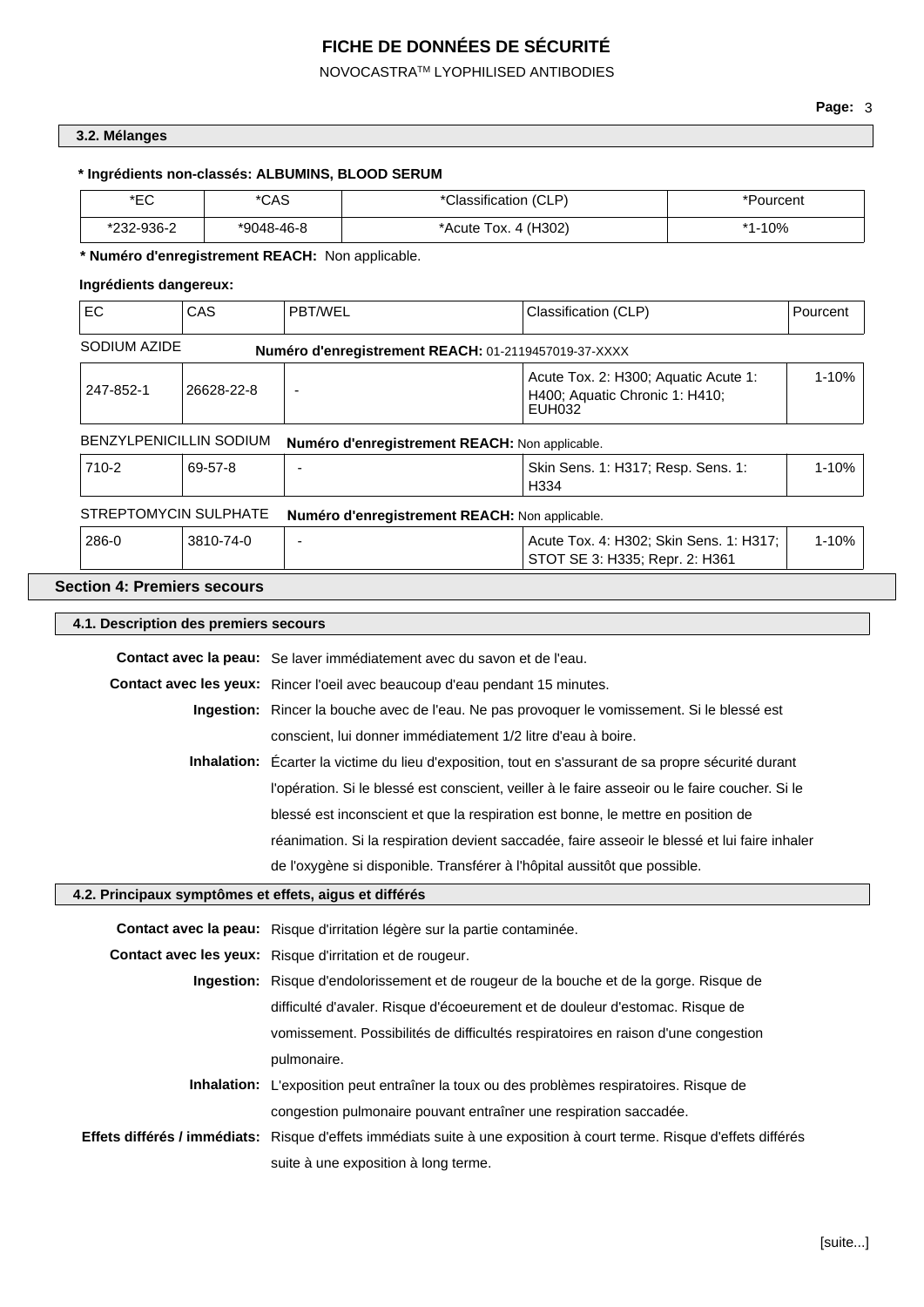NOVOCASTRATM LYOPHILISED ANTIBODIES

#### **4.3. Indication des éventuels soins médicaux immédiats et traitements particuliers necessaries**

**Traitement immédiat / spécifique:** Montrer cette fiche de données de sécurité au médecin traitant.

#### **Section 5: Mesures de lutte contre l'incendie**

#### **5.1. Moyens d'extinction**

**Moyens d'extinction:** Moyens d'extinction appropriées à la zone incendiée. Poudre chimique inerte. Ne pas

utiliser d'eau. Ne pas utiliser de dioxyde de carbone. Ne pas utiliser de mousse.

#### **5.2. Dangers particuliers résultant de la substance ou du mélange**

**Dangers d'exposition:** En cas de combustion, émet des fumées toxiques.

#### **5.3. Conseils aux pompiers**

**Conseils aux pompiers:** Porter un appareil de respiration autonome. Porter des vêtements de protection pour empêcher tout contact avec la peau et les yeux.

#### **Section 6: Mesures à prendre en cas de dispersion accidentelle**

#### **6.1. Précautions individuelles, équipement de protection et procédures d'urgence**

**Précautions individuelles:** Marquer les endroits contaminés à l'aide de pancartes et empêcher le personnel non autorisé d'y accéder. Ne tenter aucune action sans avoir préalablement enfilé des vêtements de protection appropriés - voir la section 8 de la FDS. Ne pas faire de poussière.

#### **6.2. Précautions pour la protection de l'environnement**

**Préc's pour l'environnement:** Ne pas déverser dans les égouts ou les rivières.

#### **6.3. Méthodes et matériel de confinement et de nettoyage**

**Procédures de nettoyage:** Le nettoyage ne doit être exécuté que par du personnel qualifié qui connaît bien la substance spécifique. Transférer dans un conteneur hermétique et bien étiqueté pour l'élimination par des moyens appropriés.

#### **6.4. Référence à d'autres sections**

**Référence à d'autres sections:** Se reporter à la section 8 de la fiche technique de sécurité. Se reporter à la section 13 de la fiche technique de sécurité.

#### **Section 7: Manipulation et stockage**

#### **7.1. Précautions à prendre pour une manipulation sans danger**

**Cond's pour la manipulation:** Éviter tout contact direct avec la substance. Veiller à ce que l'endroit soit suffisamment ventilé. \*Éviter la formation ou la présence de poussière dans l'air.

#### **7.2. Conditions d'un stockage sûr, y compris d'éventuelles incompatibilities**

**Conditions de stockage:** Stocker dans un endroit frais et bien ventilé. Veiller à maintenir le conteneur

hermétiquement fermé. Éloigner de toute source d'ignition.

**Emballage approprié:** A ne conserver que dans l'emballage d'origine.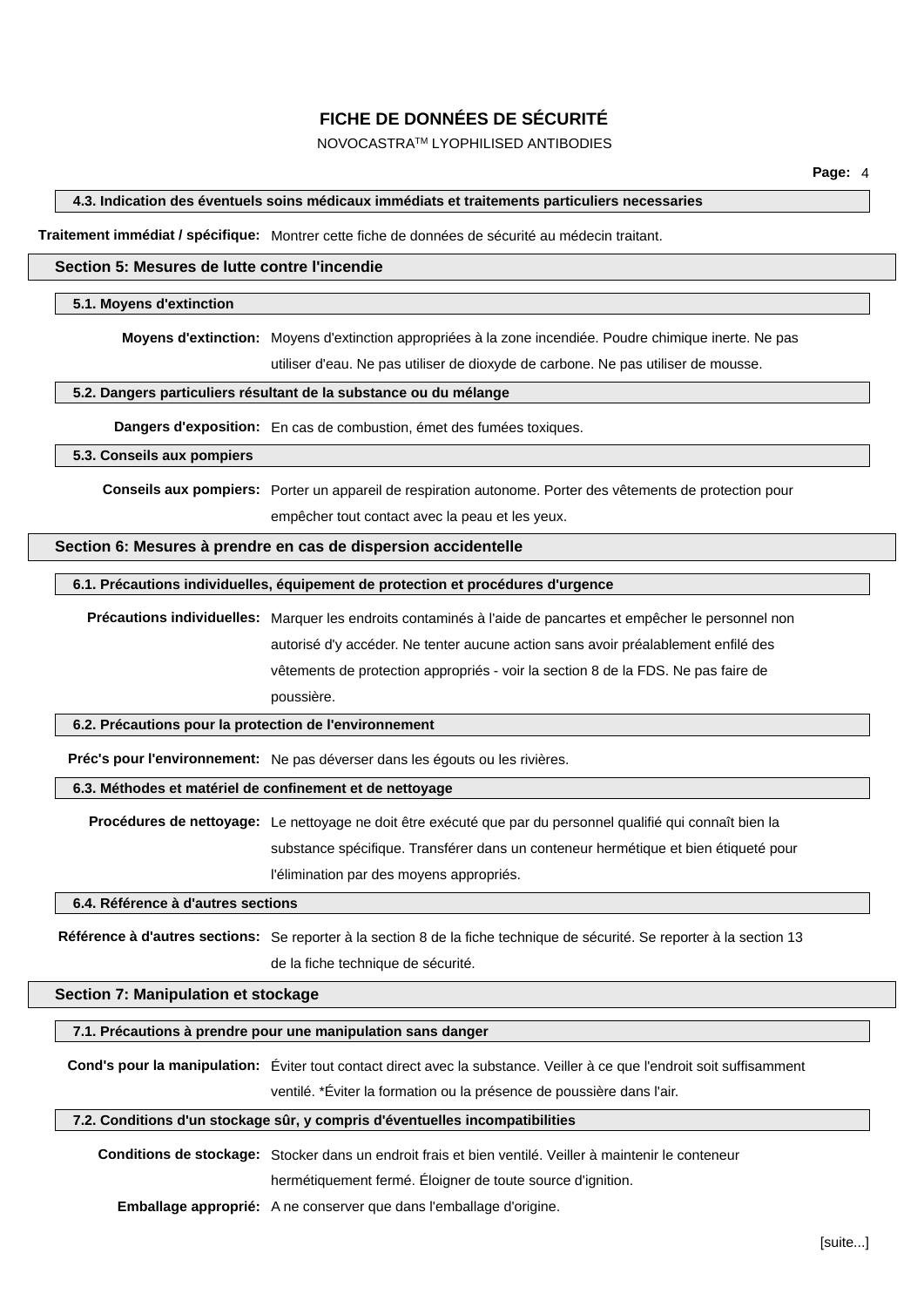## NOVOCASTRATM LYOPHILISED ANTIBODIES

**Page:** 5

## **7.3. Utilisation(s) finale(s) particulière(s)**

#### **Utilisations finales particulières:** Utilisez dans les laboratoires - professionnel.

## **Section 8: Contrôles de l'exposition/protection individuelle**

#### **8.1. Paramètres de contrôle**

#### **Ingrédients dangereux: SODIUM AZIDE**

#### **Valeurs limites d'exposition:**

#### **Poussière respirable**

| Etat | 8 heure TWA              | 15 min. STEL             | 8 heure TWA              | 15 min. STEL                 |
|------|--------------------------|--------------------------|--------------------------|------------------------------|
| EU   | $0.1 \text{ mg/m}^3$     | $0.3 \text{ mg/m}^3$     | -                        | $\overline{\phantom{0}}$     |
| UK   | $0.1 \text{ mg/m}^3$     | $0.3 \text{ mg/m}^3$     | $\overline{\phantom{a}}$ | $\qquad \qquad \blacksquare$ |
| IE   | $0.1 \text{ mg/m}^3$     | $0.3$ mg/m <sup>3</sup>  | $\overline{\phantom{0}}$ | $\overline{\phantom{0}}$     |
| US   | $\overline{\phantom{a}}$ | $0.3$ mg/m <sup>3</sup>  | $\blacksquare$           | $\overline{\phantom{0}}$     |
| CA   | $\overline{\phantom{0}}$ | $0.3 \text{ mg/m}^3$     |                          | ۰                            |
| AU   | ۰                        | $0.3 \text{ mg/m}^3$     |                          | $\overline{\phantom{0}}$     |
| NZ   |                          | $0.29$ mg/m <sup>3</sup> |                          |                              |

#### **DNEL/PNEC**

**DNEL / PNEC** Donnée non disponible.

#### **8.2. Contrôles de l'exposition**

|                                            | Mesures d'ordre technique: Veiller à ce que l'endroit soit suffisamment ventilé.                                       |  |  |  |
|--------------------------------------------|------------------------------------------------------------------------------------------------------------------------|--|--|--|
|                                            | Protection respiratoire: La protección respiratoria debe estar disponible en caso de emergencia.                       |  |  |  |
|                                            | Filtre à particules P1 (EN143)                                                                                         |  |  |  |
| Protection des mains: Gants de protection. |                                                                                                                        |  |  |  |
|                                            | <b>Protection des yeux:</b> Lunettes de sécurité avec protections latérales. S'assurer qu'une oeillère est à proximité |  |  |  |
|                                            | immédiate.                                                                                                             |  |  |  |
|                                            | Protection de la peau: Vêtement de protection.                                                                         |  |  |  |
|                                            | Environnementaux: Empêcher la pénétration dans les égouts publics ou l'environnement immédiat. Se                      |  |  |  |
|                                            | reporter à la législation spécifique de l'État membre pour prendre connaissance des                                    |  |  |  |
|                                            | exigences en vertu de la législation communautaire environnementale.                                                   |  |  |  |

## **Section 9: Propriétés physiques et chimiques**

#### **9.1. Informations sur les propriétés physiques et chimiques essentielles**

**État:** Poudre

**Couleur:** Blanc cassé

**Odeur:** Inodore

### **9.2. Autres informations**

**Autres informations:** Donnée non disponible.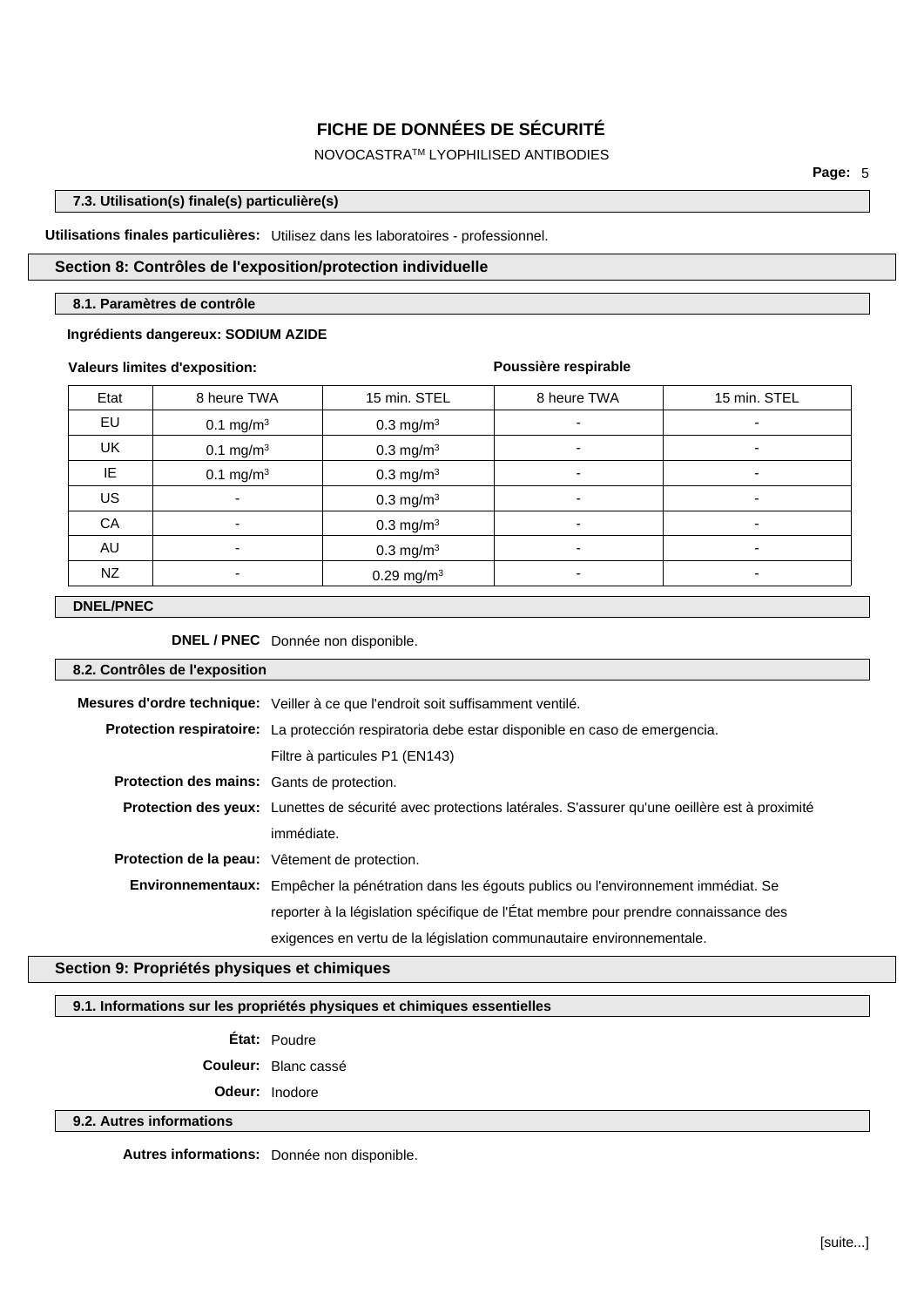## NOVOCASTRATM LYOPHILISED ANTIBODIES

#### **Section 10: Stabilité et réactivité**

#### **10.1. Réactivité**

**Réactivité:** Stable dans les conditions de transport ou de stockage recommandées.

#### **10.2. Stabilité chimique**

**Stabilité chimique:** Stable dans des conditions normales.

#### **10.3. Possibilité de réactions dangereuses**

**Réactions dangereuses:** Aucune réaction dangereuse dans des conditions normales de transport ou de

stockage.

#### **10.4. Conditions à éviter**

**Conditions à éviter:** Chaleur. Surfaces chaudes. Flammes.

## **10.5. Matières incompatibles**

**Matières à éviter:** Oxydants forts. Acides forts.

#### **10.6. Produits de décomposition dangereux**

**Produits de décomp. dang:** En cas de combustion, émet des fumées toxiques. Au contact d'un acide dégage un gaz

très toxique.

### **Section 11: Informations toxicologiques**

### **11.1. Informations sur les effets toxicologiques**

#### **Ingrédients dangereux:**

### **AZOTURE DE SODIUM**

| ORL                            | <b>MUS</b> |                | LD50                |    | 27                  | mg/kg |
|--------------------------------|------------|----------------|---------------------|----|---------------------|-------|
| ORL                            | <b>RAT</b> |                | LD50                |    | 27                  | mg/kg |
| <b>SK</b>                      | <b>RAT</b> |                | LD50                | 50 |                     | mg/kg |
| Effet                          |            | Route          |                     |    | Base                |       |
| Toxicité aiguë (nocif)         |            |                | <b>ING</b>          |    | Dangereux : calculé |       |
| Respiratory/skin sensitisation |            | <b>INH DRM</b> | Dangereux : calculé |    |                     |       |

#### **Effets exclus pour le mélange:**

| Effet                         | Route | Base                                                                                       |
|-------------------------------|-------|--------------------------------------------------------------------------------------------|
| Toxicité aiguë (fatal)        |       | Compte tenu des données disponibles, les critères de classification ne sont<br>pas remplis |
| Toxicité aiguë (toxique)      |       | Compte tenu des données disponibles, les critères de classification ne sont<br>pas remplis |
| Irritation                    |       | Compte tenu des données disponibles, les critères de classification ne sont<br>pas remplis |
| Corrosivité                   |       | Compte tenu des données disponibles, les critères de classification ne sont<br>pas remplis |
| Toxicité à dose répétée       |       | Compte tenu des données disponibles, les critères de classification ne sont<br>pas remplis |
| Cancérogénicité               |       | Compte tenu des données disponibles, les critères de classification ne sont<br>pas remplis |
| Mutagénicité                  |       | Compte tenu des données disponibles, les critères de classification ne sont<br>pas remplis |
| Toxicité pour la reproduction |       | Compte tenu des données disponibles, les critères de classification ne sont<br>pas remplis |

#### **Symptômes / Voies d'exposition**

**Contact avec la peau:** Risque d'irritation légère sur la partie contaminée.

**Contact avec les yeux:** Risque d'irritation et de rougeur.

**Page:** 6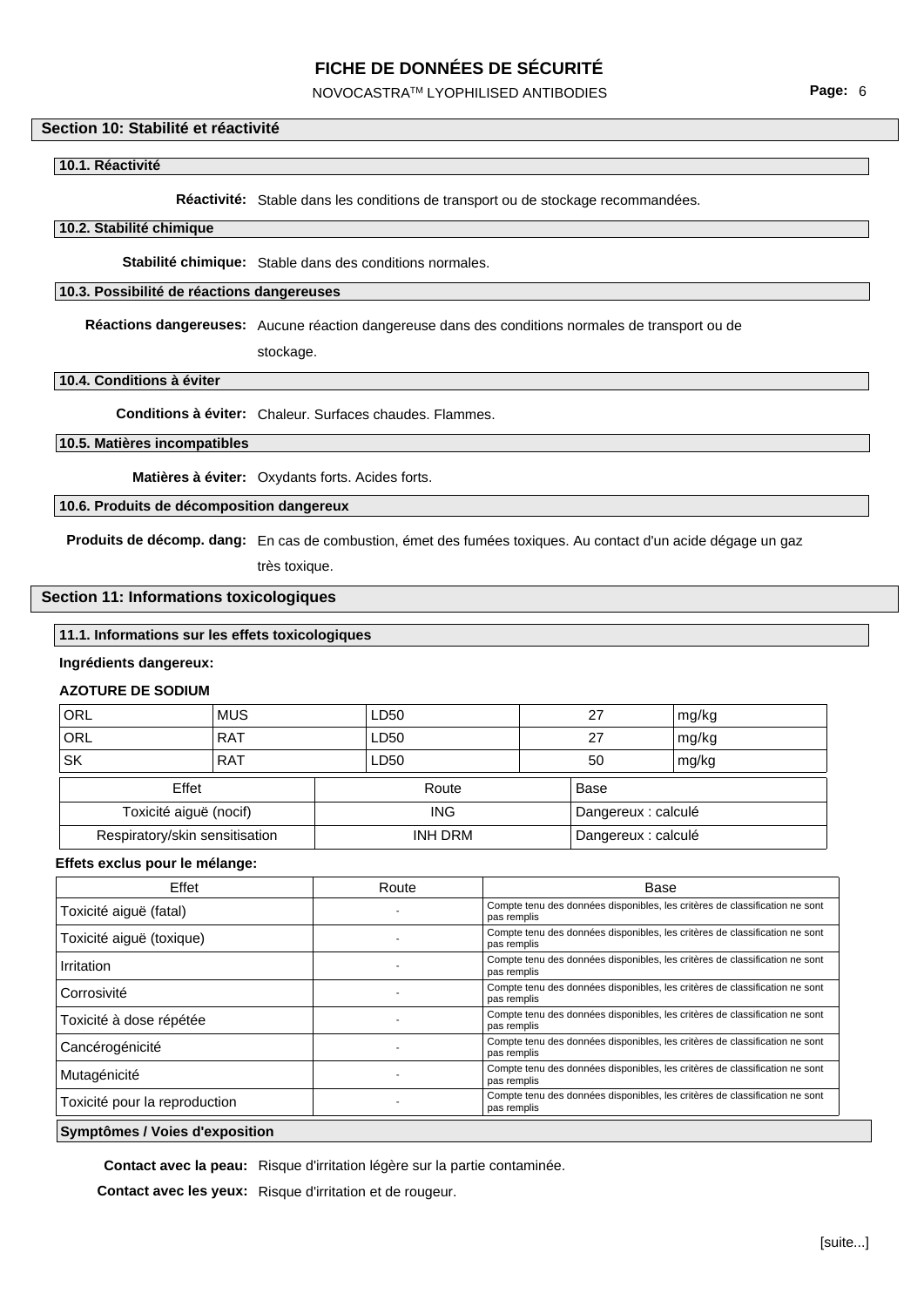NOVOCASTRATM LYOPHILISED ANTIBODIES

| Ingestion: Risque d'endolorissement et de rougeur de la bouche et de la gorge. Risque de                              | Page: 7 |  |
|-----------------------------------------------------------------------------------------------------------------------|---------|--|
| difficulté d'avaler. Risque d'écoeurement et de douleur d'estomac. Risque de                                          |         |  |
| vomissement. Possibilités de difficultés respiratoires en raison d'une congestion                                     |         |  |
| pulmonaire.                                                                                                           |         |  |
| <b>Inhalation:</b> L'exposition peut entraîner la toux ou des problèmes respiratoires. Risque de                      |         |  |
| congestion pulmonaire pouvant entraîner une respiration saccadée.                                                     |         |  |
| Effets différés / immédiats: Risque d'effets immédiats suite à une exposition à court terme. Risque d'effets différés |         |  |
| suite à une exposition à long terme.                                                                                  |         |  |
|                                                                                                                       |         |  |

#### **Section 12: Informations écologiques**

## **12.1. Toxicité**

#### **Écotoxicité:**

| Espèce                    | Essai     | Valeur Unités |        |
|---------------------------|-----------|---------------|--------|
| Pimephales promelas       | 96H LC50  | 5.46          | mq/l   |
| Orconectes rusticus       | 96H LC100 |               | mq/l   |
| Paracentrotus lividus     | 48H LOEC  | 10            | umol/l |
| Selenastrum capricornutum | 96H EC50  | 0.35          | ma/l   |

#### **12.2. Persistance et dégradabilité**

**Persistance et dégradabilité:** Non biodégradable.

#### **12.3. Potentiel de bioaccumulation**

**Potentiel de bioaccumulation:** Bioaccumulation éventuelle.

**12.4. Mobilité dans le sol**

**Mobilité:** Absorbé rapidement par la terre.

#### **12.5. Résultats des évaluations PBT et vPvB**

**PBT identification:** Ce produit n'est pas identifiée comme substance PBT/vPvB.

#### **12.6. Autres effets néfastes**

**Effets nocifs divers:** Toxique pour les organismes aquatiques. Toxique pour les organismes du sol.

#### **Section 13: Considérations relatives à l'élimination**

## **13.1. Méthodes de traitement des déchets**

|                                             | Opérations d'élimination: Transférer dans un conteneur approprié et faire appel à une société spécialisée pour |  |  |
|---------------------------------------------|----------------------------------------------------------------------------------------------------------------|--|--|
|                                             | l'élimination des déchets.                                                                                     |  |  |
| Opérations de récupération: Non applicable. |                                                                                                                |  |  |
|                                             | Élimination des emballages: Faire appel à une société spécialisée pour l'élimination des déchets.              |  |  |
|                                             | Note: L'attention de l'utilisateur est attirée sur l'existence éventuelle de dispositions                      |  |  |
|                                             | régionales ou nationales relatives à l'élimination des déchets.                                                |  |  |

#### **Section 14: Informations relatives au transport**

| Terrain (ADR/RID):    | Réglementé pour le transport par voie terrestre.               |  |
|-----------------------|----------------------------------------------------------------|--|
| Mer (IMDG):           | Réglementé pour le transport maritime.                         |  |
| Air (IATA):           | Réglementé pour le transport aérien.                           |  |
| Les voies navigables: | Réglementé pour le transport par voies navigables intérieures. |  |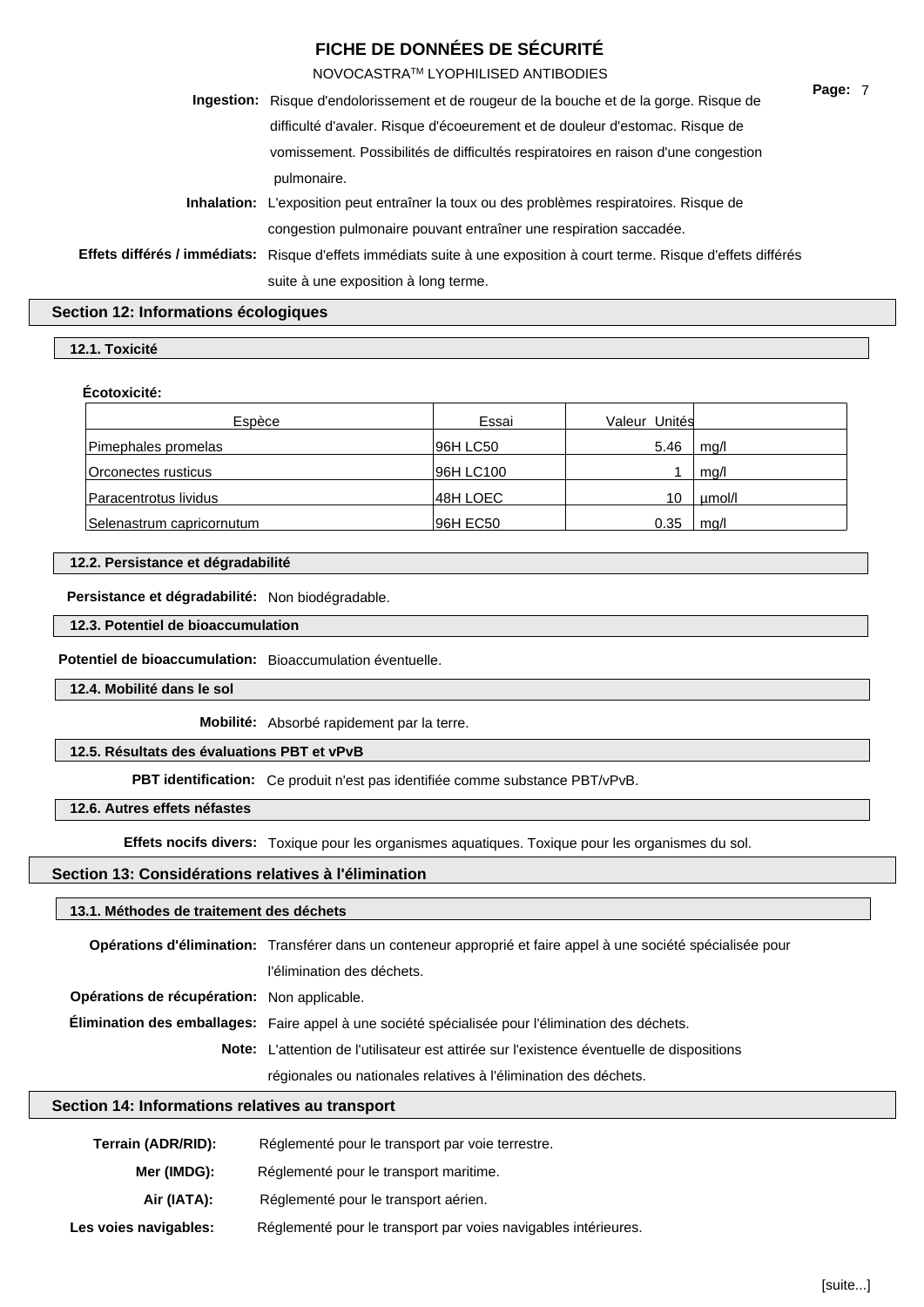NOVOCASTRATM LYOPHILISED ANTIBODIES

#### **14.1. Numéro ONU**

**N° ONU:** UN3288

#### **14.2. Nom d'expédition des Nations unies**

**Nom d'expédition:** Toxique solide, Inorganique, N.O.S.

(AZOTURE DE SODIUM)

#### **14.3. Classe(s) de danger pour le transport**

**Classe de transport:** 6.1



**14.4. Groupe d'emballage**

**Groupe d'emballage:** III

**14.5. Dangers pour l'environnement**

**Dangereux pour l'environnement:** Oui **Polluant marin:** Oui

**14.6. Précautions particulières à prendre par l'utilisateur**

**Précautions particulières:** Aucune précaution particulière.

**Code tunnel:** E

**Catégorie de transport:** 3

#### **Section 15: Informations réglementaires**

#### **15.1. Réglementations/législation particulières à la substance en matière de sécurité, de santé et d'environnement**

**Règlements spécifiques:** Cette fiche de données de sécurité conforme au;

RÈGLEMENT (CE) N° 1907/2006 DU PARLEMENT EUROPÉEN ET DU CONSEIL concernant l'enregistrement, l'évaluation et l'autorisation des substances chimiques, ainsi que les restrictions applicables à ces substances (REACH). RÈGLEMENT (CE) No 1272/2008 DU PARLEMENT EUROPÉEN ET DU CONSEIL; relatif à la classification, à l'étiquetage et à l'emballage des substances et des mélanges.

**15.2. Évaluation de la sécurité chimique**

**Éval. de la sécurité chimique:** Une évaluation de la sécurité chimique n'a pas été effectuée pour la substance ou le mélange par le fournisseur.

## **Section 16: Autres informations**

| <b>Autres informations</b> |                                                                                                 |  |
|----------------------------|-------------------------------------------------------------------------------------------------|--|
|                            | Autres informations: *Indique que le texte de la FDS a été modifié depuis la dernière révision. |  |
|                            | Phrases de rubrique 2 et 3: EUH032: Au contact d'un acide, dégage un gaz très toxique.          |  |
|                            | H <sub>300</sub> : Mortel en cas d'ingestion.                                                   |  |
|                            | H <sub>302</sub> : Nocif en cas d'ingestion.                                                    |  |
|                            | H317: Peut provoquer une allergie cutanée.                                                      |  |
|                            | H334: Peut provoquer des symptômes allergiques ou d'asthme ou des difficultés                   |  |
|                            | respiratoires par inhalation.                                                                   |  |
|                            | H335: Peut irriter les voies respiratoires.                                                     |  |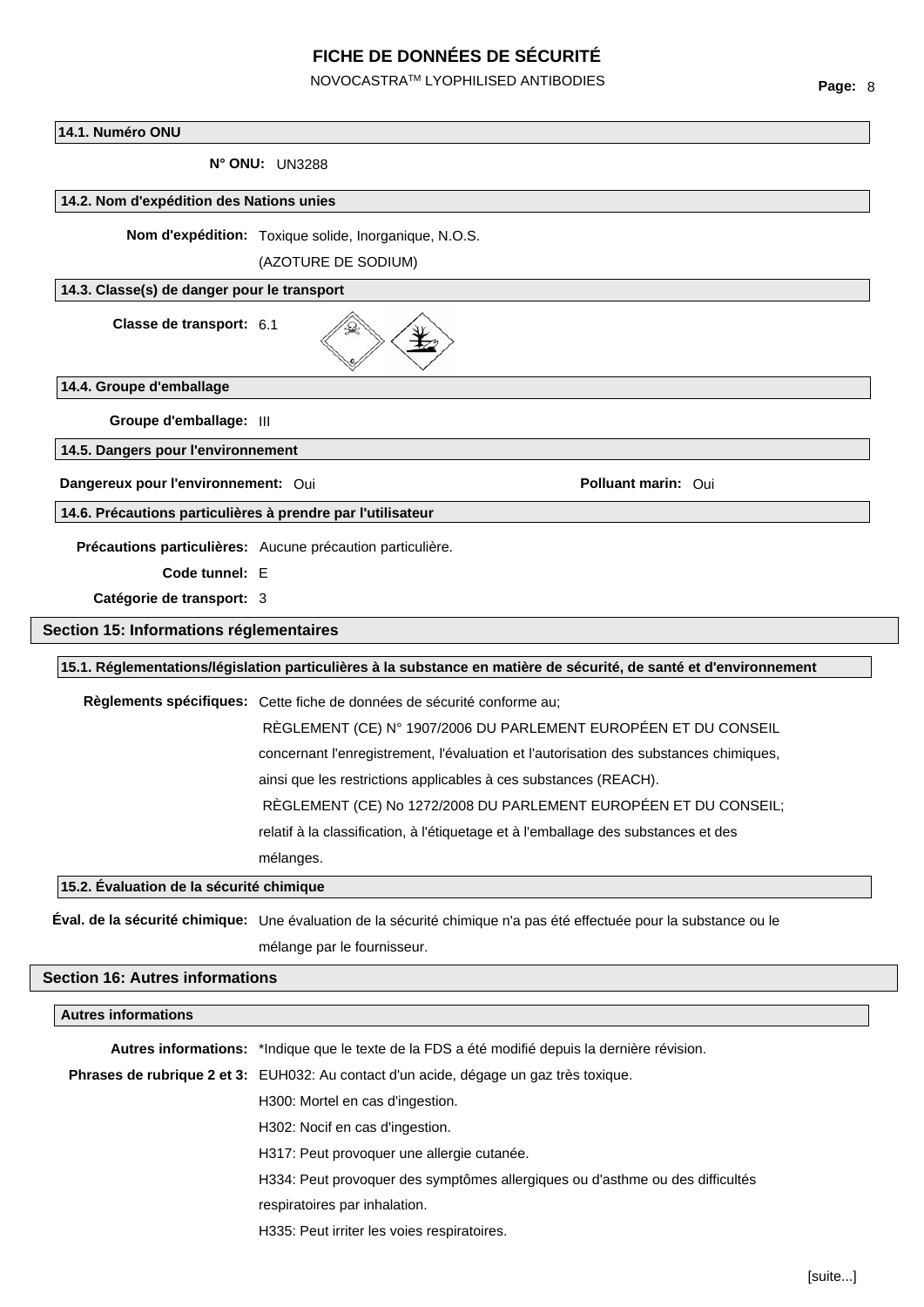NOVOCASTRATM LYOPHILISED ANTIBODIES

H361: Susceptible de nuire à la fertilité ou au fotus. H400: Très toxique pour les organismes aquatiques. H410: Très toxique pour les organismes aquatiques, entraîne des effets néfastes à long terme. H411: Toxique pour les organismes aquatiques, entraîne des effets néfastes à long terme. **Désistement juridique:** Les informations susmentionnées, bien que correctes, ne sont pas toutes inclusives et seront utilisées comme guide seulement. Cette société ne sera pas tenue responsable des dégâts résultant de la manipulation ou du contact avec le produit susmentionné.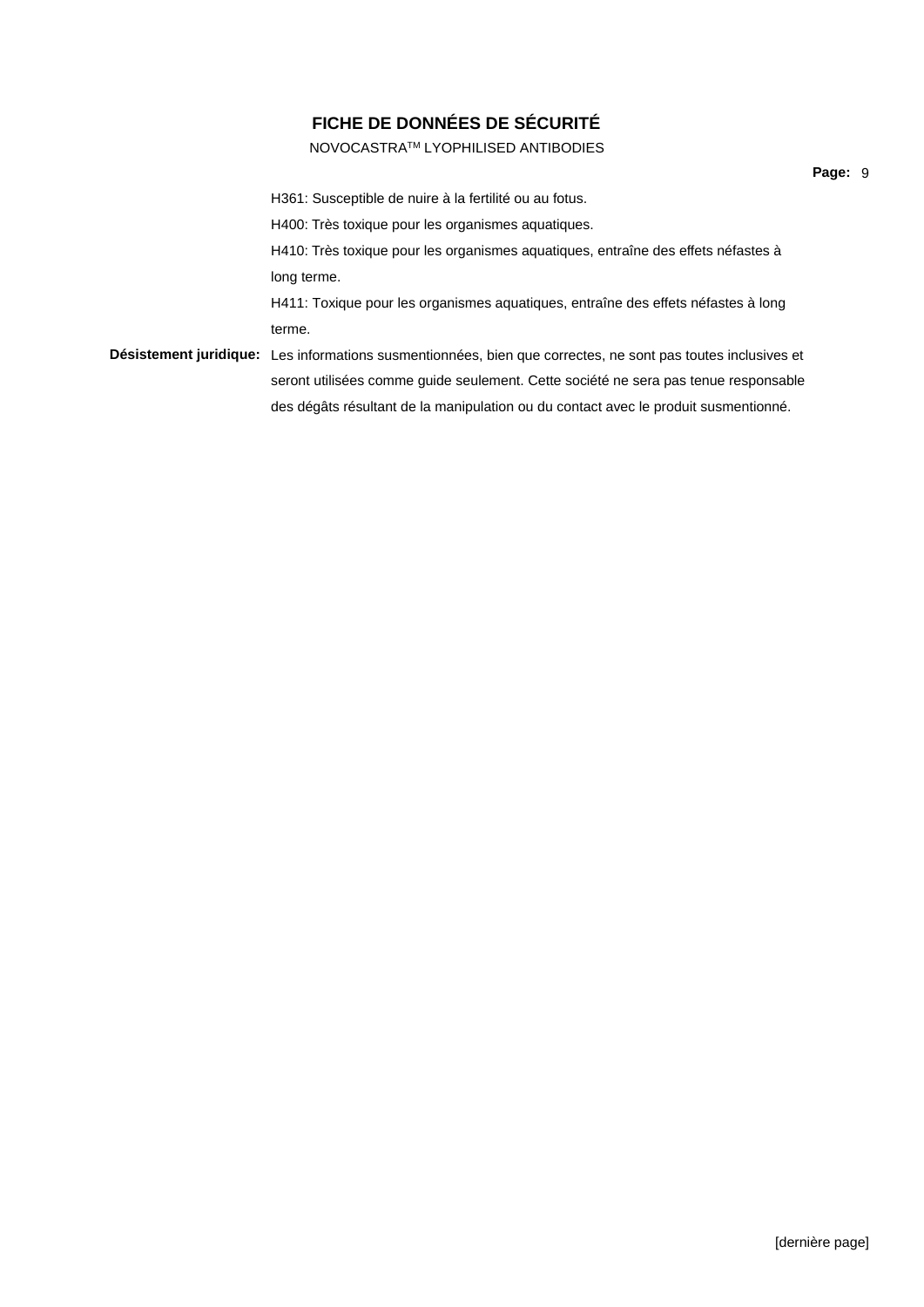

NOVOCASTRATM LYOPHILISED ANTIBODIES

**Pagina:** 1

**Data di compilazione:** 08/03/2019

### <span id="page-18-0"></span>**Sezione 1: Identificazione della sostanza o della miscela e della società/impresa**

#### **1.1. Identificatore del prodotto**

**Nome del prodotto:** NOVOCASTRATM LYOPHILISED ANTIBODIES

#### **1.2. Usi pertinenti identificati della sostanza o miscela e usi sconsigliati**

**Utilizzazione del prodotto:** Utilizzare nei laboratori - professionale.

#### **1.3. Informazioni sul fornitore della scheda di dati di sicurezza**

Balliol Business Park West

- Benton Lane
- Newcastle Upon Tyne
- NE12 8EW
- United Kingdom
- **Tel:** +44 191 2150567
- **Fax:** +44 191 2151152

**Email:** msds@LeicaBiosystems.com

## **1.4. Numero telefonico di emergenza**

**Tel (in caso di emergenza):** USA e Canada: 1-800-424-9300 Fuori USA e Canada: +1 703-741-5970 Per le chiamate di emergenza solo.

### **Sezione 2: Identificazione dei pericoli**

| 2.1. Classificazione della sostanza o della miscela |                                                                                                                 |  |
|-----------------------------------------------------|-----------------------------------------------------------------------------------------------------------------|--|
|                                                     | Classificazione (CLP): Acute Tox. 4: H302; Resp. Sens. 1: H334; Aquatic Chronic 2: H411; Skin Sens. 1: H317; -: |  |
|                                                     | EUH032                                                                                                          |  |
|                                                     | Principali effetti collaterali: Nocivo se ingerito. Può provocare una reazione allergica cutanea. Può provocare |  |
|                                                     | sintomi allergici o asmatici o difficoltà respiratorie se inalato. Tossico per gli organismi                    |  |
|                                                     | acquatici con effetti di lunga durata. A contatto con acidi libera gas molto tossici.                           |  |
| 2.2. Elementi dell'etichetta                        |                                                                                                                 |  |
|                                                     |                                                                                                                 |  |

|                                                           | Elementi dell'etichetta: |                                                                                        |
|-----------------------------------------------------------|--------------------------|----------------------------------------------------------------------------------------|
| <b>Indicazioni di pericolo:</b> H302: Nocivo se ingerito. |                          |                                                                                        |
|                                                           |                          | H317: Può provocare una reazione allergica cutanea.                                    |
|                                                           |                          | H334: Può provocare sintomi allergici o asmatici o difficoltà respiratorie se inalato. |
|                                                           |                          | H411: Tossico per gli organismi acquatici con effetti di lunga durata.                 |
|                                                           |                          | EUH032: A contatto con acidi libera gas molto tossici.                                 |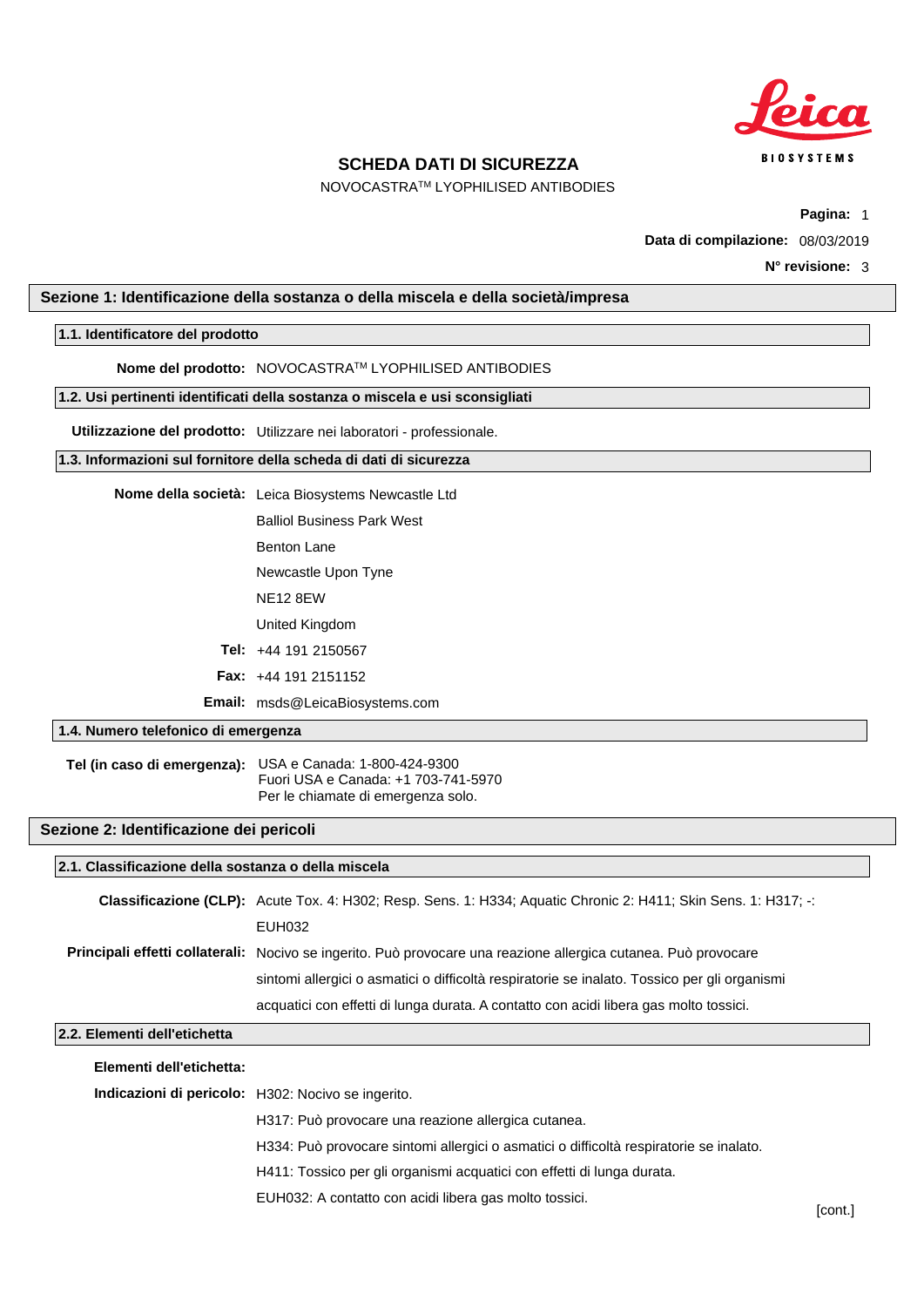## NOVOCASTRATM LYOPHILISED ANTIBODIES

**Pagina:** 2

| <b>Avvertenze: Pericolo</b> |                                                                                              |  |
|-----------------------------|----------------------------------------------------------------------------------------------|--|
|                             | Pittogrammi di pericolo: GHS07: Punto esclamativo                                            |  |
|                             | GHS08: Pericolo per la salute                                                                |  |
|                             | GHS09: Ambiente                                                                              |  |
|                             |                                                                                              |  |
| Consigli di prudenza:       | * P261: Evitare di respirare la polvere.                                                     |  |
|                             | P264: Lavare accuratamente mani dopo l'uso.                                                  |  |
|                             | P270: Non mangiare, né bere, né fumare durante l'uso.                                        |  |
|                             | P272: Gli indumenti da lavoro contaminati non devono essere portati fuori dal luogo di       |  |
|                             | lavoro.                                                                                      |  |
|                             | P273: Non disperdere nell'ambiente.                                                          |  |
|                             | P280: Indossare guanti/indumenti protettivi/proteggere gli occhi/il viso.                    |  |
|                             | P284: [Quando la ventilazione del locale è insufficiente] indossare un apparecchio           |  |
|                             | di protezione respiratoria.                                                                  |  |
|                             | P301+312: IN CASO DI INGESTIONE: contattare un CENTRO ANTIVELENI/un medico/ in               |  |
|                             | caso di malessere.                                                                           |  |
|                             | P302+352: IN CASO DI CONTATTO CON LA PELLE: lavare abbondantemente con                       |  |
|                             | acqua e sapone.                                                                              |  |
|                             | P304+340: IN CASO DI INALAZIONE: trasportare l'infortunato all'aria aperta e                 |  |
|                             | mantenerlo a riposo in posizione che favorisca la respirazione.                              |  |
|                             | P330: Sciacquare la bocca.                                                                   |  |
|                             | P333+313: In caso di irritazione o eruzione della pelle: consultare un medico.               |  |
|                             | P342+311: In caso di sintomi respiratori: contattare un CENTRO ANTIVELENI/un                 |  |
|                             | medico/.                                                                                     |  |
|                             | P362+364: Togliere tutti gli indumenti contaminati e lavarli prima di indossarli             |  |
|                             | nuovamente.                                                                                  |  |
|                             | P391: Raccogliere il materiale fuoriuscito.                                                  |  |
|                             | P501: Smaltire il prodotto/recipiente in un punto di raccolta rifiuti pericolosi o speciali. |  |
|                             |                                                                                              |  |

## **2.3. Altri pericoli**

**PBT:** Questa sostanza non è identificata come sostanza PBT/vPvB.

## **Sezione 3: Composizione/informazioni sugli ingredienti**

### **3.2. Miscele**

## **\* Ingredienti non classificati: ALBUMINS, BLOOD SERUM**

| ∗⊏∩<br>∟ບ  | *CAS         | *Classificazione (CLP) | Percento     |
|------------|--------------|------------------------|--------------|
| *232-936-2 | $*9048-46-8$ | *Acute Tox. 4 (H302)   | .10%<br>$*4$ |

**\* Numero di registrazione REACH:** Non applicabile.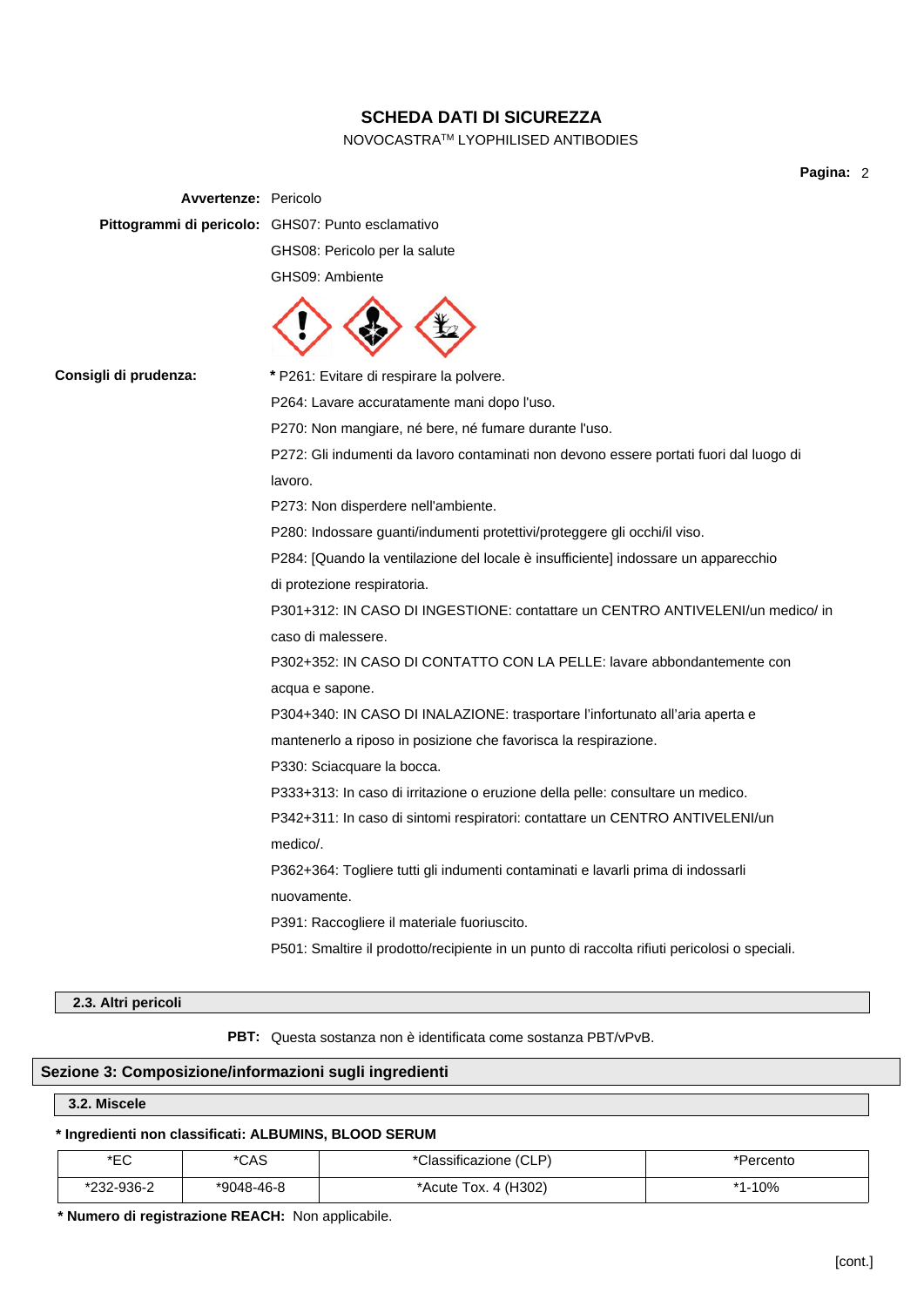## NOVOCASTRATM LYOPHILISED ANTIBODIES

## **Pagina:** 3

## **Ingredienti pericolosi:**

| EC                                                                                                       | CAS        | PBT/WEL                                                                                                               | <b>CLP Classificazione</b>                                                                                      | Per cento |  |
|----------------------------------------------------------------------------------------------------------|------------|-----------------------------------------------------------------------------------------------------------------------|-----------------------------------------------------------------------------------------------------------------|-----------|--|
| <b>AZOTURO DI SODIO</b><br>REACH registrazione: 01-2119457019-37-XXXX                                    |            |                                                                                                                       |                                                                                                                 |           |  |
| 247-852-1                                                                                                | 26628-22-8 | Acute Tox. 2: H300; Aquatic Acute 1:<br>$\overline{\phantom{a}}$<br>H400; Aquatic Chronic 1: H410;<br>EUH032          |                                                                                                                 | $1 - 10%$ |  |
| BENZYLPENICILLIN SODIUM                                                                                  |            | REACH registrazione: Non applicabile.                                                                                 |                                                                                                                 |           |  |
| 710-2                                                                                                    | 69-57-8    |                                                                                                                       | Skin Sens. 1: H317; Resp. Sens. 1:<br>H334                                                                      | 1-10%     |  |
| STREPTOMYCIN SULPHATE                                                                                    |            | REACH registrazione: Non applicabile.                                                                                 |                                                                                                                 |           |  |
| 286-0                                                                                                    | 3810-74-0  |                                                                                                                       | Acute Tox. 4: H302; Skin Sens. 1: H317;<br>STOT SE 3: H335; Repr. 2: H361                                       | 1-10%     |  |
| Sezione 4: Misure di primo soccorso                                                                      |            |                                                                                                                       |                                                                                                                 |           |  |
|                                                                                                          |            | 4.1. Descrizione delle misure di primo soccorso                                                                       |                                                                                                                 |           |  |
|                                                                                                          |            | Contatto con la pelle: Lavarsi immediatamente con sapone ed acqua.                                                    |                                                                                                                 |           |  |
|                                                                                                          |            | Contatto con gli occhi: Lavare abbondantemente l'occhio con acqua corrente per 15 minuti.                             |                                                                                                                 |           |  |
|                                                                                                          |            | Ingestione: Sciacquare la bocca con acqua. Non provocare il vomito. Se la vittima è cosciente, dare                   |                                                                                                                 |           |  |
|                                                                                                          |            | da bere immediatamente mezzo litro d'acqua.                                                                           |                                                                                                                 |           |  |
|                                                                                                          |            | Inalazione: Rimuovere il ferito dall'esposizione assicurando la propria sicurezza nell'operazione. Se                 |                                                                                                                 |           |  |
|                                                                                                          |            | la vittima ècosciente, assicurarsi che sia seduta o sdraiata. Se la vittima è incosciente e                           |                                                                                                                 |           |  |
|                                                                                                          |            | il respiro è OK, mettere in posizione laterale di sicurezza (PLS). Se il respiro diventa                              |                                                                                                                 |           |  |
|                                                                                                          |            | difficile, far sedere il ferito e somministrare ossigeno se disponibile. Portare in                                   |                                                                                                                 |           |  |
| ospedale il più presto possibile.                                                                        |            |                                                                                                                       |                                                                                                                 |           |  |
|                                                                                                          |            | 4.2. Principali sintomi ed effetti, sia acuti e che ritardati                                                         |                                                                                                                 |           |  |
|                                                                                                          |            | Contatto con la pelle: Può verificarsi leggera irritazione nel punto di contatto.                                     |                                                                                                                 |           |  |
|                                                                                                          |            | Contatto con gli occhi: Possono verificarsi irritazione e arrossamento.                                               |                                                                                                                 |           |  |
| Ingestione: Possono verificarsi arrossamento e dolore alla bocca e alla gola. Può verificarsi difficoltà |            |                                                                                                                       |                                                                                                                 |           |  |
| di deglutizione. Possono verificarsi nausea e dolori di stomaco. Può verificarsi vomito.                 |            |                                                                                                                       |                                                                                                                 |           |  |
|                                                                                                          |            | Può verificarsi mancanza di respiro dovuta a congestione dei polmoni.                                                 |                                                                                                                 |           |  |
|                                                                                                          |            | Inalazione: L'esposizione può causare tosse o dispnea. Può verificarsi congestione dei polmoni                        |                                                                                                                 |           |  |
|                                                                                                          |            | con conseguente grave mancanza di respiro                                                                             |                                                                                                                 |           |  |
|                                                                                                          |            | Effetti ritardati / immediati: L'esposizione a breve termine provoca effetti immediati. L'esposizione a lungo termine |                                                                                                                 |           |  |
|                                                                                                          |            | provoca effetti ritardati.                                                                                            |                                                                                                                 |           |  |
|                                                                                                          |            |                                                                                                                       | 4.3. Indicazione dell'eventuale necessità di consultare immediatamente un medico oppure di trattamenti speciali |           |  |

**Trattamento immediato / speciale:** Mostrare al medico la presente scheda di sicurezza dei materiali.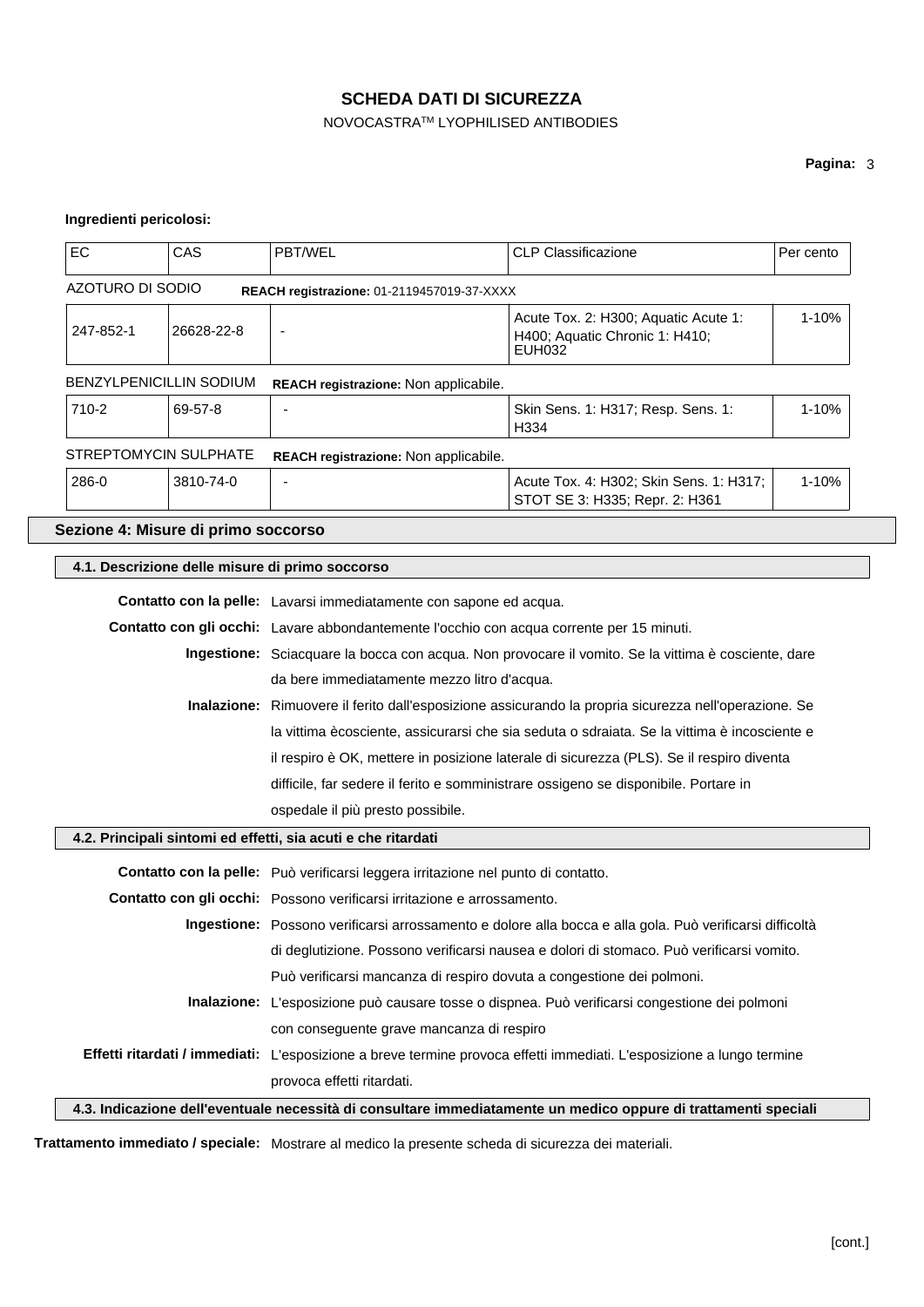## NOVOCASTRATM LYOPHILISED ANTIBODIES

| Sezione 5: Misure antincendio                     |                                                                                                                 |
|---------------------------------------------------|-----------------------------------------------------------------------------------------------------------------|
| 5.1. Mezzi di estinzione                          |                                                                                                                 |
|                                                   | Mezzi di estinzione: È necessario ricorrere all'uso di un agente estinguente idoneo per la zona dell'incendio.  |
|                                                   | Polvere chimica secca. Non usare acqua. Non usare anidride carbonica. Non usare                                 |
|                                                   | schiuma.                                                                                                        |
|                                                   | 5.2. Pericoli speciali derivanti dalla sostanza o dalla miscela                                                 |
|                                                   | Rischi di esposizione: Nella combustione emette fumi tossici.                                                   |
|                                                   | 5.3. Raccomandazioni per gli addetti all'estinzione degli incendi                                               |
|                                                   | Raccomandazioni per addetti: Indossare un apparato di respirazione autocontrollato. Indossare indumenti di      |
|                                                   | protezione per evitare il contatto con pelle e occhi.                                                           |
| Sezione 6: Misure in caso di rilascio accidentale |                                                                                                                 |
|                                                   | 6.1. Precauzioni personali, dispositivi di protezione e procedure in caso di emergenza                          |
|                                                   | Precauzioni personali: Delimitare l'area contaminata con cartelli ed evitare l'accesso a personale non          |
|                                                   | autorizzato. Non tentare di agire senza indumenti protettivi adatti - vedere il punto 8 della                   |
|                                                   | SDS. Non creare polvere.                                                                                        |
| 6.2. Precauzioni ambientali                       |                                                                                                                 |
|                                                   | Precauzioni per l'ambiente Non scaricare nelle fogne o nei fiumi.                                               |
|                                                   | 6.3. Metodi e materiali per il contenimento e per la bonifica                                                   |
|                                                   | Procedure di pulizia: La pulizia deve essere condotta solo da personale qualificato con esperienza della        |
|                                                   | sostanza specifica. Trasferire in un contenitore di recupero ermetico etichettato ed                            |
|                                                   | eliminare in modo appropriato.                                                                                  |
| 6.4. Riferimenti ad altre sezioni                 |                                                                                                                 |
|                                                   | Riferimenti ad altre sezioni: Si raccomanda di fare riferimento al punto 8 della SDS. Si raccomanda di fare     |
|                                                   | riferimento al punto 13 della SDS.                                                                              |
| Sezione 7: Manipolazione e immagazzinamento       |                                                                                                                 |
| 7.1. Precauzioni per la manipolazione sicura      |                                                                                                                 |
|                                                   | Requisiti per manipolazione: Evitare il contatto diretto con la sostanza. Assicurarsi che nell'ambiente ci sia  |
|                                                   | ventilazione sufficiente. Evitare la formazione o la diffusione di polvere nell'aria.                           |
|                                                   | 7.2. Condizioni per l'immagazzinamento sicuro, comprese eventuali incompatibilità                               |
|                                                   | Condizioni di stoccaggio: Conservare in ambiente fresco e ventilato. Tenere il contenitore strettamente chiuso. |
|                                                   | Tenere lontano da sorgenti di ignizione.                                                                        |
|                                                   | Imballaggio adatto: Deve essere tenuto solo nell'imballaggio originale.                                         |
|                                                   |                                                                                                                 |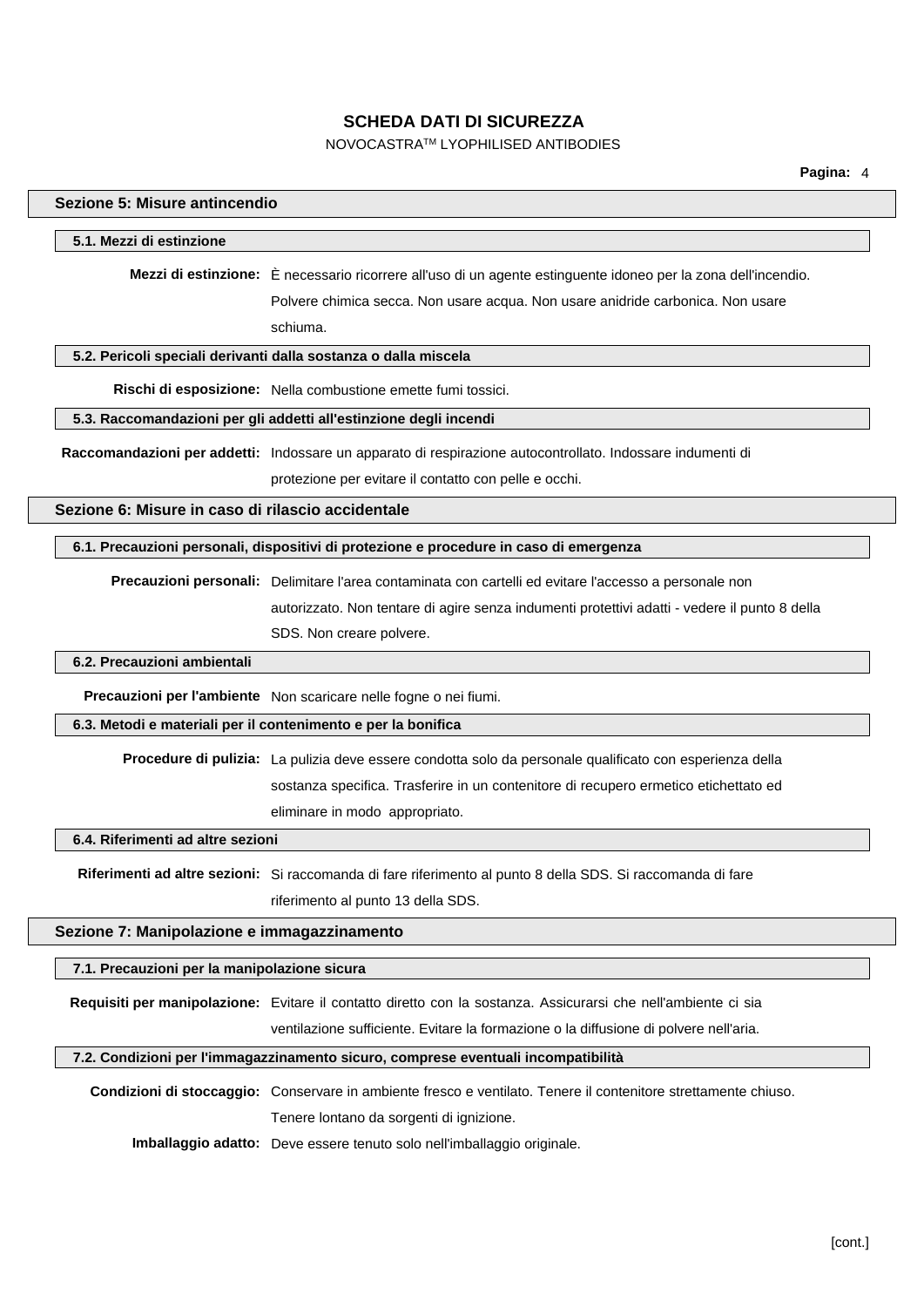### NOVOCASTRATM LYOPHILISED ANTIBODIES

**Pagina:** 5

## **7.3. Usi finali specifici**

**Usi finali specifici:** Utilizzare nei laboratori - professionale.

## **Sezione 8: Controllo dell'esposizione/protezione individuale**

#### **8.1. Parametri di controllo**

#### **Ingredienti pericolosi: AZOTURO DI SODIO**

#### **Valeurs limites d'exposition:**

**Polvere inalabili**

| Stato     | 8 ora TWA                | 15 min. STEL             | 8 ora TWA | 15 min. STEL |
|-----------|--------------------------|--------------------------|-----------|--------------|
| EU        | 0.1 mg/m <sup>3</sup>    | 0.3 mg/m <sup>3</sup>    |           |              |
| UK        | 0.1 mg/m <sup>3</sup>    | $0.3 \text{ mg/m}^3$     | ۰         | -            |
| IE        | 0.1 mg/m <sup>3</sup>    | $0.3 \text{ mg/m}^3$     | ۰         |              |
| <b>US</b> | $\overline{\phantom{0}}$ | 0.3 mg/m <sup>3</sup>    | ۰         | ۰            |
| CA        |                          | $0.3 \text{ mg/m}^3$     | ۰         |              |
| AU        |                          | $0.3 \text{ mg/m}^3$     | ۰         | ۰            |
| NZ        |                          | $0.29$ mg/m <sup>3</sup> | -         |              |

### **DNEL/PNEC Valori**

**DNEL / PNEC** Nessun dato disponibile.

#### **8.2. Controlli dell'esposizione**

|                                                          | <b>Misure di carattere tecnico:</b> Assicurarsi che nell'ambiente ci sia ventilazione sufficiente.                      |  |  |
|----------------------------------------------------------|-------------------------------------------------------------------------------------------------------------------------|--|--|
|                                                          | Protezione respiratoria: Normalmente non è richiesto alcun sistema protettivo personale di respirazione. Deve           |  |  |
|                                                          | essere disponibile in caso di emergenza. Filtro P1 per il trattenimento di particelle                                   |  |  |
|                                                          | (EN143).                                                                                                                |  |  |
| Protezione per le mani: Guanti di protezione.            |                                                                                                                         |  |  |
|                                                          | <b>Protezione per gli occhi:</b> Occhiali di protezione con schermi laterali. Assicurarsi che una lavanda oculare sia a |  |  |
|                                                          | portata di mano.                                                                                                        |  |  |
| <b>Protezione per la pelle:</b> Indumenti di protezione. |                                                                                                                         |  |  |
|                                                          | <b>Ambientale:</b> Evitare l'immissione nelle fogne pubbliche o nell'ambiente circostante. Fare riferimento             |  |  |
|                                                          | alla specifica legislazione dello Stato Membro per maggiori informazioni sui requisiti                                  |  |  |
|                                                          | previsti dalla normativa ambientale della Comunità.                                                                     |  |  |

## **Sezione 9: Proprietà fisiche e chimiche**

## **9.1. Informazioni sulle proprietà fisiche e chimiche fondamentali**

**Stato:** Polvere **Colore:** Biancastro

**Odore:** Inodore

## **9.2. Altre informazioni**

**Altre informazioni:** Nessun dato disponibile.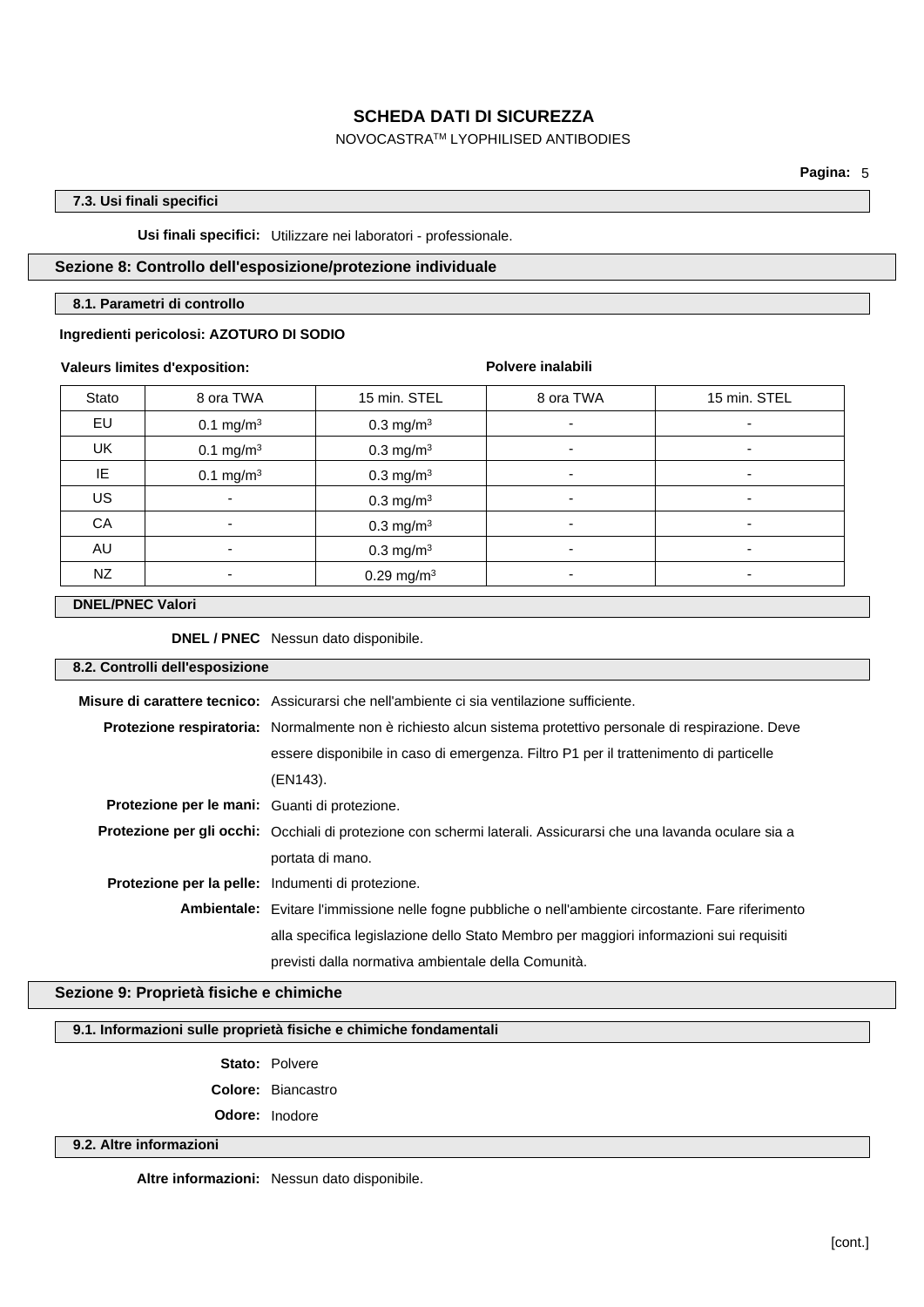NOVOCASTRATM LYOPHILISED ANTIBODIES

## **Sezione 10: Stabilità e reattività**

#### **10.1. Reattività**

**Reattività:** Stabile nelle condizioni raccomandate per il trasporto e lo stoccaggio.

#### **10.2. Stabilità chimica**

**Stabilità chimica:** Stabile in condizioni normali.

#### **10.3. Possibilità di reazioni pericolose**

**Reazioni pericolose:** Nelle normali condizioni di trasporto e stoccaggio non si verificheranno reazioni

pericolose.

#### **10.4. Condizioni da evitare**

**Condizioni da evitare:** Calore. Superfici calde. Fiamme.

#### **10.5. Materiali incompatibili**

**Materiali da evitare:** Ossidanti forti. Acidi forti.

#### **10.6. Prodotti di decomposizione pericolosi**

**Prod. di decomp. pericolosi:** Nella combustione emette fumi tossici. A contatto con acidi libera gas altamente

tossico.

## **Sezione 11: Informazioni tossicologiche**

## **11.1. Informazioni sugli effetti tossicologici**

**Ingredienti pericolosi:**

#### **AZOTURO DI SODIO**

| ORALE                                           | <b>MOUSE</b> |                | LD50 |                                                                                  | 27                                                                               |                       | mg/kg                                                                            |
|-------------------------------------------------|--------------|----------------|------|----------------------------------------------------------------------------------|----------------------------------------------------------------------------------|-----------------------|----------------------------------------------------------------------------------|
| <b>ORALE</b>                                    | <b>RATTO</b> |                | LD50 | 27                                                                               |                                                                                  |                       | mg/kg                                                                            |
| <b>PELLE</b>                                    | <b>RATTO</b> |                | LD50 |                                                                                  | 50                                                                               |                       | mg/kg                                                                            |
| Effetto                                         |              | Via            |      |                                                                                  |                                                                                  | Base                  |                                                                                  |
| Tossicità acuta (dannoso)                       |              | <b>ING</b>     |      |                                                                                  |                                                                                  | Pericoloso: calcolato |                                                                                  |
| Respiratoria / sensibilizzazione della<br>pelle |              | <b>INH DRM</b> |      |                                                                                  |                                                                                  | Pericoloso: calcolato |                                                                                  |
| Effetti esclusi per miscela:                    |              |                |      |                                                                                  |                                                                                  |                       |                                                                                  |
| Effetto                                         |              | Via            |      | Base                                                                             |                                                                                  |                       |                                                                                  |
| Tossicità acuta (fatale)                        |              |                |      |                                                                                  | Basandosi sui dati disponibili i criteri di classificazione non sono soddisfatti |                       |                                                                                  |
| Tossicità acuta (tossico)                       |              |                |      |                                                                                  | Basandosi sui dati disponibili i criteri di classificazione non sono soddisfatti |                       |                                                                                  |
| Irritazione                                     |              |                |      | Basandosi sui dati disponibili i criteri di classificazione non sono soddisfatti |                                                                                  |                       |                                                                                  |
| Corrosività                                     |              |                |      | Basandosi sui dati disponibili i criteri di classificazione non sono soddisfatti |                                                                                  |                       |                                                                                  |
| Tossicità a dose ripetuta                       |              |                |      | Basandosi sui dati disponibili i criteri di classificazione non sono soddisfatti |                                                                                  |                       |                                                                                  |
| Cancerogenicità                                 |              |                |      | Basandosi sui dati disponibili i criteri di classificazione non sono soddisfatti |                                                                                  |                       |                                                                                  |
| Mutagenicità                                    |              |                |      | Basandosi sui dati disponibili i criteri di classificazione non sono soddisfatti |                                                                                  |                       |                                                                                  |
| Tossicità riproduttiva                          |              |                |      |                                                                                  |                                                                                  |                       | Basandosi sui dati disponibili i criteri di classificazione non sono soddisfatti |
| Sintomi / vie di esposizione                    |              |                |      |                                                                                  |                                                                                  |                       |                                                                                  |

| Contatto con la pelle: Può verificarsi leggera irritazione nel punto di contatto.                        |         |
|----------------------------------------------------------------------------------------------------------|---------|
| <b>Contatto con gli occhi:</b> Possono verificarsi irritazione e arrossamento.                           |         |
| Ingestione: Possono verificarsi arrossamento e dolore alla bocca e alla gola. Può verificarsi difficoltà |         |
| di deglutizione. Possono verificarsi nausea e dolori di stomaco. Può verificarsi vomito.                 |         |
| Può verificarsi mancanza di respiro dovuta a congestione dei polmoni.                                    |         |
| Inalazione: L'esposizione può causare tosse o dispnea. Può verificarsi congestione dei polmoni           |         |
| con conseguente grave mancanza di respiro                                                                | [cont.] |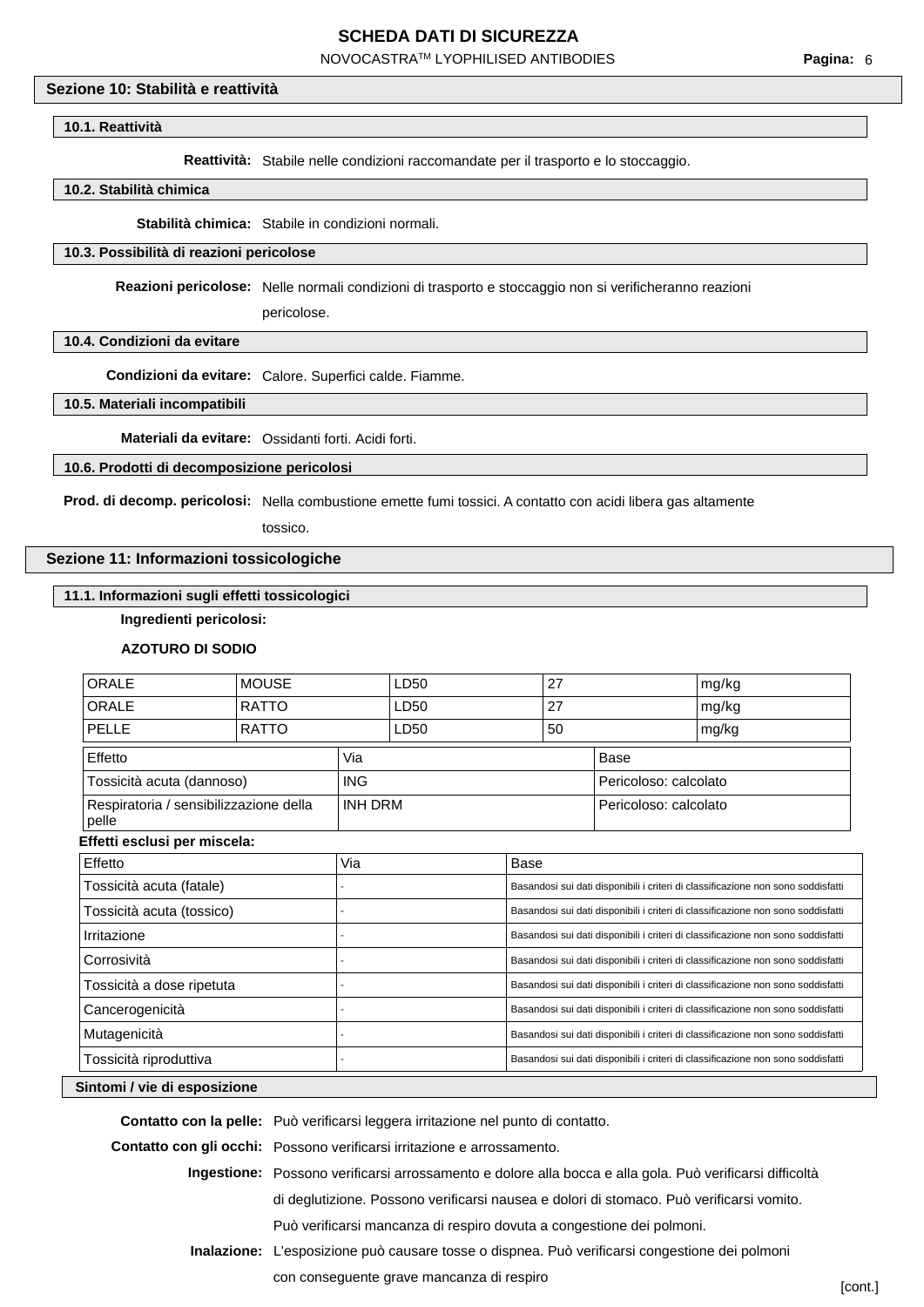## NOVOCASTRATM LYOPHILISED ANTIBODIES

### **Effetti ritardati / immediati:** L'esposizione a breve termine provoca effetti immediati. L'esposizione a lungo termine

provoca effetti ritardati.

#### **Sezione 12: Informazioni ecologiche**

#### **12.1. Tossicità**

#### **Ecotossicità:**

| Specie                    | Prova     | Valore | Unità  |
|---------------------------|-----------|--------|--------|
| Pimephales promelas       | 96H LC50  | 5.46   | mq/l   |
| Orconectes rusticus       | 96H LC100 |        | mg/l   |
| Paracentrotus lividus     | 48H LOEC  | 10     | umol/l |
| Selenastrum capricornutum | 96H EC50  | 0.35   | mg/l   |

#### **12.2. Persistenza e degradabilità**

**Persistenza e degradabilità:** Non biodegradabile.

**12.3. Potenziale di bioaccumulo**

**Potenziale di bioaccumulo:** Potenziale di bioaccumulazione.

**12.4. Mobilità nel suolo**

**Mobilità** Facilmente assorbibile nel terreno.

#### **12.5. Risultati della valutazione PBT e vPvB**

**PBT:** Questa sostanza non è identificata come sostanza PBT/vPvB.

#### **12.6. Altri effetti avversi**

**Altri effetti avversi:** Tossico per gli organismi acquatici. Tossico per gli organismi del terreno.

#### **Sezione 13: Considerazioni sullo smaltimento**

#### **13.1. Metodi di trattamento dei rifiuti**

**Operazioni di smaltimento:** Trasferire in un contenitore adatto ed incaricare dell'eliminazione una società specializzata. **Operazioni di recupero:** Non applicabile. **Smaltimento degli imballaggi:** Incaricare dell'eliminazione una società specializzata. **Nota:** L'attenzione dell'utilizzatore è attirata sulla possibile esistenza di prescrizioni regionali o nazionali riguardanti l'eliminazione.

#### **Sezione 14: Informazioni sul trasporto**

**Terra (ADR/RID):** Regolamentato per il trasporto via terra.

**Mare (IMDG):** Regolamentato per il trasporto via mare.

**Aria (IATA):** Regolamentato per il trasporto aereo.

**Vie navigabili interne:** Regolamentato per il trasporto per via navigabile interna.

**14.1. Numero ONU**

**N° ONU:** UN3288

#### **14.2. Nome di spedizione dell'ONU**

**Denom. corretta per la sped:** Toxic Solido, Inorganico, N.O.S.

(AZOTURO DI SODIO)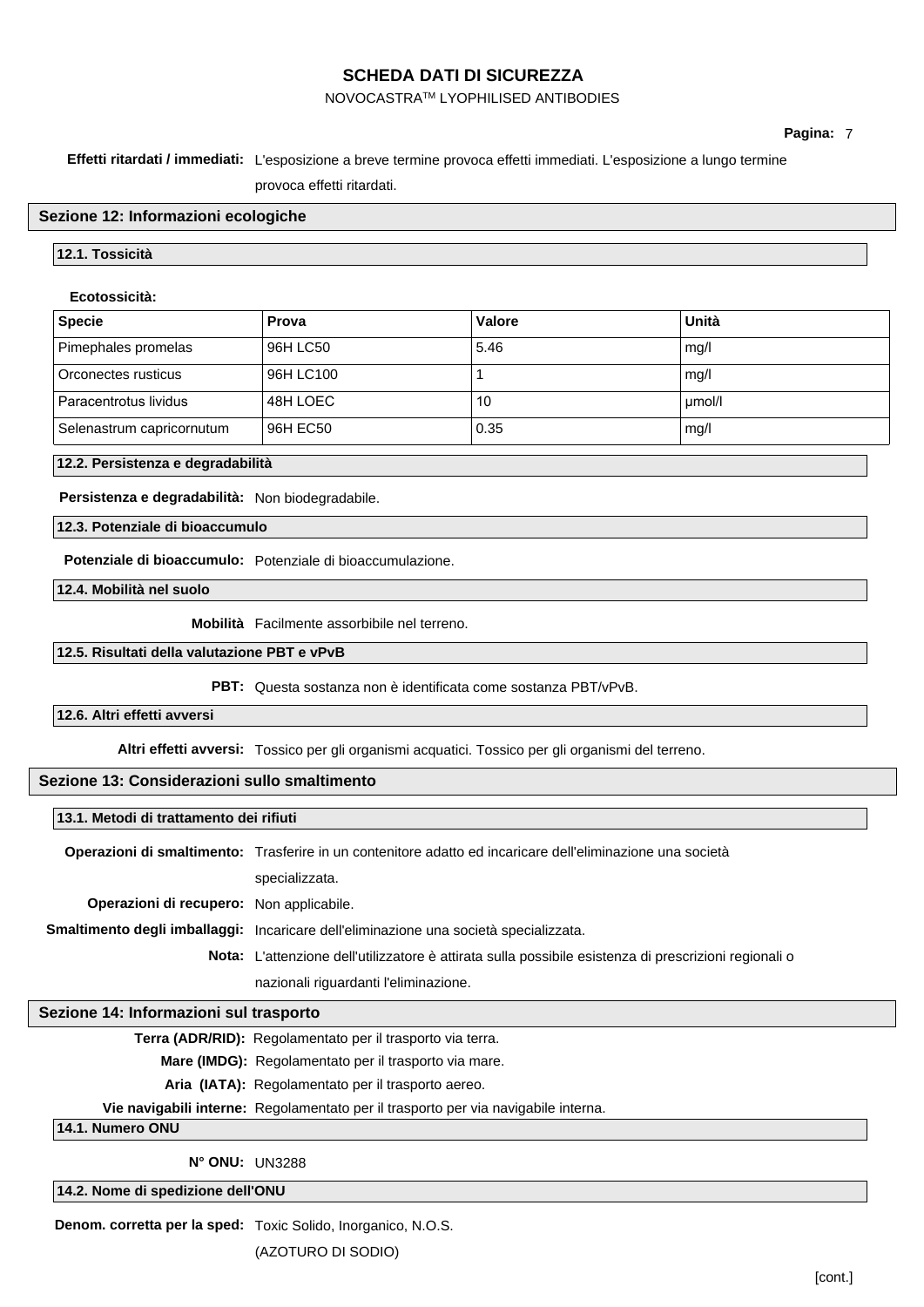## NOVOCASTRATM LYOPHILISED ANTIBODIES

## **Pagina:** 8

| 14.3. Classi di pericolo connesso al trasporto  |                                                                                                                        |  |  |  |
|-------------------------------------------------|------------------------------------------------------------------------------------------------------------------------|--|--|--|
| Classe di trasporto: 6.1                        |                                                                                                                        |  |  |  |
| 14.4. Gruppo d'imballaggio                      |                                                                                                                        |  |  |  |
| Gruppo di imballaggio: III                      |                                                                                                                        |  |  |  |
| 14.5. Pericoli per l'ambiente                   |                                                                                                                        |  |  |  |
| Pericoloso per l'ambiente: Sì                   | Inquinante marino: Sì                                                                                                  |  |  |  |
| 14.6. Precauzioni speciali per gli utilizzatori |                                                                                                                        |  |  |  |
|                                                 | Precauzioni speciali: Nessuna precauzione particolare.                                                                 |  |  |  |
| Codice tunnel: E                                |                                                                                                                        |  |  |  |
| Categoria trasporto: 3                          |                                                                                                                        |  |  |  |
| Sezione 15: Informazioni sulla regolamentazione |                                                                                                                        |  |  |  |
|                                                 | 15.1. Norme e legislazione su salute, sicurezza e ambiente specifiche per la sostanza o la miscela                     |  |  |  |
|                                                 | Normative specifiche: Scheda dati di sicurezza secondo;                                                                |  |  |  |
|                                                 | REGOLAMENTO (CE) n. 1907/2006 DEL PARLAMENTO EUROPEO E DEL CONSIGLIO                                                   |  |  |  |
|                                                 | concernente la registrazione, la valutazione, l'autorizzazione e la restrizione delle                                  |  |  |  |
|                                                 | sostanze chimiche (REACH).                                                                                             |  |  |  |
|                                                 | REGOLAMENTO (CE) N. 1272/2008 DEL PARLAMENTO EUROPEO E DEL CONSIGLIO                                                   |  |  |  |
|                                                 | relativo alla classificazione, all'etichettatura e all'imballaggio delle sostanze e delle                              |  |  |  |
|                                                 | miscele.                                                                                                               |  |  |  |
| 15.2. Valutazione della sicurezza chimica       |                                                                                                                        |  |  |  |
|                                                 | Valutazione della sic. chimica: Non è stata condotta un'analisi della sicurezza chimica della sostanza o della miscela |  |  |  |
|                                                 | del fornitore.                                                                                                         |  |  |  |
| Sezione 16: Altre informazioni                  |                                                                                                                        |  |  |  |
| Altre informazioni                              |                                                                                                                        |  |  |  |
|                                                 |                                                                                                                        |  |  |  |
|                                                 | Altre informazioni: * indica il testo della Scheda di sicurezza dei materiali che è cambiato rispetto alla             |  |  |  |
|                                                 | precedente revisione.<br>Frasi di sezione 2 e 3: EUH032: A contatto con acidi libera gas molto tossici.                |  |  |  |
|                                                 | H300: Letale se ingerito.                                                                                              |  |  |  |
|                                                 | H302: Nocivo se ingerito.                                                                                              |  |  |  |
|                                                 | H317: Può provocare una reazione allergica cutanea.                                                                    |  |  |  |
|                                                 | H334: Può provocare sintomi allergici o asmatici o difficoltà respiratorie se inalato.                                 |  |  |  |
|                                                 | H335: Può irritare le vie respiratorie.                                                                                |  |  |  |
|                                                 | H361: Sospettato di nuocere alla fertilità o al feto.                                                                  |  |  |  |
|                                                 | H400: Molto tossico per gli organismi acquatici.                                                                       |  |  |  |
|                                                 |                                                                                                                        |  |  |  |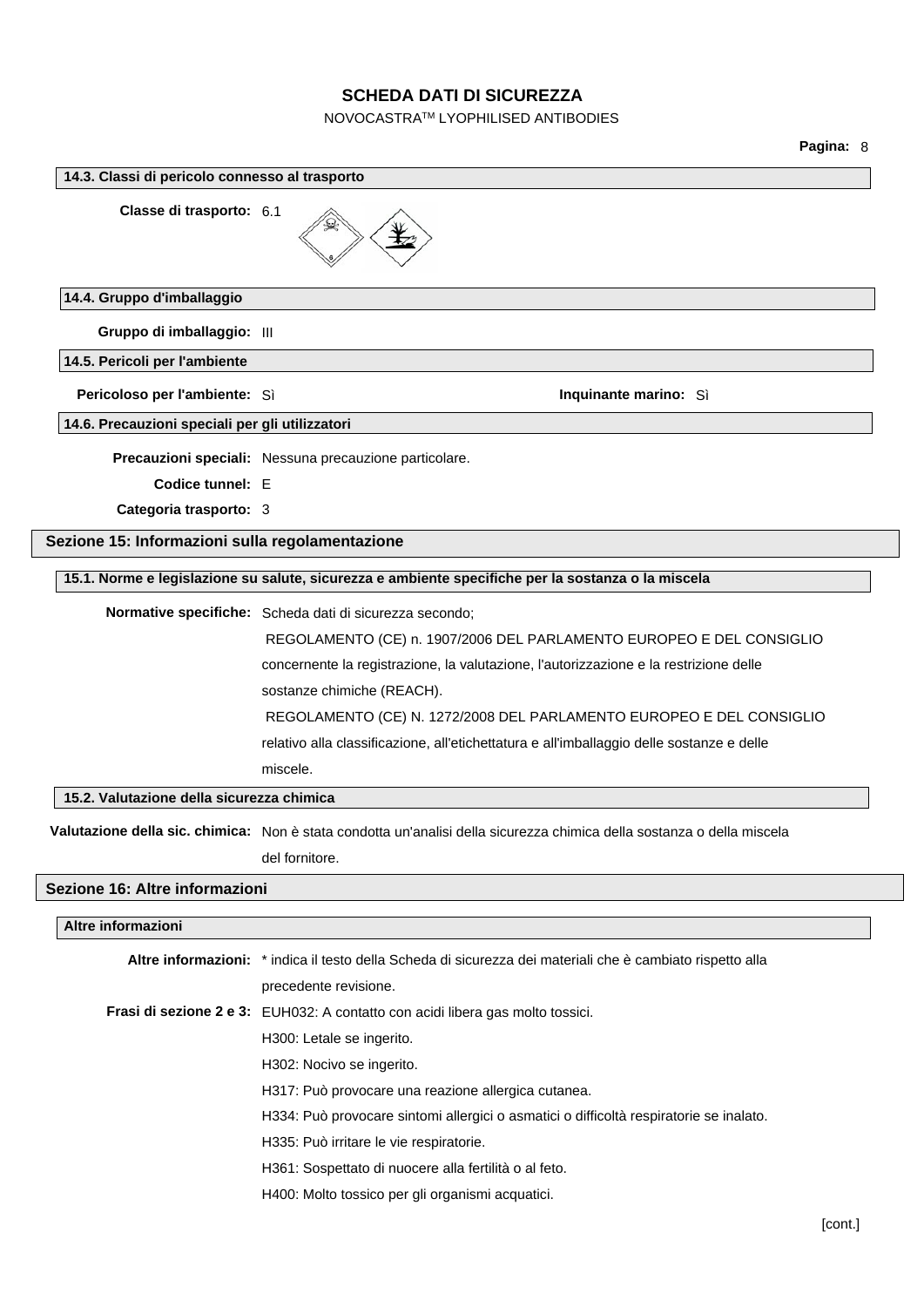### NOVOCASTRATM LYOPHILISED ANTIBODIES

**Pagina:** 9

H410: Molto tossico per gli organismi acquatici con effetti di lunga durata. H411: Tossico per gli organismi acquatici con effetti di lunga durata. **Rinuncia legale:** Le informazioni sopra riportate sono in buona fede ma non intendono essere comprensive e devono essere usate solamente come guida. Questa società non si rende responsabile per i danni causati dalla manipolazione o dal contatto con il

prodotto sopra riportato.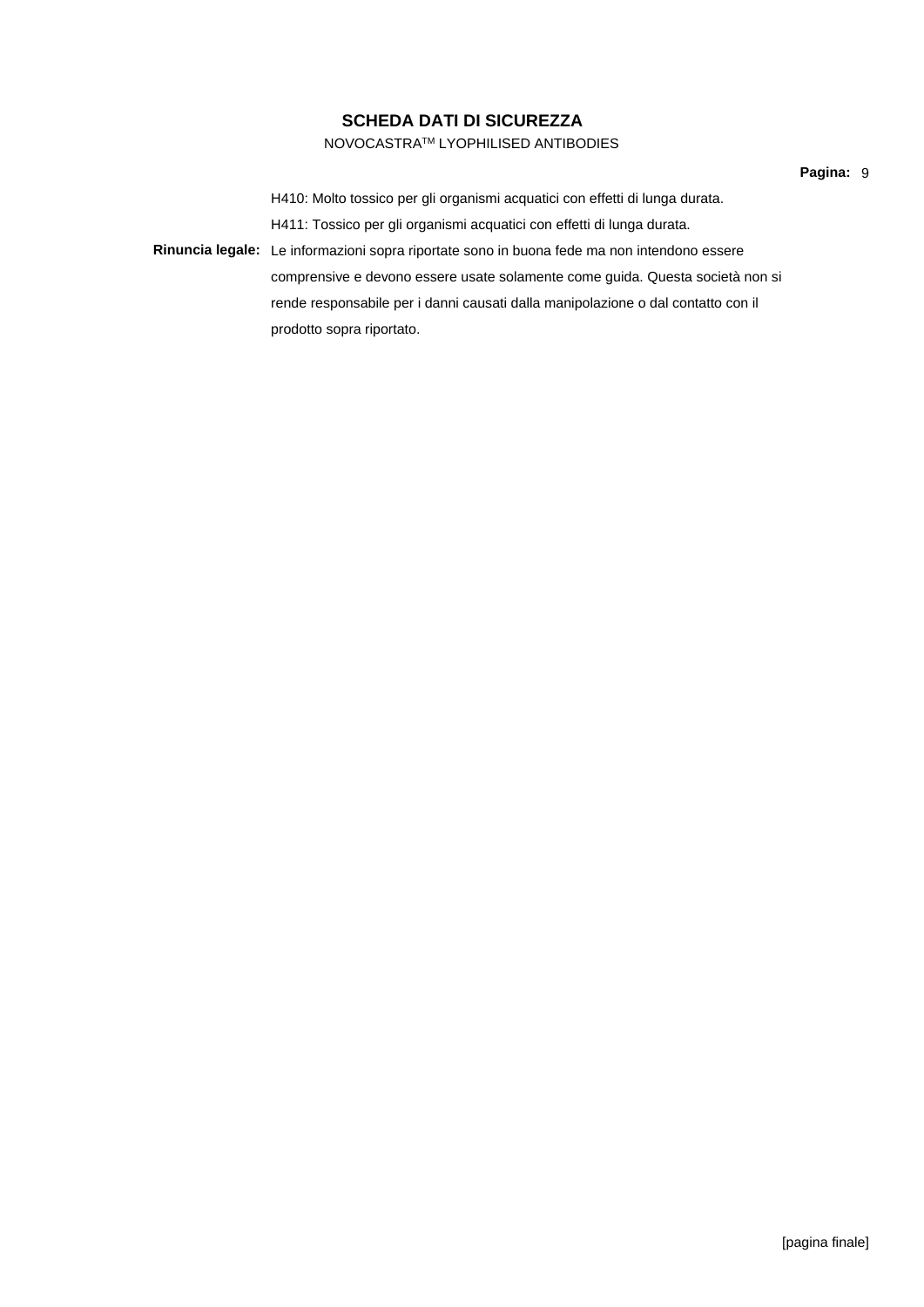

NOVOCASTRATM LYOPHILISED ANTIBODIES

**Seite:** 1

**Erstellungsdatum:** 08/03/2019

**Revisionsnummer:** 3

#### <span id="page-27-0"></span>**Abschnitt 1: Bezeichnung des Stoffs bzw. des Gemischs und des Unternehmens**

### **1.1. Produktidentifikator**

**Produktbezeichnung:** NOVOCASTRA LYOPHILISED ANTIBODIES

#### **1.2. Relevante identifizierte Verwendungen des Stoffs oder Gemischs und Verwendungen, von denen abgeraten wird**

**Verwendung des Produkts:** Verwenden Sie in Labors - Beruf.

**1.3. Einzelheiten zum Lieferanten, der das Sicherheitsdatenblatt bereitstellt**

| <b>Firmenname:</b> Leica Biosystems Newcastle Ltd |
|---------------------------------------------------|
| <b>Balliol Business Park West</b>                 |
| Benton Lane                                       |
|                                                   |

Newcastle Upon Tyne

NE12 8EW

United Kingdom

**Tel:** +44 191 2150567

**Fax:** +44 191 2151152

**Email:** msds@LeicaBiosystems.com

**1.4. Notrufnummer**

**Notfalltelefon:** USA und Kanada: 1-800-424-9300 Außerhalb der USA und Kanada : +1 703-741-5970 Bei Notrufen.

#### **Abschnitt 2: Mögliche Gefahren**

#### **2.1. Einstufung des Stoffs oder Gemischs**

**Einstufung (CLP):** Acute Tox. 4: H302; Resp. Sens. 1: H334; Aquatic Chronic 2: H411; Skin Sens. 1: H317; EUH032 **Wichtigste schädliche Wirkungen:** Gesundheitsschädlich bei Verschlucken. Kann allergische Hautreaktionen verursachen. Kann bei Einatmen Allergie, asthmaartige Symptome oder Atembeschwerden verursachen. Giftig für Wasserorganismen, mit langfristiger Wirkung. Entwickelt bei Berührung mit Säure sehr giftige Gase.

## **2.2. Kennzeichnungselemente**

**Kennzeichnungselemente:**

**Gefahrenhinweise:** H302: Gesundheitsschädlich bei Verschlucken. H317:

Kann allergische Hautreaktionen verursachen.

H334: Kann bei Einatmen Allergie, asthmaartige Symptome oder Atembeschwerden

verursachen.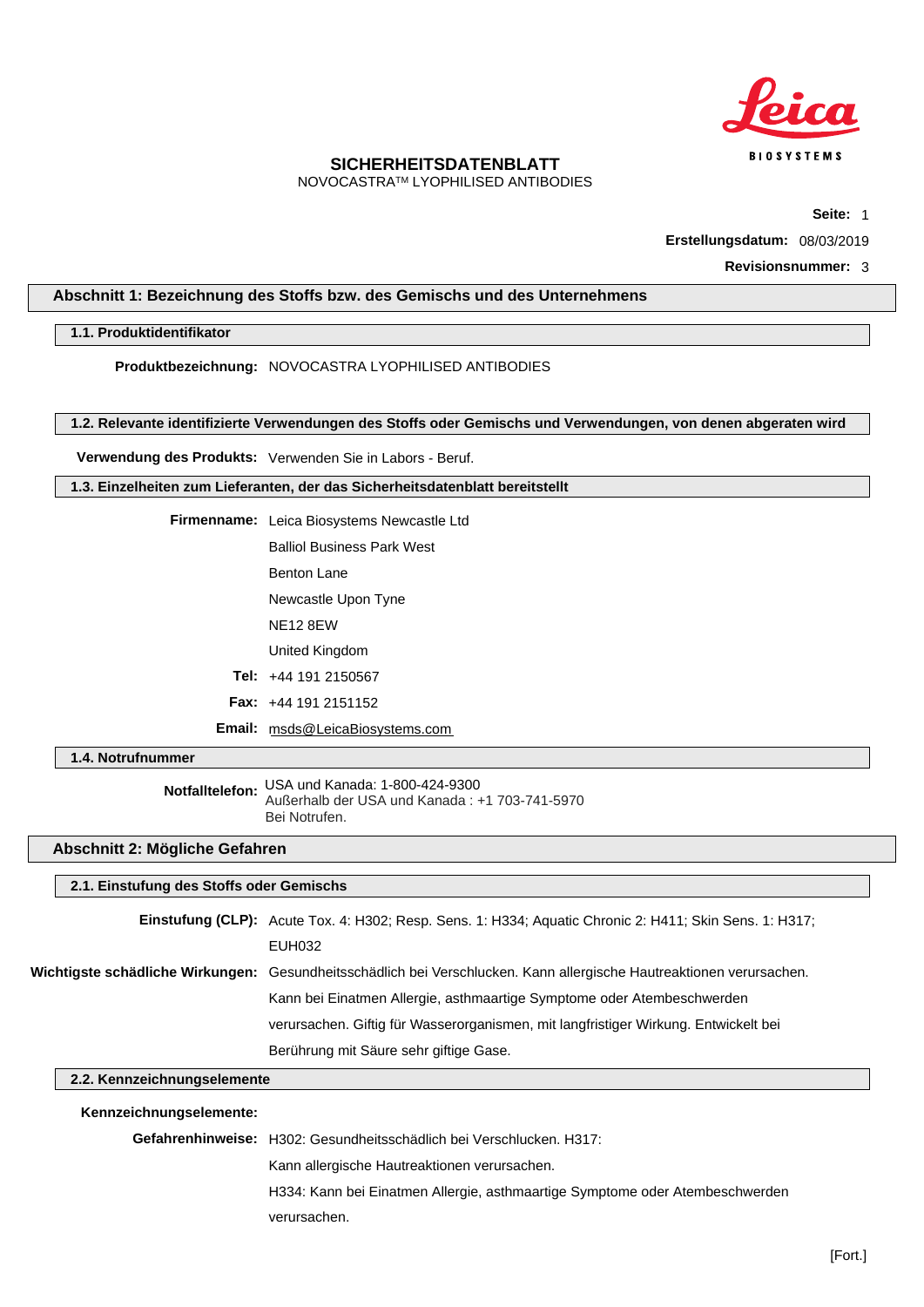NOVOCASTRATM LYOPHILISED ANTIBODIES

**Seite:** 2

H411: Giftig für Wasserorganismen, mit langfristiger Wirkung. EUH032: Entwickelt bei Berührung mit Säure sehr giftige Gase. **Signalwörter:** Gefahr **Gefahrenpiktogramme:** GHS07: Ausrufezeichen

GHS08: Gesundheitsgefahr GHS09: Umwelt



**Sicherheitshinweise:** \* P261: Einatmen von Staub vermeiden.

P264: Nach Gebrauch Hände gründlich waschen.

P270: Bei der Verwendung dieses Produkts nicht essen, trinken oder rauchen.

P272: Kontaminierte Arbeitskleidung nicht außerhalb des Arbeitsplatzes tragen.

P273: Freisetzung in die Umwelt vermeiden.

P280: Schutzhandschuhe/Schutzkleidung/Augenschutz/Gesichtsschutz tragen.

P284: [Bei unzureichender Belüftung] Atemschutz tragen.

P301+312: BEI VERSCHLUCKEN: Ein Giftinformationszentrum / Arzt, wenn Sie sich unwohl fühlen.

P302+352: BEI BERÜHRUNG MIT DER HAUT: Mit viel Wasser und Seife waschen.

P304+340: BEI EINATMEN: Die Person an die frische Luft bringen und bequemen Atem. P330: Mund ausspülen.

P333+313: Bei Hautreizung oder -ausschlag: Ärztlichen Rat einholen/ärztliche Hilfe hinzuziehen.

P342+311: Bei Symptomen der Atemwege: GIFTINFORMATIONSZENTRUM/Arzt/ anrufen.

P362+364: Kontaminierte Kleidung ausziehen und vor erneutem Tragen waschen.

P391: Verschüttete Mengen aufnehmen.

P501: Beseitigen inhalt/Behälter zu einer Problemabfallentsorgung zuführen.

**2.3. Sonstige Gefahren**

**PBT:** Dieser Stoff wird nicht als PBT/vPvB-Stoff identifiziert.

#### **Abschnitt 3: Zusammensetzung/Angaben zu Bestandteilen**

## **3.2. Gemische**

#### **\* Nicht klassifizierte Zutaten: ALBUMINS, BLOOD SERUM**

| ∗⊏∩<br>◡          | *CAS       | *Einstufung (CLP)                       | ั <sup>บ</sup> rozenเ |
|-------------------|------------|-----------------------------------------|-----------------------|
| 232-936-2<br>∗ດດດ | *9048-46-8 | 4 (H <sub>3</sub> 02)<br>*Acute<br>TOX. | *1-10%                |

**\* REACH-Registrierungsnummer:** Not applicable.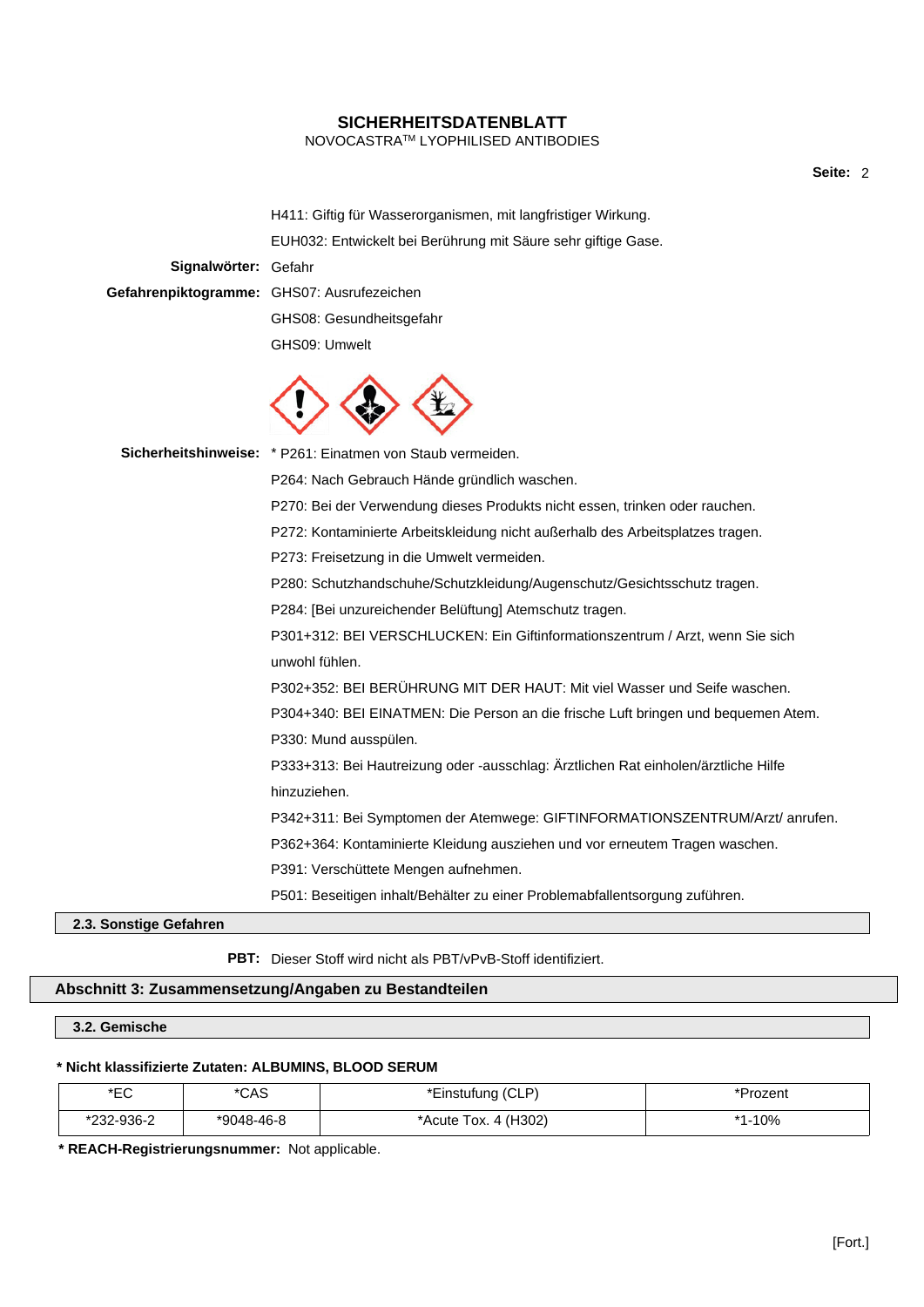NOVOCASTRATM LYOPHILISED ANTIBODIES

#### **Gefährliche Bestandteile:**

| EC                 | CAS                                                                                 | PBT/WEL                                                                                                                 | Einstufung (CLP)                                                                            | Prozent   |
|--------------------|-------------------------------------------------------------------------------------|-------------------------------------------------------------------------------------------------------------------------|---------------------------------------------------------------------------------------------|-----------|
| <b>NATRIUMAZID</b> |                                                                                     | REACH registrierung: 01-2119457019-37-XXXX                                                                              |                                                                                             |           |
| 247-852-1          | 26628-22-8                                                                          |                                                                                                                         | Acute Tox. 2: H300; Aquatic Acute 1:<br>H400; Aquatic Chronic 1: H410;<br><b>EUH032</b>     | 1-10%     |
|                    | <b>BENZYLPENICILLIN SODIUM</b>                                                      | REACH registrierung: unzutreffend.                                                                                      |                                                                                             |           |
| 710-2              | 69-57-8                                                                             |                                                                                                                         | Skin Sens. 1: H317; Resp. Sens. 1:<br>H334                                                  | $1 - 10%$ |
|                    | <b>STREPTOMYCIN SULPHATE</b>                                                        | REACH registrierung: unzutreffend.                                                                                      |                                                                                             |           |
| 286-0              | 3810-74-0                                                                           | $\overline{a}$                                                                                                          | Acute Tox. 4: H302; Skin Sens. 1: H317;<br>STOT SE 3: H335; Repr. 2: H361                   | 1-10%     |
|                    | Abschnitt 4: Erste-Hilfe-Maßnahmen                                                  |                                                                                                                         |                                                                                             |           |
|                    |                                                                                     | 4.1. Beschreibung der Erste-Hilfe-Maßnahmen                                                                             |                                                                                             |           |
|                    |                                                                                     | Hautkontakt: Sofort mit viel Wasser und Seife abwaschen.                                                                |                                                                                             |           |
|                    |                                                                                     | Augenkontakt: Auge 15 Minuten unter fließendem Wasser ausspülen.                                                        |                                                                                             |           |
|                    |                                                                                     |                                                                                                                         | Verschlucken: Mund mit Wasser ausspülen. Kein Erbrechen herbeiführen. Bei Bewußtsein sofort |           |
|                    |                                                                                     | einen halben Liter Wasser trinken lassen.                                                                               |                                                                                             |           |
|                    |                                                                                     |                                                                                                                         | Einatmen: Die betroffene Person nur aus dem Gefahrenbereich entfernen, wenn die eigene      |           |
|                    |                                                                                     |                                                                                                                         | Sicherheit gewährleistet ist. Bei Bewußtsein die betroffene Person aufrecht sitzen          |           |
|                    | lassen oder hinlegen. Bei Bewußtlosigkeit und normaler Atmung in stabile Seitenlage |                                                                                                                         |                                                                                             |           |
|                    |                                                                                     |                                                                                                                         | bringen. Bei Atemröcheln die unfallgeschädigte Person aufrecht setzen und Sauerstoff        |           |
|                    |                                                                                     | verabreichen, falls verfügbar. Sofortige Einweisung in ein Krankenhaus.                                                 |                                                                                             |           |
|                    |                                                                                     | 4.2. Wichtigste Symptome und Wirkungen akute und verzögert                                                              |                                                                                             |           |
|                    |                                                                                     | Hautkontakt: Kann im Kontaktbereich leichte Reizung bewirken.                                                           |                                                                                             |           |
|                    |                                                                                     | Augenkontakt: Reizung und Rötung können auftreten.                                                                      |                                                                                             |           |
|                    |                                                                                     |                                                                                                                         | Verschlucken: Mögliche Wundheit und Rötung von Mund und Rachen. Schluckbeschwerden können   |           |
|                    |                                                                                     | auftreten. Brechreiz und Magenschmerzen können auftreten. Kann Erbrechen                                                |                                                                                             |           |
|                    |                                                                                     | hervorrufen. Mögliche Atemnot durch Stau der Lunge.                                                                     |                                                                                             |           |
|                    |                                                                                     | Einatmen: Exposition kann Husten oder Keuchen verursachen. Lungenstauung mit folgender                                  |                                                                                             |           |
|                    |                                                                                     | ernsthafter Atemnot kann auftreten.                                                                                     |                                                                                             |           |
|                    |                                                                                     | Verzögert auftretende Wirkungen: Mit sofort auftretenden Wirkungen ist nach kurzer Exposition zu rechnen. Mit verzögert |                                                                                             |           |
|                    |                                                                                     | auftretenden Wirkungen ist nach anhaltender Exposition zu rechnen.                                                      |                                                                                             |           |
|                    |                                                                                     | 4.3. Hinweise auf ärztliche Soforthilfe oder Spezialbehandlung                                                          |                                                                                             |           |
|                    |                                                                                     | Sofort- / Sonderbehandlung: Dem behandelnden Arzt dieses Sicherheitsdatenblatt zeigen.                                  |                                                                                             |           |

**Abschnitt 5: Maßnahmen zur Brandbekämpfung**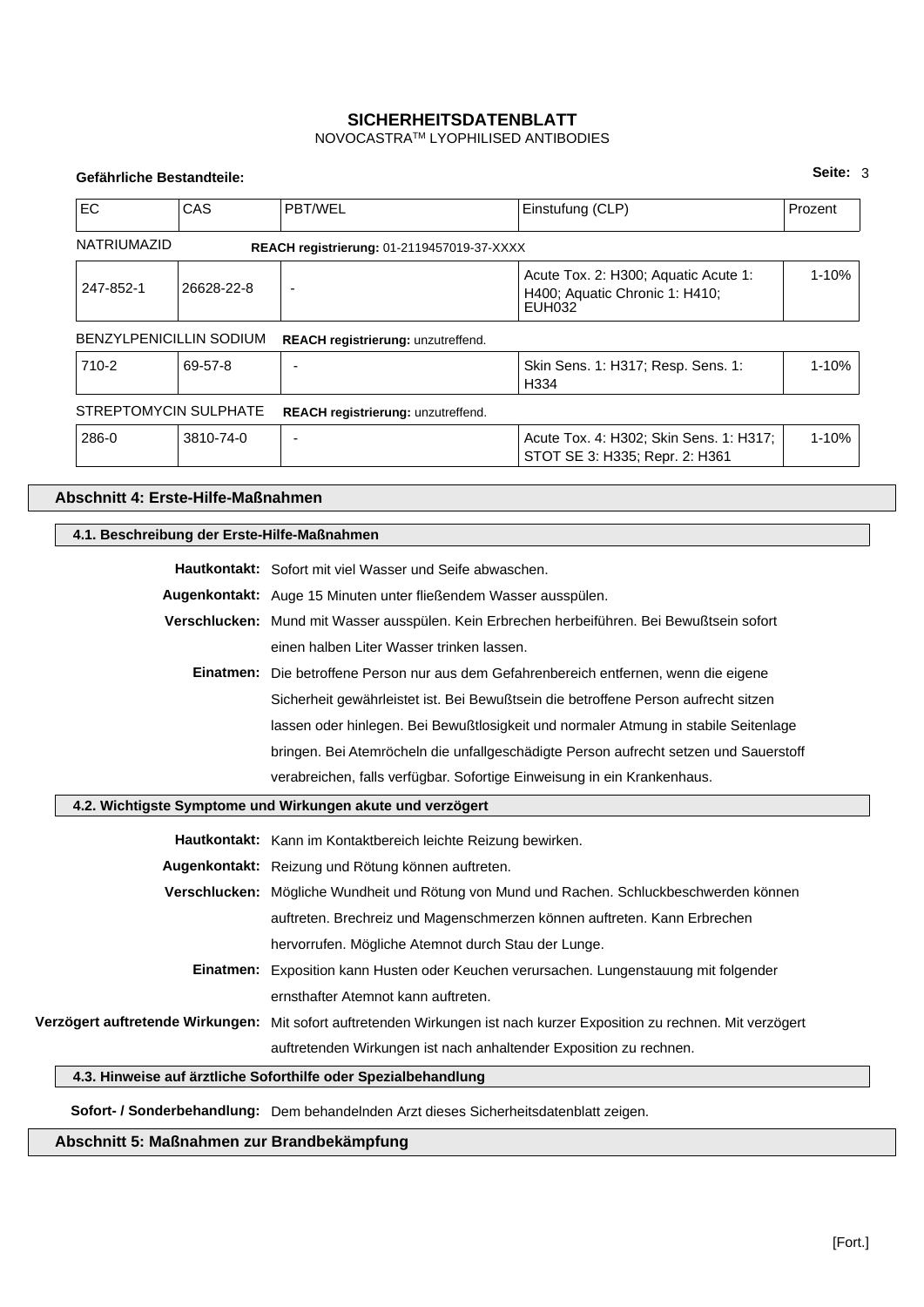#### NOVOCASTRATM LYOPHILISED ANTIBODIES

#### **5.1. Löschmittel**

**Löschmittel:** Löschmaßnahmen auf Umgebungsbrand abstimmen. Löschpulver. Kein Wasser

verwenden. Kein Kohlendioxid verwenden. Keinen Schaum verwenden.

#### **5.2. Besondere vom Stoff oder Gemisch ausgehende Gefahren**

**Expositionsrisiko:** Setzt bei Verbrennung giftige Gase.

#### **5.3. Hinweise für die Brandbekämpfung**

**Besondere Schutzausrüstung:** Umluftunabhängige Atemschutzgeräte benutzen. Zur Verhütung von Augen- oder

Hautkontakt Schutzkleidung tragen.

#### **Abschnitt 6: Maßnahmen bei unbeabsichtigter Freisetzung**

**6.1. Personenbezogene Vorsichtsmaßnahmen, Schutzausrüstungen und in Notfällen anzuwendende Verfahren**

**Pers. Schutzmaßnahmen:** Kontaminierten Bereich mit Beschilderung abgrenzen und Zutritt von Unbefugten verhindern. Nehmen Sie keine Aktion ohne geeignete Schutzkleidung - siehe Abschnitt 8 des Sicherheitsdatenblatts. Staubbildung vermeiden.

#### **6.2. Umweltschutzmaßnahmen**

**Umweltschutzmaßnahmen:** Nicht in die Kanalisation oder Gewässer ableiten.

#### **6.3. Methoden und Material für Rückhaltung und Reinigung**

**Reinigungsmethoden:** Reinigung nur durch Fachkräfte, die mit dem entsprechenden Material vertraut sind. In einen verschließbaren und ordnungsgemäß beschrifteten Bergungsbehälter zur fachgemäßen Entsorgung umladen.

#### **6.4. Verweis auf andere Abschnitte**

**Verweis auf andere Abschnitte:** Siehe Abschnitt 8 des Sicherheitsdatenblatts. Siehe Abschnitt 13 des Sicherheitsdatenblatts.

### **Abschnitt 7: Handhabung und Lagerung**

#### **7.1. Schutzmaßnahmen zur sicheren Handhabung**

**Hinweise zum sich. Umgang:** Direkten Kontakt mit der Substanz vermeiden. Ausreichende Belüftung sicherstellen.

Staubbildung und -verbreitung in der Luft vermeiden.

#### **7.2. Bedingungen zur sicheren Lagerung unter Berücksichtigung von Unverträglichkeiten**

**Lagerung:** Kühl und gut belüftet lagern. Behälter dicht geschlossen halten. Von Zündquellen

fernhalten.

**Geeignete Verpackung:** Nur in Originalverpackung aufbewahren.

#### **7.3. Spezifische Endanwendungen**

**Spezifische Endanwendungen** Verwenden Sie in Labors - Beruf.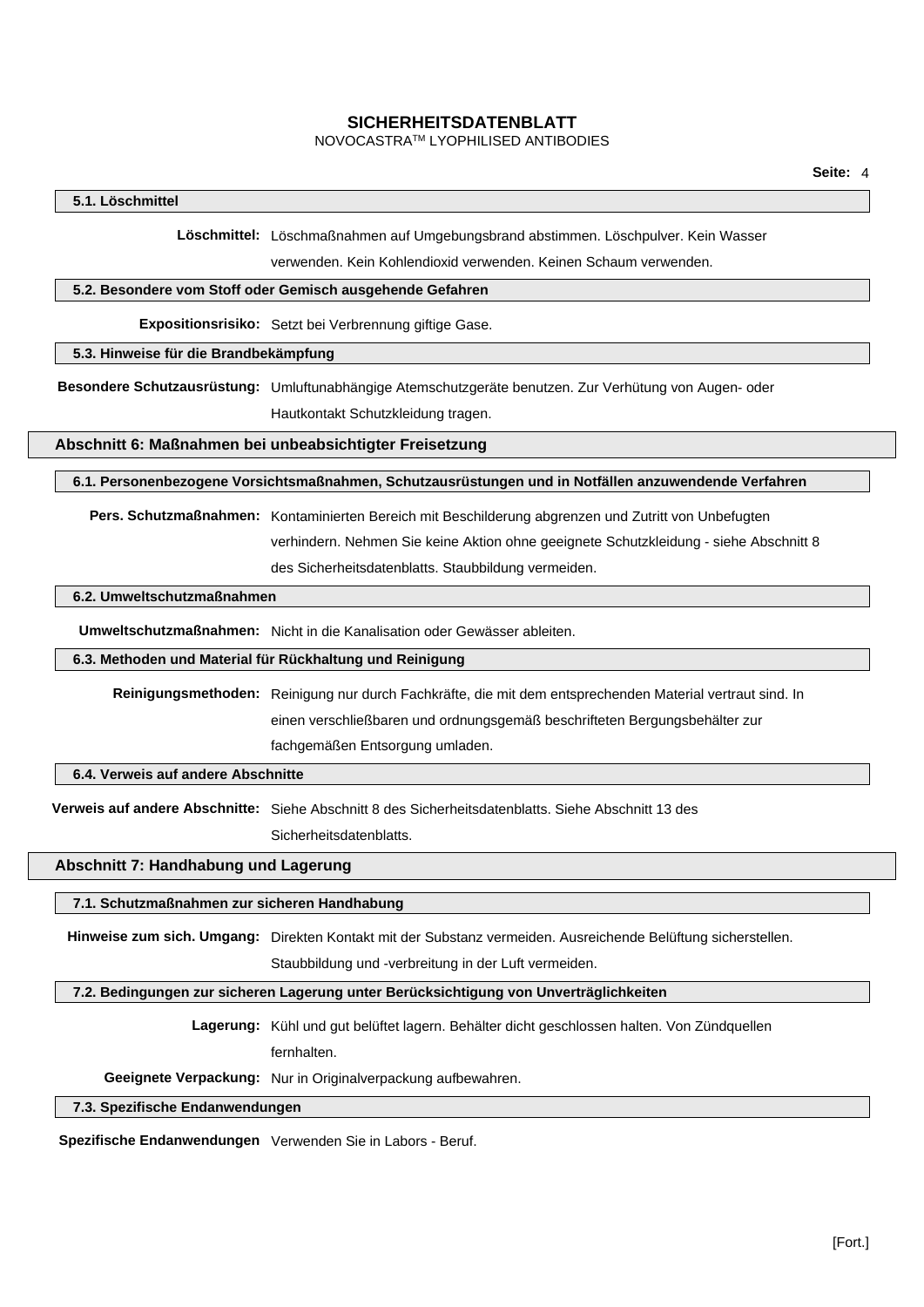NOVOCASTRATM LYOPHILISED ANTIBODIES

### **Abschnitt 8: Begrenzung und Überwachung der Exposition/Persönliche Schutzausrüstungen**

#### **8.1. Zu überwachende Parameter**

### **Gefährliche Bestandteile: NATRIUMAZID**

#### **Expositionsgrenzwerte:**

**Atembarer Staub**

| Staat     | 8 St. TWA                | 15 min. STEL             | 8 St. TWA                | 15 min. STEL |
|-----------|--------------------------|--------------------------|--------------------------|--------------|
| EU        | $0.1 \text{ mg/m}^3$     | $0.3$ mg/m <sup>3</sup>  | $\overline{\phantom{0}}$ |              |
| <b>UK</b> | $0.1$ mg/m $3$           | $0.3 \text{ mg/m}^3$     | $\overline{\phantom{0}}$ |              |
| IE        | 0.1 mg/m <sup>3</sup>    | 0.3 mg/m <sup>3</sup>    | $\overline{\phantom{0}}$ |              |
| <b>US</b> | $\overline{\phantom{a}}$ | 0.3 mg/m <sup>3</sup>    | ٠                        |              |
| CA        | ۰                        | $0.3 \text{ mg/m}^3$     |                          |              |
| AU        | ٠                        | $0.3 \text{ mg/m}^3$     | ۰                        |              |
| NZ        | ۰                        | $0.29$ mg/m <sup>3</sup> |                          |              |

## **DNEL/PNEC**

**DNEL / PNEC** Nicht verfügbar.

#### **8.2. Begrenzung und Überwachung der Exposition**

| Technische Maßnahmen: Für ausreichende Belüftung sorgen.                                               |
|--------------------------------------------------------------------------------------------------------|
| Atemschutz: Atemschutz müssen für notfälle verfügbar sein. Partikelfilter P1 (EN143).                  |
| Handschutz: Schutzhandschuhe.                                                                          |
| Augenschutz: Schutzbrille mit seitlichem Spritzschutz. Augendusche vorsehen.                           |
| Hautschutz: Schutzkleidung.                                                                            |
| Umweltwirkungen: Einleitung in die öffentliche Kanalisation bzw. die unmittelbare Umgebung verhindern. |
| Bezüglich Anforderungen der EG-Umweltgesetzgebung wird auf die Gesetzgebung der                        |
| jeweiligen Mitgliedstaaten verwiesen.                                                                  |

#### **Abschnitt 9: Physikalische und chemische Eigenschaften**

#### **9.1. Angaben zu den grundlegenden physikalischen und chemischen Eigenschaften**

## **Form:** Pulver

**Farbe:** Gebrochen weiß

**Geruch:** Geruchlos

#### **9.2. Sonstige Angaben**

**Zusätzliche Angaben:** Nicht verfügbar.

## **Abschnitt 10: Stabilität und Reaktivität**

**10.1. Reaktivität**

**Reaktivität** Stabil unter empfohlenen Transport- bzw. Lagerbedingungen.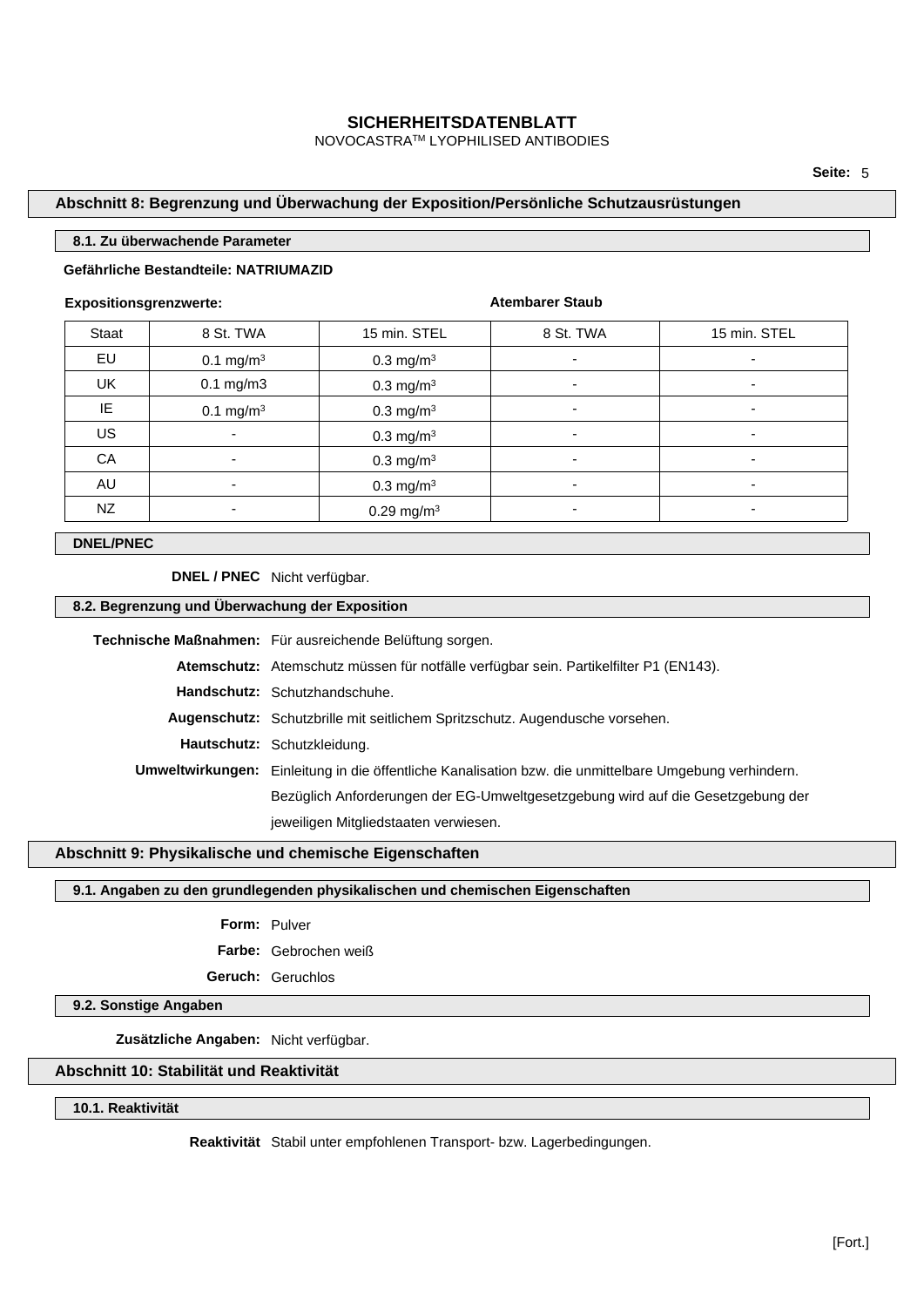NOVOCASTRATM LYOPHILISED ANTIBODIES

**10.2. Chemische Stabilität**

**Stabilität:** Stabil unter Normalbedingungen.

#### **10.3. Möglichkeit gefährlicher Reaktionen**

**Gefährlicher Reaktionen:** Bei normalen Transport- bzw. Lagerbedingungen treten keine gefährlichen Reaktionen

auf.

#### **10.4. Zu vermeidende Bedingungen**

**Zu vermeidende Bedingungen:** Hitze. Heiße Flächen. Flammen.

#### **10.5. Unverträgliche Materialien**

**Zu vermeidende Stoffe:** Starke Oxidationsmittel. Starke Säuren.

### **10.6. Gefährliche Zersetzungsprodukte**

**Gefährliche Zersetzungsprod:** Setzt bei Verbrennung giftige Gase / Rauche frei. Entwickelt bei Berührung mit Säure

sehr giftige Gase.

#### **Abschnitt 11: Toxikologische Angaben**

#### **11.1. Angaben zu toxikologischen Wirkungen**

#### **Gefährliche Bestandteile: NATRIUMAZID**

| ORL        | <b>MUS</b> | LD50 | רמ<br><u>.</u> | mg/kg |
|------------|------------|------|----------------|-------|
| ORL        | <b>RAT</b> | LD50 | $\sim$<br>. .  | mg/kg |
| <b>SKN</b> | <b>RAT</b> | LD50 | 50             | mg/kg |

#### **Relevante Auswirkungen für Mischung:**

| Bewirken                         | Route      | <b>Basis</b>            |
|----------------------------------|------------|-------------------------|
| Akute Toxizität (schädlich)      | <b>ING</b> | l Gefährlich: Berechnet |
| Atemwege / Haut Sensibilisierung | INH DRM    | Gefährlich: Berechnet   |

#### **Ausgeschlossen Effekte für Mischung:**

| <b>Bewirken</b>                             | Route | Basis                                                                         |
|---------------------------------------------|-------|-------------------------------------------------------------------------------|
| Akute Toxizität (tödlich)                   |       | Aufgrund der verfügbaren Daten sind die Einstufungskriterien nicht zutreffend |
| Akute Toxizität (giftig)                    |       | Aufgrund der verfügbaren Daten sind die Einstufungskriterien nicht zutreffend |
| Reizung                                     |       | Aufgrund der verfügbaren Daten sind die Einstufungskriterien nicht zutreffend |
| Ätzwirkung                                  |       | Aufgrund der verfügbaren Daten sind die Einstufungskriterien nicht zutreffend |
| Toxizität bei wiederholter<br>Verabreichung |       | Aufgrund der verfügbaren Daten sind die Einstufungskriterien nicht zutreffend |
| Karzinogenität                              |       | Aufgrund der verfügbaren Daten sind die Einstufungskriterien nicht zutreffend |
| Mutagenität                                 |       | Aufgrund der verfügbaren Daten sind die Einstufungskriterien nicht zutreffend |
| Reproduktionst                              |       | Aufgrund der verfügbaren Daten sind die Einstufungskriterien nicht zutreffend |

#### **Symptome / Aufnahmewege**

**Hautkontakt:** Kann im Kontaktbereich leichte Reizung bewirken.

**Augenkontakt:** Reizung und Rötung können auftreten.

| Verschlucken: Mögliche Wundheit und Rötung von Mund und Rachen. Schluckbeschwerden können |
|-------------------------------------------------------------------------------------------|
| auftreten. Brechreiz und Magenschmerzen können auftreten. Kann Erbrechen                  |
| hervorrufen. Mögliche Atemnot durch Überlastung der Lunge.                                |
|                                                                                           |

- **Einatmen:** Exposition kann Husten oder Keuchen verursachen. Lungenstauung mit folgender ernsthafter Atemnot kann auftreten.
- **Verzögert auftretende Wirkungen:** Mit sofort auftretenden Wirkungen ist nach kurzer Exposition zu rechnen. Mit verzögert auftretenden Wirkungen ist nach anhaltender Exposition zu rechnen.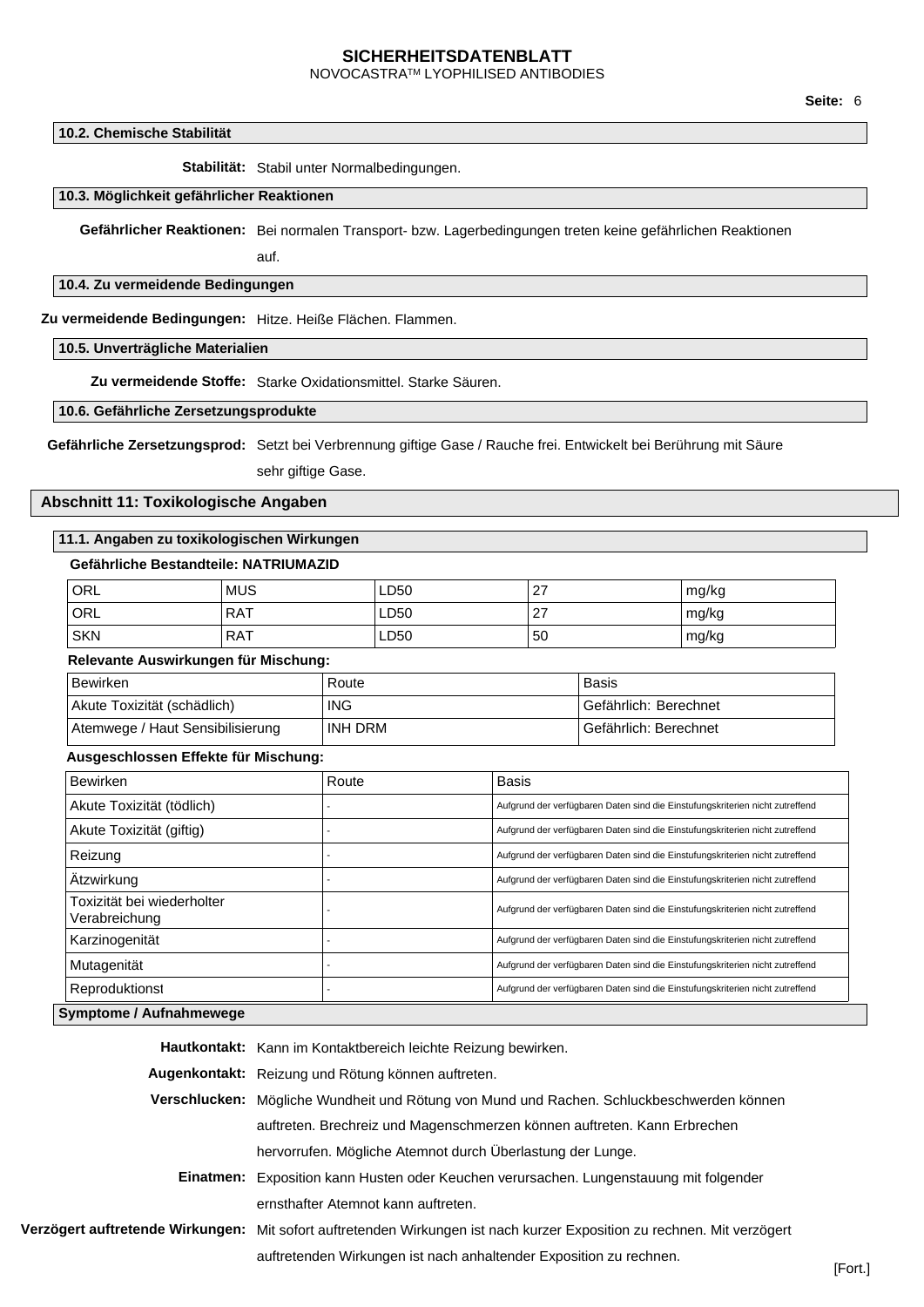NOVOCASTRATM LYOPHILISED ANTIBODIES

**Seite:** 7

#### **Abschnitt 12: Umweltbezogene Angaben**

#### **12.1. Toxizität**

#### **Ökotoxizität, Werte:**

| Art                       | Test      | Wert Maßeinheit |                 |
|---------------------------|-----------|-----------------|-----------------|
| Pimephales promelas       | 96H LC50  | 5.46            | mg/l Orconectes |
| rusticus                  | 96H LC100 |                 | mq/l            |
| Paracentrotus lividus     | 48H LOEC  | 10              | µmol/l          |
| Selenastrum capricornutum | 96H EC50  | 0.35            | mq/l            |

#### **12.2. Persistenz und Abbaubarkeit**

#### **Persistenz und Abbaubarkeit:** Nicht biologisch abbaubar.

#### **12.3. Bioakkumulationspotenzial**

**Bioakkumulationspotenzial:** Mögliche Bioakkumulation.

**12.4. Mobilität im Boden**

**Mobilität:** Wird leicht im Erdboden absorbiert.

#### **12.5. Ergebnisse der PBT- und vPvB-Beurteilung**

**PBT Identifizierung:** Dieser Stoff wird nicht als PBT/vPvB-Stoff identifiziert.

#### **12.6. Andere schädliche Wirkungen**

**Andere schädliche Wirkungen:** Giftig für Wasserorganismen. Giftig für Bodenorganismen.

### **Abschnitt 13: Hinweise zur Entsorgung**

#### **13.1. Verfahren zur Abfallbehandlung**

|                                         | Beseitigungsverfahren: In einen geeigneten Behälter umfüllen und zur Entsorgung durch spezialisiertes |
|-----------------------------------------|-------------------------------------------------------------------------------------------------------|
|                                         | Entsorgungsunternehmen abholen lassen.                                                                |
| Verwertungsverfahren: Nicht zutreffend. |                                                                                                       |
|                                         | Verpackungsentsorgung: Zur Entsorgung durch spezialisiertes Entsorgungsunternehmen abholen lassen.    |
|                                         | Anmerkung: Der Anwender wird darauf hingewiesen, daß zusätzliche ergänzende örtliche oder             |
|                                         | nationale Vorschriften für die Entsorgung bestehen können.                                            |

#### **Abschnitt 14: Angaben zum Transport**

**Landverkehr (ADR/RID):** Für den Transport auf dem Landweg geregelt.

**Seetransport (IMDG):** Für den Transport auf dem Seeweg geregelt.

**Uftverkehr (IATA):** Für den Transport per Luft geregelt.

**Die Binnenschifffahrt (ADNR/AND):** Für den Transport auf Binnenwasserstraßen geregelt.

#### **14.1. UN-Nummer**

**UN-Nummer:** UN3288

## **14.2. Ordnungsgemäße UN-Versandbezeichnung**

**Korr. Bezeichn. des Gutes:** Toxishe Fest, Anorganisch, N.O.S. (NATRIUMAZID)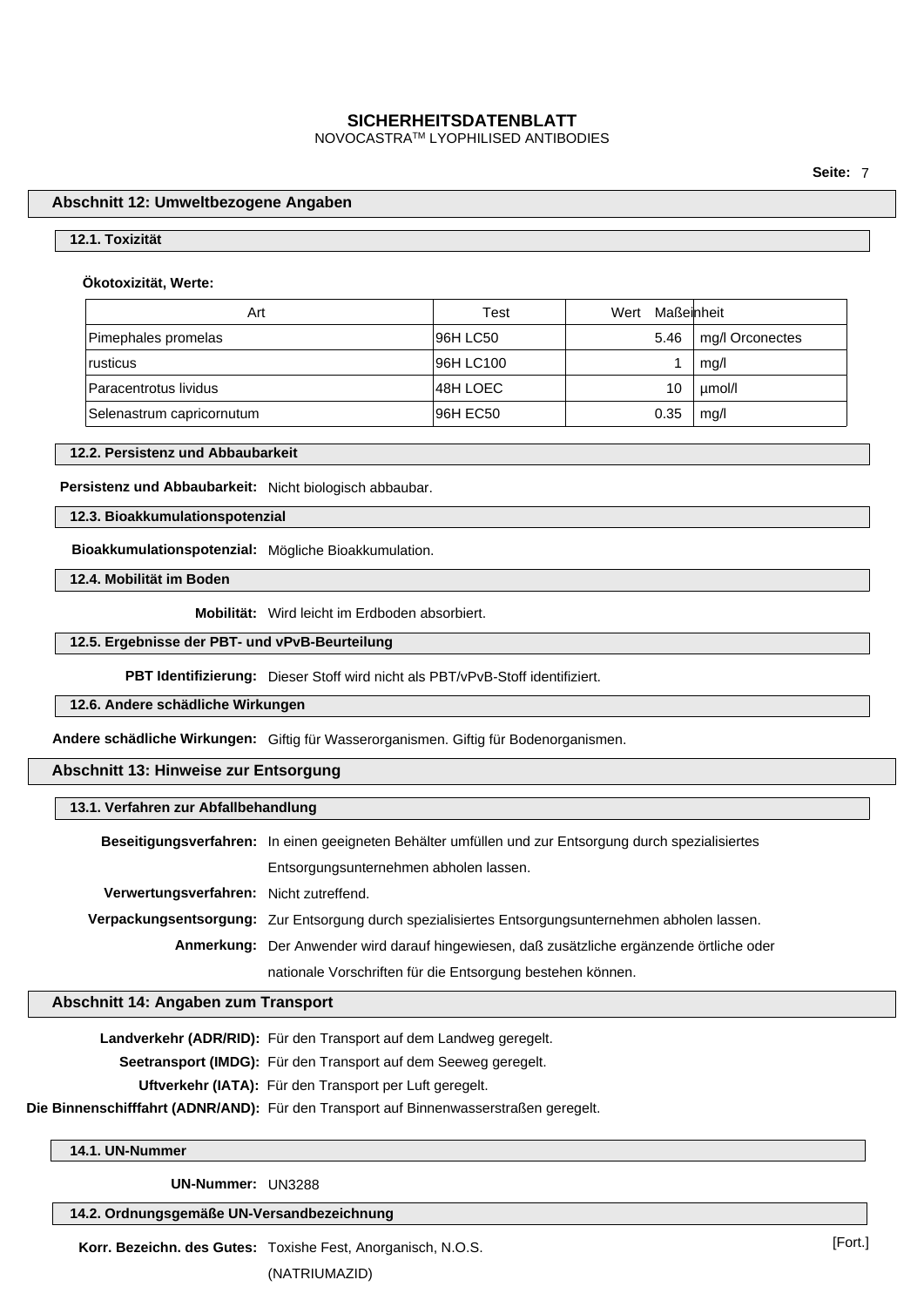NOVOCASTRATM LYOPHILISED ANTIBODIES

**Seite:** 8 **14.3. Transportgefahrenklassen Transportklasse:** 6.1 **14.4. Verpackungsgruppe Verpackungsgruppe:** III **14.5. Umweltgefahren Umweltgefährlich** Ja **Meeresschadstoff:** Ja **14.6. Besondere Vorsichtsmaßnahmen für den Verwender Bes. Vorsichtsmaßnahmen:** Keine besonderen Vorsichtsmaßnahmen. **Tunnelcode:** E **Transportkategorie:** 3 **Abschnitt 15: Rechtsvorschriften 15.1. Vorschriften zu Sicherheit, Gesundheits- und Umweltschutz/spezifische Rechtsvorschriften Besondere Vorschriften** Dieses Sicherheitsdatenblatt wurde gemäß; VERORDNUNG (EG) Nr. 1907/2006 DES EUROPÄISCHEN PARLAMENTS UND DES RATES zur Registrierung, Bewertung, Zulassung und Beschränkung chemischer Stoffe (REACH). VERORDNUNG (EG) Nr. 1272/2008 DES EUROPÄISCHEN PARLAMENTS UND DES RATES über die Einstufung, Kennzeichnung und Verpackung von Stoffen und Gemischen. **15.2. Stoffsicherheitsbeurteilung Stoffsicherheitsbeurteilung** Für den Stoff bzw. das Gemisch wurde vom Zulieferer keine chemische Sicherheitsbewertung durchgeführt. **Abschnitt 16: Sonstige Angaben Sonstige Angaben Zusätzliche Angaben:** \* gibt Text im SDB an, der sich seit der letzten Revision geändert hat. **Sätze aus Abschnitt 2 and 3:** EUH032: Entwickelt bei Berührung mit Säure sehr giftige Gase. H300: Lebensgefahr bei Verschlucken. H302: Gesundheitsschädlich bei Verschlucken. H317: Kann allergische Hautreaktionen verursachen. H334: Kann bei Einatmen Allergie, asthmaartige Symptome oder Atembeschwerden verursachen. H335: Kann die Atemwege reizen. H361: Kann vermutlich die Fruchtbarkeit beeinträchtigen oder das Kind im Mutterleib schädigen.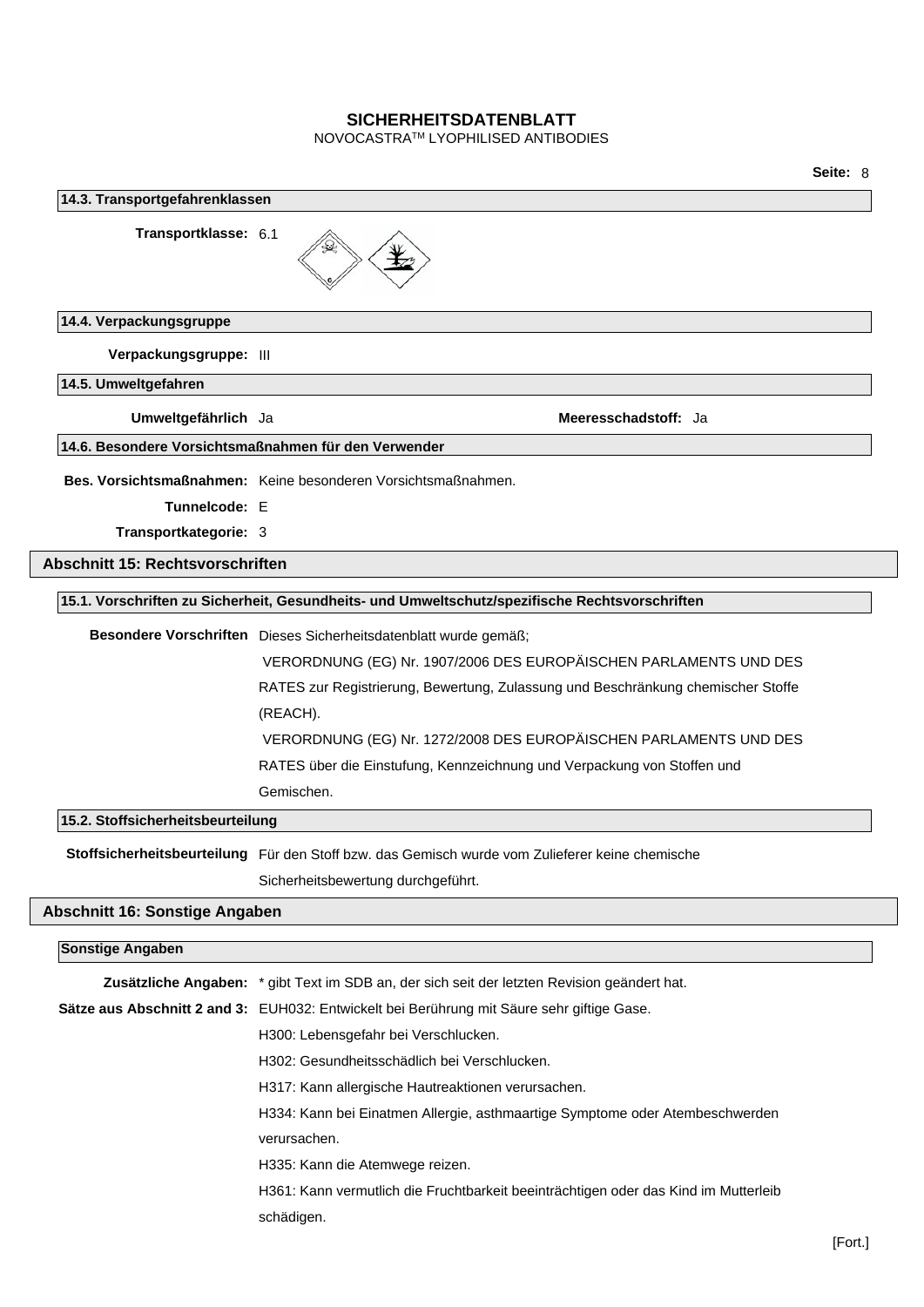### **SICHERHEITSDATENBLATT** NOVOCASTRATM LYOPHILISED ANTIBODIES

H400: Sehr giftig für Wasserorganismen. H410: Sehr giftig für Wasserorganismen mit langfristiger Wirkung. H411: Giftig für Wasserorganismen, mit langfristiger Wirkung. **Haftungsauschlußklausel:** Die obige Information ist nach unserem besten Wissen korrekt; es wird jedoch nicht behauptet, daß diese vollständig ist, und sie darf daher nur als Richtlinie betrachtet werden. Die Firma kann nicht für irgendwelche Schäden, die durch den Umgang oder Kontakt mit dem obigen Produkt entstanden sind, verantwortlich gemacht werden.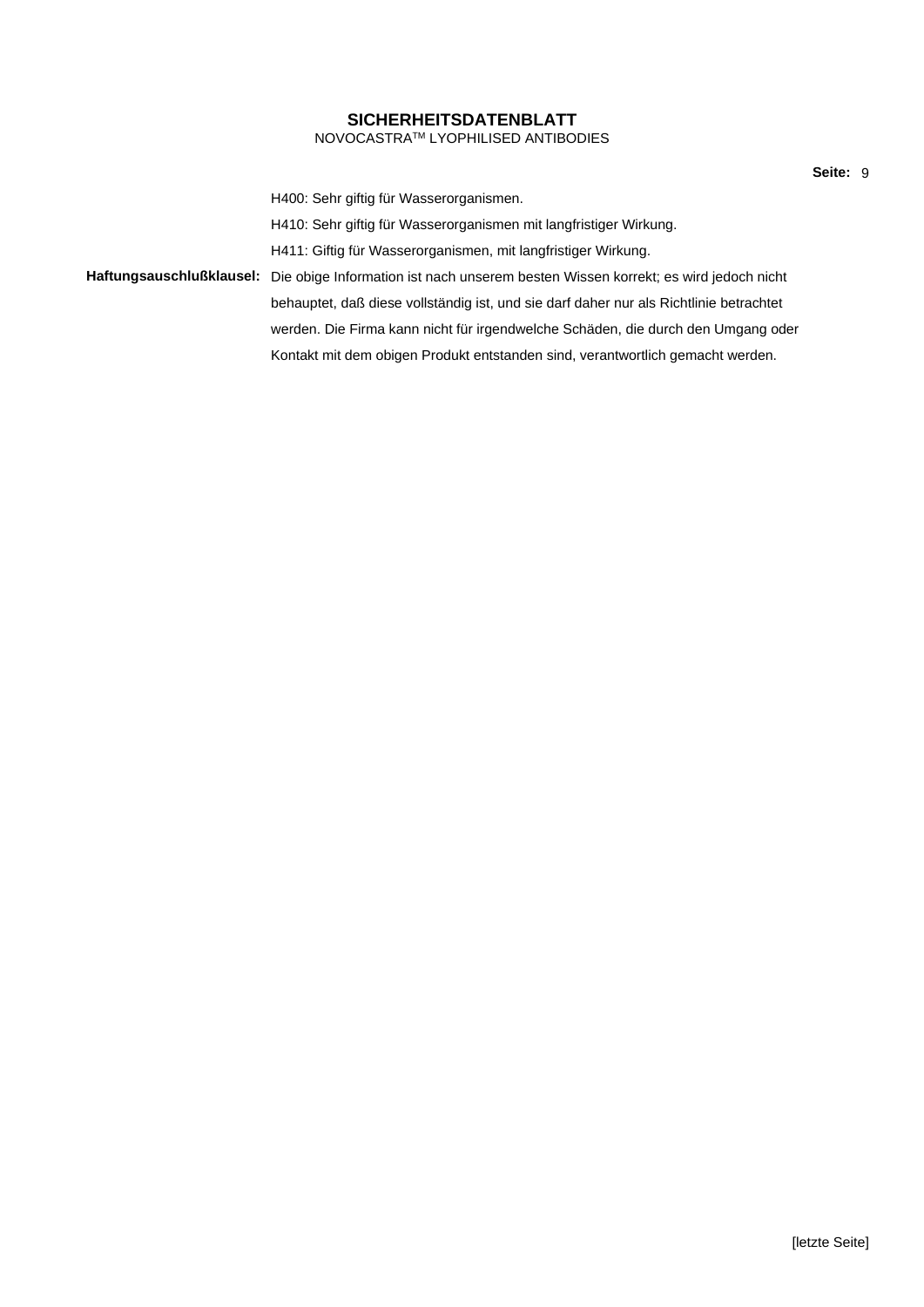

NOVOCASTRATM LYOPHILISED ANTIBODIES

**Página:** 1

**Fecha de recopilación:** 08/03/2019

**N° revisión:** 3

#### **Sección 1: Identificación de la sustancia o la mezcla y de la sociedad o la empresa**

### **1.1. Identificador del producto**

**Nombre de producto:** NOVOCASTRATM LYOPHILISED ANTIBODIES

**1.2. Usos pertinentes identificados de la sustancia o de la mezcla y usos desaconsejados**

**Uso de producto:** Uso en laboratorios - profesional.

#### **1.3. Datos del proveedor de la ficha de datos de seguridad**

| Nombre de empresa: Leica Biosystems Newcastle Ltd |
|---------------------------------------------------|
| <b>Balliol Business Park West</b>                 |
| Benton Lane                                       |
| Newcastle Upon Tyne                               |
| NF <sub>12</sub> 8FW                              |
| United Kingdom                                    |
| <b>Tel:</b> $+44$ 191 2150567                     |
| <b>Fax:</b> $+44$ 191 2151152                     |
| Email: msds@LeicaBiosystems.com                   |

**1.4. Teléfono de emergencia**

**Tel (en caso de emergencia):** EE.UU Y Canadá: 1-800-424-9300 Fuera de EE.UU e Canadá: +1 703-741-5970 Para llamadas de emergencia solamente.

## **Sección 2: Identificación de los peligros**

## **2.1. Clasificación de la sustancia o de la mezcla**

**Clasificación (CLP):** Acute Tox. 4: H302; Resp. Sens. 1: H334; Aquatic Chronic 2: H411; Skin Sens. 1: H317; EUH032 **Efectos adversos:** Nocivo en caso de ingestión. Puede provocar una reacción alérgica en la piel. Puede provocar síntomas de alergia o asma o dificultades respiratorias en caso de inhalación. Tóxico para los organismos acuáticos, con efectos duraderos. En contacto con ácidos libera gases muy tóxicos.

## **2.2. Elementos de la etiqueta**

| Elementos de etiqueta: |                                                                                      |
|------------------------|--------------------------------------------------------------------------------------|
|                        | Indicaciones de peligro: H302: Nocivo en caso de ingestión.                          |
|                        | H317: Puede provocar una reacción alérgica en la piel.                               |
|                        | H334: Puede provocar síntomas de alergia o asma o dificultades respiratorias en caso |
|                        | de inhalación.                                                                       |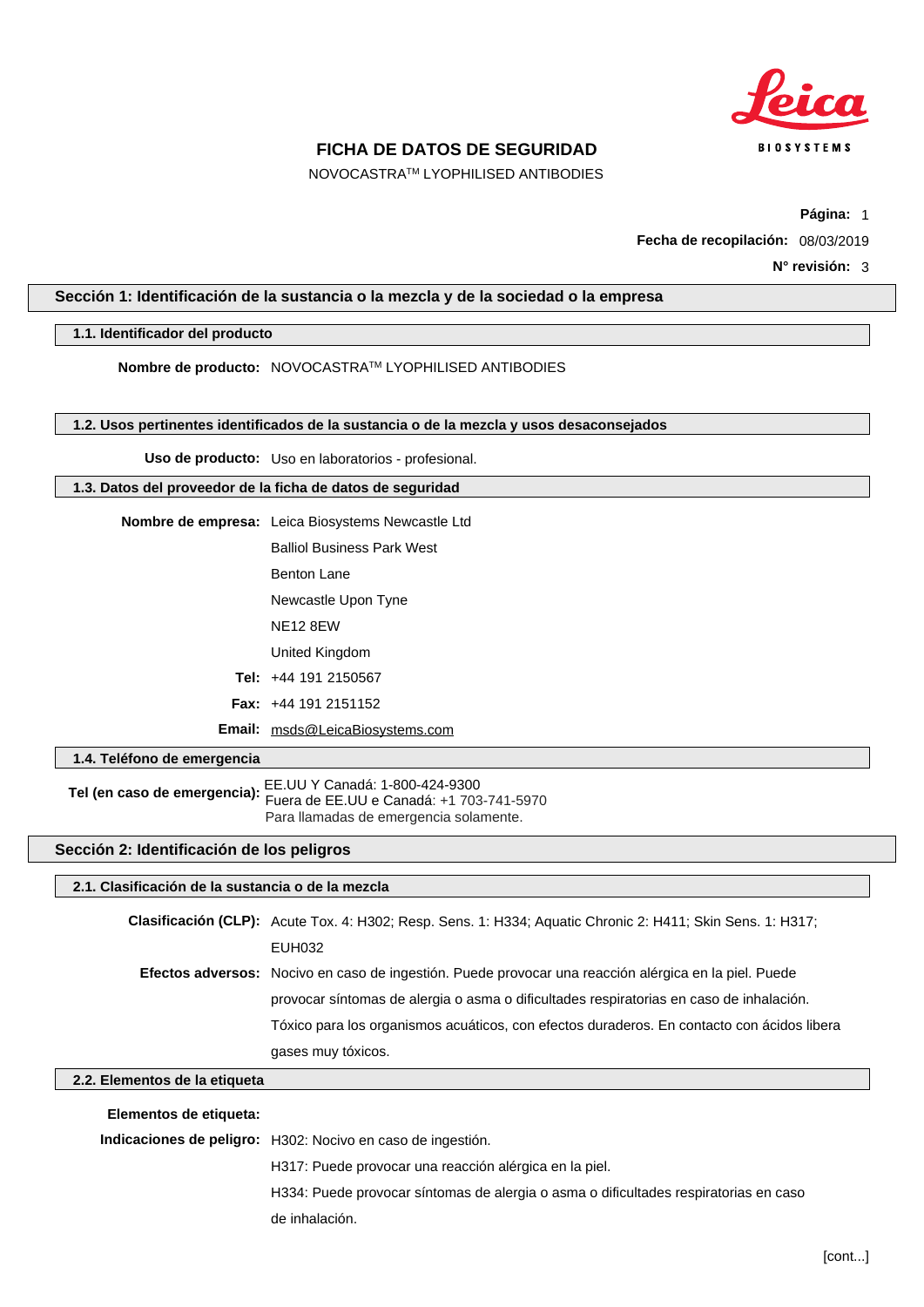## NOVOCASTRATM LYOPHILISED ANTIBODIES

#### **Página:** 2

H411: Tóxico para los organismos acuáticos, con efectos nocivos duraderos. EUH032: En contacto con ácidos libera gases muy tóxicos.

**Palabras de advertencia:** Peligro

**Pictogramas de peligro:** GHS07: Signo de exclamación GHS08: Peligro para la salud GHS09: Medio ambiente



**Consejos de prudencia: \*** P261: Evitar respirar el polvo.

P264: Lavarse manos concienzudamente tras la manipulación.

P270: No comer, beber ni fumar durante su utilización.

P272: Las prendas de trabajo contaminadas no podrán sacarse del lugar de trabajo.

P273: Evitar su liberación al medio ambiente.

P280: Llevar guantes/prendas/gafas/máscara de protección.

P284: [En caso de ventilación insuficiente,] llevar equipo de protección respiratoria.

P301+312: EN CASO DE INGESTIÓN: Llamar a un CENTRO DE TOXICOLOGlA/

médico si la persona se encuentra mal.

P302+352: EN CASO DE CONTACTO CON LA PIEL: Lavar con agua y jabón abundantes. P304+340: EN CASO DE INHALACIÓN: Transportar a la persona al aire libre y mantenerla en una posición que le facilite la respiración.

P321: Se necesita un tratamiento específico (ver instrucciones en esta etiqueta).

P330: Enjuagarse la boca.

P333+313: En caso de irritación o erupción cutánea: Consultar a un médico.

P342+311: En caso de síntomas respiratorios: Llamar a un CENTRO DE TOXICOLOGIA/ médico.

P362+364: Quitar las prendas contaminadas y lavarlas antes de volver a usarlas.

P391: Recoger el vertido.

P501: Eliminar el contenido/el recipiente en un punto de recogida pública de residuos especiales o peligrosos.

#### **2.3. Otros peligros**

**PBT:** Este producto no está identificada como una sustancia PBT/vPvB.

## **Sección 3: Composición/información sobre los componentes**

**3.2. Mezclas**

### **\* Ingredientes no clasificados: ALBUMINS, BLOOD SERUM**

| י∩⊐∗<br>∽ | $* \cap \wedge \subseteq$<br>⊂∧ب | Clasificación (CLP)                              | Porciento |
|-----------|----------------------------------|--------------------------------------------------|-----------|
| 232-936-2 | *Porciento                       | 4 (H <sub>3</sub> 02)<br>Tox. $\sim$<br>*Acute , | $-10%$    |

**\* Número de registro REACH:** Not applicable.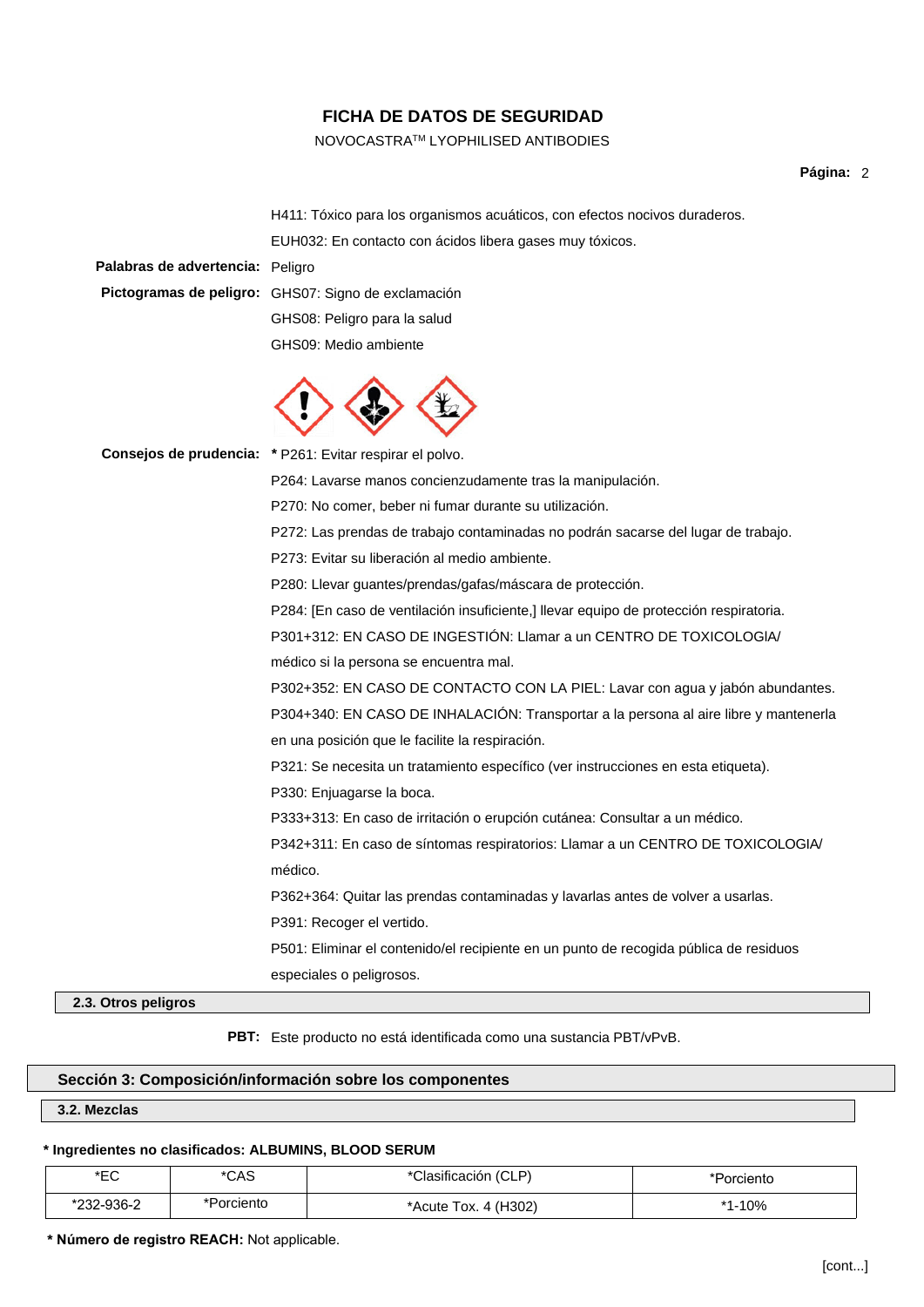## NOVOCASTRATM LYOPHILISED ANTIBODIES

## **Página:** 3

## **Ingredientes peligrosos:**

| EC                                                                                                | CAS                                                                                              | PBT/WEL                                                                                      | Clasificación (CLP)                                                                                           | Porciento |
|---------------------------------------------------------------------------------------------------|--------------------------------------------------------------------------------------------------|----------------------------------------------------------------------------------------------|---------------------------------------------------------------------------------------------------------------|-----------|
| AZIDURO DE SODIO                                                                                  |                                                                                                  | Número de registro REACH: 01-2119457019-37-XXXX                                              |                                                                                                               |           |
| 247-852-1                                                                                         | 26628-22-8                                                                                       | ٠                                                                                            | Acute Tox. 2: H300; Aquatic Acute 1:<br>H400; Aquatic Chronic 1: H410;<br><b>EUH032</b>                       | $1 - 10%$ |
| BENZYLPENICILLIN SODIUM                                                                           |                                                                                                  | Numero de registro REACH: no aplica.                                                         |                                                                                                               |           |
| 710-2                                                                                             | 69-57-8                                                                                          |                                                                                              | Skin Sens. 1: H317; Resp. Sens. 1:<br>H334                                                                    | 1-10%     |
| STREPTOMYCIN SULPHATE                                                                             |                                                                                                  | Numero de registro REACH: no aplica.                                                         |                                                                                                               |           |
| 286-0                                                                                             | 3810-74-0                                                                                        |                                                                                              | Acute Tox. 4: H302; Skin Sens. 1: H317;<br>STOT SE 3: H335; Repr. 2: H361                                     | 1-10%     |
| Sección 4: Primeros auxilios                                                                      |                                                                                                  |                                                                                              |                                                                                                               |           |
| 4.1. Descripción de los primeros auxilios                                                         |                                                                                                  |                                                                                              |                                                                                                               |           |
| Contacto con la piel: Lávese inmediatamente con jabón y agua.                                     |                                                                                                  |                                                                                              |                                                                                                               |           |
| Contacto con los ojos: Lavar el ojo con agua corriente durante 15 minutos.                        |                                                                                                  |                                                                                              |                                                                                                               |           |
| Ingestión: Enjuáguese la boca con agua. No inducir el vómito. Si está consciente, suministrar 1/2 |                                                                                                  |                                                                                              |                                                                                                               |           |
| litro de agua para que beba inmediatamente.                                                       |                                                                                                  |                                                                                              |                                                                                                               |           |
| Inhalación: Retirar al afectado de la exposición, garantizando la propia seguridad mientras se    |                                                                                                  |                                                                                              |                                                                                                               |           |
| realiza. Si está consciente, hacer que el afectado se siente o se tumbe. Si está                  |                                                                                                  |                                                                                              |                                                                                                               |           |
| inconsciente y la respiración es correcta, colocar en la posición de recuperación. Si             |                                                                                                  |                                                                                              |                                                                                                               |           |
| respira con dificultad, hacer que el afectado se siente y proporcionarle oxígeno si hay           |                                                                                                  |                                                                                              |                                                                                                               |           |
| disponible. Llevar al hospital lo antes posible.                                                  |                                                                                                  |                                                                                              |                                                                                                               |           |
|                                                                                                   |                                                                                                  | 4.2. Principales síntomas y efectos, agudos y retardados                                     |                                                                                                               |           |
| Contacto con la piel: Puede producirse una ligera irritación del lugar de contacto.               |                                                                                                  |                                                                                              |                                                                                                               |           |
| Contacto con los ojos: Puede producirse irritación y enrojecimiento.                              |                                                                                                  |                                                                                              |                                                                                                               |           |
|                                                                                                   | Ingestión: Puede producirse dolor y enrojecimiento en la boca y en la garganta. Puede producirse |                                                                                              |                                                                                                               |           |
|                                                                                                   | dificultad al tragar. Pueden producirse náuseas y dolor de estómago. Pueden producirse           |                                                                                              |                                                                                                               |           |
|                                                                                                   |                                                                                                  |                                                                                              | vómitos. Puede producirse insuficiencia respiratoria debido a congestión pulmonar.                            |           |
|                                                                                                   |                                                                                                  |                                                                                              | Inhalación: La exposición puede producir tos o jadeo. Puede producirse una congestión pulmonar                |           |
|                                                                                                   |                                                                                                  | causando una insuficiencia respiratoria grave.                                               |                                                                                                               |           |
|                                                                                                   |                                                                                                  |                                                                                              | Efectos retardados/inmediatos: Pueden producirse efectos inmediatos después de una exposición a corto plazo.  |           |
|                                                                                                   |                                                                                                  |                                                                                              | Pueden producirse efectos retardados después de una exposición a largo plazo.                                 |           |
|                                                                                                   |                                                                                                  |                                                                                              | 4.3. Indicación de toda atención médica y de los tratamientos especiales que deban dispensarse inmediatamente |           |
|                                                                                                   |                                                                                                  | Tratamiento inmediato/especial: Mostrar esta ficha de datos de seguridad al médico presente. |                                                                                                               |           |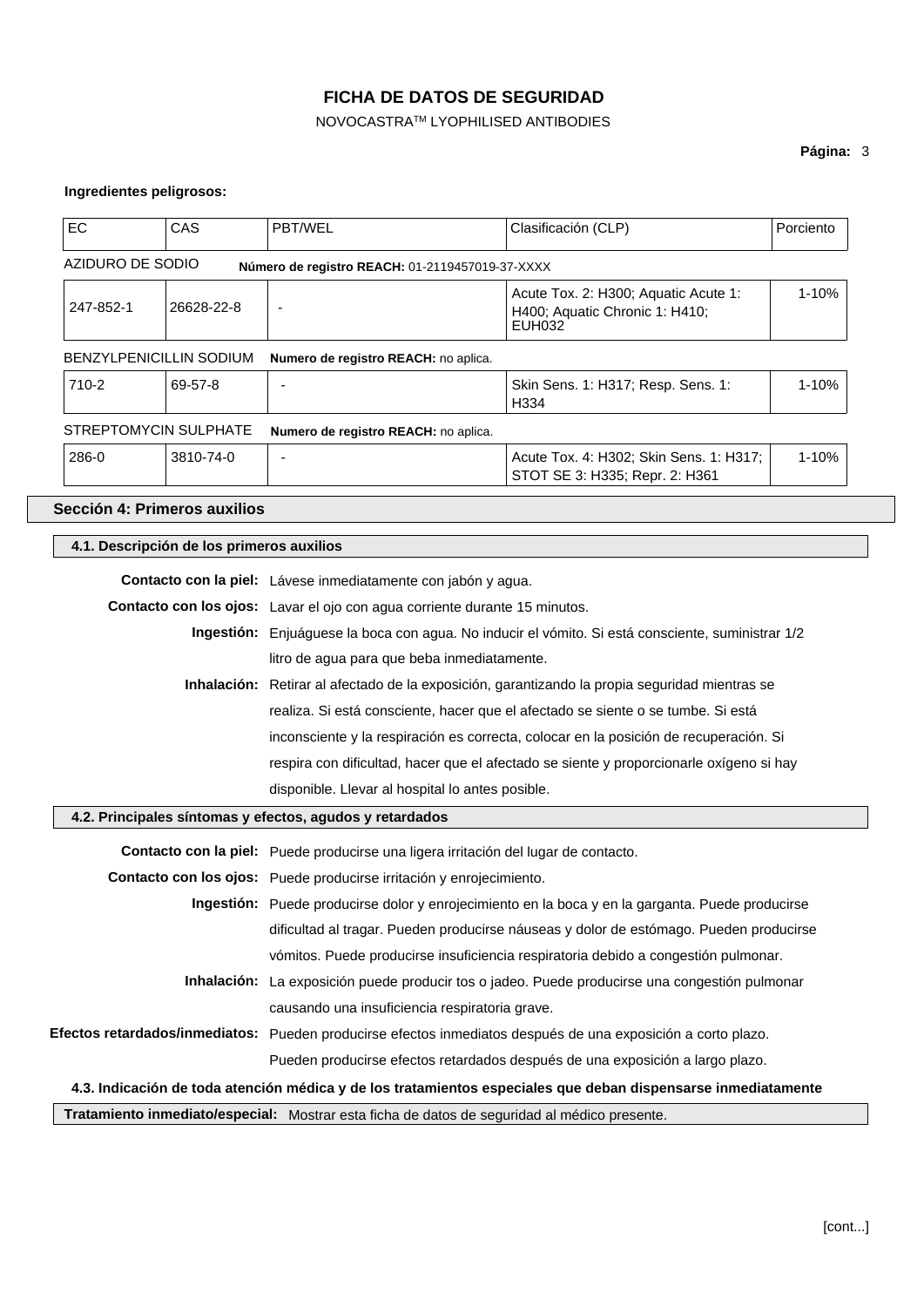NOVOCASTRATM LYOPHILISED ANTIBODIES

#### **Sección 5: Medidas de lucha contra incendios**

#### **5.1. Medios de extinción**

**Medios de extinción:** Medios de extinción apropriados para la zona del incendio. Polvo químico seco. No

utilizar agua. No utilizar dióxido de carbono. No utilizar espuma.

#### **5.2. Peligros específicos derivados de la sustancia o la mezcla**

**Peligros de exposición:** Durante la combustión emite vapores tóxicos.

#### **5.3. Recomendaciones para el personal de lucha contra incendios**

**Recomendaciones para el personal:** Llevar un aparato respirador autónomo. Llevar prendas protectoras para evitar el contacto con la piel y los ojos.

**Sección 6: Medidas en caso de vertido accidental**

#### **6.1. Precauciones personales, equipo de protección y procedimientos de emergencia**

**Precauciones personales:** Señalizar el área contaminada con señales y evitar el acceso de personal no autorizado. No intentar adoptar ninguna medida sin las prendas protectoras apropiadas véase la sección 8 de FDS. No formar polvo.

### **6.2. Precauciones relativas al medio ambiente**

**Precauciones medioambient:** No verter en los desagües ni ríos.

#### **6.3. Métodos y material de contención y de limpieza**

**Procedimientos de limpieza:** La limpieza debe realizarla exclusivamente personal cualificado familiarizado con la sustancia específica. Transferir a un contenedor de salvamento etiquetado, con cierre, para su eliminación mediante un método apropiado.

#### **6.4. Referencia a otras secciones**

**Referencia a otras secciones:** Consultar la sección 8 de FDS. Consultar la sección 13 de FDS.

#### **Sección 7: Manipulación y almacenamiento**

**7.1. Precauciones para una manipulación segura**

**Requisitos de manipulación:** Evitar el contacto directo con la sustancia. Asegurarse de que existe ventilación

mecánica del área. **\***Evitar la formación o propagación de polvo en el aire.

#### **7.2. Condiciones de almacenamiento seguro, incluidas posibles incompatibilidades**

**Condiciones almacenamiento:** Guardar en un área fresca, bien ventilada. Mantener el contenedor herméticamente cerrado. Mantener alejado de fuentes de ignición.

**Embalaje apropiado:** Sólo debe conservarse en el embalaje original.

## **7.3. Usos específicos finales**

**Usos específicos finales:** Uso en laboratorios - profesional.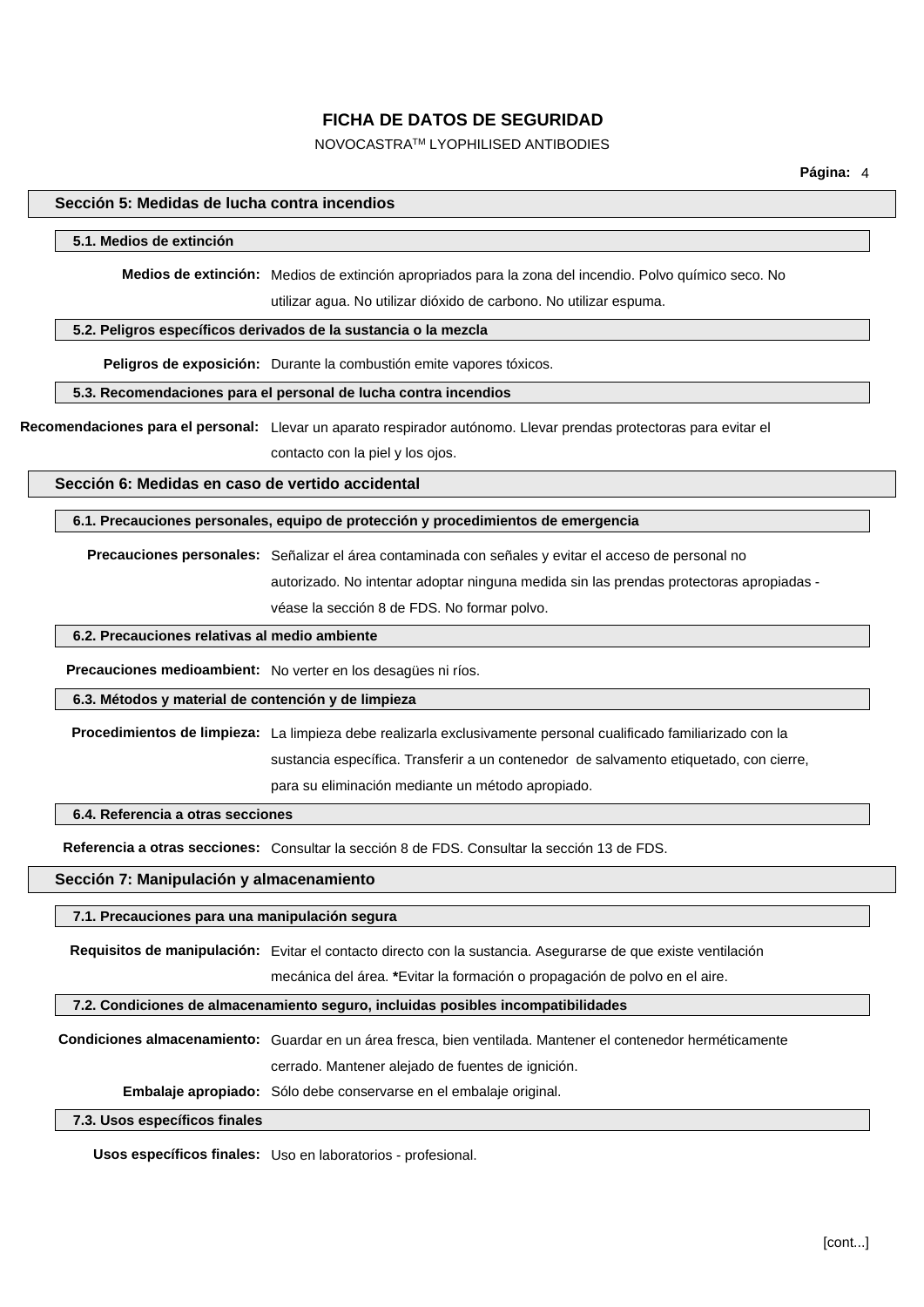NOVOCASTRATM LYOPHILISED ANTIBODIES

**Página:** 5

### **Sección 8: Controles de exposición/protección individual**

#### **8.1. Parámetros de control**

### **Ingredientes peligrosos: AZIDURO DE SODIO**

#### **Limites de exposición:**

**Polvo respirable**

| Estado | 8 h. TWA                 | 15 min. STEL             | 8 h. TWA                 | 15 min. STEL |
|--------|--------------------------|--------------------------|--------------------------|--------------|
| EU     | $0.1 \text{ mg/m}^3$     | $0.3$ mg/m <sup>3</sup>  | $\blacksquare$           | -            |
| UK     | $0.1$ mg/m $3$           | $0.3$ mg/m $3$           | $\overline{\phantom{0}}$ | ٠            |
| IE     | 0.1 mg/m <sup>3</sup>    | $0.3 \text{ mg/m}^3$     |                          |              |
| US     | ٠                        | 0.3 mg/ $m3$             | $\blacksquare$           | ٠            |
| CA     | ٠                        | $0.3 \text{ mg/m}^3$     | $\overline{\phantom{0}}$ | ٠            |
| AU     | $\overline{\phantom{a}}$ | $0.3 \text{ mg/m}^3$     |                          |              |
| NZ     | ٠                        | $0.29$ mg/m <sup>3</sup> | ۰                        | ٠            |

### **DNEL/PNEC**

**DNEL / PNEC** Sin datos disponibles.

### **8.2. Controles de la exposición**

|                                             | <b>Medidas de ingeniería:</b> Asegurarse de que existe una ventilación suficiente del área.                     |
|---------------------------------------------|-----------------------------------------------------------------------------------------------------------------|
|                                             | Protección respiratoria: En caso de emergencia, debe estar disponible equipo de protección personal             |
|                                             | respiratorio. Filtro tipo P1 para partículas (NE143).                                                           |
|                                             | Protección manual: Guantes protectores.                                                                         |
|                                             | <b>Protección ocular:</b> Gafas protectoras con cubiertas laterales. Asegurarse de que haya a mano un lavaojos. |
| Protección de la piel: Prendas protectoras. |                                                                                                                 |
|                                             | Medio ambiente: Evitar entrar en sistemas de alcantarillado público o en su entorno inmediato. Consulte         |
|                                             | la normativa específica del Estado Miembro para conocer los requisitos necesarios bajo                          |
|                                             | la normativa medioambiental comunitaria.                                                                        |

### **Sección 9: Propiedades físicas y químicas**

### **9.1. Información sobre propiedades físicas y químicas básicas**

**Estado:** Polvo **Color:**

Color hueso

**Olor:** Inodoro

## **9.2. Información adicional**

**Información adicional:** Sin datos disponibles.

## **Sección 10: Estabilidad y reactividad**

### **10.1. Reactividad**

**Reactividad:** Estable bajo las condiciones de almacenamiento o de transporte recomendadas.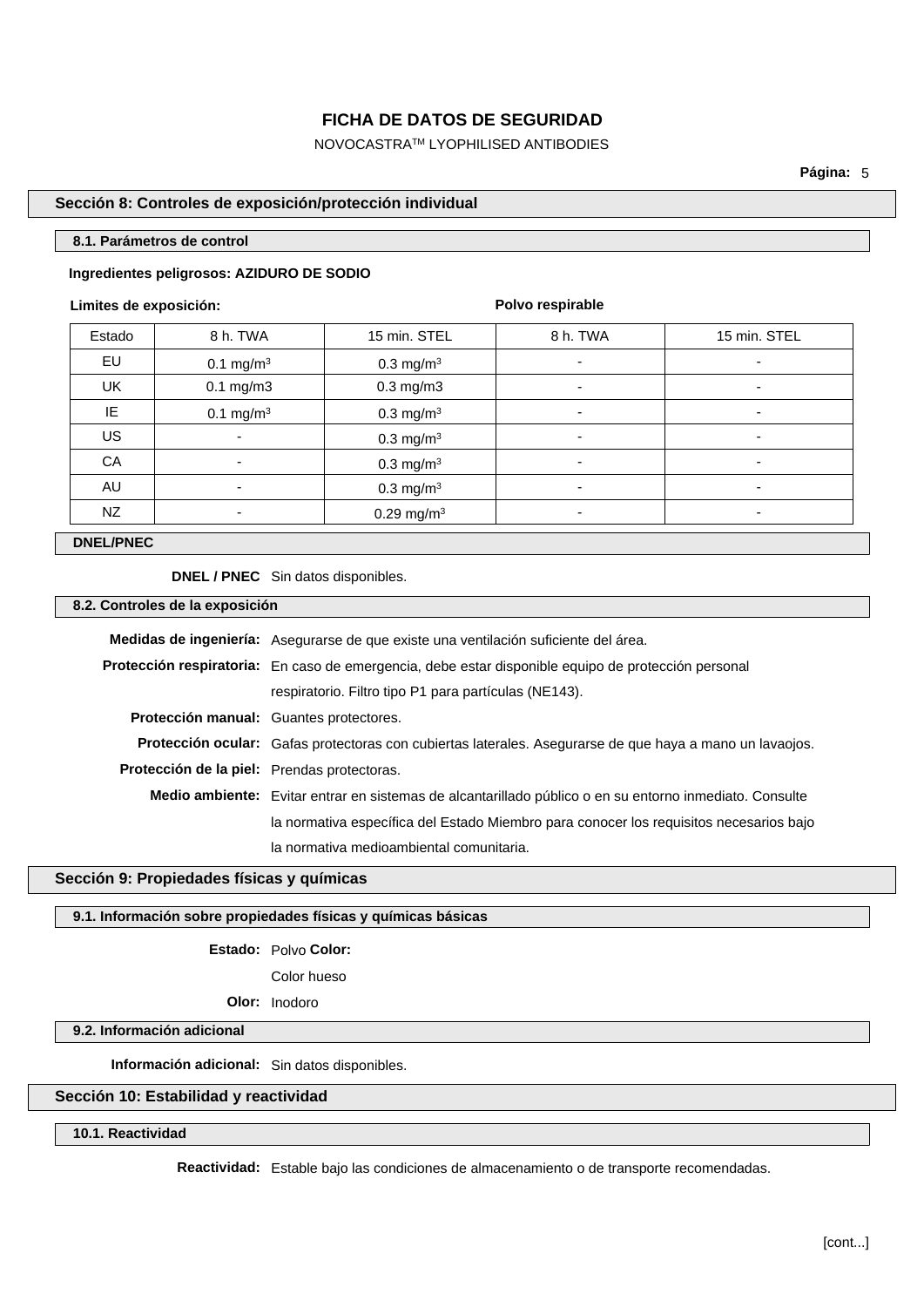NOVOCASTRATM LYOPHILISED ANTIBODIES

#### **10.2. Estabilidad química**

**Estabilidad química:** Estable en condiciones normales.

### **10.3. Posibilidad de reacciones peligrosas**

**Reacciones peligrosas:** No se producirán reacciones peligrosas en condiciones de almacenamiento o

transporte normales.

#### **10.4. Condiciones que deben evitarse**

**Condiciones a evitar:** Calor. Superficies calientes. Llamas.

## **10.5. Materiales incompatibles**

**Materiales a evitar:** Agentes oxidantes fuertes. Acidos fuertes.

#### **10.6. Productos de descomposición peligrosos**

**Prod. de descomp. peligrosos:** Durante la combustión emite vapores tóxicos. **\***En contacto con ácidos libera gases muy tóxicos.

**Sección 11: Información toxicological**

## **11.1. Información sobre los efectos toxicológicos**

### **Ingredientes Peligrosos: AZIDURO DE SODIO**

| ORL        | <b>MUS</b> | <b>LD50</b> | ົ<br><u>.</u>      | mg/kg |
|------------|------------|-------------|--------------------|-------|
| ORL        | <b>RAT</b> | <b>LD50</b> | $\sim$<br><u>.</u> | mg/kg |
| <b>SKN</b> | <b>RAT</b> | <b>LD50</b> | 50                 | mg/kg |

#### **Efectos Relevantes del Preparado:**

| Efecto                                    | Ruta       | Base                 |
|-------------------------------------------|------------|----------------------|
| Toxicidad aguda (perjudicial)             | <b>ING</b> | Peligroso: calculado |
| Respiratorio / sensibilización de la piel | INH DRM    | Peligroso: calculado |

### **\*Efectos excluidos del preparado:**

| Efecto                         | Ruta | Base                                                                              |
|--------------------------------|------|-----------------------------------------------------------------------------------|
| Toxicidad aguda (fatal)        |      | A la vista de los datos disponibles, no se cumplen los criterios de clasificación |
| Toxicidad aguda (tóxica)       |      | A la vista de los datos disponibles, no se cumplen los criterios de clasificación |
| Irritación                     |      | A la vista de los datos disponibles, no se cumplen los criterios de clasificación |
| Corrosividad                   |      | A la vista de los datos disponibles, no se cumplen los criterios de clasificación |
| Toxicidad por dosis repetidas  |      | A la vista de los datos disponibles, no se cumplen los criterios de clasificación |
| Carcinogenicidad               |      | A la vista de los datos disponibles, no se cumplen los criterios de clasificación |
| Mutagenicidad                  |      | A la vista de los datos disponibles, no se cumplen los criterios de clasificación |
| Toxicidad para la reproducción |      | A la vista de los datos disponibles, no se cumplen los criterios de clasificación |

#### **Síntomas / rutas de exposición**

| Contacto con la piel: Puede producirse una ligera irritación del lugar de contacto.                          |
|--------------------------------------------------------------------------------------------------------------|
| Contacto con los ojos: Puede producirse irritación y enrojecimiento.                                         |
| Ingestión: Puede producirse dolor y enrojecimiento en la boca y en la garganta. Puede producirse             |
| dificultad al tragar. Pueden producirse náuseas y dolor de estómago. Pueden producirse                       |
| vómitos. Puede producirse insuficiencia respiratoria debido a congestión pulmonar.                           |
| <b>Inhalación:</b> La exposición puede producir tos o jadeo. Puede producirse una congestión pulmonar        |
| causando una insuficiencia respiratoria grave.                                                               |
| Efectos retardados/inmediatos: Pueden producirse efectos inmediatos después de una exposición a corto plazo. |
| Pueden producirse efectos retardados después de una exposición a largo plazo.                                |

**Página:** 6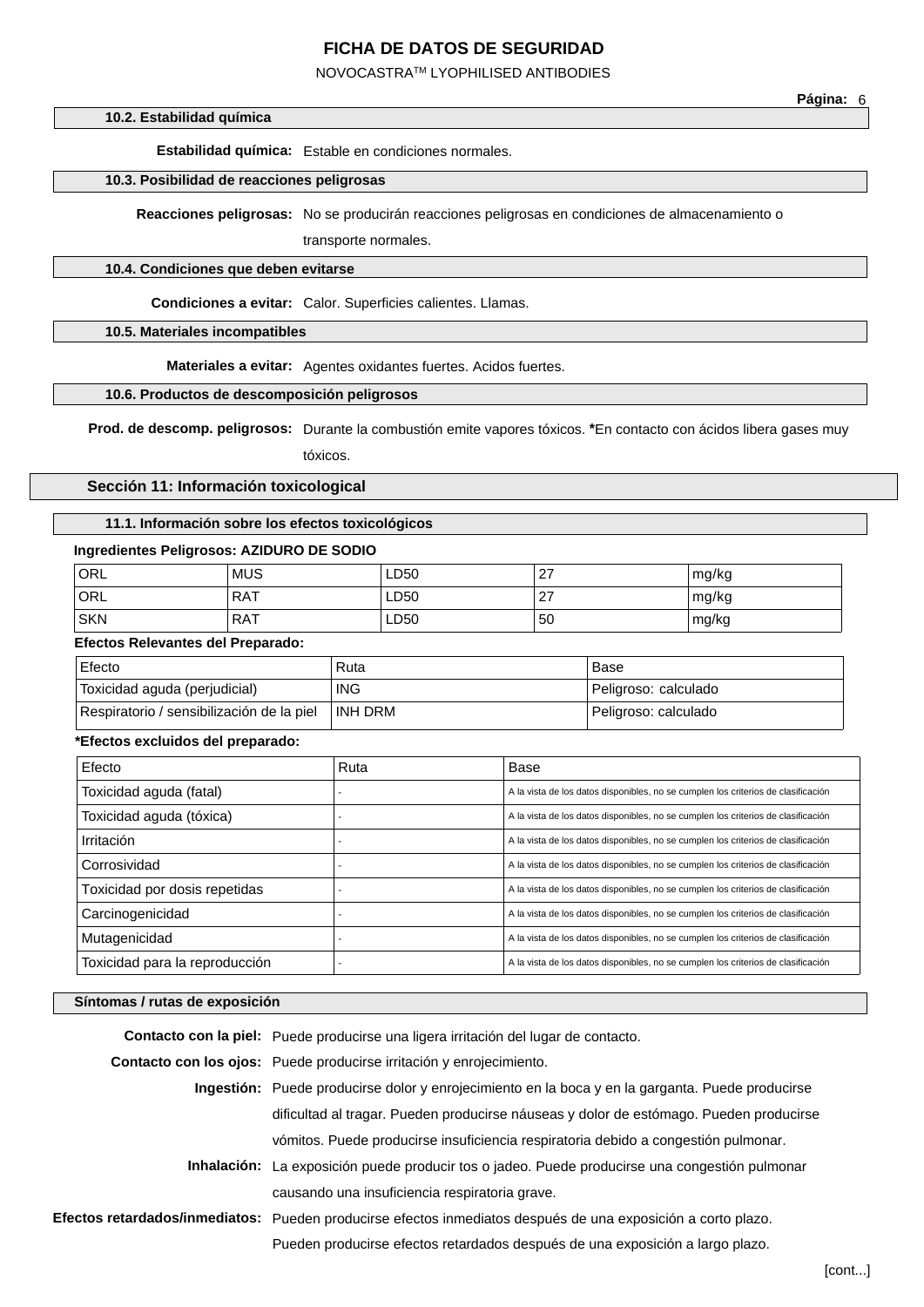NOVOCASTRATM LYOPHILISED ANTIBODIES

**Página:** 7

#### **Sección 12: Información ecológica**

## **12.1. Toxicidad**

#### **Ecotoxicidad:**

| Especie                   | Test      | Valor Unidades |        |
|---------------------------|-----------|----------------|--------|
| Pimephales promelas       | 96H LC50  | 5.46           | mg/l   |
| Orconectes rusticus       | 96H LC100 |                | mg/l   |
| Paracentrotus lividus     | 48H LOEC  | 10             | µmol/l |
| Selenastrum capricornutum | 96H EC50  | 0.35           | mq/l   |

#### **12.2. Persistencia y degradabilidad**

## **Persistencia y degradabilidad:** No biodegradable.

#### **12.3. Potencial de bioacumulación**

**Potencial de bioacumulación:** Potencial de bioacumulación.

**12.4. Movilidad en el suelo**

**Movilidad:** Se absorbe rápidamente en el suelo.

#### **12.5. Resultados de la valoración PBT y vPvB**

**PBT:** Esta sustancia no está identificada como una sustancia PBT/vPvB.

#### **12.6. Otros efectos adversos**

**Otros efectos nocivos:** Tóxico para los organismos acuáticos. Tóxico para los organismos del suelo.

## **Sección 13: Consideraciones relativas a la eliminación**

## **13.1. Métodos para el tratamiento de residuos**

**Operaciones de eliminación:** Transferir a un contendedor apropiado y disponer para la recogida por parte de una empresa de eliminación especializada.

**Operaciones de valorización:** No procede.

**Eliminación de embalaje:** Disponer para la recogida por parte de una empresa de eliminación especializada.

**Nota:** Se requiere la atención del usuario hacia la posible existencia de regulaciones

regionales o nacionales relacionadas con la eliminación.

## **Sección 14: Información relativa al transporte**

**Tierra (ADR/RID):** Regulado para el transporte por vía terrestre.

**Transporte marítimo (IMDG):** Regulado para el transporte por mar.

**El transporte aéreo (IATA):** Regulado para el transporte por vía aérea.

**Transporte fluvial (ADNR/AND):** Regulado para el transporte por vías navegables interiores.

**14.1. Número ONU**

**Número ONU:** UN3288

**14.2. Designación oficial de transporte de las Naciones Unidas**

**Designación oficial transporte:** Sólido Tóxico, Inorganic, N.O.S.

(AZIDURO DE SODIO) [cont...]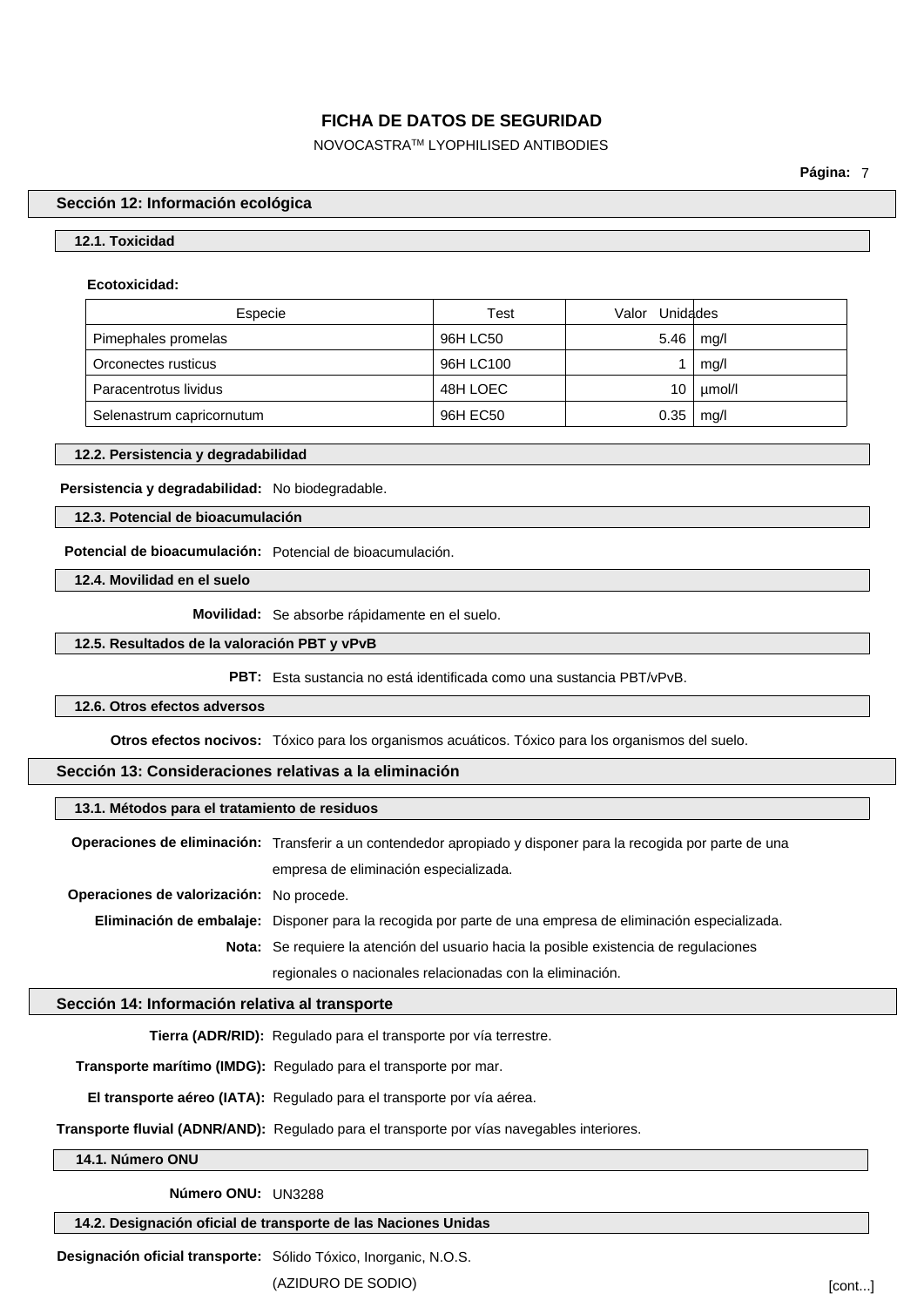NOVOCASTRATM LYOPHILISED ANTIBODIES

|                                                   | Página: 8                                                                                                              |
|---------------------------------------------------|------------------------------------------------------------------------------------------------------------------------|
| 14.3. Clase(s) de peligro para el transporte      |                                                                                                                        |
| Clase de transporte: 6.1                          |                                                                                                                        |
| 14.4. Grupo de embalaje                           |                                                                                                                        |
| Grupo de embalaje: III                            |                                                                                                                        |
| 14.5. Peligros para el medio ambiente             |                                                                                                                        |
| Ambientalmente peligroso: Sí                      | <b>Contaminante marino: Sí</b>                                                                                         |
| 14.6. Precauciones particulares para los usuarios |                                                                                                                        |
|                                                   | Precauciones particulares: No hay precauciones especiales.                                                             |
| Código del túnel: E                               |                                                                                                                        |
| Cat. de transporte: 3                             |                                                                                                                        |
| Sección 15: Información reglamentaria             |                                                                                                                        |
|                                                   | 15.1. Reglamentación y legislación en materia de seguridad, salud y medio ambiente específicas                         |
|                                                   | Normativas concretas: Ficha de datos de seguridad de acuerdo con;                                                      |
|                                                   | REGLAMENTO (CE) nº 1907/2006 DEL PARLAMENTO EUROPEO Y DEL CONSEJO                                                      |
|                                                   | relativo al registro, la evaluación, la utorización y la restricción de las sustancias y                               |
|                                                   | preparados químicos (REACH).                                                                                           |
|                                                   | REGLAMENTO (CE) No 1272/2008 DEL PARLAMENTO EUROPEO Y DEL CONSEJO                                                      |
|                                                   | sobre clasificación, etiquetado y envasado de sustancias y mezclas.                                                    |
| 15.2. Evaluación de la seguridad química          |                                                                                                                        |
|                                                   | Eval. de la seguridad química: El proveedor no ha llevado a cabo una evaluación de seguridad química de la sustancia o |
|                                                   | el preparado.                                                                                                          |
| Sección 16: Otra información                      |                                                                                                                        |
| Otra información                                  |                                                                                                                        |
|                                                   | Información adicional: * se refiere al texto de la Ficha de datos de seguridad que ha cambiado desde la última         |
|                                                   | revisión.                                                                                                              |
|                                                   | Frases de sección 2 y 3: EUH032: En contacto con ácidos libera gases muy tóxicos.                                      |
|                                                   | H300: Mortal en caso de ingestión.                                                                                     |
|                                                   | H302: Nocivo en caso de ingestión.                                                                                     |
|                                                   | H317: Puede provocar una reacción alérgica en la piel.                                                                 |
|                                                   | H334: Puede provocar síntomas de alergia o asma o dificultades respiratorias en caso                                   |

de inhalación.

H335: Puede irritar las vías respiratorias.

H361: Se sospecha que perjudica la fertilidad o daña al feto.

H400: Muy tóxico para los organismos acuáticos.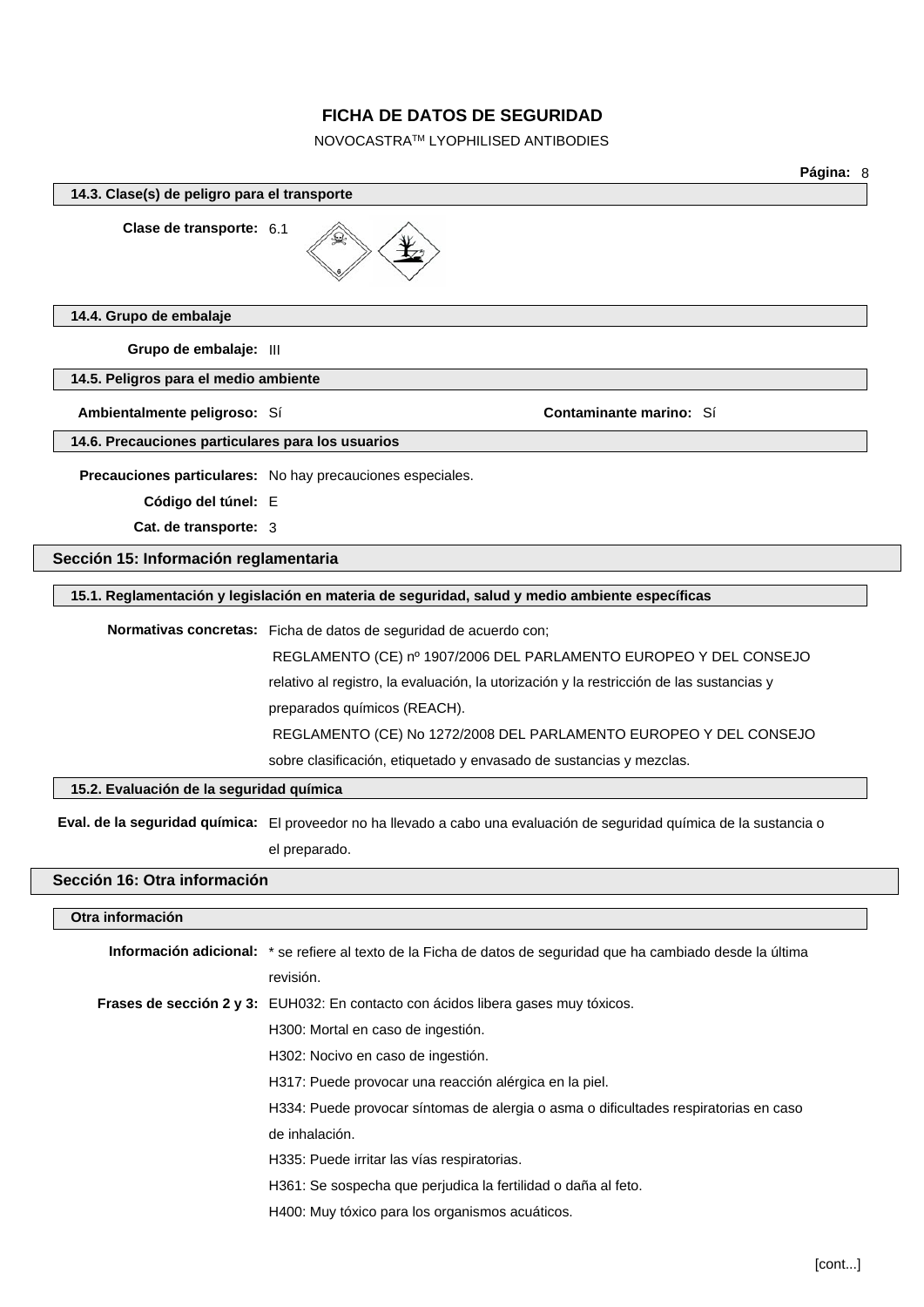## NOVOCASTRATM LYOPHILISED ANTIBODIES

H410: Muy tóxico para los organismos acuáticos, con efectos nocivos duraderos. H411: Tóxico para los organismos acuáticos, con efectos nocivos duraderos. **Renuncia legal:** La información anterior se considera que es correcta, pero no supone que lo incluya todo y debe utilizarse sólo como una guía. Esta empresa no puede hacerse responsable de ningún daño resultante de la manipulación o del contacto con el producto anterior.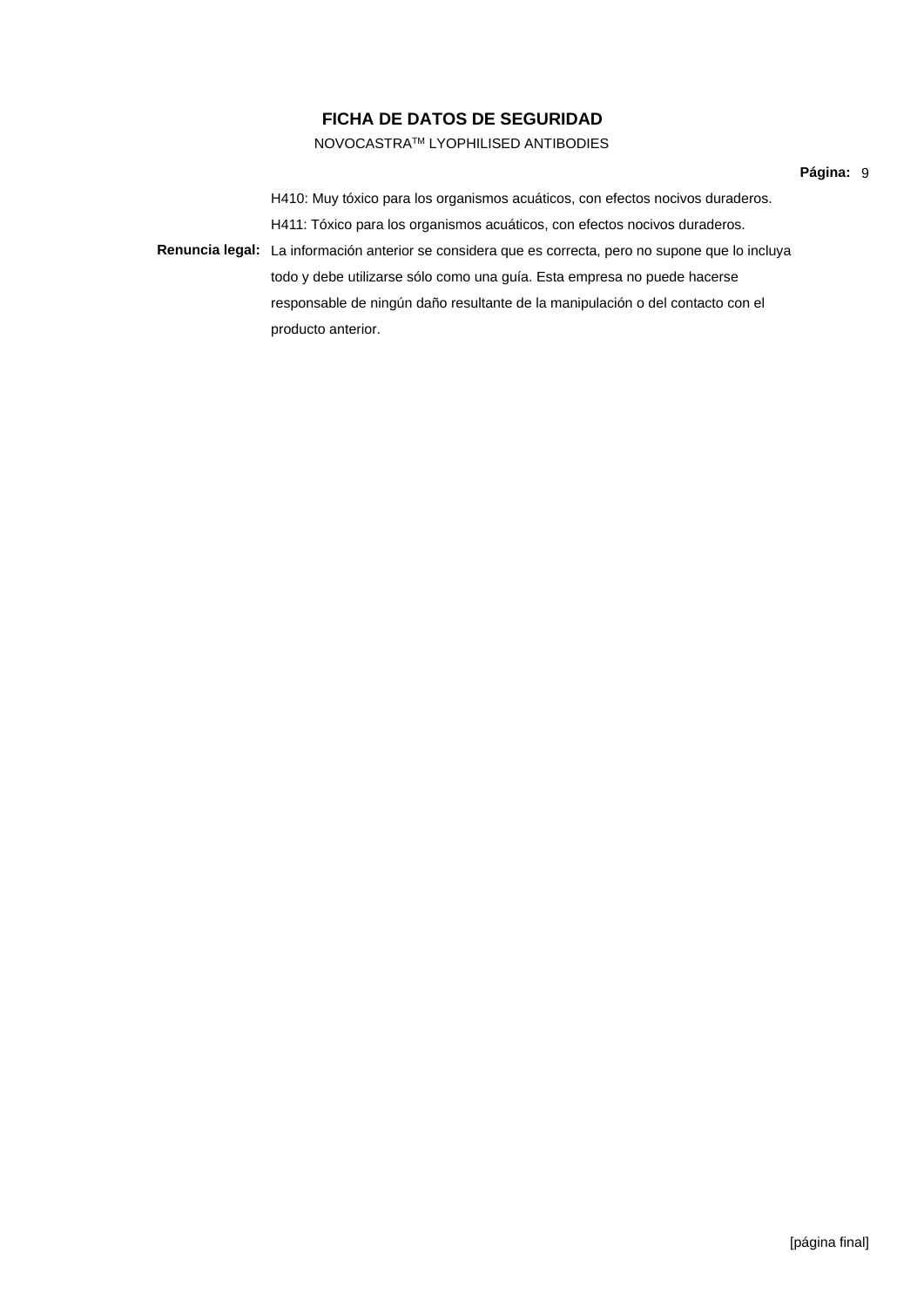

NOVOCASTRATM LYOPHILISED ANTIBODIES

**Página:** 1

**Data de compilação:** 08/03/2019

**Nº de Revisão:** 3

### **Secção 1: Identificação da substância/mistura e da sociedade/empresa**

#### **1.1. Identificador do produto**

**Nome do produto:** NOVOCASTRATM LYOPHILISED ANTIBODIES

**1.2. Utilizações identificadas relevantes da substância ou mistura e utilizações desaconselhadas**

**Utilização do produto:** Uso em laboratórios - profissional.

#### **1.3. Identificação do fornecedor da ficha de dados de segurança**

- **Identificação da empresa:** Leica Biosystems Newcastle Ltd Balliol Business Park West
	- Benton Lane
	- Newcastle Upon Tyne
	- NE12 8EW

United Kingdom

- **Tel:** +44 191 2150567
- **Fax:** +44 191 2151152
- **Email:** msds@LeicaBiosystems.com

### **1.4. Número de telefone de emergência**

**Tel (em caso de emergência):** EUA e Canadá: 1-800-424-9300 Fora dos EUA e Canadá: +1 703-741-5970 Para chamadas de emergéncia só.

### **Secção 2: Identificação dos perigos**

#### **2.1. Classificação da substância ou mistura**

**Classificaçao (CLP):** Acute Tox. 4: H302; Resp. Sens. 1: H334; Aquatic Chronic 2: H411; Skin Sens. 1: H317; EUH032 **Efeitos adversos:** Nocivo por ingestão. Pode provocar uma reacção alérgica cutânea. Quando inalado, pode provocar sintomas de alergia ou de asma ou dificuldades respiratórias. Tóxico para os organismos aquáticos com efeitos duradouros. Em contacto com ácidos liberta gases muito tóxicos.

## **2.2. Elementos do rótulo**

**Elementos do rótulo:**

**Advertências de perigo:** H302: Nocivo por ingestão.

H317: Pode provocar uma reacção alérgica cutânea.

H334: Quando inalado, pode provocar sintomas de alergia ou de asma ou dificuldades respiratórias.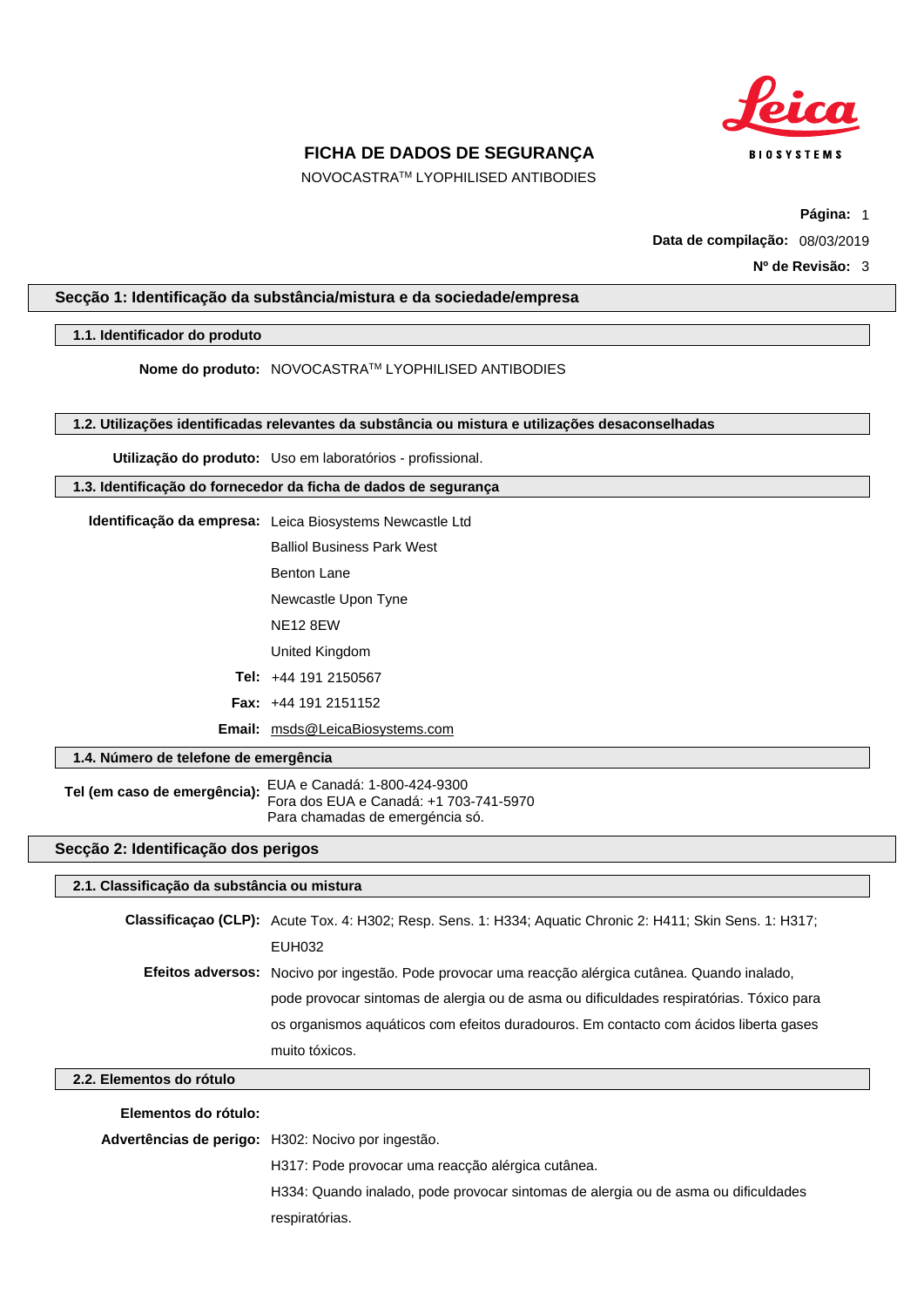### NOVOCASTRATM LYOPHILISED ANTIBODIES

**Página:** 2

H411: Tóxico para os organismos aquáticos com efeitos duradouros. EUH032: Em contacto com ácidos liberta gases muito tóxicos. **Palavras-sinal:** Perigo **Pictogramas de perigo:** GHS07: Ponto de exclamação GHS08: Perigo para a saúde



GHS09: Ambiente

**Recomendações de prudência: \*** P261: Evitar respirar as poeiras.

P264: Lavar mãos cuidadosamente após manuseamento.

P270: Não comer, beber ou fumar durante a utilização deste produto. P272:

A roupa de trabalho contaminada não pode sair do local de trabalho. P273:

Evitar a libertação para o ambiente.

P280: Usar luvas de protecção/vestuário de protecção/protecção ocular/protecção facial.

P284: [Em caso de ventilação inadequada] usar proteção respiratória.

P301+312: EM CASO DE INGESTÃO: caso sinta indisposição, contacte um CENTRO DE INFORMAÇÃO ANTIVENENOS/médico/.

P302+352: SE ENTRAR EM CONTACTO COM A PELE: lavar com sabonete e água abundantes.

P304+340: EM CASO DE INALAÇÃO: retirar a pessoa para uma zona ao ar livre e mantê-la numa posição que não dificulte a respiração.

P330: Enxaguar a boca.

P333+313: Em caso de irritação ou erupção cutânea: consulte um médico.

P342+311: Em caso de sintomas respiratórios: contacte um CENTRO DE

INFORMAÇÃO ANTIVENENOS/médico/.

P362+364: Retirar a roupa contaminada e lavá-la antes de a voltar a usar.

P391: Recolher o produto derramado.

P501: Eliminar o conteúdo/recipiente em um local autorizado para a recolha de resíduos perigosos ou especiais.

#### **2.3. Outros perigos**

**PBT:** Esta substância não está identificada como substância PBT/vPvB.

## **Secção 3: Composição/informação sobre os componentes**

#### **3.2. Misturas**

#### **\* Ingredientes não classificados: ALBUMINS, BLOOD SERUM**

| ∗⊏∩<br>└  | *CAS         | *Classificacao (CLP) | ercentagem |
|-----------|--------------|----------------------|------------|
| 232-936-2 | *Percentagem | *Acute Tox. 4 (H302) | l-10%      |

**\* Numero de inscrição REACH:** Não é aplicável.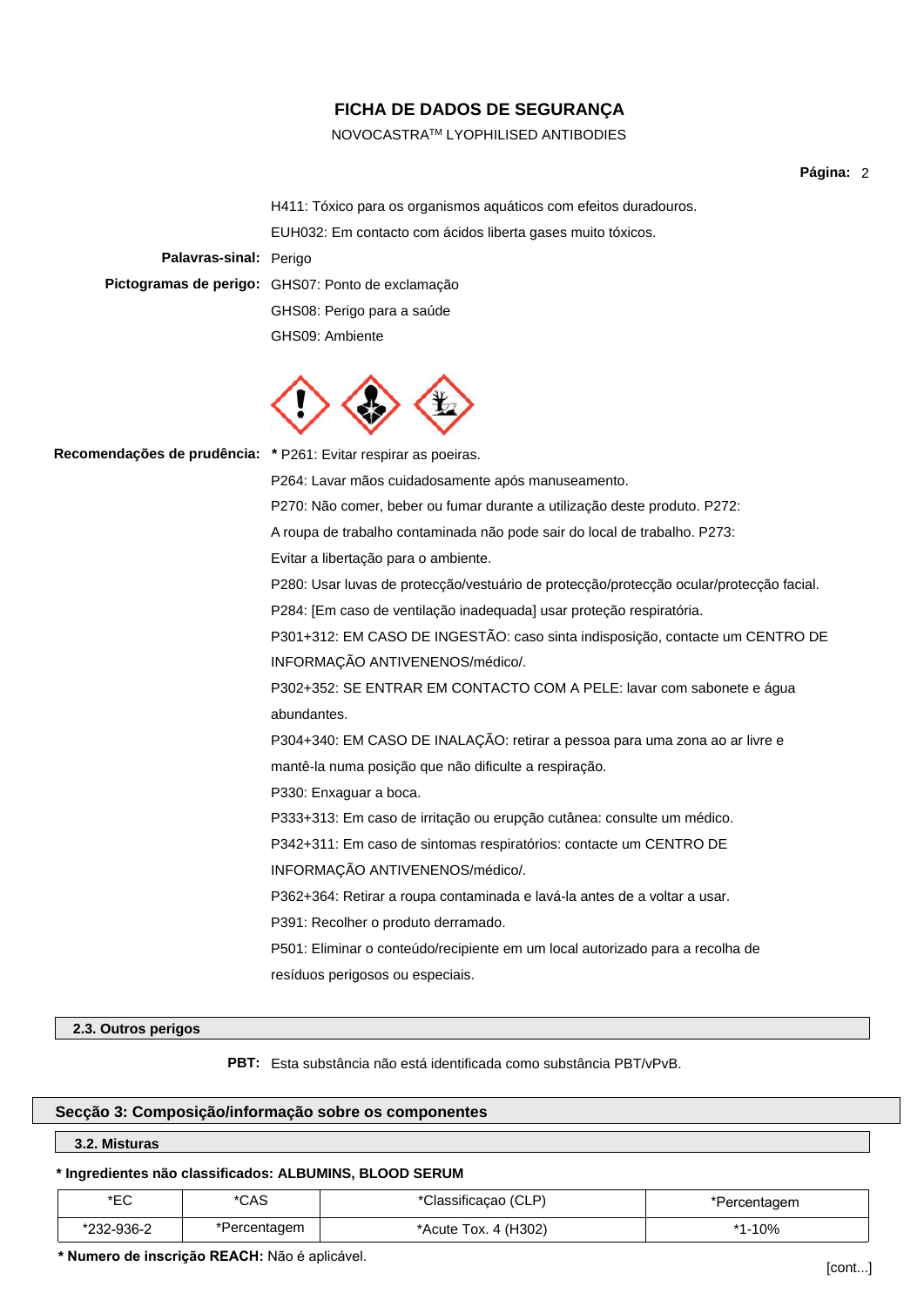NOVOCASTRATM LYOPHILISED ANTIBODIES

## **Página:** 3

#### **Ingredientes perigosos:**

| <b>EC</b>                                                            | CAS                                                                                                                           | <b>PBT/WEL</b>                                   | Classificação (CLP)                                                       | Percentagem |  |
|----------------------------------------------------------------------|-------------------------------------------------------------------------------------------------------------------------------|--------------------------------------------------|---------------------------------------------------------------------------|-------------|--|
| AZOTETO DE SODIO                                                     |                                                                                                                               | Numero de inscrição REACH: 01-2119457019-37-XXXX |                                                                           |             |  |
| 247-852-1                                                            | $1 - 10%$<br>Acute Tox. 2: H300; Aquatic Acute 1:<br>26628-22-8<br>$\overline{a}$<br>H400; Aquatic Chronic 1: H410;<br>EUH032 |                                                  |                                                                           |             |  |
|                                                                      | <b>BENZYLPENICILLIN SODIUM</b><br>Numero de inscrição REACH: Não é aplicável.                                                 |                                                  |                                                                           |             |  |
| 710-2                                                                | 69-57-8                                                                                                                       |                                                  | Skin Sens. 1: H317; Resp. Sens. 1:<br>H <sub>334</sub>                    | $1 - 10%$   |  |
| STREPTOMYCIN SULPHATE<br>Numero de inscrição REACH: Não é aplicável. |                                                                                                                               |                                                  |                                                                           |             |  |
| 286-0                                                                | 3810-74-0                                                                                                                     |                                                  | Acute Tox. 4: H302; Skin Sens. 1: H317;<br>STOT SE 3: H335; Repr. 2: H361 | $1 - 10%$   |  |

### **Secção 4: Primeiros socorros**

#### **4.1. Descrição das medidas de primeiros socorros**

**Contacto com a pele:** Lavar imediata com sabão e água. **Contacto com os olhos:** Lavar os olhos com água corrente durante 15 minutos. **Ingestão:** Lavar a boca com água. Não induza o vómito. Se a vítima estiver consciente, dar a beber 0,5 litros de água imediatamente. **Inalação:** Retirar a vítima da exposição e garantindo a sua própria segurança, enquanto fazê-lo. Se a vítima estiver consciente, assegurar que ela permanece sentada ou deitada. Se a vítima estiver inconsciente mas respirar bem, colocá-la na posição de recuperação. Se a respiração se tornar ruidosa, aplique oxigénio à vítima, se disponível, mantendo esta sentada. Levar para o hospital o mais rapidamente possível. **4.2. Sintomas e efeitos mais importantes, tanto agudos como retardados Contacto com a pele:** Pode ocorrer uma ligeira irritação no local de contacto. **Contacto com os olhos:** Pode provocar irritação e congestão. **Ingestão:** Pode haver uma sensação dolorosa e vermelhidão da boca e da garganta. Pode haver dificuldade em engolir. Podem ocorrer náuseas e dores de estômago. Pode provocar vómitos. Podem ocorrer dificuldades respiratórias devido a congestão dos pulmões. **Inalação:** A exposição pode originar tosse ou respiração sibilante. Pode ocorrer congestão dos pulmões originando dificuldades respiratórias graves. **Efeitos retardados / imediatos:** É provável que ocorram efeitos imediatos após exposição de curta duração. É provável que ocorram efeitos retardados após exposição de longa duração. **4.3. Indicações sobre cuidados médicos urgentes e tratamentos especiais necessaries**

**Tratamento imediato / especial:** Mostre esta ficha de dados de segurança ao médico assistente.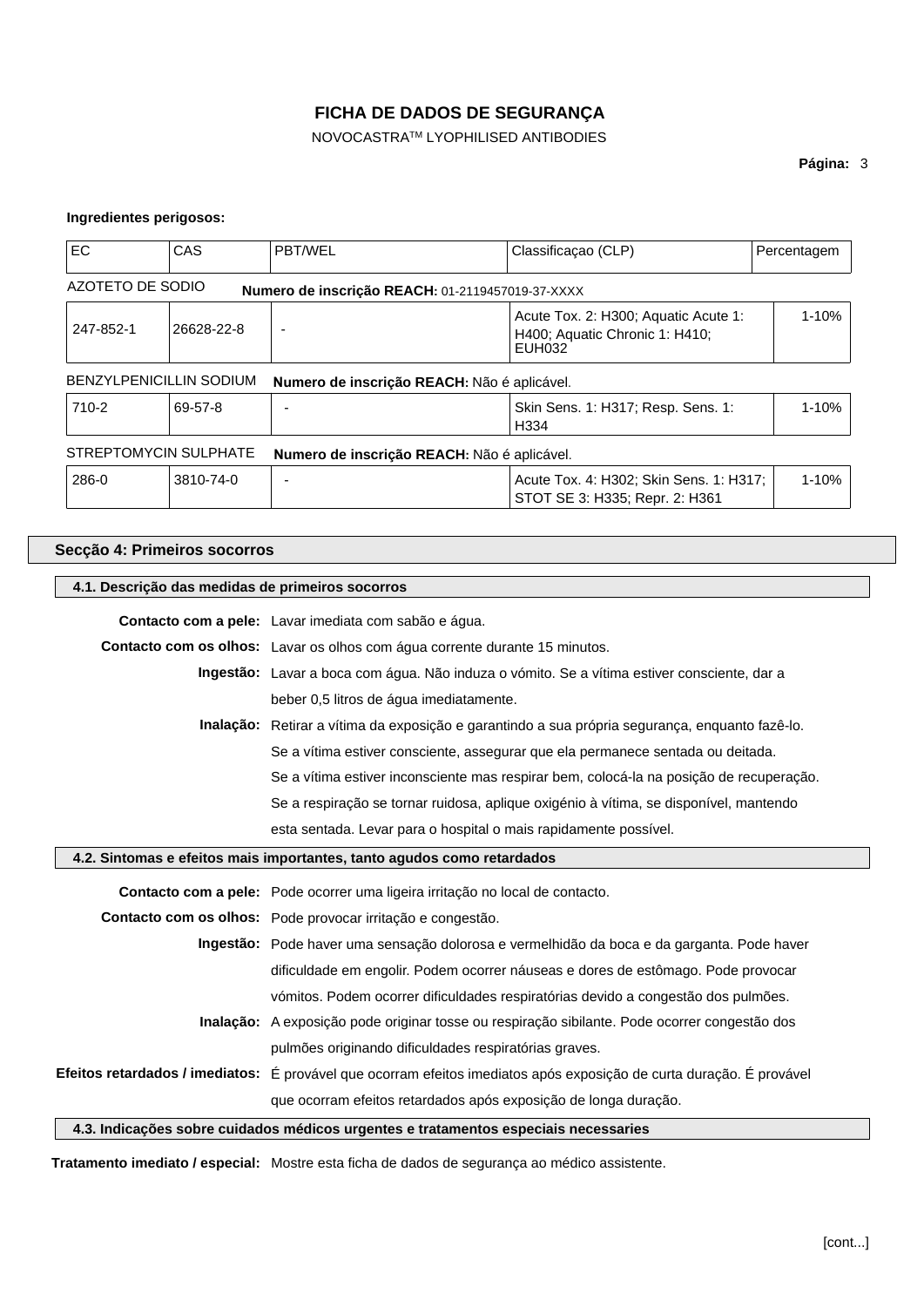NOVOCASTRATM LYOPHILISED ANTIBODIES

#### **Secção 5: Medidas de combate a incêndios**

#### **5.1. Meios de extinção**

**Meios de extinção:** Meios de extinção apropriados a zona do incendio. Pó químico. Não usar água. Não usar dióxido de carbono. Não usar espuma.

**5.2. Perigos especiais decorrentes da substância ou mistura**

**Perigos da exposição:** Por combustão emite fumos tóxicos.

#### **5.3. Recomendações para o pessoal de combate a incêndios**

**Recomendações para pessoal:** Usar equipamento respiratório autónomo. Usar vestuário de protecção para evitar o contacto com a pele e os olhos.

**Secção 6: Medidas a tomar em caso de fugas acidentais**

**6.1. Precauções individuais, equipamento de protecção e procedimentos de emergência**

**Precauções pessoais:** Assinalar a área contaminada e impedir o acesso a pessoal não autorizado. Não pôr em prática nenhuma medida sem utilizar o vestuário de protecção adequado # consultar a secção 8 da FDS. Não criar poeira.

### **6.2. Precauções a nível ambiental**

**Precauções ambientais:** Não despejar nos esgotos ou cursos de água.

#### **6.3. Métodos e materiais de confinamento e limpeza**

**Procedimentos de limpeza:** A operação de limpeza deve ser efectuada apenas por pessoal qualificado e familiarizado com a substância específica. Transferir para um recipiente de recolha rotulado que possa ser fechado, para eliminação por método apropriado.

### **6.4. Remissão para outras secções**

**Remissão para outras secções:** Consultar a secção 8 da FDS. Consultar a secção 13 da FDS.

## **Secção 7: Manuseamento e armazenagem**

**7.1. Precauções para um manuseamento seguro**

**Requisitos de manuseamento:** Evitar o contacto directo com a substância. Assegurar-se de que a área tem ventilação suficiente. \*Evitar a formação ou propagação de poeiras no ar.

**7.2. Condições de armazenagem segura, incluindo eventuais incompatibilidades**

**Condições de armazenamento:** Armazenar num local fresco e bem ventilado. Manter o recipiente bem fechado. Manter afastado de fontes de ignição.

**Embalagem adequada:** Conservar unicamente na embalagem de origem.

### **7.3. Utilizações finais específicas**

**Utilizações finais específicas:** Use in laboratories - Professional.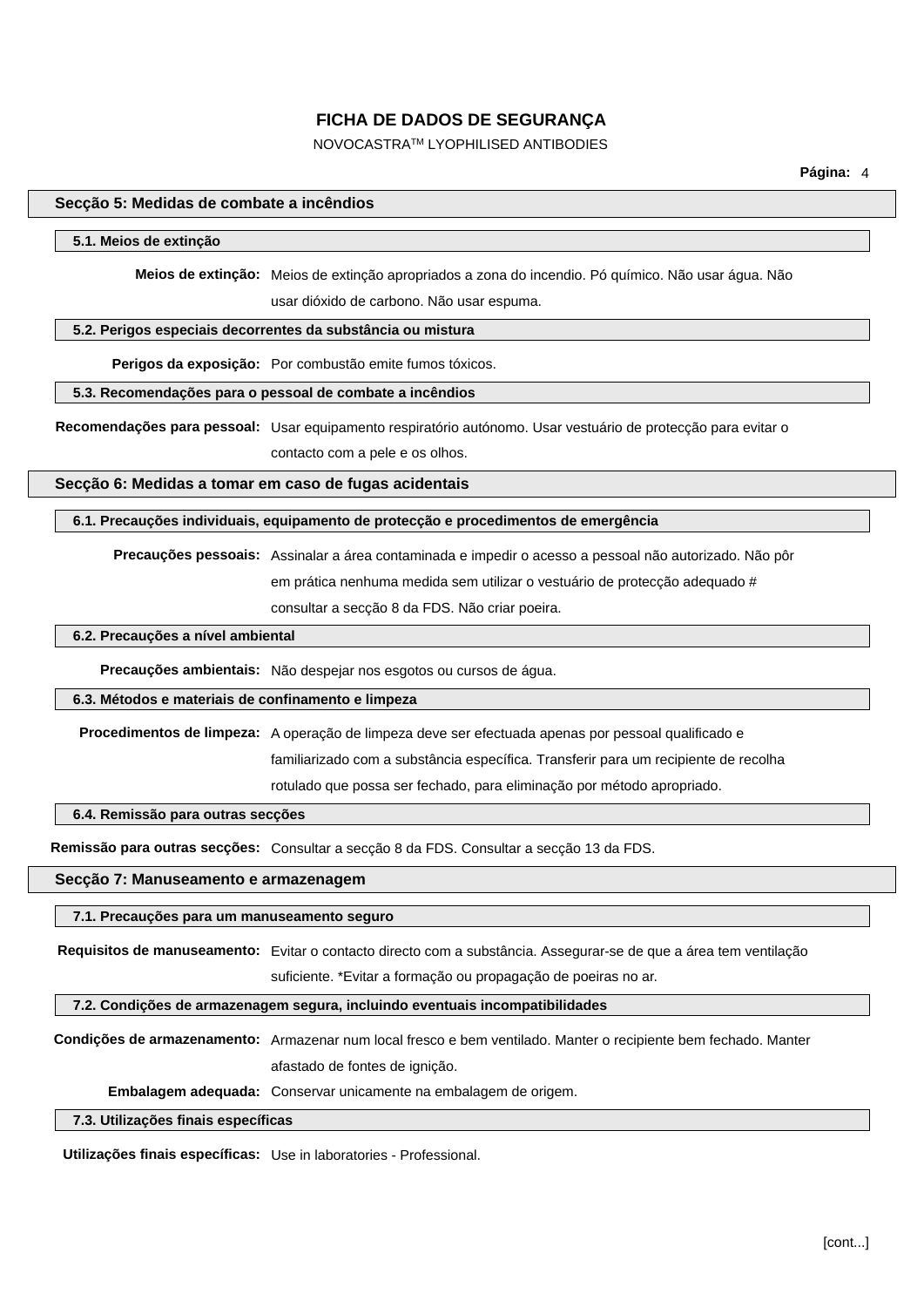NOVOCASTRATM LYOPHILISED ANTIBODIES

**Página:** 5

## **Secção 8: Controlo da exposição/protecção individual**

#### **8.1. Parâmetros de controlo**

#### **Ingredientes perigosos: AZOTETO DE SODIO**

#### **Valores-limite de exposição:**

**Pó respirável**

| Estado    | 8 h. TWA              | 15 min. STEL             | 8 h. TWA                 | 15 min. STEL             |
|-----------|-----------------------|--------------------------|--------------------------|--------------------------|
| EU        | $0.1 \text{ mg/m}^3$  | $0.3$ mg/m <sup>3</sup>  | $\overline{\phantom{a}}$ | ٠                        |
| <b>UK</b> | $0.1$ mg/m $3$        | $0.3$ mg/m <sup>3</sup>  | $\overline{\phantom{a}}$ | $\overline{\phantom{a}}$ |
| IE        | 0.1 mg/m <sup>3</sup> | 0.3 mg/m $3$             | $\overline{\phantom{a}}$ |                          |
| <b>US</b> | ٠                     | 0.3 mg/m <sup>3</sup>    | $\overline{\phantom{a}}$ | $\overline{\phantom{a}}$ |
| CA        | ٠                     | 0.3 mg/m <sup>3</sup>    | $\overline{\phantom{0}}$ | $\overline{\phantom{a}}$ |
| AU        | ٠                     | $0.3 \text{ mg/m}^3$     | $\overline{\phantom{a}}$ | ۰                        |
| NZ        | ٠                     | $0.29$ mg/m <sup>3</sup> | $\overline{\phantom{0}}$ | ۰                        |

## **DNEL/PNEC**

**DNEL / PNEC** Dados não disponíveis.

### **8.2. Controlo da exposição**

| Protecção respiratória: Em caso de emergência deve haver disponível equipamento pessoal protector de<br>respiração. Filtro de partículas P1 (EN143).<br>Protecção das mãos: Luvas de protecção.<br><b>Protecção dos olhos:</b> Oculos de segurança com anteparos laterais. Assegurar que o líquido de lavagem dos<br>olhos está acessível.<br>Protecção da pele: Vestuário de protecção.<br>Ambientais: Impeca a entrada na rede pública de esgotos ou no ambiente envolvente. Consulte os<br>requisitos ao abrigo da legislação ambiental comunitária na legislação específica do<br>Estado membro em causa. | Medidas de ordem técnica: Assegurar-se de que a área tem ventilação suficiente. |  |
|---------------------------------------------------------------------------------------------------------------------------------------------------------------------------------------------------------------------------------------------------------------------------------------------------------------------------------------------------------------------------------------------------------------------------------------------------------------------------------------------------------------------------------------------------------------------------------------------------------------|---------------------------------------------------------------------------------|--|
|                                                                                                                                                                                                                                                                                                                                                                                                                                                                                                                                                                                                               |                                                                                 |  |
|                                                                                                                                                                                                                                                                                                                                                                                                                                                                                                                                                                                                               |                                                                                 |  |
|                                                                                                                                                                                                                                                                                                                                                                                                                                                                                                                                                                                                               |                                                                                 |  |
|                                                                                                                                                                                                                                                                                                                                                                                                                                                                                                                                                                                                               |                                                                                 |  |
|                                                                                                                                                                                                                                                                                                                                                                                                                                                                                                                                                                                                               |                                                                                 |  |
|                                                                                                                                                                                                                                                                                                                                                                                                                                                                                                                                                                                                               |                                                                                 |  |
|                                                                                                                                                                                                                                                                                                                                                                                                                                                                                                                                                                                                               |                                                                                 |  |
|                                                                                                                                                                                                                                                                                                                                                                                                                                                                                                                                                                                                               |                                                                                 |  |
|                                                                                                                                                                                                                                                                                                                                                                                                                                                                                                                                                                                                               |                                                                                 |  |

## **Secção 9: Propriedades físicas e químicas**

## **9.1. Informações sobre propriedades físicas e químicas de base**

### **Estado físico:** Pó

**Cor:** Esbranquiçado

**Odor:** Sem cheiro

## **9.2. Outras informações**

**Outras informações:** Dados não disponíveis.

## **Secção 10: Estabilidade e reactividade**

**10.1. Reactividade**

**Reactividade:** Estável nas condições de transporte ou armazenamento recomendadas.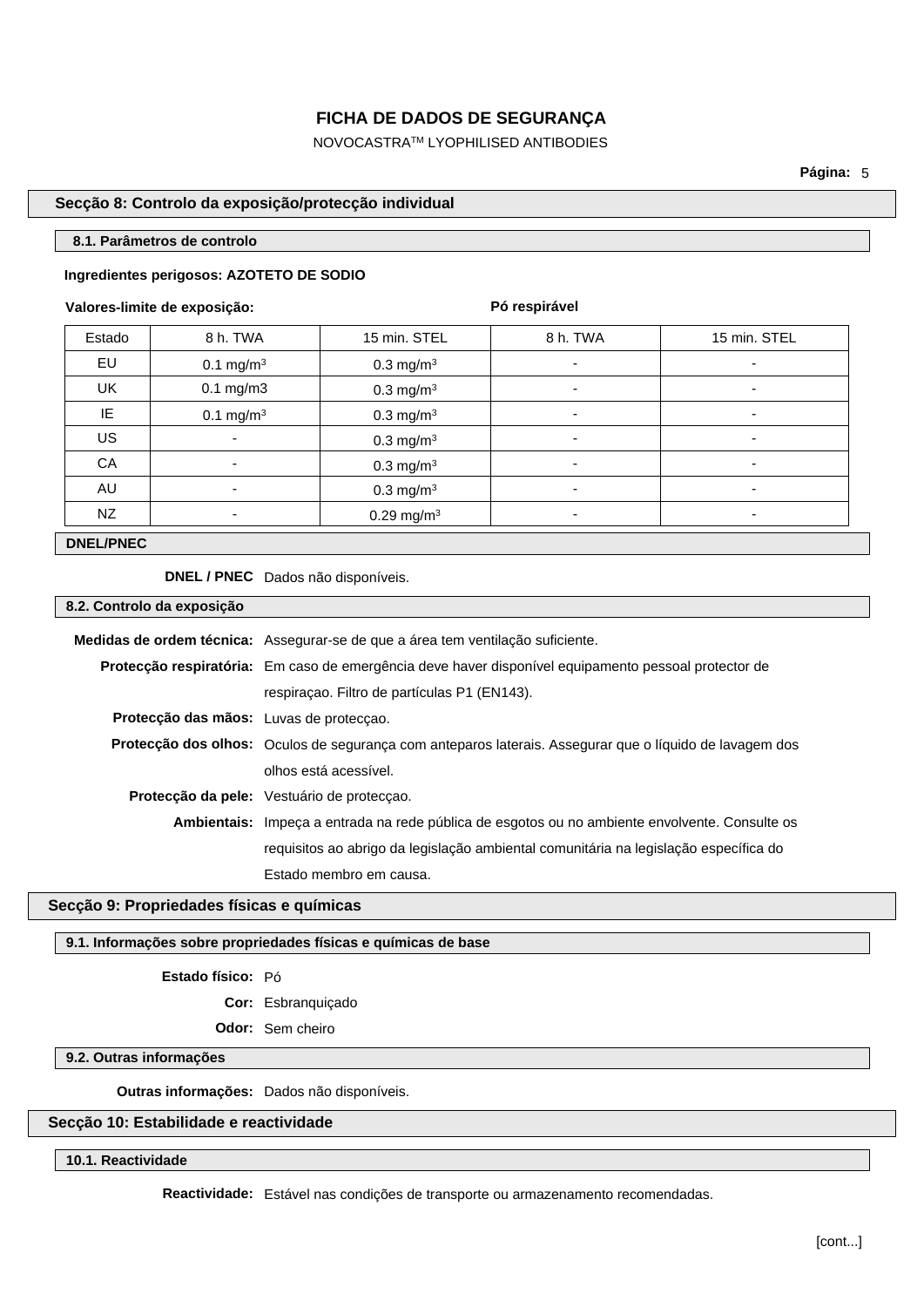#### NOVOCASTRATM LYOPHILISED ANTIBODIES

#### **10.2. Estabilidade química**

**Estabilidade química:** Estável em condições normais.

### **10.3. Possibilidade de reacções perigosas**

**Reacções perigosas:** Em condições normais de transporte ou armazenamento, não ocorrem reacções

perigosas.

#### **10.4. Condições a evitar**

**Condições a evitar:** Calor. Superfícies quentes. Chamas.

**10.5. Materiais incompatíveis**

**Matérias a evitar:** Agentes oxidantes fortes. Ácidos fortes.

### **10.6. Produtos de decomposição perigosos**

**Produtos de decomp. perigosos:** Por combustão emite fumos tóxicos. Em contacto com ácidos liberta gáses muito

tóxicos.

## **Secção 11: Informação toxicological**

#### **11.1. Informações sobre os efeitos toxicológicos**

#### **Ingredientes perigosos: AZOTETO DE SODIO**

| <sup>'</sup> ORL | <b>MUS</b> | LD50 | ົ<br><u>_</u> | mg/kg |
|------------------|------------|------|---------------|-------|
| 'ORL             | <b>RAT</b> | LD50 | ົ<br><u>_</u> | mg/kg |
| <b>SKN</b>       | <b>RAT</b> | LD50 | 50            | mg/kg |

### **Efeitos relevantes para a mistura:**

| Efeito                              | Via     | Base                |
|-------------------------------------|---------|---------------------|
| Toxicidade aguda (prejudicial)      | ING     | Perigoso: calculado |
| Sensibilização respiratória/cutânea | INH DRM | Perigoso: calculado |

#### **Efeitos excluídos para a mistura:**

| Efeito                        | Via | Base                                                                              |
|-------------------------------|-----|-----------------------------------------------------------------------------------|
| Toxicidade aguda (fatal)      |     | Com base nos dados disponíveis, os critérios de classificação não são preenchidos |
| Toxicidade aguda (tóxico)     |     | Com base nos dados disponíveis, os critérios de classificação não são preenchidos |
| Irritação                     |     | Com base nos dados disponíveis, os critérios de classificação não são preenchidos |
| Corrosão                      |     | Com base nos dados disponíveis, os critérios de classificação não são preenchidos |
| Toxicidade por dose repetida  |     | Com base nos dados disponíveis, os critérios de classificação não são preenchidos |
| Carcinogenicidade             |     | Com base nos dados disponíveis, os critérios de classificação não são preenchidos |
| Mutagenicidade                |     | Com base nos dados disponíveis, os critérios de classificação não são preenchidos |
| Efeitos tóxicos na reprodução |     | Com base nos dados disponíveis, os critérios de classificação não são preenchidos |

#### **Sintomas / vias de exposição**

**Contacto com a pele:** Pode ocorrer uma ligeira irritação no local de contacto.

**Contacto com os olhos:** Pode provocar irritação e congestão.

- **Ingestão:** Pode haver uma sensação dolorosa e vermelhidão da boca e da garganta. Pode haver dificuldade em ingerir. Podem ocorrer náuseas e dores de estômago. Pode provocar vómitos. Podem ocorrer dificuldades respiratórias devido a congestão dos pulmões.
- **Inalação:** A exposição pode originar tosse ou respiração sibilante. Pode ocorrer congestão dos pulmões originando dificuldades respiratórias graves.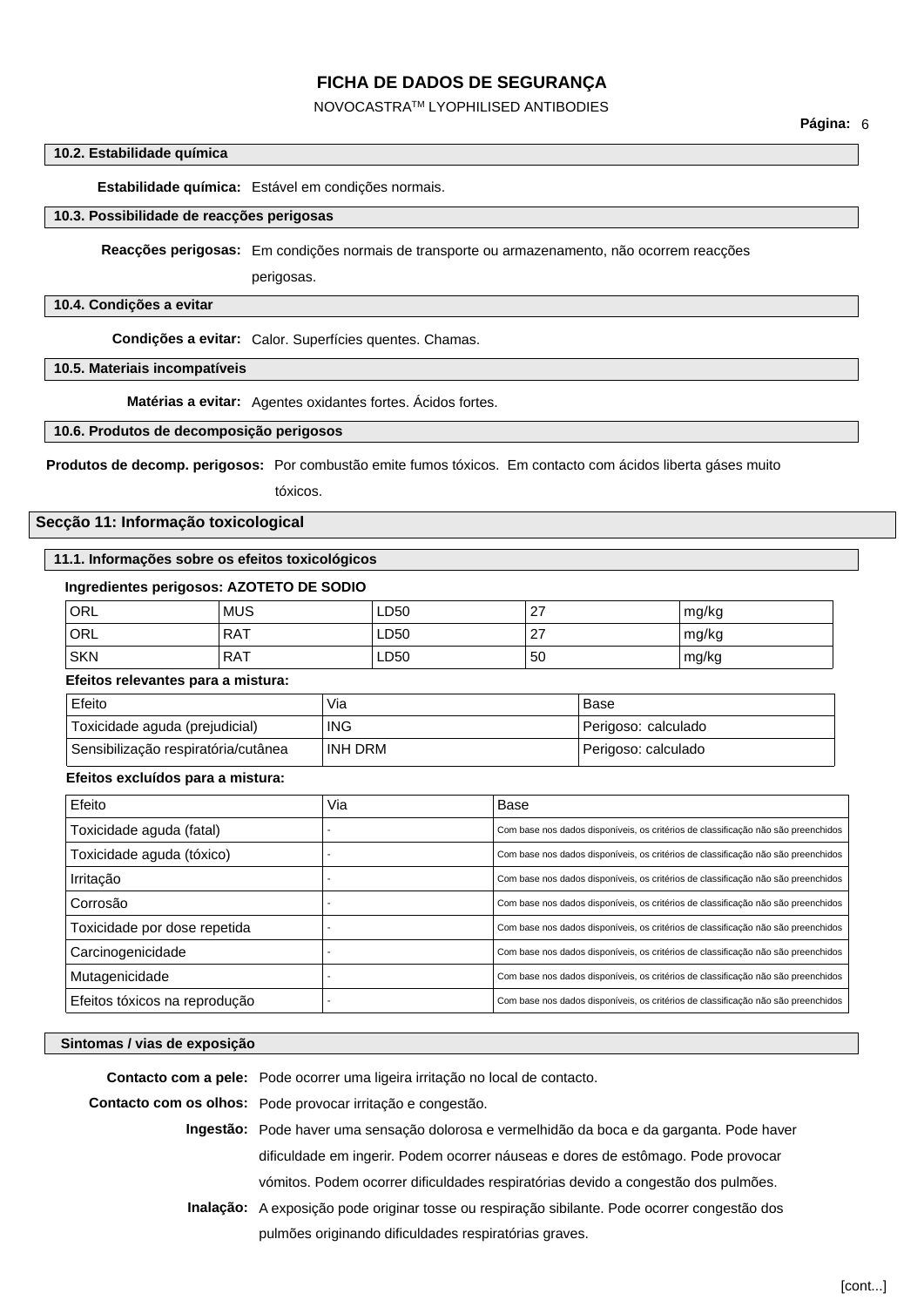## NOVOCASTRATM LYOPHILISED ANTIBODIES

# **Efeitos retardados / imediatos:** É provável que ocorram efeitos imediatos após exposição de curta duração. É

provável que ocorram efeitos retardados após exposição de longa duração.

## **Secção 12: Informação ecológica**

## **12.1. Toxicidade**

### **Ecotoxicidade:**

| Espécie                   | Teste     | Valor Unidades |                 |
|---------------------------|-----------|----------------|-----------------|
| Pimephales promelas       | 96H LC50  | 5.46           | mg/I Orconectes |
| rusticus                  | 96H LC100 |                | mq/l            |
| Paracentrotus lividus     | 48H LOEC  | 10             | umol/l          |
| Selenastrum capricornutum | 96H EC50  | 0.35           | mq/l            |

#### **12.2. Persistência e degradabilidade**

## **Persistência e degradabilidade:** Não é biodegradável.

## **12.3. Potencial de bioacumulação**

**Potencial de bioacumulação:** Bioacumulação potencial.

**12.4. Mobilidade no solo**

**Mobilidade:** Facilmente absorvido pelo solo.

#### **12.5. Resultados da avaliação PBT e mPmB**

**PBT:** Esta substância não está identificada como substância PBT/vPvB.

## **12.6. Outros efeitos adversos**

**Outros efeitos adversos:** Tóxico para os organismos aquáticos. Tóxico para os organismos do solo.

## **Secção 13: Considerações relativas à eliminação**

#### **13.1. Métodos de tratamento de residues**

|                                            | Operações de eliminação: Transferir para um recipiente adequado e organizar a recolha por uma empresa de |  |
|--------------------------------------------|----------------------------------------------------------------------------------------------------------|--|
|                                            | eliminação especializada.                                                                                |  |
| Operações de recuperação: Não é aplicável. |                                                                                                          |  |
|                                            | Eliminação de embalagem: Organizar a recolha por uma empresa de eliminação especializada.                |  |
|                                            | Nota: Chama-se a atenção do utilizador para a possível existência de regulamentos                        |  |
|                                            | regionais ou nacionais relativos à eliminação.                                                           |  |

### **Secção 14: Informações relativas ao transporte**

**Terra (ADR/RID):** Regulamentado para transporte por terra.

**O transporte marítimo (IMDG):** Regulamentado para transporte por via marítima.

**O transporte aéreo (IATA):** Regulamentado para o transporte por via aérea.

**Transporte fluvial (ADNR/AND):** Regulamentado para transporte por vias navegáveis vias interiores.

## **14.1. Número ONU**

**Nº ONU:** UN3288

## **14.2. Designação oficial de transporte da ONU**

**Den. de exped. correcta:** Sólida Tóxica, Inorgânico, N.O.S. (AZOTETO DE SODIO)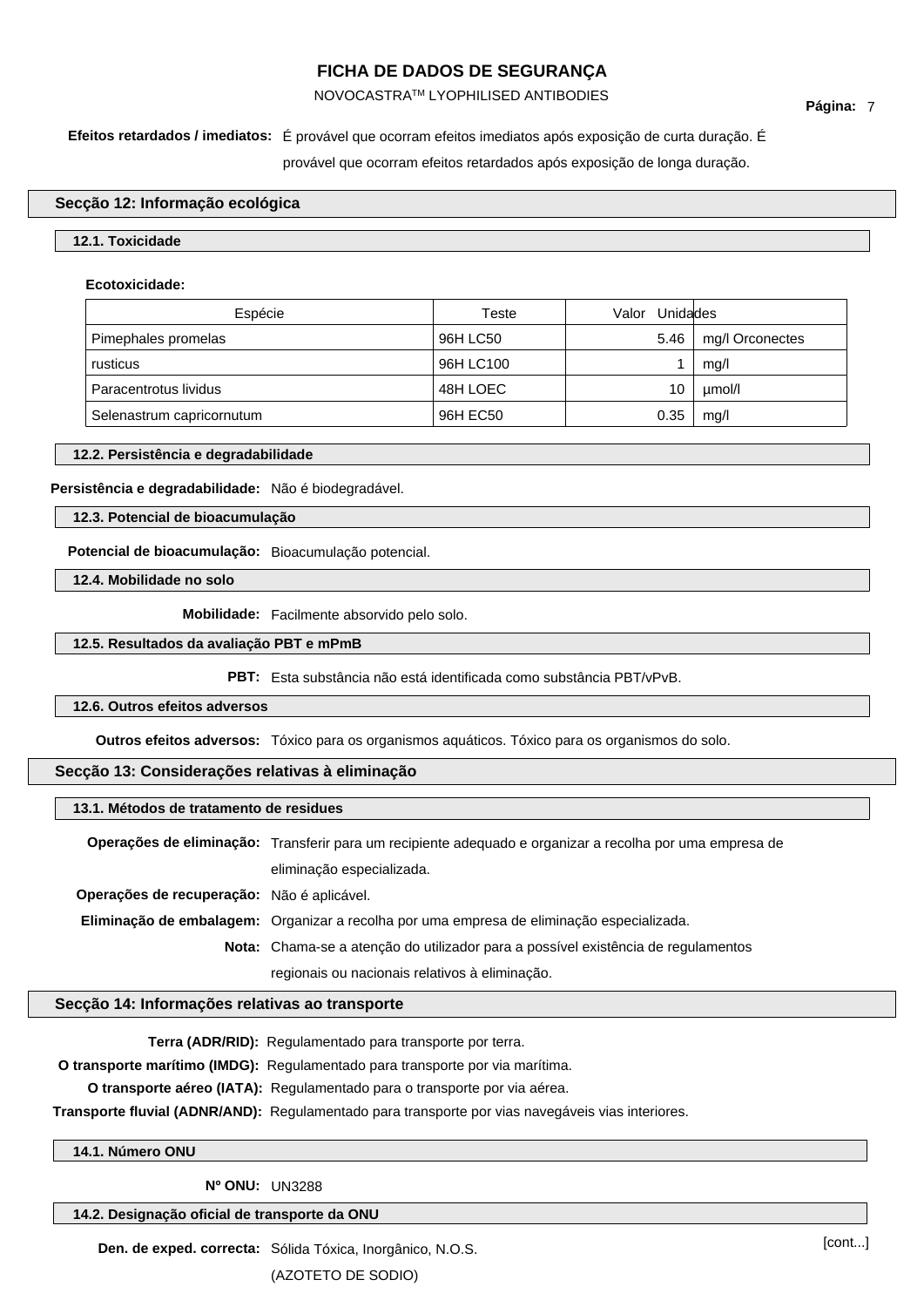NOVOCASTRATM LYOPHILISED ANTIBODIES

**Página:** 8 **14.3. Classes de perigo para efeitos de transporte Classe do transporte:** 6.1 **14.4. Grupo de embalagem Grupo de embalagem:** III **14.5. Perigos para o ambiente Perigoso para o ambiente:** Sim **Poluente marinho:** Sim **14.6. Precauções especiais para o utilizador Precauções especiais:** Não são necessárias precauções especiais. **Código de túnel:** E **Cat. de transporte:** 3 **Secção 15: Informação sobre regulamentação 15.1. Regulamentação/legislação específica para a substância ou mistura em matéria de saúde, segurança e ambiente Regulamentos específicos:** Ficha de dados de segurança de acordo com; Regulamento (CE) n.º 1907/2006 do Parlamento Europeu e do Conselho relativo ao registo, avaliação, autorização e restrição de substâncias químicas (REACH). REGULAMENTO (CE) N. o 1272/2008 DO PARLAMENTO EUROPEU E DO CONSELHO relativo à classificação, rotulagem e embalagem de substâncias e misturas. **15.2. Avaliação da segurança química Avaliação da segurança química:** O fornecedor não realizou uma avaliação da segurança química da substância ou mistura. **Secção 16: Outras informações Outras informações Outras informações:** \* Indica texto na FDS que foi alterado desde a última revisão. **Frases de secção 2 / 3:** EUH032: Em contacto com ácidos liberta gases muito tóxicos. H300: Mortal por ingestão. H302: Nocivo por ingestão. H317: Pode provocar uma reacção alérgica cutânea. H334: Quando inalado, pode provocar sintomas de alergia ou de asma ou dificuldades respiratórias. H335: Pode provocar irritação das vias respiratórias. H361: Suspeito de afectar a fertilidade ou o nascituro. H400: Muito tóxico para os organismos aquáticos. H410: Muito tóxico para os organismos aquáticos com efeitos duradouros. H411: Tóxico para os organismos aquáticos com efeitos duradouros. [cont...]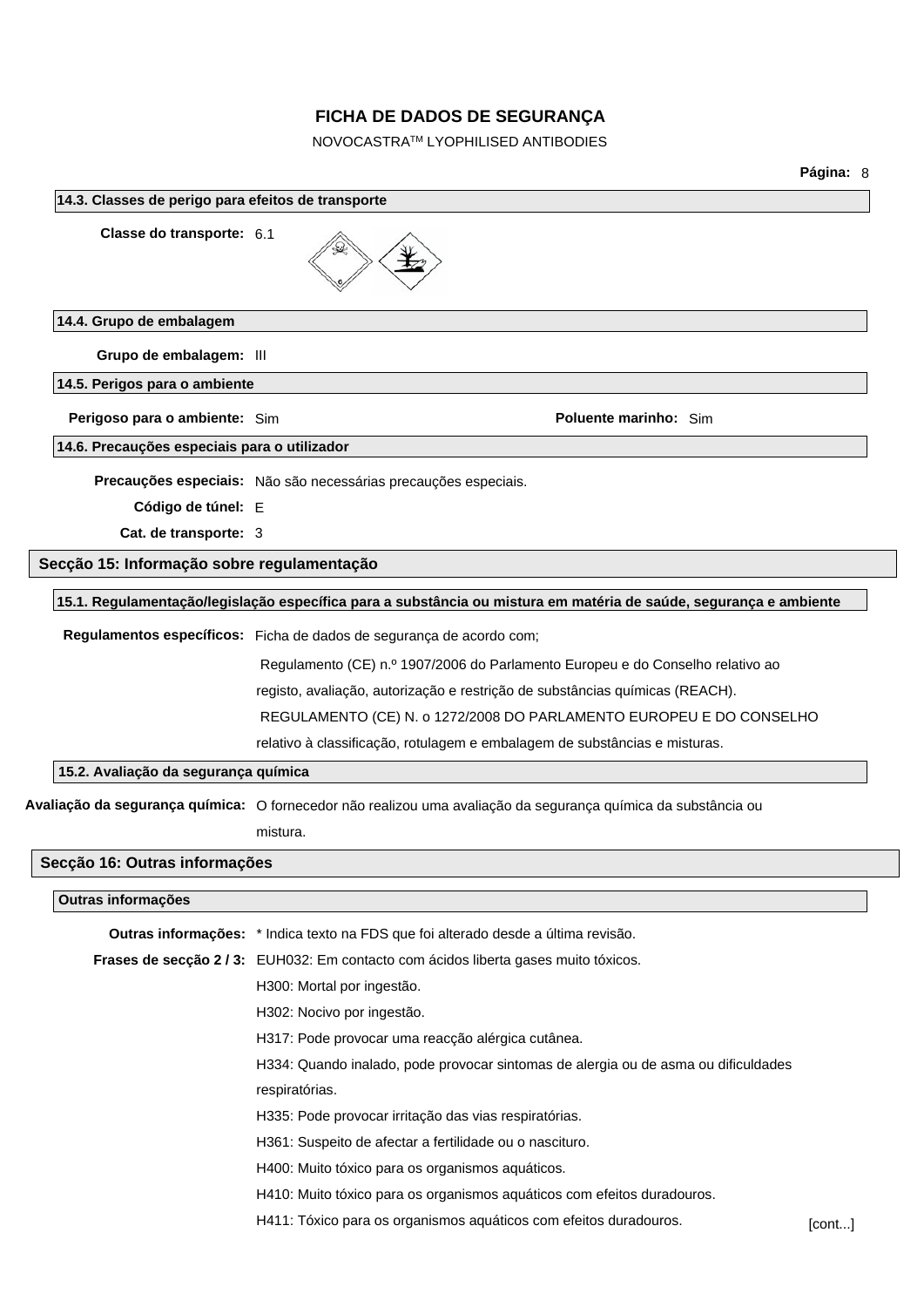## NOVOCASTRATM LYOPHILISED ANTIBODIES

### **Página:** 9

**Renúncia de responsabilidade:** Acreditamos que a informação acima está correcta embora não se pretenda que ela seja exaustiva, devendo ser utilizada apenas como orientação. Esta empresa não aceita responsabilidade por quaisquer danos resultantes do manuseamento ou do contacto com o produto acima.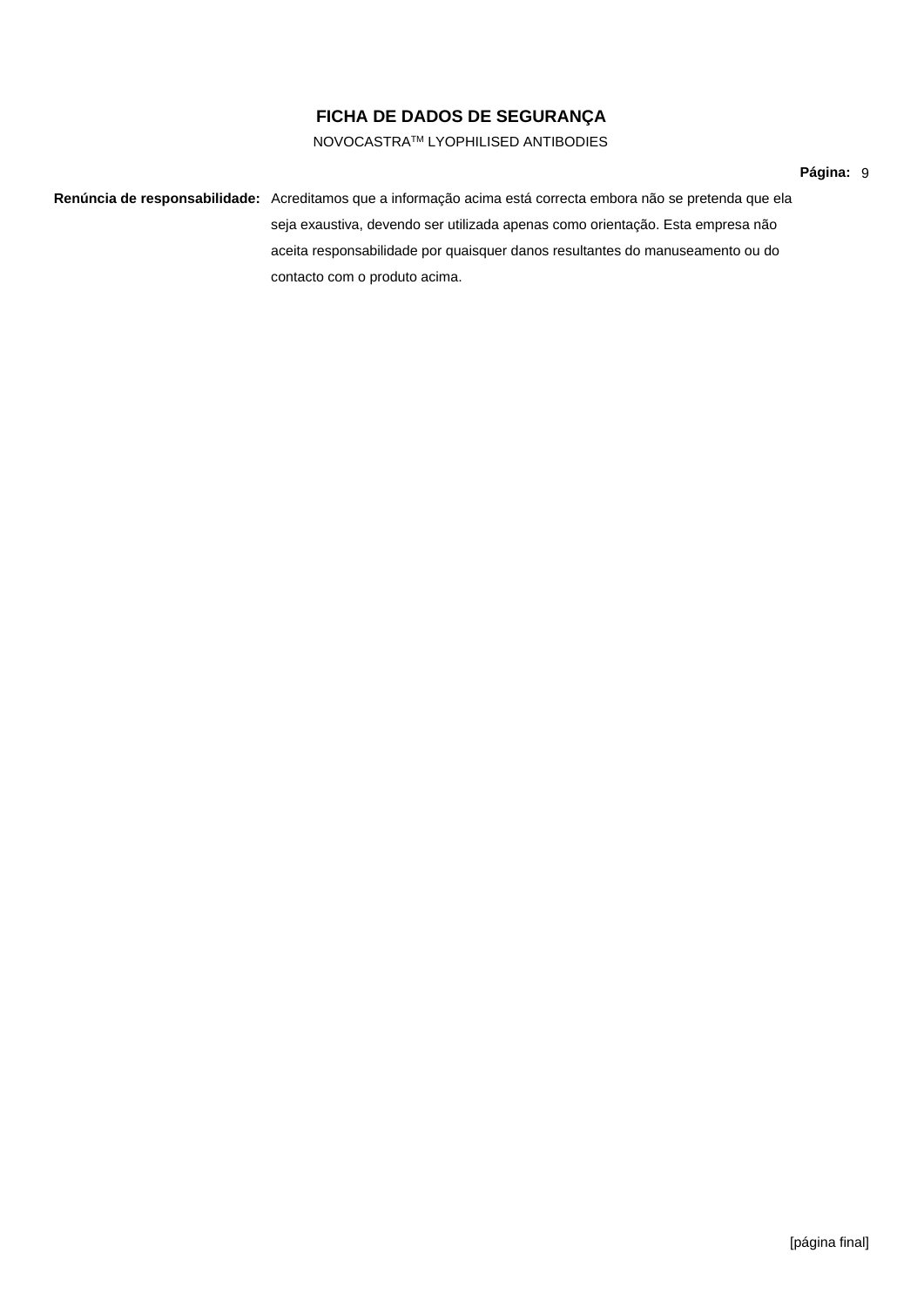

NOVOCASTRATM LYOPHILISED ANTIBODIES

**Sida:** 1

**Datum för sammanställning:** 08/03/2019

**Revisionsnr:** 3

## **Avsnitt 1: Namnet på ämnet/blandningen och bolaget/företaget**

#### **1.1 Produktbeteckning**

**Produktnamn:** NOVOCASTRATM LYOPHILISED ANTIBODIES

**1.2 Relevanta identifierade användningar av ämnet eller blandningen och användningar som det avråds från**

**Användning av prod:** Användning i laboratorier - professionell.

**1.3 Närmare upplysningar om den som tillhandahåller säkerhetsdatablad**

| Namnet på företag: Leica Biosystems Newcastle Ltd |
|---------------------------------------------------|
| <b>Balliol Business Park West</b>                 |

Benton Lane

Newcastle Upon Tyne

NE12 8EW

United Kingdom

**Tel:** +44 191 2150567

**Fax:** +44 191 2151152

**Email:** msds@LeicaBiosystems.com

### **1.4 Telefonnummer för nödsituationer**

**Tel. Nödsituation:** USA och Kanada: 1-800-424-9300 Utanför USA och Kanada: +1 703-741-5970 För nödsamtal.

## **Avsnitt 2: Farliga egenskaper**

#### **2.1 Klassificering av ämnet eller blandningen**

**Klassificering (CLP):** Acute Tox. 4: H302; Resp. Sens. 1: H334; Aquatic Chronic 2: H411; Skin Sens. 1: H317; EUH032 **Viktigaste skadliga effekterna:** Skadligt vid förtäring. Kan orsaka allergisk hudreaktion. Kan orsaka allergi- eller astmasymtom eller andningssvårigheter vid inandning. Giftigt för vattenlevande organismer med långtidseffekter. Utvecklar mycket giftig gas vid kontakt med syra.

#### **2.2 Märkningsuppgifter**

#### **Märkningsuppgifter:**

**Faroangivelser:** H302: Skadligt vid förtäring.

H317: Kan orsaka allergisk hudreaktion.

H334: Kan orsaka allergi- eller astmasymtom eller andningssvårigheter vid inandning.

H411: Giftigt för vattenlevande organismer med långtidseffekter.

EUH032: Utvecklar mycket giftig gas vid kontakt med syra.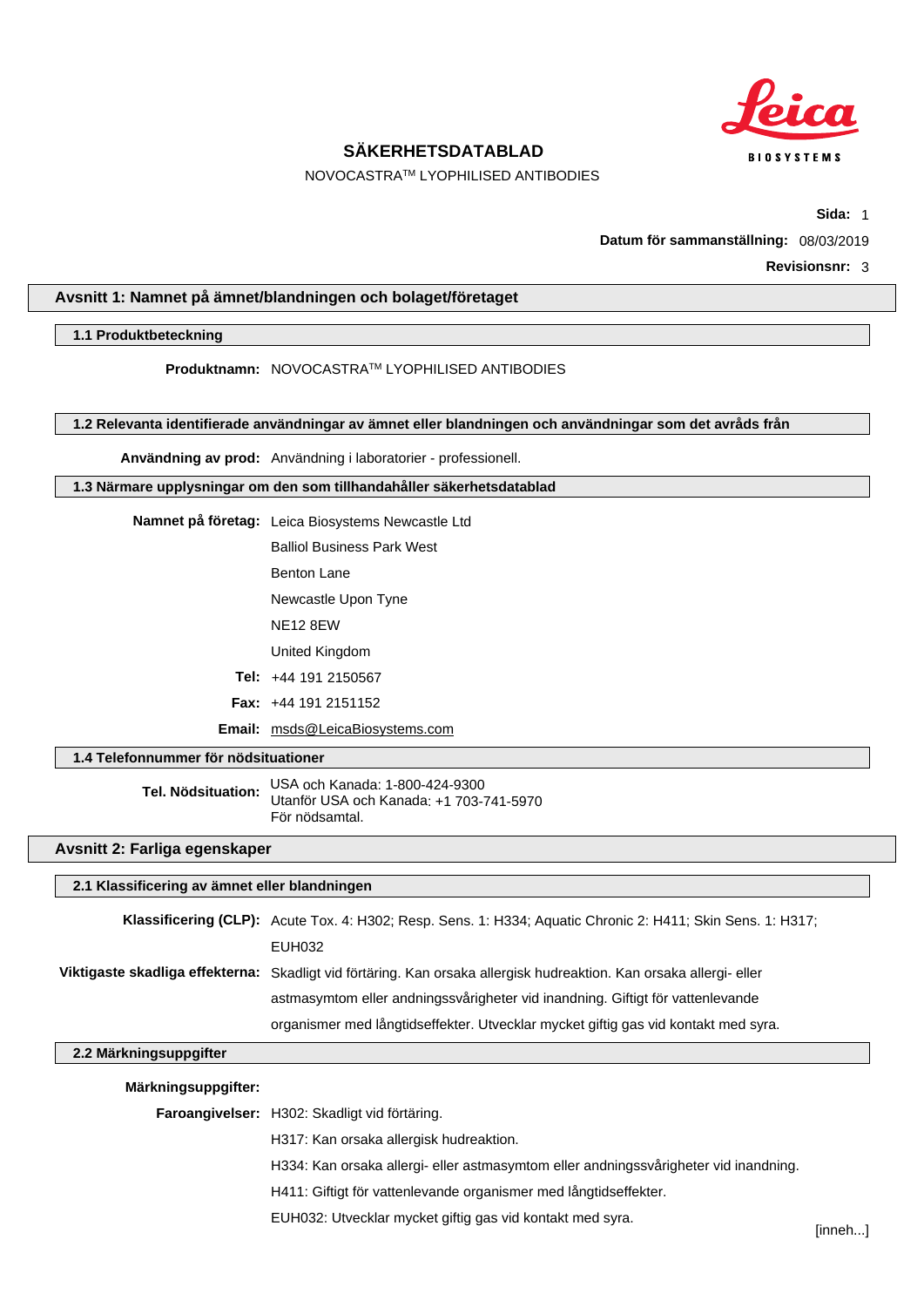## NOVOCASTRATM LYOPHILISED ANTIBODIES

**Sida:** 2

| <b>Signalord: Fara</b> |                                                                                          |
|------------------------|------------------------------------------------------------------------------------------|
|                        | Faropiktogram: GHS07: Utropstecken                                                       |
|                        | GHS08: Hälsofara                                                                         |
|                        | GHS09: Miljöfarligt                                                                      |
|                        |                                                                                          |
|                        | Skyddsangivelser: * P261: Undvik att inandas damm.                                       |
|                        | P264: Tvätta händerna grundligt efter användning.                                        |
|                        | P270: Ät inte, drick inte och rök inte när du använder produkten. P272:                  |
|                        | Nedstänkta arbetskläder får inte avlägsnas från arbetsplatsen. P273:                     |
|                        | Undvik utsläpp till miljön.                                                              |
|                        | P280: Använd skyddshandskar/skyddskläder/ögonskydd/ansiktsskydd.                         |
|                        | P284: [Vid otillräcklig ventilation], använd andningsskydd.                              |
|                        | P301+312: VID FÖRTÄRING: Vid obehag, kontakta                                            |
|                        | GIFTINFORMATIONSCENTRALEN/läkare/.                                                       |
|                        | P302+352: VID HUDKONTAKT: Tvätta med mycket tvål och vatten.                             |
|                        | P304+340: VID INANDNING: Flytta personen till frisk luft och se till att andningen under |
|                        | lättas.                                                                                  |
|                        | P330: Skölj munnen.                                                                      |
|                        | P333+313: Vid hudirritation eller utslag: Sök läkarhjälp.                                |
|                        | P342+311: Vid besvär i luftvägarna: Kontakta GIFTINFORMATIONSCENTRALEN/läkare/.          |
|                        | P362+364: Ta av nedstänkta kläder och tvätta dem innan de används igen.                  |
|                        | P391: Samla upp spill.                                                                   |
|                        | P501: Innehållet/Behållaren lämnas till insamlingsställe för farligt avfall.             |
|                        |                                                                                          |

## **2.3 Andra faror**

**PBT:** Detta ämne är inte identifierat som ett PBT/vPvB-ämne.

## **Avsnitt 3: Sammansättning/information om beståndsdelar**

## **3.2 Blandningar**

## **\* Ej klassificerade ingredienser: ALBUMINS, BLOOD SERUM**

| י∩⊐∗<br>∟ບ | *CAS       | *Klassificering (CLP)                     | *Procent |
|------------|------------|-------------------------------------------|----------|
| *232-936-2 | *9048-46-8 | 4 (H <sub>302</sub> )<br>*Acute T<br>Tox. | $-10%$   |

**\* REACH registreringsnummer:** Inte tillämpligt.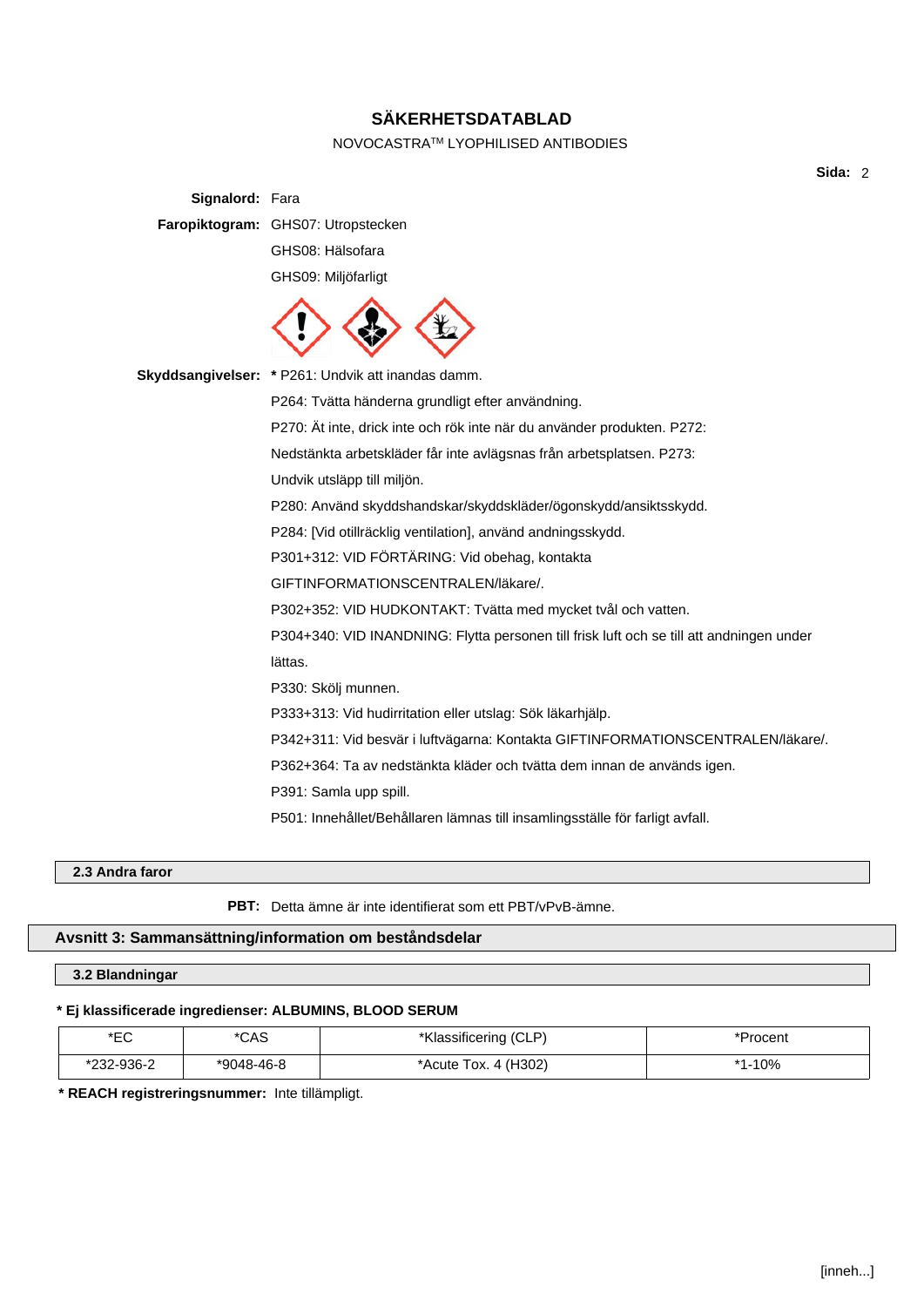## NOVOCASTRATM LYOPHILISED ANTIBODIES

### **Farliga beståndsdelar:**

| <b>EC</b>                              | CAS        | <b>PBT/WEL</b>                                                                      | Klassificering (CLP)                                                                            | Procent   |  |
|----------------------------------------|------------|-------------------------------------------------------------------------------------|-------------------------------------------------------------------------------------------------|-----------|--|
| <b>NATRIUMAZID</b>                     |            | REACH registreringsnummer: 01-2119457019-37-XXXX                                    |                                                                                                 |           |  |
| 247-852-1                              | 26628-22-8 |                                                                                     | Acute Tox. 2: H300; Aquatic Acute 1:<br>H400; Aquatic Chronic 1: H410;<br><b>EUH032</b>         | 1-10%     |  |
| <b>BENZYLPENICILLIN SODIUM</b>         |            | REACH registreringsnummer: Inte tillämpligt.                                        |                                                                                                 |           |  |
| 710-2                                  | 69-57-8    |                                                                                     | Skin Sens. 1: H317; Resp. Sens. 1:<br>H334                                                      | 1-10%     |  |
| <b>STREPTOMYCIN SULPHATE</b>           |            | REACH registreringsnummer: Inte tillämpligt.                                        |                                                                                                 |           |  |
| 286-0                                  | 3810-74-0  |                                                                                     | Acute Tox. 4: H302; Skin Sens. 1: H317;<br>STOT SE 3: H335; Repr. 2: H361                       | $1 - 10%$ |  |
| Avsnitt 4: Åtgärder vid första hjälpen |            |                                                                                     |                                                                                                 |           |  |
|                                        |            | 4.1 Beskrivning av åtgärder vid första hjälpen                                      |                                                                                                 |           |  |
|                                        |            | Hudkontakt: Tvätta genast med mycket tvål och vatten.                               |                                                                                                 |           |  |
|                                        |            | Ögonkontakt: Skölj ögat under rinnande vatten i 15 minuter.                         |                                                                                                 |           |  |
|                                        |            |                                                                                     | Förtäring: Skölj munnen med vatten. Framkalla inte kräkning. Om den skadade är vid medvetande   |           |  |
|                                        |            | skall denne omedelbart dricka 0,5L vatten.                                          |                                                                                                 |           |  |
|                                        |            |                                                                                     | Inandning: Avlägsna den skadade från ytterligare exponering under iakttagande av egen säkerhet. |           |  |
|                                        |            | Om den skadade är vid medvetande bör denne sitta eller ligga ned. Om den skadade är |                                                                                                 |           |  |
|                                        |            | medvetslös men andas utan problem, lägg denne i framstupa sidoläge. Om andningen    |                                                                                                 |           |  |
|                                        |            |                                                                                     | blir bubblig, sätt den skadade ned och ge syrgas om sådan finns tillgänglig. Bege dig till      |           |  |
|                                        |            | sjukhus så fort som möjligt.                                                        |                                                                                                 |           |  |

#### **4.2 De viktigaste symptomen och effekterna, både akuta och fördröjda**

**Hudkontakt:** Lindrig irritation där huden varit i kontakt med ämnet kan uppträda.

- **Ögonkontakt:** Irritation och rodnad kan uppträda.
	- **Förtäring:** Smärta och rodnad i hals och mun kan uppträda. Svårighet att svälja kan uppträda. Illamående och magsmärtor kan uppträda. Kräkningar kan uppträda. Andnöd kan uppträda p.g.a. blodstockning i lungorna.
- **Inandning:** Exponering kan medföra hosta eller pipande andning. Blodstockning i lungorna kan medföra svår andnöd.
- **Fördröjda effekter:** Omedelbara effekter kan förväntas efter kortvarig exponering. Fördröjda effekter kan förväntas efter långvarig exponering.

**4.3 Angivande av omedelbar medicinsk behandling och särskild behandling som eventuellt krävs**

**Omedelbar/särskild behandling:** Visa detta säkerhetsdatablad för närvarande läkare.

## **Avsnitt 5: Brandbekämpningsåtgärder**

**5.1 Släckmedel**

**Släckmedel:** Använd brandsläckningsmedel som är lämplig för den omgivande branden. Torrt

kemiskt pulver. Använd inte vatten. Använd inte koldioxid. Använd inte skum.

#### **5.2 Särskilda faror som ämnet eller blandningen kan medföra**

**Särskilda faror vid exponering:** Vid förbränning avges giftig rök.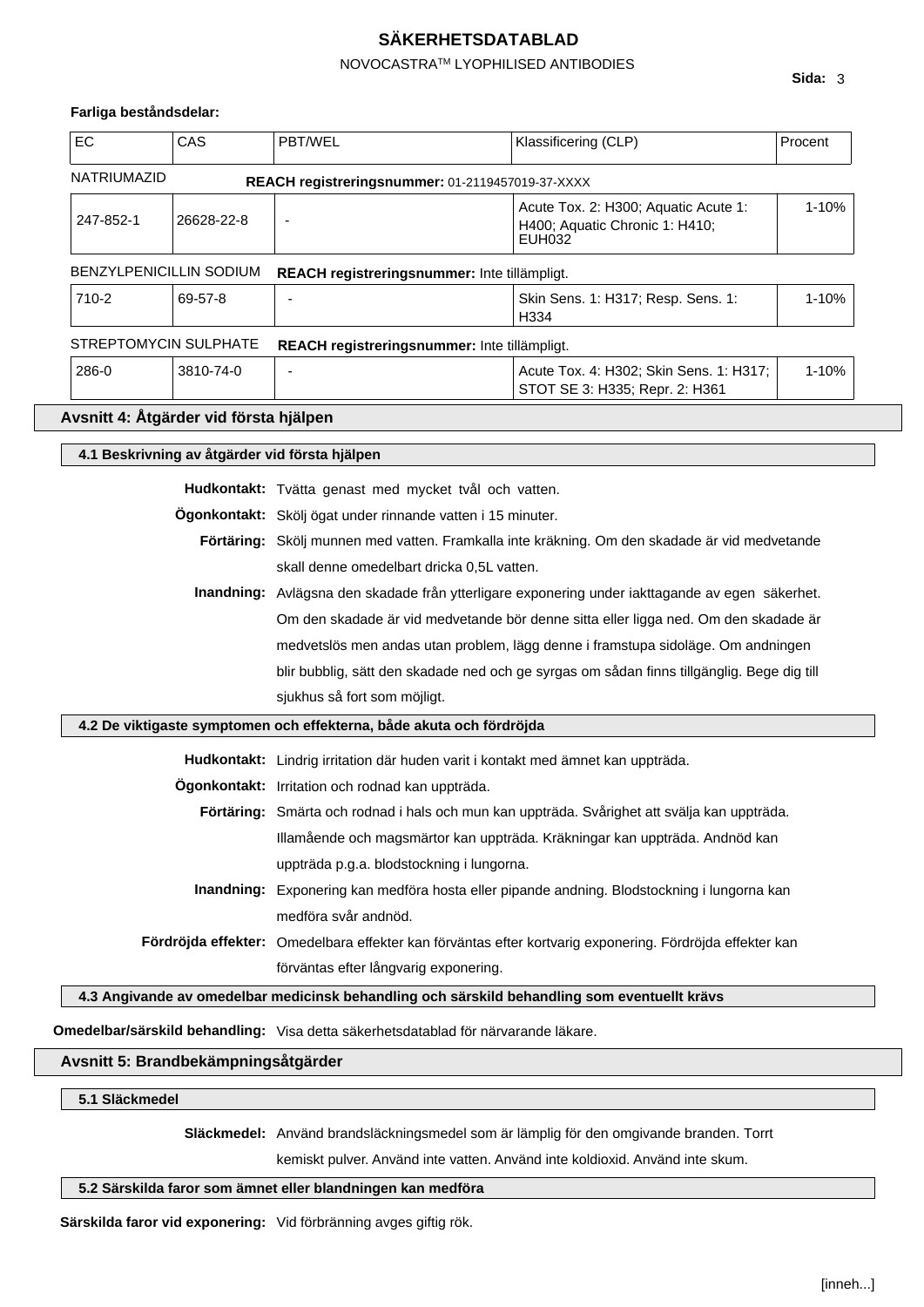## NOVOCASTRATM LYOPHILISED ANTIBODIES

#### **5.3 Råd till brandbekämpningspersonal**

**Råd till brandbekämpningspers:** Använd sluten andningsapparat. Använd skyddskläder för att undvika kontakt med ögon och hud.

#### **Avsnitt 6: Åtgärder vid oavsiktliga utsläpp**

#### **6.1 Personliga skyddsåtgärder, skyddsutrustning och åtgärder vid nödsituationer**

**Personliga skyddsåtgärder:** Markera kontaminerat område med varningssymboler och förhindra tillträde för obehörig personal. Vidtag inga åtgärder utan lämpliga skyddskläder - se avsnitt 8 i

säkerhetsdatabladet. Undvik dammbildning.

#### **6.2 Miljöskyddsåtgärder**

**Miljöskyddsåtgärder:** Släpp inte ut ämnet i avlopp eller vattendrag.

#### **6.3 Metoder och material för inneslutning och sanering**

**Saneringsmetoder:** Rengöring bör endast utföras av behörig personal med kännedom om ämnet. Flytta till förslutbar och märkt avfallsbehållare för omhändertagande enligt lämplig metod.

#### **6.4 Hänvisning till andra Avsnitt**

**Hänvisning till andra Avsnitt:** Vi hänvisar till avsnitt 8 i säkerhetsdatabladet. Vi hänvisar till avsnitt 13 i säkerhetsdatabladet.

#### **Avsnitt 7: Hantering och lagring**

#### **7.1 Försiktighetsmått för säker hantering**

**Hantering:** Undvik direktkontakt med ämnet. Se till att området har tillräcklig god ventilation. \*Undvik dammbildning och dammspridning i luften.

#### **7.2 Förhållanden för säker lagring, inklusive eventuell oförenlighet**

**Lagringsbetingelser:** Förvaras svalt och väl ventilerat Förpackningen förvaras väl tillsluten. Förvaras åtskilt från antändningskällor.

**Lämplig förpackning:** Förvara endast i originalförpackningen.

#### **7.3 Specifik slutanvändning**

**Specifik slutanvändning:** Use in laboratories - Professional.

#### **Avsnitt 8: Begränsning av exponeringen/personligt skydd**

**8.1 Kontrollparametrar**

### **Farliga beståndsdelar: NATRIUMAZID**

#### **Gränsvärden för exponering:**

#### **Damm som kan inandas**

| Tillstånd | 8 h. TWA              | 15 min. STEL             | 8 h. TWA                 | 15 min. STEL             |
|-----------|-----------------------|--------------------------|--------------------------|--------------------------|
| EU        | 0.1 mg/m <sup>3</sup> | $0.3 \text{ mg/m}^3$     | $\blacksquare$           |                          |
| UK        | $0.1 \text{ mg/m}^3$  | $0.3$ mg/m $3$           | $\overline{\phantom{a}}$ |                          |
| IE        | $0.1 \text{ mg/m}^3$  | $0.3 \text{ mg/m}^3$     | $\overline{\phantom{a}}$ | $\overline{\phantom{0}}$ |
| US        |                       | $0.3 \text{ mg/m}^3$     | $\overline{\phantom{a}}$ |                          |
| CA        |                       | $0.3 \text{ mg/m}^3$     |                          |                          |
| AU        | ٠                     | 0.3 mg/m <sup>3</sup>    | ٠                        |                          |
| NZ        |                       | $0.29$ mg/m <sup>3</sup> |                          |                          |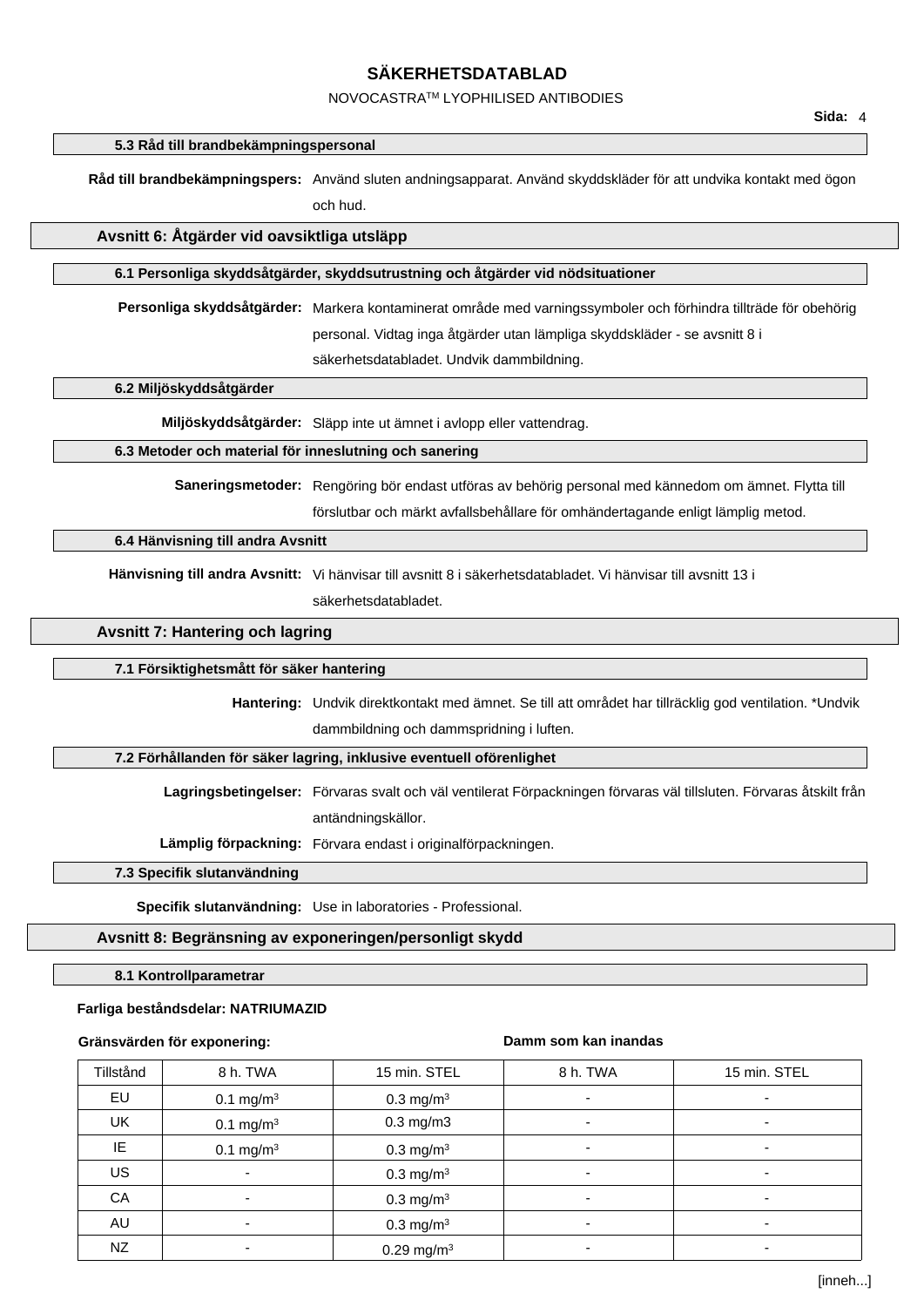## NOVOCASTRATM LYOPHILISED ANTIBODIES

#### **DNEL/PNEC**

**DNEL / PNEC** Ingen data tillgänglig.

## **8.2 Begränsning av exponeringen**

| Tekniska åtgärder: Se till att området har tillräcklig god ventilation.                              |  |
|------------------------------------------------------------------------------------------------------|--|
| Andningsskydd: Personlig andningsskyddsutrustning behövs normalt inte, dock måste finnas tillgänglig |  |
| vid nödsituationer. Lämplig mask med dammfilter P1 (EN143).                                          |  |
| Handskydd: Skyddshandskar.                                                                           |  |
| <b>Ogonskydd:</b> Skyddsglasögon med sidoskydd. Ha ögondusch till hands.                             |  |
| Hudskydd: Skyddskläder.                                                                              |  |
| Miljöeffekter: Förhindra läckor i offentliga avlopp eller närmiljön. Se lagstiftning för specifik    |  |
| medlemsstat för krav enligt gemenskapens miljölagstiftning.                                          |  |

## **Avsnitt 9: Fysikaliska och kemiska egenskaper**

## **9.1. Information om grundläggande fysikaliska och kemiska egenskaper**

**Tillstånd:** Pulver

**Färg:** Benvit

**Lukt:** Luktlös

**9.2. Annan information**

**Annan information:** Data saknas.

## **Avsnitt 10: Stabilitet och reaktivitet**

**10.1 Reaktivitet**

**Reaktivitet:** Stabilt under rekommenderade transport- eller lagringsförhållanden.

**10.2 Kemisk stabilitet**

**Kemisk stabilitet:** Stabil under normala förhållanden.

## **10.3 Risken för farliga reaktioner**

**Farliga reaktioner:** Farliga reaktioner uppstår inte under normala transport- eller lagringsförhållanden.

## **10.4 Förhållanden som ska undvikas**

**Förhållanden att undvika:** Värme. Heta ytor. Lågor.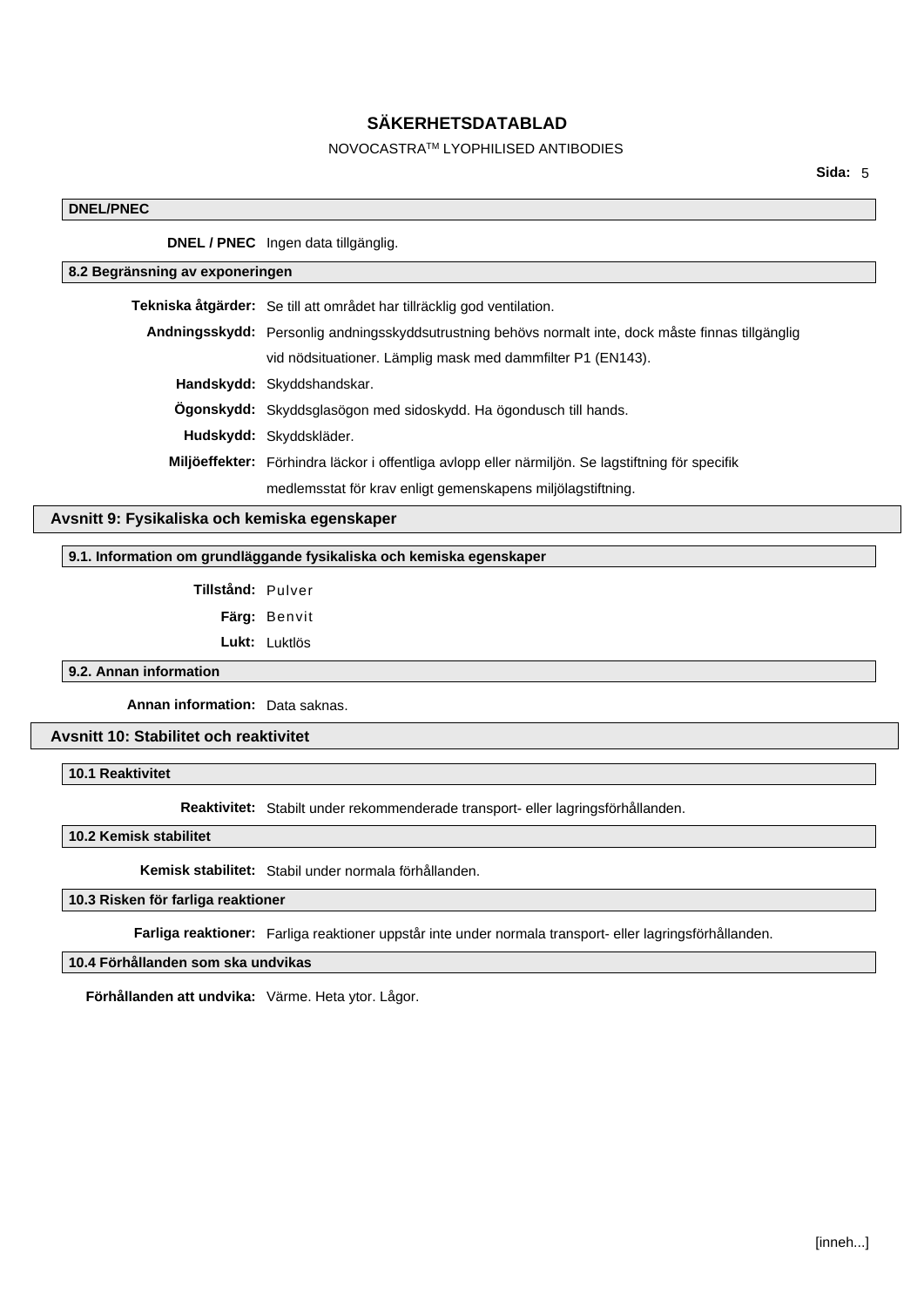## NOVOCASTRATM LYOPHILISED ANTIBODIES

## **10.5 Oförenliga material**

**Material att undvika:** Starkt oxiderande ämnen. Starka syror.

## **10.6 Farliga sönderdelningsprodukter**

**Farliga omvandlingsprodukter:** Vid förbränning avges giftig rök. Utvecklar mycket giftig gas vid kontakt med syra.

## **Avsnitt 11: Toxikologisk information**

## **11.1 Information om de toxikologiska effekterna**

### **Farliga beståndsdelar: NATRIUMAZID**

| ORL        | <b>MUS</b> | LD50 | っっ<br>41           | mg/kg |
|------------|------------|------|--------------------|-------|
| ORL        | <b>RAT</b> | LD50 | - 27<br>$\epsilon$ | mg/kg |
| <b>SKN</b> | <b>RAT</b> | LD50 | 50                 | mg/kg |

## **Relevanta effekter för blandningen:**

| Effekt                      | Exponeringsväg | Grund            |
|-----------------------------|----------------|------------------|
| Akut toxicitet (skadligt)   | <b>ING</b>     | Farlig: beräknad |
| Luftvägs/hudsensibilisering | INH DRM        | Farlig: beräknad |

### **Undantagna effekter för blandningen:**

| Effekt                          | Exponeringsväg | Grund                                                                                            |
|---------------------------------|----------------|--------------------------------------------------------------------------------------------------|
| Akut toxicitet (dödlig)         |                | Kriterierna för klassificering kan på grundval av tillgängliga data inte anses vara<br>uppfyllda |
| Akut toxicitet (giftigt)        |                | Kriterierna för klassificering kan på grundval av tillgängliga data inte anses vara<br>uppfyllda |
| Irritation                      |                | Kriterierna för klassificering kan på grundval av tillgängliga data inte anses vara<br>uppfyllda |
| Frätande effekt                 |                | Kriterierna för klassificering kan på grundval av tillgängliga data inte anses vara<br>uppfyllda |
| Toxicitet vid upprepad dosering |                | Kriterierna för klassificering kan på grundval av tillgängliga data inte anses vara<br>uppfyllda |
| Cancerogenitet                  |                | Kriterierna för klassificering kan på grundval av tillgängliga data inte anses vara<br>uppfyllda |
| Mutagenitet                     |                | Kriterierna för klassificering kan på grundval av tillgängliga data inte anses vara<br>uppfyllda |
| Reproduktionstoxicitet          |                | Kriterierna för klassificering kan på grundval av tillgängliga data inte anses vara<br>uppfyllda |

### **Symptom/exponeringsvägar**

| Hudkontakt: Lindrig irritation där huden varit i kontakt med ämnet kan uppträda.                         |
|----------------------------------------------------------------------------------------------------------|
| Ogonkontakt: Irritation och rodnad kan uppträda.                                                         |
| Förtäring: Smärta och rodnad i hals och mun kan uppträda. Svårighet att svälja kan uppträda.             |
| Illamående och magsmärtor kan uppträda. Kräkningar kan uppträda. Andnöd kan                              |
| uppträda p.g.a. blodstockning i lungorna.                                                                |
| Inandning: Exponering kan medföra hosta eller pipande andning. Blodstockning i lungorna kan              |
| medföra svår andnöd.                                                                                     |
| Fördröjda effekter: Omedelbara effekter kan förväntas efter kortvarig exponering. Fördröjda effekter kan |
| förväntas efter långvarig exponering.                                                                    |
|                                                                                                          |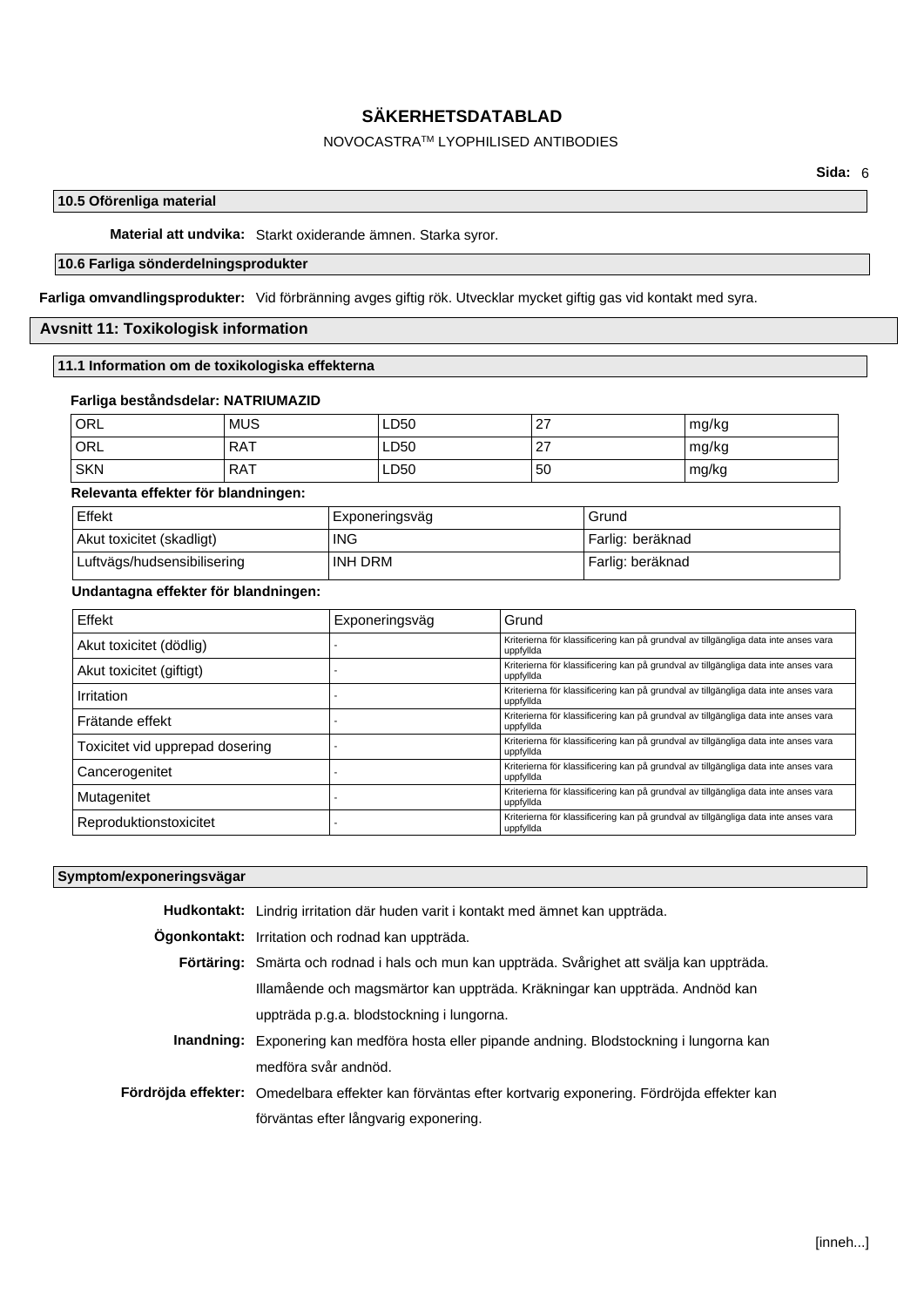NOVOCASTRATM LYOPHILISED ANTIBODIES

## **Avsnitt 12: Ekologisk information**

**12.1 Toxicitet**

Ekotoxicitet:

#### **Farliga beståndsdelar: NATRIUMAZID**

| Arter                     | Test      | Värde | Enheter |
|---------------------------|-----------|-------|---------|
| Selenastrum capricornutum | 96H EC50  | 0.35  | mq/L    |
| Paracentrotus lividus     | 48H LOEC  | 10    | umol/L  |
| Orconectes rusticus       | 96H LC100 |       | mg/L    |
| Pimephales promelas       | 96H LC50  | 5.46  | mg/L    |

### **12.2 Persistens och nedbrytbarhet**

**Persistens och nedbrytbarhet:** Ej biologiskt nedbrytbar.

#### **12.3 Bioackumuleringsförmåga**

**Bioackumuleringsförmåga:** Bioackumuleringsförmåga.

**12.4 Rörligheten i jord**

**Rörlighet:** Absorberas lätt i marken.

## **12.5 Resultat av PBT- och vPvB-bedömningen**

**PBT:** Detta ämne är inte identifierat som ett PBT/vPvB-ämne.

## **12.6 Andra skadliga effekter**

**Andra skadliga effekter:** Giftigt för vattenlevande organismer. Giftigt för marklevande organismer.

#### **Avsnitt 13: Avfallshantering**

### **13.1 Avfallsbehandlingsmetoder**

|                                         | Metoder för omhändertagande: Flytta till lämplig behållare - skall omhändertagas av företag med specialistkompetens   |  |
|-----------------------------------------|-----------------------------------------------------------------------------------------------------------------------|--|
|                                         | vad gäller denna typ av avfall.                                                                                       |  |
| Återvinningsåtgärder: Inte tillämpligt. |                                                                                                                       |  |
|                                         | Omhändertagande förpackningar: Skall omhändertagas av företag med specialistkompetens vad gäller denna typ av avfall. |  |
|                                         | <b>OBS:</b> Observera eventuell förekomst av ytterligare lokala eller nationella bestämmelser                         |  |
|                                         | angående avfallshantering.                                                                                            |  |

#### **Avsnitt 14: Transportinformation**

**Landtransport (ADR/RID):** Regleras för transport till lands. **Sjötransport (IMDG):** Regleras för transport till sjöss. **Flygtransport(IATA):** Regleras för flygtransport. **Inre vattenvägar (ADNR/AND):** Regleras för transport på inre vattenvägar.

#### **14.1 UN-nummer**

**UN-nr:** UN3288

**14.2 Officiell transportbenämning**

**Transportbenämning:** Giftig Fast, Oorganisk, N.O.S.

(NATRIUMAZID)

## **14.3 Faroklass för transport**

**Transportklass:** 6.1

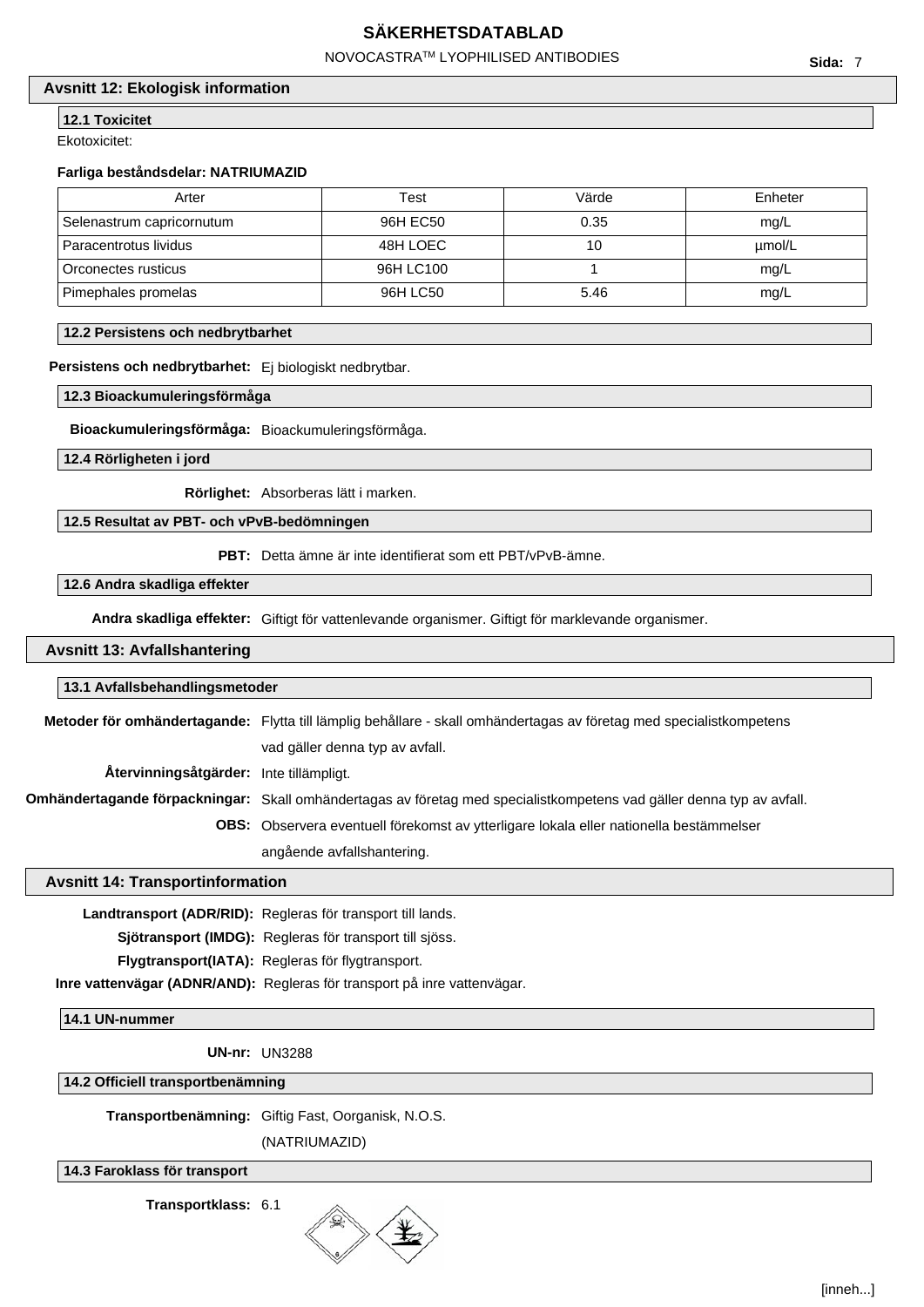## NOVOCASTRATM LYOPHILISED ANTIBODIES

### **14.4 Förpackningsgrupp**

**Förpackningsgrupp:** III

#### **14.5 Miljöfaror**

**Miljöfarligt:** Ja **Havsförorenande ämne:** Ja

#### **14.6 Särskilda försiktighetsåtgärder**

**Särskilda försiktighetsåtgärder:** Inga särskilda försiktighetsåtgärder.

**Tunnelkod:** E

**Transportkategori:** 3

**Avsnitt 15: Gällande föreskrifter**

### **15.1 Föreskrifter/lagstiftning om ämnet eller blandningen när det gäller säkerhet, hälsa och miljö**

**Särskilda föreskrifter:** Säkerhetsdatablad enligt;

Europaparlamentets och rådets förordning (EG) nr 1907/2006 om registrering,

utvärdering, godkännande och begränsning av kemikalier (REACH).

EUROPAPARLAMENTETS OCH RÅDETS FÖRORDNING (EG) nr 1272/2008 om

klassificering, märkning och förpackning av ämnen och blandningar.

#### **15.2 Kemikaliesäkerhetsbedömning**

**Kemikaliesäkerhetsbedömning:** Leverantören har inte genomfört en kemikaliesäkerhetsbedömning för ämnet eller blandningen.

## **Avsnitt 16: Annan information**

| <b>Annan information</b> |                                                                                                              |
|--------------------------|--------------------------------------------------------------------------------------------------------------|
|                          | Annan information: * indikerar text i säkerhetsdatabladet som har ändrats sedan den senaste revideringen.    |
|                          | Fraser i avsnitt 2/3: EUH032: Utvecklar mycket giftig gas vid kontakt med syra.                              |
|                          | H300: Dödligt vid förtäring.                                                                                 |
|                          | H302: Skadligt vid förtäring.                                                                                |
|                          | H317: Kan orsaka allergisk hudreaktion.                                                                      |
|                          | H334: Kan orsaka allergi- eller astmasymtom eller andningssvårigheter vid inandning.                         |
|                          | H335: Kan orsaka irritation i luftvägarna.                                                                   |
|                          | H361: Misstänks kunna skada fertiliteten eller det ofödda barnet.                                            |
|                          | H400: Mycket giftigt för vattenlevande organismer.                                                           |
|                          | H410: Mycket giftigt för vattenlevande organismer med långtidseffekter.                                      |
|                          | H411: Giftigt för vattenlevande organismer med långtidseffekter.                                             |
|                          | Friskrivningsklausul: Ovanstående information bör vara korrekt men utger sig inte för att vara allomfattande |
|                          | och bör därför endast användas som vägledning. Företaget kan inte hållas ansvarig för                        |
|                          | eventuella skador som uppstår som följd av hantering av eller kontakt med ovanstående                        |
|                          | produkt.                                                                                                     |
|                          |                                                                                                              |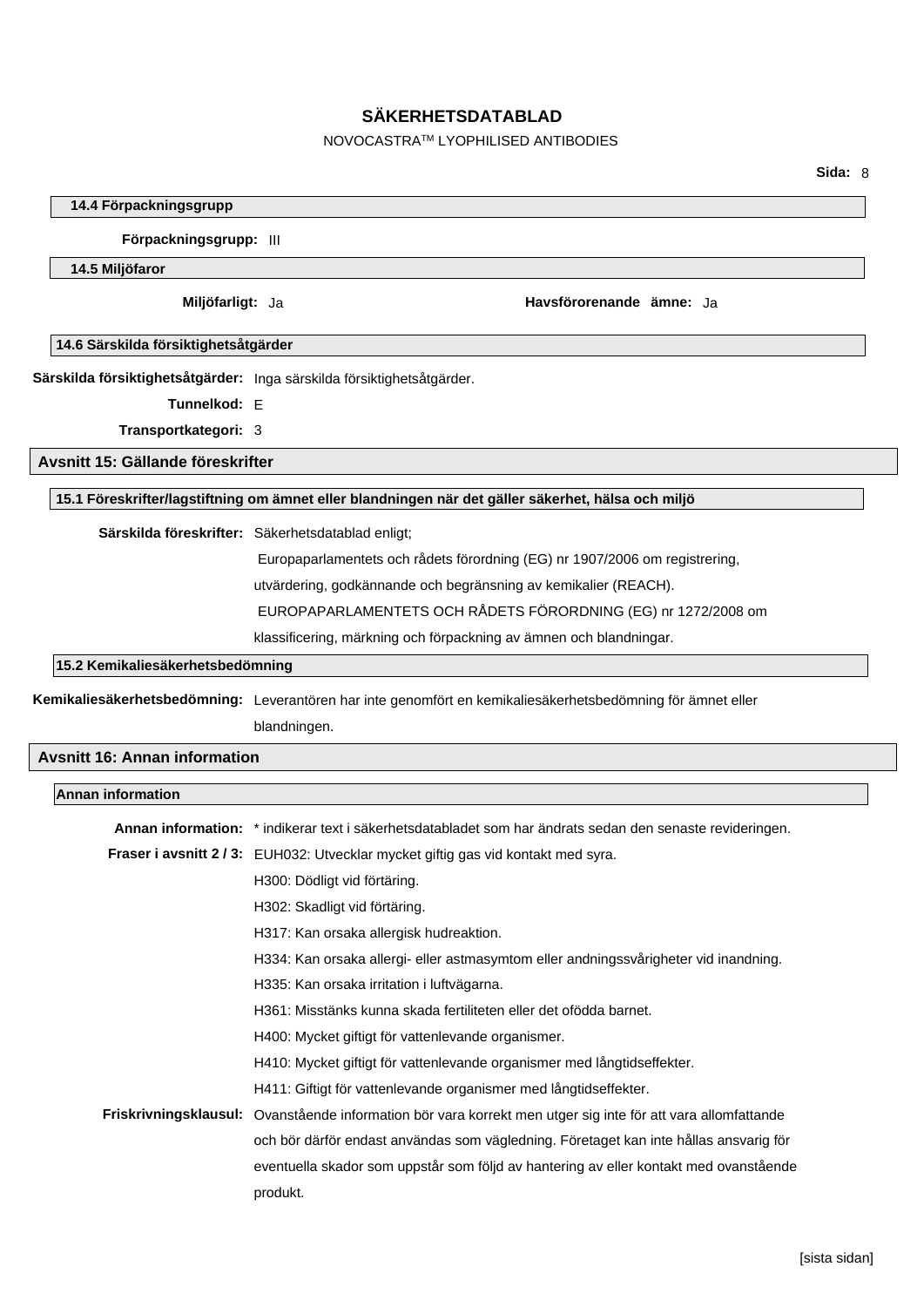

NOVOCASTRATM LYOPHILISED ANTIBODIES

**Σελίδα:** 1

**Ημερομηνία σύνθεσης:** 08/03/2019

## **Αριθ. Αναθεώρησης:** 3

## **Τμημα 1: Στοιχεία ουσίας/παρασκευάσματος και εταιρείας/επιχείρησης**

### **1.1. Αναγνωριστικός κωδικός προϊόντος**

**Ονομασία προϊόντος:** NOVOCASTRATM LYOPHILISED ANTIBODIES

**1.2. Συναφείς προσδιοριζόμενες χρήσεις της ουσίας ή του μείγματος και αντενδεικνυόμενες χρήσεις**

**Χρήση του προϊόντος:** Χρήση σε εργαστήρια επαγγελματίες.

#### **1.3. Στοιχεία του προμηθευτή του δελτίου δεδομένων ασφαλείας**

**Ονομασία εταιρείας:** Leica Biosystems Newcastle Ltd

Balliol Business Park West

Benton Lane

Newcastle Upon Tyne

NE12 8EW

United Kingdom

**Τηλ:** +44 191 2150567

**Φαξ:** +44 191 2151152

**Email:** msds@LeicaBiosystems.com

## **1.4. Αριθμός τηλεφώνου επείγουσας ανάγκης**

**Τηλ. (εκτάκτης ανάγκης):** ΗΠΑ και Καναδάς: 18004249300 Έξω από τις ΗΠΑ και τον Καναδά: +1 703-741-5970 Για κλήσεις έκτακτης ανάyκης μόvο.

### **Τμημα 2: Προσδιορισμός επικινδυνότητας**

### **2.1. Ταξινόμηση της ουσίας ή του μείγματος**

**Ταξινόμηση (CLP):** Acute Tox. 4: H302; Resp. Sens. 1: H334; Aquatic Chronic 2: H411; Skin Sens. 1: H317; EUH032 **Ανεπιθύμητες επιδράσεις:** Επιβλαβές σε περίπτωση κατάποσης. Μπορεί να προκαλέσει αλλεργική δερματική αντίδραση. Μπορεί να προκαλέσει αλλεργία ή συμπτώματα άσθματος ή δύσπνοια σε περίπτωση εισπνοής. Τοξικό για τους υδρόβιους οργανισμούς, με μακροχρόνιες επιπτώσεις. Σε επαφή με οξέα ελευθερώνονται πολύ τοξικά αέρια.

## **2.2. Στοιχεία επισήμανσης**

## **Στοιχεία επισήμανσης: Δηλώσεις επικινδυνότητας:** H302: Επιβλαβές σε περίπτωση κατάποσης. H317: Μπορεί να προκαλέσει αλλεργική δερματική αντίδραση. H334: Μπορεί να προκαλέσει αλλεργία ή συμπτώματα άσθματος ή δύσπνοια σε περίπτωση εισπνοής.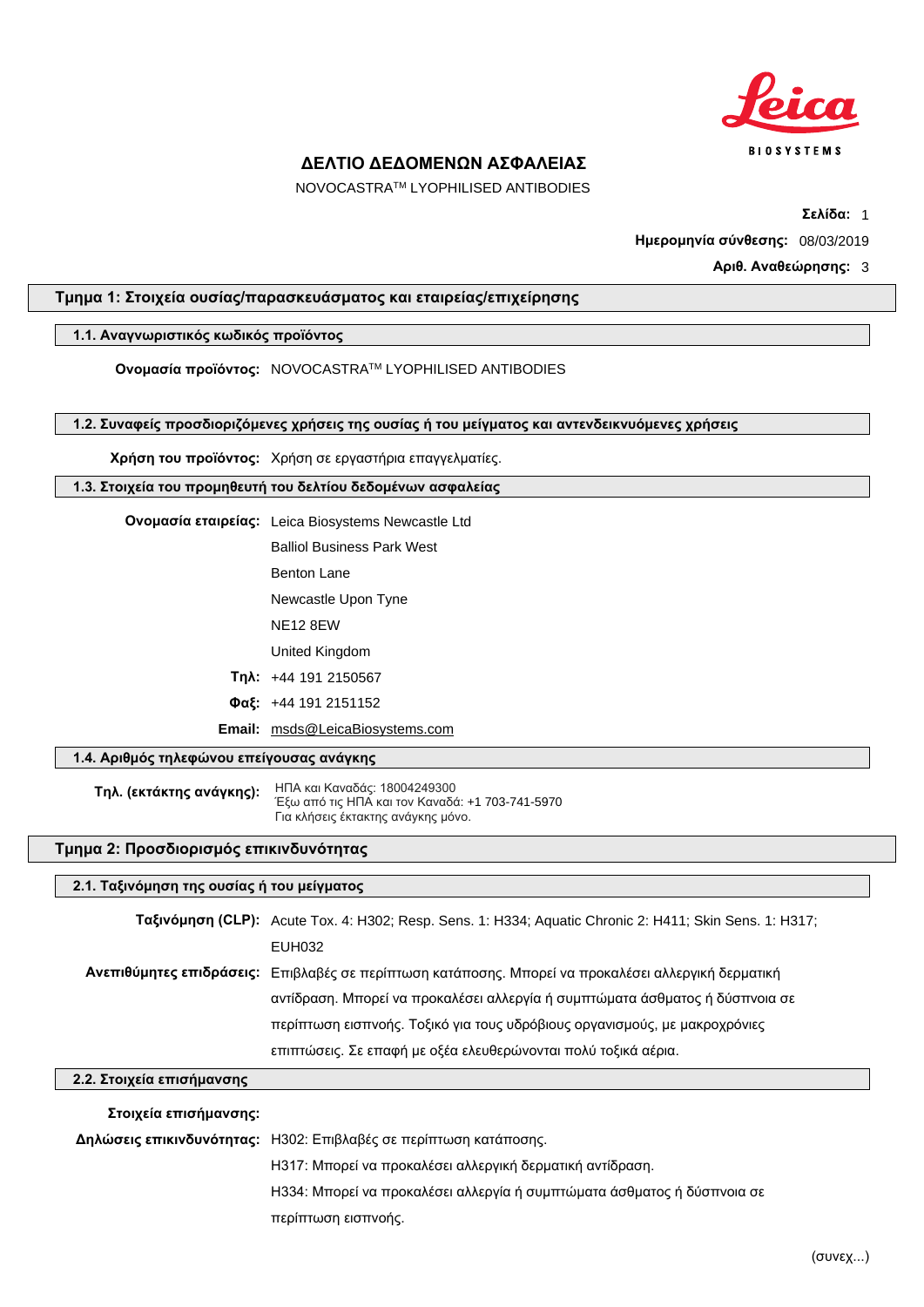NOVOCASTRATM LYOPHILISED ANTIBODIES

| Προειδοποιηση λέξεις:                      | Η411: Τοξικό για τους υδρόβιους οργανισμούς, με μακροχρόνιες επιπτώσεις.<br>ΕUΗ032: Σε επαφή με οξέα ελευθερώνονται πολύ τοξικά αέρια.<br>Κίνδυνος |
|--------------------------------------------|----------------------------------------------------------------------------------------------------------------------------------------------------|
| Εικονογράμματα κινδύνου: GHS07: Θαυμαστικό |                                                                                                                                                    |
|                                            | GHS08: Κίνδυνος για την υγεία                                                                                                                      |
|                                            | GHS09: Περιβάλλοντος                                                                                                                               |
|                                            |                                                                                                                                                    |
|                                            | Δηλώσεις προφυλάξεων: * Ρ261: Αποφεύγετε να αναπνέετε σκόνη.                                                                                       |
|                                            | Ρ264: Πλύνετε χέρια σχολαστικά μετά το χειρισμό.                                                                                                   |
|                                            | Ρ270: Μην τρώτε, πίνετεή καπνίζετε, όταν χρησιμοποιείτε αυτό το προϊόν.                                                                            |
|                                            | Ρ272: Τα μολυσμένα ενδύματα εργασίας δεν πρέπει να βγαίνουν από το χώρο εργασίας.                                                                  |
|                                            | Ρ273: Να αποφεύγεται η ελευθέρωση στο περιβάλλον.                                                                                                  |
|                                            | Ρ280: Να φοράτε προστατευτικά γάντια/προστατευτικά ενδύματα/μέσα ατομικής                                                                          |
|                                            | προστασίας για τα μάτια/πρόσωπο.                                                                                                                   |
|                                            | Ρ284: Ϋ́Σε περίπτωση ανεπαρκούς αερισμούέ χρησιμοποιείστε μέσα ατομικής                                                                            |
|                                            | προστασίας της αναπνοής.                                                                                                                           |
|                                            | Ρ301+312: ΣΕ ΠΕΡΙΠΤΩΣΗ ΚΑΤΑΠΟΣΗΣ: Καλέστε το ΚΕΝΤΡΟ                                                                                                |
|                                            | ΔΗΛΗΤΗΡΙΑΣΕΩΝ/γιατρό/ εάν αισθανθείτε αδιαθεσία.                                                                                                   |
|                                            | Ρ302+352: ΣΕ ΠΕΡΙΠΤΩΣΗ ΕΠΑΦΗΣ ΜΕ ΤΟ ΔΕΡΜΑ: Πλύντε με άφθονο νερό και<br>σαπούνι.                                                                   |
|                                            | Ρ304+340: ΣΕ ΠΕΡΙΠΤΩΣΗ ΕΙΣΠΝΟΗΣ: Μεταφέρατε τον παθόντα στον καθαρό αέρα και                                                                       |
|                                            | αφήστε τον να ξεκουραστεί σε στάση που διευκολύνει την αναπνοή.                                                                                    |
|                                            | Ρ330: Ξεπλύνετε το στόμα.                                                                                                                          |
|                                            | Ρ333+313: Εάν παρατηρηθεί ερεθισμός του δέρματος ή εμφανιστεί εξάνθημα:                                                                            |
|                                            | Συμβουλευθείτε/Επισκεφθείτε γιατρό.                                                                                                                |
|                                            | P342+311: Εάν παρουσιάζονται αναπνευστικά συμπτώματα: Καλέστε το ΚΕΝΤΡΟ                                                                            |
|                                            | ΔΗΛΗΤΗΡΙΑΣΕΩΝ/γιατρό/.                                                                                                                             |
|                                            | Ρ362+364: Βγάλτε τα μολυσμένα ρούχα και πλύντε τα πριν τα ξαναχρησιμοποιήσετε.                                                                     |
|                                            | Ρ391: Μαζέψτε τη χυμένη ποσότητα.                                                                                                                  |
|                                            | Ρ501: Διάθεση του περιεχομένου/περιέκτη σε χώρο συλλογής επικινδύνων ή ειδικών                                                                     |
|                                            | αποβλήτων.                                                                                                                                         |
| 2.3. Αλλοι κίνδυνοι                        |                                                                                                                                                    |

**ΑΒΤ:** Αυτή η ουσία δεν αναγνωρίζεται ως ουσία ABT/vPvB.

## **Τμημα 3: Σύνθεση/πληροφορίες για τα συστατικά**

## **3.2. Μείγματα**

## **\* Μη ταξινομημένα συστατικά: ALBUMINS, BLOOD SERUM**

| ∗⊏∩<br>∼∟            | CAS'       | (CLP)<br>*Ταξινόμηση           | Ιοσοστο              |
|----------------------|------------|--------------------------------|----------------------|
| 232-936-2<br>$*$ nnn | *9048-46-8 | . 4 (H302)<br>*Acute :<br>10X. | <b>I-10%</b><br>$*4$ |

**\* Αριθμός καταχώρισης REACH:** Δεν ισχύει.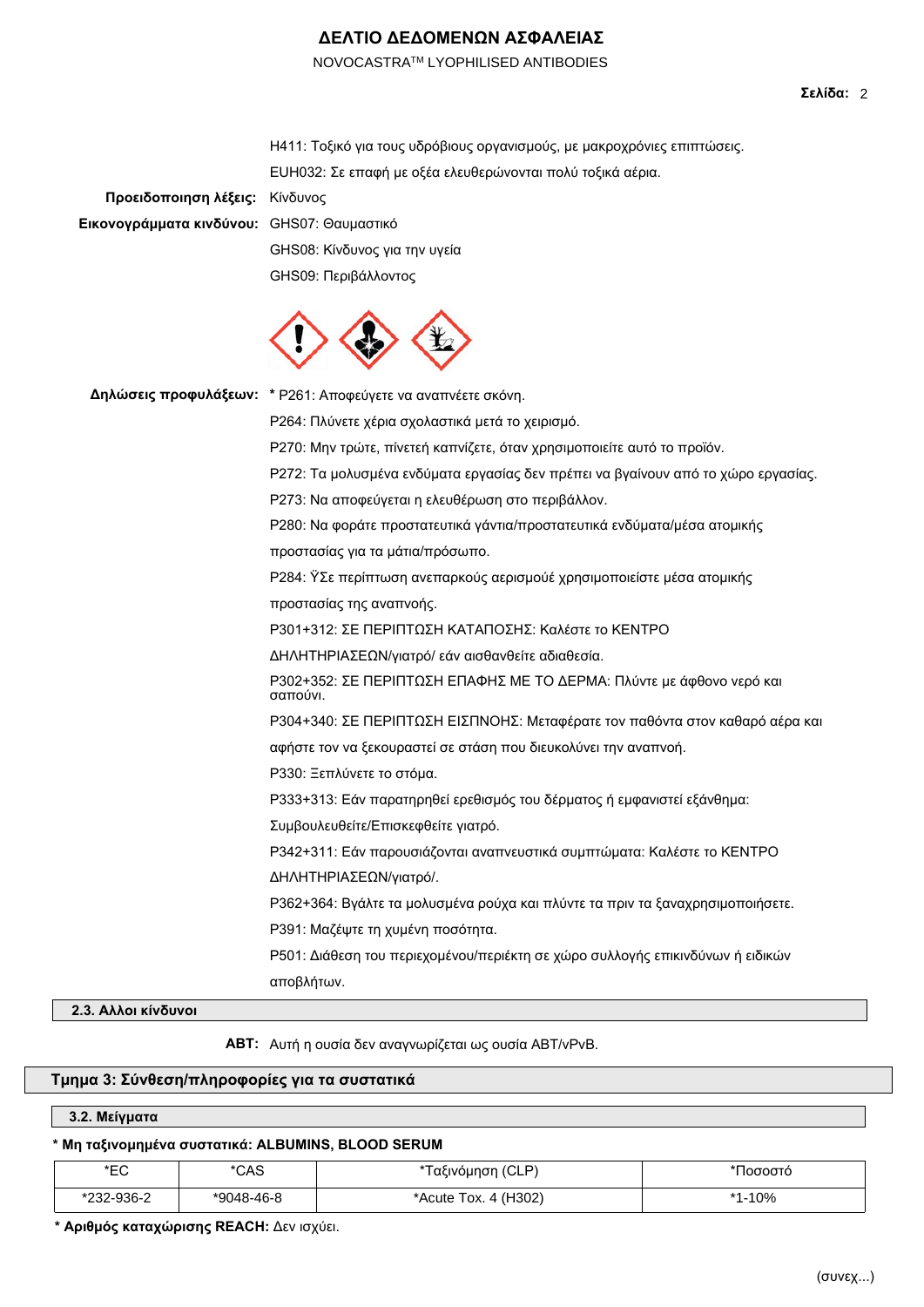NOVOCASTRATM LYOPHILISED ANTIBODIES

### **Επικίνδυνα συστατικά:**

| <b>EC</b>    | <b>CAS</b>                     | <b>PBT/WEL</b>                                   | Ταξινόμηση (CLP)                                                                 | Ποσοστό   |
|--------------|--------------------------------|--------------------------------------------------|----------------------------------------------------------------------------------|-----------|
| SODIUM AZIDE |                                | Αριθμός καταχώρισης REACH: 01-2119457019-37-XXXX |                                                                                  |           |
| 247-852-1    | 26628-22-8                     |                                                  | Acute Tox. 2: H300; Aquatic Acute 1:<br>H400; Aquatic Chronic 1: H410;<br>EUH032 | $1 - 10%$ |
|              | <b>BENZYLPENICILLIN SODIUM</b> | Αριθμός καταχώρισης REACH: Δεν ισχύει.           |                                                                                  |           |
| 710-2        | 69-57-8                        |                                                  | Skin Sens. 1: H317; Resp. Sens. 1:<br>H334                                       |           |
|              | STREPTOMYCIN SULPHATE          | Αριθμός καταχώρισης REACH: Δεν ισχύει.           |                                                                                  |           |
| 286-0        | 3810-74-0                      |                                                  | Acute Tox. 4: H302; Skin Sens. 1: H317;<br>STOT SE 3: H335; Repr. 2: H361        | $1 - 10%$ |

## **Τμημα 4: Μέτρα πρώτων βοηθειών**

 $\blacksquare$ 

| 4.1. Περιγραφή των μέτρων πρώτων βοηθειών |  |  |
|-------------------------------------------|--|--|
|                                           |  |  |

| Επαφή με το δέρμα: Πλυθείτε αμέσως με άφθονο σαπούνι και νερό. |  |  |  |
|----------------------------------------------------------------|--|--|--|
|----------------------------------------------------------------|--|--|--|

**Επαφή με τα μάτια:** Πλύνετε το μάτι με τρεχούμενο νερό για 15 λεπτά.

- **Βρώση:** Πλύνετε το στόμα με νερό. Μην προκαλέσετε εμετό. Εάν το θυμα διατηρεί τις αισθήσεις του, δώστε του να πιει μισό λίτρο νερό αμέσως.
- **Εισπνοή:** Απομακρύνετε το θύμα από το μολυσμένο χώρο επιβεβαιώνοντας την προσωπική σας ασφάλεια κατά την απομάκρυνση. Εάν το θύμα διατηρεί τις αισθήσεις του, βάλτε το θύμα να καθίσει ή να ξαπλώσει κάτω. Εάν το θύμα έχει χάσει τις αισθήσεις του και η αναπνοή του είναι κανονική, τοποθετήστε το στη θέση ανάνηψης.
	- Εάν παρουσιάζεται αφρός κατά την αναπνοή, βάλτε το θύμα να καθίσει και παρέχετε
	- οξυγόνο εάν υπάρχει. Μεταφέρετε στο νοσοκομείο όσο το δυνατόν πιο γρήγορα.

## **4.2. Σημαντικότερα συμπτώματα και επιδράσεις, οξείες ή μεταγενέστερες**

| Επαφή με το δέρμα: Μπορεί να υπάρχει ελαφρός ερεθισμός στο σημείο επαφής. |                                                                                                                  |  |
|---------------------------------------------------------------------------|------------------------------------------------------------------------------------------------------------------|--|
|                                                                           | Επαφή με τα μάτια: Μπορεί να σημειωθεί ερεθισμός και κοκκίνισμα.                                                 |  |
|                                                                           | Βρώση: Το στόμα και ο λαιμός μπορεί να πονάνε και να είναι κόκκινα. Μπορεί να υπάρχει                            |  |
|                                                                           | δυσκολία στην κατάποση. Μπορεί να υπάρξει ναυτία και πόνος στο στομάχι. Μπορεί να                                |  |
|                                                                           | γίνει εμετός. Μπορεί να υπάρξει λαχάνιασμα λόγω της συμφόρησης των πνευμόνων.                                    |  |
|                                                                           | Εισπνοή: Η έκθεση μπορεί να προκαλέσει βήχα ή αναπνευστικό συριγμό. Μπορεί να σημειωθεί                          |  |
|                                                                           | συμφόρηση των πνευμόνων και να προκληθεί σοβαρό λαχάνιασμα.                                                      |  |
|                                                                           | θυστερημένες / άμεσος επιδράσεις: Μπορεί να αναμένονται άμεσες επιδράσεις μετά από βραχυχρόνια έκθεση. Μπορεί να |  |
|                                                                           | αναμένονται καθυστερημένες επιδράσεις μετά από μακροχρόνια έκθεση.                                               |  |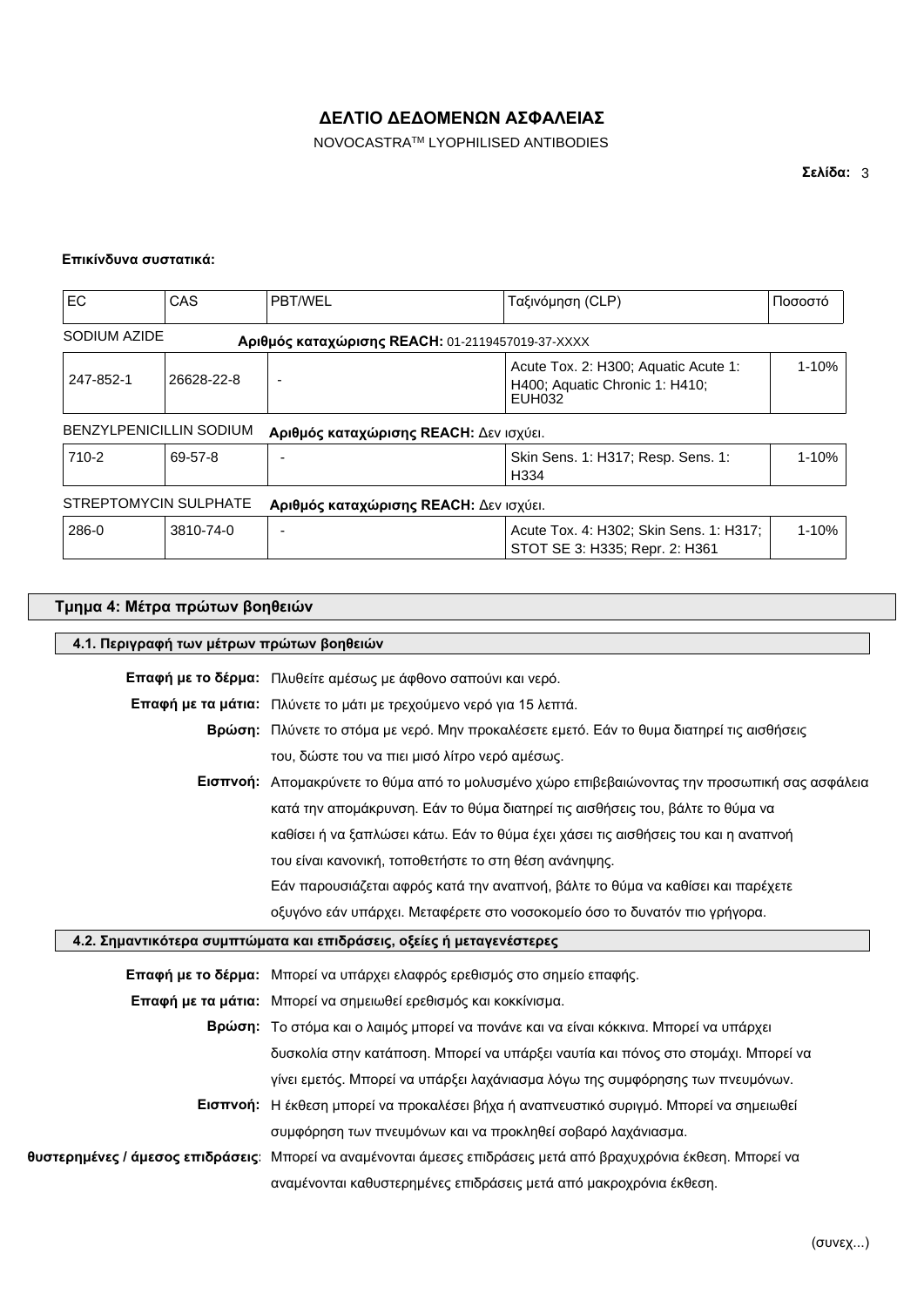NOVOCASTRATM LYOPHILISED ANTIBODIES

## **4.3. Ενδειξη οιασδήποτε απαιτούμενης άμεσης ιατρικής φροντίδας και ειδικής θεραπείας**

**Αμεση / Ειδική θεραπεία:** Δείξτε αυτό το δελτίο ασφάλειας δεδομένων στον εφημερεύοντα ιατρό.

## **Τμημα 5: Μέτρα για την καταπολέμηση της πυρκαγιάς**

#### **5.1. Πυροσβεστικά μέσα**

**Μέσα πυρόσβεσης:** Πρέπει να χρησιμοποιούνται κατάλληλα μέσα πυρόσβεσης για την περιβάλλουσα πυρκαγιά. Ξηρή χημική σκόνη. Μη χρησιμοποιείτε νερό. Μη χρησιμοποιείτε διοξείδιο του άνθρακα. Μη χρησιμοποιείτε αφρό.

**5.2. Ειδικοί κίνδυνοι που προκύπτουν από την ουσία ή το μείγμα**

**Κίνδυνοι από την έκθεση:** Κατά την καύση εκλύει τοξικούς καπνούς.

**5.3. Συστάσεις για τους πυροσβέστες**

**Συστάσεις για τους πυροσβέστες:** Χρησιμοποιείτε αυτόνομη αναπνευστική συσκευή. Φοράτε προστατευτική ενδυμασία για την αποφυγή επαφής με το δέρμα και τα μάτια.

## **Τμημα 6: Μέτρα για την αντιμετώπιση τυχαίας έκλυσης**

### **6.1. Προσωπικές προφυλάξεις, προστατευτικός εξοπλισμός και διαδικασίες έκτακτης ανάγκης**

**Προσωπικές προφυλάξεις:** Σημαδέψτε τη μολυσμένη περιοχή με πινακίδες και εμποδίστε την πρόσβαση μη εξουσιοδοτημένου προσωπικού. Μην αποπειραθείτε να αναλάβετε δράση χωρίς κατάλληλη προστατευτική ενδυμασία δείτε το σημείο 8 του ΔΔΑ. Μη δημιουργείτε σκόνη

### **6.2. Περιβαλλοντικές προφυλάξεις**

**Περιβαλλοντικές προφυλάξεις:** Μην απορρίψετε στην αποχέτευση ή τους ποταμούς.

## **6.3. Μέθοδοι και υλικά για περιορισμό και καθαρισμό**

**Διαδικασίες καθαρισμού:** Μόνο ειδικευμένο προσωπικό που διαθέτει εξοικείωση με τη συγκεκριμένη ουσία πρέπει να χειρίζεται τον καθαρισμό. Μεταφέρετε σε δοχείο περισυλλογής και ανακύκλωσης που κλείνει και φέρει την κατάλληλη σήμανση για διάθεση με κατάλληλη μέθοδο.

#### **6.4. Παραπομπή σε άλλα τμήματα**

**Παραπομπή σε άλλα τμήματα:** Ανατρέξτε στο σημείο 8 του ΔΔΑ. Ανατρέξτε στο σημείο 13 του ΔΔΑ.

#### **Τμημα 7: Χειρισμός και αποθήκευση**

#### **7.1. Προφυλάξεις για ασφαλή χειρισμό**

**Απαιτήσεις χειρισμού:** Αποφεύγετε την άμεση επαφή με την ουσία. Βεβαιωθείτε ότι η περιοχή αερίζεται επαρκώς. \*Αποφύγετε το σχηματισμό ή τη διασπορά σκόνης στον αέρα.

#### **7.2. Συνθήκες για την ασφαλή φύλαξη, συμπεριλαμβανομένων τυχόν ασυμβίβαστων**

**Συνθήκες αποθήκευσης:** Να φυλάσσεται σε δροσερό, καλά αεριζόμενο μέρος. Το δοχείο να διατηρείται ερμητικά κλεισμένο. Μακριά από πηγές ανάφλεξης.

**Κατάλληλη συσκευασία** Πρέπει να διατηρείται μόνο μέσα στην αρχική συσκευασία.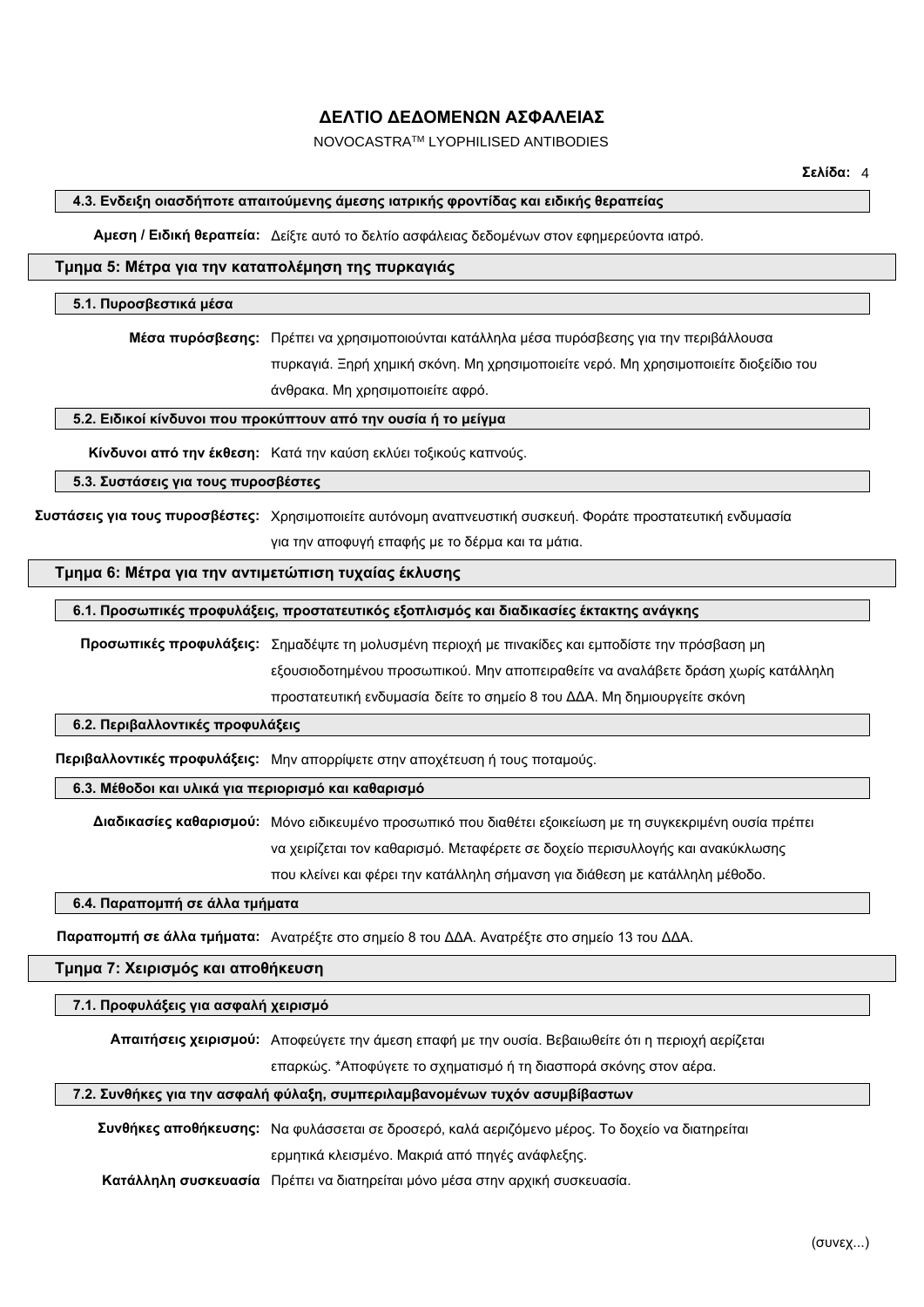## NOVOCASTRATM LYOPHILISED ANTIBODIES

**Σελίδα:** 5

## **7.3. Ειδική τελική χρήση ή χρήσεις**

**Ειδική τελική χρήση(εις):** Χρήση σε εργαστήρια επαγγελματίες.

## **Τμημα 8: Έλεγχος της έκθεσης/ατομική προστασία**

#### **8.1. Παράμετροι ελέγχου**

### **Επικίνδυνα συστατικά: SODIUM AZIDE**

## **Ορια έκθεσης εργαζομένων:**

### **Αναπνεύσιμη σκόνη**

| πολιτεία | 8 ωρών TWA            | 15 λεπτών STEL           | 8 ωρών TWA               | 15 λεπτών STEL           |
|----------|-----------------------|--------------------------|--------------------------|--------------------------|
| EU       | 0.1 mg/m <sup>3</sup> | $0.3 \text{ mg/m}^3$     | $\overline{\phantom{a}}$ | -                        |
| UK       | $0.1$ mg/m $3$        | $0.3$ mg/m $3$           | ٠                        | $\overline{\phantom{a}}$ |
| IE.      | 0.1 mg/m <sup>3</sup> | $0.3$ mg/m <sup>3</sup>  | $\overline{\phantom{0}}$ | ٠                        |
| US       | ٠                     | $0.3$ mg/m <sup>3</sup>  | $\overline{\phantom{a}}$ | ٠                        |
| CA       |                       | $0.3$ mg/m <sup>3</sup>  | $\overline{\phantom{0}}$ | ٠                        |
| AU       | ٠                     | $0.3 \text{ mg/m}^3$     | ۰                        | ٠                        |
| NZ       |                       | $0.29$ mg/m <sup>3</sup> |                          | ۰                        |

## **DNEL/PNEC**

**DNEL / PNEC** Δε διατίθενται δεδομένα.

### **8.2. Ελεγχοι έκθεσης**

| Μηχανολογικά μέτρα: Βεβαιωθείτε ότι η περιοχή αερίζεται επαρκώς.                                                                    |  |
|-------------------------------------------------------------------------------------------------------------------------------------|--|
| <b>Αναπνευστική προστασία:</b> Σε επείγουσα ανάγκη πρέπει να υπάρχει αναπνευστική προστασία. Φίλτρο σωματιδίων τύπου Ρ1<br>(EN143). |  |
| Προστασία χεριών: Προστατευτικά γάντια.                                                                                             |  |
| Προστασία ματιών: Γυαλιά ασφαλείας με πλάγια προστατευτικά. Βεβαιωθείτε ότι υπάρχει κοντά                                           |  |
| δοχείο πλύσεως οφθαλμού.                                                                                                            |  |
| Προστασία δέρματος: Προστατευτική ενδυμασία.                                                                                        |  |
| Περιβαλλοντικά: Εμποδίστε την είσοδο σε δημόσιους υπονόμους ή στο άμεσο περιβάλλον. Ανατρέξτε στην                                  |  |
| ειδική νομοθεσία του ΚράτουΜέλους για τις απαιτήσεις υπό την κοινοτική                                                              |  |
| περιβαλλοντική νομοθεσία.                                                                                                           |  |

## **Τμημα 9: Φυσικές και χημικές ιδιότητες**

## **9.1. Στοιχεία για τις βασικές φυσικές και χημικές ιδιότητες**

**Κατάσταση:** Σκόνη

**Χρώμα:** Υπόλευκο

**Οσμή:** Αοσμο

## **9.2. Αλλες πληροφορίες**

**Αλλες πληροφορίες:** Δε διατίθενται δεδομένα.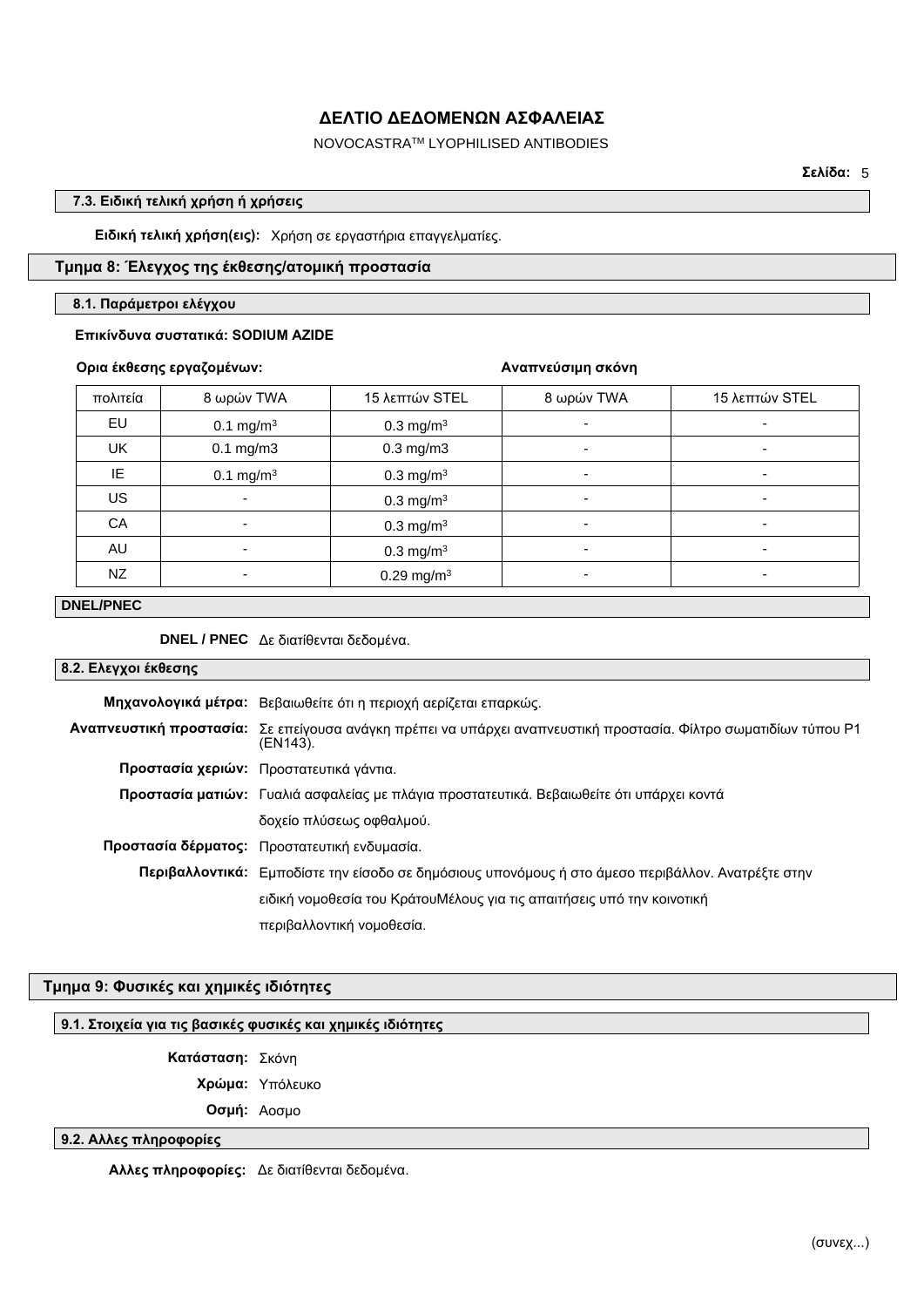NOVOCASTRATM LYOPHILISED ANTIBODIES

## **Τμημα 10: Σταθερότητα και δραστικότητα**

#### **10.1. Δραστικότητα**

**Δραστικότητα:** Σταθερό υπό τις συνιστώμενες συνθήκες μεταφοράς ή αποθήκευσης.

#### **10.2. Χημική σταθερότητα**

**Χημική σταθερότητα:** Σταθερό υπό κανονικές συνθήκες.

## **10.3. Πιθανότητα επικίνδυνων αντιδράσεων**

**Επικίνδυνες αντιδράσεις:** Δεν θα προκύψουν επικίνδυνες αντιδράσεις υπό κανονικές συνθήκες μεταφοράς ή

αποθήκευσης.

### **10.4. Συνθήκες προς αποφυγήν**

**Συνθήκες να αποφεύγονται:** Θερμότητα. Θερμές επιφάνειες. Φλόγες.

### **10.5. Μη συμβατά υλικά**

**Υλικά να αποφεύγονται:** Ισχυροί οξειδωτικοί παράγοντες. Ισχυρά οξέα.

#### **10.6. Επικίνδυνα προϊόντα αποσύνθεσης**

**Επικ. προϊόντα αποσύνθ.:** Κατά την καύση εκλύει τοξικούς καπνούς. \*Σε επαφή με οξέα ελευθερώνονται πολύ τοξικά

αέρια.

### **Τμημα 11: Τοξικολογικές πληροφορίες**

#### **11.1. Πληροφορίες για τις τοξικολογικές επιπτώσεις**

#### **Επικίνδυνα συστατικά: SODIUM AZIDE**

| του στόματος | <b>TTOVTIKI</b> | LD50        | $\sim$<br><u>.</u> | mg/kg |
|--------------|-----------------|-------------|--------------------|-------|
| του στόματος | αρουραίος       | LD50        | $\sim$<br><u>.</u> | mg/kg |
| δέρμα        | αρουραίος       | <b>LD50</b> | 50                 | mg/kg |

#### **Σχετικές επιδράσεις για το μίγμα:**

| Επίδραση                                           | Διαδρομή       |                                                                        | Βάση                                                                   |  |
|----------------------------------------------------|----------------|------------------------------------------------------------------------|------------------------------------------------------------------------|--|
| Οξεία τοξικότητα (επιβλαβής)                       | <b>ING</b>     |                                                                        | Επικίνδυνος: υπολογισμένο                                              |  |
| Ευαισθητοποίηση του αναπνευστικού/<br>του δέρματος | <b>INH DRM</b> |                                                                        | Επικίνδυνος: υπολογισμένο                                              |  |
| Εξαιρούμενες επιδράσεις για το μίγμα:              |                |                                                                        |                                                                        |  |
| Επίδραση                                           | *Διαδρομή      | Βάση                                                                   |                                                                        |  |
| Οξεία τοξικότητα (μοιραίος)                        |                |                                                                        | Βάσει των διαθέσιμων δεδομένων, τα κριτήρια ταξινόμησης δεν πληρούνται |  |
| Οξεία τοξικότητα (τοξικός)                         |                | Βάσει των διαθέσιμων δεδομένων, τα κριτήρια ταξινόμησης δεν πληρούνται |                                                                        |  |
| Ερεθισμός                                          |                | Βάσει των διαθέσιμων δεδομένων, τα κριτήρια ταξινόμησης δεν πληρούνται |                                                                        |  |
| Διαβρωτικότητα                                     |                | Βάσει των διαθέσιμων δεδομένων, τα κριτήρια ταξινόμησης δεν πληρούνται |                                                                        |  |
| Τοξικότητα επαναλαμβανόμενης δόσης                 |                | Βάσει των διαθέσιμων δεδομένων, τα κριτήρια ταξινόμησης δεν πληρούνται |                                                                        |  |
| Καρκινογένεση                                      |                |                                                                        | Βάσει των διαθέσιμων δεδομένων, τα κριτήρια ταξινόμησης δεν πληρούνται |  |
| Μεταλλαξιγένεση                                    |                |                                                                        | Βάσει των διαθέσιμων δεδομένων, τα κριτήρια ταξινόμησης δεν πληρούνται |  |
| Τοξικότητα για την αναπαραγωγή                     |                | Βάσει των διαθέσιμων δεδομένων, τα κριτήρια ταξινόμησης δεν πληρούνται |                                                                        |  |
|                                                    |                |                                                                        |                                                                        |  |

#### **Συμπτώματα / Οδοί έκθεσης**

**Επαφή με το δέρμα:** Μπορεί να υπάρχει ελαφρός ερεθισμός στο σημείο επαφής. **Επαφή με τα μάτια:** Μπορεί να σημειωθεί ερεθισμός και κοκκίνισμα. **Βρώση:** Το στόμα και ο λαιμός μπορεί να πονάνε και να είναι κόκκινα. Μπορεί να υπάρχει δυσκολία στην κατάποση. Μπορεί να υπάρξει ναυτία και πόνος στο στομάχι. Μπορεί να γίνει εμετός. Μπορεί να υπάρξει λαχάνιασμα λόγω της συμφόρησης των πνευμόνων. **Εισπνοή:** Η έκθεση μπορεί να προκαλέσει βήχα ή αναπνευστικό συριγμό. Μπορεί να σημειωθεί συμφόρηση των πνευμόνων και να προκληθεί σοβαρό λαχάνιασμα. (συνεχ...)

**Σελίδα:** 6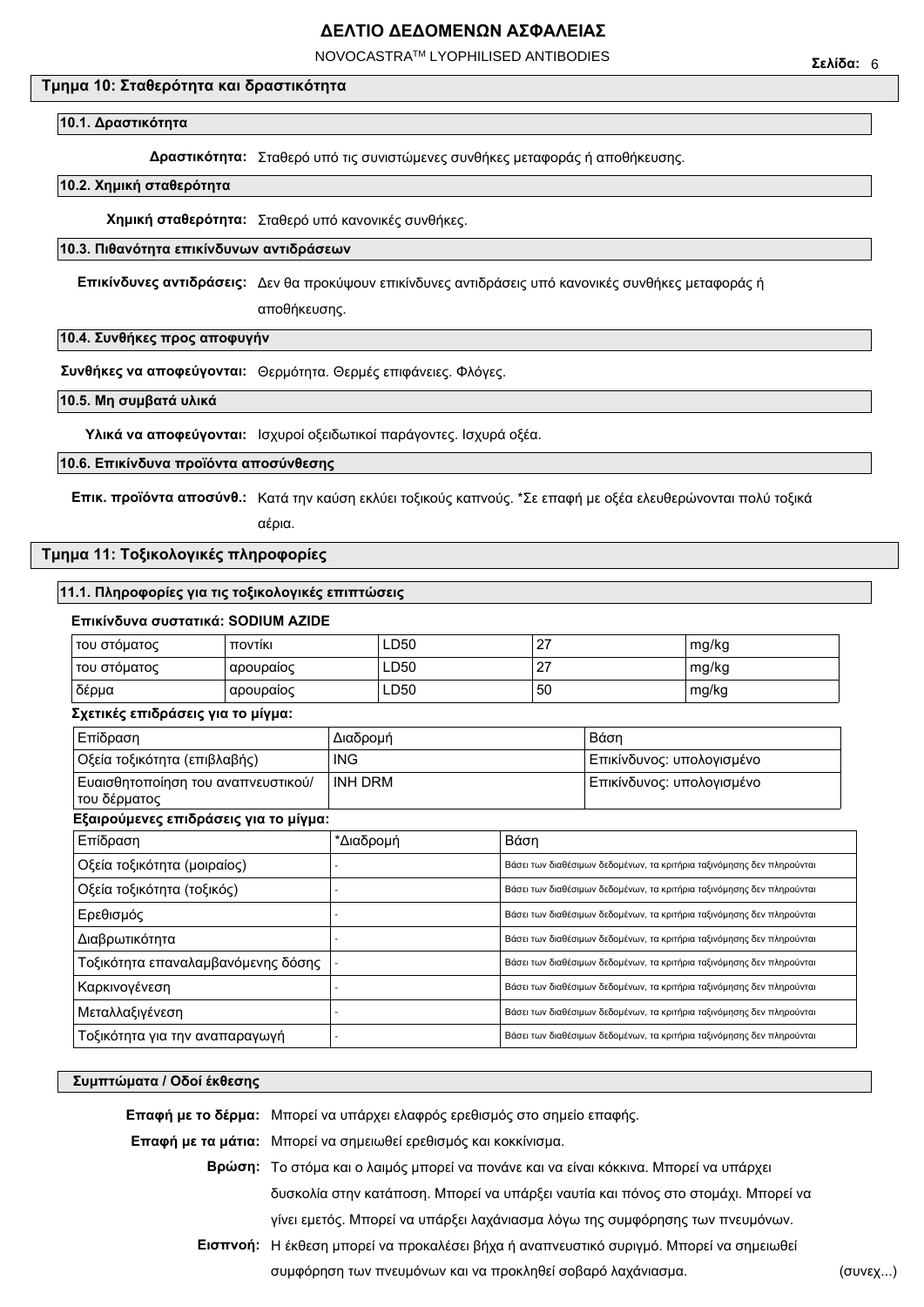## NOVOCASTRATM LYOPHILISED ANTIBODIES

**Σελίδα:** 7

### **Καθυστερημένες / άμεσος επιδράσεις:** Μπορεί να αναμένονται άμεσες επιδράσεις μετά από βραχυχρόνια έκθεση. Μπορεί να

αναμένονται καθυστερημένες επιδράσεις μετά από μακροχρόνια έκθεση.

## **Τμημα 12: Οικολογικές πληροφορίες**

## **12.1. Τοξικότητα**

### **Οικοτοξικότητα**

| Eίδη                      | Δοκιμή    | Tıµń | Μονάδες |
|---------------------------|-----------|------|---------|
| Pimephales promelas       | 96H LC50  | 5.46 | mq/l    |
| Orconectes rusticus       | 96H LC100 |      | mq/l    |
| Paracentrotus lividus     | 48H LOEC  | 10   | µmol/l  |
| Selenastrum capricornutum | 96H EC50  | 0.35 | mq/l    |

## **12.2. Ανθεκτικότητα και ικανότητα αποικοδόμησης**

## **Ανθεκτικότ. και αποικοδόμηση:** Μη βιοαποδομούμενο.

**12.3. Δυνατότητα βιοσυσσώρευσης**

## **Δυνατότητα βιοσυσσώρευσης:** Δυνατότητα βιοσυσσώρευσης

**12.4. Κινητικότητα στο έδαφος**

**Κινητικότητα:** Απορροφάται εύκολα στο έδαφος.

## **12.5. Αποτελέσματα της αξιολόγησης ΑΒΤ και αΑαΒ**

**ΑΒΤ:** Αυτή η ουσία δεν αναγνωρίζεται ως ουσία ABT/vPvB.

## **12.6. Αλλες αρνητικές επιπτώσεις**

**Αλλες δυσμενείς επιπτώσεις:** Τοξικό για τους υδρόβιους οργανισμούς. Τοξικό για τους οργανισμούς του εδάφους.

## **Τμημα 13: Στοιχεία σχετικά με τη διάθεση**

#### **13.1. Μέθοδοι διαχείρισης αποβλήτων**

**Επιχειρήσεις διάθεσης:** Μεταφέρετε σε κατάλληλο δοχείο και κανονίστε παραλαβή από ειδική εταιρεία διάθεσης. **Λειτουργίες ανάκτησης:** Δεν ισχύει. **Διάθεση συσκευασίας:** Κανονίστε παραλαβή από ειδική εταιρεία διάθεσης. **Σημείωση:** Υπενθυμίζεται στο χρήστη ότι ενδέχεται να ισχύουν διατάξεις σε εθνικό ή περιφερειακό επίπεδο σχετικά με τη διάθεση.

## **Τμημα 14: Πληροφορίες σχετικά με τη μεταφορά**

| <b>Χερσαίες μεταφορές (ADR/RID):</b> Ρυθμιζόμενη για τις χερσαίες μεταφορές.                              |
|-----------------------------------------------------------------------------------------------------------|
| <b>Θαλάσσιες μεταφορές (IMDG):</b> Ρυθμιζόμενη για τις θαλάσσιες μεταφορές.                               |
| Αεροπορικές μεταφορές (ΙΑΤΑ): Ρυθμιζόμενη για τις εναέριες μεταφορές.                                     |
| <b>Εσωτερικές πλωτές μεταφορές (ADNR/AND):</b> Ρυθμιζόμενη για τις μεταφορές μέσω εσωτερικών πλωτών οδών. |

**14.1. Αριθμός ΟΗΕ**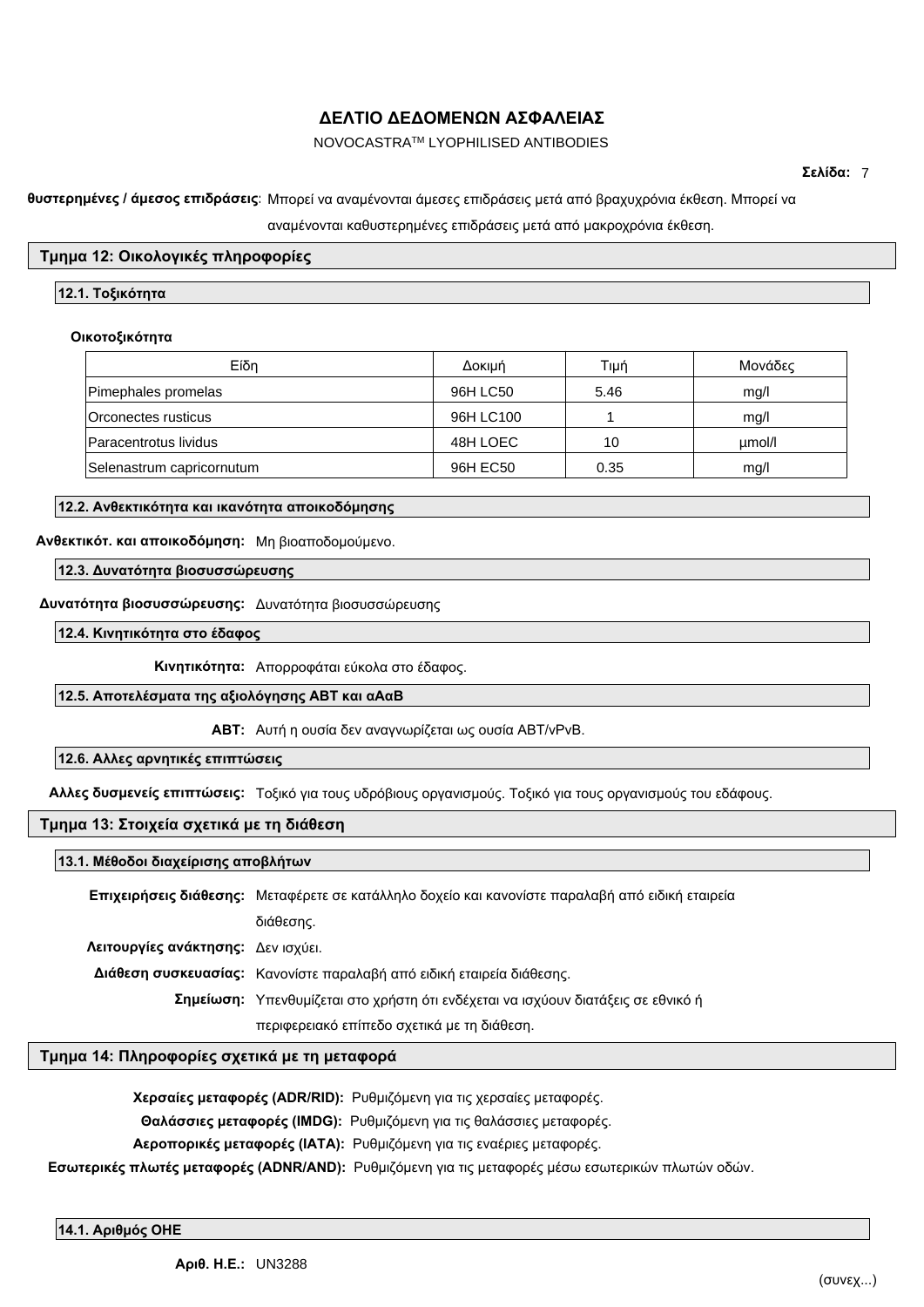NOVOCASTRATM LYOPHILISED ANTIBODIES

### **14.2. Οικεία ονομασία αποστολής ΟΗΕ**

**Ονομασία μεταφορέα:** Tοξικό Στερεά, Ανόργανος, N.O.S.

(SODIUM AZIDE)

### **14.3. Τάξη/τάξεις κινδύνου κατά τη μεταφορά**

**Τάξη μεταφοράς:** 6.1



## **14.4. Ομάδα συσκευασίας**

**Ομάδα συσκευασίας:** III

**14.5. Περιβαλλοντικοί κίνδυνοι**

**Περιβαλλοντικά επικίνδυνος:** Ναι **Θαλάσσιος ρύπος:** Ναι

#### **14.6. Ειδικές προφυλάξεις για τον χρήστη**

**Ειδικές προφυλάξεις:** Καμία ειδική προφύλαξη.

**Κωδικός σήρραγας:** E

**Κατηγορία μεταφοράς:** 3

## **Τμημα 15: Στοιχεία σχετικά με τη νομοθεσία**

## **15.1. Κανονισμοί/νομοθεσία σχετικά με την ασφάλεια, την υγεία και το περιβάλλον για την ουσία ή το μείγμα**

**Ειδικοί κανονισμοί:** Δελτιο δεδομενων ασφαλειας συμφωνα με;

ΚΑΝΟΝΙΣΜΟΣ (ΕΚ) αριθ. 1907/2006 ΤΟΥ ΕΥΡΩΠΑΪΚΟΥ ΚΟΙΝΟΒΟΥΛΙΟΥ ΚΑΙ ΤΟΥ ΣΥΜΒΟΥΛΙΟΥ για την καταχώριση, την αξιολόγηση, την αδειοδότηση και τους περιορισμούς των χημικών προϊόντων (REACH).

ΚΑΝΟΝΙΣΜΟΣ (ΕΚ) αριθ. 1272/2008 ΤΟΥ ΕΥΡΩΠΑΪΚΟΥ ΚΟΙΝΟΒΟΥΛΙΟΥ ΚΑΙ ΤΟΥ ΣΥΜΒΟΥΛΙΟΥ για την ταξινόμηση, την επισήμανση και τη συσκευασία των ουσιών και των μειγμάτων.

#### **15.2. Αξιολόγηση χημικής ασφάλειας**

**Αξιολόγηση χημικής ασφάλειας:** Η αξιολόγηση χημικής ασφάλειας δεν έχουν διεξαχθεί για την ουσία ή ένα μείγμα από τον

προμηθευτή.

## **Τμημα 16: Αλλες πληροφορίες**

## **Αλλες πληροφορίες**

| <b>Αλλες πληροφορίες:</b> *υποδεικνύει κείμενο στο SDS που έχει αλλάξει από την τελευταία αναθεώρηση. |  |
|-------------------------------------------------------------------------------------------------------|--|
| Φράσεις κινδύνου από σ. 2 / 3: ΕUH032: Σε επαφή με οξέα ελευθερώνονται πολύ τοξικά αέρια.             |  |
| Η300: Θανατηφόρο σε περίπτωση κατάποσης.                                                              |  |
| Η302: Επιβλαβές σε περίπτωση κατάποσης.                                                               |  |
| Η317: Μπορεί να προκαλέσει αλλεργική δερματική αντίδραση.                                             |  |
| Η334: Μπορεί να προκαλέσει αλλεργία ή συμπτώματα άσθματος ή δύσπνοια σε                               |  |
| περίπτωση εισπνοής.                                                                                   |  |
| Η335: Μπορεί να προκαλέσει ερεθισμό της αναπνευστικής οδού.                                           |  |
| Η361: ποπτο για πρόκληση βλάβης στη γονιμότητα ή στο έμβρυο.                                          |  |
| Η400: Πολύ τοξικό για τους υδρόβιους οργανισμούς.                                                     |  |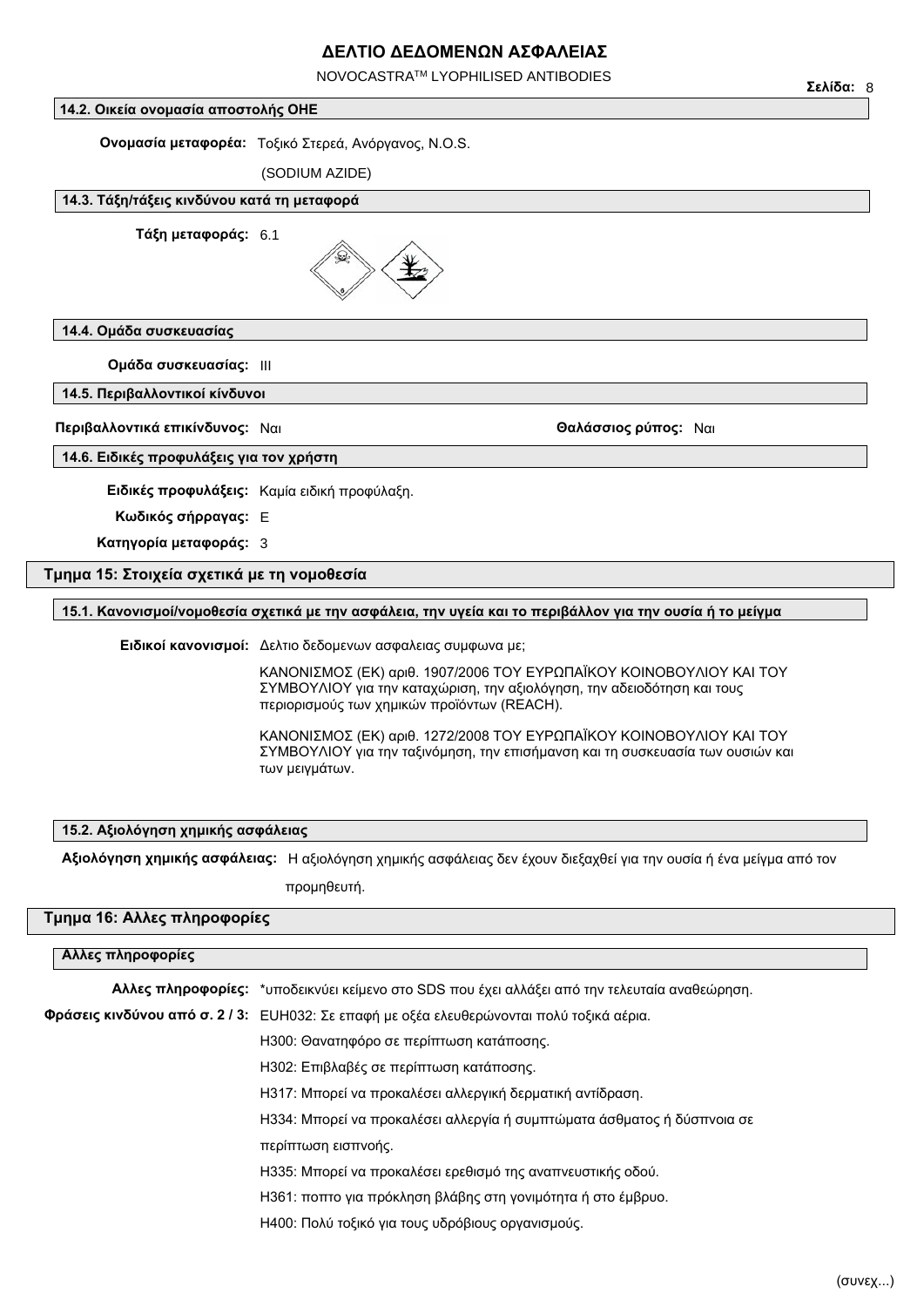## NOVOCASTRATM LYOPHILISED ANTIBODIES

H410: Πολύ τοξικό για τους υδρόβιους οργανισμούς, με μακροχρόνιες επιπτώσεις. H411: Τοξικό για τους υδρόβιους οργανισμούς, με μακροχρόνιες επιπτώσεις. **Απαλλακτική ρήτρα:** Οι παραπάνω πληροφορίες θεωρούνται ορθές χωρίς αυτό να σημαίνει ότι είναι παντελώς πλήρεις. Πρέπει να χρησιμοποιούνται ως οδηγός μόνο. Αυτή η εταιρεία δε θεωρείται υπεύθυνη για οιεσδήποτε ζημίες προκύπτουν από το χειρισμό του παραπάνω προϊόντος ή από την επαφή με αυτό.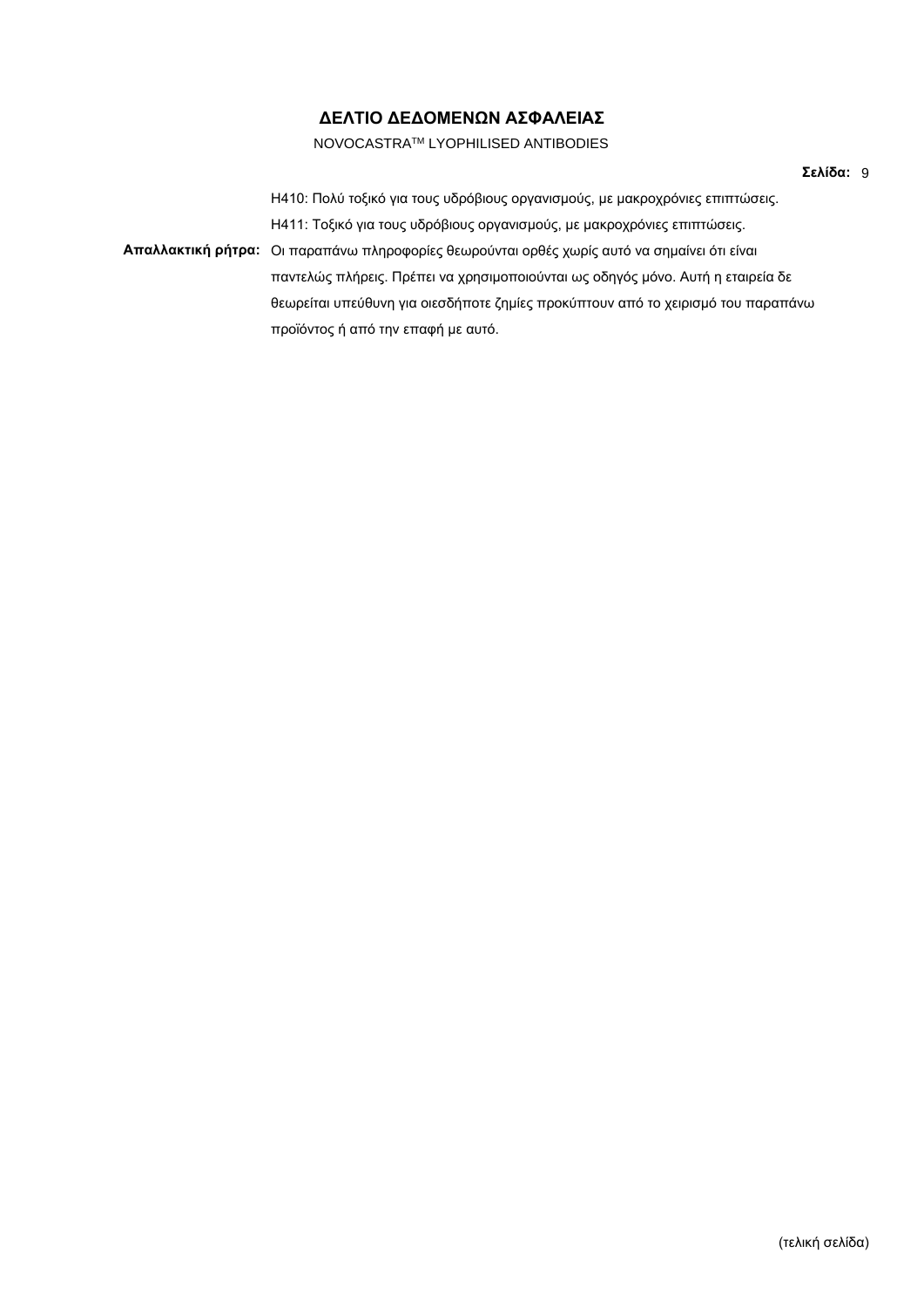

## **SIKKERHEDSDATABLAD**

NOVOCASTRATM LYOPHILISED ANTIBODIES

**Side:** 1

**Kompileringsdato:** 08/03/2019

**Version:** 3

## **Punkt 1: Identifikation af stoffet/blandingen og af selskabet/virksomheden**

### **1.1. Produktidentifikator**

**Produktnavn:** NOVOCASTRATM LYOPHILISED ANTIBODIES

**1.2. Relevante identificerede anvendelser for stoffet eller blandingen samt anvendelser, der frarådes**

**Anvendelse af produktet:** Brug i laboratorier - professionel.

**1.3. Nærmere oplysninger om leverandøren af sikkerhedsdatabladet**

- **Identifikation af virksomheden:** Leica Biosystems Newcastle Ltd Balliol Business Park West
	- Benton Lane
	- Newcastle Upon Tyne
	- NE12 8EW

United Kingdom

- **Tel:** +44 191 2150567
- **Fax:** +44 191 2151152
- **Email:** msds@LeicaBiosystems.com

**1.4. Nødtelefon**

**Tel (i nødstilfælde):** USA og Canada: 1-800-424-9300 Udenfor USA og Canada: +1 703-741-5970 Voor noodoproepen alleen.

## **Punkt 2: Fareidentifikation**

#### **2.1. Klassificering af stoffet eller blandingen**

**Klassificering (CLP):** Acute Tox. 4: H302; Resp. Sens. 1: H334; Aquatic Chronic 2: H411; Skin Sens. 1: H317; EUH032 **Vigtigste bivirkninger:** Farlig ved indtagelse. Kan forårsage allergisk hudreaktion. Kan forårsage allergi- eller astmasymptomer eller åndedrætsbesvær ved indånding. Giftig for vandlevende organismer, med langvarige virkninger. Udvikler meget giftig gas ved kontakt med syre.

#### **2.2. Mærkningselementer**

#### **Mærkningselementer:**

**Faresætninger:** H302: Farlig ved indtagelse.

H317: Kan forårsage allergisk hudreaktion.

H334: Kan forårsage allergi- eller astmasymptomer eller åndedrætsbesvær ved

indånding.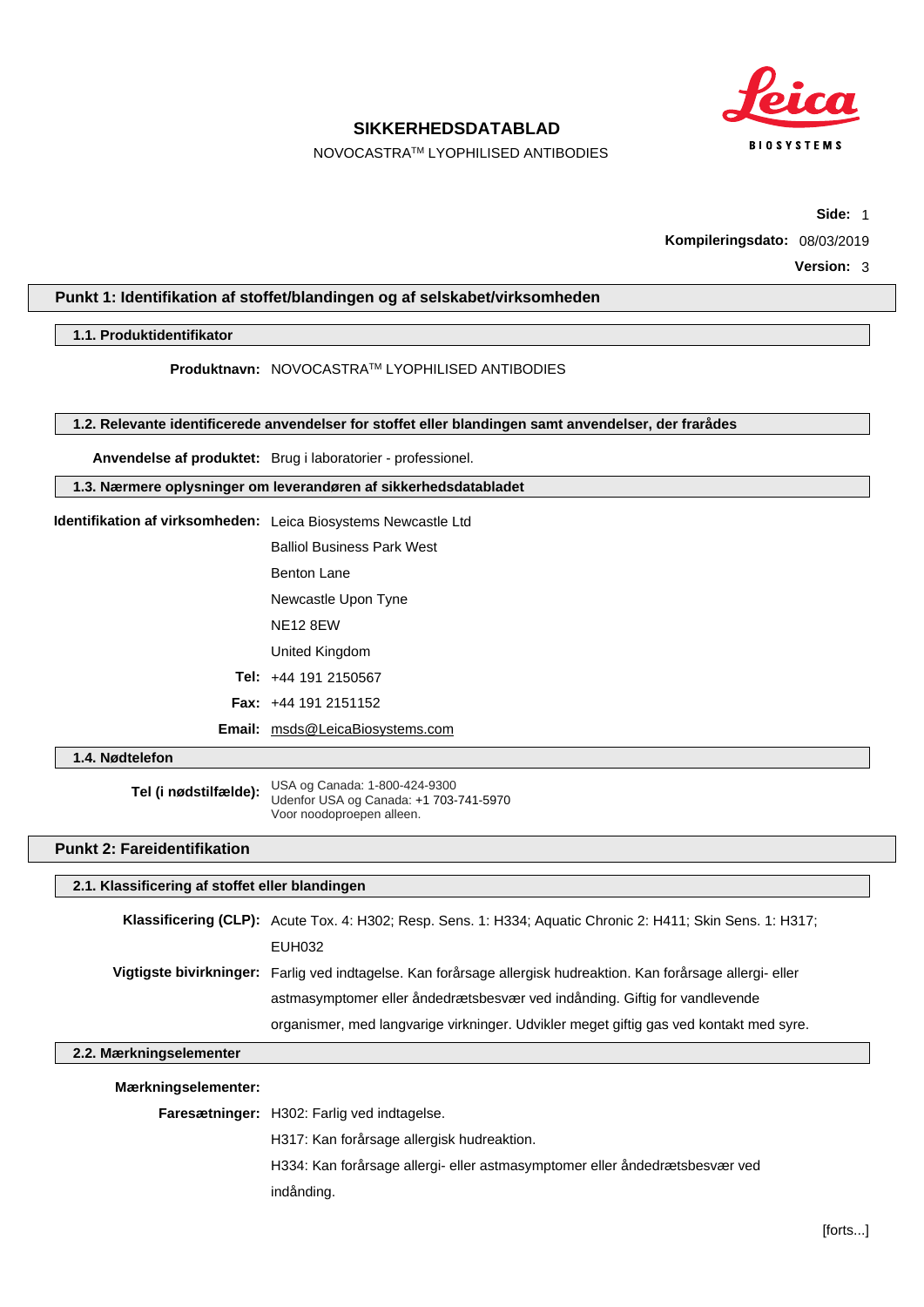### NOVOCASTRATM LYOPHILISED ANTIBODIES

**Side:** 2

H411: Giftig for vandlevende organismer, med langvarige virkninger. EUH032: Udvikler meget giftig gas ved kontakt med syre. **Signalord:** Fare **Farepiktogrammer:** GHS07: Udråbstegn GHS08: Sundhedsfarer GHS09: Miljø **Sikkerhedssætninger: \*** P261: Undgå indånding af pulver/røg/gas/tåge/damp/spray. P264: Vask hænder grundigt efter brug. P270: Der må ikke spises, drikkes eller ryges under brugen af dette produkt. P272: Tilsmudset arbejdstøj bør ikke fjernes fra arbejdspladsen. P273: Undgå udledning til miljøet. P280: Bær beskyttelseshandsker/beskyttelsestøj/øjenbeskyttelse/ansigtsbeskyttelse. P284: [I tilfælde af utilstrækkelig ventilation], anvend åndedrætsværn. P301+312: I TILFÆLDE AF INDTAGELSE: I tilfælde af ubehag, ring til en GIFTINFORMATION/læge. P302+352: VED KONTAKT MED HUDEN: Vask med rigeligt sæbe og vand. P304+340: VED INDÅNDING: Flyt personen til et sted med frisk luft og sørg for, at vejr trækningen lettes. P321: Særlig behandling (se anvisninger på denne etiket). P330: Skyl munden. P333+313: Ved hudirritation eller udslet: Søg lægehjælp. P342+311: Ved luftvejssymptomer: Ring til en GIFTINFORMATION/læge/. P362+364: Fjerne alt tilsmudset tøj tages af og vaskes inden genanvendelse. P391: Udslip opsamles. P501: Indholdet/Beholderen bortskaffes i et indsamlingssted for farligt affald og problemaffald.

**2.3. Andre farer**

**PBT:** Stoffet er ikke identificeret som et PBT/vPvB-stof.

# **Punkt 3: Sammensætning af/oplysning om indholdsstoffer**

**3.2. Blandinger**

### **\* Ikke-klassificerede ingredienser: ALBUMINS, BLOOD SERUM**

| ∗r∩<br>∟ພ  | *CAS       | *Klassificering (CLP) | *Procem       |
|------------|------------|-----------------------|---------------|
| *232-936-2 | *9048-46-8 | *Acute Tox. 4 (H302)  | 1-10%<br>$*4$ |

**\* REACH registreringsnummer:** Ingen anvendelse.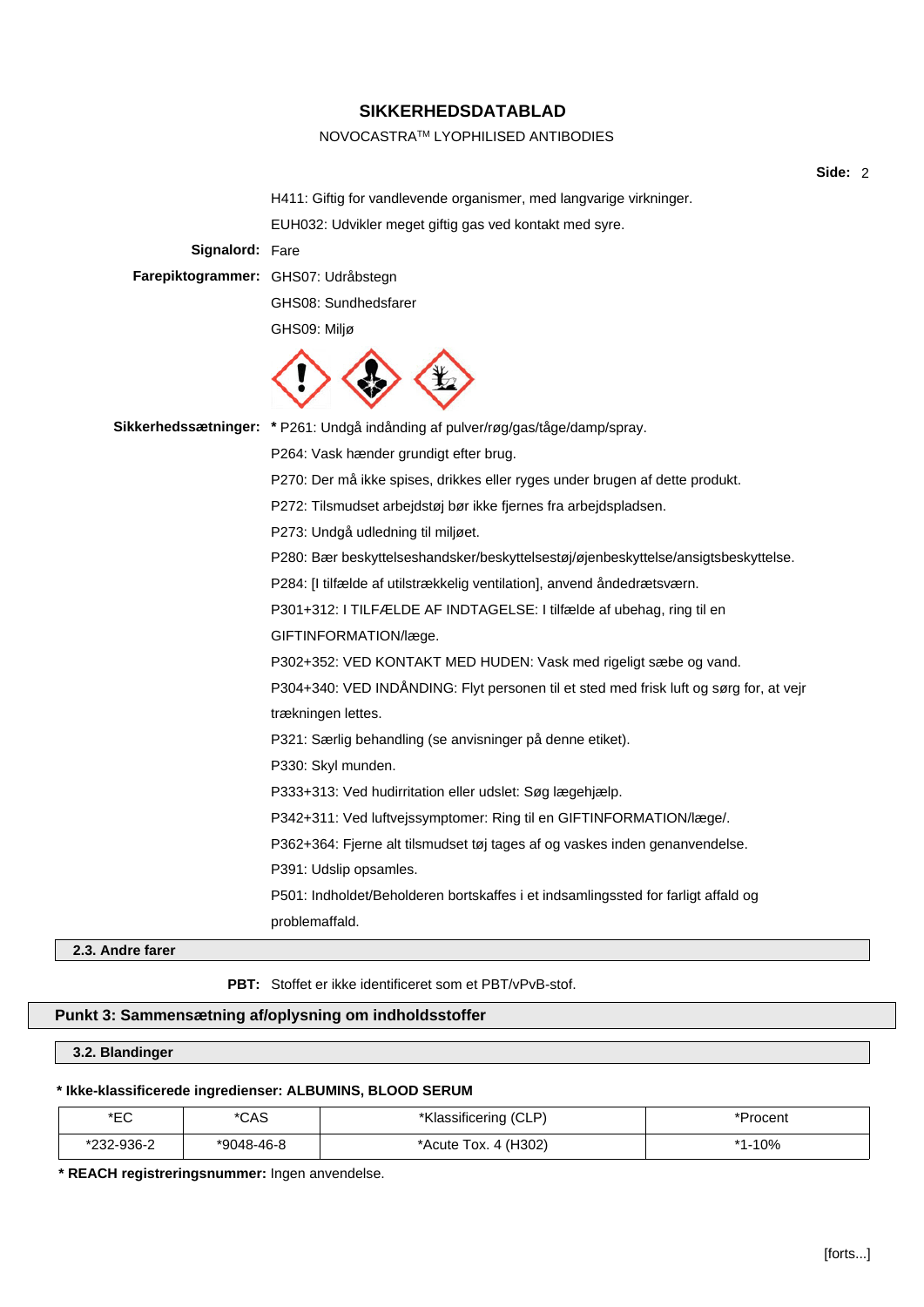# NOVOCASTRATM LYOPHILISED ANTIBODIES

# **Side:** 3

# **Farlige stoffer:**

| EC                 | CAS                     | <b>PBT/WEL</b>                                      | Klassificering (CLP)                                                             | Procent   |
|--------------------|-------------------------|-----------------------------------------------------|----------------------------------------------------------------------------------|-----------|
| <b>NATRIUMAZID</b> |                         | REACH registreringsnummer: 01-2119457019-37-XXXX    |                                                                                  |           |
| 247-852-1          | 26628-22-8              |                                                     | Acute Tox. 2: H300; Aquatic Acute 1:<br>H400; Aquatic Chronic 1: H410;<br>EUH032 | $1 - 10%$ |
|                    | BENZYLPENICILLIN SODIUM | <b>REACH registreringsnummer:</b> Ingen anvendelse. |                                                                                  |           |
| 710-2              | 69-57-8                 |                                                     | Skin Sens. 1: H317; Resp. Sens. 1:<br>H334                                       | $1 - 10%$ |
|                    | STREPTOMYCIN SULPHATE   | <b>REACH registreringsnummer:</b> Ingen anvendelse. |                                                                                  |           |
| 286-0              | 3810-74-0               |                                                     | Acute Tox. 4: H302; Skin Sens. 1: H317;<br>STOT SE 3: H335; Repr. 2: H361        | $1 - 10%$ |

# **Punkt 4: Førstehjælpsforanstaltninger**

| 4.1. Beskrivelse af førstehjælpsforanstaltninger |                                                                                                                             |
|--------------------------------------------------|-----------------------------------------------------------------------------------------------------------------------------|
|                                                  | <b>Hudkontakt:</b> Vaskes straks med store mængder sæbe og vand.                                                            |
|                                                  | Øjenkontakt: Bad øjet i rindende vand i 15 minutter.                                                                        |
|                                                  | Indtagelse: Skyl munden med vand. Undgå at fremkalde opkastning. Hvis patienten er ved                                      |
|                                                  | bevidsthed, skal patienten straks drikke halv liter vand.                                                                   |
|                                                  | Indånding: Flyt patienten fra fareområdet. Sørg for selv at være i sikkerhed, medens dette gøres.                           |
|                                                  | Hvis patienten er ved bevidsthed, skal patienten sidde op eller ligge ned. Hvis                                             |
|                                                  | pantienten er bevidstløs og vejrtrækningen er OK, anbringes patienten i aflåst sideleje.                                    |
|                                                  | Hvis vejrtrækningen bliver boblende, skal patienten sidde op, og om muligt have ilt.                                        |
|                                                  | Overflyt patienten til hospitalet så hurtigt som muligt.                                                                    |
|                                                  | 4.2. Vigtigste symptomer og virkninger, både akutte og forsinkede                                                           |
|                                                  | Hudkontakt: Der kan være en let irritation på kontaktstedet.                                                                |
|                                                  | Øjenkontakt: Irritation og rødme kan forekomme.                                                                             |
|                                                  | Indtagelse: Der kan være ømhed og rødme i mund og hals. Synkebesvær kan forekomme. Kvalme                                   |
|                                                  | og mavepine kan forekomme. Opkast kan forekomme. Stakåndethed kan forekomme på                                              |
|                                                  | grund af overbelastning af lungerne.                                                                                        |
|                                                  | Indånding: Udsættelse for stoffet kan medføre hoste eller hiven efter vejret. Der kan være                                  |
|                                                  | overbelastning af lungerne, der medfører alvorlig stakåndethed.                                                             |
|                                                  | Forskudte/øjeblikkelige virkninger: Øjeblikkelige effekter kan forventes efter kortvarig eksponering. Udskudte effekter kan |
|                                                  | forventes efter langvarig eksponering.                                                                                      |
|                                                  | 4.3. Angivelse af om øjeblikkelig lægehjælp og særlig behandling er nødvendig                                               |
|                                                  |                                                                                                                             |
|                                                  | Øjeblikkelig / særbehandling: Fremvis dette sikkerhedsdatablad til den tilseende læge.                                      |

**Punkt 5: Brandbekæmpelse**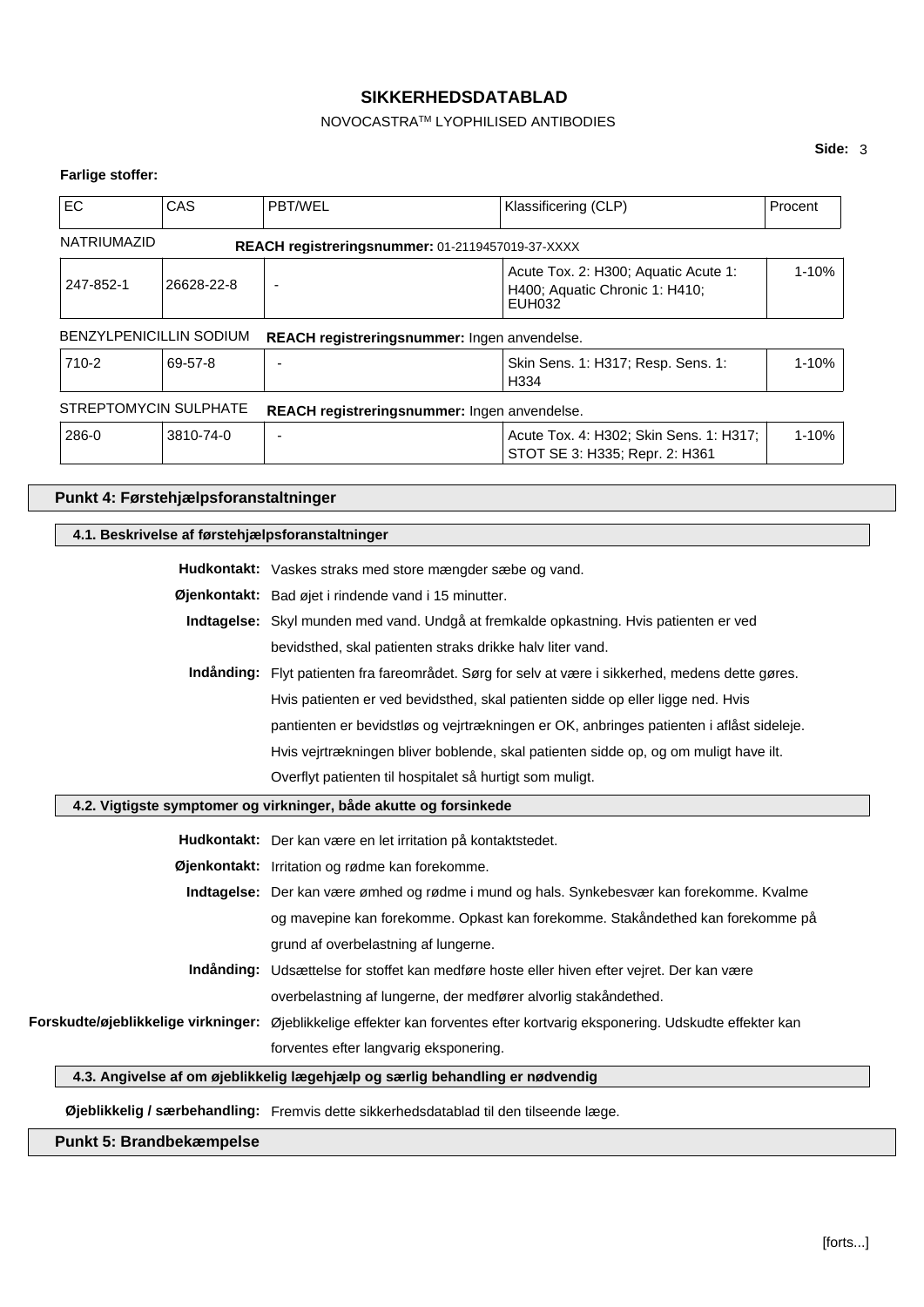### NOVOCASTRATM LYOPHILISED ANTIBODIES

# **5.1. Slukningsmidler**

**Brandslukningsmidler:** Egnet brandslukningsapparat skal bruges på den omgivende brand. Tørt kemisk pulver.

Brug ikke vand. Brug ikke kuldioxid. Brug ikke skum.

### **5.2. Særlige farer i forbindelse med stoffet eller blandingen**

**Farer ved udsættelse:** Udsender giftig røg ved forbrænding.

### **5.3. Anvisninger for brandmandskab**

**Anvisninger for brandmandskab:** Anvend åndedrætsudstyr af kredsløbstypen. Bær beskyttelsestøj for at forhindre kontakt med hud og øjne.

#### **Punkt 6: Forholdsregler over for udslip ved uheld**

**6.1. Personlige sikkerhedsforanstaltninger, personlige værnemidler og nødprocedurer**

**Individuelle forholdsregler:** Afmærk det forurenede område med skilte og sørg for at forindre uvedkommendes adgang. Forsøg ikke at skride ind uden hensigtsmæssigt beskyttelsestøj - se SDS, afsnit 8. Undgå at skabe støv.

**6.2. Miljøbeskyttelsesforanstaltninger**

**Miljobeskyttelsesforanstaltn:** Må ikke udledes i afløb eller vandløb.

#### **6.3. Metoder og udstyr til inddæmning og oprensning**

**Rensning:** Oprensning må kun foretages af uddannet personale, der er bekendt med det pågældende stof. Overflyttes til en lukbar, mærket beholder til bortskaffelse på hensigtsmæssig måde.

### **6.4. Henvisning til andre punkter**

**Henvisning til andre punkter:** Se SDS, afsnit 8. Se SDS, afsnit 13.

### **Punkt 7: Håndtering og opbevaring**

### **7.1. Forholdsregler for sikker håndtering**

**Behandling:** Undgå direkte kontakt med stoffet. Sørg for tilstrækkelig ventilation i området. \*Undgå at

der dannes eller spredes støv i luften.

### **7.2. Betingelser for sikker opbevaring, herunder eventuel uforenelighed**

**Opbevaringsbetingelser:** Opbevares på et køligt sted med god ventilation. Hold beholderen forsvarligt lukket. Må ikke opbevares i nærheden af antændelseskilder.

**Anbefalet emballage:** Må kun opbevares i den oprindelige emballage.

### **7.3. Særlige anvendelser**

**Særlige anvendelser:** Brug i laboratorier - professionel.

# **Punkt 8: Eksponeringskontrol/personlige værnemidler**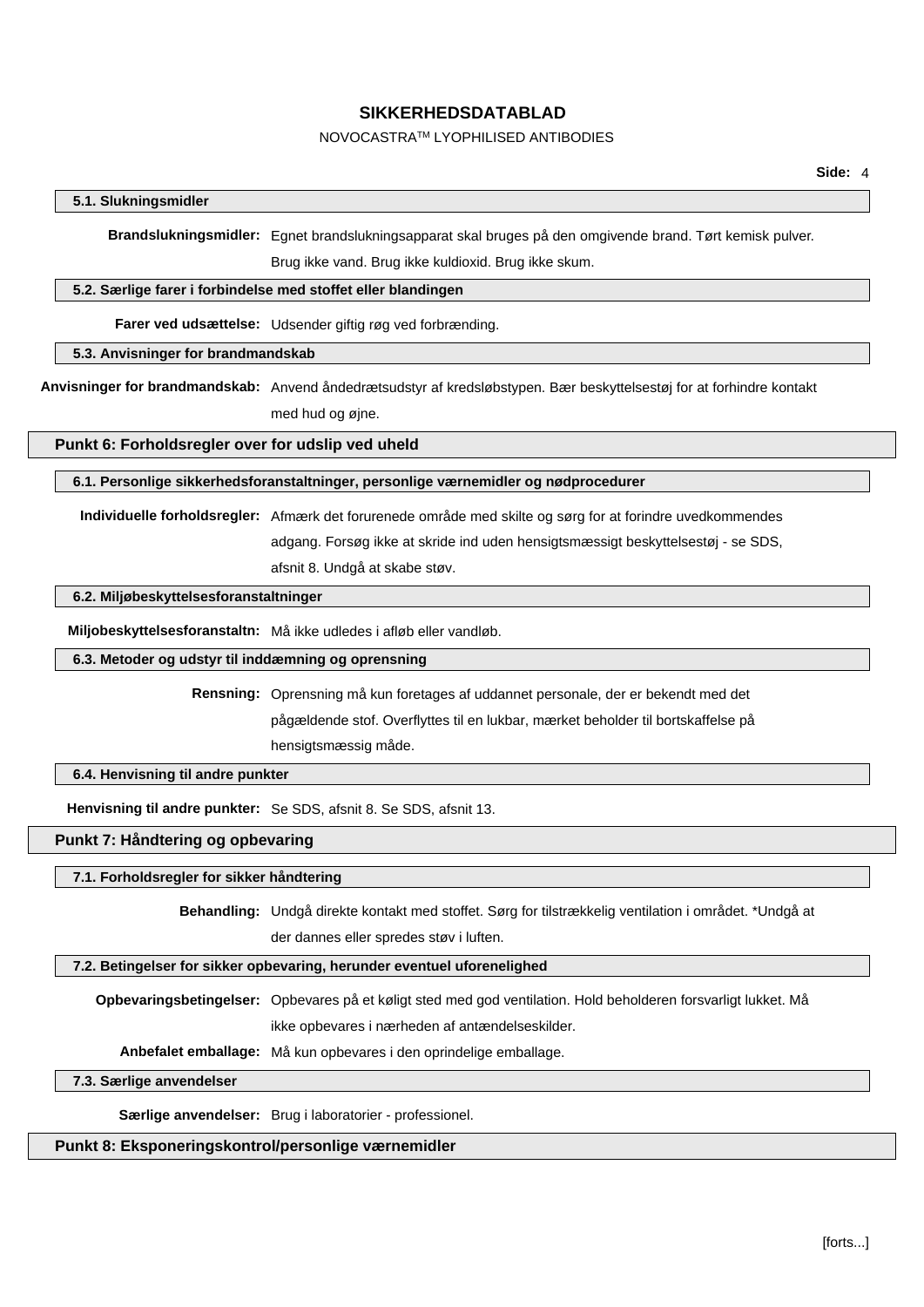# NOVOCASTRATM LYOPHILISED ANTIBODIES

### **8.1. Kontrolparametre**

#### **Farlige stoffer: NATRIUMAZID**

### **Grænseværdier for eksponering:**

# **Støv der kan indåndes**

| Stat      | TWA 8 timers             | STEL 15 min              | TWA 8 timers             | STEL 15 min              |
|-----------|--------------------------|--------------------------|--------------------------|--------------------------|
| EU        | $0.1 \text{ mg/m}^3$     | $0.3$ mg/m <sup>3</sup>  | $\overline{\phantom{a}}$ | ٠                        |
| <b>UK</b> | $0.1 \text{ mg/m}^3$     | $0.3$ mg/m $3$           | $\overline{\phantom{a}}$ | $\overline{\phantom{a}}$ |
| IE        | $0.1 \text{ mg/m}^3$     | $0.3 \text{ mg/m}^3$     | $\overline{\phantom{a}}$ | $\overline{\phantom{a}}$ |
| <b>US</b> | $\overline{\phantom{0}}$ | 0.3 mg/m <sup>3</sup>    | $\overline{\phantom{0}}$ | $\overline{\phantom{0}}$ |
| CA        |                          | 0.3 mg/m $3$             | $\overline{\phantom{a}}$ | $\overline{\phantom{a}}$ |
| AU        | $\overline{\phantom{0}}$ | 0.3 mg/m <sup>3</sup>    | $\overline{\phantom{0}}$ | $\overline{\phantom{0}}$ |
| NZ        | ٠                        | $0.29$ mg/m <sup>3</sup> | ۰                        | ٠                        |

### **8.1. DNEL/PNEC**

**DNEL / PNEC** Ingen data tilgængelige.

# **8.2. Eksponeringskontrol**

|                                              | Tekniske forholdsregler: Sørg for tilstrækkelig udluftning af området.                          |
|----------------------------------------------|-------------------------------------------------------------------------------------------------|
|                                              | Andedrætsværn: Normalt er personligt åndedrætsværn skal være til rådighed i nødstilfælde. Egnet |
|                                              | maske med partikelfilter P1 (EN143).                                                            |
| Beskyttelse af hænder: Beskyttelseshandsker. |                                                                                                 |
|                                              | Øjenbeskyttelse: Sikkerhedsbriller med sideskærme. Sørg for at der er mulighed for øjenbadning. |
| Hudbeskyttelse: Beskyttelsestøj.             |                                                                                                 |
|                                              | Miljø: Undgå indtrængen i offentlig kloak eller det umiddelbare miljø. Jævnfør specifik         |
|                                              | lovgivning for medlemsstater for krav i overensstemmelse med lokal miljølovgivning.             |

# **Punkt 9: Fysisk-kemiske egenskaber**

# **9.1. Oplysninger om grundlæggende fysiske og kemiske egenskaber**

| Tilstand: | Pulver |
|-----------|--------|
|-----------|--------|

**Farve:** Offwhite

**Lugt:** Lugtfri

**9.2. Andre oplysninger**

**Andre oplysninger:** Ingen data tilgængelige.

# **Punkt 10: Stabilitet og reaktivitet**

**10.1. Reaktivitet**

**Reaktivitet:** Stabil under anbefalet transport eller opbevaring.

**10.2. Kemisk stabilitet**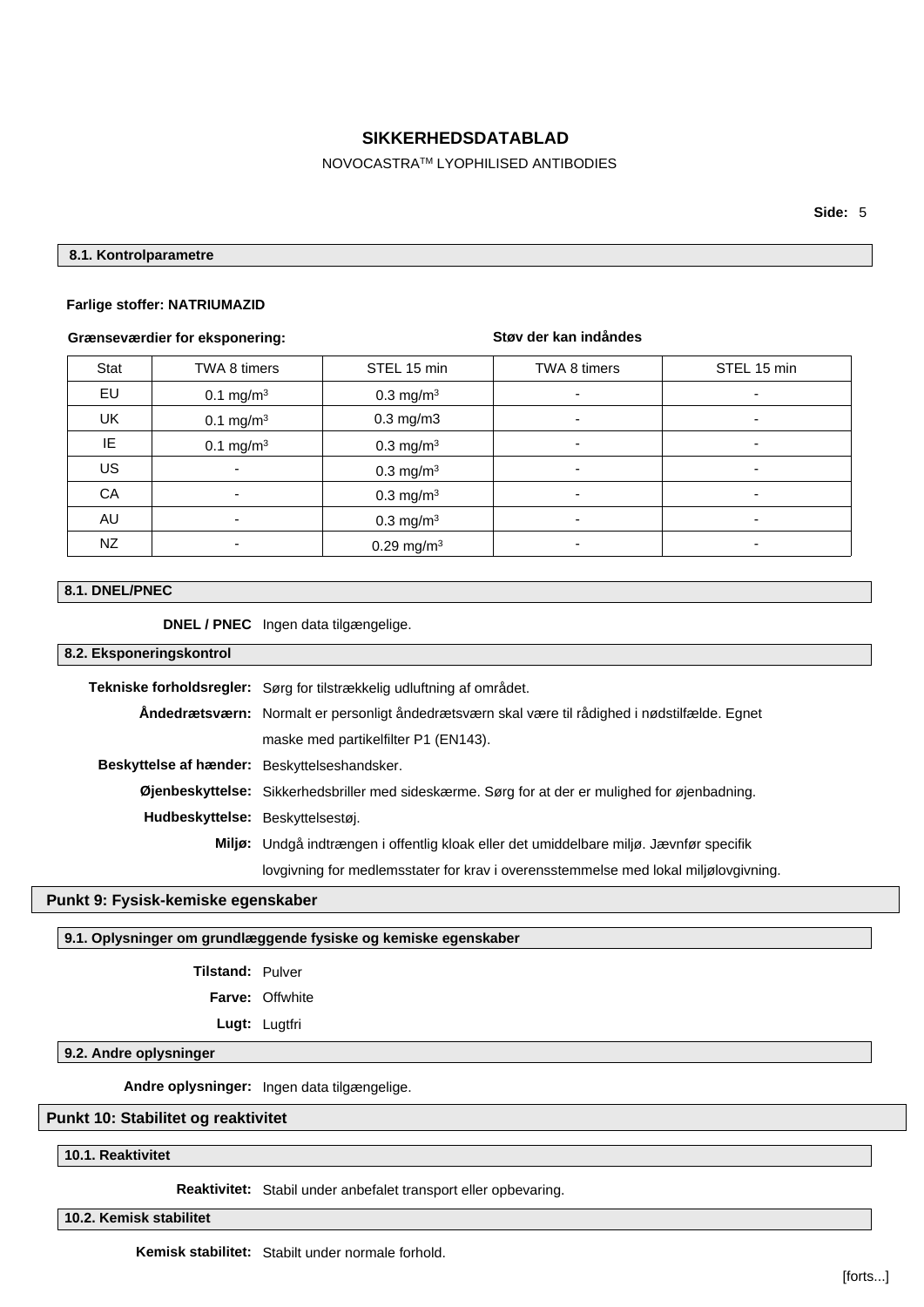### NOVOCASTRATM LYOPHILISED ANTIBODIES

### **10.3. Risiko for farlige reaktioner**

**Farlige følger:** Farlige reaktioner vil ikke ske under normal transport eller opbevaring.

### **10.4. Forhold, der skal undgås**

**Betingelser, der skal undgås:** Varme. Varme overflader. Flammer.

### **10.5. Materialer, der skal undgås**

**Materialer, der skal undgås:** Stærke oxiderende præparater. Stærke syrer.

### **10.6. Farlige nedbrydningsprodukter**

**Farlige nedbrydningsprod:** Udsender giftig røg ved forbrænding. \*Udvikler meget giftig gas ved kontakt med syre.

### **Punkt 11: Toksikologiske oplysninger**

### **11.1. Oplysninger om toksikologiske virkninger**

### **Farliga beståndsdelar: NATRIUMAZID**

| ORL        | <b>MUS</b>   | LD50 | 27 | mg/kg |
|------------|--------------|------|----|-------|
| <b>ORL</b> | <b>ROTTE</b> | LD50 | 27 | mg/kg |
| <b>HUD</b> | <b>ROTTE</b> | LD50 | 50 | mg/kg |

#### **Relevanta effekter för blandningen:**

| Effekt                       | Måde       | Grundlag          |
|------------------------------|------------|-------------------|
| Akut toksicitet (skadelig)   | <b>ING</b> | Farligt: beregnet |
| Indånding/hudsensibilisering | INH DRM    | Farligt: beregnet |

## **Undantagna effekter för blandningen:**

| Effekt                           | Måde | Grundlag                                                                                                 |
|----------------------------------|------|----------------------------------------------------------------------------------------------------------|
| Akut toksicitet (fatal)          |      | Kriterierne for klassificering kan på grundlag af de foreliggende data ikke anses for<br>at være opfyldt |
| Akut toksicitet (giftige)        |      | Kriterierne for klassificering kan på grundlag af de foreliggende data ikke anses for<br>at være opfyldt |
| Irritation                       |      | Kriterierne for klassificering kan på grundlag af de foreliggende data ikke anses for<br>at være opfyldt |
| Ætsende virkning                 |      | Kriterierne for klassificering kan på grundlag af de foreliggende data ikke anses for<br>at være opfyldt |
| Toksicitet ved gentagen dosering |      | Kriterierne for klassificering kan på grundlag af de foreliggende data ikke anses for<br>at være opfyldt |
| Kræftfremkaldende egenskaber     |      | Kriterierne for klassificering kan på grundlag af de foreliggende data ikke anses for<br>at være opfyldt |
| Mutagenicitet                    |      | Kriterierne for klassificering kan på grundlag af de foreliggende data ikke anses for<br>at være opfyldt |
| Reproduktionstoksicitet          |      | Kriterierne for klassificering kan på grundlag af de foreliggende data ikke anses for<br>at være opfyldt |

### **Symptomer / eksponeringsmåde**

**Hudkontakt:** Der kan være en let irritation på kontaktstedet.

**Øjenkontakt:** Irritation og rødme kan forekomme.

**Indtagelse:** Der kan være ømhed og rødme i mund og hals. Synkebesvær kan forekomme. Kvalme og mavepine kan forekomme. Opkast kan forekomme. Stakåndethed kan forekomme på grund af overbelastning af lungerne.

- **Indånding:** Udsættelse for stoffet kan medføre hoste eller hiven efter vejret. Der kan være overbelastning af lungerne, der medfører alvorlig stakåndethed.
- **Forskudte/øjeblikkelige virkninger:** Øjeblikkelige effekter kan forventes efter kortvarig eksponering. Udskudte effekter kan forventes efter langvarig eksponering.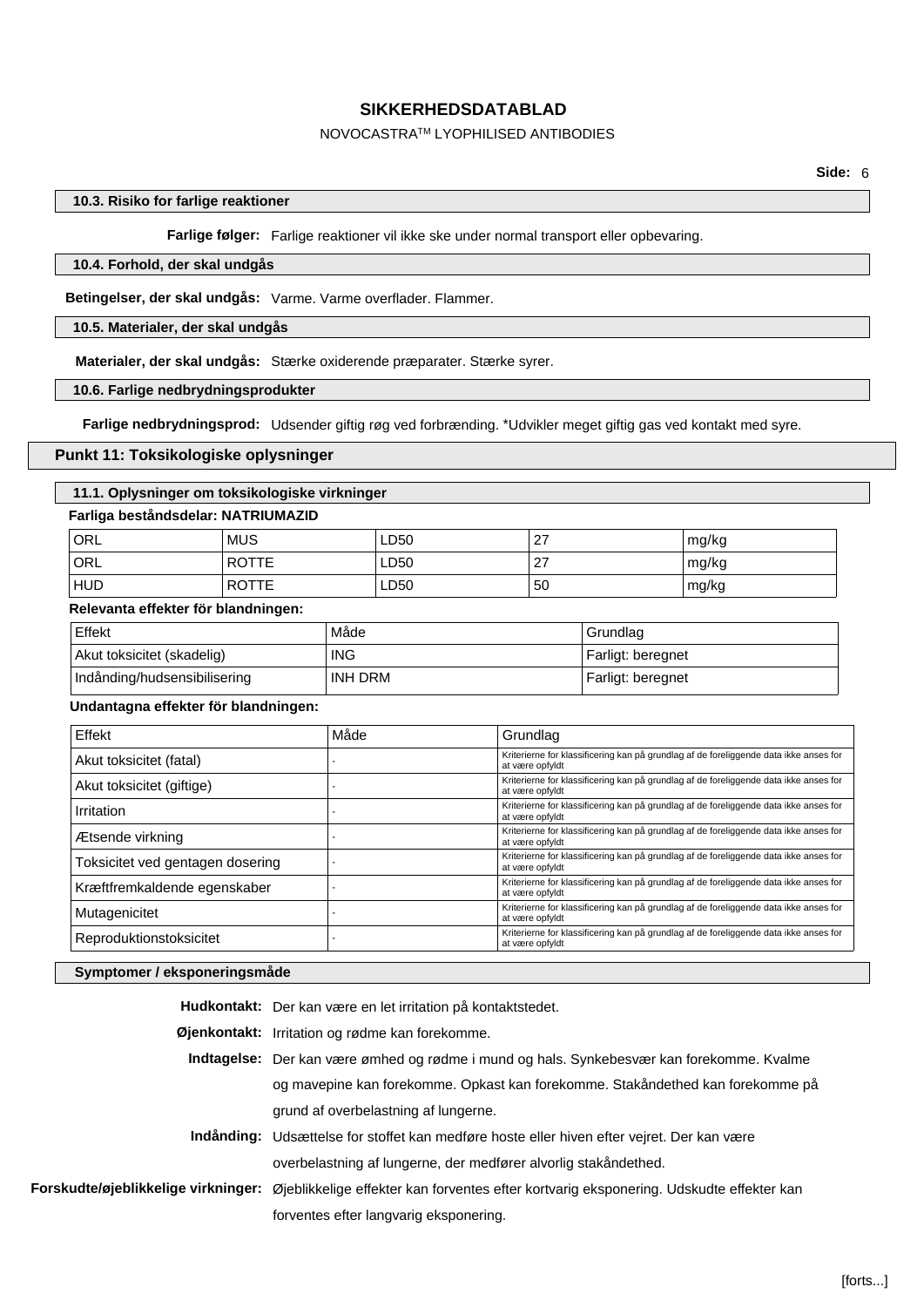### NOVOCASTRATM LYOPHILISED ANTIBODIES

**Punkt 12: Miljøoplysninger**

# **12.1. Toksicitet**

# **Ekogiftighed:**

| Art                       | Test      | Værdi | Enheder |
|---------------------------|-----------|-------|---------|
| Selenastrum capricornutum | 96H EC50  | 0.35  | mg/L    |
| Paracentrotus lividus     | 48H LOEC  | 10    | umol/L  |
| Orconectes rusticus       | 96H LC100 |       | mg/L    |
| Pimephales promelas       | 96H LC50  | 5.46  | mg/L    |

#### **12.2. Persistens og nedbrydelighed**

#### **Persistens og nedbrydelighed:** Ikke biologisk nedbrydeligt.

### **12.3. Bioakkumuleringspotentiale**

**Bioakkumulationspotentiale:** Potentiale for bioakkumulation.

**12.4. Mobilitet i jord**

**Mobilitet:** Optages let i jorden.

### **12.5. Resultater af PBT- og vPvB-vurdering**

**PBT:** Stoffet er ikke identificeret som et PBT/vPvB-stof.

#### **12.6. Andre negative virkninger**

**Andre negative virkninger:** Giftig for organismer, der lever i vand. Giftig for organismer i jordbunden.

# **Punkt 13: Forhold vedrørende bortskaffelse**

| 13.1. Metoder til affaldsbehandling |                                                                                                          |
|-------------------------------------|----------------------------------------------------------------------------------------------------------|
|                                     | <b>Bortskaffelsesformer:</b> Overflyttes til en egnet beholder - sørg for afhentning ved et specialisert |
|                                     | renovationsselskab.                                                                                      |
|                                     | Ved opvågning: Ingen anvendelse.                                                                         |
|                                     | Emballagehåndtering: Sørg for afhentning ved et specialisert renovationsselskab.                         |
|                                     | <b>Bemærk:</b> Brugerens opmærksomhed henledes på at der muligvis kan findes regionale eller             |
|                                     | nationale affaldsbestemmelser.                                                                           |

# **Punkt 14: Transportoplysninger**

**Vejtransport (ADR/RID):** Reguleret til transport over land.

**Søtransport (IMDG):** Reguleret til transport ad søvejen.

Lufttransport (IATA): Reguleret til transport med fly.

**Flodtransport (ADNR/AND):** Reguleret til transport ad indre vandveje.

**14.1. UN-nummer**

**UN-nr:** UN3288

# **14.2. UN-forsendelsesbetegnelse (UN proper shipping name)**

**Betegnelse på forsendelsen:** Giftig Solid, Uorganisk, N.O.S.

(NATRIUMAZID)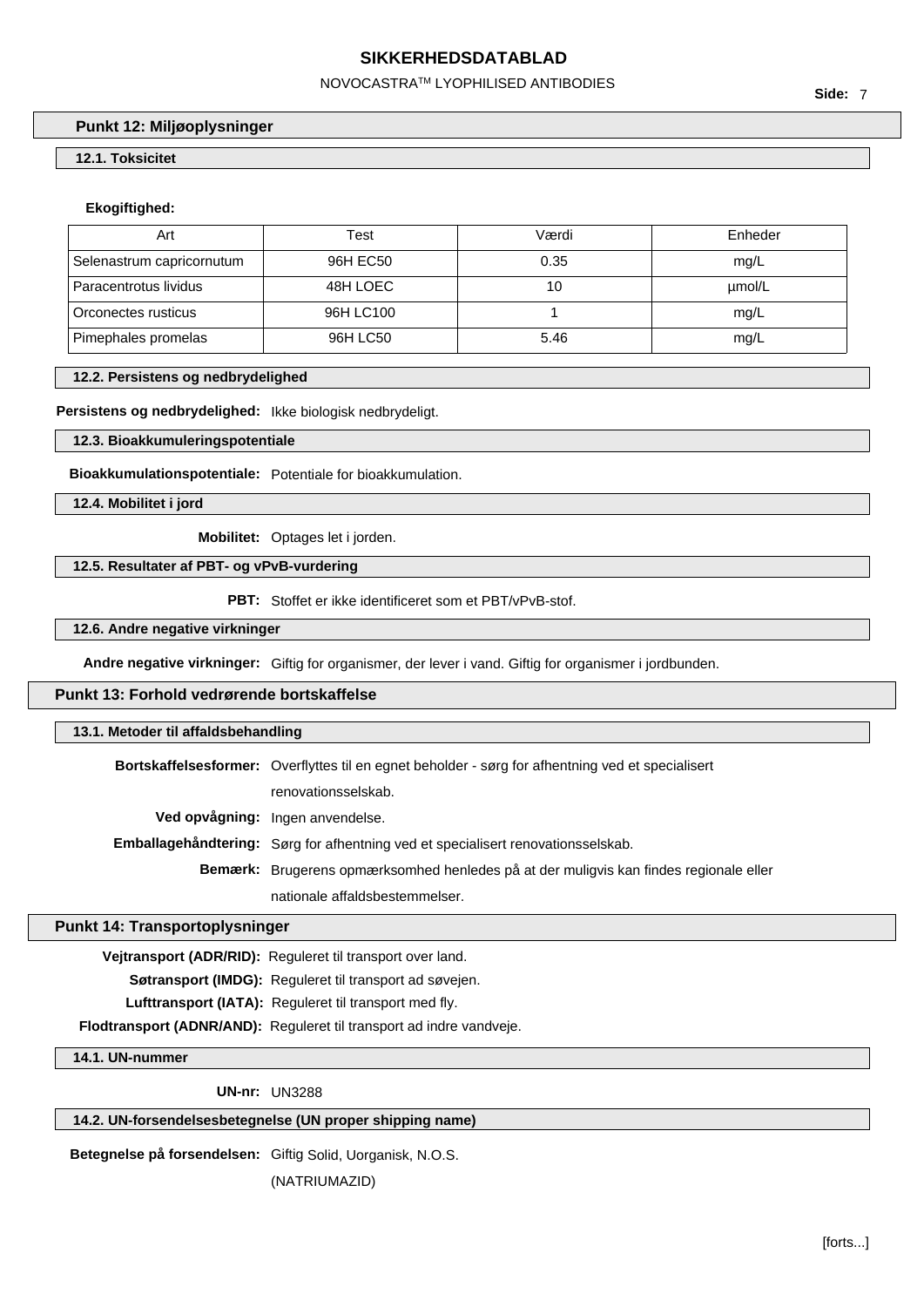NOVOCASTRATM LYOPHILISED ANTIBODIES

|                                                            |                                                                                                                       | Side: 8 |
|------------------------------------------------------------|-----------------------------------------------------------------------------------------------------------------------|---------|
| 14.3. Transportfareklasse(r)                               |                                                                                                                       |         |
|                                                            | Transportklasse:<br>6.1                                                                                               |         |
| 14.4. Emballagegruppe                                      |                                                                                                                       |         |
| Emballagegruppe: III                                       |                                                                                                                       |         |
| 14.5. Miljøfarer                                           |                                                                                                                       |         |
| Farligt for miljøet: Ja                                    | Havforurenende: Ja                                                                                                    |         |
| 14.6. Særlige forsigtighedsregler for brugeren             |                                                                                                                       |         |
| Særlige forsigtighedsregler: Ingen særlige forholdsregler. |                                                                                                                       |         |
| Tunnelkode: E                                              |                                                                                                                       |         |
| Transportkategori: 3                                       |                                                                                                                       |         |
| Punkt 15: Oplysninger om regulering                        |                                                                                                                       |         |
|                                                            | 15.1. Særlige bestemmelser/særlig lovgivning for stoffet eller blandingen med hensyn til sikkerhed, sundhed og miljø  |         |
|                                                            | Særlige forordninger: Sikkerhedsdatablad forberedt i henhold til;                                                     |         |
|                                                            | Europa-Parlamentets og Rådets forordning (EF) nr. 1907/2006 om registrering,                                          |         |
|                                                            | vurdering og godkendelse af samt begrænsninger for kemikalier (REACH).                                                |         |
|                                                            | EUROPA-PARLAMENTETS OG RÅDETS FORORDNING (EF) Nr. 1272/2008 om                                                        |         |
|                                                            | klassificering, mærkning og emballering af stoffer og blandinger.                                                     |         |
| 15.2. Kemikaliesikkerhedsvurdering                         |                                                                                                                       |         |
|                                                            | Kemikaliesikkerhedsvurdering: Leverandøren har ikke udført en kemisk sikkerhedsvurdering af stoffet eller blandingen. |         |
| Punkt 16: Andre oplysninger                                |                                                                                                                       |         |
| Andre oplysninger                                          |                                                                                                                       |         |
|                                                            | Andre oplysninger: * angiver tekst i sikkerhedsdatabladet, som er ændret siden sidste revidering.                     |         |
|                                                            | Sætninger i afsnit 2/3: EUH032: Udvikler meget giftig gas ved kontakt med syre.                                       |         |
|                                                            | H300: Livsfarlig ved indtagelse.                                                                                      |         |
|                                                            | H302: Farlig ved indtagelse.                                                                                          |         |
|                                                            | H317: Kan forårsage allergisk hudreaktion.                                                                            |         |
|                                                            | H334: Kan forårsage allergi- eller astmasymptomer eller åndedrætsbesvær ved                                           |         |
|                                                            | indånding.                                                                                                            |         |
|                                                            | H335: Kan forårsage irritation af luftvejene.                                                                         |         |
|                                                            | H361: Mistænkt for at skade forplantningsevnen eller det ufødte barn.                                                 |         |
|                                                            | H400: Meget giftig for vandlevende organismer.                                                                        |         |
|                                                            | H410: Meget giftig med langvarige virkninger for vandlevende organismer.                                              |         |
|                                                            | H411: Giftig for vandlevende organismer, med langvarige virkninger.                                                   |         |
|                                                            | Ansvarsfraskrivelse: Ovenstående oplysninger menes at være korrekte, men foregiver ikke at være                       |         |
|                                                            | altomfattende og må kun betragtes som vejledende. Selskabet hæfter ikke for skader,                                   |         |
|                                                            | der opstår på grund af håndtering af eller kontakt med ovennævnte produkt.                                            |         |
|                                                            |                                                                                                                       |         |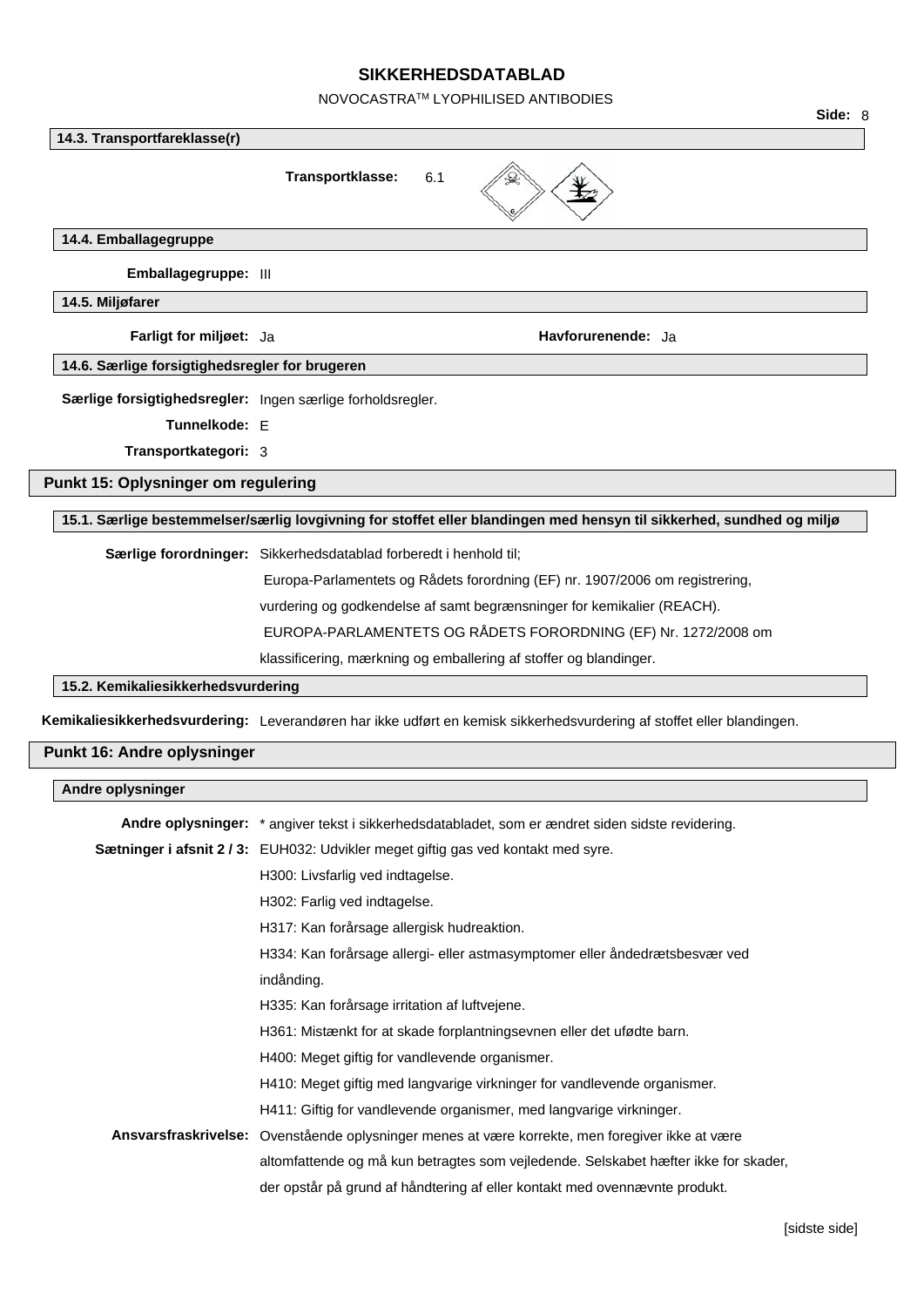

NOVOCASTRATM LYOPHILISED ANTIBODIES

**Pagina:** 1

**Samenstellingsdatum:** 08/03/2019

**Revisie nr.** 3

### **Rubriek 1: Identificatie van de stof of het mengsel en van de vennootschap/onderneming**

### **1.1. Productidentificatie**

**Produktnaam:** NOVOCASTRATM LYOPHILISED ANTIBODIES

**1.2. Relevant geïdentificeerd gebruik van de stof of het mengsel en ontraden gebruik**

**Gebruik produkt:** Gebruik in laboratoria - professioneel.

**1.3. Details betreffende de verstrekker van het veiligheidsinformatieblad**

**Firmanaam:** Leica Biosystems Newcastle Ltd

Balliol Business Park West

Benton Lane

Newcastle Upon Tyne

NE12 8EW

United Kingdom

**Tel:** +44 191 2150567

**Fax:** +44 191 2151152

**Email:** msds@LeicaBiosystems.com

### **1.4. Telefoonnummer voor noodgevallen**

**Tel (in geval van nood):** VS en Canada: 1-800-424-9300 Buiten de VS en Canada: +1 703-741-5970 Voor noodoproepen alleen.

# **Rubriek 2: Identificatie van de gevaren**

### **2.1. Indeling van de stof of het mengsel**

**Indeling (CLP):** Acute Tox. 4: H302; Resp. Sens. 1: H334; Aquatic Chronic 2: H411; Skin Sens. 1: H317; EUH032 **Negatieve effecten:** Schadelijk bij inslikken. Kan een allergische huidreactie veroorzaken. Kan bij inademing allergie- of astmasymptomen of ademhalingsmoeilijkheden veroorzaken. Giftig voor in het water levende organismen, met langdurige gevolgen. Vormt zeer giftig gas in contact met zuren.

# **2.2. Etiketteringselementen**

**Etiketteringselementen: Gevarenaanduidingen:** H302: Schadelijk bij inslikken. H317: Kan een allergische huidreactie veroorzaken. H334: Kan bij inademing allergie- of astmasymptomen of ademhalingsmoeilijkheden veroorzaken.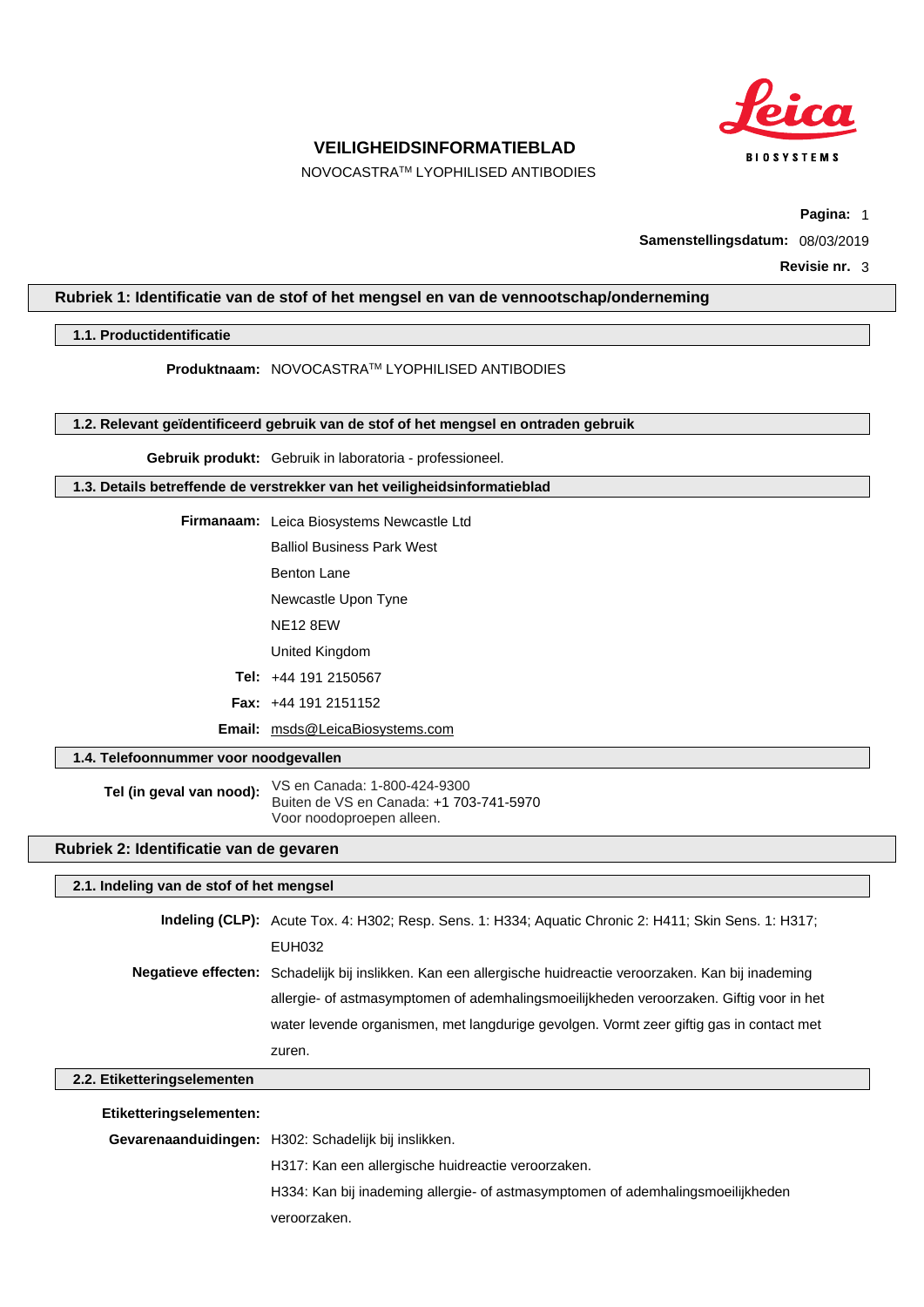# NOVOCASTRATM LYOPHILISED ANTIBODIES

# **Pagina:** 2

|                                          | H411: Giftig voor in het water levende organismen, met langdurige gevolgen.           |
|------------------------------------------|---------------------------------------------------------------------------------------|
|                                          | EUH032: Vormt zeer giftig gas in contact met zuren.                                   |
| Signaalwoorden: Gevaar                   |                                                                                       |
| Gevarenpictogrammen: GHS07: Uitroepteken |                                                                                       |
|                                          | GHS08: Gezondheidsgevaar                                                              |
|                                          | GHS09: Milieu                                                                         |
|                                          |                                                                                       |
|                                          | Veiligheidsaanbevelingen: * P261: Inademing van stof vermijden.                       |
|                                          | P264: Na het werken met dit product handen grondig wassen.                            |
|                                          | P270: Niet eten, drinken of roken tijdens het gebruik van dit product.                |
|                                          | P272: Verontreinigde werkkleding mag de werkruimte niet verlaten.                     |
|                                          | P273: Voorkom lozing in het milieu.                                                   |
|                                          | P280: Beschermende handschoenen/beschermende                                          |
|                                          | kleding/oogbescherming/gelaatsbescherming dragen.                                     |
|                                          | P284: [Bij ontoereikende ventilatie] adembescherming dragen.                          |
|                                          | P301+312: NA INSLIKKEN: bij onwel voelen een ANTIGIFCENTRUM/arts/ raadplegen.         |
|                                          | P302+352: BIJ CONTACT MET DE HUID: met veel water en zeep wassen.                     |
|                                          | P304+340: NA INADEMING: de persoon in de frisse lucht brengen en ervoor zorgen dat    |
|                                          | deze gemakkelijk kan ademen.                                                          |
|                                          | P330: De mond spoelen.                                                                |
|                                          | P333+313: Bij huidirritatie of uitslag: een arts raadplegen.                          |
|                                          | P342+311: Bij ademhalingssymptomen: Een ANTIGIFCENTRUM/arts/ raadplegen.              |
|                                          | P362+364: Verontreinigde kleding uittrekken en wassen alvorens deze opnieuw te        |
|                                          | gebruiken.                                                                            |
|                                          | P391: Gelekte/gemorste stof opruimen.                                                 |
|                                          | P501: Zich ontdoen van inhoud/Verpakking afvoeren naar inzamelpunt voor gevaarlijk of |
|                                          | bijzonder afval.                                                                      |

**2.3. Andere gevaren**

**PBT:** Deze substantie wordt niet geïdentificeerd als een PBT/vPvB-substantie.

# **Rubriek 3: Samenstelling en informatie over de bestanddelen**

# **3.2. Mengsels**

# **\* Niet-geclassificeerde ingrediënten: ALBUMINS, BLOOD SERUM**

| ∗⊏∩<br>∽   | *CAS       | 'Indeling (CLP)      | *Procent     |
|------------|------------|----------------------|--------------|
| *232-936-2 | *9048-46-8 | *Acute Tox. 4 (H302) | -10%<br>$*4$ |

**\* REACH registratienummer:** Niet toepasbaar.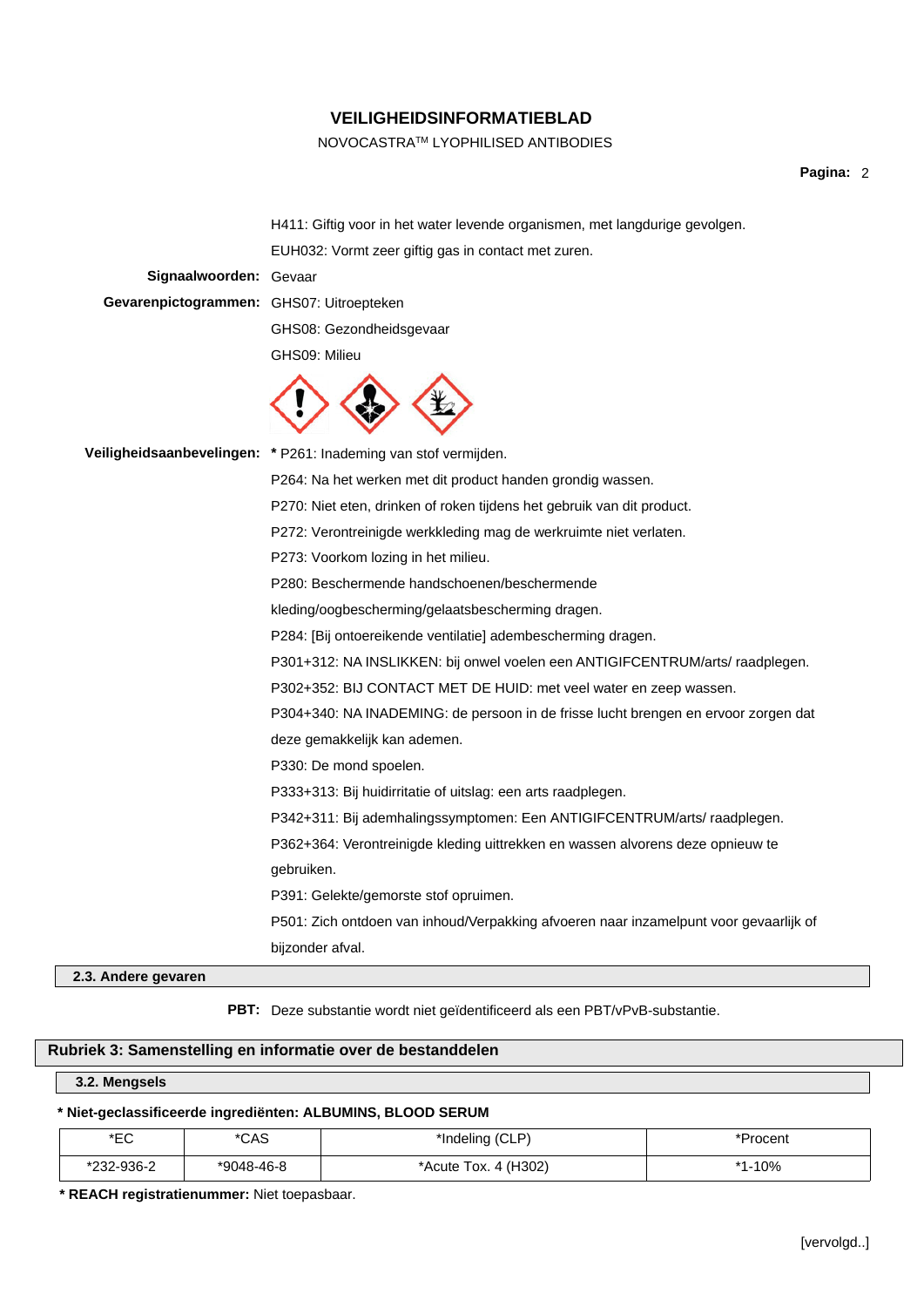# NOVOCASTRATM LYOPHILISED ANTIBODIES

**Pagina:** 3

# **Gevaarlijke ingrediënten:**

| EC                                             | CAS        | PBT/WEL                                                                                                         | Indeling (CLP)                                                                                | Procent |  |
|------------------------------------------------|------------|-----------------------------------------------------------------------------------------------------------------|-----------------------------------------------------------------------------------------------|---------|--|
| NATRIUMAZIDE                                   |            | REACH registratienummer: 01-2119457019-37-XXXX                                                                  |                                                                                               |         |  |
| 247-852-1                                      | 26628-22-8 | $\overline{\phantom{a}}$                                                                                        | Acute Tox. 2: H300; Aquatic Acute 1:<br>H400; Aquatic Chronic 1: H410;<br>EUH032              | 1-10%   |  |
| <b>BENZYLPENICILLIN SODIUM</b>                 |            | REACH registratienummer: Niet van toepassing.                                                                   |                                                                                               |         |  |
| 710-2                                          | 69-57-8    |                                                                                                                 | Skin Sens. 1: H317; Resp. Sens. 1:<br>H334                                                    | 1-10%   |  |
| STREPTOMYCIN SULPHATE                          |            | REACH registratienummer: Niet van toepassing.                                                                   |                                                                                               |         |  |
| 286-0                                          | 3810-74-0  |                                                                                                                 | Acute Tox. 4: H302; Skin Sens. 1: H317;<br>STOT SE 3: H335; Repr. 2: H361                     | 1-10%   |  |
| Rubriek 4: Eerstehulpmaatregelen               |            |                                                                                                                 |                                                                                               |         |  |
| 4.1. Beschrijving van de eerstehulpmaatregelen |            |                                                                                                                 |                                                                                               |         |  |
|                                                |            | Kontact met huid: Onmiddellijk wassen met veel zeep en water.                                                   |                                                                                               |         |  |
|                                                |            | Kontact met ogen: Het oog gedurende 15 minuten met stromend water bespoelen.                                    |                                                                                               |         |  |
|                                                |            | Inslikken: Mond met water spoelen. Niet laten braken. Indien de patiënt bij het bewustzijn is dient             |                                                                                               |         |  |
|                                                |            | men hem/haar onmiddellijk een halve liter water te laten drinken.                                               |                                                                                               |         |  |
|                                                |            | Inademen: Verwijder de patiënt van de blootstelling, zonder uw eigen veiligheid in gevaar te                    |                                                                                               |         |  |
|                                                |            |                                                                                                                 | brengen. Indien de patiënt bij het bewustzijn is dient men hem/haar in een zittende of        |         |  |
|                                                |            |                                                                                                                 | liggende positie te plaatsen. Indien patiënt bewusteloos is en ademhaling OK is, in de        |         |  |
|                                                |            |                                                                                                                 | stabiele zijligging plaatsen. Indien de ademhaling rochelend wordt, moet men de patiënt       |         |  |
|                                                |            |                                                                                                                 | rechtop laten zitten en zuurstof toedienen, indien beschikbaar. Zo spoedig mogelijk           |         |  |
|                                                |            | naar ziekenhuis brengen.                                                                                        |                                                                                               |         |  |
|                                                |            | 4.2. Belangrijkste acute en uitgestelde symptomen en effecten                                                   |                                                                                               |         |  |
|                                                |            | Kontact met huid: Op de plek waar het kontact plaats vond kan zich milde irritatie voordoen.                    |                                                                                               |         |  |
|                                                |            | Kontact met ogen: Er kunnen zich irritatie en roodheid voordoen.                                                |                                                                                               |         |  |
|                                                |            | Inslikken: De mond en de keel kunnen pijnlijke en rode plekken vertonen. Er kunnen                              |                                                                                               |         |  |
|                                                |            |                                                                                                                 | moeilijkheden bij het slikken optreden. Er kunnen zich misselijkheid en maagpijn              |         |  |
|                                                |            |                                                                                                                 | voordoen. Er kan zich braken voordoen. De patiënt kan kortademig worden als gevolg            |         |  |
|                                                |            | van congestie van de longen.                                                                                    |                                                                                               |         |  |
|                                                |            |                                                                                                                 | Inademen: Blootstelling kan hoesten of hijgen tot gevolg hebben. Er kan zich congestie van de |         |  |
|                                                |            | longen voordoen, waardoor de patiënt aan ernstige kortademigheid kan lijden.                                    |                                                                                               |         |  |
|                                                |            | Uitgestelde/onmiddellijke effecten: Onmiddellijke effecten kunnen na kortdurende blootstelling worden verwacht. |                                                                                               |         |  |
|                                                |            | Uitgestelde effecten kunnen na langdurige blootstelling worden verwacht.                                        |                                                                                               |         |  |
|                                                |            | 4.3. Vermelding van de vereiste onmiddellijke medische verzorging en speciale behandeling                       |                                                                                               |         |  |

**Onmiddellijke/spec. behandeling:** Toon dit veiligheidsinformatieblad aan de behandelende arts.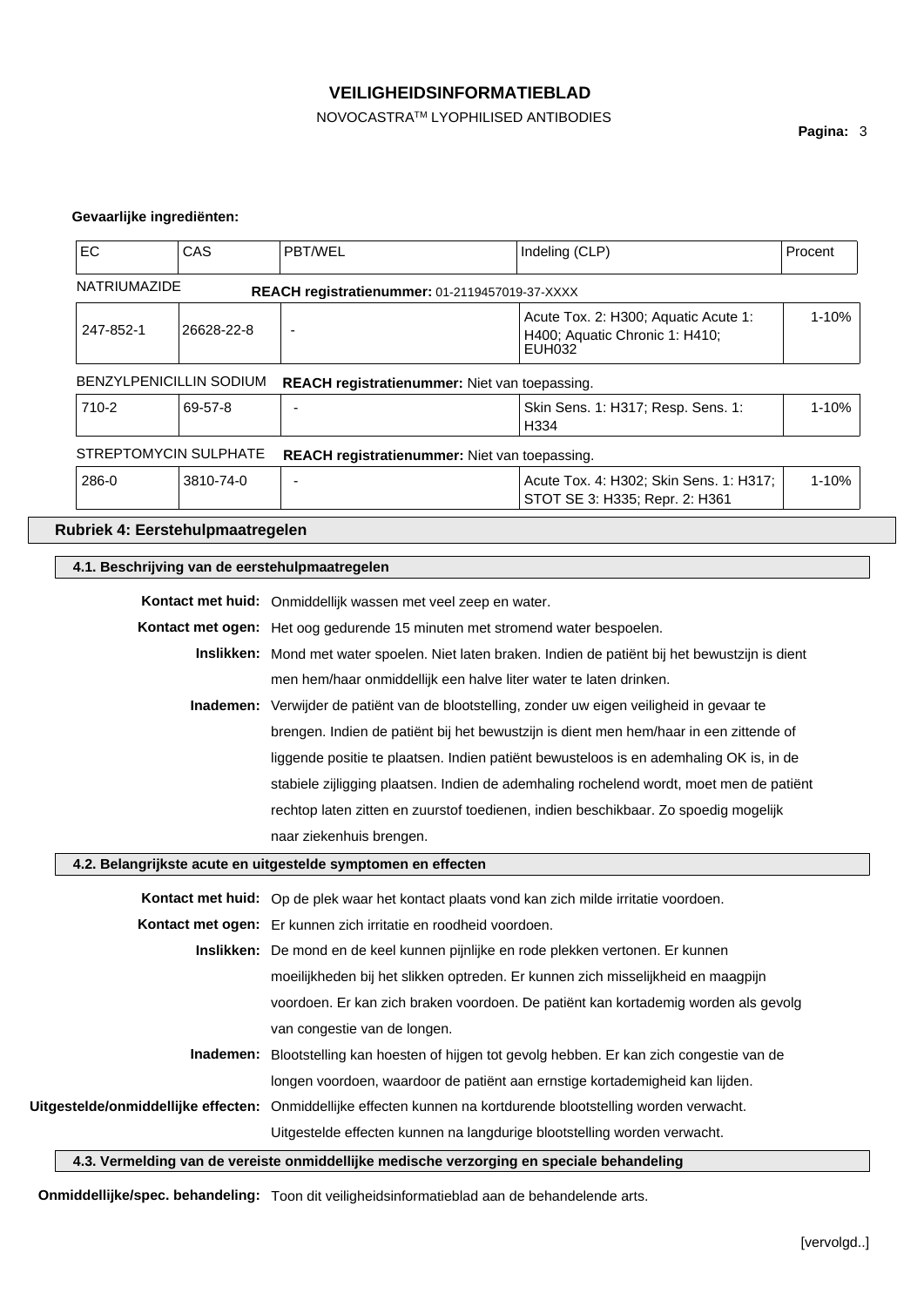### NOVOCASTRATM LYOPHILISED ANTIBODIES

# **Rubriek 5: Brandbestrijdingsmaatregelen 5.1. Blusmiddelen Blusmiddelen:** Blusmiddelen passend voor de omgevingsbrand gebruiken. Droog chemisch poeder. Geen water gebruiken. Geen kooldioxide gebruiken. Geen schuim gebruiken. **5.2. Speciale gevaren die door de stof of het mengsel worden veroorzaakt Blootstellingsgevaren:** Bij verbranding worden giftige dampen afgegeven. **5.3. Advies voor brandweerlieden Advies voor brandweerlieden:** Onafhankelijke ademhalingsapparatuur dragen. Beschermende kleding dragen om aanraking met huid en ogen te vermijden. **Rubriek 6: Maatregelen bij het accidenteel vrijkomen van de stof of het mengsel 6.1. Persoonlijke voorzorgsmaatregelen, beschermde uitrusting en noodprocedures Pers. voorzorgsmaatregelen:** De verontreinigde plek met waarschuwingstekens markeren en toegang door niet bevoegd personeel voorkomen. Zonder geschikte beschermende kleding niet proberen in te grijpen - zie paragraaf 8 van VIB. Geen stof opwekken. **6.2. Milieuvoorzorgsmaatregelen Milieu voorzorgsmaatregelen:** Produkt niet in riolering of oppervlaktewater lozen. **6.3. Insluitings- en reinigingsmethoden en -materiaal Reinigingsprocedures:** Reiniging dient alleen te worden uitgevoerd door gekwalificeerd personeel dat bekend is met de bepaalde substantie. Naar een afgesloten geëtiketteerde container overpompen en op een gepaste manier afvoeren. **6.4. Verwijzing naar andere Rubrieken Verwijzing naar andere Rubrieken:** Raadpleeg paragraaf 8 van VIB. Raadpleeg paragraaf 13 van VIB. **Rubriek 7: Hantering en opslag 7.1. Voorzorgsmaatregelen voor het veilig hanteren van de stof of het mengsel Hanteringsvereisten:** Direct kontact met de substantie vermijden. Zorg dat er voldoende ventilatie in het gebied is. Het vormen of verspreiden van stof in de lucht vermijden. **7.2. Voorwaarden voor een veilige opslag, met inbegrip van incompatibele producten Opslagkondities:** Op een koele goed geventileerde plaats opslaan. De houder goed gesloten houden. Niet aan ontstekingsbronnen blootstellen. **Geschikte verpakking:** Mag alleen in oorspronkelijke verpakking worden bewaard.

### **7.3. Specifiek eindgebruik**

**Specifiek eindgebruik:** Gebruik in laboratoria - professioneel.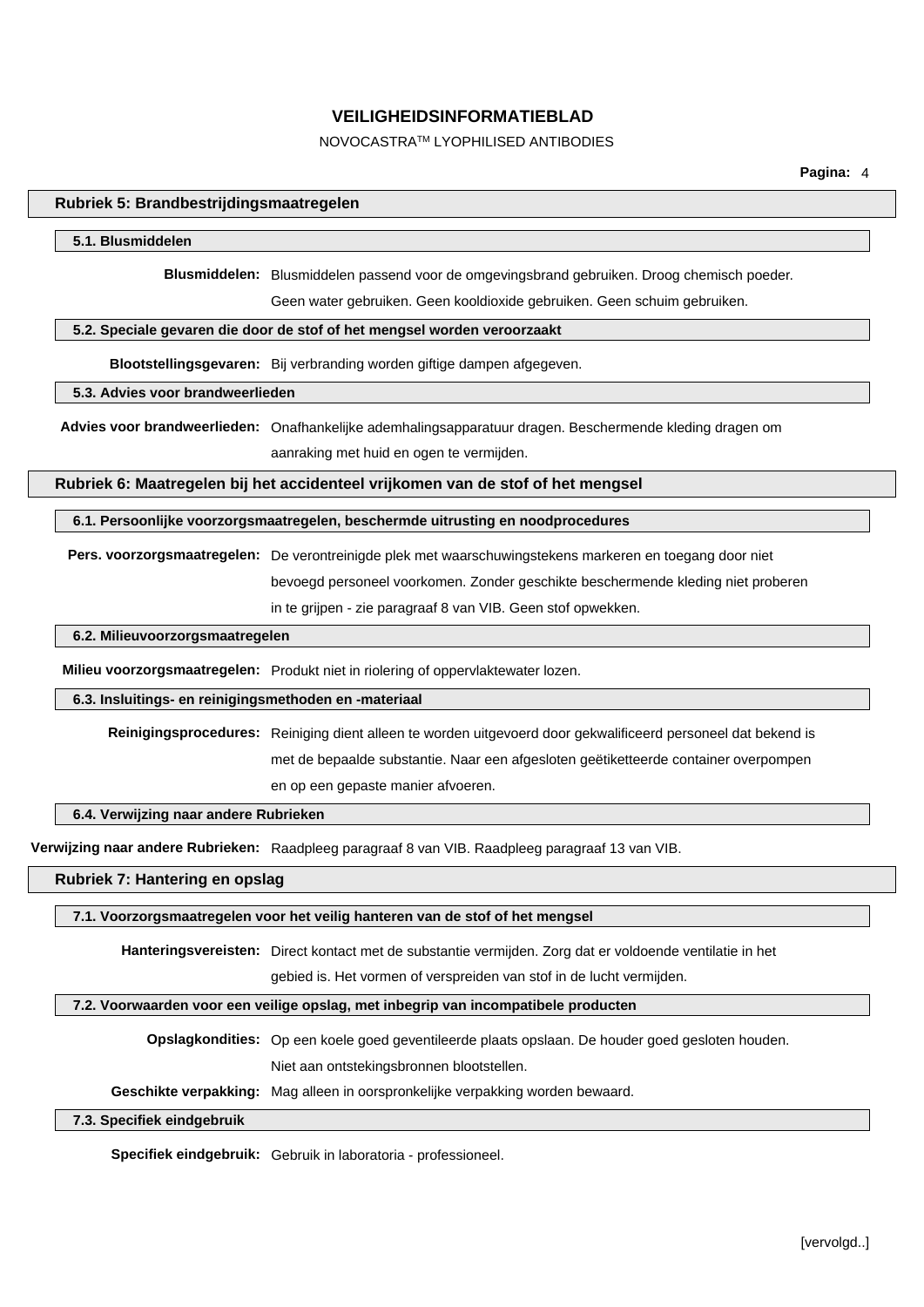NOVOCASTRATM LYOPHILISED ANTIBODIES

### **Rubriek 8: Maatregelen ter beheersing van blootstelling/persoonlijke bescherming**

### **8.1. Controleparameters**

# **Gevaarlijke ingrediënten: NATRIUMAZIDE**

### **Grenswaarden voor blootstelling:**

**Respirabel stof**

| Staat     | TWA 8 uur            | KBL 15 min              | TWA 8 uur                | KBL 15 min               |
|-----------|----------------------|-------------------------|--------------------------|--------------------------|
| EU        | $0.1 \text{ mg/m}^3$ | $0.3 \text{ mg/m}^3$    | ۰                        |                          |
| <b>UK</b> | $0.1 \text{ mg/m}^3$ | $0.3$ mg/m $3$          | $\overline{\phantom{0}}$ |                          |
| IE        | $0.1 \text{ mg/m}^3$ | $0.3$ mg/m <sup>3</sup> | $\overline{\phantom{0}}$ |                          |
| <b>US</b> | ۰                    | $0.3$ mg/m <sup>3</sup> | ۰.                       | ۰                        |
| CA        |                      | 0.3 mg/m <sup>3</sup>   | $\overline{\phantom{0}}$ | $\overline{\phantom{0}}$ |
| AU        |                      | $0.3 \text{ mg/m}^3$    | $\overline{\phantom{0}}$ |                          |
| NZ        | ۰                    | 0.29 mg/m <sup>3</sup>  | ۰                        | ۰                        |

### **DNEL/PNEC**

# **DNEL / PNEC** Geen gegevens beschikbaar.

### **8.2. Maatregelen ter beheersing van blootstelling**

|                                                       | <b>Technische maatregelen</b> Zorg dat er voldoende ventilatie in het gebied is.                                |  |
|-------------------------------------------------------|-----------------------------------------------------------------------------------------------------------------|--|
|                                                       | Bescherming van ademhaling: Ademhalingsbeschermingsmiddelen moet beschikbaar zijn in geval van nood. Stoffilter |  |
|                                                       | P1 (EN143).                                                                                                     |  |
| Bescherming van de handen: Beschermende handschoenen. |                                                                                                                 |  |
|                                                       | Bescherming van de ogen: Veiligheidsbril met zijkleppen. Zorg dat er een oogdouche aanwezig is.                 |  |
| Bescherming van de huid: Beschermende kleding.        |                                                                                                                 |  |
|                                                       | <b>Milieu:</b> Niet in de openbare riolering of het directe milieu laten terechtkomen. Zie specifieke           |  |
|                                                       | wetgeving van de lidstaat voor vereisten krachtens de milieuwetgeving van de                                    |  |
|                                                       | Gemeenschap.                                                                                                    |  |

### **Rubriek 9: Fysische en chemische eigenschappen**

#### **9.1. Informatie over fysische en chemische basiseigenschappen**

**Toestand:** Poeder **Kleur:**

Gebroken wit

**Geur:** Reukloos

### **9.2. Overige informatie**

**Overige informatie:** Geen gegevens beschikbaar.

# **Rubriek 10: Stabiliteit en reactiviteit**

# **10.1. Reactiviteit**

**Reactiviteit:** Stabiel bij aanbevolen transport of opslagomstandigheden.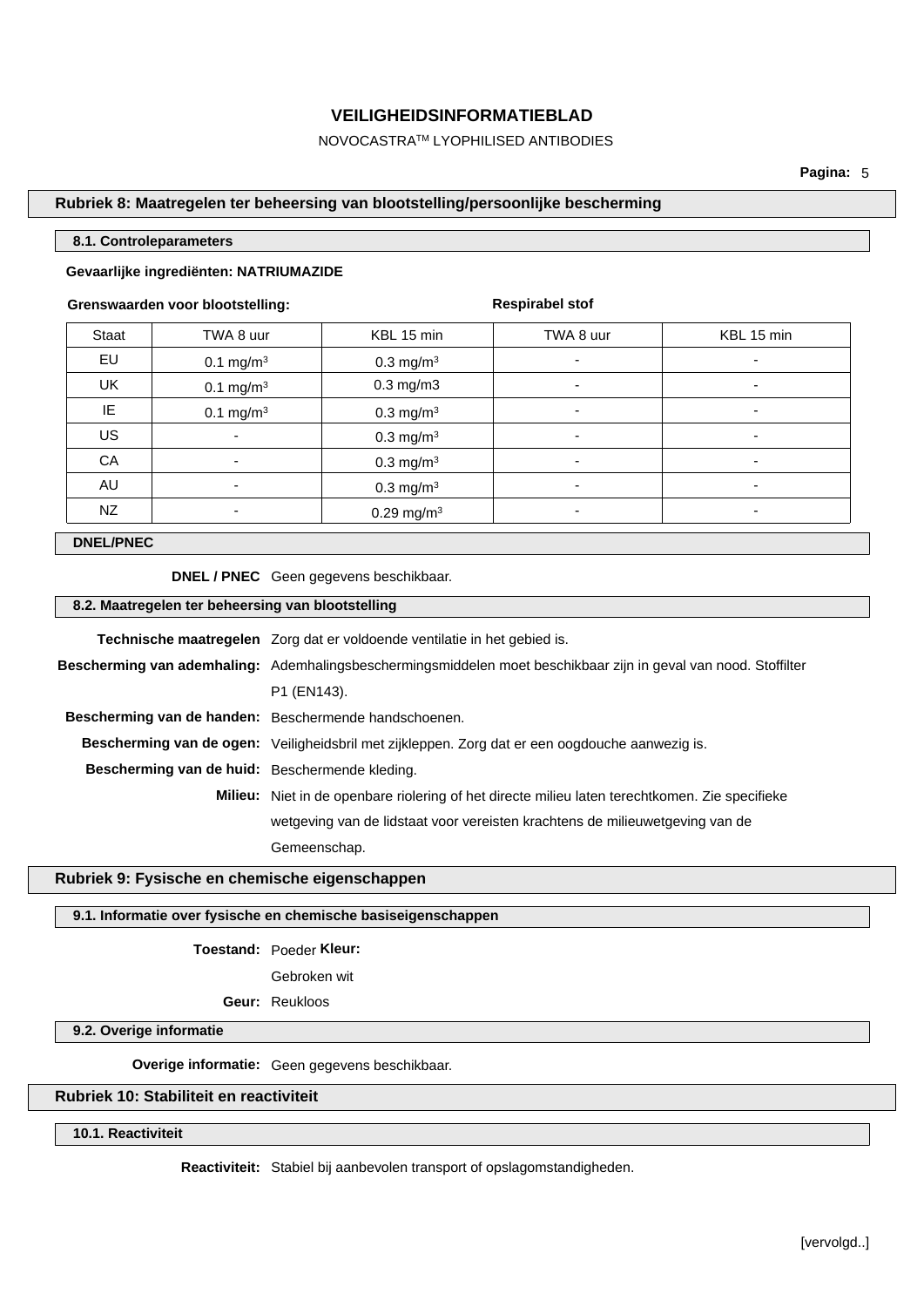# NOVOCASTRATM LYOPHILISED ANTIBODIES

### **10.2. Chemische stabiliteit**

**Chemische stabiliteit:** Stabiel onder normale omstandigheden.

# **10.3. Mogelijke gevaarlijke reacties**

**Gevaarlijke reacties:** Gevaarlijke reacties vinden niet plaats onder normale transport- of

opslagomstandigheden.

# **10.4. Te vermijden omstandigheden**

**Te vermijden omstandigheden:** Hitte. Hete oppervlakken. Vlammen.

### **10.5. Chemisch op elkaar inwerkende materialen**

**Te vermijden materialen:** Sterke oxideermiddelen. Sterke zuren.

#### **10.6. Gevaarlijke ontledingsproducten**

**Gevaarlijke ontledingsprod:** Bij verbranding worden giftige dampen afgegeven. Vormt zeer giftige gassen in contact

met zuren.

### **Rubriek 11: Toxicologische informatie**

### **11.1. Informatie over toxicologische effecten**

# **Gevaarlijke ingrediënten: NATRIUMAZIDE**

| <b>MONDELING</b> | <b>MUIS</b> | LD50 | 27                   | mg/kg |
|------------------|-------------|------|----------------------|-------|
| <b>MONDELING</b> | <b>RAT</b>  | LD50 | $\sim$<br>$\epsilon$ | mg/kg |
| <b>HUID</b>      | <b>RAT</b>  | LD50 | 50                   | mg/kg |

### **Relevante effecten voor mengsel:**

| Effect                        | Route      | <b>Basis</b>         |
|-------------------------------|------------|----------------------|
| Acute toxiciteit (schadelijk) | <b>ING</b> | Gevaarlijk: berekend |
| Van de luchtwegen/de huid     | INH DRM    | Gevaarlijk: berekend |

#### **Uitgesloten effecten voor mengsel:**

| Effect                              | Route | <b>Basis</b>                                                                |
|-------------------------------------|-------|-----------------------------------------------------------------------------|
| Acute toxiciteit (fataal)           |       | Gebaseerd op beschikbare gegevens; aan de indelingscriteria is niet voldaan |
| Acute toxiciteit (toxisch)          |       | Gebaseerd op beschikbare gegevens; aan de indelingscriteria is niet voldaan |
| Irritatie                           |       | Gebaseerd op beschikbare gegevens; aan de indelingscriteria is niet voldaan |
| Corrosiviteit                       |       | Gebaseerd op beschikbare gegevens; aan de indelingscriteria is niet voldaan |
| Toxiciteit bij herhaalde toediening |       | Gebaseerd op beschikbare gegevens; aan de indelingscriteria is niet voldaan |
| Kankerverwekkendheid                |       | Gebaseerd op beschikbare gegevens; aan de indelingscriteria is niet voldaan |
| Mutageniteit                        |       | Gebaseerd op beschikbare gegevens; aan de indelingscriteria is niet voldaan |
| Giftigheid voor de voortplanting    |       | Gebaseerd op beschikbare gegevens; aan de indelingscriteria is niet voldaan |
| Symptomen / blootstellingsroutes    |       |                                                                             |

# **Kontact met huid:** Op de plek waar het kontact plaats vond kan zich milde irritatie voordoen. **Kontact met ogen:** Er kunnen zich irritatie en roodheid voordoen. **Inslikken:** De mond en de keel kunnen pijnlijke en rode plekken vertonen. Er kunnen moeilijkheden bij het slikken optreden. Er kunnen zich misselijkheid en maagpijn voordoen. Er kan zich braken voordoen. De patiënt kan kortademig worden als gevolg van congestie van de longen. **Inademen:** Blootstelling kan hoesten of hijgen tot gevolg hebben. Er kan zich congestie van de longen voordoen, waardoor de patiënt aan ernstige kortademigheid kan lijden. **Uitgestelde/onmiddellijke effecten:** Onmiddellijke effecten kunnen na kortdurende blootstelling worden verwacht. Uitgestelde effecten kunnen na langdurige blootstelling worden verwacht.

**Pagina:** 6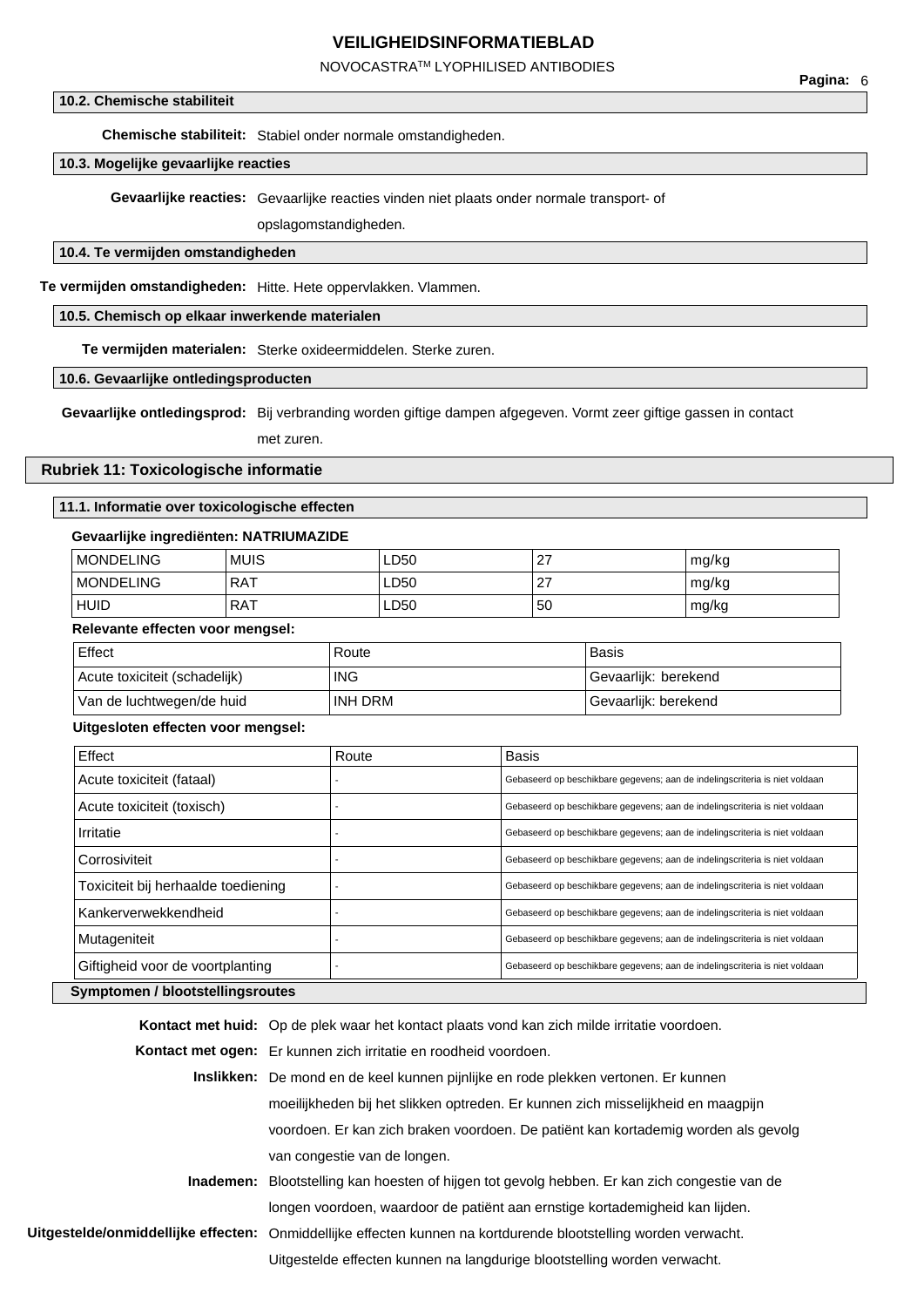NOVOCASTRATM LYOPHILISED ANTIBODIES

**Pagina:** 7

### **Rubriek 12: Ecologische informatie**

# **12.1. Toxiciteit**

### **Ekotoxiciteit:**

| Soorten                   | Test      | Waarde Eenheden |                 |
|---------------------------|-----------|-----------------|-----------------|
| Pimephales promelas       | 96H LC50  | 5.46            | mg/l Orconectes |
| rusticus                  | 96H LC100 |                 | mq/l            |
| Paracentrotus lividus     | 48H LOEC  | 10              | µmol/l          |
| Selenastrum capricornutum | 96H EC50  | 0.35            | mq/l            |

### **12.2. Persistentie en afbreekbaarheid**

**Persistentie en afbraak:** Niet biologisch afbreekbaar.

**12.3. Bioaccumulatie**

**Mogelijke bioaccumulatie:** Potentieel bioaccumuleerbaar.

**12.4. Mobiliteit in de bodem**

**Mobiliteit:** Wordt gemakkelijk door bodem geabsorbeerd.

### **12.5. Resultaten van PBT- en zPzB-beoordeling**

**PBT:** Deze substantie wordt niet geïdentificeerd als een PBT/vPvB-substantie.

### **12.6. Andere schadelijke effecten**

**Andere schadelijke effecten:** Vergiftig voor in het water levende organismen. Vergiftig voor bodemorganismen.

# **Rubriek 13: Instructies voor verwijdering**

#### **13.1. Afvalverwerkingsmethoden**

|                                            | Verwijderingshandelingen: In een geschikte houder doen en laat afval door een gespecialiseerd        |  |
|--------------------------------------------|------------------------------------------------------------------------------------------------------|--|
|                                            | afvalverwerkingsbedrijf verwijderen.                                                                 |  |
| Herstelwerkzaamheden: Niet van toepassing. |                                                                                                      |  |
|                                            | Verwijderen van verpakking: Laat afval door een gespecialiseerd afvalverwerkingsbedrijf verwijderen. |  |
|                                            | Opmerking: De gebruiker wordt opmerkzaam gemaakt op de mogelijke regionale of nationale              |  |
|                                            | voorschriften met betrekking tot verwijdering.                                                       |  |

### **Rubriek 14: Informatie met betrekking tot het vervoer**

**Vervoer over land (ADR/RID):** Gereglementeerd voor vervoer te land.

**Zeevervoer (IMDG):** Gereglementeerd voor transport over zee.

**Luchtvervoer (IATA):** Gereglementeerd voor vervoer door de lucht.

**Binnenwateren (ADNR/AND):** Gereglementeerd voor vervoer over de binnenwateren.

**14.1. VN-nummer**

**UN Nr:** UN3288

**14.2. Juiste ladingnaam overeenkomstig de modelreglementen van de VN**

**Juiste ladingnaam:** Giftig Solide, Anorganisch, N.O.S.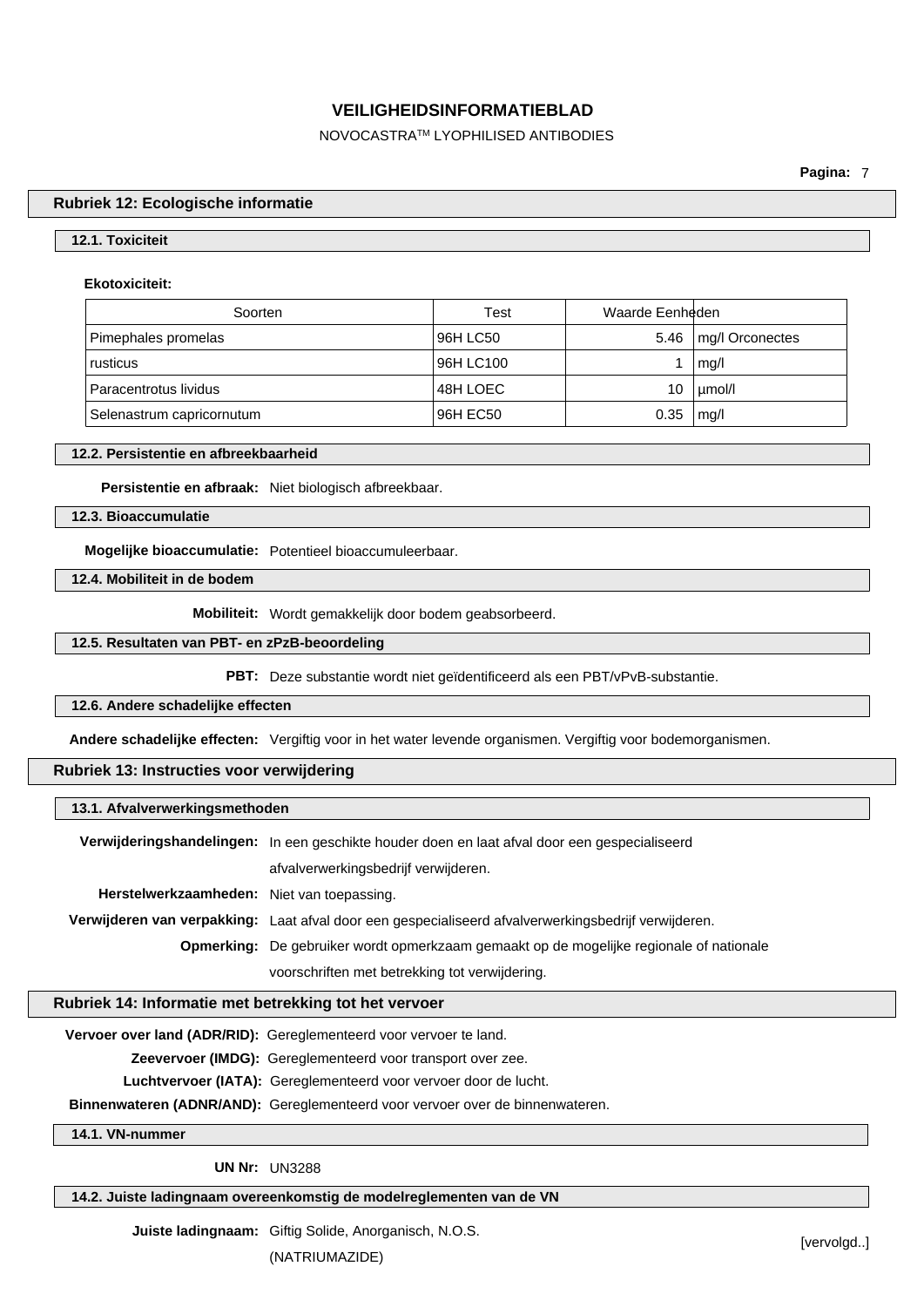# NOVOCASTRATM LYOPHILISED ANTIBODIES

| 14.3. Transportgevarenklasse(n)               |                                                                                                                        |
|-----------------------------------------------|------------------------------------------------------------------------------------------------------------------------|
| Transportklasse: 6.1                          |                                                                                                                        |
| 14.4. Verpakkingsgroep                        |                                                                                                                        |
| Verpakkingsgroep: III                         |                                                                                                                        |
| 14.5. Milieugevaren                           |                                                                                                                        |
| Milieugevaarlijk: Ja                          | Mariene verontreiniging: Ja                                                                                            |
| 14.6. Bijzondere voorzorgen voor de gebruiker |                                                                                                                        |
|                                               | Bijzondere voorzorgen: Geen speciale voorzorgsmaatregelen.                                                             |
| Tunnelcode: E                                 |                                                                                                                        |
| Transportcategorie: 3                         |                                                                                                                        |
| <b>Rubriek 15: Regelgeving</b>                |                                                                                                                        |
|                                               | 15.1. Specifieke veiligheids-, gezondheids- en milieureglementen en -wetgeving voor de stof of het mengsel             |
|                                               | Specifieke voorschriften: Veiligheidsinformatieblad in overeenstemming met;                                            |
|                                               | Verordening (EG) nr. 1907/2006 van het Europees Parlement en de Raad inzake de                                         |
|                                               | registratie en beoordeling van en de autorisatie en beperkingen ten aanzien van                                        |
|                                               | chemische stoffen (REACH).                                                                                             |
|                                               | VERORDENING (EG) Nr. 1272/2008 VAN HET EUROPEES PARLEMENT EN DE RAAD                                                   |
|                                               | betreffende de indeling, etikettering en verpakking van stoffen en mengsels.                                           |
| 15.2. Chemischeveiligheidsbeoordeling         |                                                                                                                        |
|                                               | Chemischeveiligheidsbeoordeling: De leverancier heeft geen chemische veiligheidsbeoordeling uitgevoerd voor de stof of |
|                                               | het mengsel.                                                                                                           |
| Rubriek 16: Overige informatie                |                                                                                                                        |
| Overige informatie                            |                                                                                                                        |
|                                               | Overige informatie: *Geeft tekst in het Veiligheidsblad aan die sinds de laatste herziening is gewijzigd.              |
|                                               | Zinnen van deel 2 / 3: EUH032: Vormt zeer giftig gas in contact met zuren.                                             |
|                                               | H300: Dodelijk bij inslikken.                                                                                          |
|                                               | H302: Schadelijk bij inslikken.                                                                                        |
|                                               | H317: Kan een allergische huidreactie veroorzaken.                                                                     |
|                                               | H334: Kan bij inademing allergie- of astmasymptomen of ademhalingsmoeilijkheden                                        |
|                                               | veroorzaken.                                                                                                           |
|                                               | H335: Kan irritatie van de luchtwegen veroorzaken.                                                                     |
|                                               | H361: Kan mogelijks de vruchtbaarheid of het ongeboren kind schaden.                                                   |
|                                               | H400: Zeer giftig voor in het water levende organismen.                                                                |
|                                               | H410: Zeer giftig voor in het water levende organismen, met langdurige gevolgen.                                       |
|                                               | H411: Giftig voor in het water levende organismen, met langdurige gevolgen.                                            |
|                                               | [vervolgd]                                                                                                             |
|                                               |                                                                                                                        |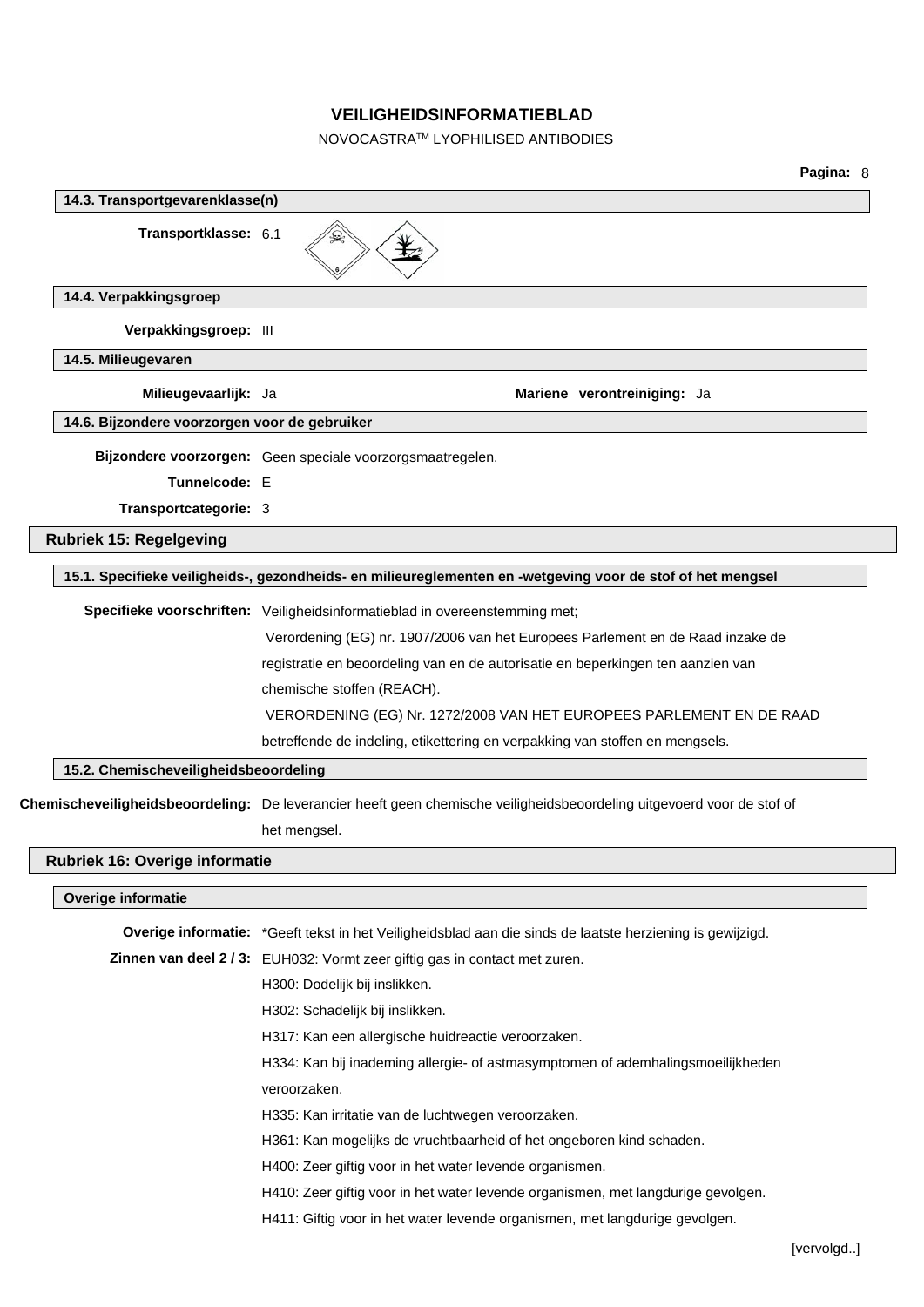# NOVOCASTRATM LYOPHILISED ANTIBODIES

### **Pagina:** 9

**Wettelijke ontkenning:** De hierboven vermelde informatie wordt verondersteld juist te zijn, maar vormt geen uitputtende opsomming en dient alleen als richtlijn gebruikt te worden. Deze firma kan niet aansprakelijk worden gehouden voor schade die het resultaat is van het hanteren van het hierboven vermelde produkt.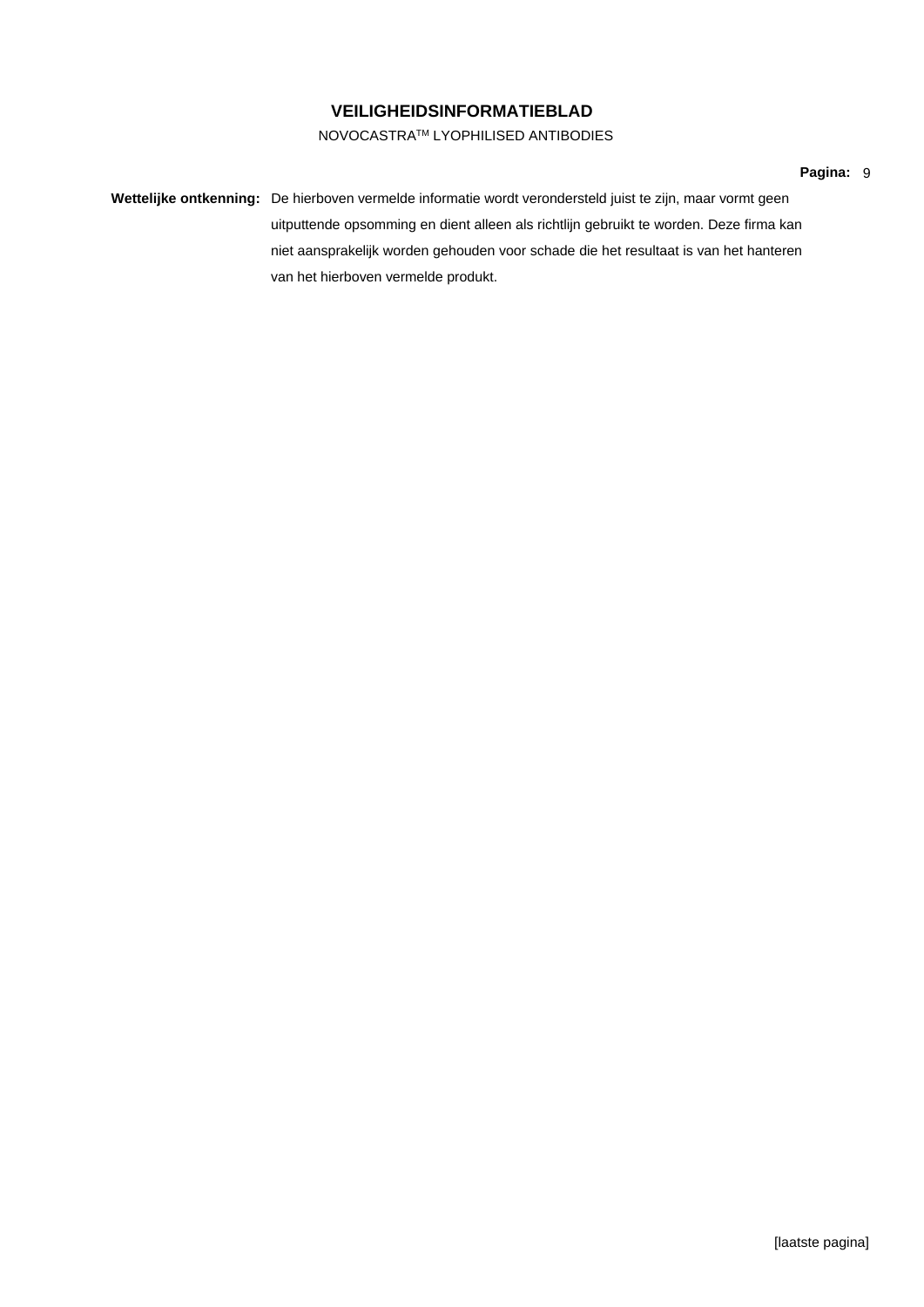

### NOVOCASTRATM LYOPHILISED ANTIBODIES

**Side:** 1

**Utarbeidelsesdato:** 08/03/2019

### **Revidert utgave nr.:** 3

# **Del 1: Identifikasjon av stoffet/blandingen og selskapet/foretaket**

### **1.1. Produktidentifikator**

**Produktnavn:** NOVOCASTRATM LYOPHILISED ANTIBODIES

**1.2. Relevante, identifiserte bruksmåter for stoffet eller blandingen og bruksmåter som frarådes**

**Bruk av produktet:** Bruk i laboratorier - profesjonell.

### **1.3. Opplysninger om leverandøren av sikkerhetsdataarket**

- **Selskapets navn:** Leica Biosystems Newcastle Ltd Balliol Business Park West
	- Benton Lane
	- Newcastle Upon Tyne
	- NE12 8EW
	- United Kingdom
	- **Tlf:** +44 191 2150567
	- **Fax:** +44 191 2151152
	- **Email:** msds@LeicaBiosystems.com

### **1.4. Nødtelefonnummer**

**Nødtelefon:** USA og Canada: 1-800-424-9300 Utenfor USA og Canada: bare +1 703-741-5970 For nødanrop.

# **Del 2: Fareidentifikasjon**

# **2.1. Klassifisering av stoffet eller blandingen**

| Klassifisering (CLP): Acute Tox. 4: H302; Resp. Sens. 1: H334; Aquatic Chronic 2: H411; Skin Sens. 1: H317;   |
|---------------------------------------------------------------------------------------------------------------|
| EUH032                                                                                                        |
| Viktigste negative virkninger: Farlig ved svelging. Kan utløse en allergisk hudreaksjon. Kan gi allergi eller |
| astmasymptomer eller pustevansker ved innånding. Giftig, med langtidsvirkning, for liv i                      |
| vann. Ved kontakt med syrer utvikles meget giftig gass.                                                       |

### **2.2. Etikettelementer**

### **Etikettelementer:**

**Fareutsagn:** H302: Farlig ved svelging.

H317: Kan utløse en allergisk hudreaksjon.

H334: Kan gi allergi eller astmasymptomer eller pustevansker ved innånding.

H411: Giftig, med langtidsvirkning, for liv i vann.

EUH032: Ved kontakt med syrer utvikles meget giftig gass.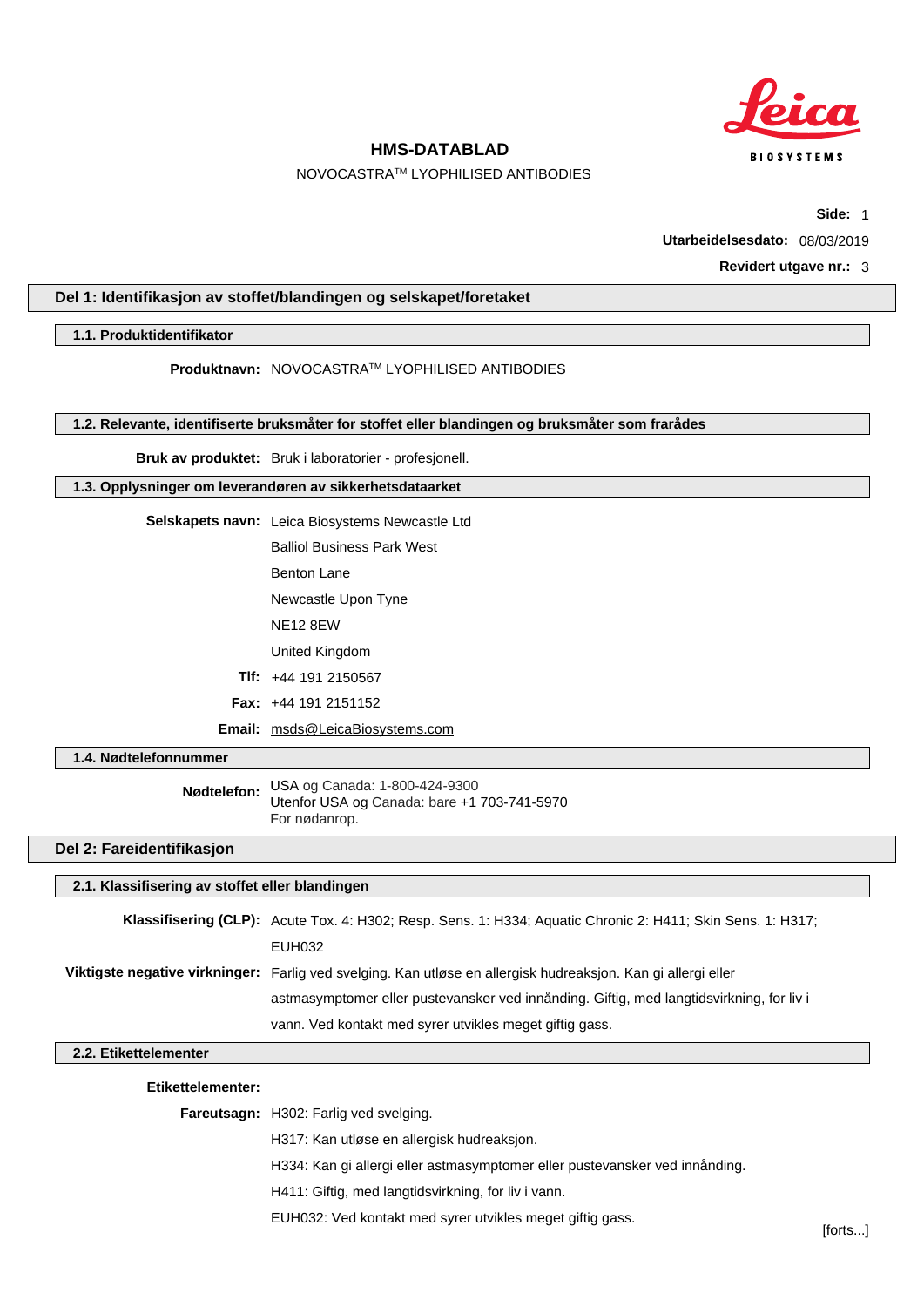# NOVOCASTRATM LYOPHILISED ANTIBODIES

**Side:** 2

| Signalord: Fare                      |                                                                                   |
|--------------------------------------|-----------------------------------------------------------------------------------|
| Fare piktogrammer: GHS07: Utropstegn |                                                                                   |
|                                      | GHS08: Helsefare                                                                  |
|                                      | GHS09: Miljø                                                                      |
|                                      |                                                                                   |
|                                      | Forsiktighetsutsagn: * P261: Unngå innånding av støv. P264:                       |
|                                      | Vask hender grundig etter bruk.                                                   |
|                                      | P270: Ikke spis, drikk eller røyk ved bruk av produktet.                          |
|                                      | P272: Tilsølte arbeidsklær må ikke fjernes fra arbeidsplassen.                    |
|                                      | P273: Unngå utslipp til miljøet.                                                  |
|                                      | P280: Benytt vernehansker/verneklær/vernebriller/ansiktsskjerm.                   |
|                                      | P284: Bruk åndedrettsvern.                                                        |
|                                      | P301+312: VED SVELGING: Kontakt et GIFTINFORMASJONSSENTER eller lege ved          |
|                                      | ubehag.                                                                           |
|                                      | P302+352: VED HUDKONTAKT: Vask med mye såpe og vann.                              |
|                                      | P304+340: VED INNÅNDING: Flytt personen til frisk luft og sørg for at vedkommende |
|                                      | hviler i en stilling som letter åndedrettet.                                      |
|                                      | P330: Skyll munnen.                                                               |
|                                      | P333+313: Ved hudirritasjon eller utslett: Søk legehjelp.                         |
|                                      | P342+311: Ved symptomer i luftveiene: Kontakt et GIFTINFORMASJONSSENTER eller     |
|                                      | lege.                                                                             |
|                                      | P391: Samle opp spill.                                                            |
|                                      | P501: Innhold/Beholder leveres til godkjent avfallsbehandlingsanlegg.             |

# **2.3. Andre farer**

**PBT:** Stoffet er ikke klassifisert som et PBT/vPvB-stoff.

# **Del 3: Sammensetning og informasjon om ingredienser**

**3.2. Blandinger**

# **\* Ikke-klassifiserte ingredienser: ALBUMINS, BLOOD SERUM**

| ∗⊏∩<br>└         | *CAS       | Klassifisering (CLP)   | ాrosent |
|------------------|------------|------------------------|---------|
| 232-936-2<br>∼מי | *9048-46-8 | *Acute Tox. $4$ (H302) | $-10%$  |

**\* REACH registreringsnummer:** Not applicable.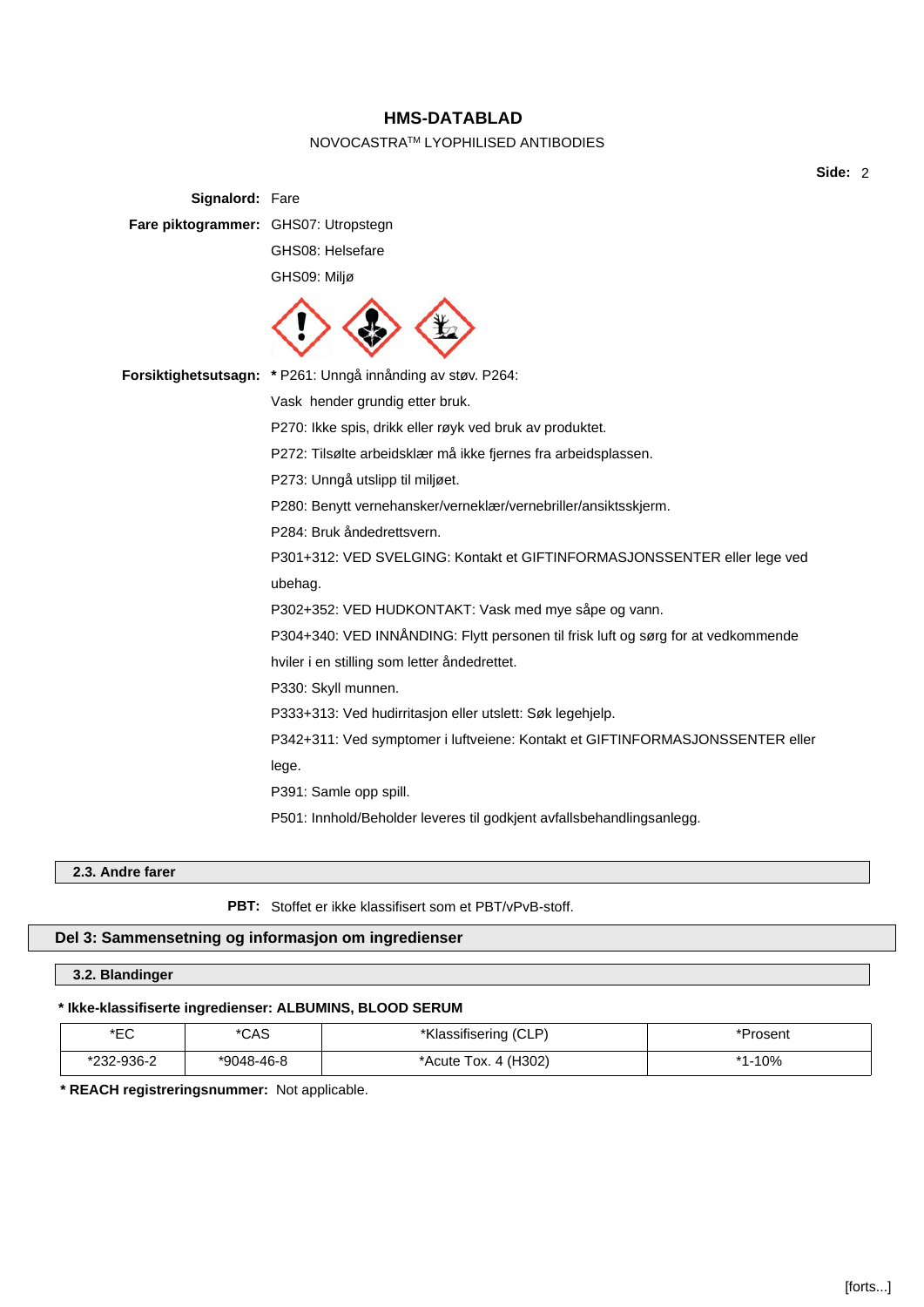# NOVOCASTRATM LYOPHILISED ANTIBODIES

# **Farlige ingredienser:**

| EC                                                                                                | CAS                                    | PBT/WEL                                                                                                            | Klassifisering (CLP)                                                      | Prosent |  |  |
|---------------------------------------------------------------------------------------------------|----------------------------------------|--------------------------------------------------------------------------------------------------------------------|---------------------------------------------------------------------------|---------|--|--|
| SODIUM AZIDE                                                                                      |                                        | REACH registratienummer: 01-2119457019-37-XXXX                                                                     |                                                                           |         |  |  |
| 247-852-1                                                                                         | 26628-22-8                             | 1-10%<br>Acute Tox. 2: H300; Aquatic Acute 1:<br>$\blacksquare$<br>H400; Aquatic Chronic 1: H410;<br><b>EUH032</b> |                                                                           |         |  |  |
|                                                                                                   | <b>BENZYLPENICILLIN SODIUM</b>         | REACH registratienummer: Ikke aktuelt.                                                                             |                                                                           |         |  |  |
| 710-2<br>69-57-8                                                                                  |                                        |                                                                                                                    | Skin Sens. 1: H317; Resp. Sens. 1:<br>H334                                | 1-10%   |  |  |
|                                                                                                   | STREPTOMYCIN SULPHATE                  | REACH registratienummer: Ikke aktuelt.                                                                             |                                                                           |         |  |  |
| 223-286-0                                                                                         | 3810-74-0                              | ٠                                                                                                                  | Acute Tox. 4: H302; Skin Sens. 1:<br>H317; STOT SE 3: H335; Repr. 2: H361 | 1-10%   |  |  |
| Del 4: Førstehjelpstiltak                                                                         |                                        |                                                                                                                    |                                                                           |         |  |  |
|                                                                                                   | 4.1. Beskrivelse av førstehjelpstiltak |                                                                                                                    |                                                                           |         |  |  |
|                                                                                                   |                                        | Hudkontakt: Vask straks med store mengder såpe og vann.                                                            |                                                                           |         |  |  |
| Øyekontakt: Skyll øyet under rennende vann i 15 minutter.                                         |                                        |                                                                                                                    |                                                                           |         |  |  |
| Svelging: Skyll munnen med vann. Fremkall ikke brekninger. Hvis den skadelidende er ved           |                                        |                                                                                                                    |                                                                           |         |  |  |
| bevissthet, gi ham/henne umiddelbart 1/2 liter vann å drikke.                                     |                                        |                                                                                                                    |                                                                           |         |  |  |
| Flytt den skadelidende fra eksponeringsområdet, mens det sørges for egen sikkerhet.<br>Innånding: |                                        |                                                                                                                    |                                                                           |         |  |  |
|                                                                                                   |                                        | Hvis ved den skadelidende er ved bevissthet, sørg for at han/hun sitter eller ligger. Hvis                         |                                                                           |         |  |  |
|                                                                                                   |                                        | den skadelidende er bevisstløs, men pusten er OK, legges han/hun i tilfriskningsstilling.                          |                                                                           |         |  |  |
|                                                                                                   |                                        | Hvis pusten blir boblende, skal den skadelidende sitte og gis oksygen om det er                                    |                                                                           |         |  |  |
| tilgjengelig. Overfør den skadelidende til sykehus så snart som mulig.                            |                                        |                                                                                                                    |                                                                           |         |  |  |
|                                                                                                   |                                        | 4.2. Viktigste symptomer og virkninger, både akutte og forsinkede                                                  |                                                                           |         |  |  |
|                                                                                                   |                                        | Hudkontakt: Det kan forekomme lett irritasjon på kontaktstedet.                                                    |                                                                           |         |  |  |
|                                                                                                   |                                        | Øyekontakt: Irritasjon og rødhet kan forekomme.                                                                    |                                                                           |         |  |  |
|                                                                                                   |                                        | Svelging: Det kan forekomme sårhet og rødhet i munnen og halsen. Det kan være vanskelig å                          |                                                                           |         |  |  |
|                                                                                                   |                                        | svelge. Kvalme og magesmerter kan forekomme. Brekninger kan forekomme.                                             |                                                                           |         |  |  |
|                                                                                                   |                                        | Andpustenhet kan forekomme pga. opphopning av lungene.                                                             |                                                                           |         |  |  |
|                                                                                                   |                                        | Innånding: Påvirkning kan forårsake hoste eller pipende pust. Det kan forekomme opphopning                         |                                                                           |         |  |  |
|                                                                                                   |                                        | av lungene som forårsaker alvorlig andpustenhet.                                                                   |                                                                           |         |  |  |
|                                                                                                   |                                        | Forsinkede virkninger: Umiddelbare virkninger kan forventes etter kortsiktig eksponering. Forsinkede virkninger    |                                                                           |         |  |  |
|                                                                                                   |                                        | kan forventes etter langsiktig eksponering.                                                                        |                                                                           |         |  |  |
|                                                                                                   |                                        | 4.3. Angivelse av behov for eventuell umiddelbar legehjelp og spesialbehandling                                    |                                                                           |         |  |  |
|                                                                                                   |                                        | Umiddelbar/spesiell behandling: Vis dette sikkerhetsdataarket til behandlende lege.                                |                                                                           |         |  |  |
|                                                                                                   |                                        |                                                                                                                    |                                                                           |         |  |  |

# **Del 5: Brannbekjempelsestiltak**

# **5.1. Slokkemedier**

**Brannslukningsmidler:** Egnet brannslukningsapparat skal brukes på den omgivende brannen. Tørt kjemisk

pulver. Bruk ikke vann. Bruk ikke karbondioksid. Bruk ikke skum.

# **5.2. Spesielle farer som oppstår fra stoffet eller blandingen**

**Eksponeringsfarer:** Slipper ut giftig røyk ved forbrenning.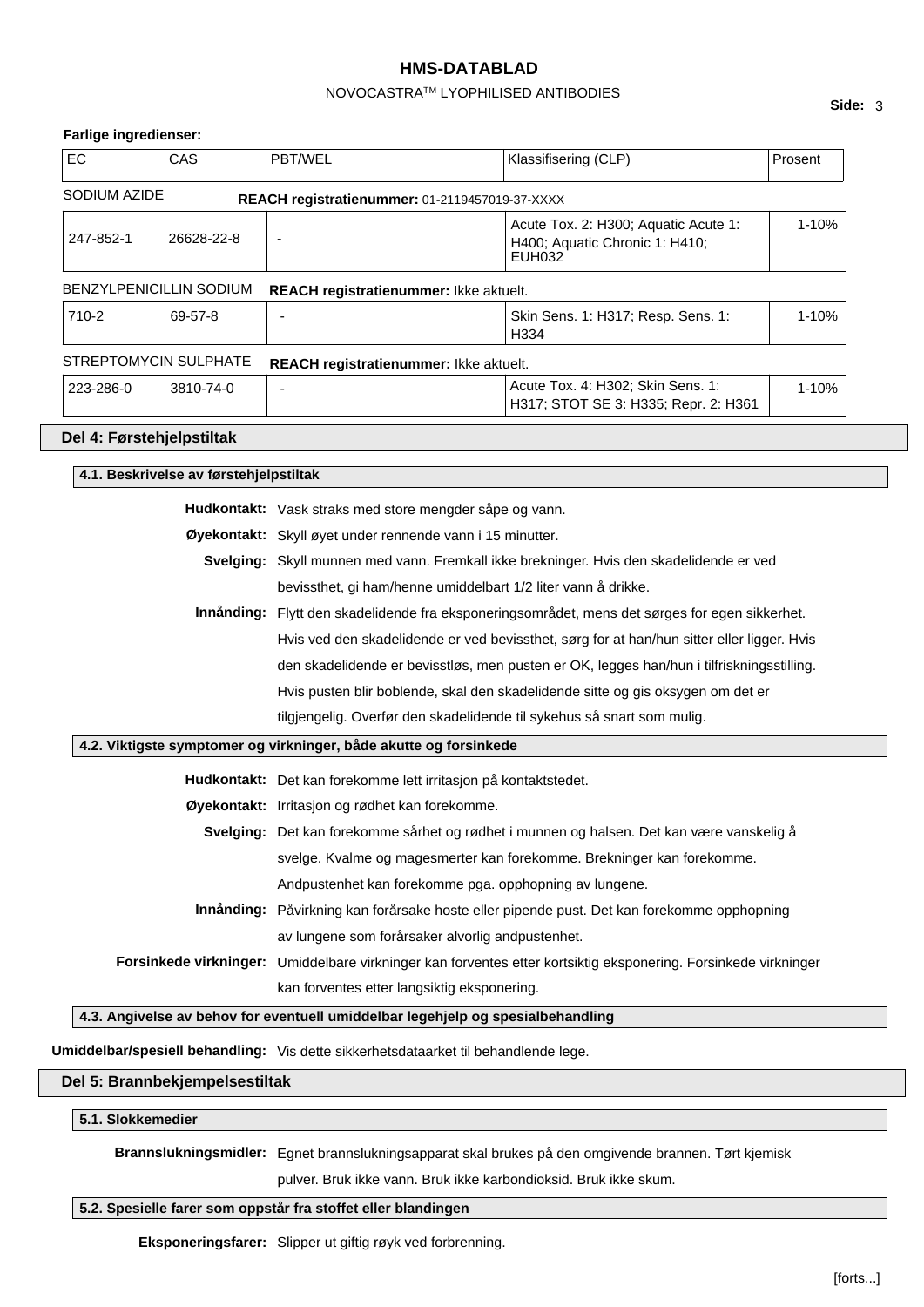# NOVOCASTRATM LYOPHILISED ANTIBODIES

# **5.3. Råd til brannpersonell**

**Råd til brannpersonell:** Bruk lukket åndedrettsapparat. Bruk verneklær for å forhindre kontakt med hud og øyne.

# **Del 6: Tiltak ved utilsiktet utslipp**

#### **6.1. Personlige forholdsregler, verneutstyr og nødprosedyrer**

**Personlige forholdsregler:** Merk av det forurensede området med skilt og forhindre adgang for uvedkommende. Forsøk ikke å iverksette tiltak uten egnede verneklær - se SDB, avsnitt 8. Unngå

støvdannelse.

### **6.2. Miljøforholdsregler**

**Miljøforholdsregler:** Må ikke slippes ut i avløp eller elver.

## **6.3. Metoder og materialer for oppsamling og opprensing**

**Renseprosedyrer:** Opprensing bør kun utføres av faglært personell som er kjent med det spesifikke stoffet. Flytt til en merket gjenvinningsbeholder som kan lukkes for uskadeliggjøring på en hensiktsmessig måte.

#### **6.4. Henvisning til andre deler**

**Henvisning til andre deler:** Se SDB, avsnitt 8. Se SDB, avsnitt 13.

### **Del 7: Håndtering og lagring**

#### **7.1. Forholdsregler for sikker håndtering**

**Håndteringskrav:** Unngå direkte kontakt med stoffet. Sørg for tilstrekkelig ventilasjon av området. **\***Unngå at det dannes eller spres støv i luften.

### **7.2. Betingelser for sikker lagring, blant annet eventuelle inkompatibiliteter**

**Oppbevaringsbetingelser:** Emballasjen oppbevares på et kjølig, godt ventilert. Hold beholderen tett lukket. Må ikke oppbevares nær tenningskilder.

**Egnet emballasje:** Må kun oppbevares i den originale emballasjen.

### **7.3. Spesifikk sluttbruk**

**Spesifikk sluttbruk:** Bruk i laboratorier - profesjonell.

### **Del 8: Eksponeringskontroller og personlig beskyttelse**

#### **8.1. Kontrollparametre**

#### **Farlige ingredienser: SODIUM AZIDE**

#### **Yrkeseksponeringsgrenser:**

#### **Støv som kan innåndes**

| Stat      | TWA 8 timers         | STEL 15 min              | TWA 8 timers             | STEL 15 min              |
|-----------|----------------------|--------------------------|--------------------------|--------------------------|
| EU        | $0.1 \text{ mg/m}^3$ | $0.3 \text{ mg/m}^3$     | $\overline{\phantom{0}}$ | ۰                        |
| UK        | 0.1 mg/m $3$         | $0.3$ mg/m $3$           |                          | ٠                        |
| IE.       | $0.1 \text{ mg/m}^3$ | $0.3 \text{ mg/m}^3$     | $\overline{\phantom{0}}$ | $\overline{\phantom{0}}$ |
| <b>US</b> | ٠                    | $0.3 \text{ mg/m}^3$     | $\overline{\phantom{0}}$ | ۰                        |
| CA        | ۰                    | $0.3 \text{ mg/m}^3$     |                          |                          |
| AU        | ۰                    | $0.3 \text{ mg/m}^3$     | $\overline{\phantom{0}}$ | ۰                        |
| NZ        |                      | $0.29$ mg/m <sup>3</sup> |                          |                          |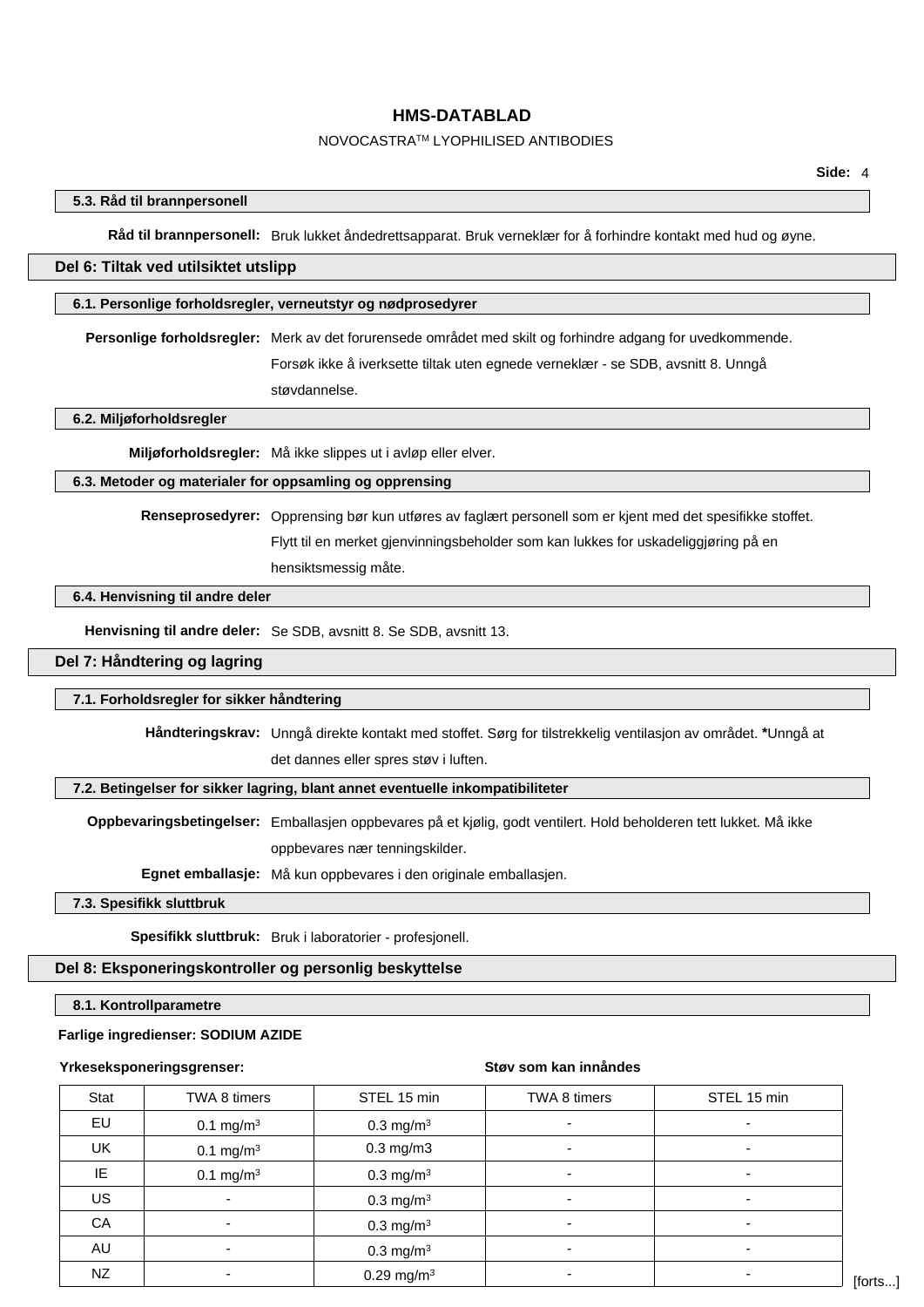# NOVOCASTRATM LYOPHILISED ANTIBODIES

**Side:** 5

# **DNEL/PNEC DNEL / PNEC** Ingen data tilgjengelige. **8.2. Eksponeringskontroller Tekniske tiltak:** Sørg for tilstrekkelig ventilasjon av området. **Åndedrettsvern:** Åndedrettsvern må være tilgjengelig for nødstilfeller. Partikkelfilter klasse P1 (EN143). **Håndvern:** Vernehansker. **Øyevern:** Vernebriller med sideskjerm. Sørg for å ha øyeglass for hånden. **Hudbeskyttelse:** Verneklær. **Miljømessig:** Det må hindres at stoffet får tilgang til offentlig avløp eller nærmiljøet. Se spesifikk medlemsstatlovgivning for krav iht. samfunnsmiljølovgivningen. **Del 9: Fysiske og kjemiske egenskaper 9.1. Informasjon om grunnleggende fysiske og kjemiske egenskaper**

**Tilstand:** Pulver

**Farge:** Av-hvit

**Lukt:** Luktfri

**9.2. Annen informasjon**

**Annen informasjon:** Ingen data tilgjengelige.

### **Del 10: Stabilitet og reaktivitet**

**10.1. Reaktivitet**

**Reaktivitet:** Stabil under anbefalte transport- og lagringsforhold.

**10.2. Kjemisk stabilitet:**

**Kjemisk stabilitet:** Stabil under normale forhold.

## **10.3. Mulighet for farlige reaksjoner**

**Farlige reaksjoner:** Farlige reaksjoner vill ikke oppstå under normale transport- eller lagringsforhold.

**10.4. Forhold som må unngås**

**Forhold som skal unngås:** Varme Varme overflater. Flammer.

**10.5. Inkompatible materialer**

**Materialer som skal unngås:** Sterke oksiderende midler. Sterke syrer.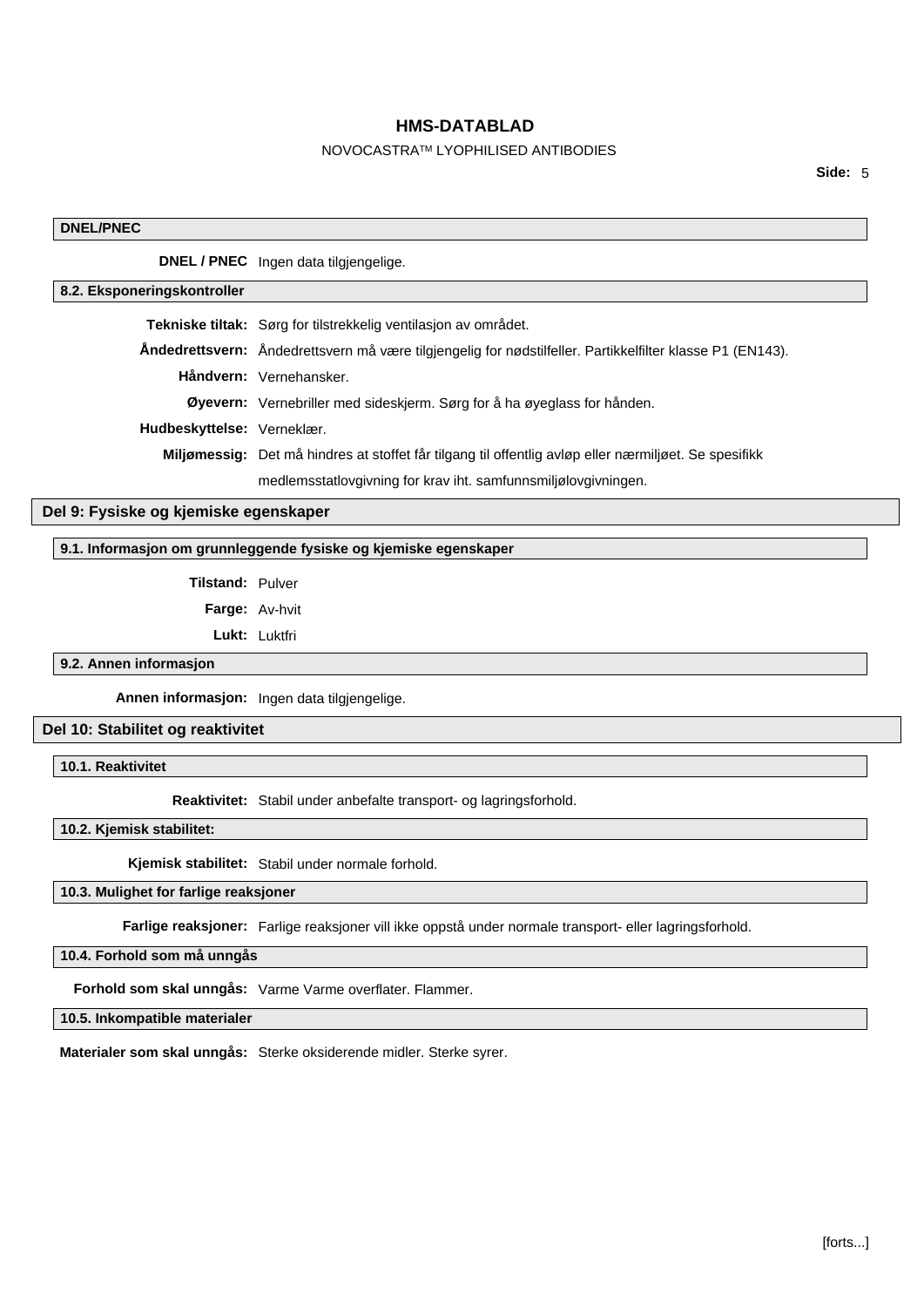# NOVOCASTRATM LYOPHILISED ANTIBODIES

### **10.6. Farlige**

**Farlige nedbrytningsprod:** Slipper ut giftig røyk ved forbrenning. Ved kontakt med syrer utvikles meget giftig gass.

# **Del 11: Toksikologisk informasjon:**

# **11.1. Informasjon om toksikologiske virkninger**

#### **Farlige ingredienser: SODIUM AZIDE**

| ORAL       | <b>MUS</b>   | LD50 | ົ<br>21         | mg/kg |
|------------|--------------|------|-----------------|-------|
| ORAL       | <b>ROTTE</b> | LD50 | ົ<br>$\epsilon$ | mg/kg |
| <b>HUD</b> | <b>ROTTE</b> | LD50 | 50              | mg/kg |

# **Relevante virkninger for blanding:**

| Virkning                      | Rute       | Basis            |
|-------------------------------|------------|------------------|
| Akutt toksisitet (skadelig)   | <b>ING</b> | Farlig: beregnet |
| Andedretts/hudsensibilisering | INH DRM    | Farlig: beregnet |

### **Unntatte virkninger for blanding:**

| Virkning                     | Rute | <b>Basis</b>                                                            |
|------------------------------|------|-------------------------------------------------------------------------|
| Akutt toksisitet (fatal)     |      | Klassifiseringskriteriene er ikke oppfylt, basert på tilgjengelige data |
| Akutt toksisitet (toksisk)   |      | Klassifiseringskriteriene er ikke oppfylt, basert på tilgjengelige data |
| Irritasion                   |      | Klassifiseringskriteriene er ikke oppfylt, basert på tilgjengelige data |
| Korrosivitet                 |      | Klassifiseringskriteriene er ikke oppfylt, basert på tilgjengelige data |
| Toksisitet ved gjentatt dose |      | Klassifiseringskriteriene er ikke oppfylt, basert på tilgjengelige data |
| Karsogenisitet               |      | Klassifiseringskriteriene er ikke oppfylt, basert på tilgjengelige data |
| Mutagenisitet                |      | Klassifiseringskriteriene er ikke oppfylt, basert på tilgjengelige data |
| Toksisitet for reproduksjon  |      | Klassifiseringskriteriene er ikke oppfylt, basert på tilgjengelige data |

## **Symptomer/eksponeringsruter**

| Hudkontakt: Det kan forekomme lett irritasjon på kontaktstedet.                                                   |  |  |  |
|-------------------------------------------------------------------------------------------------------------------|--|--|--|
| Øyekontakt: Irritasjon og rødhet kan forekomme.                                                                   |  |  |  |
| Svelging: Det kan forekomme sårhet og rødhet i munnen og halsen. Det kan være vanskelig å                         |  |  |  |
| svelge. Kvalme og magesmerter kan forekomme. Brekninger kan forekomme.                                            |  |  |  |
| Andpustenhet kan forekomme pga. opphopning av lungene.                                                            |  |  |  |
| Innånding: Påvirkning kan forårsake hoste eller pipende pust. Det kan forekomme opphopning                        |  |  |  |
| av lungene som forårsaker alvorlig andpustenhet.                                                                  |  |  |  |
| Forsinkede virkninger: A1Umiddelbare virkninger kan forventes etter kortsiktig eksponering. Forsinkede virkninger |  |  |  |
| kan forventes etter langsiktig eksponering.                                                                       |  |  |  |
|                                                                                                                   |  |  |  |

# **Del 12: Miljøinformasjon**

# **12.1. Toksisitet**

# **Ekogiftighet:**

| Arter                     | Test      | Verdi | Enheter |
|---------------------------|-----------|-------|---------|
| Selenastrum capricornutum | 96H EC50  | 0.35  | mg/L    |
| Paracentrotus lividus     | 48H LOEC  | 10    | umol/L  |
| Orconectes rusticus       | 96H LC100 |       | mg/L    |
| Pimephales promelas       | 96H LC50  | 5.46  | mg/L    |

### **12.2. Persistens og nedbrytbarhet**

**Persistens og nedbrytbarhet:** Ikke biologisk nedbrytbar.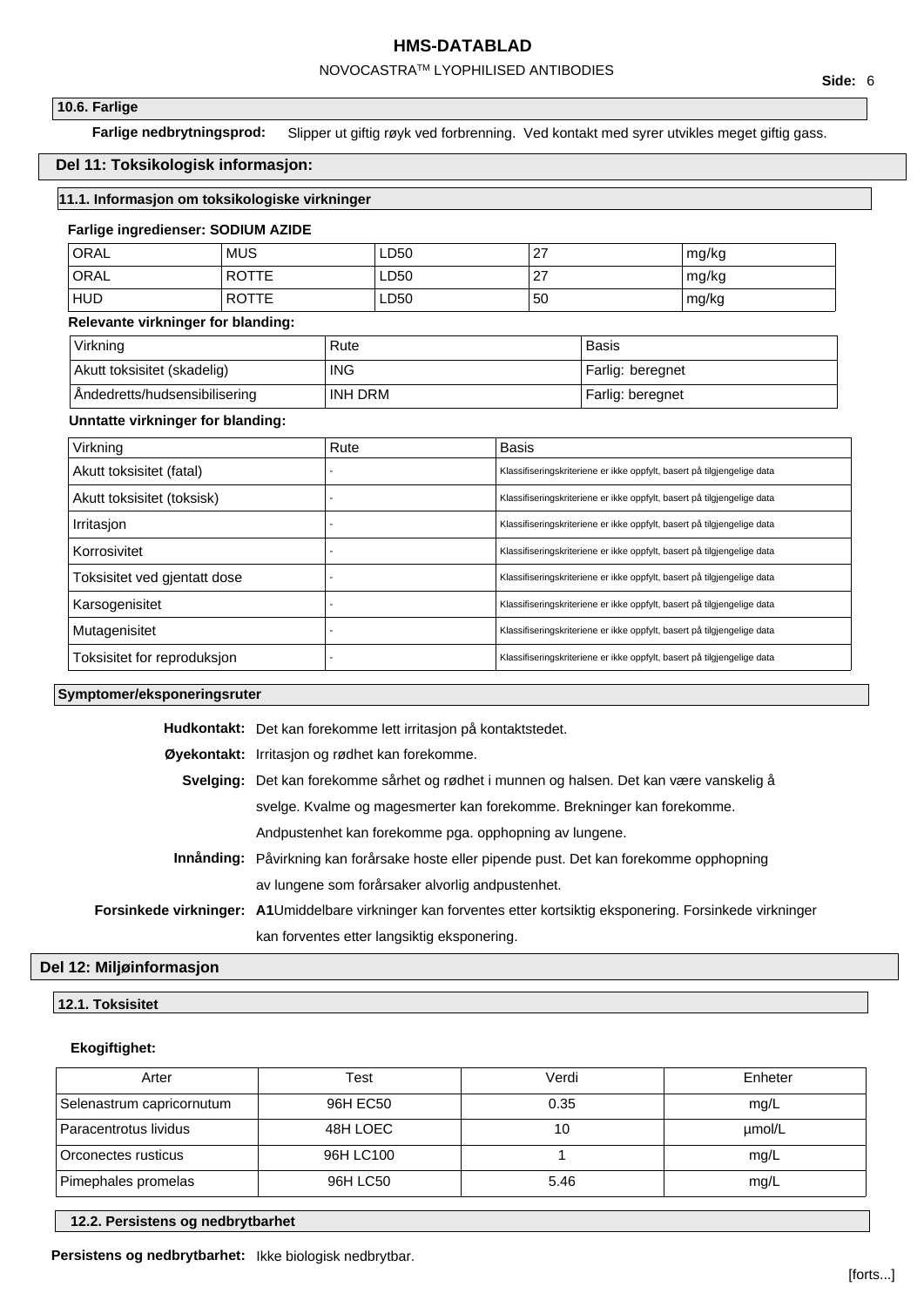### NOVOCASTRATM LYOPHILISED ANTIBODIES

### **12.3. Biokumulativt potensial**

**Bioakkumulasjonspotensial:** Bioakkumulasjonspotensial.

### **12.4. Mobilitet i grunnen**

**Mobilitet:** Absorberes lett i jord.

### **12.5. Resultater av PBT- og vPvB-vurderinger**

**PBT:** Stoffet er ikke klassifisert som et PBT/vPvB-stoff.

#### **12.6. Andre negative virkninger**

**Andre uønskede virkninger:** Giftig for vannlevende organismer. Giftig for jordlevende organismer.

### **Del 13: Avfallsbehandlingsvurderinger**

#### **13.1. Avfallsbehandlingsmetoder**

**Avfallsbehandling:** Flytt til en egnet beholder - sørg for henting av et selskap som tar seg av spesialavfall.

**Gjenvinningsoperasjoner:** Ikke aktuelt.

**Emballasjehåndtering:** Sørg for henting av et selskap som tar seg av spesialavfall.

**NB:** Brukeren bes være oppmerksom på at det muligens kan finnes regionale eller

nasjonale forskrifter angående avfall.

### **Del 14: Transportinformasjon**

**Landtransport (ADR/RID):** Regulert for transport på land.

**Sjøtransport (IMDG):** Regulert for transport sjøveien.

Lufttransport (IATA): Regulert for transport med fly.

**Innenriks sjøtransport (ADNR/AND):** Regulert for transport på innenlandske vannveier.

**14.1. FN-nummer**

**FN-nr.:** UN3288

**14.2. Korrekt FN-transportnavn**

**Transportnavn:** Giftig Fast, Uorganisk, N.O.S.

(SODIUM AZIDE)

# **14.3. Transportfareklasse(r)**

**Transportklasse:** 6.1

**14.4. Emballasjegruppe**

**Emballasjegruppe:** III

**14.5. Miljøfarer**

**Farlig for miljøet:** Ja **Havforurensende stoff:** Ja

### **14.6. Spesielle forholdsregler for brukeren**

**Spesielle forholdsregler:** Ingen spesielle forholdsregler.

**Tunnelkode:** E

**Transportkategori:** 3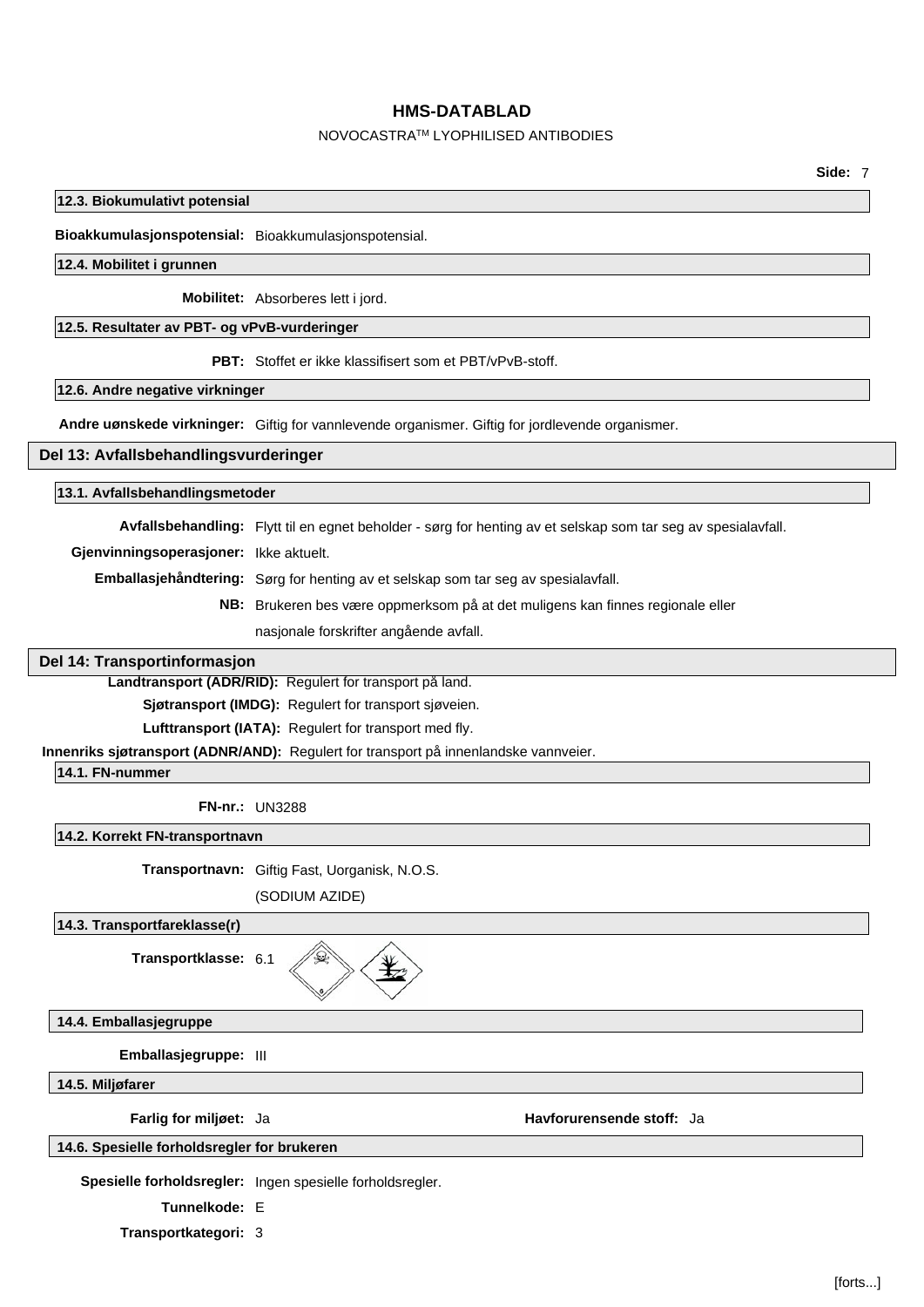# NOVOCASTRATM LYOPHILISED ANTIBODIES

**Side:** 8

|                                                                              | Del 15: Informasjon om lover og forskrifter                                                                       |  |  |
|------------------------------------------------------------------------------|-------------------------------------------------------------------------------------------------------------------|--|--|
|                                                                              |                                                                                                                   |  |  |
|                                                                              | 15.1. Helse- miljø- og sikkerhetslovgivning og -forskrifter som er spesielle for stoffet eller blandingen         |  |  |
|                                                                              | Spesielle forskrifter: Sikkerhetsdatablad ifølge;                                                                 |  |  |
| Forordning (EF) nr. 1907/2006 av Europaparlamentet og Rådet om registrering, |                                                                                                                   |  |  |
|                                                                              | vurdering, godkjenning og begrensning av kjemikalier (REACH).                                                     |  |  |
|                                                                              | Forordning (EF) nr. 1272/2008 av Europaparlamentet og Rådet om klassifisering,                                    |  |  |
|                                                                              | merking og emballering av stoffer og stoffblandinger.                                                             |  |  |
| 15.2. Kjemisk sikkerhetsvurdering                                            |                                                                                                                   |  |  |
|                                                                              | Kjemisk sikkerhetsvurdering: En kjemisk sikkerhetsvurdering har ikke blitt utført for stoffet eller blandingen av |  |  |
|                                                                              | leverandøren.                                                                                                     |  |  |
| Del 16: Annen informasjon                                                    |                                                                                                                   |  |  |
|                                                                              |                                                                                                                   |  |  |
| Annen informasjon                                                            |                                                                                                                   |  |  |
|                                                                              | Annen informasjon: * angir teksten i SDS som har blitt endret siden siste revisjon.                               |  |  |
|                                                                              | Setninger i avsnitt 2/3: EUH032: Ved kontakt med syrer utvikles meget giftig gass.                                |  |  |
|                                                                              | H300: Dødelig ved svelging.                                                                                       |  |  |
|                                                                              | H302: Farlig ved svelging.                                                                                        |  |  |
|                                                                              | H317: Kan utløse en allergisk hudreaksjon.                                                                        |  |  |
|                                                                              | H334: Kan gi allergi eller astmasymptomer eller pustevansker ved innånding.                                       |  |  |
|                                                                              | H335: Kan forårsake irritasjon av luftveiene.                                                                     |  |  |
|                                                                              | H361: Mistenkes for å kunne skade forplantningsevnen eller gi fosterskader.                                       |  |  |
|                                                                              | H400: Meget giftig for liv i vann.                                                                                |  |  |
|                                                                              | H410: Meget giftig, med langtidsvirkning, for liv i vann.                                                         |  |  |
|                                                                              | H411: Giftig, med langtidsvirkning, for liv i vann.                                                               |  |  |
|                                                                              | Ansvarsfraskrivelse: Informasjonen ovenfor antas å være korrekt, men utgir seg ikke for å være fullstendig og     |  |  |
|                                                                              | må kun brukes som veiledning. Selskapet påtar seg ikke noe ansvar for skader eller                                |  |  |
|                                                                              | personskader som følge av håndtering eller kontakt med ovennevnte produkt.                                        |  |  |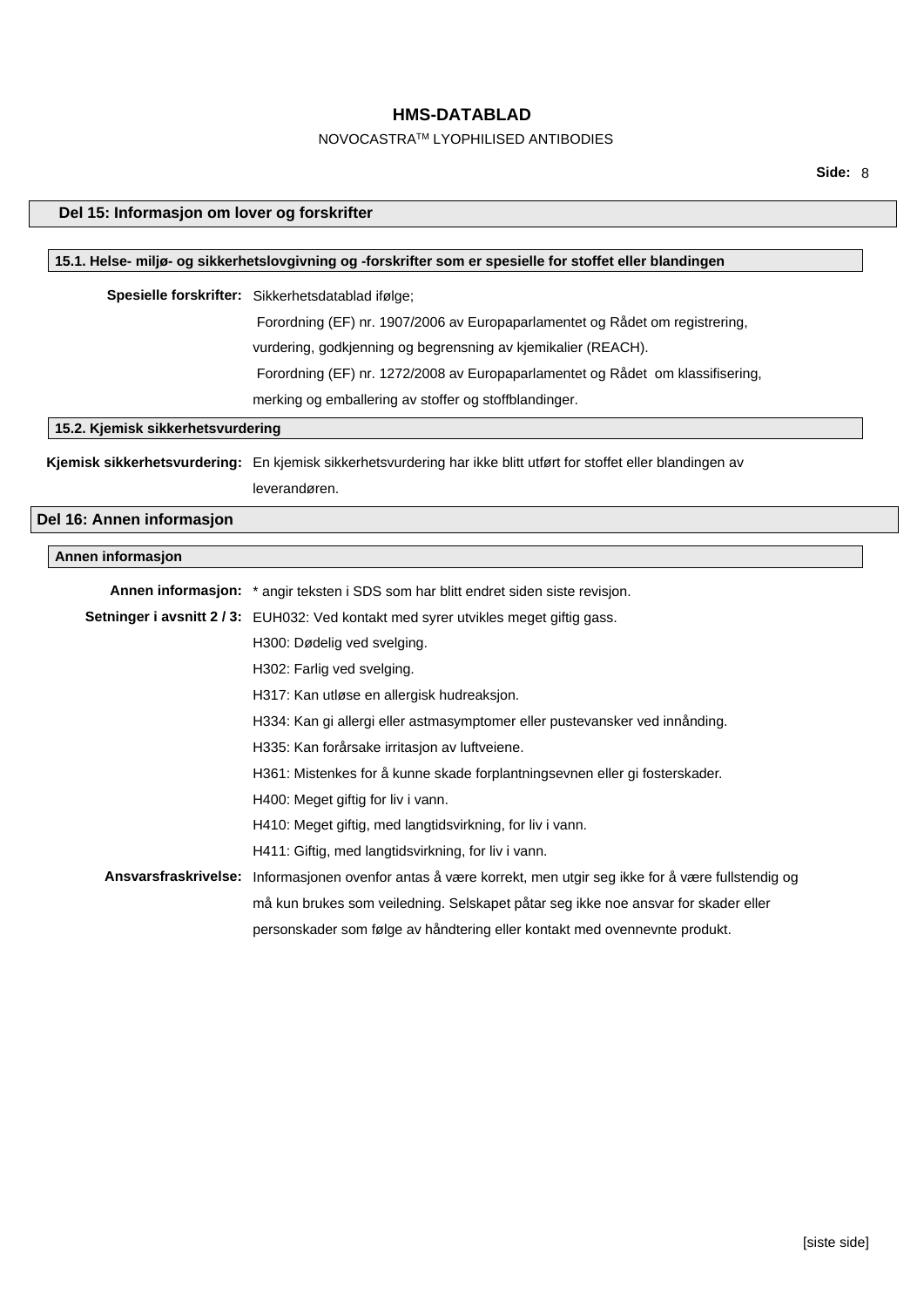

NOVOCASTRATM LYOPHILISED ANTIBODIES

**Страница:** 1 **Дата на съставяне:**

08/03/2019 **Ревизионен номер:** 3

### **Раздел 1: Идентификация на веществото/сместа и на дружеството/предприятието**

**1.1. Идентификатори на продукта**

**Име на продукта:** NOVOCASTRATM LYOPHILISED ANTIBODIES

**1.2. Идентифицирани употреби на веществото или сместа, които са от значение**

**Употреба на веществото:** Използвайте в лаборатории професионален.

**1.3. Подробни данни за доставчика на информационния лист за безопасност**

| Име на фирмата: Leica Biosystems Newcastle Ltd |  |  |  |  |
|------------------------------------------------|--|--|--|--|
|                                                |  |  |  |  |

Balliol Business Park West Benton Lane

Newcastle Upon Tyne

NE12 8EW

United Kingdom

**Телефон:** +44 191 2150567

**Факс:** +44 191 2151152

**Email:** msds@LeicaBiosystems.com

# **1.4. Телефонен номер при спешни случаи**

**Спешен тел:** САЩ и Канада: 18004249300 Извън САЩ и Канада: +1 703-741-5970 За спешни повиквания само.

### **Раздел 2: Описание на опасностите**

### **2.1. Класифициране на веществото или сместа**

**Основни опасности (CLP):** Acute Tox. 4: H302; Resp. Sens. 1: H334; Aquatic Chronic 2: H411; Skin Sens. 1: H317; EUH032 **Неблагоприятни ефекти:** Вреден при поглъщане. Може да причини алергична кожна реакция. Може да причини алергични или астматични симптоми или затруднения в дишането при вдишване. Токсичен за водните организми, с дълготраен ефект. При контакт с киселини се отделя силно токсичен газ.

### **2.2. Елементи на етикета**

#### **Елементи на етикета:**

**Предупреждения за опасност:** H302: Вреден при поглъщане.

H317: Може да причини алергична кожна реакция.

H334: Може да причини алергични или астматични симптоми или затруднения в

дишането при вдишване.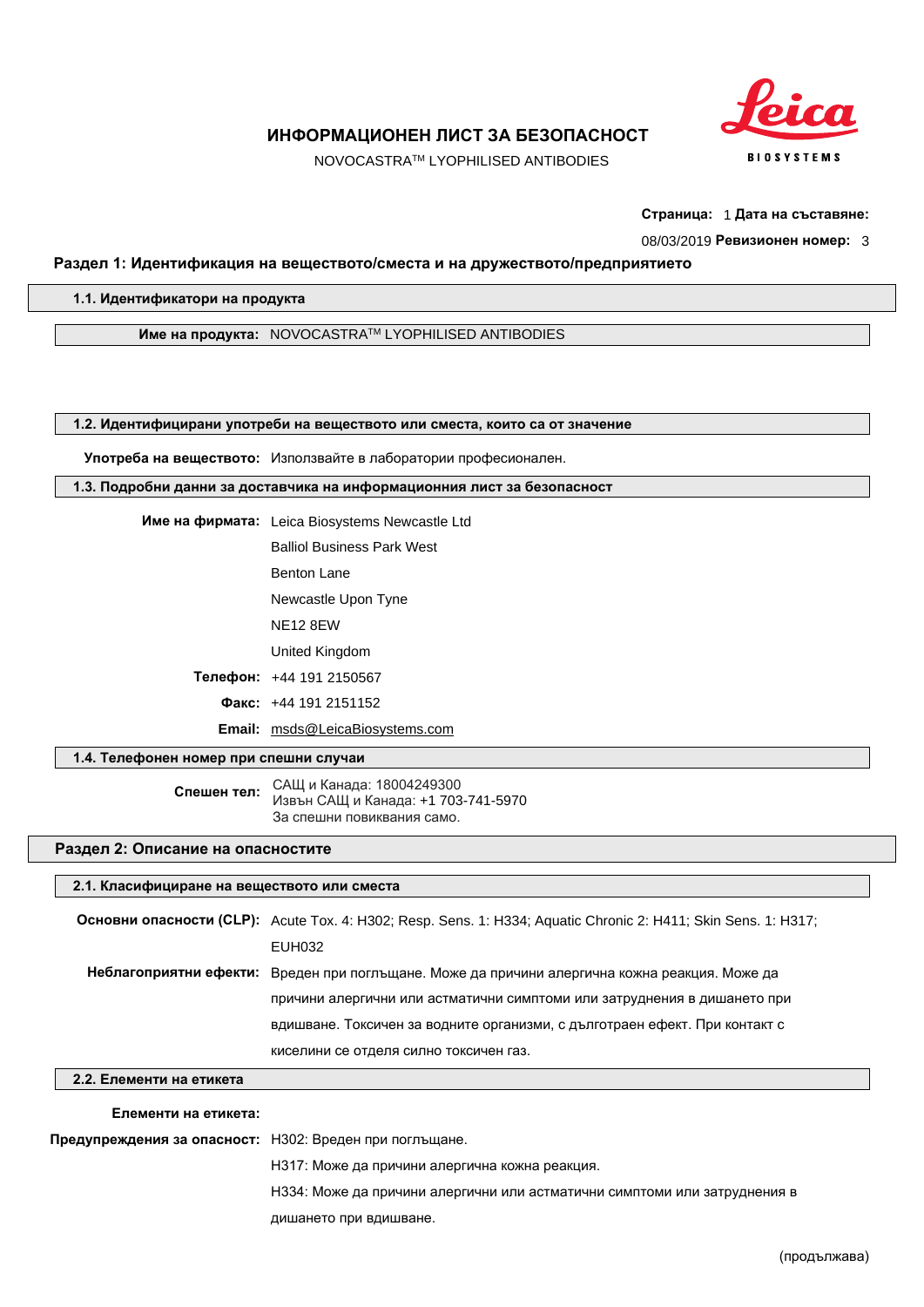NOVOCASTRATM LYOPHILISED ANTIBODIES

# **Страница:** 2

|                                                | Н411: Токсичен за водните организми, с дълготраен ефект.                     |
|------------------------------------------------|------------------------------------------------------------------------------|
|                                                | EUH032: При контакт с киселини се отделя силно токсичен газ.                 |
| Сигнални думи: Опасно                          |                                                                              |
| Пиктограми за опасност: GHS07: Удивителен знак |                                                                              |
|                                                | GHS08: Опасност за здравето                                                  |
|                                                | GHS09: На околната среда                                                     |
|                                                |                                                                              |
|                                                | Препоръки за безопасност: * Р261: Избягвайте вдишване на прах.               |
|                                                | Р264: Да се измие ръце старателно след употреба.                             |
|                                                | Р270: Да не се яде, пие или пуши при употреба на продукта.                   |
|                                                | Р272: Да не се изнася замърсено работно облекло извън работното помещение.   |
|                                                | Р273: Да се избягва изпускане в околната среда.                              |
|                                                | Р280: Използвайте предпазни ръкавици/предпазно облекло/предпазни             |
|                                                | очила/предпазна маска за лице.                                               |
|                                                | Р284: ЫПри недостатъчна вентилацияЭ носете средства за защита на             |
|                                                | дихателните пътища.                                                          |
|                                                | РЗ01+312: ПРИ ПОГЛЪЩАНЕ: При неразположение се обадете в ЦЕНТЪР ПО           |
|                                                | ТОКСИКОЛОГИЯ/на лекар/.                                                      |
|                                                | РЗ02+352: ПРИ КОНТАКТ С КОЖАТА: Измийте обилно със сапун и вода.             |
|                                                | РЗ04+340: ПРИ ВДИШВАНЕ: Изведете лицето на чист въздух и го поставете в      |
|                                                | позиция, улесняваща дишането.                                                |
|                                                | Р321: Специализирано лечение (вж инструкции на този етикет).                 |
|                                                | РЗЗО: Изплакнете устата.                                                     |
|                                                | РЗЗЗ+313: При поява на кожно дразнене или обрив на кожата: Потърсете         |
|                                                | медицински съвет/помощ.                                                      |
|                                                | РЗ42+311: При симптоми на затруднено дишане: Обадете се в ЦЕНТЪР ПО          |
|                                                | ТОКСИКОЛОГИЯ/на лекар/.                                                      |
|                                                | РЗ62+364: Свалете замърсеното облекло и го изперете преди повторна употреба. |
|                                                | РЗ91: Съберете разлятото.                                                    |
|                                                | Р501: Съдържанието/Съдът да се изхвърли в места за събиране на опасни        |
|                                                | или специални отпадъци.                                                      |
|                                                |                                                                              |

# **2.3. Други опасности**

**PBT:** Това вещество не се идентифицира като PBT/vPvB вещество.

# **Раздел 3: Състав/информация за съставките**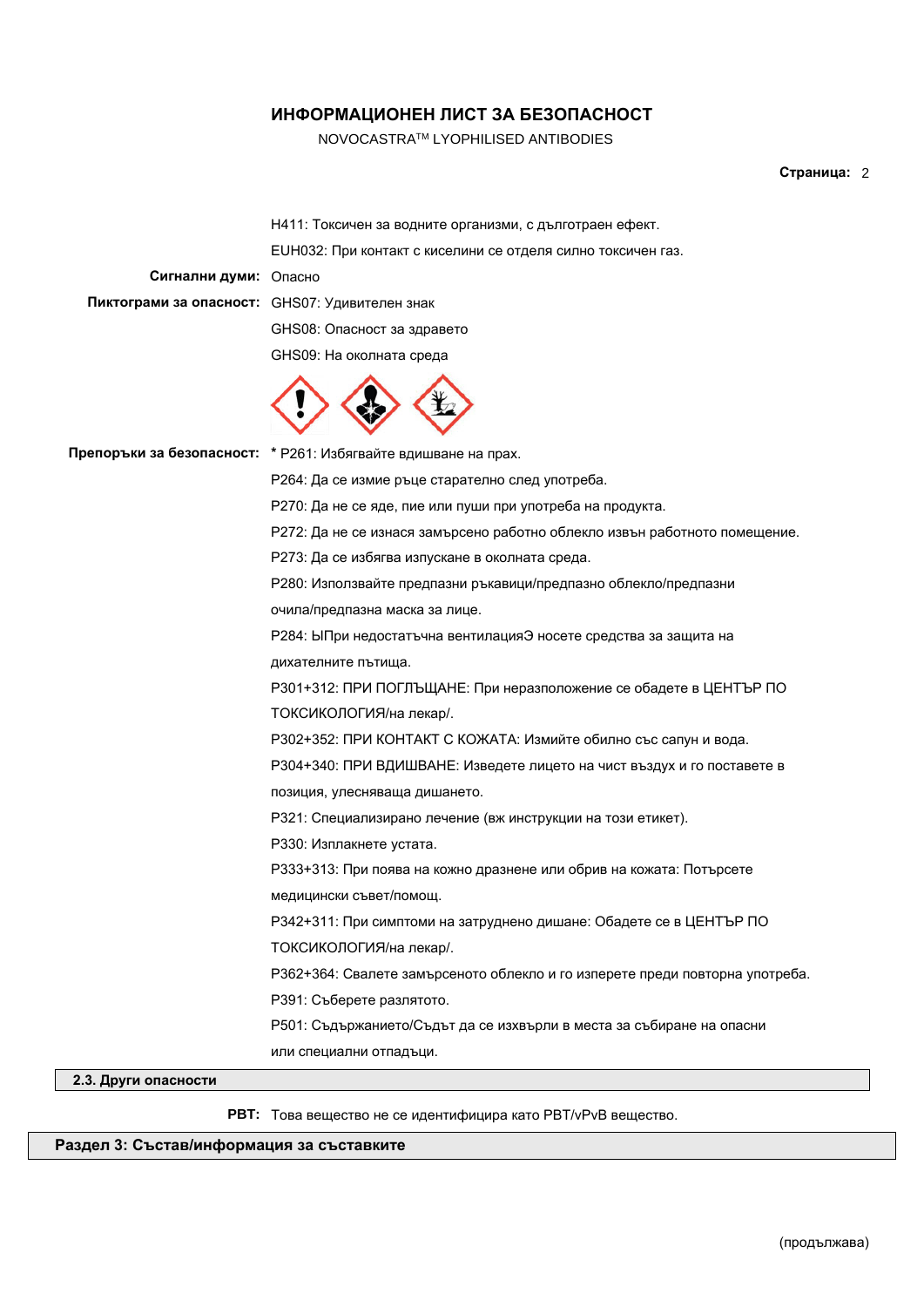NOVOCASTRATM LYOPHILISED ANTIBODIES

# **3.2. Смеси**

# **\* Некласифицирани съставки: ALBUMINS, BLOOD SERUM**

| *EC               | $* \cap \wedge \cap$<br>ں∧ر | Јсновни опасности                        | <b>Іроцент</b> |
|-------------------|-----------------------------|------------------------------------------|----------------|
| 232-936-2<br>ະ∩∩∩ | *9048-46-8                  | 4 (H <sub>302</sub> )<br>*Acute_<br>lox. | .10%<br>$*4$   |

# **\* REACH регистрационен номер:** Не е приложимо.

## **Опасни съставки:**

| <b>EC</b>    | CAS                            | PBT/WEL                  | Основни опасности (CLP)                                                                 | Процент   |
|--------------|--------------------------------|--------------------------|-----------------------------------------------------------------------------------------|-----------|
| SODIUM AZIDE |                                |                          | REACH регистрационен номер: 01-2119457019-37-XXXX                                       |           |
| 247-852-1    | 26628-22-8                     | $\overline{\phantom{a}}$ | Acute Tox. 2: H300; Aquatic Acute 1:<br>H400; Aquatic Chronic 1: H410;<br><b>EUH032</b> | $1 - 10%$ |
|              | <b>BENZYLPENICILLIN SODIUM</b> |                          | <b>REACH регистрационен номер:</b> Не е приложимо.                                      |           |
| $710 - 2$    | 69-57-8                        |                          | Skin Sens. 1: H317; Resp. Sens. 1:<br>H334                                              | $1 - 10%$ |
|              | STREPTOMYCIN SULPHATE          |                          | <b>REACH регистрационен номер:</b> Не е приложимо.                                      |           |
| 286-0        | 3810-74-0                      |                          | Acute Tox. 4: H302; Skin Sens. 1: H317;<br>STOT SE 3: H335; Repr. 2: H361               | $1 - 10%$ |

# **Раздел 4: Мерки за първа помощ**

| 4.1. Описание на мерките за първа помощ |                                                                                               |
|-----------------------------------------|-----------------------------------------------------------------------------------------------|
|                                         | При контакт с кожата: Незабавно измийте обилно със сапун и вода.                              |
|                                         | При контакт с очите: Изплакнете очите с течаща вода в продължение на 15 минути.               |
|                                         | При поглъщане: Промийте устата с вода. Не предизвиквайте повръщане. Ако пострадалия е в       |
|                                         | съзнание дайте му да изпие веднага половин литър вода.                                        |
|                                         | При вдишване: Изнесете пострадалия извън опастност като осигурите вашата собствена            |
|                                         | безопастност. Ако пострадалият е в съзнание поставете пострадалия в седнало                   |
|                                         | или легнало положение. Осигурете покой на пострадалия ако той е в безсъзнание,                |
|                                         | но дишането му е нормално. Ако дишането стане учестено поставете пострадалия в                |
|                                         | седнало положение и осигурете кислород при възможност. Незабавно                              |
|                                         | транспортирайте пострадалият в болница.                                                       |
|                                         | 4.2. Найсъществени остри и настъпващи след известен период от време симптоми и ефекти         |
|                                         | При контакт с кожата: Възможна е появата на леко възпаление на засегнатото място.             |
|                                         | При контакт с очите: Може да предизвиква възпаление и зачервяване.                            |
|                                         | При поглъщане: Възможно е възпаление и зачервяване на устата и гърлото. Възможна е поява на   |
|                                         | трудно преглъщане. Може да се появят гадене и стомашна болка. Може да                         |
|                                         | предизвика повръщане. Възможна е появата на задъхване в следствие на                          |
|                                         | нахлуването на в белите дробовете.                                                            |
| При вдишване:                           | Излагането на опастност може да предизвика кашлица или хриптене. Вероятен                     |
|                                         | конгестия в белите дробове може да предизвика остро задушаване.                               |
|                                         | Забавени последствия: Незабавни последствия могат да се очакват след краткотрайна експозиция. |
|                                         | Забавени последствия могат да се очакват след дълготрайна експозиция.                         |
|                                         |                                                                                               |

# **Страница:** 3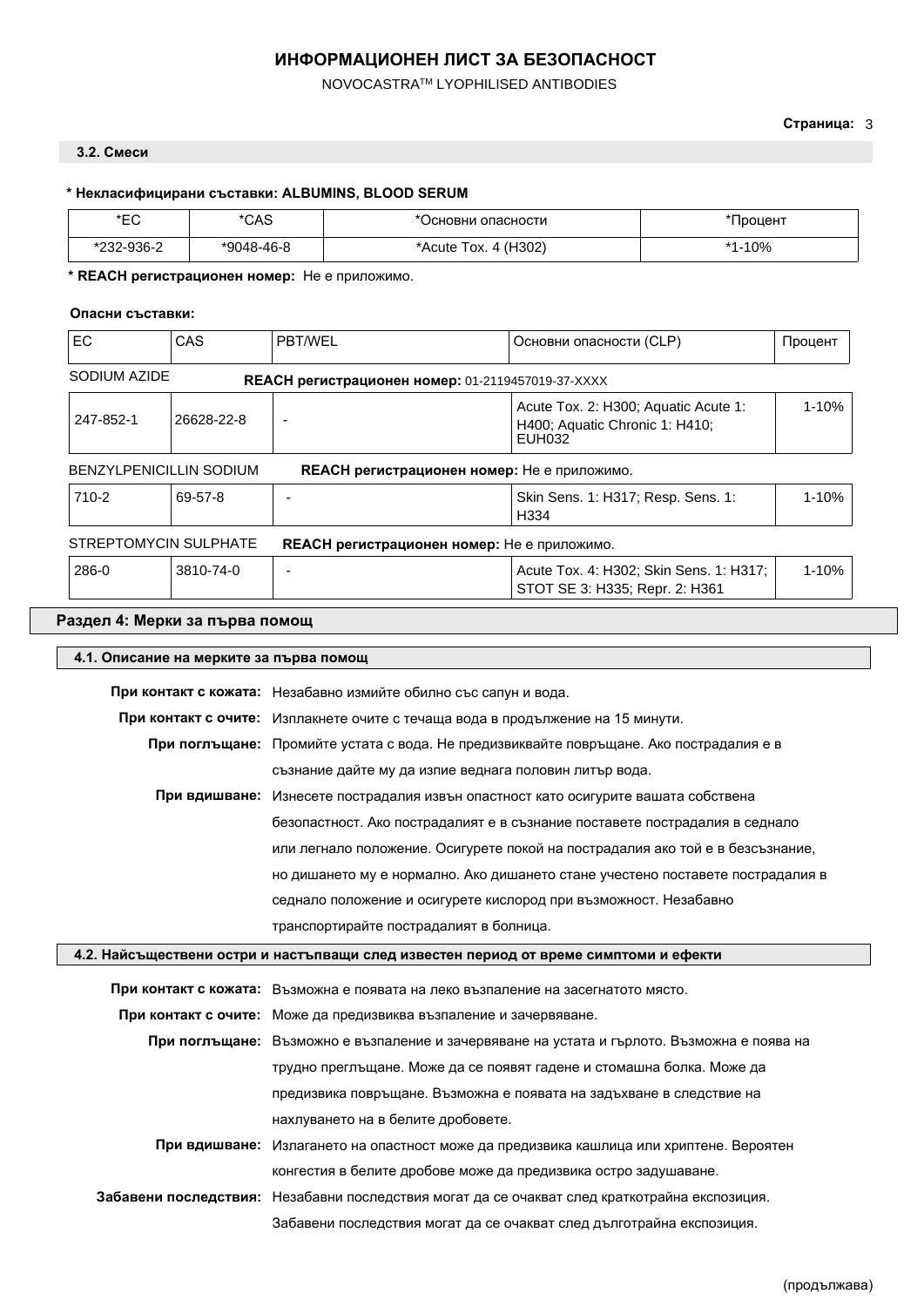NOVOCASTRATM LYOPHILISED ANTIBODIES

#### **Страница:** 4

#### **4.3. Указание за необходимостта от всякакви неотложни медицински грижи и специално лечение**

**Неотложно/специално лечение:** Покажете този информационен лист за безопасност на лекуващия лекар.

### **Раздел 5: Противопожарни мерки**

#### **5.1. Пожарогасителни средства**

**Техника на гасене:** При пожар да се посочи точният тип на пожарогасителното устройство. Суха

химическа пудра. Да не се използва вода. Да не се използва въглероден

двуокис. Да не се използва пяна.

#### **5.2. Особени опасности, които произтичат от веществото или сместа**

**Опасности на експозиция:** При горене отделя токсичен дим.

**5.3. Съвети за пожарникарите**

**Съвети за пожарникарите:** Да се носи автономен дихателен апарат. Да се носи подходящо защитно облекло за предпазване от контакт с кожата и очите.

#### **Раздел 6: Мерки при аварийно изпускане**

### **6.1. Лични предпазни мерки, предпазни средства и процедури при спешни случаи**

**Лични предпазни мерки:** Маркирайте замърсената площ и предотвратете достъпа на неоторизиран персонал. Да не се предприемат никакви действия без защитно облекло виж част 8 от ИЛБ. Не правете прах.

#### **6.2. Предпазни мерки за опазване на околната среда**

**Опазване на околн. среда:** Да не се изпуска в канализацията или реки.

#### **6.3. Методи и материали за ограничаване и почистване**

**Начини на почистване:** Почистването трябва да се извършва само от квалифициран персонал запознат с конкретното вещество. Преместете веществото чрез подходя метод в затварящ се, надписан, обезопасен съд за опасни или специални отпадъци.

**6.4. Позоваване на други раздели**

**Позоваване на други раздели:** Виж част 8 от ИЛБ. Виж част 13 от ИЛБ.

#### **Раздел 7: Работа и съхранение**

#### **7.1. Предпазни мерки за безопасна работа**

**Изисквания за работа:** Избягвайте директен контакт с веществото. Осигурете достатъчно вентилация на пространството. **\***Избягвайте образуването или разпространението на прах във въздуха.

#### **7.2. Условия за безопасно съхраняване, включително несъвместимости**

**Условия за съхраниние:** Да се съхранява на хладно, добре проветливо място. Съхранявайте съдът плътно затворен. Пазете от потенциални възпламенители

**Подходяща опаковка:** Да се съхранява само в оригиналната опаковка.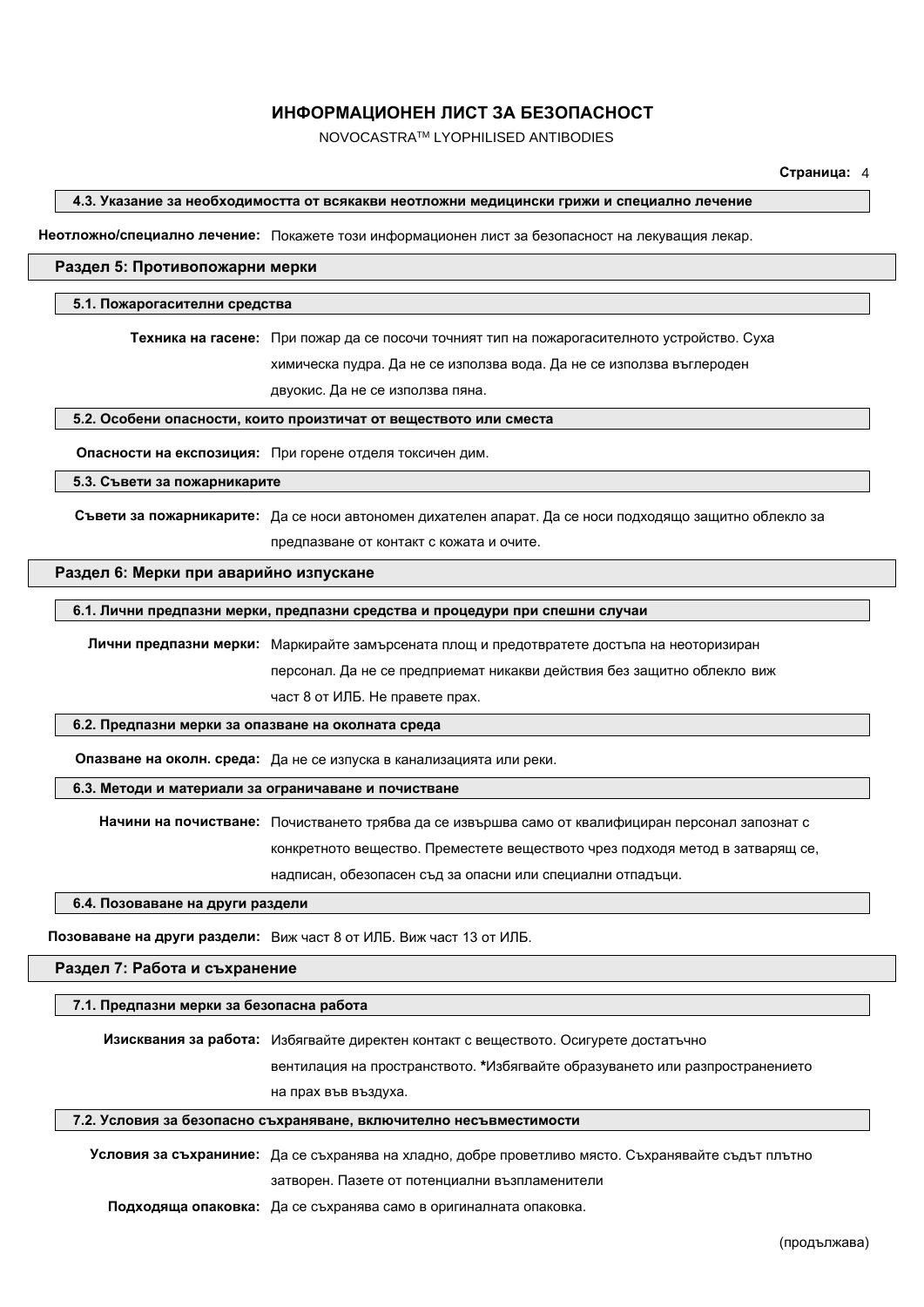NOVOCASTRATM LYOPHILISED ANTIBODIES

**Страница:** 5

### **7.3. Специфична(и) крайна(и) употреба(и)**

**Спец. крайнаи употребаи:** Използвайте в лаборатории професионален.

# **Раздел 8: Контрол на експозицията/лични предпазни средства**

#### **8.1. Параметри на контрол**

### **Опасни съставки: SODIUM AZIDE**

### **Граници на експозиция в работна среда:**

**Прах който може да бъде вдишан**

| държава | 8 часа ГЕРМ:             | 15 мин. ГЕРМ:            | 8 часа ГЕРМ: | 15 мин. ГЕРМ:            |
|---------|--------------------------|--------------------------|--------------|--------------------------|
| EU      | 0.1 mg/m <sup>3</sup>    | $0.3$ mg/m <sup>3</sup>  | ٠            | ۰                        |
| UK      | $0.1$ mg/m $3$           | $0.3$ mg/m $3$           | ۰            | $\overline{\phantom{a}}$ |
| IE      | 0.1 mg/m <sup>3</sup>    | $0.3$ mg/m <sup>3</sup>  | ٠            | ۰                        |
| US.     |                          | $0.3$ mg/m <sup>3</sup>  | ۰            | ۰                        |
| CA      |                          | $0.3 \text{ mg/m}^3$     | ٠            | ۰                        |
| AU      | $\overline{\phantom{0}}$ | $0.3 \text{ mg/m}^3$     | ۰            | $\overline{\phantom{a}}$ |
| NZ      | $\overline{\phantom{0}}$ | $0.29$ mg/m <sup>3</sup> | ۰            | ۰                        |

## **DNEL/PNEC**

### **DNEL / PNEC** Няма налични данни.

# **8.2. Контрол на експозицията**

|                                           | Технически мерки: Осигурете достатъчно вентилация на пространството.                            |
|-------------------------------------------|-------------------------------------------------------------------------------------------------|
|                                           | Мерки при дишане: При необходимост дихателна защита се изисква. Филтър за частици               |
|                                           | клас P1 (EN143)                                                                                 |
| Предпазване на ръцете: Предпазни ръкавици |                                                                                                 |
|                                           | Предпазване на очите: Предпазни очила със странични предпазители Осигурете в максимална близост |
|                                           | място за промивка на очите.                                                                     |
| Предпазване на кожата: Защитно облекло.   |                                                                                                 |
|                                           | Екологични: Не позволявайте изтичане в обществената канализация или в околната среда.           |
|                                           | Направете справка с конкретното законодателство на държаватачленка относно                      |
|                                           | изискванията съгласно законодателството на Общността в областта на околната                     |
|                                           | среда.                                                                                          |

# **Раздел 9: Физични и химични свойства**

#### **9.1. Информация относно основните физични и химични свойства**

**Състояние:** Прах

**Цвят:** Светлокремав

**Мирис:** Без миризма

### **9.2. Друга информация**

**Друга информация:** Няма налични данни.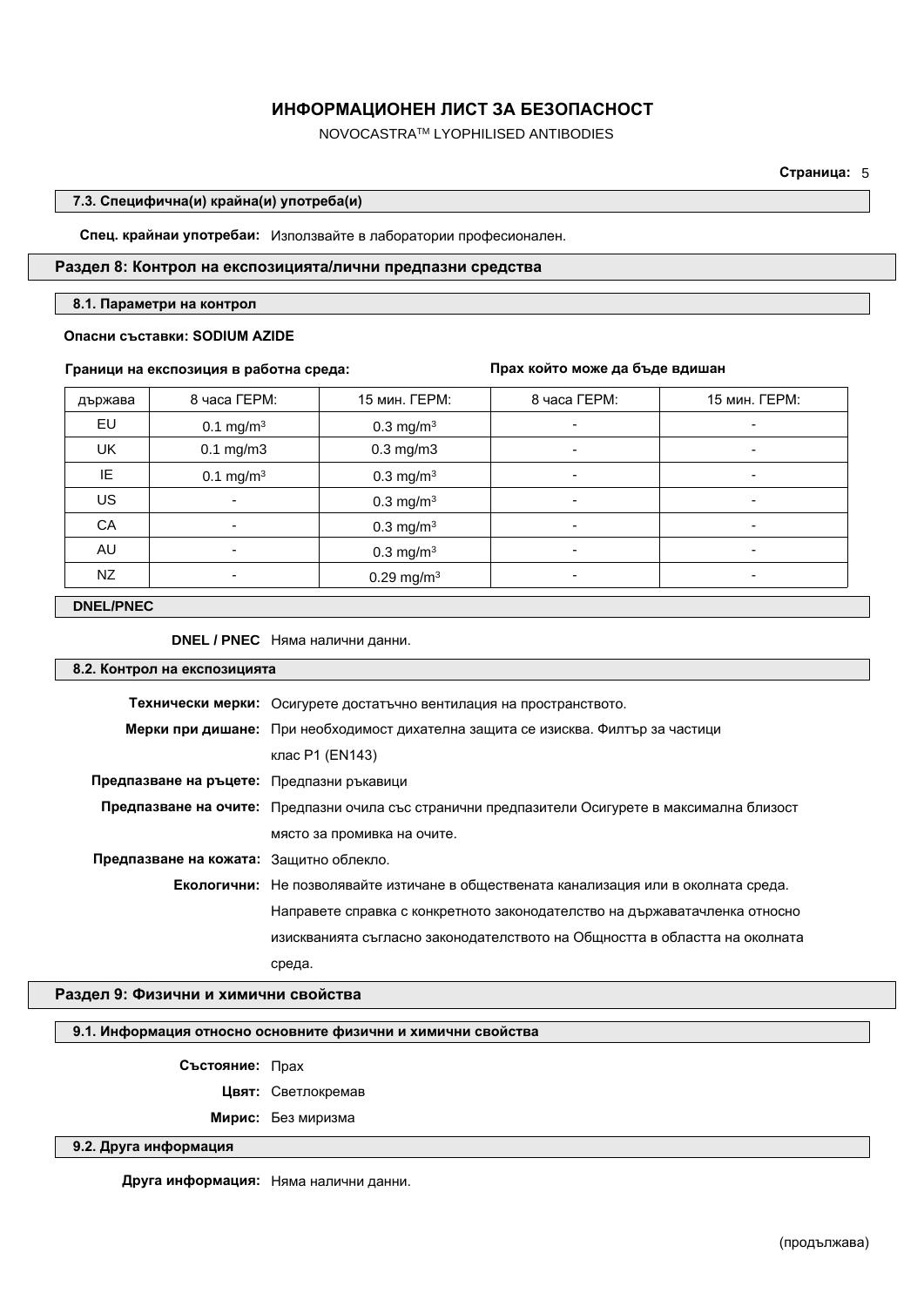NOVOCASTRATM LYOPHILISED ANTIBODIES

# **Раздел 10: Стабилност и реактивност**

#### **10.1. Реактивност**

**Реактивност:** Стабилно при препоръчания транспорт или условия на съхранение.

#### **10.2. Химична стабилност**

**Химична стабилност:** Стабилен в нормални условия.

#### **10.3. Възможност за опасни реакции**

**Опасни реакции:** Няма да възникнат опасни реакции при нормален транспорт или условия на

съхранение.

#### **10.4. Условия, които трябва да се избягват**

**Да се избягва (условия):** Топлина. Горещи повърхности. Пламъци.

**10.5. Несъвместими материали**

**Да се избягват (материали):** Силно оксидиращи фактори. Силни киселини.

### **10.6. Опасни продукти на разпадане**

**Опасни прод. при декомпр.:** При горене отделя токсичен дим. **\***При контакт с киселина отделя силно токсичен

газ.

### **Раздел 11: Токсикологична информация**

#### **11.1. Информация за токсикологичните ефекти**

| ОРАЛНО      | МИШКА | LD50 | . 27 | mg/kg |
|-------------|-------|------|------|-------|
| ∣ОРАЛНО     | ПЛЪХ  | LD50 | . 27 | mg/kg |
| <b>КОЖА</b> | ПЛЪХ  | LD50 | 50   | mg/kg |

#### **Значими ефекти за смесите:**

| Ефект                          | ٦ът        | База              |
|--------------------------------|------------|-------------------|
| Остра токсичност (вреден)      | <b>ING</b> | Опасно: изчислено |
| Дихателна/кожна сенсибилизация | INH DRM    | Опасно: изчислено |

### **Uitgesloten effecten voor mengsel:**

| Ефект                            | Път | База                                                                         |
|----------------------------------|-----|------------------------------------------------------------------------------|
| Остра токсичност (фатален)       |     | Въз основа на наличните данни не са изпълнени критериите за<br>класифициране |
| Остра токсичност (токсична)      |     | Въз основа на наличните данни не са изпълнени критериите за<br>класифициране |
| Дразнене                         |     | Въз основа на наличните данни не са изпълнени критериите за<br>класифициране |
| Корозивност                      |     | Въз основа на наличните данни не са изпълнени критериите за<br>класифициране |
| токсичност при повтарящи се дози |     | Въз основа на наличните данни не са изпълнени критериите за<br>класифициране |
| Канцерогенност                   |     | Въз основа на наличните данни не са изпълнени критериите за<br>класифициране |
| Мутагенност                      |     | Въз основа на наличните данни не са изпълнени критериите за<br>класифициране |
| Репродуктивна токсичност         |     | Въз основа на наличните данни не са изпълнени критериите за<br>класифициране |

#### **Симптоми / пътища на експозиция**

**При контакт с кожата:** Възможна е появата на леко възпаление на засегнатото място. **При контакт с очите:** Може да предизвиква възпаление и зачервяване. **При поглъщане:** Възможно е възпаление и зачервяване на устата и гърлото. Възможна е поява на трудно преглъщане. Може да се появят гадене и стомашна болка. Може да предизвика повръщане. Възможна е появата на задъхване в следствие на нахлуването на в белите дробовете.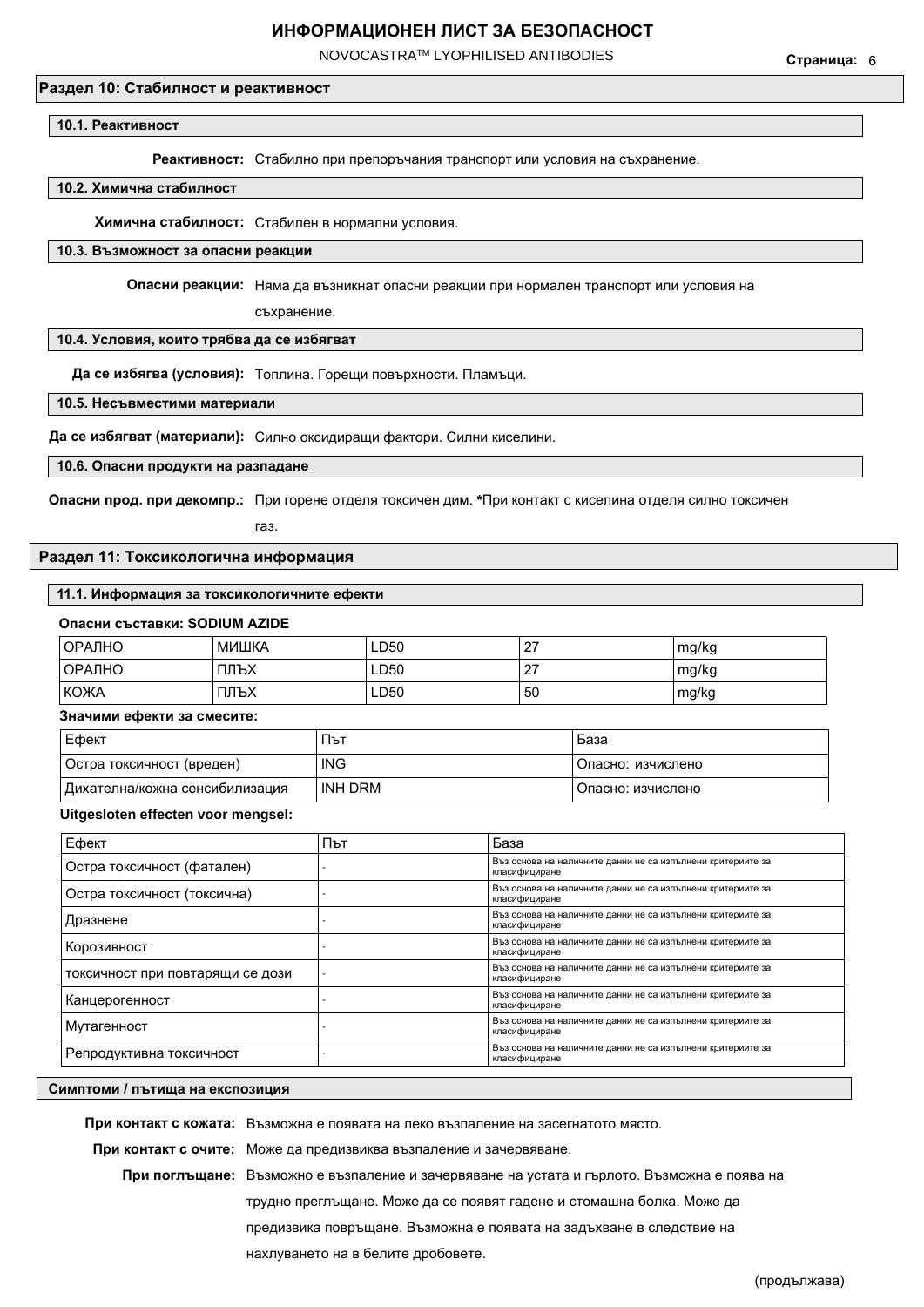NOVOCASTRATM LYOPHILISED ANTIBODIES

#### **Страница:** 7

| При вдишване: Излагането на опастност може да предизвика кашлица или хриптене. Вероятен       |
|-----------------------------------------------------------------------------------------------|
| конгестия в белите дробове може да предизвика остро задушаване.                               |
| Забавени последствия: Незабавни последствия могат да се очакват след краткотрайна експозиция. |
| Забавени последствия могат да се очакват след дълготрайна експозиция.                         |
|                                                                                               |

#### **Раздел 12: Екологична информация**

#### **12.1. Токсичност**

#### **Екотоксична/(и) стойност(и):**

| Вид                       | Изпитване | Стойност Единици |        |
|---------------------------|-----------|------------------|--------|
| Pimephales promelas       | 96H LC50  | 5.46             | mq/l   |
| Orconectes rusticus       | 96H LC100 |                  | mg/l   |
| Paracentrotus lividus     | 48H LOEC  | 10               | umol/l |
| Selenastrum capricornutum | 96H EC50  | 0.35             | mq/l   |

# **12.2. Устойчивост и разградимост**

### **Устойчивост и разградимост:** Не e биоразградим.

**12.3. Биоакумулираща способност**

**Биоакумулиращ потенциал:** Биоакумулиращ потенциал.

**12.4. Преносимост в почвата**

**Подвижност:** Лесно абсорбиращ се в почвата.

### **12.5. Резултати от оценката на PBT и vPvB**

**РВТ идентификация:** Това вещество не се идентифицира като PBT/vPvB вещество.

### **12.6. Други неблагоприятни ефекти**

**Др. неблагоприятни ефекти:** Токсичен за водните организми. Токсичен за почвените организми.

### **Раздел 13: Обезвреждане на отпадъците**

# **13.1. Методи за третиране на отпадъци Операции по изхвърлянето:** Прехвърлете в подходящ съд и организирайте събирането му от специализирана фирма за опасни или специални отпадъци. **Дейности възстановяването:** Не е приложимо. **Изхвърлянето на опаковката:** Организирайте прибирането на отпадъка от специализирана фирма за отпадъци. **Бележка:** Вниманието на потребителя да бъде насочено към вероятно съществуващите регионални или национални предписания за третиране на отпадъците.

### **Раздел 14: Информация относно транспортирането**

**Сухопътен транспорт (ADR/RID):** Регламентирано за транспорт по суша. **Морски транспорт (IMDG):** Регламентирано за превоз по море. **Въздушен транспорт (IATA):** Регламентирано за превоз по въздух. **Речен транспорт (ADNR/AND):** Pегламентирано за транспорт по вътрешните водни пътища. binnenwateren.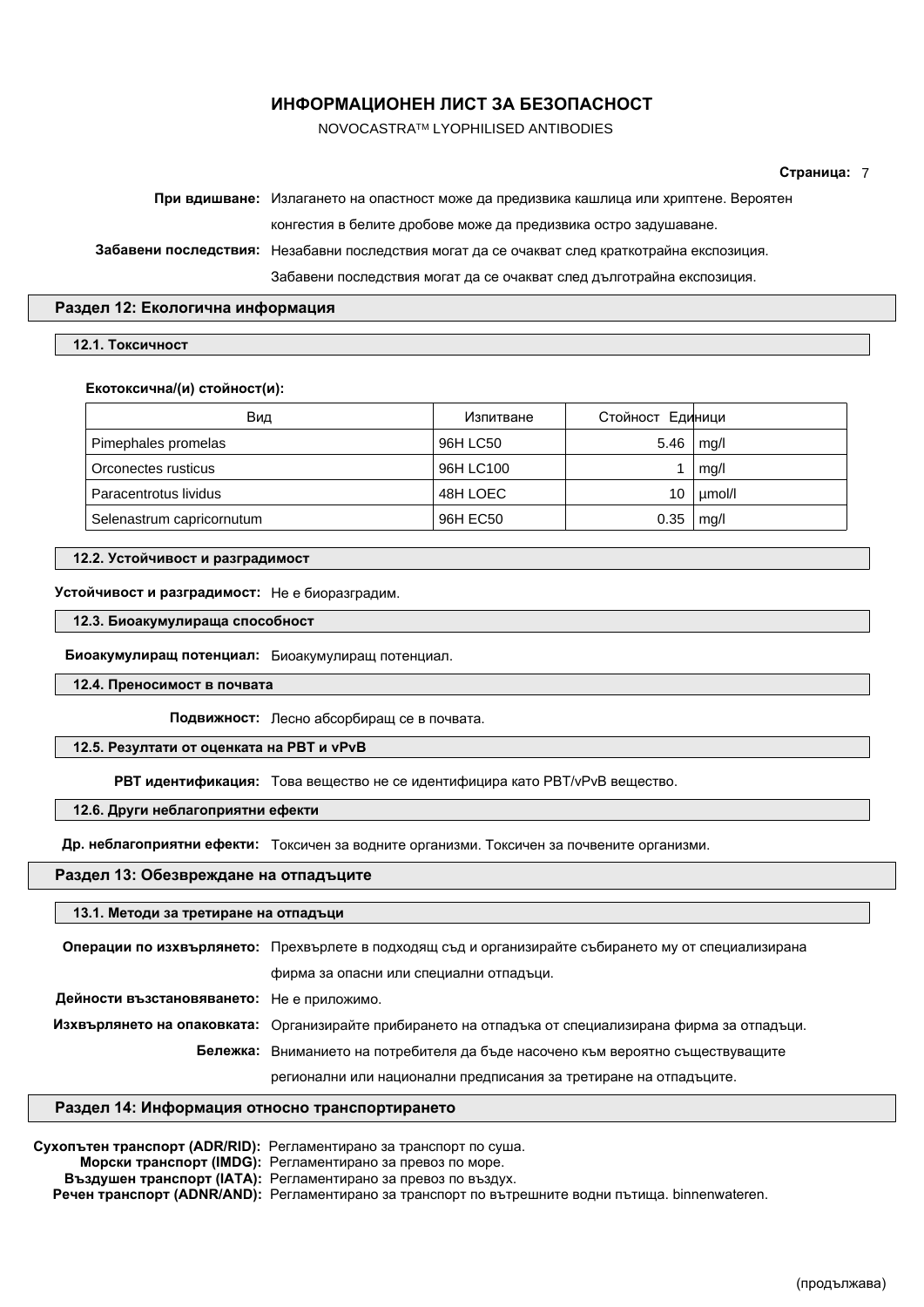NOVOCASTRATM LYOPHILISED ANTIBODIES

#### **Страница:** 8

#### **14.1. Номер ООН**

**Номер по стисъка на ООН:** UN3288

#### **14.2. Точното на наименование на пратката по списъка на ООН**

**Име на пратката:** токсичен твърд, неорганичен, N.O.S.

(SODIUM AZIDE)

### **14.3. Клас(ове) на опасност при транспортиране**

**Транспортен клас:** 6.1



**14.4. Опаковъчна група**

**Група на опаковане:** III

**14.5. Опасности за околната среда**

**Опасно за околната среда:** Да **Морски замърсители:** Да

**14.6. Специални предпазни мерки за потребителите**

**Специални предпазни:** Няма специални предпазни мерки.

**Код на тунела:** E

**Транспортна категория:** 3

## **Раздел 15: Информация относно нормативната уредба**

#### **15.1. Специфични за веществото или сместа нормативна уредба/законодателство относно безопасността**

**Специфични разпоредби:** Този информационен лист за сигурността е изготвен съобразно;

РЕГЛАМЕНТ (ЕО) № 1907/2006 НА ЕВРОПЕЙСКИЯ ПАРЛАМЕНТ И НА СЪВЕТА относно регистрацията, оценката, разрешаването и ограничаването на химикали (REACH).

РЕГЛАМЕНТ (ЕО) № 1272/2008 НА ЕВРОПЕЙСКИЯ ПАРЛАМЕНТ И НА СЪВЕТА относно класифицирането, етикетирането и опаковането на вещества и смеси.

### **15.2. Оценка на безопасност на химично вещество**

**Оценка на безопасност:** Оценка за безопасност на химичното вещество не е извършена за веществото или

сместа от доставчика.

## **Раздел 16: Друга информация**

#### **Друга информация**

**Друга информация:** \* показва текст в информационния лист за безопасност, който се е променил от последната ревизия. **Фрази използвани в ч.2/3:** EUH032: При контакт с киселини се отделя силно токсичен газ. H300: Смъртоносен при поглъщане. H302: Вреден при поглъщане. H317: Може да причини алергична кожна реакция. H334: Може да причини алергични или астматични симптоми или затруднения в дишането при вдишване.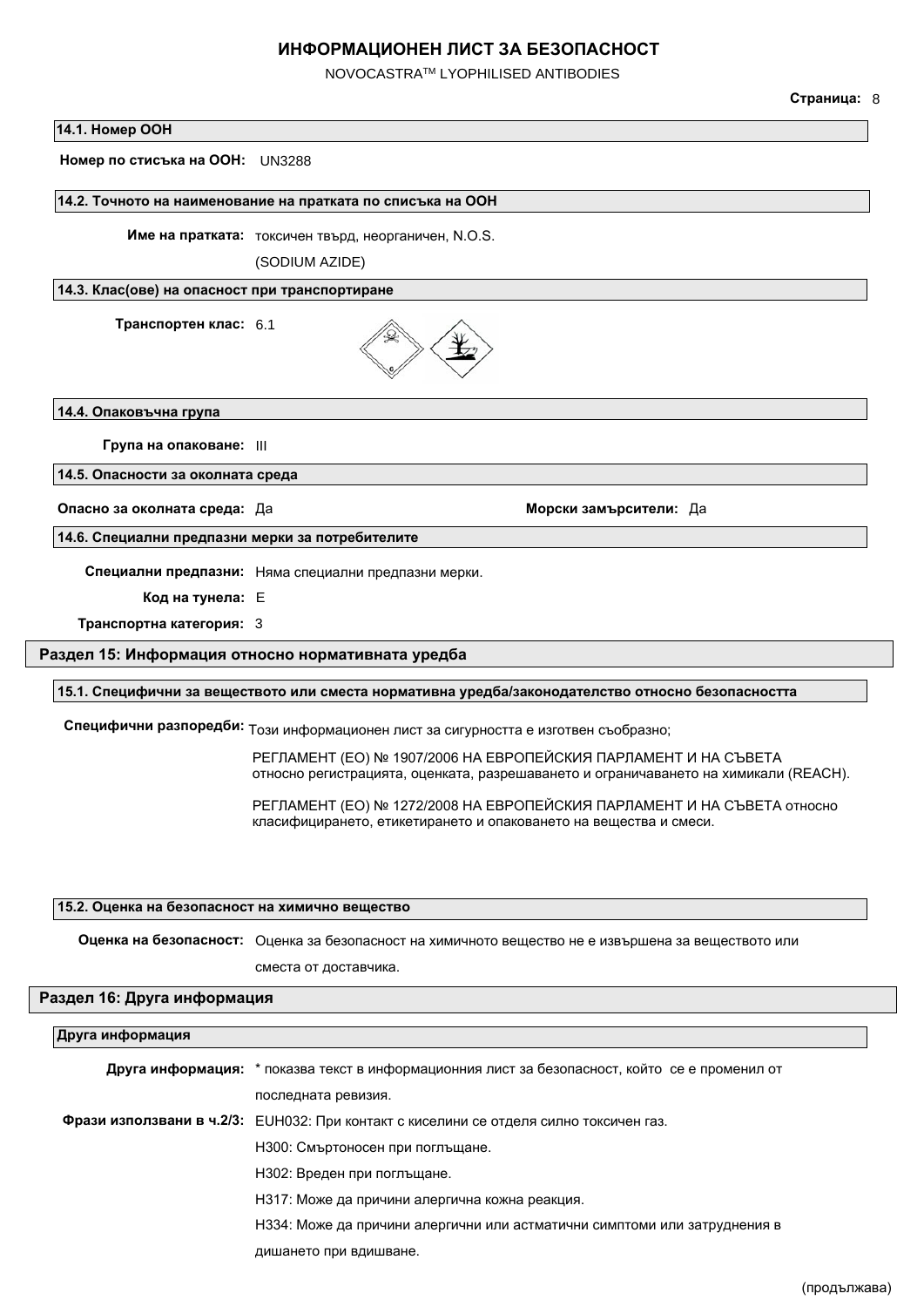NOVOCASTRATM LYOPHILISED ANTIBODIES

### **Страница:** 9

H335: Може да предизвика дразнене на дихателните пътища.

H361: Предполага се, че уврежда оплодителната способност или плода.

H400: Силно токсичен за водните организми.

H410: Силно токсичен за водните организми, с дълготраен ефект.

H411: Токсичен за водните организми, с дълготраен ефект.

**Законен отказ:** Горната информация се счита за правилна, но не означава че е пълна и трябва да се използва само като ръководство. Тази фирма не носи отговорност при щети нанесени при употребата или контакт с горния продукт.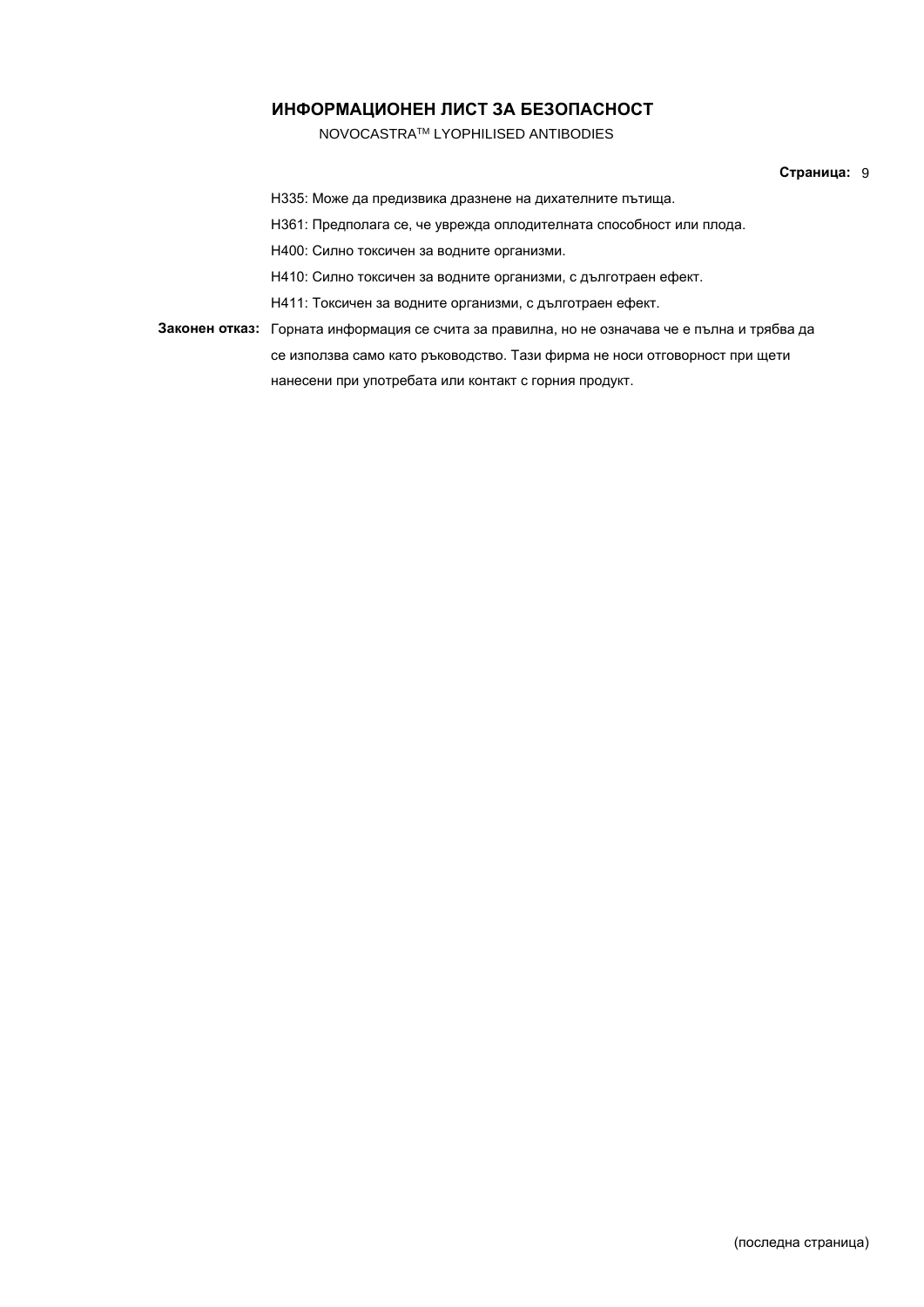**BIZTONSÁGI ADATLAP**

**BIOSYSTEMS** 

NOVOCASTRATM LYOPHILISED ANTIBODIES

**Oldalszám:** 1

**Összeállítás dátuma:** 08/03/2019

### **Verziószám:** 3

# **1. Szakasz: Az anyag/keverék és a vállalat/vállalkozás azonosítása**

### **1.1. Termékazonosító**

**A termék neve:** NOVOCASTRATM LYOPHILISED ANTIBODIES

### **1.2. Az anyag vagy keverék megfelelő azonosított felhasználása, illetve ellenjavallt felhasználása**

**A termék használata:** Laboratóriumi használatra - profi.

### **1.3. A biztonsági adatlap szállítójának adatai**

| Leica Biosystems Newcastle Ltd         |
|----------------------------------------|
| <b>Balliol Business Park West</b>      |
| Benton Lane                            |
| Newcastle Upon Tyne                    |
| NE12 8FW                               |
| United Kingdom                         |
| Telefon: +44 191 2150567               |
| <b>Fax:</b> $+44$ 191 2151152          |
| <b>Email:</b> msds@LeicaBiosystems.com |

### **1.4. Sürgősségi telefonszám**

**Sürgôsségi telefon:** USA és Kanada: 1-800-424-9300 Kívül USA és Kanada: bare +1 703-741-5970 A csak segélyhívás.

# **2. Szakasz: Veszélyesség szerinti besorolás**

#### **2.1. Az anyag vagy keverék osztályozása**

| <b>Osztályozás (CLP):</b> Acute Tox. 4: H302; Resp. Sens. 1: H334; Aquatic Chronic 2: H411; Skin Sens. 1: H317;    |
|--------------------------------------------------------------------------------------------------------------------|
| EUH032                                                                                                             |
| <b>Nemkívánatos hatások:</b> Lenyelve ártalmas. Allergiás bőrreakciót válthat ki. Belélegezve allergiás és asztmás |
| tüneteket, és nehéz légzést okozhat. Mérgező a vízi élővilágra, hosszan tartó károsodást                           |
| okoz. Savval érintkezve nagyon mérgező gázok képződnek.                                                            |

# **2.2. Címkézési elemek**

| Címkeelemek a CLP alatt: |  |
|--------------------------|--|
|--------------------------|--|

**A figyelmeztető mondatok:** H302: Lenyelve ártalmas.

H317: Allergiás bőrreakciót válthat ki.

H334: Belélegezve allergiás és asztmás tüneteket, és nehéz légzést okozhat.

H411: Mérgező a vízi élővilágra, hosszan tartó károsodást okoz.

EUH032: Savval érintkezve nagyon mérgező gázok képződnek.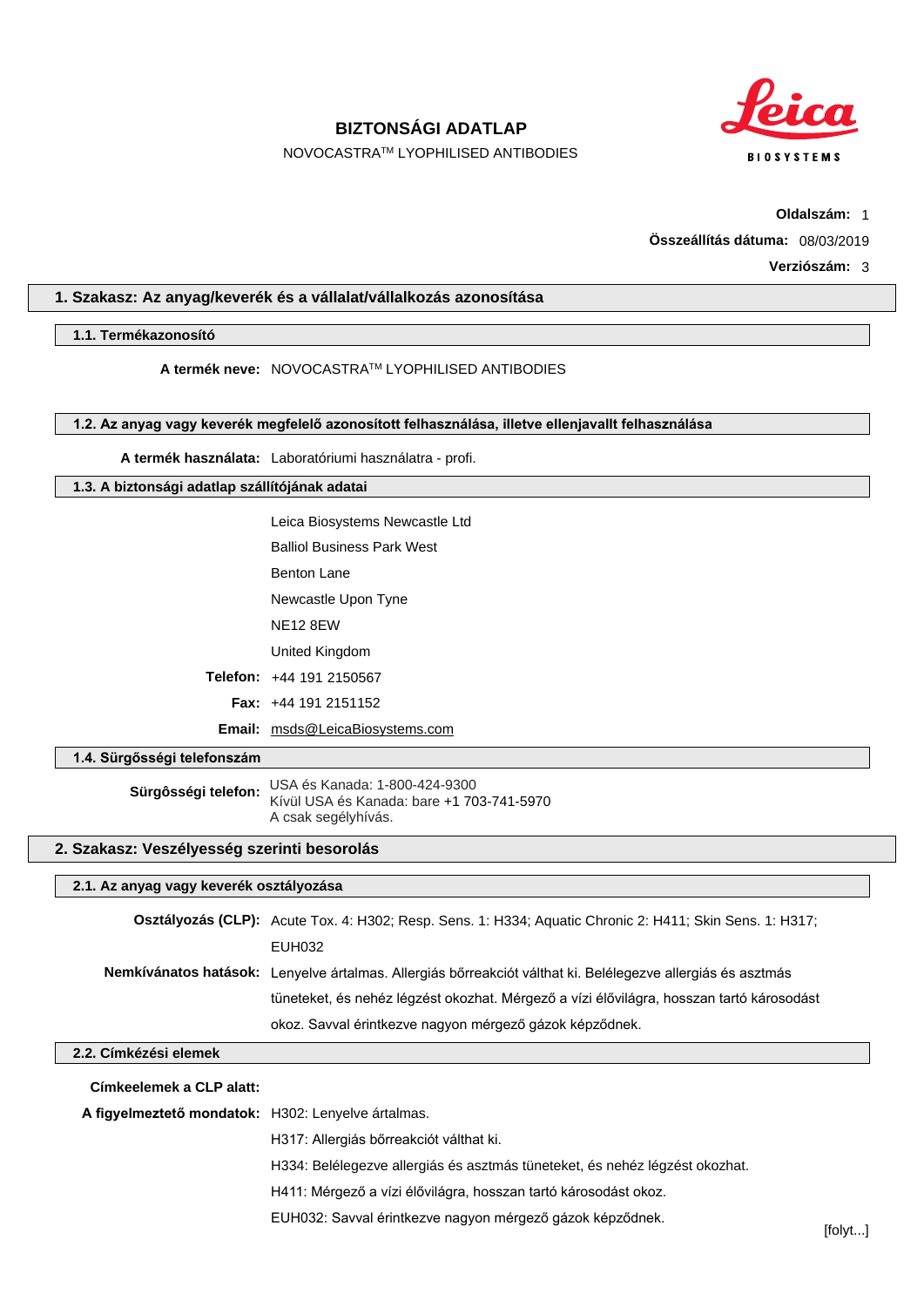# **BIZTONSÁGI ADATLAP**

# NOVOCASTRATM LYOPHILISED ANTIBODIES

**Oldalszám:** 2

| Figyelmeztetések: Veszély                                          |                                                                                            |
|--------------------------------------------------------------------|--------------------------------------------------------------------------------------------|
| A veszélyt jelző piktogramok: GHS07: Felkiáltójel                  |                                                                                            |
|                                                                    | GHS08: Egészségi veszély                                                                   |
|                                                                    | GHS09: Környezeti                                                                          |
|                                                                    |                                                                                            |
| Óvintézkedésre vonatkozó mond: * P261: Kerülje a por belélegzését. |                                                                                            |
|                                                                    | P264: A használatot követően a kezet alaposan meg kell mosni. P270:                        |
|                                                                    | A termék használata közben tilos enni, inni vagy dohányozni.                               |
|                                                                    | P272: Szennyezett munkaruhát tilos kivinni a munkahely területéről.                        |
|                                                                    | P273: Kerülni kell az anyagnak a környezetbe való kijutását.                               |
|                                                                    | P280: védőkesztyű/védőruha/szemvédő/arcvédő használata kötelező.                           |
|                                                                    | P284: [Nem megfelelő szellőzés esetén] légzésvédelem kötelező.                             |
|                                                                    | P301+312: LENYELÉS ESETÉN: Rosszullét esetén forduljon TOXIKOLÓGIAI                        |
|                                                                    | KÖZPONTHOZ/orvoshoz/.                                                                      |
|                                                                    | P302+352: HA BŐRRE KERÜL: Lemosás bő szappanos vízzel.                                     |
|                                                                    | P304+340: BELÉLEGZÉS ESETÉN: Az érintett személyt friss levegőre kell vinni, és olyan      |
|                                                                    | nyugalmi testhelyzetbe kell helyezni, hogy könnyen tudjon lélegezni.                       |
|                                                                    | P330: A szájat ki kell öblíteni.                                                           |
|                                                                    | P333+313: Bőrirritáció vagy kiütések megjelenése esetén: orvosi ellátást kell kérni.       |
|                                                                    | P342+311: Légzési problémák esetén: Forduljon TOXIKOLÓGIAI KÖZPONTHOZ/orvos                |
|                                                                    | hoz/.                                                                                      |
|                                                                    | P362+364: A szennyezett ruhadarabot le kell vetni és újbóli használat előtt ki kell mosni. |
|                                                                    | P391: A kiömlött anyagot össze kell gyűjteni.                                              |
|                                                                    | P501: A tartalom/edény elhelyezése hulladékként: speciális hulladék gyűjtőhelyre.          |
|                                                                    |                                                                                            |

# **2.3. Egyéb veszélyek**

**PBT:** Az anyag nem azonosított PBT/vPvB anyagként.

# **3. Szakasz: Összetétel vagy az összetevőkre vonatkozó adatok**

# **3.2. Keverékek**

# **\* Nem besorolt összetevők: ALBUMINS, BLOOD SERUM**

| ∗⊏∩<br>∽  | *CAS         | Osztályozás (CLP)     | Százalék |
|-----------|--------------|-----------------------|----------|
| 232-936-2 | $*9048-46-8$ | 4 (H <sub>3</sub> 02) | l-10%    |
| .<br>noo  |              | Acute Tox. د          | * 4      |

**\* REACH regisztrációs szám:** Nem alkalmazható.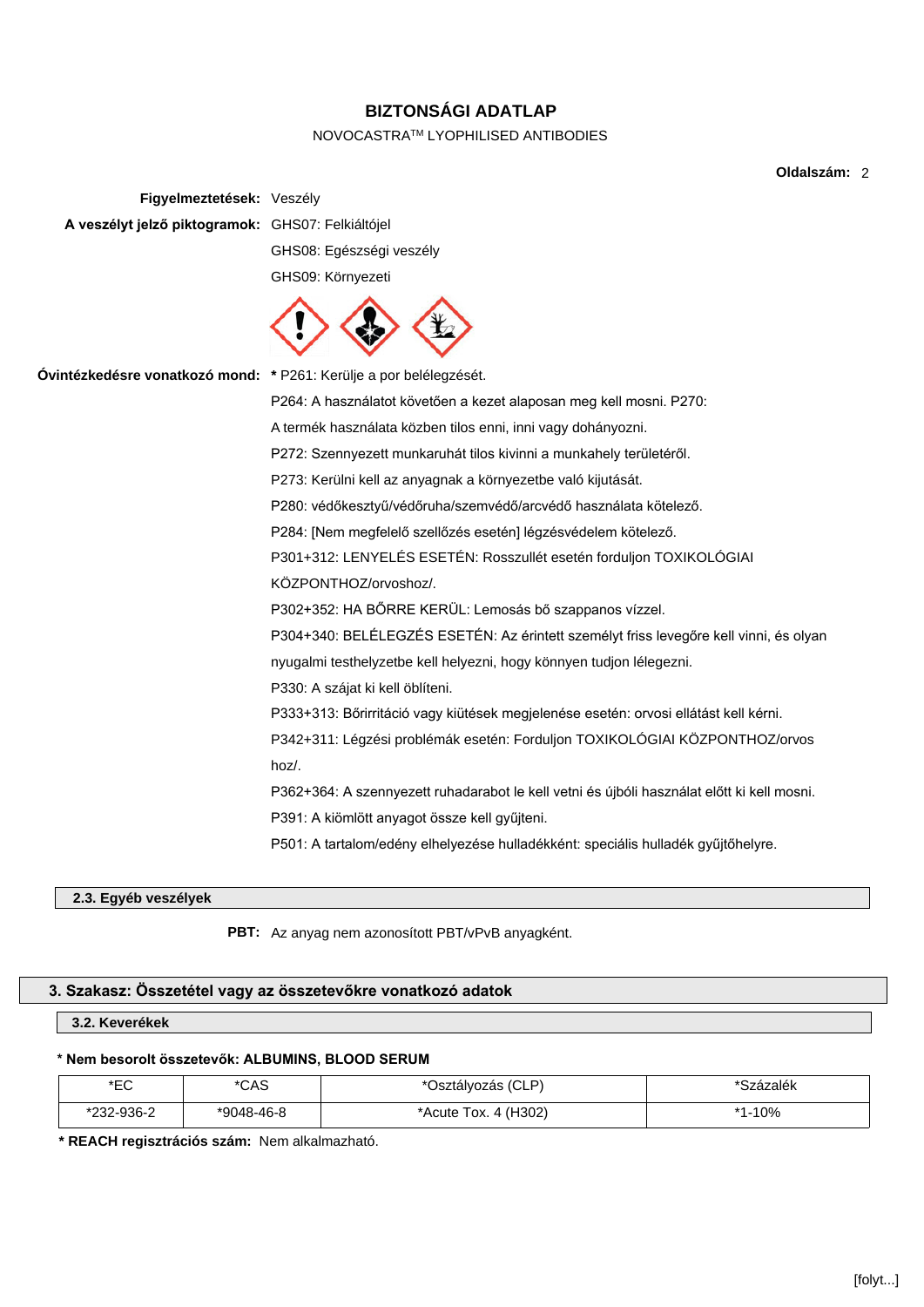# **BIZTONSÁGI ADATLAP**

# NOVOCASTRATM LYOPHILISED ANTIBODIES

# **Oldalszám:** 3

# **Veszélyes összetevôk:**

| EC                                                                          | CAS        | PBT/WEL                                                                                                                   | Osztályozás (CLP)                                                                                     | Százalék |
|-----------------------------------------------------------------------------|------------|---------------------------------------------------------------------------------------------------------------------------|-------------------------------------------------------------------------------------------------------|----------|
| SODIUM AZIDE                                                                |            | REACH regisztrációs szám: 01-2119457019-37-XXXX                                                                           |                                                                                                       |          |
| 247-852-1                                                                   | 26628-22-8 | $\blacksquare$                                                                                                            | Acute Tox. 2: H300; Aquatic Acute 1:<br>H400; Aquatic Chronic 1: H410;<br><b>EUH032</b>               | 1-10%    |
| BENZYLPENICILLIN SODIUM                                                     |            | REACH regisztrációs szám: Nem alkalmazható.                                                                               |                                                                                                       |          |
| 710-2                                                                       | 69-57-8    |                                                                                                                           | Skin Sens. 1: H317; Resp. Sens. 1:<br>H334                                                            | 1-10%    |
| STREPTOMYCIN SULPHATE                                                       |            | REACH regisztrációs szám: Nem alkalmazható.                                                                               |                                                                                                       |          |
| 223-286-0                                                                   | 3810-74-0  |                                                                                                                           |                                                                                                       | 1-10%    |
|                                                                             |            | 4. Szakasz: Elsősegélynyújtási intézkedések                                                                               |                                                                                                       |          |
|                                                                             |            | 4.1. Az elsősegélynyújtási intézkedések ismertetése                                                                       |                                                                                                       |          |
|                                                                             |            | Ha a bôrrel érintkezik: Azonnal mossa le bőségesen szappannal és vízzel.                                                  |                                                                                                       |          |
| Ha a szembe kerül: Mossa a szemet folyó vízzel 15 percen keresztül.         |            |                                                                                                                           |                                                                                                       |          |
|                                                                             |            | Lenyelés: Mossa ki a szájat vízzel. Ne hánytassa. Ha a sérült eszméleténél van, azonnal adja fél                          |                                                                                                       |          |
|                                                                             |            | liter víz inni.                                                                                                           |                                                                                                       |          |
|                                                                             |            |                                                                                                                           | Belélegzés: Távolítsa el a sérültet a baleset színhelyéről, közben biztosítva saját biztonságát. Ha a |          |
|                                                                             |            | sérült eszméleténél van, gondoskodjon arról, hogy ülő vagy fekvő testhelyzetben                                           |                                                                                                       |          |
|                                                                             |            | maradjon. Ha a sérült eszméletlen és a légzés normális, helyezze rekuperációs                                             |                                                                                                       |          |
|                                                                             |            | testhelyzetbe. Bugyborékoló légzés esetén ültesse fel a sérültet és lehetőség szerint                                     |                                                                                                       |          |
|                                                                             |            |                                                                                                                           | biztosítson oxigénellátást. A lehető leggyorsabban juttassa kórházba a sérültet.                      |          |
|                                                                             |            | 4.2. A legfontosabb - akut és késleltetett - tünetek és hatások                                                           |                                                                                                       |          |
| Ha a bôrrel érintkezik: Enyhe irritáció fordulhat elő az érintkezés helyén. |            |                                                                                                                           |                                                                                                       |          |
|                                                                             |            | Ha a szembe kerül: Irritáció és pirosság fordulhat elő.                                                                   |                                                                                                       |          |
|                                                                             |            |                                                                                                                           | Lenyelés: Fájdalom és pirosság fordulhat elő a szájban és a torokban. Nehéznyelés fordulhat elő.      |          |
|                                                                             |            |                                                                                                                           | Hányinger és gyomorfájdalom fordulhat elő. Hányás fordulhat elő. A tüdők torlódás való                |          |
|                                                                             |            | telítettsége következtében légszomj állhat elő.                                                                           |                                                                                                       |          |
|                                                                             |            | Belélegzés: Az anyagnak való kitettség köhögést vagy sípoló légzést okozhat. A tüdők torlódás való                        |                                                                                                       |          |
|                                                                             |            | telítettsége állhat elő, amely súlyos légszomjat okoz.                                                                    |                                                                                                       |          |
|                                                                             |            | Késleltetett/azonnali hatások: Azonnali hatás várható rövid ideig tartó expozíció után. Késleltetett hatás várható hosszú |                                                                                                       |          |
|                                                                             |            | ideig tartó expozíció után.                                                                                               |                                                                                                       |          |
|                                                                             |            | 4.3. A szükséges azonnali orvosi ellátás és különleges ellátás jelzése                                                    |                                                                                                       |          |

**Azonnali / speciális kezelés:** Ha orvoshoz megy, mutassa meg ezt a biztonsági adatalapot.

# **5. Szakasz: Tűzvédelmi intézkedések**

# **5.1. Tőzoltó készülék**

**Közömbösítô közegek:** A környező tűznek megfelelő tűzoltó anyag használandó. Száraz vegyi por. Víz használata

tilos. Széndioxid használata tilos. Hab használata tilos.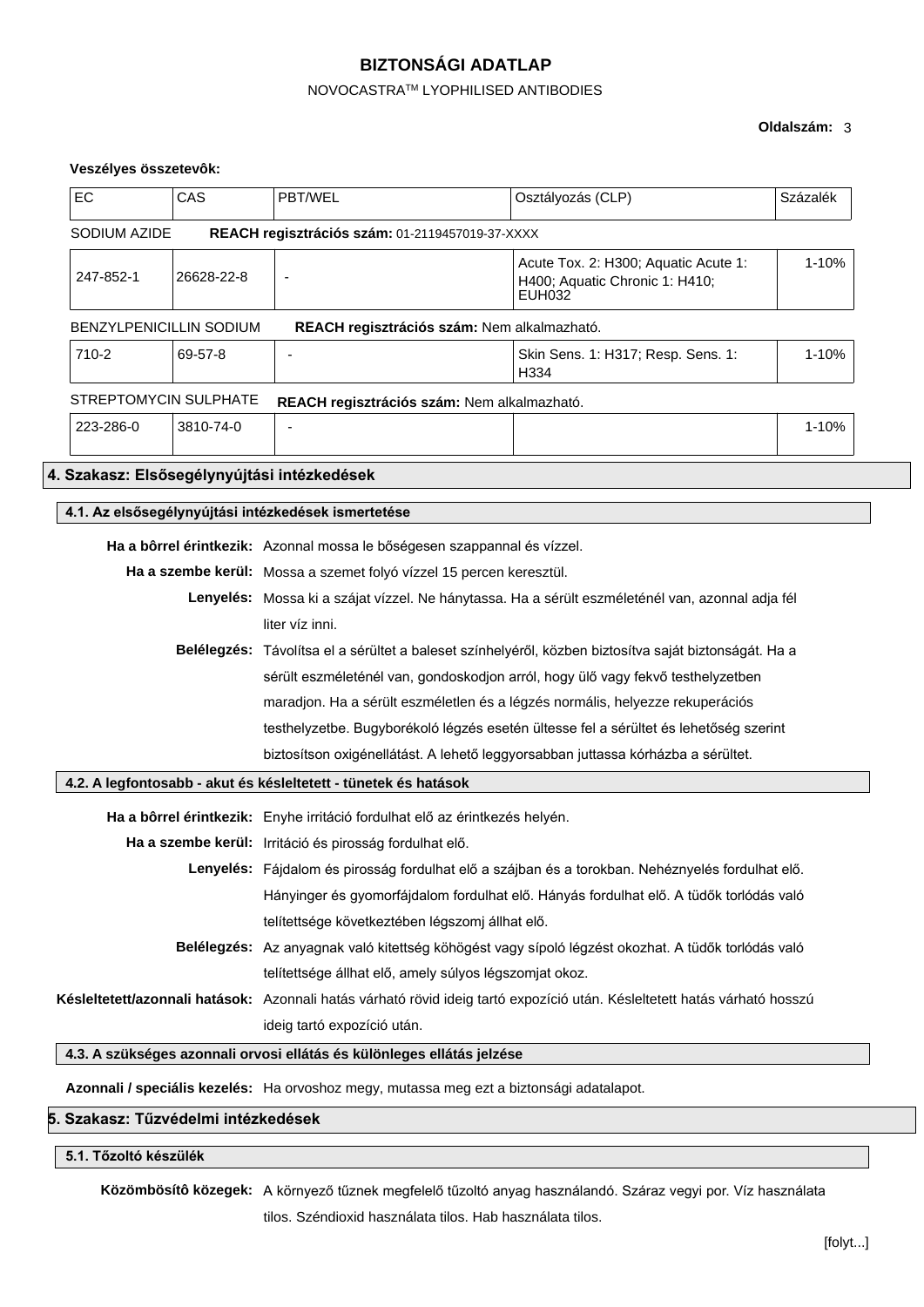#### NOVOCASTRATM LYOPHILISED ANTIBODIES

**Oldalszám:** 4

#### **5.2. Az anyagból vagy a keverékből származó különleges veszélyek**

**Az expozíció veszélyei:** Égés során mérgező füstöket bocsát ki.

#### **5.3. Tűzoltóknak szóló javaslat**

**Tűzoltóknak szóló javaslat:** Viseljen zárt rendszerű légzőkészüléket. A bőrrel és szemmel való érintkezés megelőzésére viseljen védőöltözetet.

#### **6. Szakasz: Intézkedések véletlenszerű expozíciónál**

**6.1. Személyi óvintézkedések, egyéni védőeszközök és vészhelyzeti eljárások**

**Egyéni óvintézkedések:** Jelölje a szennyezett területet figyelmeztető jelzésekkel, és akadályozza meg az illetéktelenek behatolását. Ne cselekedjen megfelelő védőöltözet hiányában lásd az SDS 8. szakaszát. Ne hozzon létre a port.

**6.2. Környezetvédelmi óvintézkedések**

**Környezetvédelmi szabályok:** Ne ürítse csatornába vagy folyóba.

**6.3. A területi elhatárolás és a szennyezésmentesítés módszerei és anyagai**

**Eltakarítási szabályok:** A tisztítást csak az illető anyagot ismerő, szakképzett személyzet végezheti. A megfelelő módszerrel történő ártalmatlanítás végett helyezze át egy zárható, címkével ellátott

tartályba.

#### **6.4. Hivatkozás más szakaszokra**

**Hivatkozás más szakaszokra:** Lásd az SDS 8. szakaszát. Lásd az SDS 13. szakaszát.

#### **7. Szakasz: Kezelés és tárolás**

#### **7.1. A biztonságos kezelésre irányuló óvintézkedések**

**Kezelési követelmények:** Kerülje az anyaggal való közvetlen érintkezést. Győződjön meg, hogy a terület kellőképpen szellőztetett. Kerülje a por képződését és terjedését a levegőben.

#### **7.2. A biztonságos tárolás feltételei, az esetleges összeférhetetlenséggel együtt**

**A tárolás körülményei:** Hűvös, jól szellőztetett helyen tárolja. Tartsa szorosan zárva a tartályt. Tűzforrásoktól tartsa távol.

**Megfelelô csomagolás:** Csak eredeti csomagolásban tartható.

#### **7.3. Meghatározott végfelhasználás (végfelhasználások)**

**Meghatározott végfelhasználás:** Laboratóriumi használatra - profi.

#### **8. Szakasz: Az expozíció ellenőrzése/egyéni védelem**

#### **8.1. Ellenőrzési paraméterek**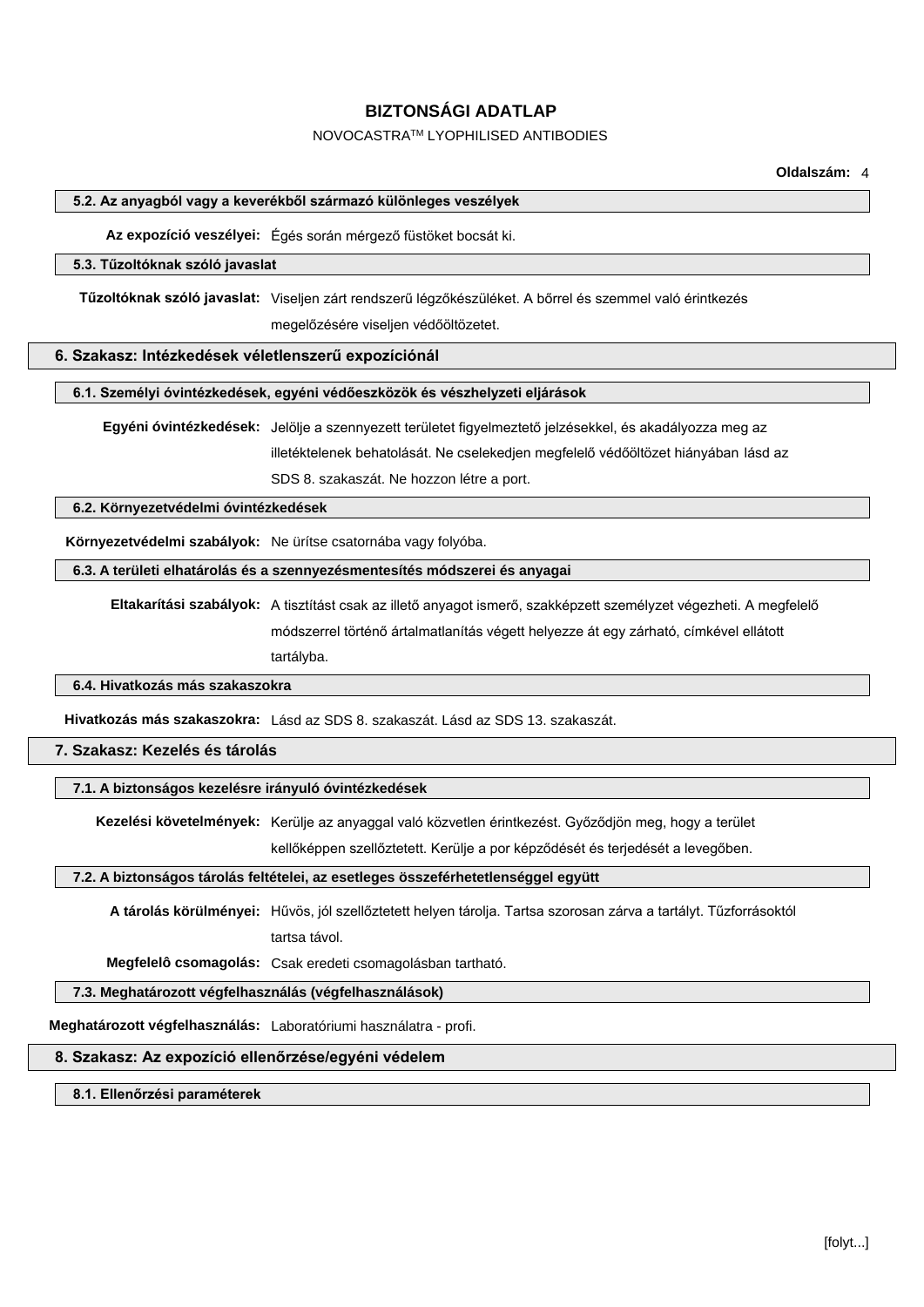## NOVOCASTRATM LYOPHILISED ANTIBODIES

#### **Veszélyes összetevôk: SODIUM AZIDE**

#### **Oldalszám:** 5

|           | Foglalkozási expozíciós határok: | Tüdôjáró por            |                          |           |  |
|-----------|----------------------------------|-------------------------|--------------------------|-----------|--|
| Állam     | TWA 8 ór.                        | STEL 15'                | *TWA 8 ór.               | *STEL 15' |  |
| EU        | $0.1 \text{ mg/m}^3$             | $0.3$ mg/m <sup>3</sup> | $\overline{\phantom{0}}$ |           |  |
| UK        | $0.1$ mg/m $3$                   | $0.3$ mg/m <sup>3</sup> | -                        |           |  |
| IE        | $0.1 \text{ mg/m}^3$             | $0.3 \text{ mg/m}^3$    | $\overline{\phantom{0}}$ |           |  |
| <b>US</b> | ۰                                | $0.3 \text{ mg/m}^3$    | -                        |           |  |
| CA        | ۰                                | 0.3 mg/m <sup>3</sup>   | $\overline{\phantom{0}}$ |           |  |
| AU        | ۰                                | 0.3 mg/m <sup>3</sup>   | -                        |           |  |
| NZ.       |                                  | 0.29 mg/m <sup>3</sup>  |                          |           |  |

#### **DNEL/PNEC**

**DNEL / PNEC** Nincs rendelkezésre álló adat.

#### **8.2. Az expozíció ellenőrzése**

| Technikai intézkedések: Győződjön meg, hogy a terület kellőképpen szellőztetett. |                                                                                                   |
|----------------------------------------------------------------------------------|---------------------------------------------------------------------------------------------------|
|                                                                                  | Légzésvédelem: Sürgősség esetén légzésvédelem kéznél kell lennie. P1 kategóriás részecskeszűrő    |
|                                                                                  | (EN143).                                                                                          |
| A kéz védelme: Védőkesztvűk.                                                     |                                                                                                   |
|                                                                                  | A látás védelme: Biztonsági szemüveg oldalvédelemmel. Győződjön meg, hogy a szemfürdő kéznél van. |
| A bôr védelme: Védőöltözet.                                                      |                                                                                                   |
|                                                                                  | <b>Környezeti:</b> Akadályozza meg, hogy bejusson a nyilvános szennyvízhálózatba vagy a közvetlen |
|                                                                                  | környezetbe. Lásd az adott tagállami jogszabályt a Közösségi környezeti jogszabályok              |
|                                                                                  | alatti vonatkozó elôírásokért.                                                                    |
|                                                                                  |                                                                                                   |

#### **9. Szakasz: Fizikai és kémiai tulajdonságok**

**9.1. Az alapvető fizikai és kémiai tulajdonságokra vonatkozó információ**

#### **Halmazállapot:** Por

**Szín:** Törtfehér

**Szag:** Szagtalan

#### **9.2. Egyéb információk**

**Egyéb információk:** Nincs rendelkezésre álló adat.

#### **10. Szakasz: Stabilitás és reakciókészség**

**10.1. Reakciókészség**

**Reakciókészség:** Stabil a javasolt szállítási vagy tárolási körülmények között.

#### **10.2. Kémiai stabilitás**

**Kémiai stabilitás:** Normális körülmények között stabil.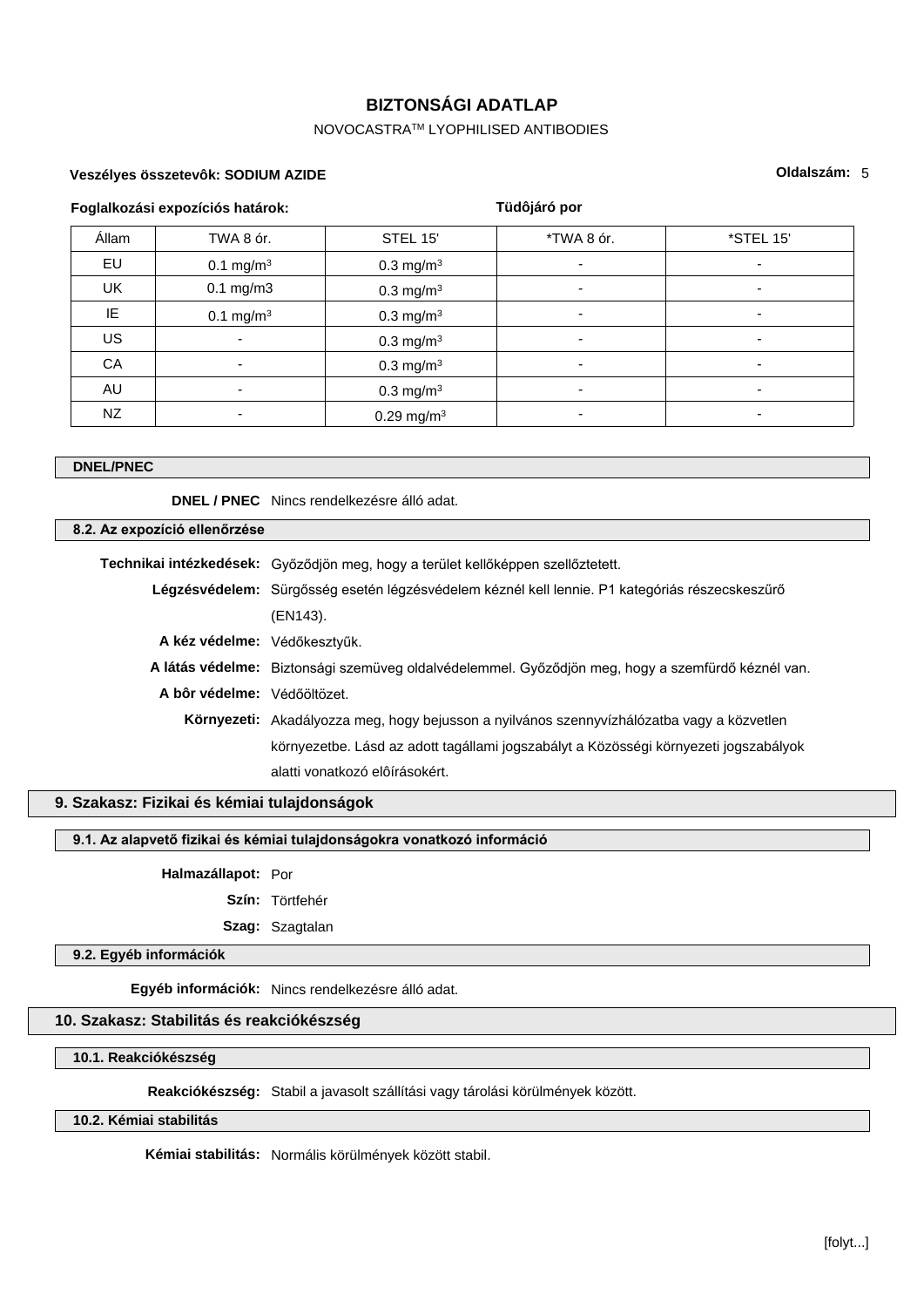NOVOCASTRATM LYOPHILISED ANTIBODIES

#### **10.3. A veszélyes reakciók lehetősége**

**Veszélyes reakciók: A1**Veszélyes reakciók nem fordulnak elő normál szállítás vagy a tárolás körülményeit.

#### **10.4. Kerülendő körülmények**

**Kerülendô állapotok:** Hő. Hevített felületek. Lángok.

#### **10.5. Nem összeférhető anyagok**

**Kerülendô anyagok:** Erős oxidálószerek. Erős savak.

#### **10.6. Veszélyes bomlástermékek**

**Veszélyes bomlástermékek:** Égés során mérgező füstöket bocsát ki. **\***Savval érintkezve nagyon mérgező gázok

képződnek.

#### **11. Szakasz: Toxikológiai adatok**

#### **11.1. A toxikológiai hatásokra vonatkozó információ**

**Veszélyes összetevôk:**

#### **Farlige ingredienser: SODIUM AZIDE**

| ORALIS     | EGÉR           | LD50 | דר<br>$\epsilon$ | mg/kg |
|------------|----------------|------|------------------|-------|
| ORÁLIS     | <b>PATKANY</b> | LD50 | דר<br>$\sim$     | mg/kg |
| <b>BŐR</b> | PATKÁNY        | LD50 | 50               | mg/kg |

#### **Vonatkozó hatások az elegyre:**

| Hatás                           | Utvonal    | Alap                 |
|---------------------------------|------------|----------------------|
| Akut toxicitás (káros)          | <b>ING</b> | Veszélyes: számított |
| Légzőszervi/bőr szenzibilizáció | INH DRM    | Veszélyes: számított |

#### **Unntatte virkninger for blanding:**

| Hatás                             | Útvonal | Alap                                                                           |  |
|-----------------------------------|---------|--------------------------------------------------------------------------------|--|
| Akut toxicitás (halálos)          |         | A rendelkezésre álló adatok alapján az osztályozás kritériumai nem teljesülnek |  |
| Akut toxicitás (mérgező)          |         | A rendelkezésre álló adatok alapján az osztályozás kritériumai nem teljesülnek |  |
| Irritáció                         |         | A rendelkezésre álló adatok alapján az osztályozás kritériumai nem teljesülnek |  |
| Maró hatás                        |         | A rendelkezésre álló adatok alapján az osztályozás kritériumai nem teljesülnek |  |
| Ismételt dózisú toxicitás         |         | A rendelkezésre álló adatok alapján az osztályozás kritériumai nem teljesülnek |  |
| Rákkeltő hatás                    |         | A rendelkezésre álló adatok alapján az osztályozás kritériumai nem teljesülnek |  |
| Mutagenitás                       |         | A rendelkezésre álló adatok alapján az osztályozás kritériumai nem teljesülnek |  |
| Reprodukciót károsító tulajdonság |         | A rendelkezésre álló adatok alapján az osztályozás kritériumai nem teljesülnek |  |
| .<br>.                            |         |                                                                                |  |

#### **Expozíció tünetei / útja**

| Ha a bôrrel érintkezik: Enyhe irritáció fordulhat elő az érintkezés helyén.                                               |
|---------------------------------------------------------------------------------------------------------------------------|
| Ha a szembe kerül: Irritáció és pirosság fordulhat elő.                                                                   |
| Lenyelés: Fájdalom és pirosság fordulhat elő a szájban és a torokban. Nehéznyelés fordulhat elő.                          |
| Hányinger és gyomorfájdalom fordulhat elő. Hányás fordulhat elő. A tüdők torlódás való                                    |
| telítettsége következtében légszomi állhat elő.                                                                           |
| Belélegzés: Az anyagnak való kitettség köhögést vagy sípoló légzést okozhat. A tüdők torlódás való                        |
| telítettsége állhat elő, amely súlyos légszomjat okoz.                                                                    |
| Késleltetett/azonnali hatások: Azonnali hatás várható rövid ideig tartó expozíció után. Késleltetett hatás várható hosszú |
| ideig tartó expozíció után.                                                                                               |
|                                                                                                                           |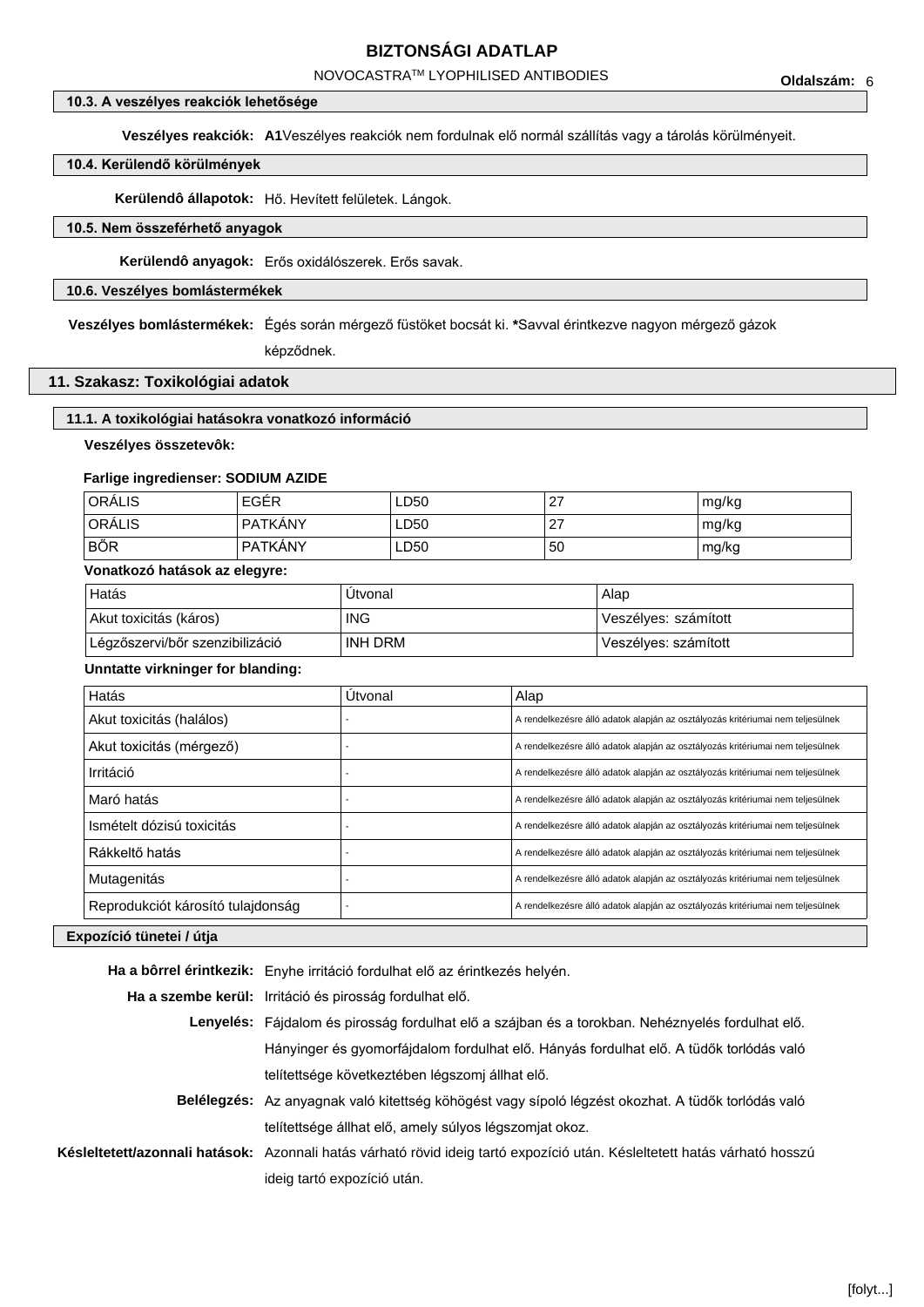## NOVOCASTRATM LYOPHILISED ANTIBODIES

**Oldalszám:** 7

#### **12. Szakasz: Ökológiai információk**

#### **12.1. Toxicitás**

#### **Ökotoxicitás:**

| Faiok                     | Vizsgálat | Érték Mértékegységek |        |
|---------------------------|-----------|----------------------|--------|
| Pimephales promelas       | 96H LC50  | 5.46                 | mq/l   |
| Orconectes rusticus       | 96H LC100 |                      | mq/l   |
| Paracentrotus lividus     | 48H LOEC  | 10                   | umol/l |
| Selenastrum capricornutum | 96H EC50  | 0.35                 | mq/l   |

#### **12.2. Perzisztencia és lebonthatóság**

#### **Megmaradás és lebonthatóság:** Biológiailag nem lebontható.

#### **12.3. Bioakkumulációs képesség**

**Bioakkumulatív potenciál:** Bioakkumulációs potenciál.

#### **12.4. A talajban való mobilitás**

**Mobilitás:** Könnyen felszívódik a talajban.

#### **12.5. A PBT- és a vPvB-értékelés eredményei**

**PBT:** Az anyag nem azonosított PBT/vPvB anyagként.

#### **12.6. Egyéb káros hatások**

**Egyéb káros hatások:** Mérgező a vízi szervezetekre. Mérgező a talaj szervezeteire.

#### **13. Szakasz: Ártalmatlanítási szempontok**

| 13.1. Hulladékkezelési módszerek            |                                                                                                         |  |
|---------------------------------------------|---------------------------------------------------------------------------------------------------------|--|
| Elhelyezés műveletek:                       | Helyezze át egy megfelelő tartályba a szervezzen meg egy szakképzett hulladék                           |  |
|                                             | eltakarító vállalat általi begyűjtést!                                                                  |  |
| Visszaállítási műveletek: Nem alkalmazható. |                                                                                                         |  |
|                                             | A csomagolás elhelyezése: Szervezzen meg egy szakképzett hulladékeltakarító vállalat általi begyűjtést! |  |
|                                             | <b>NB:</b> Felhívjuk a használó figyelmét a hulladék-eltakarításra vonatkozó esetleges regionális       |  |
|                                             | vagy nemzeti szabályozásokra.                                                                           |  |

#### **14. Szakasz: Szállításra vonatkozó információk**

**Közúti (ADR/RID):** Közúti fuvarozásra szabályozva.

**Tengeri (IMDG):** Tengeri fuvarozásra szabályozva.

**Légi (IATA):** Légi fuvarozásra szabályozva.

**Belföldi vízi (ADNR/AND):** Belföldi vízi fuvarozásra szabályozva.

#### **14.1. UN-szám**

**ENSZ-szám:** UN3288

#### **14.2. Az ENSZ szerinti megfelelő szállítási megnevezés**

**A szállítmányozó megnevezése:** Mérgező Szilárd, Szervetlen, N.O.S.

(SODIUM AZIDE)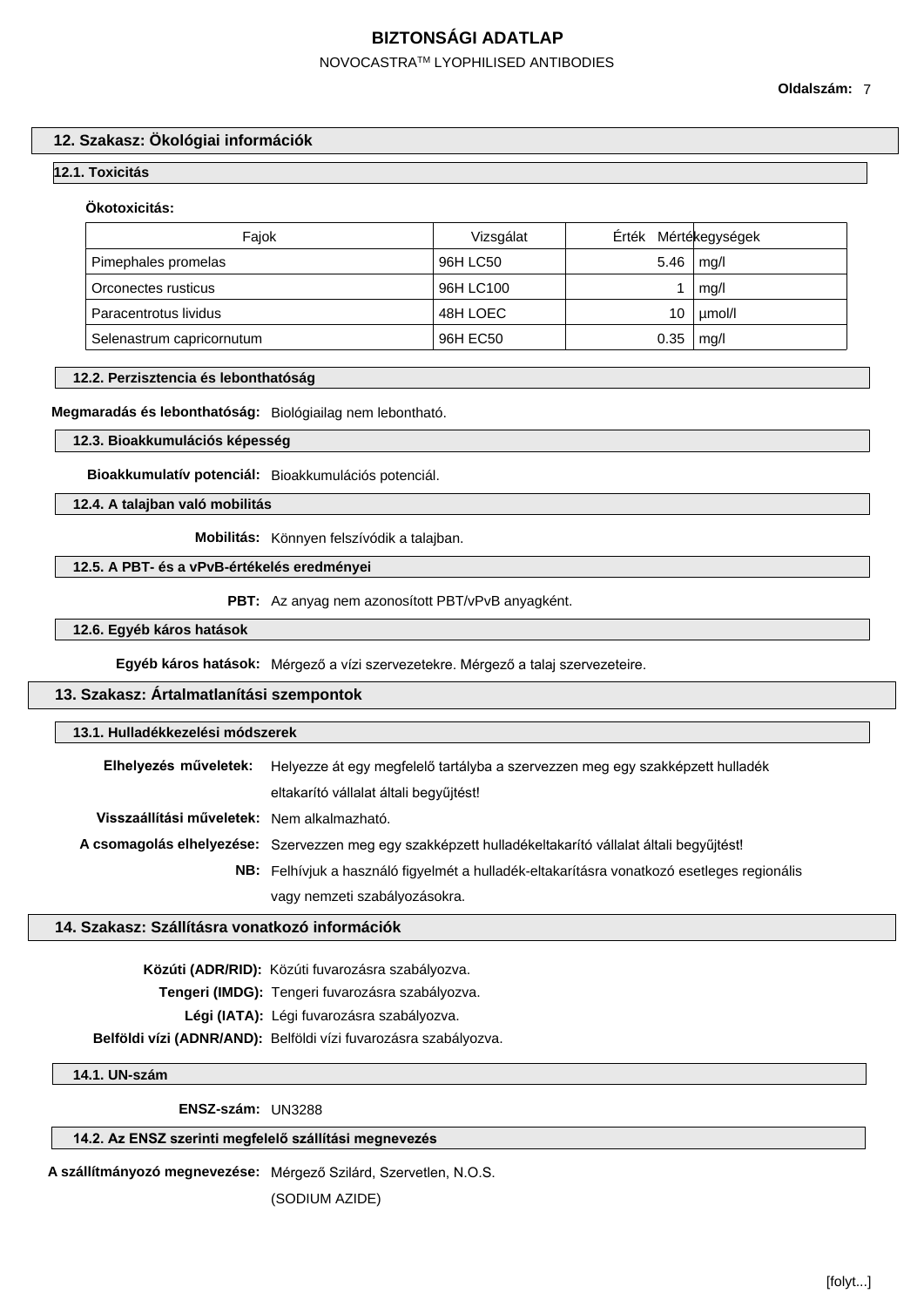NOVOCASTRATM LYOPHILISED ANTIBODIES

**Oldalszám:** 8 **14.3. Szállítási veszélyességi osztály(ok) Szállítási osztály:** 6.1 $\frac{1}{2}$ **14.4. Csomagolási csoport Csomagolási csoport:** III **14.5. Környezeti veszélyek Környezetre veszélyes:** Igen **Tengeri szennyezôanyag:** Igen **14.6. A felhasználót érintő különleges óvintézkedések Különleges óvintézkedések:** Nincsenek speciális óvintézkedések. **Alagútkód:** E **Szállítási kat:** 3 **15. Szakasz: Szabályozással kapcsolatos információk 15.1. Az adott anyaggal vagy keverékkel kapcsolatos biztonsági, egészségügyi és környezetvédelmi előírások Specifikus szabályozások:** Ez a biztonsági adatlap készült szerint; Az Európai Parlament és a Tanács 1907/2006/EK rendelete a vegyi anyagok regisztrálásáról, értékelésér?l, engedélyezésér?l és korlátozásáról (REACH). AZ EURÓPAI PARLAMENT ÉS A TANÁCS 1272/2008/EK RENDELETE az anyagok és keverékek osztályozásáról, címkézésér?l és csomagolásáról. **15.2. Kémiai biztonsági értékelés Kémiai biztonsági értékelés:** A beszállító nem végzett kémiai biztonsági értékelést az anyagra vagy az elegyre. **16. Szakasz: Egyéb információk Egyéb információk**

**Egyéb információk:** \* jelzi a Biztonsági adatlapban azt a szöveget, mely az utolsó felülvizsgálat óta változott. **A**

|  | 2/3 sz. mondatok: EUH032: Savval érintkezve nagyon mérgező gázok képződnek.                                    |
|--|----------------------------------------------------------------------------------------------------------------|
|  | H <sub>300</sub> : Lenyelve halálos.                                                                           |
|  | H302: Lenyelve ártalmas.                                                                                       |
|  | H317: Allergiás bőrreakciót válthat ki.                                                                        |
|  | H334: Belélegezve allergiás és asztmás tüneteket, és nehéz légzést okozhat.                                    |
|  | H335: Légúti irritációt okozhat.                                                                               |
|  | H361: Feltehetően károsítja a termékenységet vagy a születendő gyermeket.                                      |
|  | H400: Nagyon mérgező a vízi élővilágra.                                                                        |
|  | H410: Nagyon mérgező a vízi élővilágra, hosszan tartó károsodást okoz.                                         |
|  | H411: Mérgező a vízi élővilágra, hosszan tartó károsodást okoz.                                                |
|  | Követelések elutasítása: A fenti adatok a becslések szerint helyesek, ez azonban nem jelenti azt, hogy mindent |
|  | magukba foglalnak, és csakis útmutatóként használandók. A cég nem vonható                                      |
|  | felelősségre a fenti termék kezeléséből vagy a termékkel való érintkezésből származó                           |
|  | bármely kár esetén.                                                                                            |
|  |                                                                                                                |

[utolsó oldal]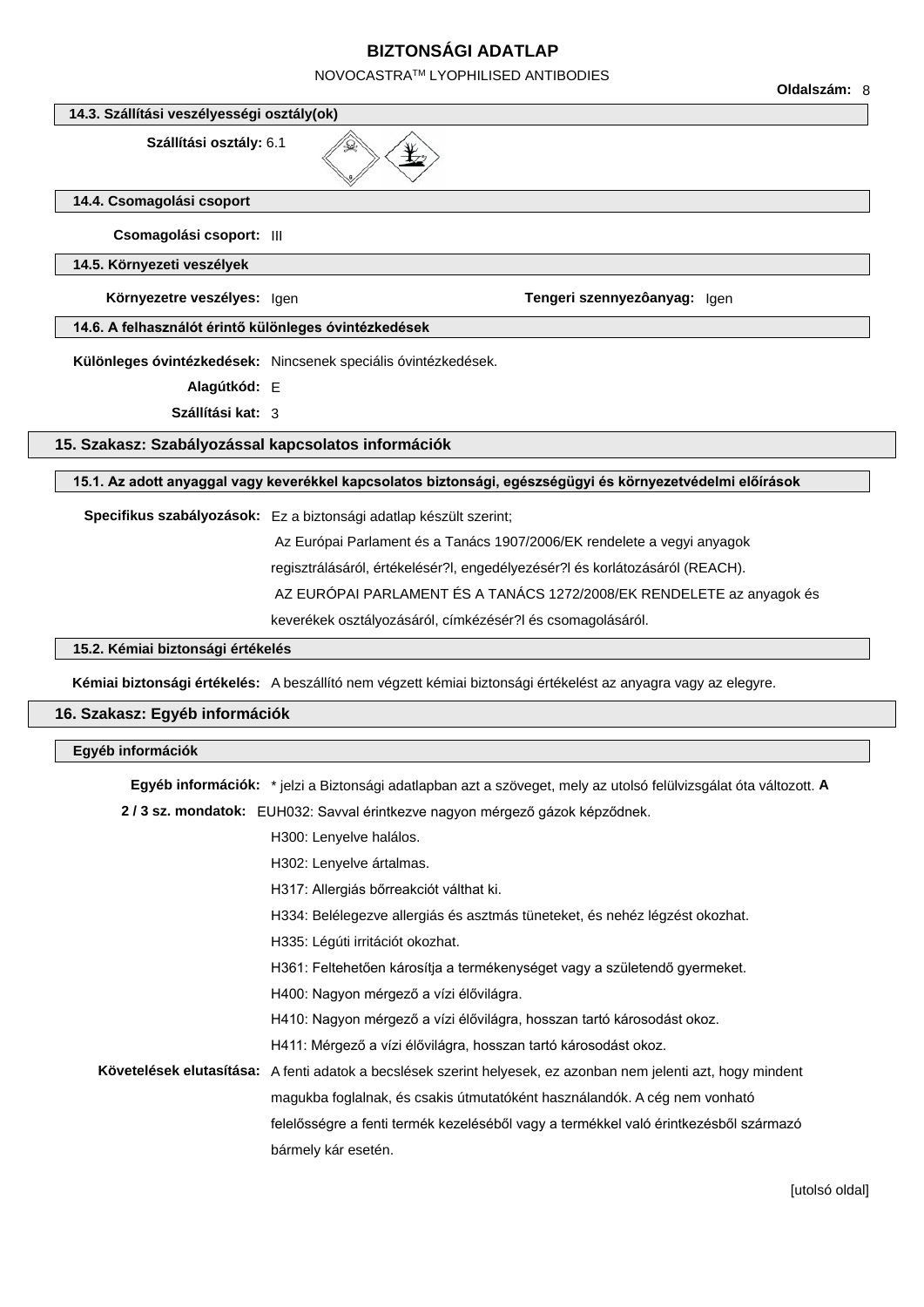

NOVOCASTRATM LYOPHILISED ANTIBODIES

**Pagina:** 1

**Data completării:** 08/03/2019

#### **Secţiunea 1: Identificarea substanţei/amestecului şi a societăţii/întreprinderii**

#### **1.1. Element de identificare a produsului**

**Nume produs:** NOVOCASTRATM LYOPHILISED ANTIBODIES

**1.2. Utilizări relevante identificate ale substanţei sau amestecului şi utilizări contraindicate**

**Utilizarea substanţei / prep:** Folosiți în laboratoare profesional.

#### **1.3. Detalii privind furnizorul fişei cu date de securitate**

| <b>Nume companie:</b> Leica Biosystems Newcastle Ltd |
|------------------------------------------------------|
| <b>Balliol Business Park West</b>                    |
| <b>Benton Lane</b>                                   |
| Newcastle Upon Tyne                                  |
| <b>NE12 8EW</b>                                      |
| United Kingdom                                       |
| <b>Tel.:</b> $+44$ 191 2150567                       |
| <b>Fax:</b> $+44$ 191 2151152                        |
| <b>Email:</b> msds@LeicaBiosystems.com               |

**1.4. Telefon în caz de urgenţă**

**Număr de telefon pentru urgenţe:** Statele Unite ale Americii și Canada: 18004249300 Afara SUA și Canada: +1 703-741-5970 Pentru apeluri de urgență numai.

#### **Secţiunea: Identificarea pericolelor**

#### **2.1. Clasificarea substanţei sau a amestecului**

**Pericole principale (CLP):** Acute Tox. 4: H302; Resp. Sens. 1: H334; Aquatic Chronic 2: H411; Skin Sens. 1: H317; EUH032 **Efecte adverse:** Nociv în caz de înghiţire. Poate provoca o reacţie alergică a pielii. Poate provoca simptome de alergie sau astm sau dificultăți de respirație în caz de inhalare. Toxic pentru mediul acvatic cu efecte pe termen lung. În contact cu acizi, degajă un gaz foarte toxic.

#### **2.2. Elemente pentru etichetă**

#### **Elemente de etichetare:**

**Fraze de pericol:** H302: Nociv în caz de înghiţire.

H317: Poate provoca o reacție alergică a pielii.

H334: Poate provoca simptome de alergie sau astm sau dificultăți de respirație în caz de inhalare.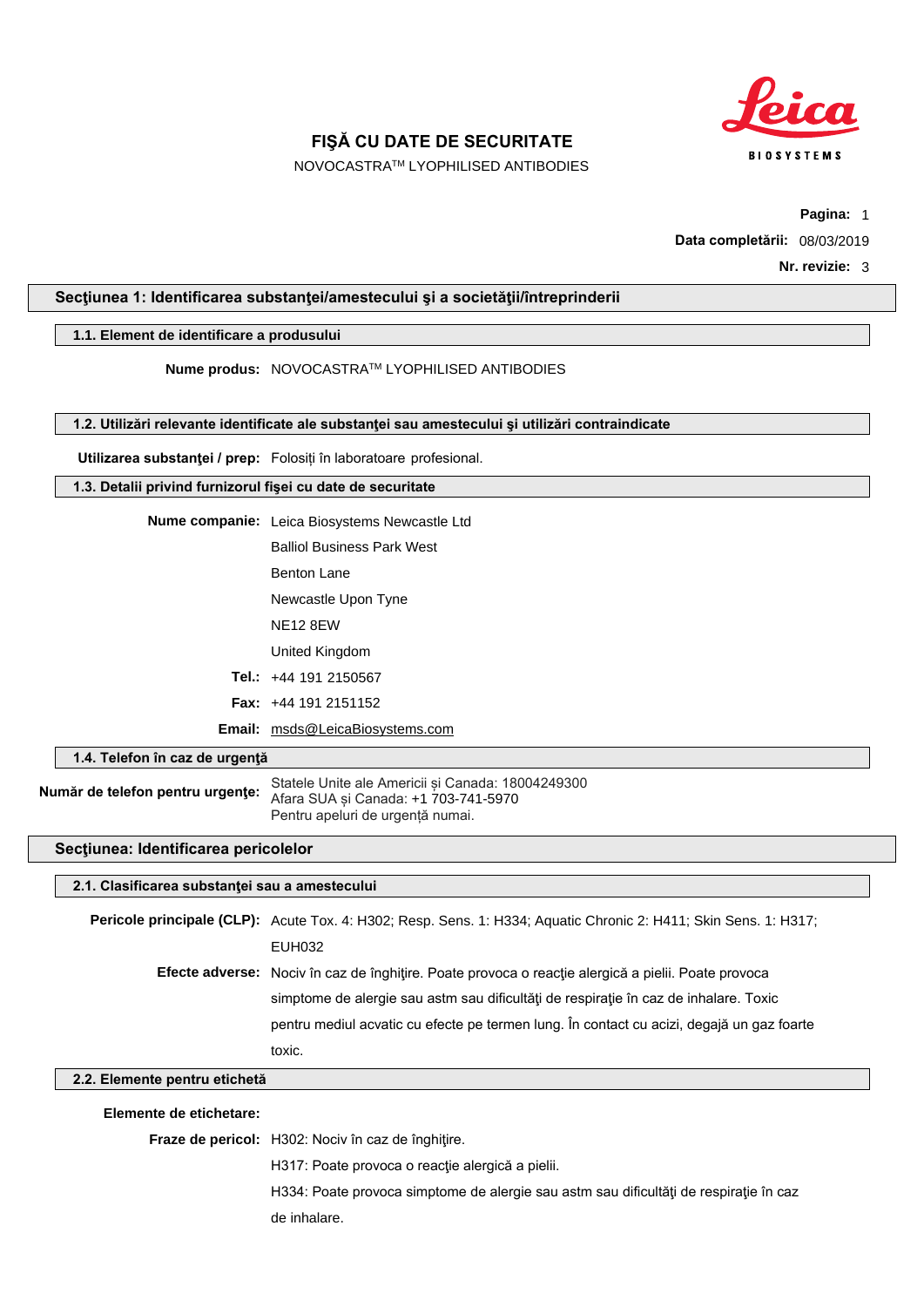NOVOCASTRATM LYOPHILISED ANTIBODIES

|                                       | H411: Toxic pentru mediul acvatic cu efecte pe termen lung.                                                 |
|---------------------------------------|-------------------------------------------------------------------------------------------------------------|
|                                       | EUH032: În contact cu acizi, degajă un gaz foarte toxic.                                                    |
| <b>Cuvinte de avertizare: Pericol</b> |                                                                                                             |
|                                       | Pictograme de pericol: GHS07: Semnul exclamării                                                             |
|                                       | GHS08: Pericol pentru sănătate                                                                              |
|                                       | GHS09: Mediului                                                                                             |
|                                       |                                                                                                             |
|                                       | Fraze de precautie: * P261: Evitați să inspirați praful.                                                    |
|                                       | P264: Spălațivă mâinile bine după utilizare.                                                                |
|                                       | P270: A nu mânca, bea sau fuma în timpul utilizării produsului.                                             |
|                                       | P272: Nu scoateți îmbrăcămintea de lucru contaminată în afara locului de muncă.                             |
|                                       | P273: Evitați dispersarea în mediu.                                                                         |
|                                       | P280: Purtați mănuși de protecție/îmbrăcăminte de protecție/echipament de protecție                         |
|                                       | a ochilor/echipament de protecție a feței.                                                                  |
|                                       | P284: [În cazul în care ventilarea este necorespunzătoare] purtați echipament de<br>protecție respiratorie. |
|                                       | P301+312: ÎN CAZ DE ÎNGHI: sunați la un CENTRU DE INFORMARE                                                 |
|                                       | TOXICOLOGICĂ/un medic/ dacă nu vă simțiți bine.                                                             |
|                                       | P302+352: ÎN CAZ DE CONTACT CU PIELEA: spălati cu multă apă și săpun.                                       |
|                                       | P304+340: ÎN CAZ DE INHALARE: transportați persoana la aer liber și mențineți o                             |
|                                       | întro poziție confortabilă pentru respirație.                                                               |
|                                       | P330: Clătiți gura.                                                                                         |
|                                       | P333+313: În caz de iritare a pielii sau de erupție cutanată: consultați medicul.                           |
|                                       | P342+311: În caz de simptome respiratorii: sunați la un CENTRU DE INFORMARE                                 |
|                                       | TOXICOLOGICĂ/un medic/.                                                                                     |
|                                       | P362+364: Scoateți îmbrăcămintea contaminată și spalațio înainte de reutilizare.                            |
|                                       | P391: Colectați scurgerile de produs.                                                                       |
|                                       | P501: Aruncați conținutul/recipientul la un centru de colectare a deșeurilor periculoase                    |
|                                       | sau speciale.                                                                                               |
|                                       |                                                                                                             |

#### **2.3. Alte pericole**

**PBT:** Această substanţă nu este identificată ca substanţă PBT/vPvB.

#### **Secţiunea 3: Compoziţie/informaţii privind componenţii**

#### **3.2. Amestecuri**

#### **\* Substanțe neclasificate: ALBUMINS, BLOOD SERUM**

| $*$ $\Gamma$ $\cap$<br>┕ | م م<br>ىمر | *Pericole principale (CLP) |            |
|--------------------------|------------|----------------------------|------------|
| 32-936-2                 | *9048-46-8 | Tox. 4 (H302)<br>`Acute .  | 10%<br>* 4 |

**\* Număr de înregistrare REACH:** Nu se aplică.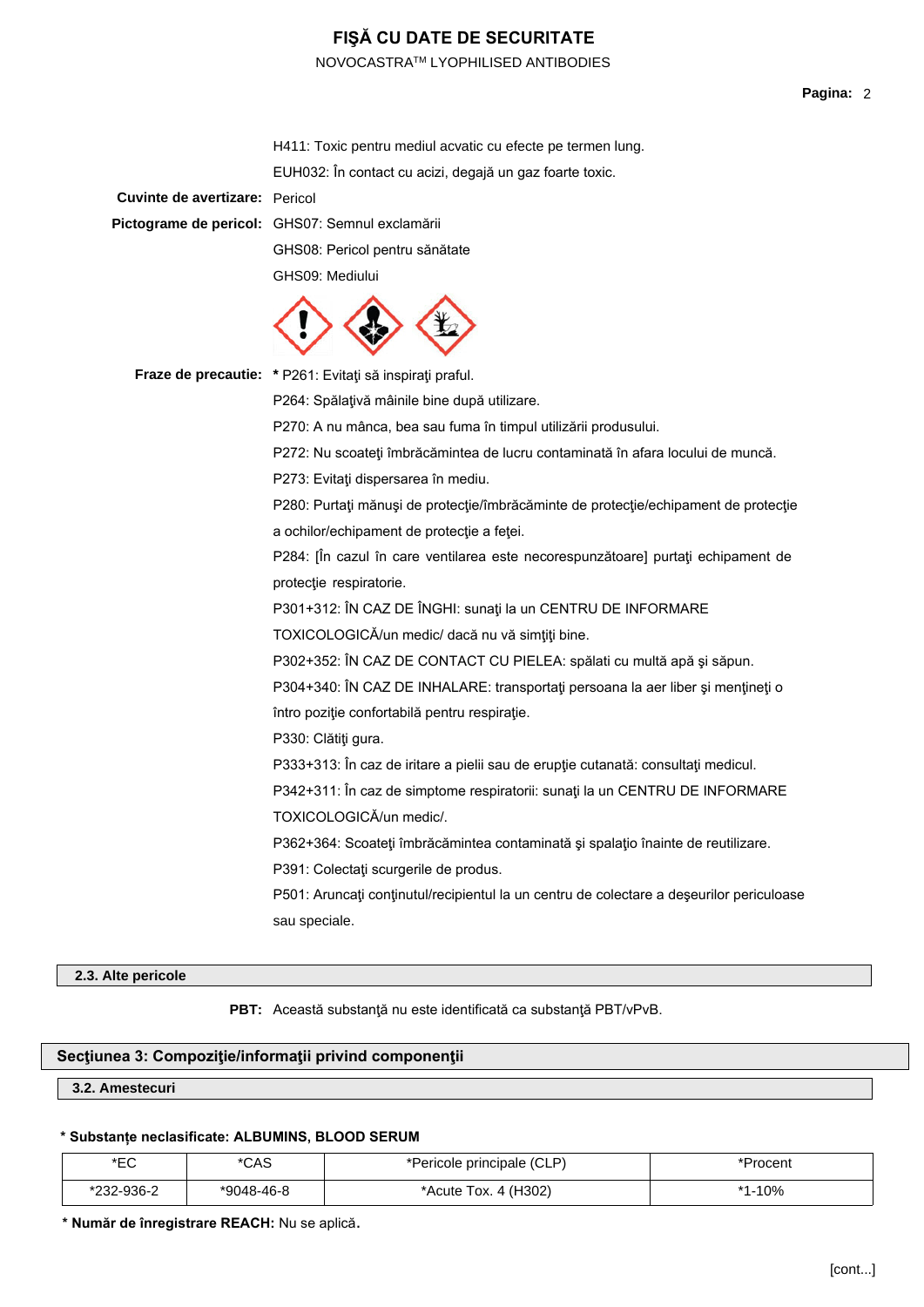## NOVOCASTRATM LYOPHILISED ANTIBODIES

### **Ingrediente periculoase:**

| EC                                       | CAS        | PBT/WEL                                                                                                                                            | Pericole principale (CLP)                                                            | Procent |  |
|------------------------------------------|------------|----------------------------------------------------------------------------------------------------------------------------------------------------|--------------------------------------------------------------------------------------|---------|--|
| SODIUM AZIDE                             |            | Număr de înregistrare REACH: 01-2119457019-37-XXXX                                                                                                 |                                                                                      |         |  |
| 247-852-1                                | 26628-22-8 | Acute Tox. 2: H300; Aquatic Acute 1:<br>H400; Aquatic Chronic 1: H410;<br>EUH032                                                                   |                                                                                      | 1-10%   |  |
| <b>BENZYLPENICILLIN SODIUM</b>           |            | Număr de înregistrare REACH: Nu se aplică.                                                                                                         |                                                                                      |         |  |
| 710-2<br>69-57-8                         |            |                                                                                                                                                    | Skin Sens. 1: H317; Resp. Sens. 1:<br>H334                                           | 1-10%   |  |
| STREPTOMYCIN SULPHATE                    |            | Număr de înregistrare REACH: Nu se aplică.                                                                                                         |                                                                                      |         |  |
| 223-286-0                                | 3810-74-0  |                                                                                                                                                    | Acute Tox. 4: H302; Skin Sens. 1:<br>H317; STOT SE 3: H335; Repr. 2: H361            | 1-10%   |  |
| Secțiunea: Măsuri de prim ajutor         |            |                                                                                                                                                    |                                                                                      |         |  |
| 4.1. Descrierea măsurilor de prim ajutor |            |                                                                                                                                                    |                                                                                      |         |  |
|                                          |            |                                                                                                                                                    |                                                                                      |         |  |
|                                          |            | Contactul cu pielea: A se spăla imediat cu multă apă și săpun                                                                                      |                                                                                      |         |  |
|                                          |            | Contactul cu ochii: A se clăti ochii cu apă de la robinet timp de 15 minute.                                                                       |                                                                                      |         |  |
|                                          |            | Ingerare: A se clăti gura cu apă. Nu induceți voma. Dacă victima este conștientă, se                                                               |                                                                                      |         |  |
|                                          |            | administrează imediat jumătate de litru de apă.<br>Inhalare: Se duce victima din zona de expunere pentru a asigura astfel siguranța acesteia. Dacă |                                                                                      |         |  |
|                                          |            |                                                                                                                                                    |                                                                                      |         |  |
|                                          |            | victima este conștientă, asigurațivă că aceasta stă jos sau stă întinsă. Dacă respirația                                                           |                                                                                      |         |  |
|                                          |            | devine bulbuc, victima se așază și i se administrează oxigen, dacă este disponibil. A se                                                           |                                                                                      |         |  |
|                                          |            | duce persoana la spital cât mai repede posibil.                                                                                                    |                                                                                      |         |  |
|                                          |            | 4.2. Cele mai importante simptome și efecte, atât acute, cât și întârziate                                                                         |                                                                                      |         |  |
|                                          |            | Contactul cu pielea: Se poate produce o iritare usoară la locul de contact.                                                                        |                                                                                      |         |  |
|                                          |            | Contactul cu ochii: Pot apărea iritarea și înroșirea.                                                                                              |                                                                                      |         |  |
|                                          |            | Ingerare: Se poate produce inflamarea și înroșirea gurii și a gâtului. Înghițirea poate fi dificilă.                                               |                                                                                      |         |  |
|                                          |            |                                                                                                                                                    | Poate provoca greață și dureri de stomac. Se pot produce vărsături. Se poate produce |         |  |
|                                          |            | respirația sacadată din cauza congestionării plămânilor.                                                                                           |                                                                                      |         |  |
|                                          |            | Inhalare: Expunerea poate cauza tusea sau răgușeala. Se poate produce congestionarea                                                               |                                                                                      |         |  |
|                                          |            | plămânilor care cauzează o respirație sacadată severă.                                                                                             |                                                                                      |         |  |
|                                          |            | Efecte întârziate / imediate: Efectele imediate sunt așteptate după expunerea pe termen scurt. Efectele intârziate                                 |                                                                                      |         |  |
|                                          |            | sunt asteptate după expunerea pe termen lung.                                                                                                      |                                                                                      |         |  |
|                                          |            | 4.3. Indicații privind orice fel de asistență medicală imediată și tratamentele speciale necesare                                                  |                                                                                      |         |  |
|                                          |            | Tratament imediat / special: Prezentați această fișă de date de securitate medicului.                                                              |                                                                                      |         |  |
|                                          |            |                                                                                                                                                    |                                                                                      |         |  |

## **Secţiunea 5: Măsuri de combatere a incendiilor**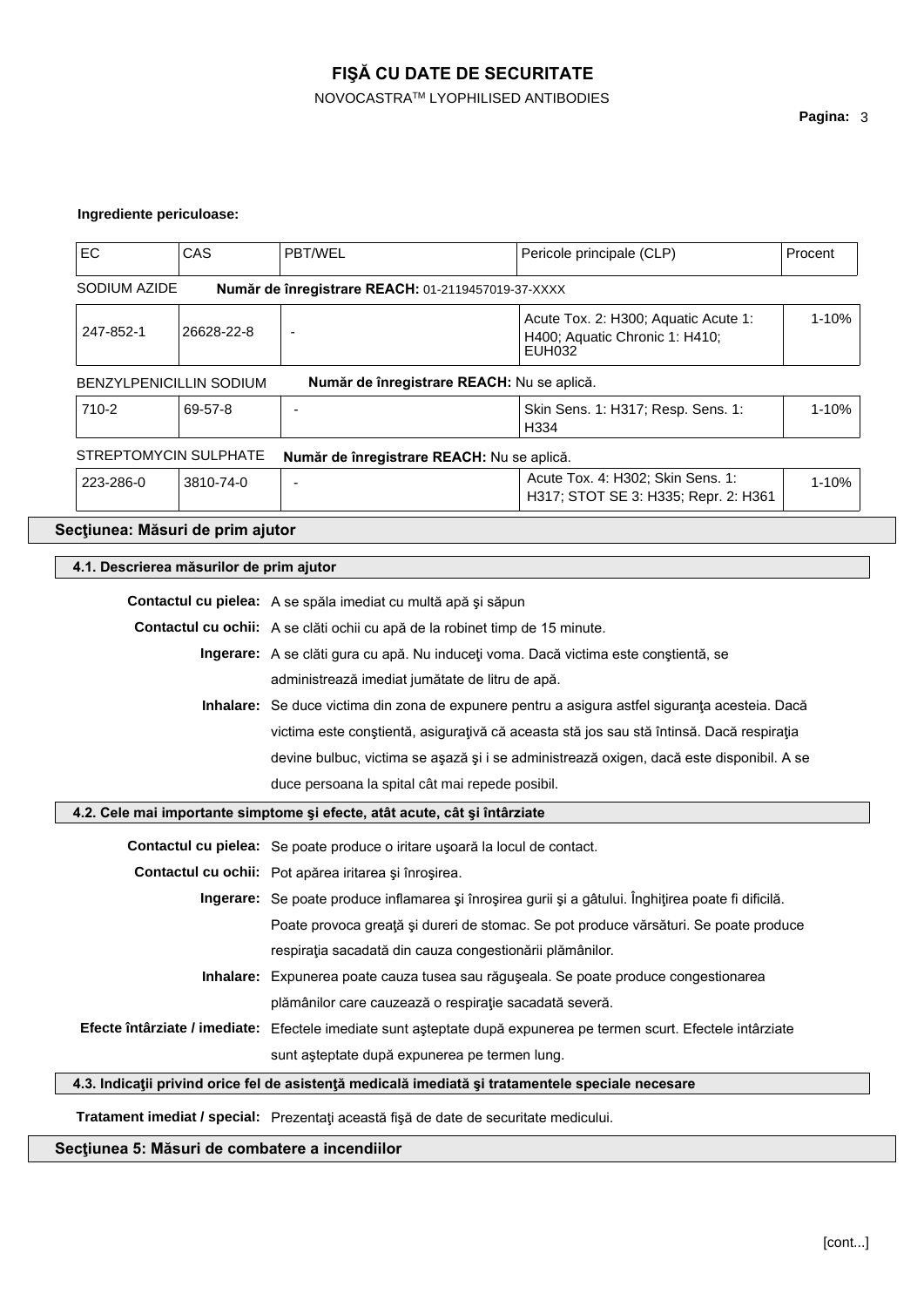#### NOVOCASTRATM LYOPHILISED ANTIBODIES

#### **5.1. Mijloace de stingere a incendiilor**

**Medii de stingere:** A se utiliza agenţi de stingere adecvaţi condiţiilor incendiului nos cuidados implicat sunteţi. Pulbere chimică uscată. A nu se utiliza apă. A nu se utiliza dioxid de carbon. A nu se utiliza spumă.

#### **5.2. Pericole speciale cauzate de substanţa sau amestecul în cauză**

**Pericole la expunere:** În arderi emană vapori toxici.

**5.3. Recomandări destinate pompierilor**

**Recomandări dest. pompierilor:** A se purta aparat autonom de respirat. A se purta îmbrăcăminte de protecţie pentru a evita contactul cu pielea şi ochii.

#### **Secţiunea 6: Măsuri de luat în caz de dispersie accidentală**

**6.1. Precauţii personale, echipament de protecţie şi proceduri de urgenţă**

**Precauţii pentru personal:** A se marca zona contaminată cu semne şi a se preveni accesul personalului

neautorizat. A nu se acționa fără îmbrăcăminte de protecție adecvată vezi secțiunea 8

din FDS. A nu se produce praf.

#### **6.2. Precauţii pentru mediul înconjurător**

**Precauţii pentru mediul:** A nu se elimina în canale de scurgere sau râuri.

#### **6.3. Metode şi material pentru izolarea incendiilor şi pentru curăţenie**

**Proceduri de curăţare:** A se efectua curăţarea numai de către personalul calificat familiarizat cu substanţa

specifică. A se transfera întrun recipient care poate fi închis şi etichetat pentru eliminarea

printro metodă potrivită.

#### **6.4. Trimiteri către alte secţiuni**

**Trimiteri către alte secţiuni:** Vezi secţiunea 8 din FDS. Vezi secţiunea 13 din FDS.

#### **Secţiunea 7: Manipularea şi depozitarea**

#### **7.1. Precauţii pentru manipularea în condiţii de securitate**

**Cerinţe privind manipularea:** A se evita contactul direct cu substanţa. Asiguraţivă că în zonă există ventilare

suficientă. **\***A se evita formarea sau răspândirea prafului în aer.

#### **7.2. Condiţii de depozitare în condiţii de securitate, inclusiv eventuale incompatibilităţi**

**Condiţii de depozitare:** A se depozita întrun spaţiu rece, bine ventilat. A se menţine recipientul bine închis. A se păstra ferit de sursele de aprindere.

**Ambalare adecvată:** A se păstra numai în ambalajul original.

#### **7.3. Utilizare finală specifică (utilizări finale specifice)**

**Utilizare finală specifică:** Folosiți în laboratoare profesional.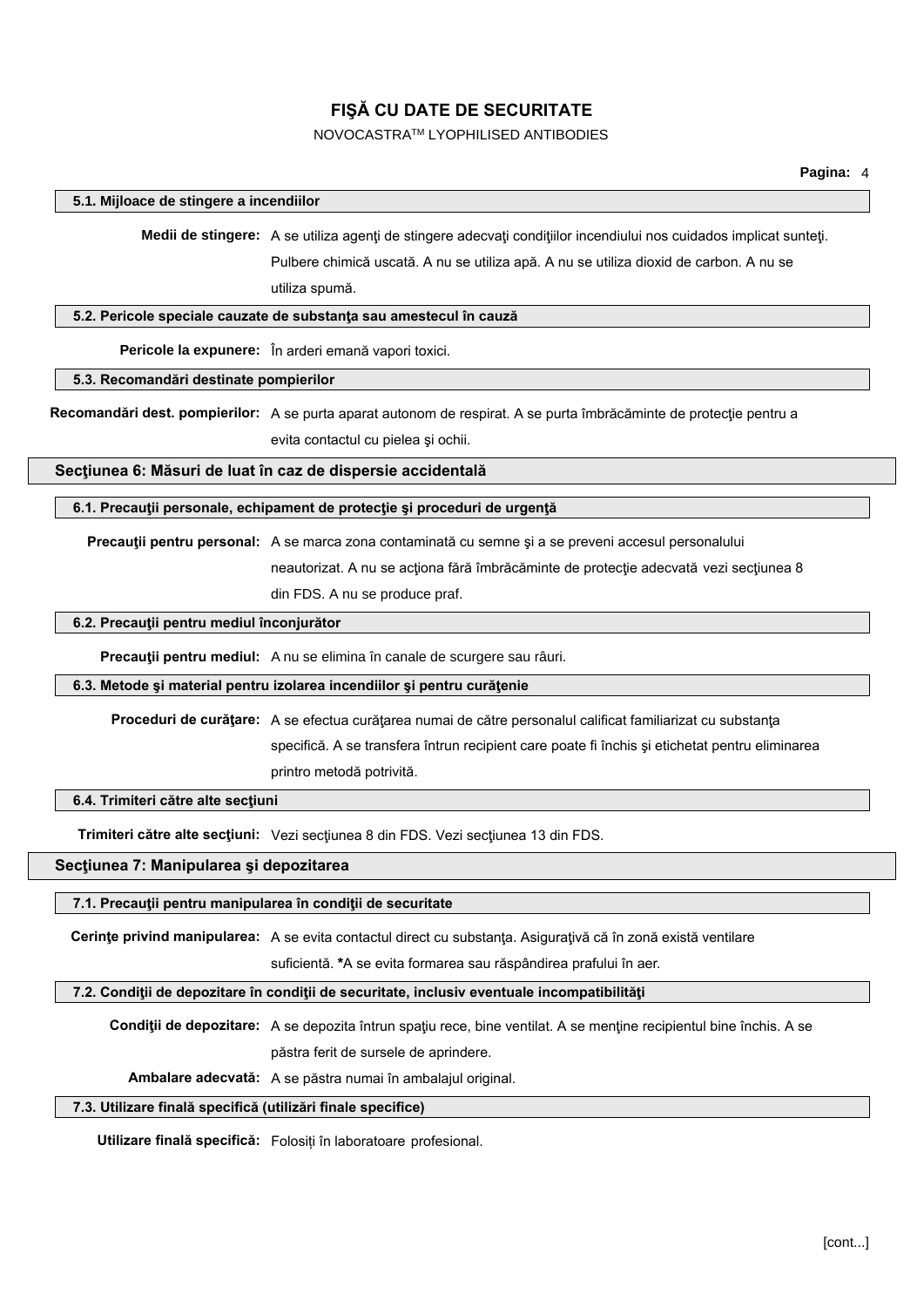NOVOCASTRATM LYOPHILISED ANTIBODIES

**Pagina:** 5

#### **Secţiunea 8: Controale ale expunerii/protecţia personal**

#### **8.1. Parametri de control**

#### **Ingrediente periculoase: SODIUM AZIDE**

#### **Limitele de expunere la locul de**

**Praf respirabil**

| De stat   | TWA 8 ore.               | 15 min. STEL:           | TWA 8 ore. | 15 min. STEL: |
|-----------|--------------------------|-------------------------|------------|---------------|
| EU        | 0.1 mg/m <sup>3</sup>    | $0.3 \text{ mg/m}^3$    | ۰          | ۰             |
| <b>UK</b> | 0.1 mg/m <sup>3</sup>    | $0.3$ mg/m $3$          | ٠          | ۰             |
| IE        | $0.1 \text{ mg/m}^3$     | $0.3 \text{ mg/m}^3$    | -          |               |
| US        | $\overline{\phantom{a}}$ | $0.3$ mg/m <sup>3</sup> | ٠          | -             |
| CA        | ٠                        | $0.3 \text{ mg/m}^3$    | ٠          | ٠             |
| AU        | ۰                        | $0.3 \text{ mg/m}^3$    | -          | -             |
| NZ        | ۰                        | 0.29 mg/m <sup>3</sup>  |            |               |

#### **DNEL/PNEC**

**DNEL / PNEC** Nu sunt disponibile date.

#### **8.2. Controale ale expunerii**

| Măsuri inginerești: Asigurațivă că în zonă există ventilare suficientă.                                              |  |
|----------------------------------------------------------------------------------------------------------------------|--|
| Protecția aparatului respirator: Este necesară protecția aparatului respirator trebuie să fie disponibil în caz de   |  |
| urgență. Filtru de particule clasa P1 (EN143).                                                                       |  |
| Protecția mâinilor: Mănuși de protecție.                                                                             |  |
| <b>Protecția ochilor:</b> Ochelari de protecție cu apărători laterale. Asigurațivă că dispozitivul de spălare a      |  |
| ochilor este la îndemână.                                                                                            |  |
| Protecția pielii: Îmbrăcăminte de protecție.                                                                         |  |
| Aspecte legate de mediu: Preveniți infiltrațiile in canalizarea publică sau in mediul imediat. Consultați legislația |  |
| specifică a Statului Membru pentru cerințele prevăzute de legislația comunitară de                                   |  |
| protectie a mediului.                                                                                                |  |
|                                                                                                                      |  |

#### **Secţiunea 9: Proprietăţile fizice şi chimice**

**9.1. Informaţii privind proprietăţile fizice şi chimice de bază**

**Stare:** Pudră **Culoare:** Alburiu

**Miros:** Inodor

#### **9.2. Alte informaţii**

**Alte informaţii:** Nu sunt disponibile date.

## **Secţiunea 10: Stabilitate şi reactivitate**

**10.1. Reactivitate**

**Reactivitate:** Stabil in condiţiile de transport sau stocare recomandate.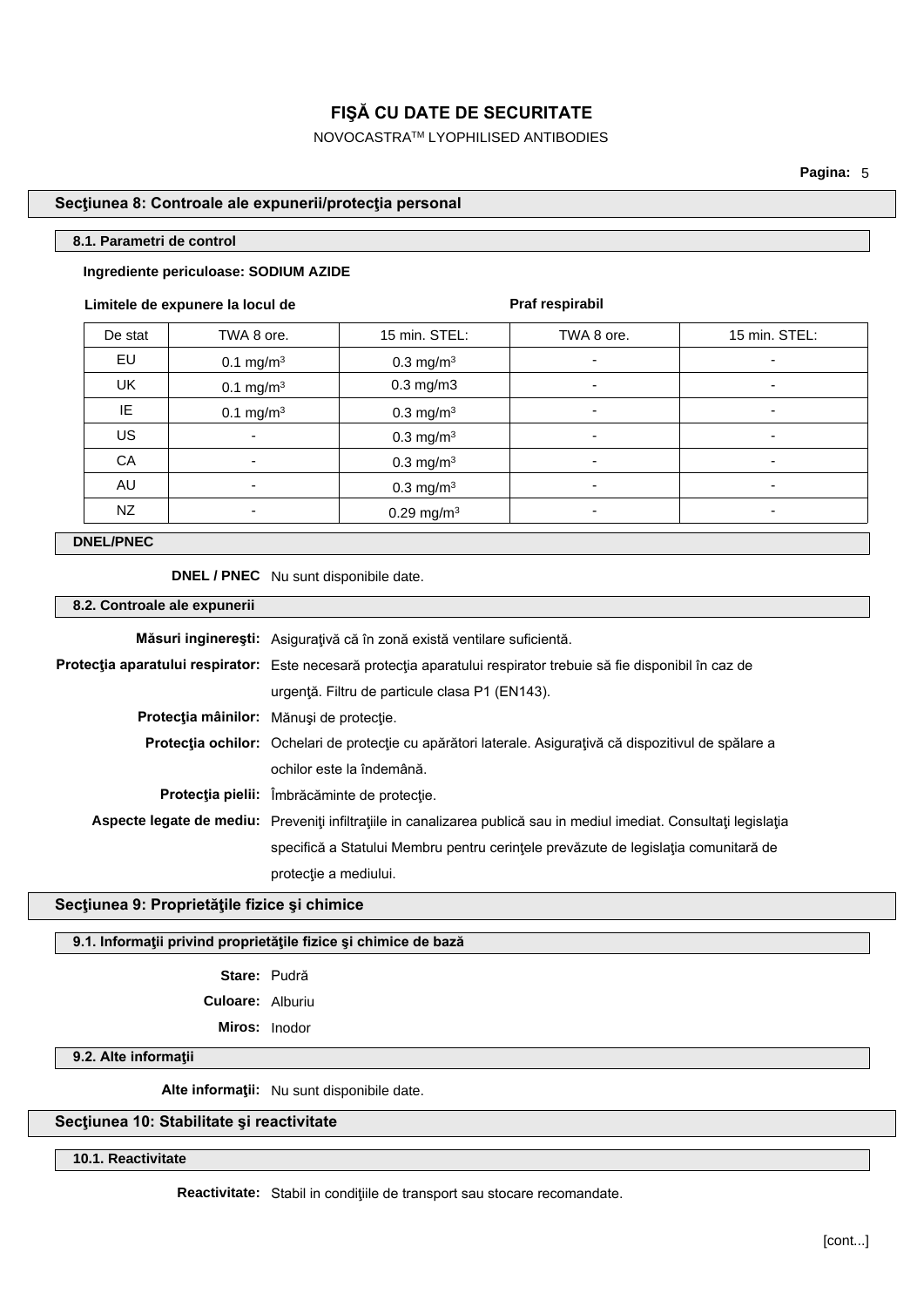NOVOCASTRATM LYOPHILISED ANTIBODIES

#### **10.2. Stabilitate chimică**

Stabilitate chimică: Stabil în condiții normale.

#### **10.3. Posibilitatea de reacţii periculoase**

**Reacții periculoase:** Reacțiile periculoase nu se vor produce in condiții normale de transport sau

depozitare.

#### **10.4. Condiţii de evitat**

**Condiţii care trebuie evitate:** Căldură. Suprafeţe fierbinţi. Flăcări.

#### **10.5. Materiale incompatibile**

**Materiale care trebuie evitate:** Agenţi oxidanţi puternici. Acizi puternici.

#### **10.6. Produşi de descompunere periculoşi**

**Produse de desc. peric:** În arderi emană vapori toxici. **\***În contact cu acizii eliberează gaze foarte toxice.

#### **Secţiunea 11: Informaţii toxicologice**

#### **11.1. Informaţii privind efectele toxicologice**

#### **Ingrediente periculoase:**

| <b>ORAL</b>  | <b>MOUSE</b>   | LD50 | 27 | mg/kg |
|--------------|----------------|------|----|-------|
| <b>ORAL</b>  | <b>SOBOLAN</b> | LD50 | 27 | mg/kg |
| <b>PIELE</b> | <b>SOBOLAN</b> | LD50 | 50 | mg/kg |

#### **Efecte relevante pentru amestec:**

| Efect                              | Rută       | Bază                |
|------------------------------------|------------|---------------------|
| Toxicitate acută (nociv)           | <b>ING</b> | Periculos: calculat |
| Respiratorii Sensibilizarea pielii | INH DRM    | Periculos: calculat |

#### **Efecte excluse pentru amestec:**

| Efect                         | Rută | Bază                                                                       |
|-------------------------------|------|----------------------------------------------------------------------------|
| Toxicitate acută (fatal)      |      | Pe baza datelor disponibile, criteriile de clasificare nu sunt îndeplinite |
| Toxicitate acută (toxic)      |      | Pe baza datelor disponibile, criteriile de clasificare nu sunt îndeplinite |
| Iritație                      |      | Pe baza datelor disponibile, criteriile de clasificare nu sunt îndeplinite |
| Corozivitate                  |      | Pe baza datelor disponibile, criteriile de clasificare nu sunt îndeplinite |
| Toxicitate la doze repetate   |      | Pe baza datelor disponibile, criteriile de clasificare nu sunt îndeplinite |
| Cancerogenitatea              |      | Pe baza datelor disponibile, criteriile de clasificare nu sunt îndeplinite |
| Mutagenitate                  |      | Pe baza datelor disponibile, criteriile de clasificare nu sunt îndeplinite |
| Toxicitate pentru reproducere |      | Pe baza datelor disponibile, criteriile de clasificare nu sunt îndeplinite |

#### **Simptome / căi de expunere**

**Contactul cu pielea:** Se poate produce o iritare uşoară la locul de contact.

**Contactul cu ochii:** Pot apărea iritarea şi înroşirea.

- **Ingerare:** Se poate produce inflamarea şi înroşirea gurii şi a gâtului. Înghiţirea poate fi dificilă. Poate provoca greaţă şi dureri de stomac. Se pot produce vărsături. Se poate produce respiraţia sacadată din cauza congestionării plămânilor.
- **Inhalare:** Expunerea poate cauza tusea sau răguşeala. Se poate produce congestionarea plămânilor care cauzează o respiraţie sacadată severă.
- **Efecte întârziate / imediate:** Efectele imediate sunt aşteptate după expunerea pe termen scurt. Efectele intârziate sunt aşteptate după expunerea pe termen lung.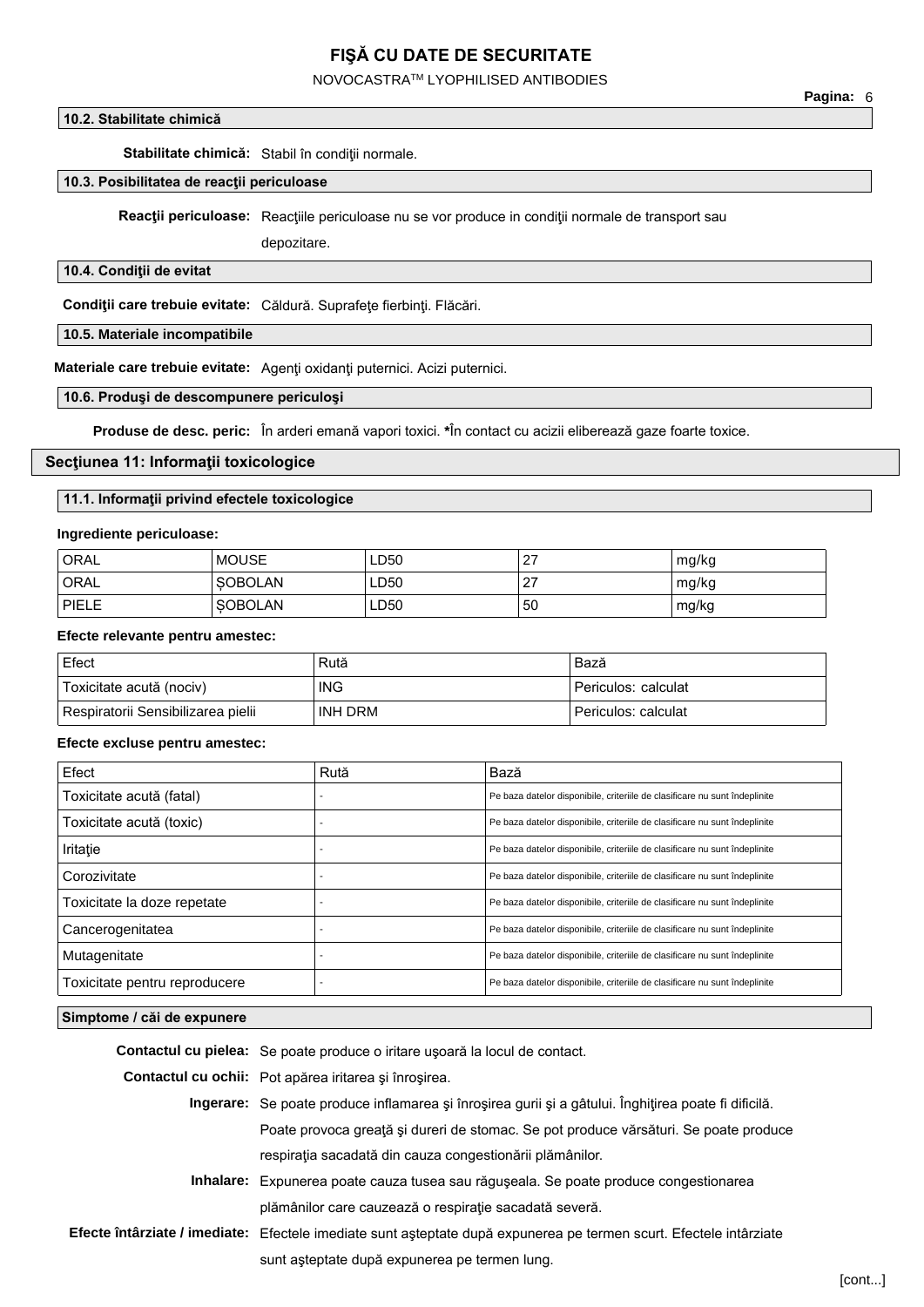NOVOCASTRATM LYOPHILISED ANTIBODIES

**Pagina:** 7

## **Secţiunea 12: Informaţii ecologice**

#### **12.1. Toxicitate**

#### **Valoarea ecotoxicităţii:**

| Specii                    | Test      | Valoare Unităti |                 |
|---------------------------|-----------|-----------------|-----------------|
| Pimephales promelas       | 96H LC50  | 5.46            | mg/l Orconectes |
| rusticus                  | 96H LC100 |                 | mq/l            |
| Paracentrotus lividus     | 48H LOEC  | 10              | umol/l          |
| Selenastrum capricornutum | 96H EC50  | 0.35            | mq/l            |

#### **12.2. Persistenţă şi degradabilitate**

#### **Persistenţă şi degradabilitate:** Nebiodegradabil.

#### **12.3. Potenţial de bioacumulare**

**Potenţial de bioacumulare:** Potenţial de bioacumulare.

**12.4. Mobilitate în sol**

**Mobilitate:** Uşor de absorbit în sol.

#### **12.5. Rezultatele evaluării PBT şi vPvB**

**Identificarea PBT:** Această substanţă nu este identificată ca substanţă PBT/vPvB.

#### **12.6. Alte efecte adverse**

**Alte efecte adverse:** Toxic pentru organismele acvatice. Toxic pentru organismele terestre.

#### **Secţiunea 13: Consideraţii privind eliminarea**

#### **13.1. Metode de tratare a deşeurilor**

**Operaţiunile de eliminare:** A se transfera întrun recipient potrivit şi a se pregăti pentru colectarea de către o companie specializată în dezafectarea deşeurilor. **Operaţii de recuperare:** Nu se aplică. **Eliminarea ambalajului:** A se pregăti pentru colectarea de către compania specializată în dezafectarea deşeurilor. **NB:** Utilizatorul trebuie să fie conştient de posibila existenţă a reglementărilor regionale sau naţionale privind eliminarea deşeurilor.

#### **Secţiunea 14: Informaţii referitoare la transport**

**Transport terestru (ADR/RID):** Reglementat pentru transportul pe uscat.

**Transport maritim (IMDG):** Reglementat pentru transportul pe mare.

**Transportul aerian (IATA):** Reglementat pentru transportul pe calea aerului.

**Transportul pe căile navigabile interioare (ADNR/AND):** Reglementat pentru transportul pe căi navigabile interioare.

#### **14.1. Numărul ONU**

**Nr. ONU:** UN3288

**14.2. Denumirea corectă ONU pentru expediţie**

**Denumire pentru transport:** Toxic Solid, Anorganic, N.O.S.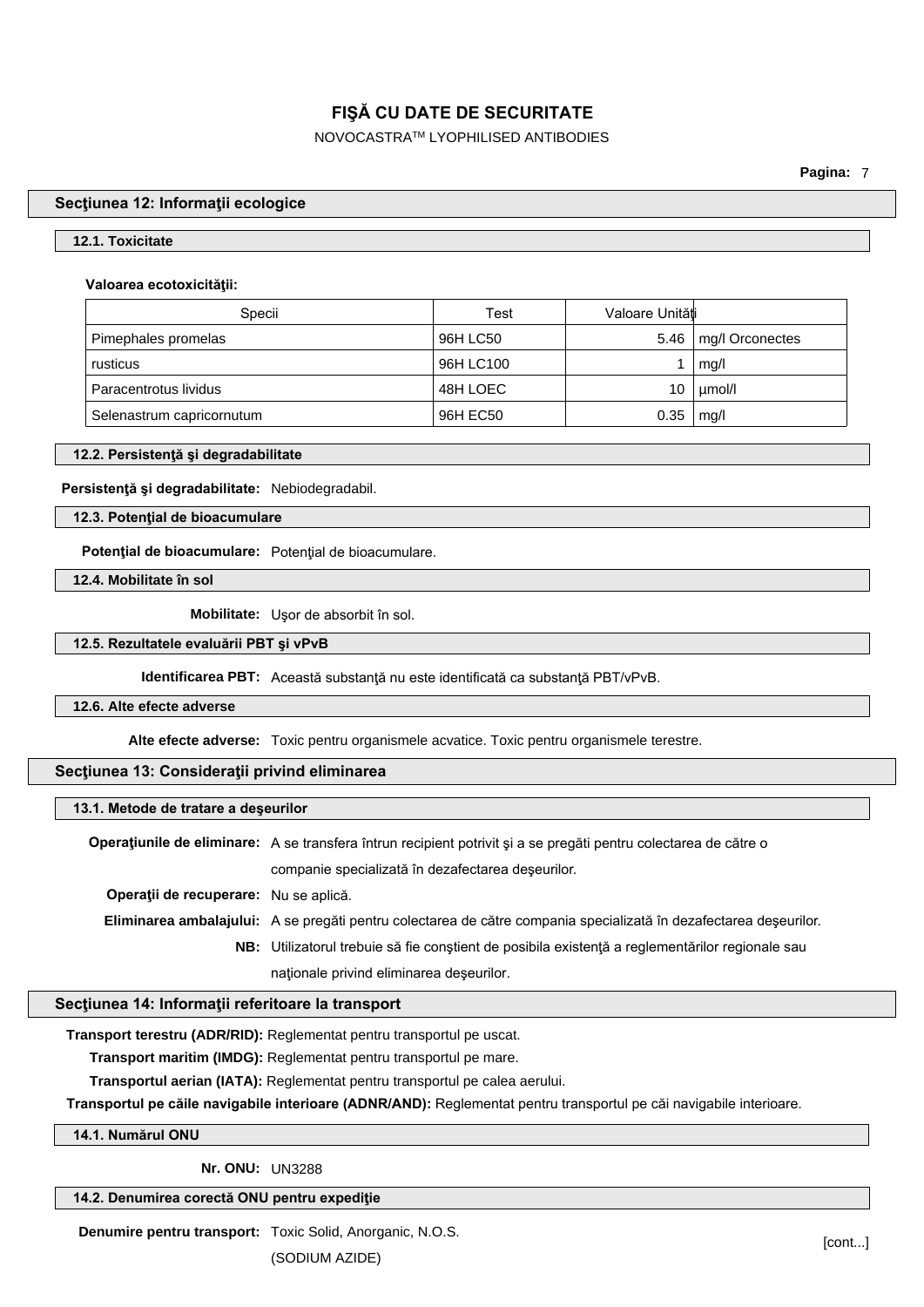## NOVOCASTRATM LYOPHILISED ANTIBODIES

| Clasă de transport: 6.1                     |                                                                                                                                           |
|---------------------------------------------|-------------------------------------------------------------------------------------------------------------------------------------------|
| 14.4. Grupul de ambalare                    |                                                                                                                                           |
| Grupă de ambalare: III                      |                                                                                                                                           |
| 14.5. Pericole pentru mediul înconjurător   |                                                                                                                                           |
| Periculos pentru mediu: Da                  | <b>Poluant marin: Da</b>                                                                                                                  |
| 14.6. Precauții speciale pentru utilizatori |                                                                                                                                           |
|                                             | Precauție speciale: Nu necesită măsuri de precauție speciale.                                                                             |
| Codul tunelului: E                          |                                                                                                                                           |
| Tipul de transport: 3                       |                                                                                                                                           |
| Secțiunea 15: Informații de reglementare    |                                                                                                                                           |
|                                             | 15.1. Regulamente/legislație în domeniul securității, sănătății și al mediului specifice                                                  |
|                                             | Reglementări specifice: Această Fișă cu date de siguranță este elaborată în conformitate cu;                                              |
|                                             |                                                                                                                                           |
|                                             | REGULAMENTUL (CE) NR. 1907/2006 AL PARLAMENTULUI EUROPEAN ?I AL                                                                           |
|                                             | CONSILIULUI privind înregistrarea, evaluarea, autorizarea ?i restric?ionarea substan?                                                     |
|                                             | elor chimice (REACH).                                                                                                                     |
|                                             | REGULAMENTUL (CE) NR. 1272/2008 AL PARLAMENTULUI EUROPEAN ?I AL                                                                           |
|                                             | CONSILIULUI privind clasificarea, etichetarea ?i ambalarea substan?elor ?i a                                                              |
|                                             | amestecurilor.                                                                                                                            |
| 15.2. Evaluarea securității chimice         |                                                                                                                                           |
|                                             | Evaluarea securității chimice: Furnizorul nu a efectuat o evaluare a siguranței chimice a substanței sau amestecului.                     |
| Secțiunea 16: Alte informații               |                                                                                                                                           |
| Alte informații                             |                                                                                                                                           |
|                                             | Alte informații: * indică textul din SDS care a fost modificat de la ultima revizuire.                                                    |
|                                             |                                                                                                                                           |
|                                             |                                                                                                                                           |
|                                             | Fraze folosite în s.2/3: EUH032: În contact cu acizi, degajă un gaz foarte toxic.                                                         |
|                                             | H300: Mortal în caz de înghițire.                                                                                                         |
|                                             | H302: Nociv în caz de înghițire.                                                                                                          |
|                                             | H317: Poate provoca o reacție alergică a pielii.<br>H334: Poate provoca simptome de alergie sau astm sau dificultăți de respirație în caz |
|                                             | de inhalare.                                                                                                                              |
|                                             | H335: Poate provoca iritarea căilor respiratorii.                                                                                         |
|                                             | H361: Susceptibil de a dăuna fertilității sau fătului.                                                                                    |
|                                             | H400: Foarte toxic pentru mediul acvatic.                                                                                                 |
|                                             | H410: Foarte toxic pentru mediul acvatic cu efecte pe termen lung.                                                                        |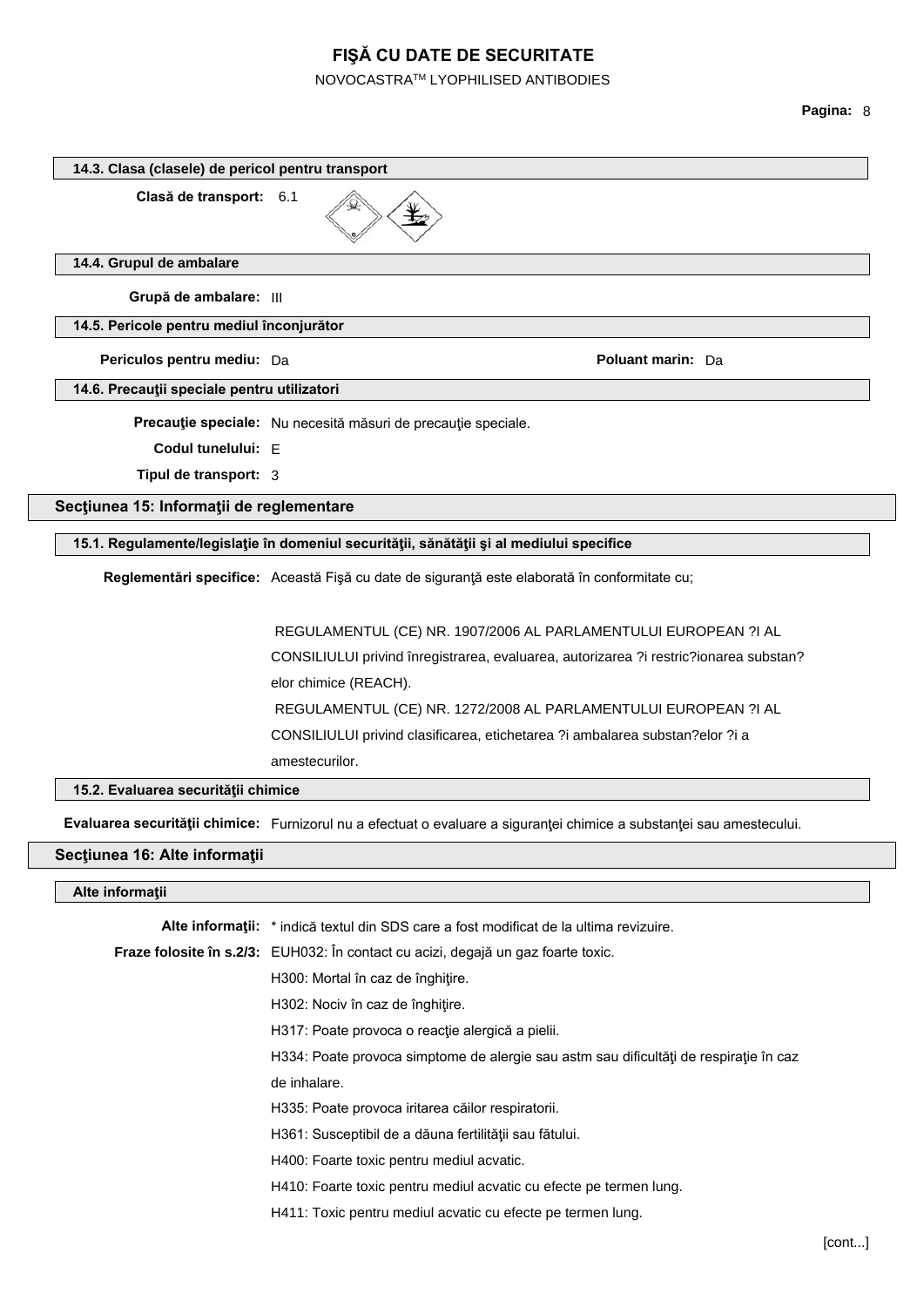NOVOCASTRATM LYOPHILISED ANTIBODIES

#### **Pagina:** 9

**Precizări legale:** Informaţiile de mai sus sunt considerate corecte dar nu pretindem că sunt complete şi vor fi utilizate numai ca referinţă. Această companie nu va fi făcută responsabilă pentru pagubele rezultate în urma manipulării sau a contactului cu produsul de mai sus.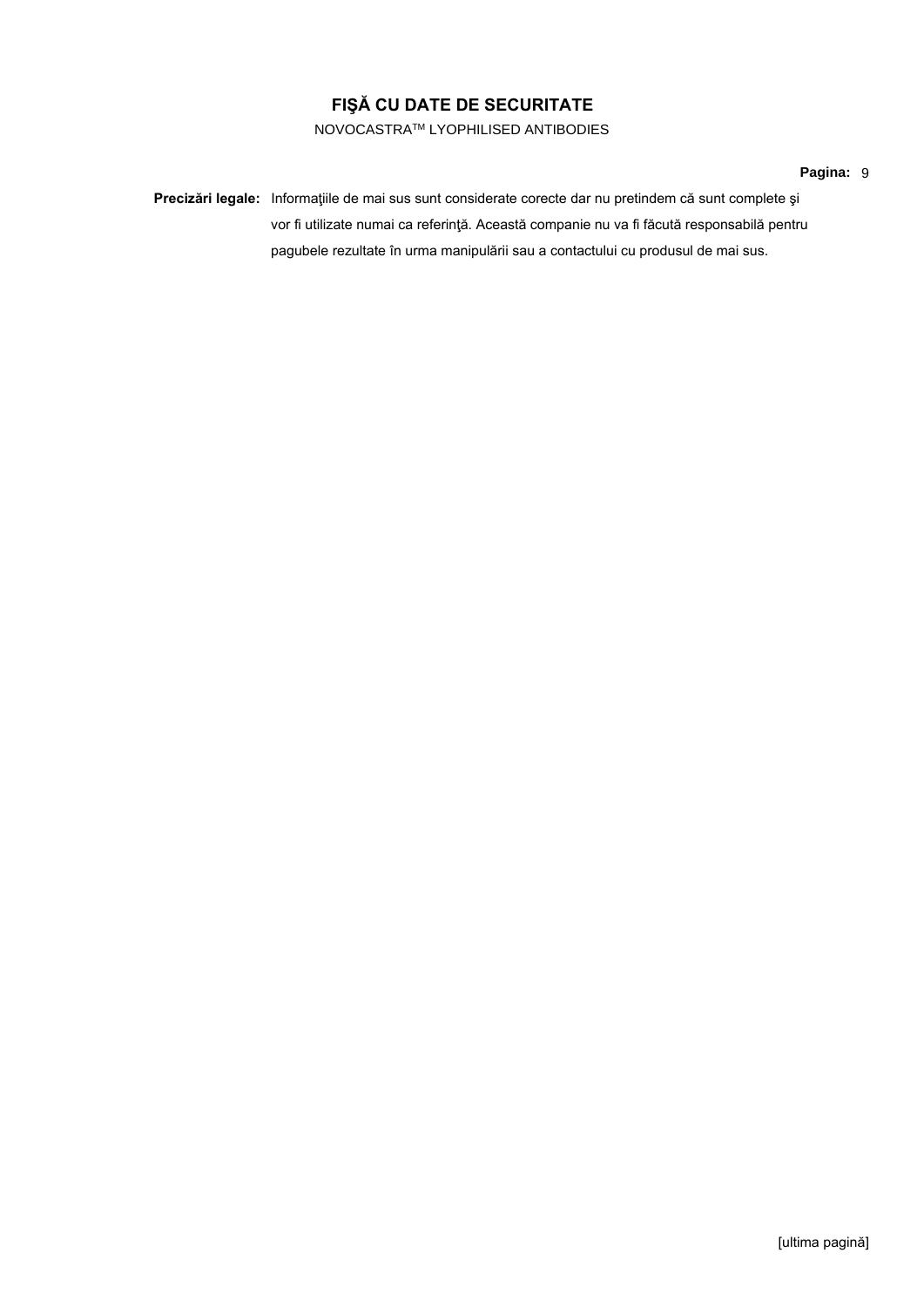

NOVOCASTRATM LYOPHILISED ANTIBODIES

**Страница:** 1

**Дата составления:** 08/03/2019

**Номер редакции:** 3

#### **Раздел 1 Реквизиты вещества / препарата и компании / предприятия**

#### **1.1. Идентификатор продукта**

**Наименование продукта:** NOVOCASTRATM LYOPHILISED ANTIBODIES

#### 1.2. Соответствующее идентифицированное применение вещества или препарата и не рекомендуемое использовани

**Использование вещества:** Использование в лабораториях профессиональный.

#### **1.3. Информация о поставщике в паспорте безопасности**

**Название компании:** Leica Biosystems Newcastle Ltd Balliol Business Park West Benton Lane Newcastle Upon Tyne NE12 8EW United Kingdom

**Телефон:** +44 191 2150567

**Факс:** +44 191 2151152

**Email:** msds@LeicaBiosystems.com

#### **1.4. Номер телефона для сообщения об авариях и вызова помощи**

**Тел. в случае аварийных ситуаций:** США и Канада: 1-800-424-9300 За пределами США и Канада: +1 703-741-5970 для экстренных вызовов только.

#### **Раздел 2: Оценка риска для здоровья**

#### **2.1. Классификация вещества или препарата**

|                              | Классификация (CLP): Acute Tox. 4: H302; Resp. Sens. 1: H334; Aquatic Chronic 2: H411; Skin Sens. 1: H317; |
|------------------------------|------------------------------------------------------------------------------------------------------------|
| EUH032                       |                                                                                                            |
| Неблагоприятные воздействия: | Вредно при проглатывании. Может вызывать аллергическую кожную реакцию.                                     |
|                              | При вдыхании может вызывать аллергические или астматические симптомы                                       |
|                              | или затруднение дыхания. Токсично для водных организмов с долгосрочными                                    |
| последствиями.               |                                                                                                            |

## **2.2. Элементы маркировки**

#### **Элементы марк.:**

**Характеристика опасности:** H302: Вредно при проглатывании.

H317: Может вызывать аллергическую кожную реакцию.

H334: При вдыхании может вызывать аллергические или астматические

симптомы или затруднение дыхания.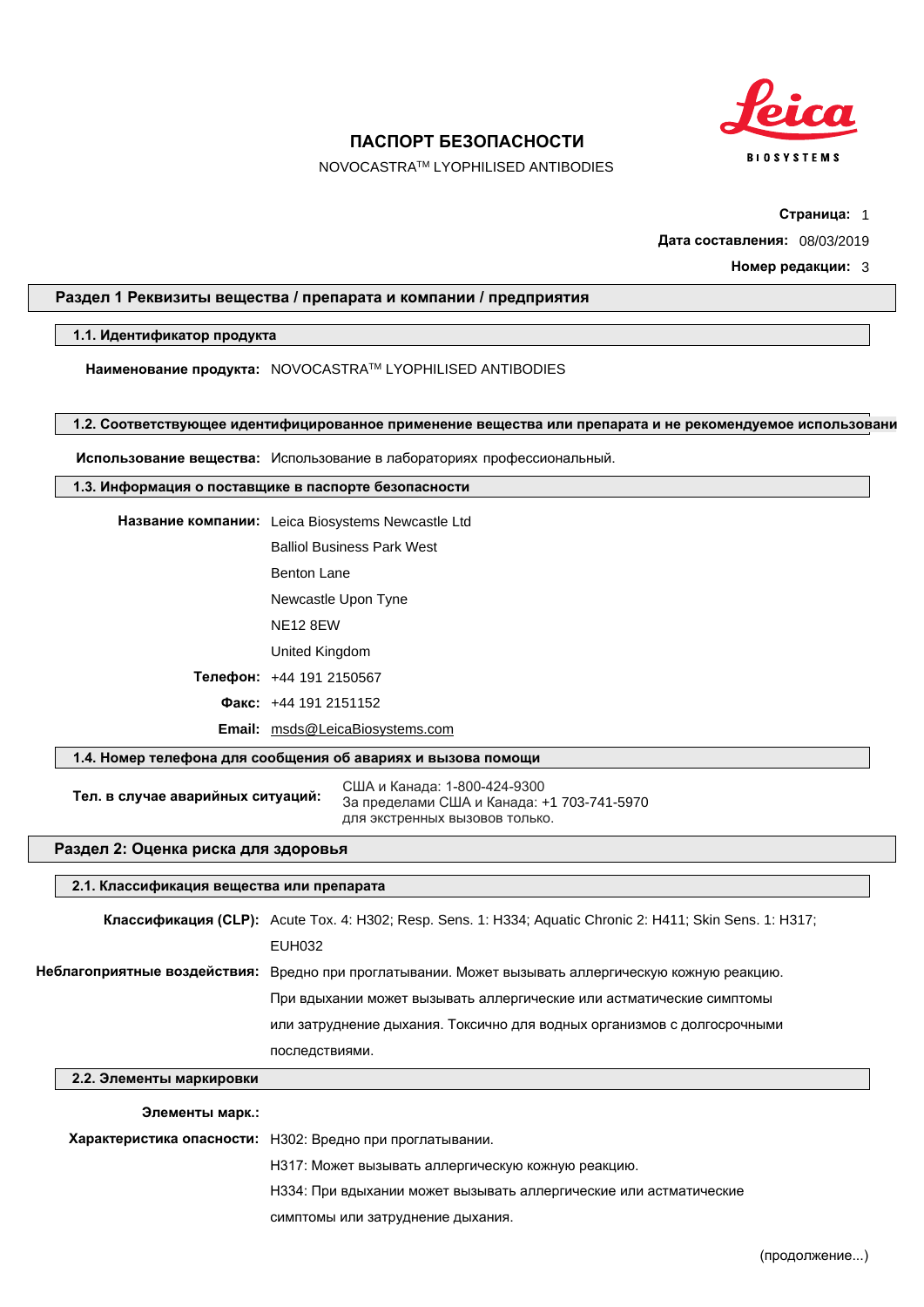#### NOVOCASTRATM LYOPHILISED ANTIBODIES

#### **Страница:** 2

H411: Токсично для водных организмов с долгосрочными последствиями.

EUH032: Токсично для водных организмов с долгосрочными последствиями.

**Сигнальные слова:** Опасно

**Знаки опасности:** GHS07: Восклицательный знак

GHS08: Опасность для здоровья

GHS09: Окружающая среда



**Характеристика предосторожн: \*** P261: Избегать вдыхания пыли.

P264: После работы тщательно вымыть руки.

P270: Не принимать пищу, не пить и не курить в процессе использования этого продукта.

P272: Не взять загрязненную одежду с рабочего места.

P273: Не допускать попадания в окружающую среду.

P280: Пользоваться защитными перчатками/защитной одеждой/средствами

защиты глаз/лиц.

P284: Пользоваться средствами защиты органов дыхания.

P301+312: ПРИ ПРОГЛАТЫВАНИИ: Обратиться в ТОКСИКОЛОГИЧЕСКИЙ ЦЕНТР

или к врач при плохом самочувствии.

P302+352: ПРИ ПОПАДАНИИ НА КОЖУ: Промыть большим количеством воды с мылом.

P304+340: ПРИ ВДЫХАНИИ: Вынести пострадавшего на свежий воздух и

обеспечить ему полный покой в удобном для дыхания положении.

P330: Прополоскать рот.

P333+313: При раздражении кожи или появлении сыпи: обратиться к врачу.

P342+311: При появлении респираторных симптомов: обратиться в

ТОКСИКОЛОГИЧЕСКИЙ ЦЕНТР или к врачу.

P391: Ликвидация разлива.

P501: Удалить содержимое контейнер в специальные места для сбора вредных или специальных отходов.

#### **2.3. Другие виды риска:**

**СБТ:** Данное вещество не считается стойким, биоаккумулируемым и токсичным веществом.

#### **Раздел 3: Состав / информация об ингредиентах**

#### **3.2. Препараты**

#### **\* Не классифицированные ингредиенты: ALBUMINS, BLOOD SERUM**

| *EC        | *CAS       | *Классификация (CLP) | Процент |
|------------|------------|----------------------|---------|
| *232-936-2 | *9048-46-8 | *Acute Tox. 4 (H302) | $-10%$  |

**\* REACH регистрационный номер:** Неприменимо.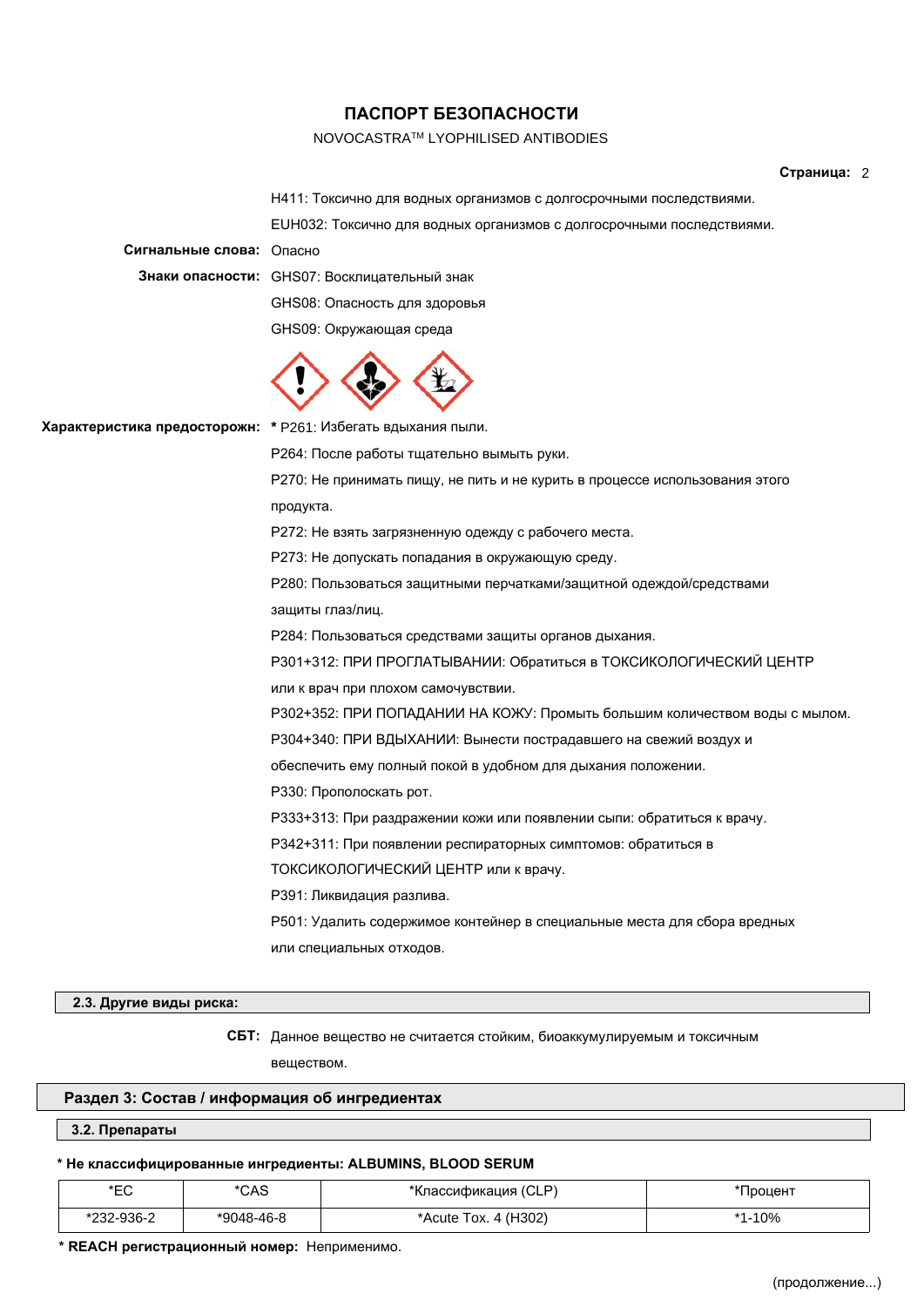## NOVOCASTRATM LYOPHILISED ANTIBODIES

## **Страница:** 3

#### **Опасные ингредиенты:**

| EC                     | CAS                             | PBT/WEL                                                                                 | Классификация (CLP)                                                                         | Процент |
|------------------------|---------------------------------|-----------------------------------------------------------------------------------------|---------------------------------------------------------------------------------------------|---------|
| SODIUM AZIDE           |                                 |                                                                                         | REACH регистрационный номер: 01-2119457019-37-XXXX                                          |         |
| 247-852-1              | 26628-22-8                      |                                                                                         | Acute Tox. 2: H300; Aquatic Acute 1:<br>H400; Aquatic Chronic 1: H410;<br><b>EUH032</b>     | 1-10%   |
|                        | BENZYLPENICILLIN SODIUM         |                                                                                         | <b>REACH регистрационный номер: Неприменимо.</b>                                            |         |
| 710-2                  | 69-57-8                         |                                                                                         | Skin Sens. 1: H317; Resp. Sens. 1:<br>H334                                                  | 1-10%   |
|                        | STREPTOMYCIN SULPHATE           |                                                                                         | <b>REACH регистрационный номер: Неприменимо.</b>                                            |         |
| 223-286-0<br>3810-74-0 |                                 |                                                                                         | Acute Tox. 4: H302; Skin Sens. 1:<br>H317; STOT SE 3: H335; Repr. 2: H361                   | 1-10%   |
|                        | Раздел 4: Меры первой помощи    |                                                                                         |                                                                                             |         |
|                        | 4.1. Описание мер первой помощи |                                                                                         |                                                                                             |         |
|                        |                                 |                                                                                         | Контакт с кожей: Немедленно промойте большим количеством воды с мылом.                      |         |
|                        |                                 |                                                                                         | Контакт с глазами: Промойте глаза проточной водой в течение 15 минут.                       |         |
|                        |                                 | Проглатывание: Прополощите рот водой. Не вызывайте рвоту. Если пострадавший находится в |                                                                                             |         |
|                        |                                 | сознании, немедленно дайте выпить поллитра воды.                                        |                                                                                             |         |
|                        | Вдыхание:                       | Вынесите пострадавшего из зоны воздействия, соблюдая при этом меры                      |                                                                                             |         |
|                        |                                 | собственной безопасности. Если пострадавший находится в сознании, обеспечьте            |                                                                                             |         |
|                        |                                 |                                                                                         | ему сидячее или лежачее положение. Если пострадавший дышит, но находится в                  |         |
|                        |                                 |                                                                                         | бессознательном состоянии, поместить в положение восстановления. Если                       |         |
|                        |                                 |                                                                                         | дыхание стало булькающим, обеспечьте пострадавшему сидячее положение и                      |         |
|                        |                                 |                                                                                         | дайте вдыхать кислород, если имеется. Срочно доставьте пострадавшего в                      |         |
|                        |                                 | лечебное учреждение.                                                                    |                                                                                             |         |
|                        |                                 | 4.2. Наиболее важные симптомы и нарушения, как острые, так и отдаленные                 |                                                                                             |         |
|                        |                                 |                                                                                         | Контакт с кожей: Может появиться небольшое раздражение в месте контакта.                    |         |
|                        |                                 | Контакт с глазами: Может наблюдаться раздражение и краснота.                            |                                                                                             |         |
|                        |                                 |                                                                                         | Проглатывание: Может наблюдаться болезненность и покраснение слизистой оболочки полости рта |         |
|                        |                                 | и глотки. Могут возникнуть трудности при глотании. Могут появиться тошнота и            |                                                                                             |         |
|                        |                                 |                                                                                         | боли в области желудка. Может начаться рвота. Может наблюдаться одышка                      |         |
|                        |                                 | вследствие закупорки легких.                                                            |                                                                                             |         |
|                        |                                 | Вдыхание: Воздействие может вызывать кашель или хриплое дыхание. Может                  |                                                                                             |         |
|                        |                                 |                                                                                         | наблюдаться закупорка легких, приводящая к сильной одышке.                                  |         |
|                        | Отдаленные рез. воздействия:    |                                                                                         | Немедленные последствия воздействия можно ожидать после кратковременного                    |         |
|                        |                                 |                                                                                         | воздействия. Отдаленные последствия воздействия можно ожидать после                         |         |
|                        |                                 | длительного воздействия.                                                                |                                                                                             |         |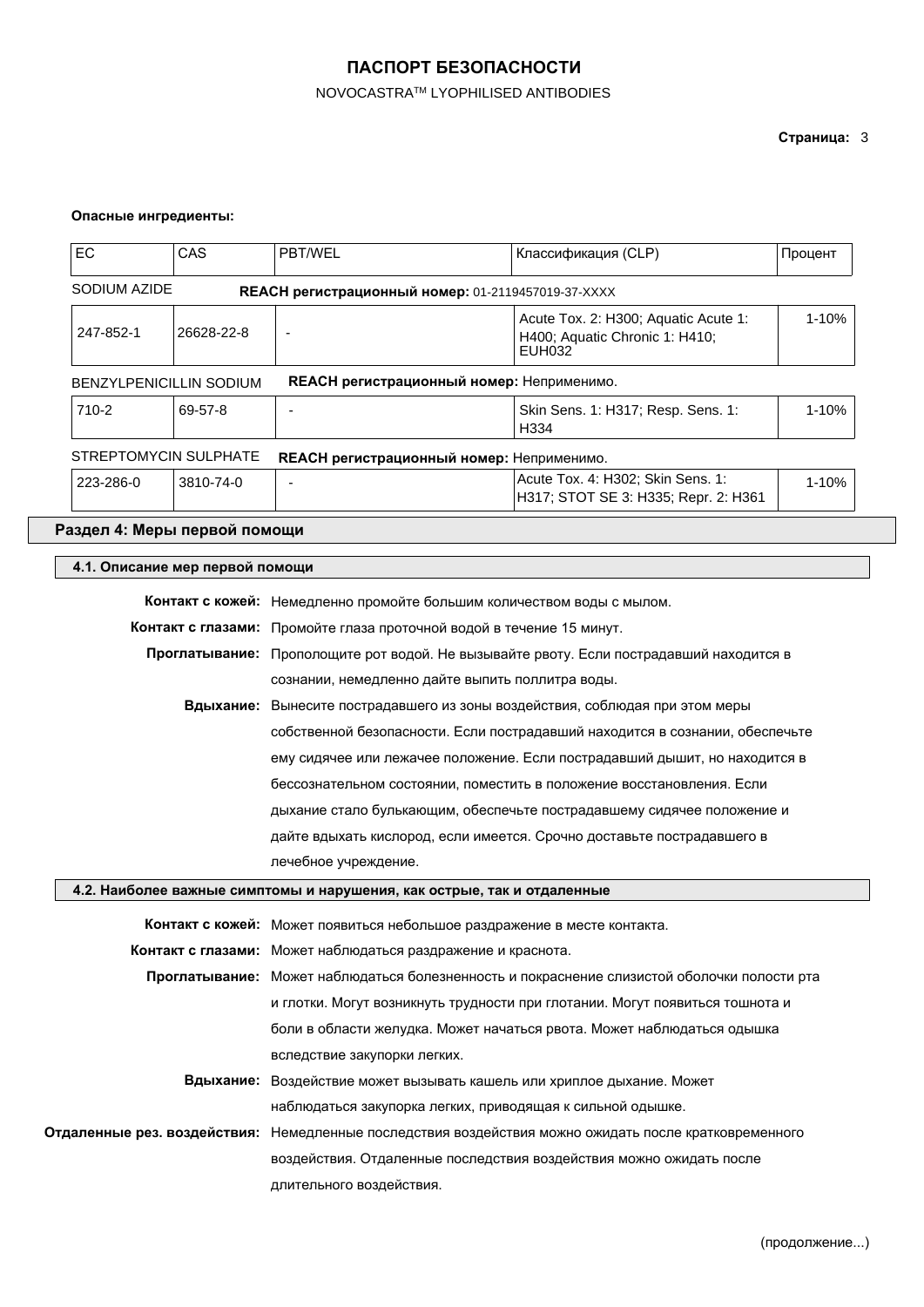#### NOVOCASTRATM LYOPHILISED ANTIBODIES

#### **4.3. Указание о срочной медицинской помощи и необходимые специальные методы лечения**

**Меры срочной помощи лечение:** При обращении к врачу покажите ему данный паспорт безопасности.

#### **Раздел 5: Меры пожарной безопасности**

#### **5.1. Огнегасящие составы**

**Огнегасящие составы:** Используйте средства тушения в соответствии с характером пожара. Сухие порошковые химикаты. Не используйте воду. Не используйте углекислый газ. Не используйте пену.

**5.2. Специфические факторы риска, связанные с веществом или препаратом**

**Риски при воздействии:** При горении выделяет токсичные газы.

**5.3. Рекомендации для пожарных**

**Рекомендации для пожарных:** Работайте в изолирующем противогазе. Работайте в защитной одежде во избежание контакта с кожей и глазами.

#### **Раздел 6: Мероприятия при случайном выбросе**

**6.1. Меры личной предосторожности, индивидуальные средства защиты и порядок действий в аварийной обстановке**

**Меры личной предосторожн:** Разметьте загрязненную зону предупредительными знаками и не допускайте на нее посторонних. Не предпринимайте никаких действий, не надев предварительно соответствующую защитную одежду см. раздел 8 ПБ. Избегайте образования пыли.

#### **6.2. Меры экологической безопасности**

**Меры экологич. безопасности:** Не выливайте в канализацию и дренажную систему.

#### **6.3. Методы и материалы, используемые для локализации и очистки**

**Методы очистки:** Очистка должна проводиться только силами квалифицированного персонала, знакомого со свойствами соответствующего вещества. Перенесите в закрывающийся маркированный контейнер для сбора отходов для последующей утилизации соответствующим методом.

**6.4. Ссылки на другие разделы**

**Ссылки на другие разделы:** См. в разделе 8 ПБ. См. в разделе 13 ПБ.

#### **Раздел 7: Правила обращения и хранения**

**7.1. Меры предосторожности при работе**

**Правила обращения:** Избегайте непосредственного контакта с веществом. Обеспечьте достаточную вентиляцию рабочей зоны. **\***Избегайте образования и распространения пыли вещества в воздухе.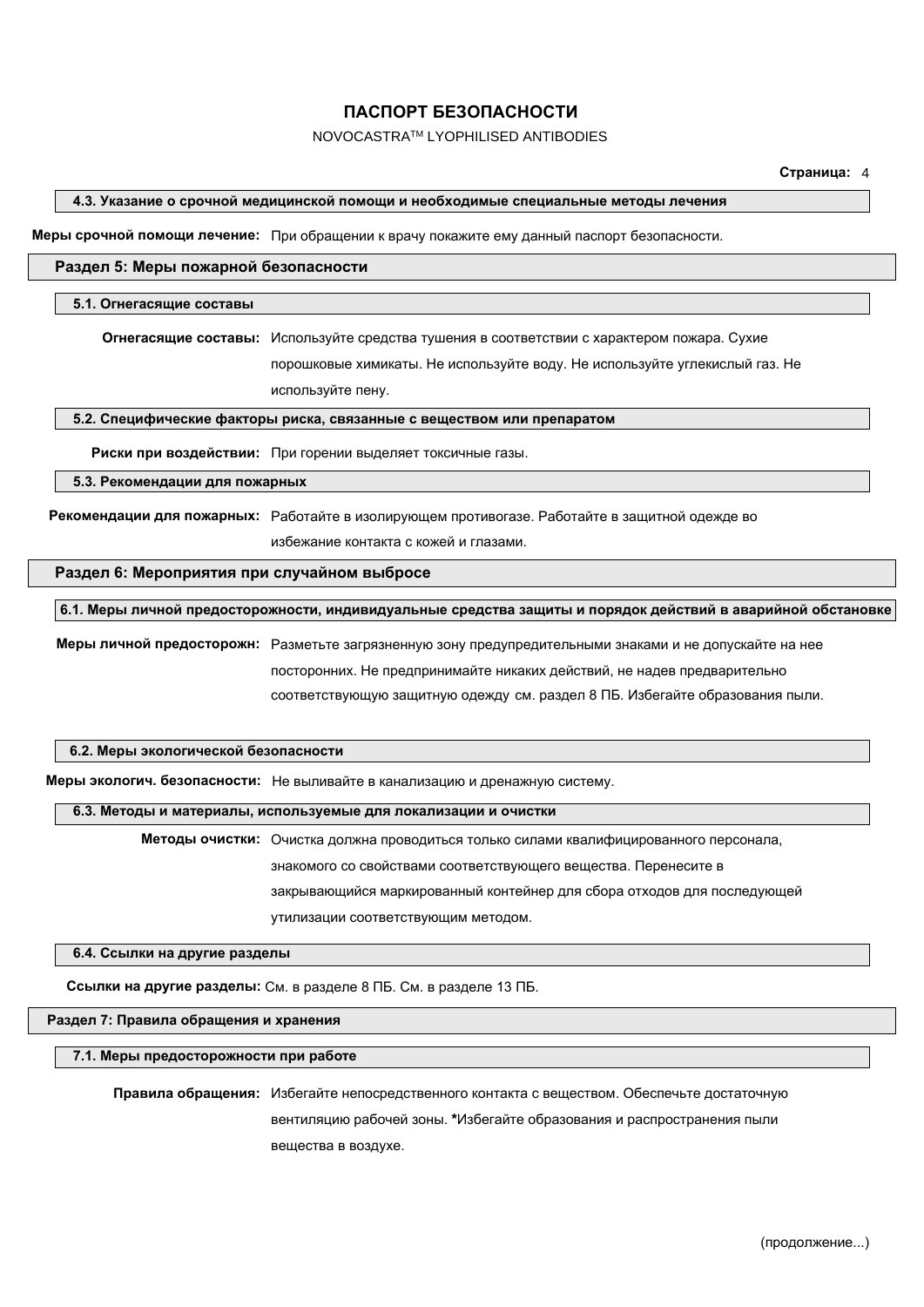#### NOVOCASTRATM LYOPHILISED ANTIBODIES

**Страница:** 5

#### **7.2. Условия безопасного хранения, включая несовместимые материалы**

**Условия хранения:** Храните в прохладном, хорошо проветриваемом месте. Держать крышку контейнера плотно закрытой. Храните вдали от источников возгорания.

**Взвешенная пыль**

**Соответствующая упаковка:** Необходимо хранить только в упаковке предприятияизготовителя.

#### **7.3. Специальное конечное назначение**

**Специальное конечное назначение:** Использование в лабораториях профессиональный.

#### **Раздел 8: Предотвращение воздействия на организм и индивидуальные средства защиты**

#### **8.1. Контролируемые параметры**

#### **Опасные ингредиенты: SODIUM AZIDE**

#### **Безопасные уровни воздействия на рабочем месте**

государство | 8ч | 15 мин | 8ч | 15 мин EU  $0.1 \text{ mg/m}^3$  $0.3 \text{ mg/m}^3$  -  $-$  -  $-$  -UK | 0.1 mg/m3 | 0.3 mg/m3 | - - | - -IE  $0.1 \text{ mg/m}^3$  $0.3 \text{ mg/m}^3$  -  $-$  -  $-$  - $\mathsf{US}$  and  $\mathsf{US}$  . In the contract of  $\mathsf{O}.3 \, \mathsf{mg/m^3}$  . The contract of  $\mathsf{O}.3 \, \mathsf{mg/m^3}$  is the contract of  $\mathsf{O}.3 \, \mathsf{mg/m^3}$  is the contract of  $\mathsf{O}.3 \, \mathsf{mg/m^3}$  is the contract of  $\mathsf{O}.3 \, \mathsf{mg/m^3}$  $\mathsf{CA}$  - and  $\mathsf{CA}$  -  $\mathsf{CA}$  -  $\mathsf{OA}$  -  $\mathsf{CA}$  -  $\mathsf{CA}$  -  $\mathsf{CA}$  -  $\mathsf{CA}$  -  $\mathsf{CA}$  -  $\mathsf{CA}$  -  $\mathsf{CA}$  -  $\mathsf{CA}$  -  $\mathsf{CA}$  -  $\mathsf{CA}$  -  $\mathsf{CA}$  -  $\mathsf{CA}$  -  $\mathsf{CA}$  -  $\mathsf{CA}$  -  $\mathsf{CA}$  -  $\mathsf{CA}$  $\mathsf{A}\mathsf{U}$  and  $\mathsf{I}$  . The contract of  $\mathsf{O}.3 \ \mathsf{mg/m^3}$  is a set of  $\mathsf{I}$  . The contract of  $\mathsf{I}$  $NZ$  - 0.29 mg/m<sup>3</sup> - 0.29 mg/m<sup>3</sup>

#### **8.2. Предотвращение воздействия на организм**

|                                        | Инженерные мероприятия: Обеспечьте достаточную вентиляцию рабочей зоны.                            |  |  |  |
|----------------------------------------|----------------------------------------------------------------------------------------------------|--|--|--|
|                                        | Защита органов дыхания: На случай аварийных ситуаций должен иметься Защиты органов дыхания.        |  |  |  |
|                                        | Фильтр твердых частиц класса P1 (по стандарту EN143).                                              |  |  |  |
|                                        | Защита рук: Защитные перчатки.                                                                     |  |  |  |
|                                        | Защита глаз: Защитные очки с боковыми щитками. В непосредственной близости от рабочего             |  |  |  |
|                                        | места должен быть установлен фонтанчик для промывания глаз.                                        |  |  |  |
| Средства защиты кожи: Защитная одежда. |                                                                                                    |  |  |  |
|                                        | Для окружающей среды: Примите меры против попадания в коллектор городской канализационной сети или |  |  |  |
|                                        | непосредственно в окружающую среду. Требования согласно системе контроля за                        |  |  |  |
|                                        | состоянием окружающей среды см. в законодательстве конкретного                                     |  |  |  |
|                                        | государства члена.                                                                                 |  |  |  |

#### **Раздел 9: Физические и химические свойства**

#### **9.1. Информация об основных физических и химических свойствах**

#### **Физическое состояние:** Порошок

**Цвет:** Белый с оттенком

**Запах:** Не имеет запаха.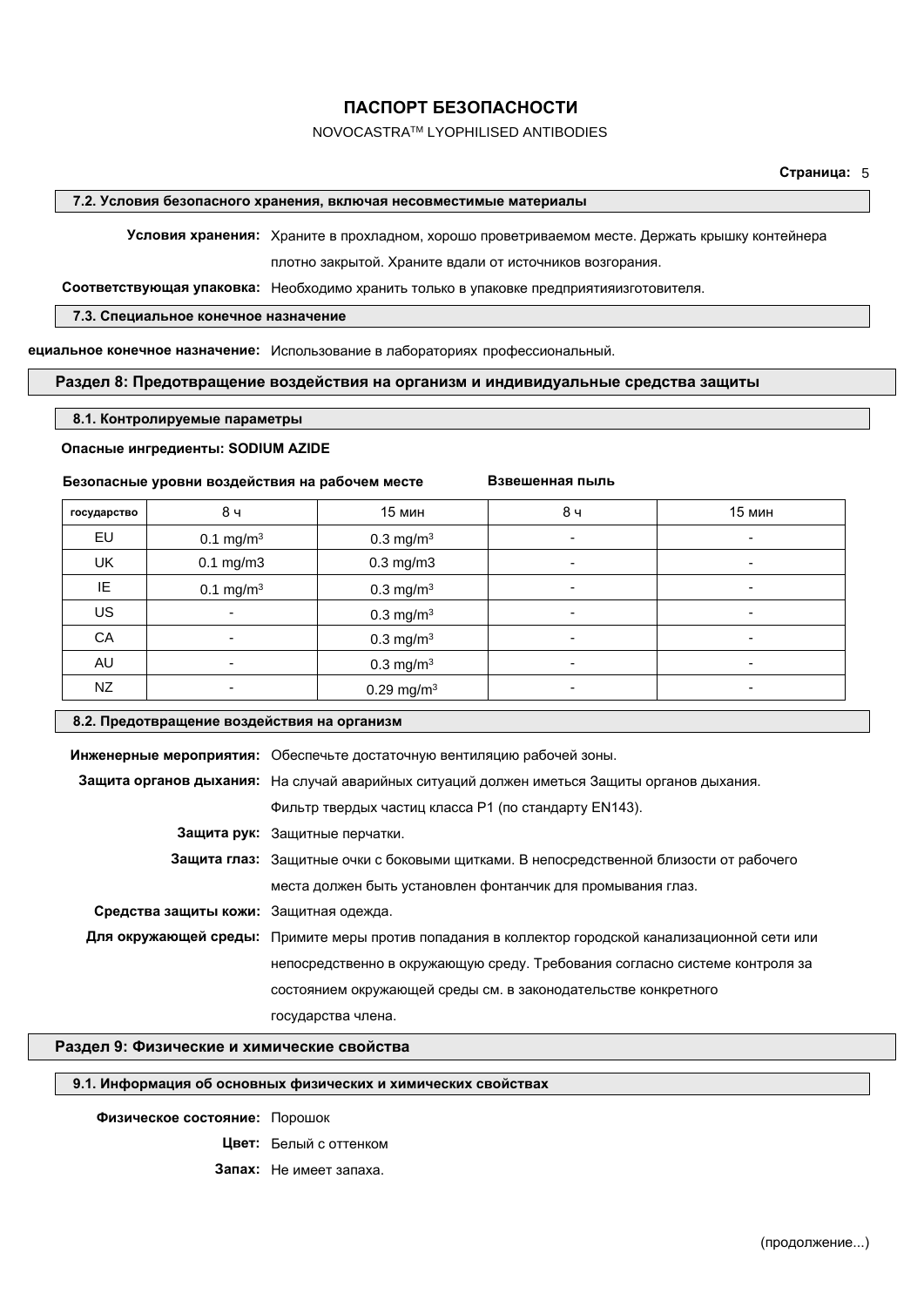#### NOVOCASTRATM LYOPHILISED ANTIBODIES

**Страница:** 6

#### **9.2. Прочая информация**

**Прочая информация:** Данные отсутствуют.

#### **Раздел 10: Стойкость и реакционная способность**

#### **10.1. Реакционная способность**

**Реакционная способность:** Стоек при рекомендуемых условиях транспортировки и хранения.

**10.2. Химическая стойкость**

**Химическая стойкость:** Стойкий при нормальных условиях.

#### **10.3. Возможность опасных реакций**

**Опасные реакции:** При обычных условиях транспортировки и хранения опасные реакции не протекают.

#### **10.4. Нежелательные условия**

**Нежелательные условия:** Нагрев. Горячие поверхности. Открытое пламя.

#### **10.5. Несовместимые материалы**

**Нежелательные материалы:** Сильные окислители. Сильные кислоты.

**10.6. Опасные продукты разложения**

**Оп. продукты разложения:** При горении выделяет токсичные газы. **\***При контакте с кислотами выделяет

очень токсичный газ.

#### **Раздел 11: Токсикологическая информация**

#### **11.1. Информация о токсикологическом действии**

#### **Опасные ингредиенты:**

#### **SODIUM AZIDE**

| ' ОРАЛЬНЫЙ | МЫШЬ         | LD50 | <u>.</u> | mg/kg |
|------------|--------------|------|----------|-------|
| ' ОРАЛЬНЫЙ | <b>КРЫСА</b> | LD50 |          | mg/kg |
| KOXA       | <b>КРЫСА</b> | LD50 | 50       | mg/kg |

#### **Характерные для смеси результаты воздействия:**

| Результат воздействия             | Путь поступления | Основание                  |
|-----------------------------------|------------------|----------------------------|
| ∣Острая токсичность (вредный)     | <b>ING</b>       | Опасен: расчетное значение |
| Дыхательная / сенсибилизация кожи | INH DRM          | Опасен: расчетное значение |

#### **Результаты воздействия смеси, вероятность которых исключена:**

| Результат воздействия          | Путь поступления | Основание                                                                                       |
|--------------------------------|------------------|-------------------------------------------------------------------------------------------------|
| Острая токсичность (фатальный) |                  | На основании имеющихся данных, критерии для классификации не<br>удовлетворяются                 |
| Острая токсичность (токсичен)  |                  | На основании имеющихся данных, критерии для классификации не<br>удовлетворяются                 |
| Раздражение                    |                  | На основании имеющихся данных, критерии для классификации не<br><b>УДОВЛЕТВОРЯЮТСЯ</b>          |
| Коррозионная активность        |                  | На основании имеющихся данных, критерии для классификации не<br>удовлетворяются                 |
| Токсичность повторных доз      |                  | На основании имеющихся данных, критерии для классификации не<br>удовлетворяются                 |
| Канцерогенность                |                  | На основании имеющихся данных, критерии для классификации не<br>удовлетворяются                 |
| Мутагенное действие            |                  | На основании имеющихся данных, критерии для классификации не<br>удовлетворяются                 |
| Репродуктивная токсичность     |                  | На основании имеющихся данных, критерии для классификации не<br><b>УДОВЛ</b> ЕТВО <b>РЯЮТСЯ</b> |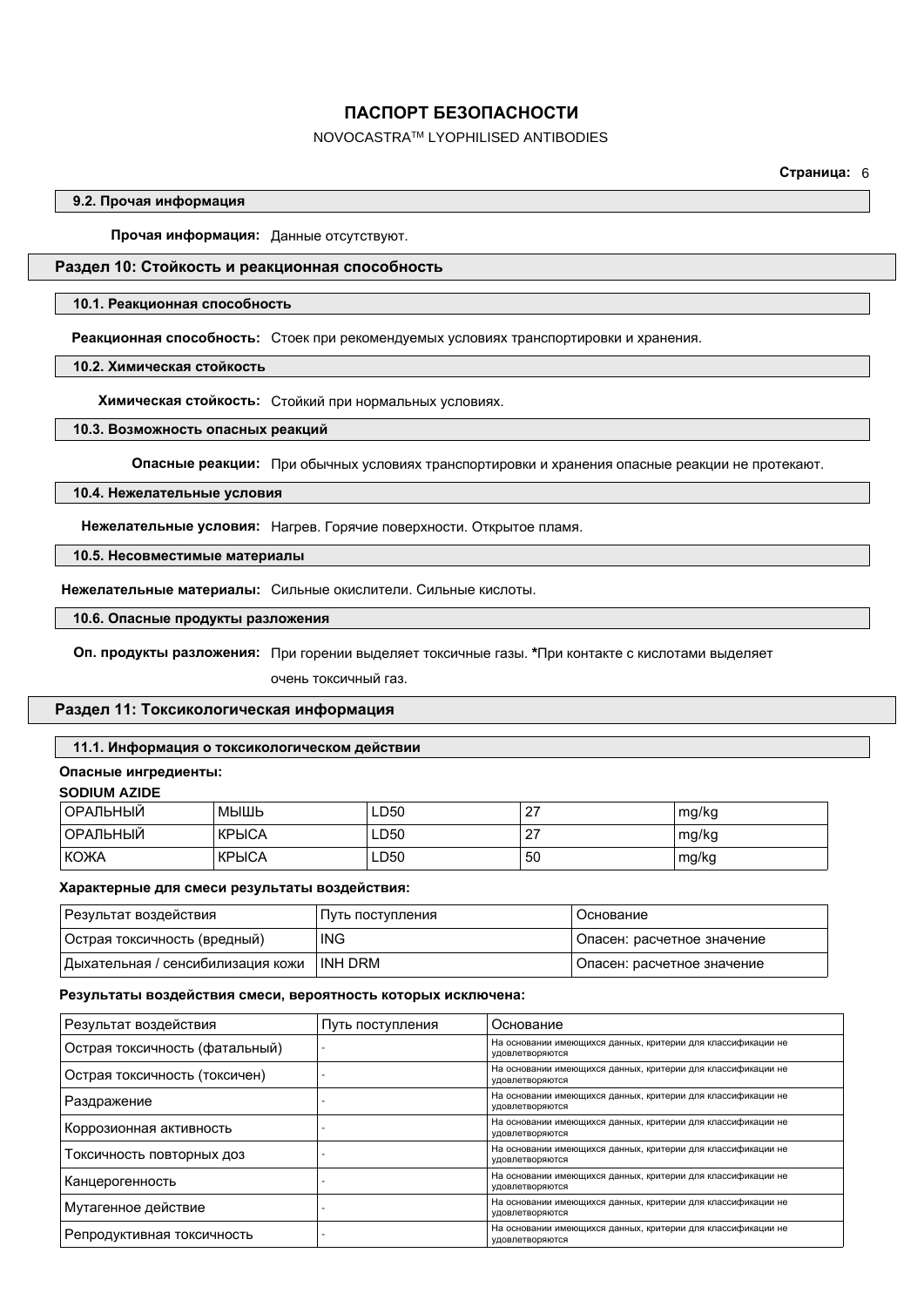#### NOVOCASTRATM LYOPHILISED ANTIBODIES

#### **Симптомы / пути поступления в организм**

| Контакт с кожей: Может появиться небольшое раздражение в месте контакта.                                |  |
|---------------------------------------------------------------------------------------------------------|--|
| Контакт с глазами: Может наблюдаться раздражение и краснота.                                            |  |
| Проглатывание: Может наблюдаться болезненность и покраснение слизистой оболочки полости рта             |  |
| и глотки. Могут возникнуть трудности при глотании. Могут появиться тошнота и                            |  |
| боли в области желудка. Может начаться рвота. Может наблюдаться одышка                                  |  |
| вследствие закупорки легких.                                                                            |  |
| Вдыхание: Воздействие может вызывать кашель или хриплое дыхание. Может                                  |  |
| наблюдаться закупорка легких, приводящая к сильной одышке.                                              |  |
| Отдаленные рез. воздействия: А1Немедленные последствия воздействия можно ожидать после кратковременного |  |
| воздействия. Отдаленные последствия воздействия можно ожидать после                                     |  |
| длительного воздействия.                                                                                |  |

#### **Раздел 12: Экологическая информация**

#### **12.1. Токсичность**

#### **Значения экотоксичности:**

| Биологический вид         | Испытание | Значение | Единицы |
|---------------------------|-----------|----------|---------|
| Selenastrum capricornutum | 96H EC50  | 0.35     | mg/L    |
| Paracentrotus lividus     | 48H LOEC  | 10       | µmol/L  |
| Orconectes rusticus       | 96H LC100 |          | mg/L    |
| Pimephales promelas       | 96H LC50  | 5.46     | mg/L    |

#### **12.2. Стойкость и способность разлагаться**

**Стойкость и способность:** Не подвержен биологическому разложению.

#### **12.3. Потенциал биоаккумулирования**

**Пот. биоаккумулирования:** Умеренный потенциал биоаккумулирования:

**12.4. Подвижность в почве**

 $\overline{\phantom{a}}$ 

**Подвижность:** Быстро поглощается почвой.

#### **12.5. Результаты оценки принадлежности к PBT и vPvB**

**Оценка СБТ:** Данное вещество не считается стойким, биоаккумулируемым и токсичным

# веществом.

**12.6. Прочие вредные воздействия**

**Прочие вредные воздействия:** Токсичен для водных организмов. Токсичен для почвенных организмов.

#### **Раздел 13: Рекомендации по утилизации**

| 13.1. Методы утилизации отходов       |                                                                                               |               |
|---------------------------------------|-----------------------------------------------------------------------------------------------|---------------|
|                                       | Метод утилизации: Перенесите в соответствующий контейнер и организуйте передачу компании,     |               |
|                                       | специализирующейся на утилизации отходов.                                                     |               |
| Операции по регенерации: Неприменимо. |                                                                                               |               |
|                                       | Утилизация упаковки: Организуйте передачу компании, специализирующейся на утилизации отходов. |               |
|                                       | Обратите внимание: Пользователю следует иметь в виду, что возможно существование местных и    |               |
|                                       | национальных положений относительно порядка утилизации.                                       | (продолжение) |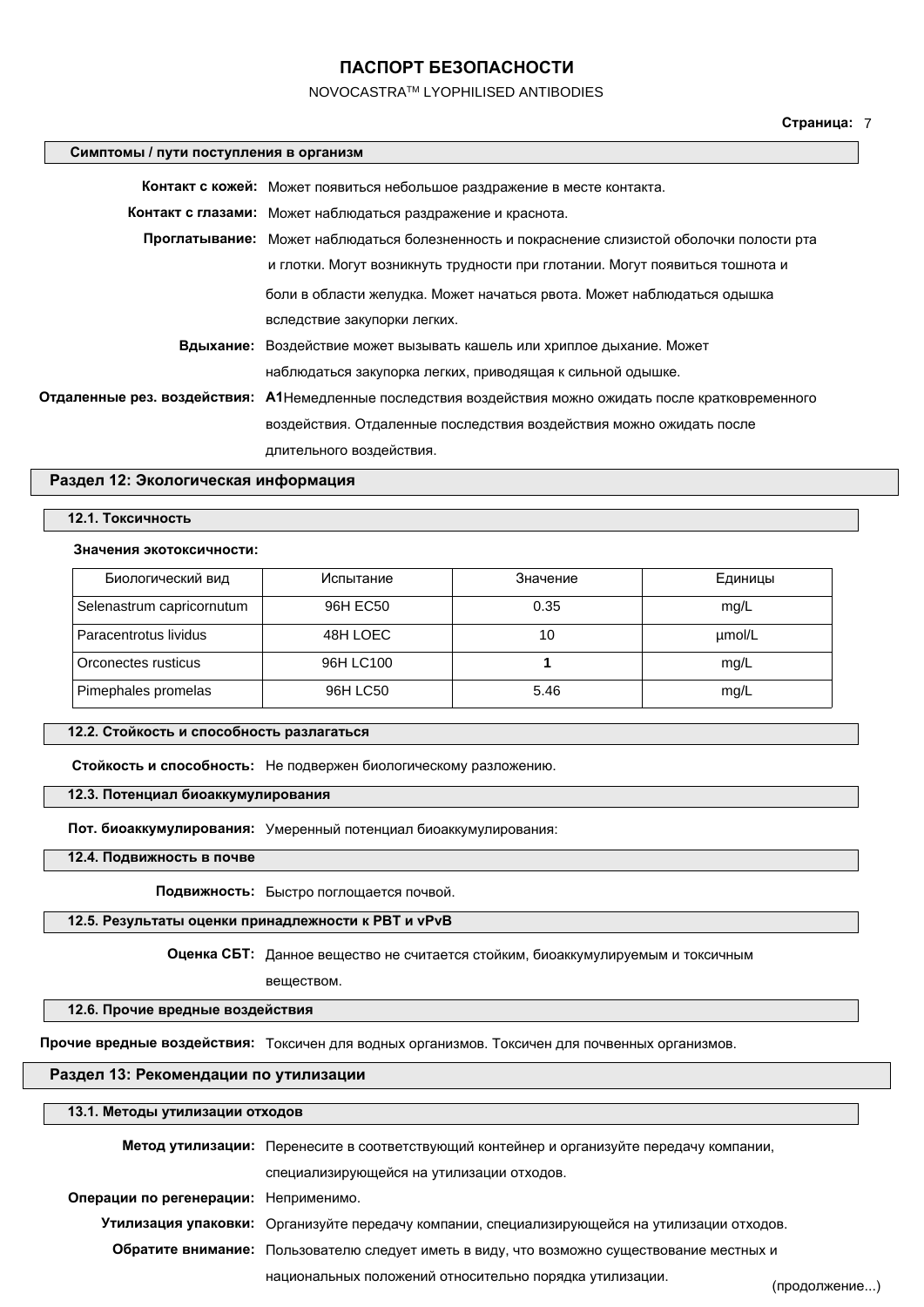NOVOCASTRATM LYOPHILISED ANTIBODIES

**Страница:** 8 **14.4. Упаковочная группа Упаковочная группа:** III **14.5. Опасность для окружающей среды Опасен для окруж. среды:** Да **Marine pollutant:** Да **14.6. Особые меры предосторожности для пользователя Особые меры пред:** Oсобых мерах предосторожности нет необходимости. **код туннеля:** E **Раздел 15: Инструктивная информация 15.1. Директивы и законодательные нормы по охране труда, технике безопасности Особые правила:** Этот перечень мер безопасности составлен по; **15.2. Оценка химической безопасности Оценка хим. безопасности:** Оценка химической безопасности вещества или смеси поставщиком проведена не была. **Раздел 16: Прочая информация Прочая информация Прочая информация:** \* указывает текст в ИКБ, которые были изменены с момента последнего пересмотра. **14.1. Номер ООН Номер ООН:** UN3288 **14.2. Правильное техническое название по стандартной международной торговой классификации ООН Наименование:** токсичный твердый, неорганический, N.O.S. (SODIUM AZIDE) **14.3. Класс(ы) опасности при транспортировании Оп. при транспортировке:** 6.1 **Раздел 14: Транспортирование Наземный транспорт (ADR/RID):** Регулируется для транспортировки по суше. **Морской транспорт (IMDG):** Регулируется для перевозки по морю. **Воздушный транспорт (IATA):** Регулируется к перевозке по воздуху. **Внутренний водный транспорт (ADNR/AND):** Pегулируется для перевозки по внутренним водным путям. РЕГЛАМЕНТ ЕВРОПЕЙСКОГО ПАРЛАМЕНТА И СОВЕТА (ЕС) № 1907/2006 по регистрации, оценке, разрешению и ограничению использования химических веществ (REACH). РЕГЛАМЕНТ ЕВРОПЕЙСКОГО ПАРЛАМЕНТА И СОВЕТА ЕС (ЕС) № 1272/2008, касающийся классификации, маркировки и упаковки веществ и смесей. **Транспортная категория:** 3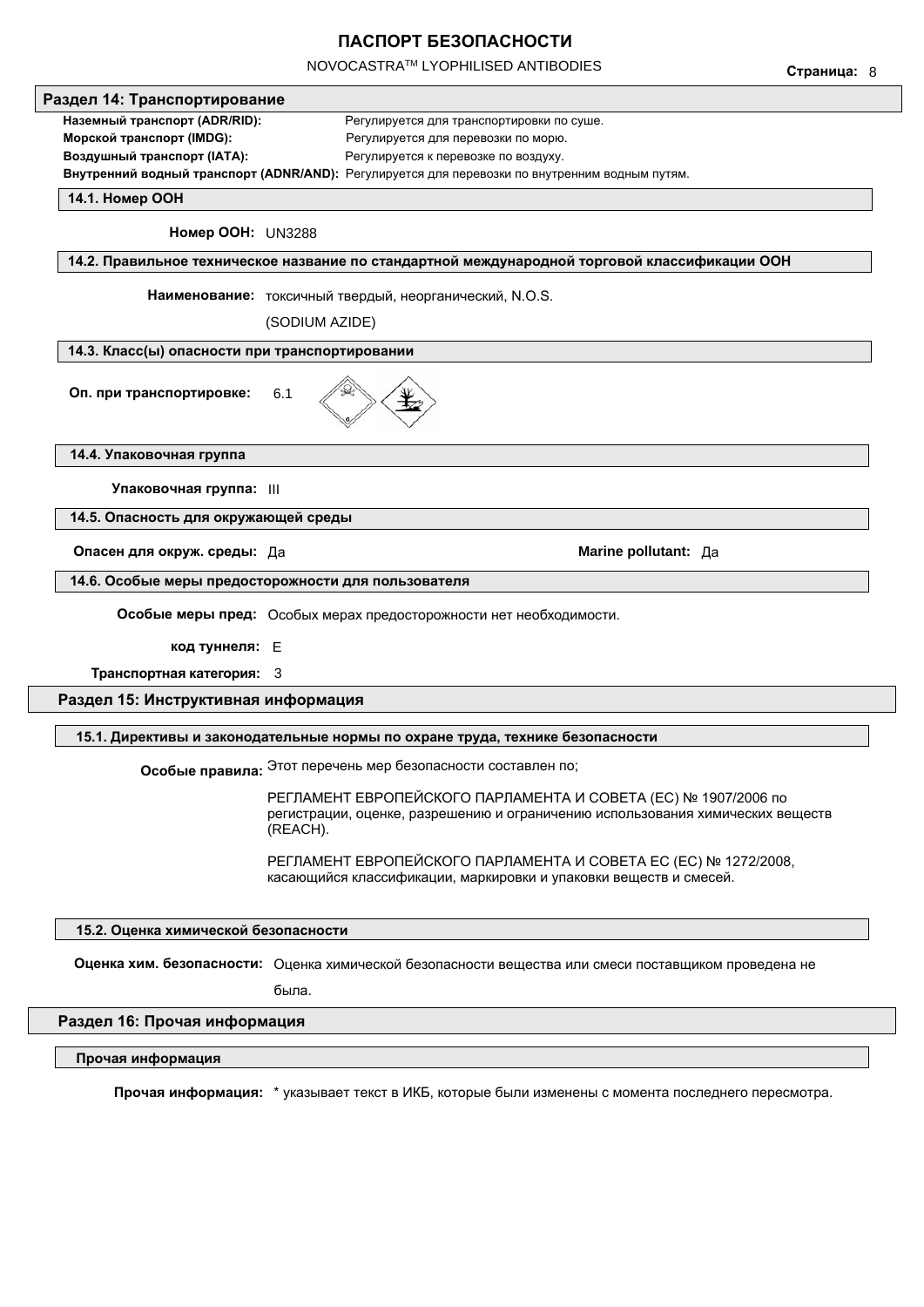#### **Страница:** 8

- NOVOCASTRATM LYOPHILISED ANTIBODIES **Fraze folosite în s.2/3:** EUH032: Токсично для водных организмов с долгосрочными последствиями. H300: фатальный при проглатывании. H302: Вредно при проглатывании. H317: Может вызывать аллергическую кожную реакцию. H334: При вдыхании может вызывать аллергические или астматические симптомы или затруднение дыхания. H335: может вызвать раздражение дыхательных путей. H361: Предположительно может нанести ущерб плодовитости или нерожденному ребенку. H400: Весьма токсично для водной флоры и фауны. H410: Очень токсичен для водных организмов с долгосрочными последствиями. H411: Токсично для водных организмов с долгосрочными последствиями.
- **Юридич. отказ от претензий:** По нашему мнению вышеупомянутая информация верная, но она возможно не полная, поэтому должна рассматриваться лишь как директивная, направляющая. Фирма не несет ответственности за повреждения, возникшие при обращении или контакте с вышеупомянутым продуктом.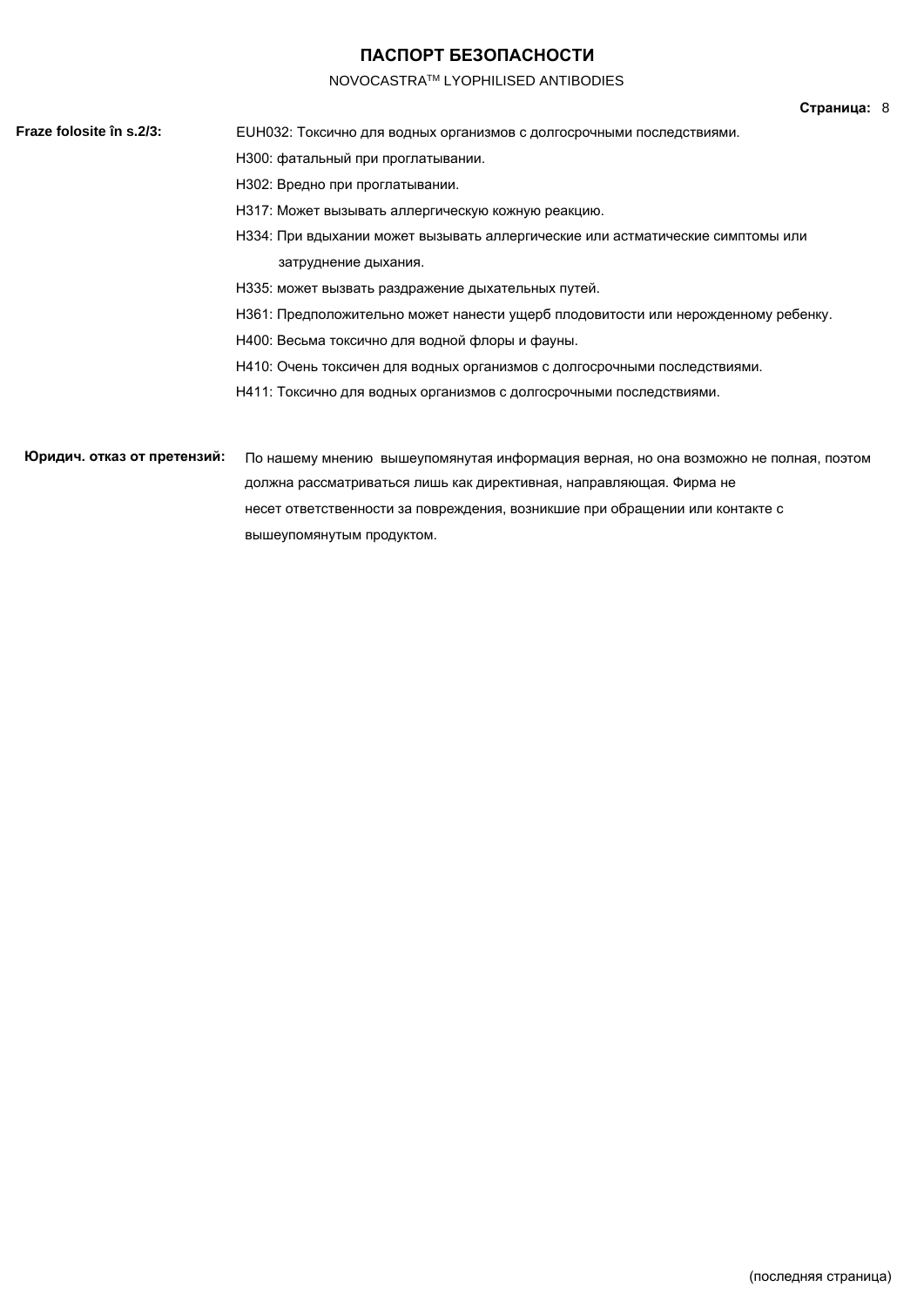

NOVOCASTRATM LYOPHILISED ANTIBODIES

**Sayfa:** 1

**Derleme tarihi:** 08/03/2019

**Revize numarasi:** 3

## **Bölüm 1: Madde/karisimin ve sirket/müteahhitin tanimlanmasi**

**1.1. Ürün belirleyici**

**Ürün ismi:** NOVOCASTRATM LYOPHILISED ANTIBODIES

**1.2. Madde veya karisim ile ilgili geçerli kullanim alanlari ve kullanilmasi tavsiye edilen durumlar**

**Maddenin / karisimin kullanimi:** Laboratuvarlarda kullan - profesyonel.

#### **1.3. Güvenlik bilgi metni üzerindeki tedarikçi bilgileri**

**Sirket ismi:** Leica Biosystems Newcastle Ltd Balliol Business Park West Benton Lane Newcastle Upon Tyne NE12 8EW United Kingdom **Tel:** +44 191 2150567 **Fax:** +44 191 2151152

**Email:** msds@LeicaBiosystems.com

**1.4. Acil durum telefon numarasi**

**Acil durumlarda kullanilabilecek telefon numarasi:**

ABD ve Kanada: 1-800-424-9300 Dış ABD ve Kanada: Acil İçin +1 703-741-5970 Acil içindir çağırır.

#### **Bölüm 2: Tehlike tanimlamalari**

#### **2.1. Madde veya karisim siniflandirmasi**

| Siniflandirmasi (CLP): Acute Tox. 4: H302; Resp. Sens. 1: H334; Aquatic Chronic 2: H411; Skin Sens. 1: H317;      |
|-------------------------------------------------------------------------------------------------------------------|
| EUH032                                                                                                            |
| En önemli yan etkiler: Yutulmasi halinde sagliga zararlidir. Alerjik cilt reaksiyonlarina neden olabilir. Solunum |
| halinde alerii, astim belirtileri veya solunum sikayetlerine neden olabilir. Uzun vadeli                          |
| olarak, sudaki organizmalar için toksik. Asit ile temas halinde çok toksik gaz gelistirir.                        |

#### **2.2. Etiket bilesenleri**

#### **Etiket ögeleri:**

| Tehlike cümleleri: H302: Yutulmasi halinde sagliga zararlidir. H317:                       |  |
|--------------------------------------------------------------------------------------------|--|
| Aleriik cilt reaksiyonlarina neden olabilir.                                               |  |
| H334: Solunum halinde alerji, astim belirtileri veya solunum sikayetlerine neden olabilir. |  |
| H411: Uzun vadeli olarak, sudaki organizmalar için toksik.                                 |  |
| EUH032: Asit ile temas halinde çok toksik gaz gelistirir.                                  |  |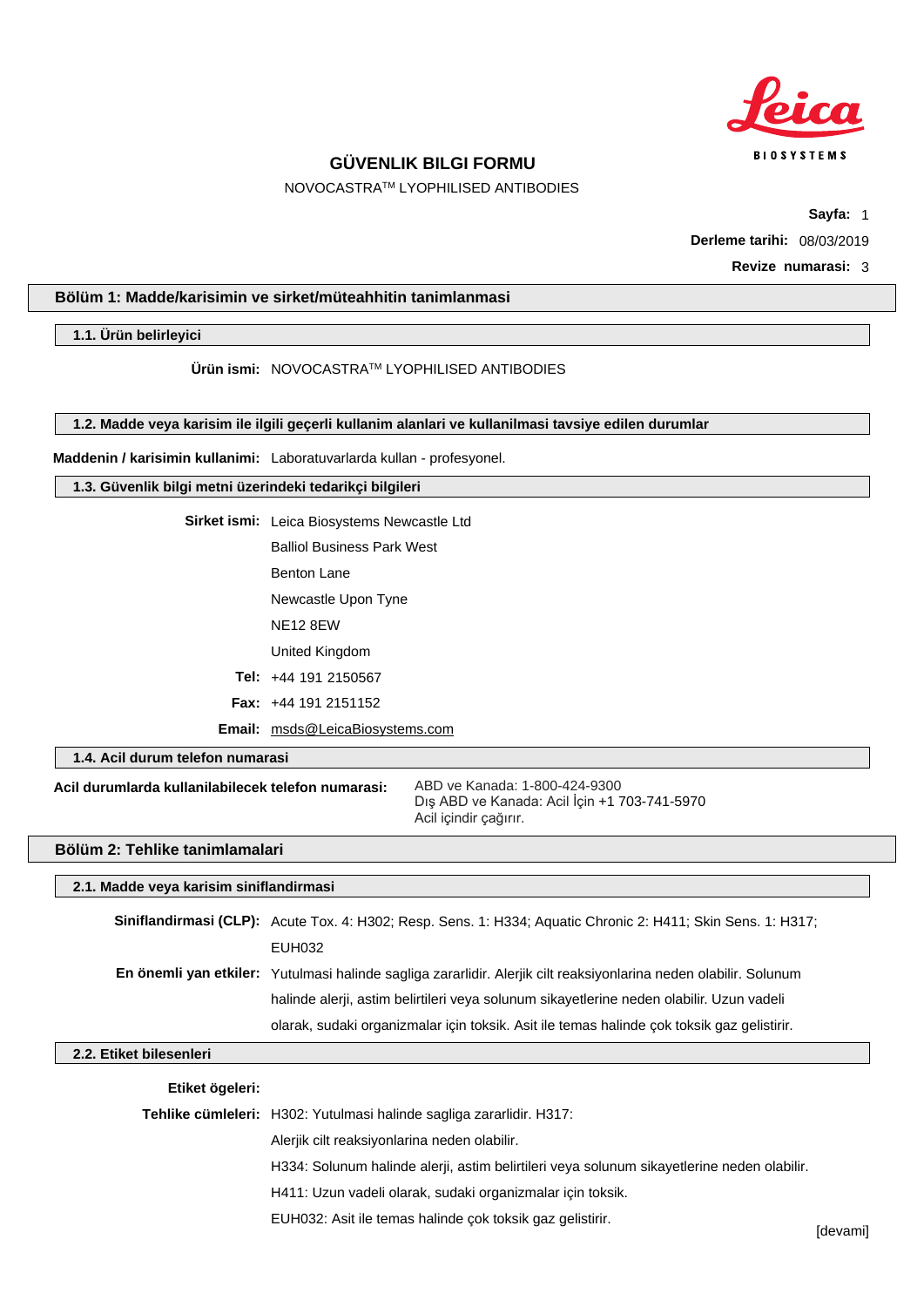## NOVOCASTRATM LYOPHILISED ANTIBODIES

**Sayfa:** 2

| <b>Isaret kelimesi: Tehlike</b>             |                                                                                   |
|---------------------------------------------|-----------------------------------------------------------------------------------|
| Tehlike piktogramlari: GHS07: ünlem isareti |                                                                                   |
|                                             | GHS08: Saglik tehlikesi                                                           |
|                                             | GHS09: Çevresel                                                                   |
|                                             |                                                                                   |
|                                             | Tedbir cümleleri: * P261: Toz solunumundan kaçininiz.                             |
|                                             | P264: Kullandiktan sonra ellerinizi iyice yikayiniz.                              |
|                                             | P270: Kullanim sirasinda yemek yemeyiniz, içecek içmeyiniz veya sigara içmeyiniz. |
|                                             | P272: Kirli is kiyafetlerini isyeri disinda kullanmayiniz.                        |
|                                             | P273: Çevreye kontrolsüz verilmesinden kaçininiz.                                 |
|                                             | P280: koruyucu eldiven/koruyucu elbise/göz koruyucu/yüz siperi kullaniniz.        |
|                                             | P284: Solunum koruma aleti kullaniniz.                                            |
|                                             | P301+312: YUTMA DURUMUNDA: Kendinizi iyi hissetmiyorsanız bir ZEHIR MERKEZİ /     |
|                                             | doktora başvurunuz.                                                               |
|                                             | P302+352: CILT ILE TEMAS HALINDE: Bol miktarda su ve sabunla yikayiniz.           |
|                                             | P304+340: SOLUNUM HALINDE: Temiz havaya çikariniz ve nefes alip vermeyi           |
|                                             | kolaylastiran bir pozisyon saglayiniz.                                            |
|                                             | P330: Ağzı çalkalayınız.                                                          |
|                                             | P333+313: Cilt tahrisinde veya döküntüsünde: Tıbbi tavsiye / bakım alın.          |
|                                             | P342+311: Solunum yolu belirtilerinde: ZEHIR DANISMA MERKEZINI arayiniz veya bir  |
|                                             | doktora basvurunuz.                                                               |
|                                             | P391: Yiginti kitleyi kaldiriniz.                                                 |
|                                             | P501: Içerik/Kap tehlikeli veya özel atik toplama yerlerinde saglayiniz.          |
|                                             |                                                                                   |

## **2.3. Diger tehlikeler**

**PBT:** Bu madde bir PBT/vPvB maddesi olarak tanimlanmamistir.

## **Bölüm 3: Bilesim / içerik hakkinda bilgi**

**3.2. Karisimlar**

#### **\* Sınıflandırılmamış maddeler: ALBUMINS, BLOOD SERUM**

| ∗⊏∩<br>└            | *CAS       | *Siniflandirmasi (CLP)               | *Yüzde |
|---------------------|------------|--------------------------------------|--------|
| 232-936-2<br>້∗ດດດ∴ | *9048-46-8 | 4 (H <sub>3</sub> 02)<br>*Acute Tox. | 10%    |

**\* Kayıt numarasını REACH:** Uygulanamaz.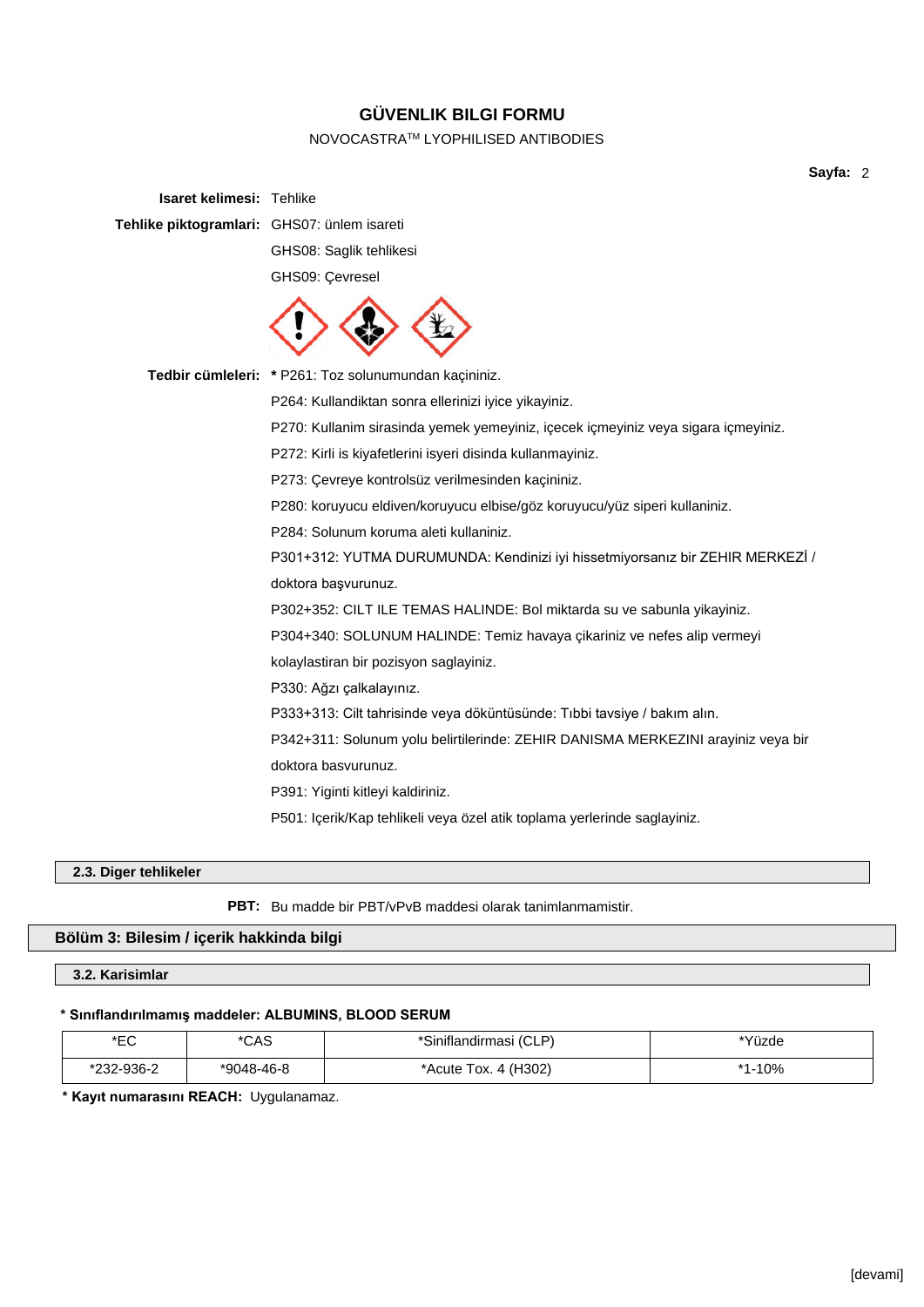#### NOVOCASTRATM LYOPHILISED ANTIBODIES

#### **Zararli içerikler:**

| <b>EC</b>    | CAS                     | <b>PBT/WFL</b>                                | Siniflandirmasi (CLP)                                                            | Yüzde     |
|--------------|-------------------------|-----------------------------------------------|----------------------------------------------------------------------------------|-----------|
| SODIUM AZIDE |                         | Kayıt numarasını REACH: 01-2119457019-37-XXXX |                                                                                  |           |
| 247-852-1    | 26628-22-8              |                                               | Acute Tox. 2: H300; Aquatic Acute 1:<br>H400; Aquatic Chronic 1: H410;<br>EUH032 | $1 - 10%$ |
|              | BENZYLPENICILLIN SODIUM | Kayıt numarasını REACH: Uygulanamaz.          |                                                                                  |           |
| 710-2        | 69-57-8                 |                                               | Skin Sens. 1: H317; Resp. Sens. 1:<br>H334                                       | $1 - 10%$ |
|              | STREPTOMYCIN SULPHATE   | Kayıt numarasını REACH: Uygulanamaz.          |                                                                                  |           |
| 223-286-0    | $3810 - 74 - 0$         |                                               | Acute Tox. 4: H302; Skin Sens. 1: H317;<br>STOT SE 3: H335; Repr. 2: H361        | $1 - 10%$ |

**Bölüm 4: Ilk yardim önlemleri**

#### **4.1. Ilk yardim önlemleri ile ilgili açiklamalar**

**Deri temasi:** Derhal sabun ve bol miktarda su ile yikayiniz.

**Göz temasi:** Gözlerinizi 15 dakika akan su ile yikayiniz.

**Agiz yoluyla alma:** Agzini suyla çalkalayiniz. Kusmaya çalismayin. Bilinci yerindeyse, hemen su içmek için yarım litre ver.

**Solunum:** Bunu yaparken ederken kişinin kendi güvenliğini sağlama maruz yaralıyı çıkarın.

Bilinci yerindeyse, kaza oturur ya da yatar emin olun.

Bilinç kaybi/bayginlik halinde ve normal nefes alip verme halinde stabil yan pozisyonuna getiriniz. Hiriltili solunum halinde kazaya maruz olan kisiyi dik olarak oturtunuz ve mevcut ise oksijen veriniz. Derhal bir hastaneye kaldiriniz.

#### **4.2. Hem akut hem de geciken en önemli semptom ve etkiler**

| Deri temasi: Temas yüzeyinde hafif tahrise neden olabilir.                                                        |  |
|-------------------------------------------------------------------------------------------------------------------|--|
| <b>Göz temasi:</b> Tahris ve kizariklik olusabilir.                                                               |  |
| Yutma, agizdan alma: Agiz ve bogazin olasi yaralanmasi ve kizarikligi. Yutkunma zorluklari olusabilir. Mide       |  |
| bulantisi ve mide agrilari olusabilir. Kusmaya neden olabilir. Akcigerlerin konjesyonu ile                        |  |
| dolmasiyla olasi nefes darligi.                                                                                   |  |
| <b>Solunum:</b> Maruziyet, öksürük veya hiriltiya neden olabilir. Akciger konjesyonu ve buna bagli                |  |
| ciddi nefes darligi ortaya çikabilir.                                                                             |  |
| Gecikmeli / aninda etkiler: Aninda etkiler, kisa süre maruz kaldiktan sonra ortaya çikar. Gecikmeli etkiler, uzun |  |
| süre maruz kaldiktan sonra ortaya çikar.                                                                          |  |

#### **4.3. Hizli Tibbi müdahale gerektiren durum isaretleri ve gerekli görülen özel tedavi**

**Aninda / özel muamele:** Bu güvenlik veri kagidini görevli doktora gösterin.

#### **Bölüm 5: Yanginla mücadele önlemleri**

#### **5.1. Yangin söndürücü madde**

**Yangin söndürme aletleri:** Yangin söndürme önlemlerini yangin çevresiyle koordine ediniz. Kuru kimyasal toz söndürme sistemi. Su kullanmayiniz. Karbondioksit kullanmayiniz. Köpük kullanmayiniz.

#### **5.2. Madde veya karisimdan kaynaklanan özel tehlikeler**

**Maruz kalma tehlikeleri:** Yanma sirasinda zehirli gazlar / dumanlar yayar.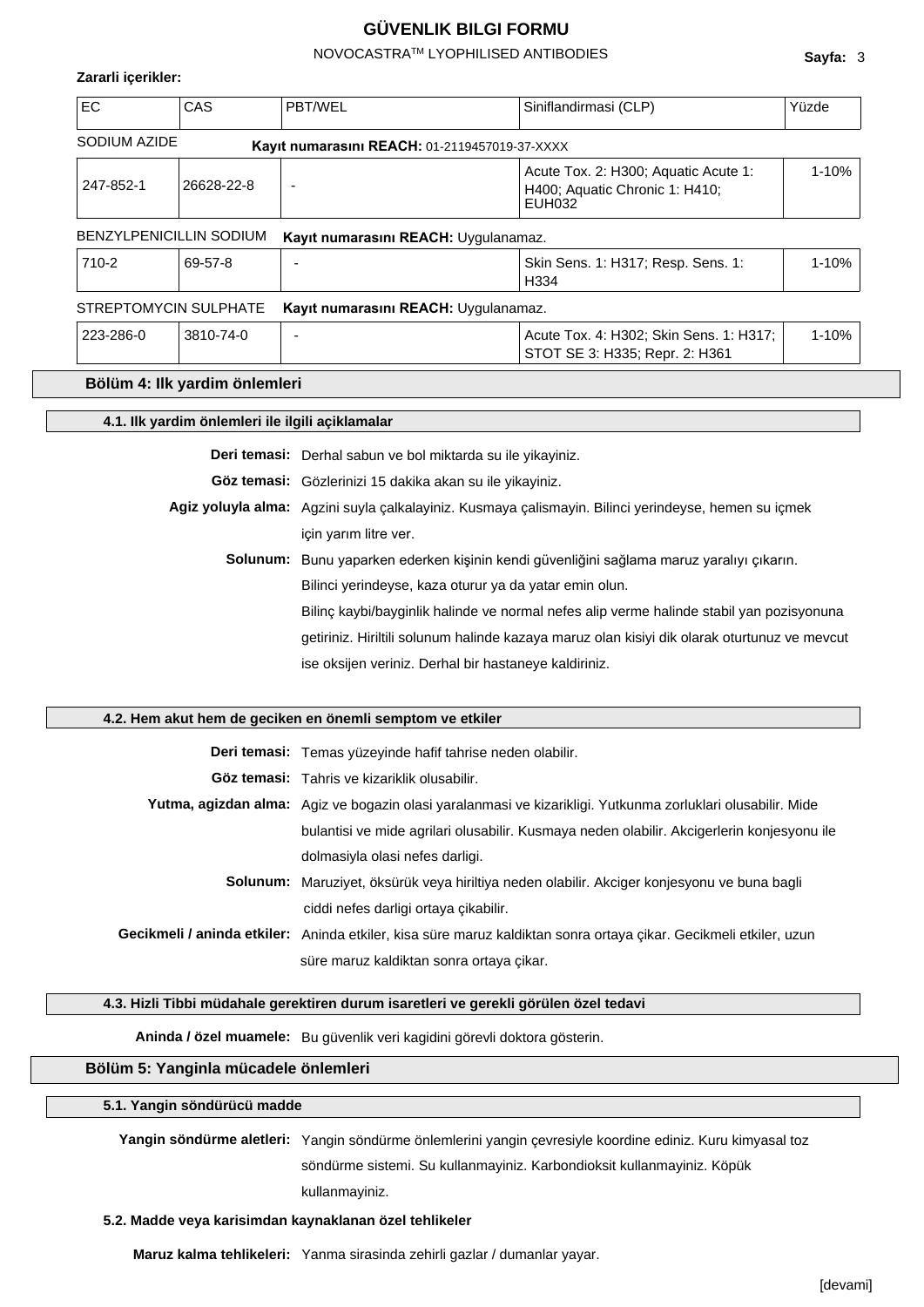#### NOVOCASTRATM LYOPHILISED ANTIBODIES

#### **5.3. Itfaiyeciler için öneriler**

**Itfaiyeciler için öneriler:** Havalandirmadan bagimsiz solunum koruma aletleri kullaniniz. Gözler veya cildin temasini önlemek için koruyucu kiyafetler giyiniz.

#### **Bölüm 6: Kazara serbest birakma durumu ile ilgili önlemler**

#### **6.1. Kisisel önlemler, koruyucu ekipman ve acil durum prosedürleri**

**Kisisel tedbirler:** Kontamine alani isaretlerle sinirlayip yetkisiz kisilerin erisimini engelleyiniz. Önlemleri

sadece uygun koruyucu kiyafetlerle aliniz - Güvenlik Bilgi Formunun 8. Bölümüne

bakiniz. Toz olusmasini önleyiniz.

**6.2. Çevresel önlemler**

**Çevresel tedbirler:** Kanalizasyona veya derelere akitmayiniz.

#### **6.3. Sinirlama ve temizleme için yöntem ve malzemeler**

**Temizlik için metodlar:** Temizlik sadece ilgili maddelere asina uzmanlar tarafindan olmalidir. Uygun bir metodla atmak için kapatilabilir, etiketli bir kurtarma konteynerine aktariniz.

#### **6.4. Diger bölümler ile ilgili referans**

**Diger bölümler ile ilgili referans:** Güvenlik Bilgi Formunun 8. bölümüne bakiniz. Güvenlik Bilgi Formunun 13. bölümüne bakiniz.

#### **Bölüm 7: Kullanim ve depolama**

#### **7.1. Güvenli kullanim için önlemler**

**Tasima:** Madde ile dogrudan temastan kaçininiz. Yeterli havalandirmayi saglayiniz. **\***Havada toz olusumu ve yayilmasindan kaçininiz.

#### **7.2. Uyumsuzluk kosullarini da içeren güvenli depolama kosullari**

**Depolama kosullari:** Soguk ve iyi havalandirarak depolayiniz. Kabi sikica kapali olarak saklayiniz. Atesleme kaynaklarindan uzak tutunuz.

**Uygun paketleme:** Sadece orijinal kabi içinde saklayiniz.

#### **7.3. Özel nihai kullanim(lar)**

**Özel nihai kullanim(lar):** Laboratuvarlarda kullan - profesyonel.

#### **Bölüm 8: Maruz kalma kontrolleri / kisisel koruma**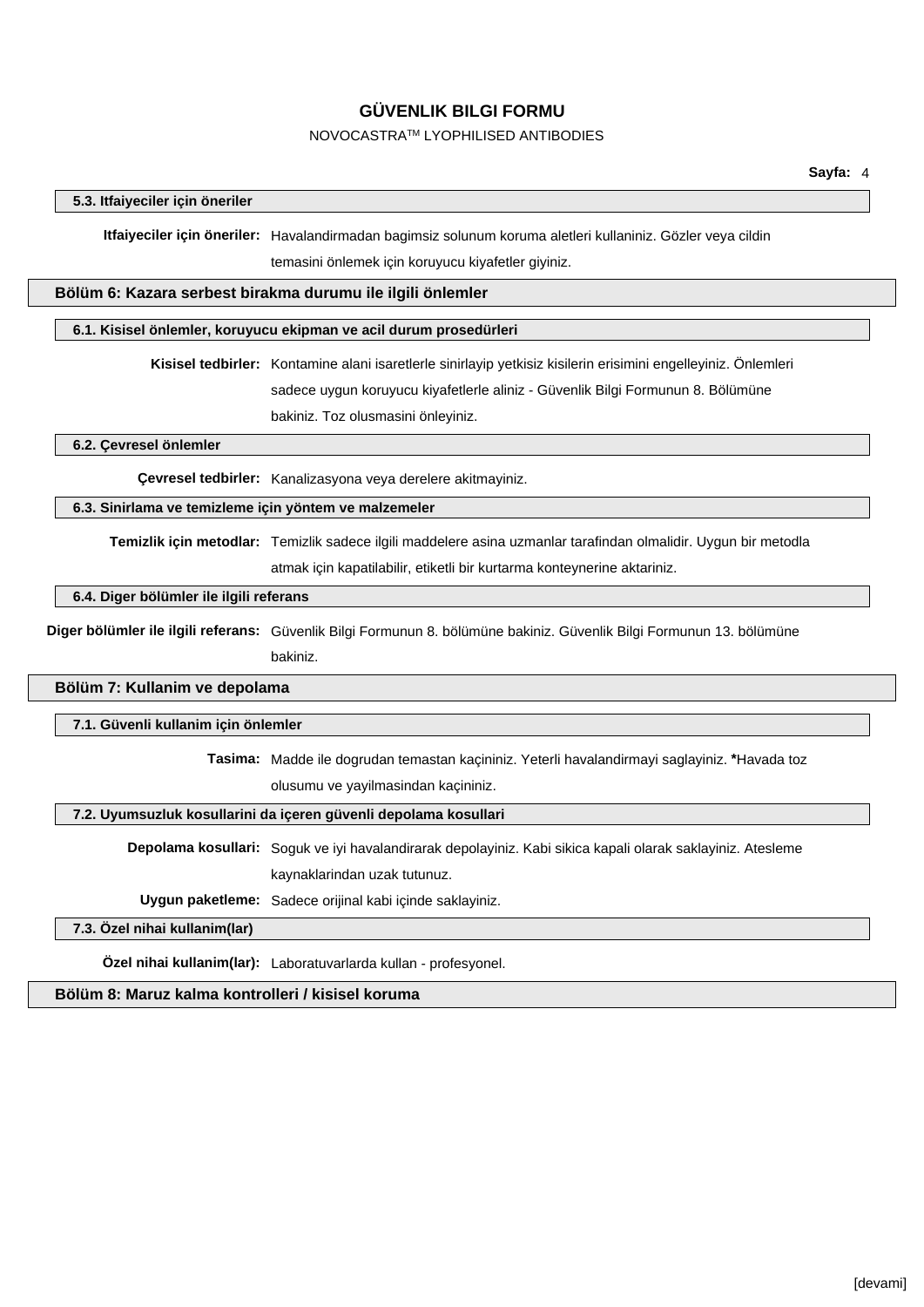#### NOVOCASTRATM LYOPHILISED ANTIBODIES

#### **8.1. Kontrol parametreleri**

#### **Zararli içerikler: SODIUM AZIDE**

| Mesleki maruziyet limitleri: |                       | Solunabilen atik        |                          |                          |
|------------------------------|-----------------------|-------------------------|--------------------------|--------------------------|
| Devlet                       | TWA 8 saat            | STEL 15 dak             | TWA 8 saat               | STEL 15 dak              |
| EU                           | 0.1 mg/m <sup>3</sup> | $0.3 \text{ mg/m}^3$    |                          |                          |
| UK                           | $0.1$ mg/m $3$        | $0.3$ mg/m $3$          | $\overline{\phantom{0}}$ |                          |
| ΙE                           | $0.1 \text{ mg/m}^3$  | $0.3$ mg/m <sup>3</sup> | $\overline{\phantom{0}}$ | $\overline{\phantom{0}}$ |
| US                           |                       | $0.3$ mg/m <sup>3</sup> |                          |                          |
| CA                           |                       | $0.3$ mg/m <sup>3</sup> | $\overline{\phantom{0}}$ |                          |
| AU                           |                       | $0.3$ mg/m <sup>3</sup> | $\overline{\phantom{0}}$ |                          |
| <b>NZ</b>                    |                       | 0.29 mg/m <sup>3</sup>  | $\overline{\phantom{0}}$ |                          |
| <b>DNEL/PNEC</b>             |                       |                         |                          |                          |

## **DNEL / PNEC** Mevcut degil.

#### **8.2. Maruz kalma kontrolleri**

**Mühendislik ölçütleri:** Yeterli havalandirmayi saglayiniz.

**Solunum sisteminin korunmasi:** Solunum korumasi acil durumlar için el altinda bulunmalidir. P1 sinifi partikül filtresi (Avrupa Normu EN143). **Ellerin korunmasi:** Koruyucu eldivenler. **Gözlerin korunmasi:** Yan koruyucu siperleri olan güvenlik gözlükleri. Göz yikama solüsyonunu önceden temin ediniz. **Deri korumasi:** Koruyucu kiyafet. **Çevre:** Genel kanalizasyona veya etrafindaki çevreye girmesini önleyin. Toplum çevre mevzuatinin sartlari ile ilgili olarak belirli Üye Ülke mevzuatina bakin.

#### **Bölüm 9: Fiziksel ve kimyasal özellikler**

#### **9.1. Temel fiziksel ve kimyasal özellikler ile ilgili bilgiler**

**Form:** Toz

**Renk:** Kirli beyaz

**Koku:** Kokusuz

#### **9.2. Diger bilgiler**

**Diger bilgiler:** Mevcut degil.

#### **Bölüm 10: Stabilite ve reaktivite**

**10.1. Reaktivite**

**Reaktivite:** Önerilen tasima ve depolama sartlarinda istikrarlidir.

**10.2. Kimyasal stabilite**

**Kimyasal stabilite:** Normal kosullar altinda istikrarlidir.

**10.3. Tehlikeli reaksiyon olasiligi**

**Tehlikeli reaksiyonlar:** Normal tasima veya depolama sartlarinda tehlikeli reaksiyonlar meydana gelmez.

**10.4. Önleme kosullari**

**Sakinilmasi gereken durumlar:** Asiri isi. Sicak alanlar. Alevler.

**10.5. Uyumsuz malzemeler**

**Kaçinilmasi gereken materyaller:** Güçlü oksitleyici maddeler. Güçlü asitler.

**Sayfa:** 5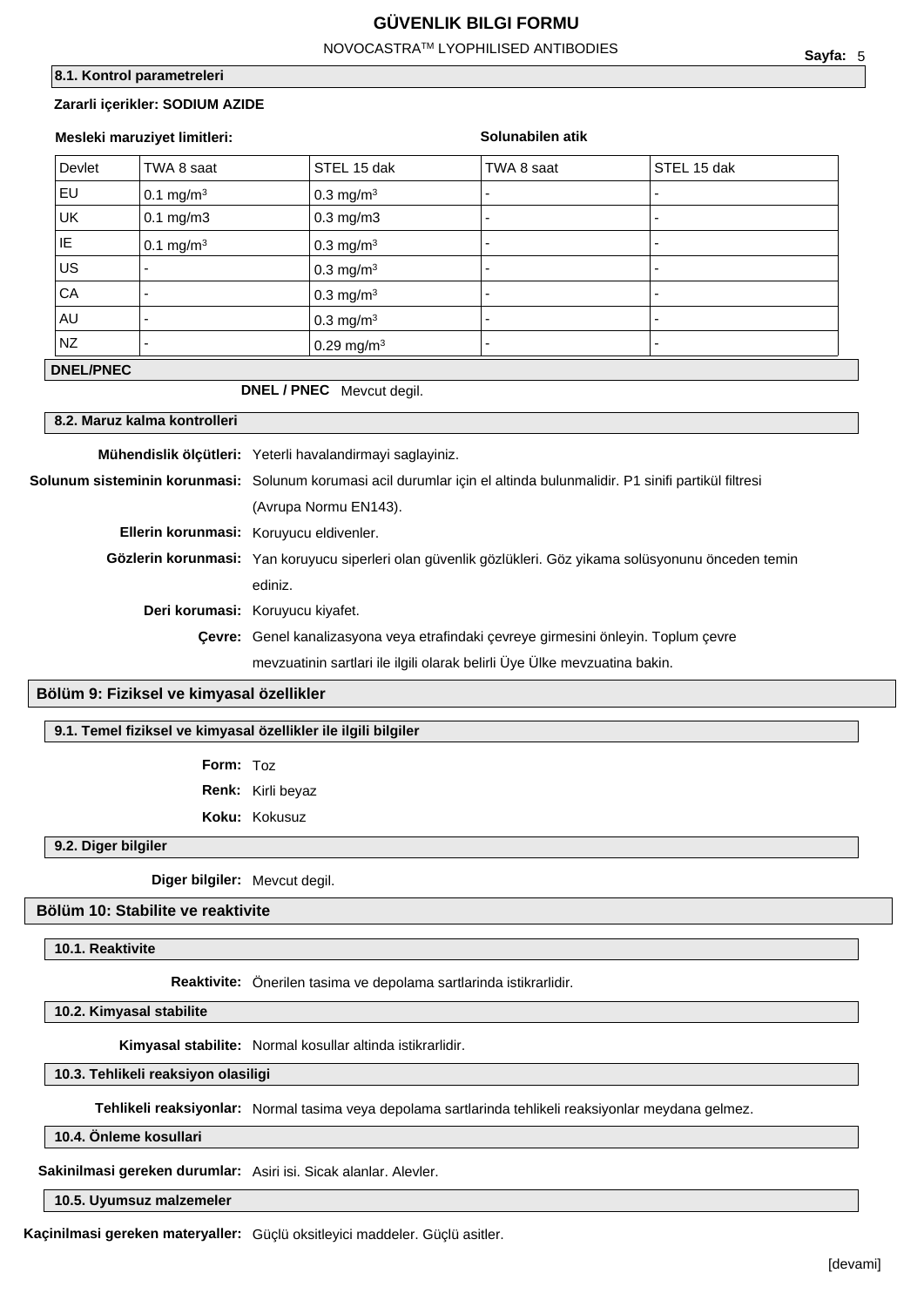#### NOVOCASTRATM LYOPHILISED ANTIBODIES

#### **10.6. Tehlikeli dekompozisyon (ayristirma) ürünleri**

**Zararli bozunma ürünleri:** Yanma sirasinda zehirli gazlar / dumanlar yayar. Asit ile temas halinde çok zehirli gazlar

gelistirir.

#### **Bölüm 11: Toksikolojik bilgi**

#### **11.1. Toksikolojik etkiler ile ilgili bilgi**

#### **Zararli içerikler: SODIUM AZIDE**

| AĞıZ        | <b>FARE</b> | LD50 | -27 | mg/kg |
|-------------|-------------|------|-----|-------|
| AĞıZ        | SIÇAN       | LD50 |     | mg/kg |
| <b>CILT</b> | SIÇAN       | LD50 | 50  | mg/kg |

## **Karisim için ilgili etkiler:**

| ⊦Etki                    | Yol        | Temel                 |
|--------------------------|------------|-----------------------|
| Akut toksiklik (zararlı) | <b>ING</b> | Tehlikeli: hesaplandi |
| Solunum/deri hassasiyeti | INH DRM    | Tehlikeli: hesaplandi |

#### **Karisim için hariç olan etkiler:**

| Etki                         | Yol | Temel                                                                                |
|------------------------------|-----|--------------------------------------------------------------------------------------|
| Akut toksiklik (ölümcül)     |     | Mevcut veriler üzerine dayandırıldığında siniflandirma kriterleri karsilanmamaktadir |
| Akut toksiklik (zehirli)     |     | Mevcut veriler üzerine dayandırıldığında siniflandirma kriterleri karsilanmamaktadir |
| Iritasyon                    |     | Mevcut veriler üzerine dayandırıldığında siniflandirma kriterleri karsilanmamaktadir |
| Korozivite                   |     | Mevcut veriler üzerine dayandırıldığında siniflandirma kriterleri karsilanmamaktadir |
| Tekrarlanan doz toksisitesi  |     | Mevcut veriler üzerine dayandırıldığında siniflandirma kriterleri karsilanmamaktadir |
| Kanser üretkenligi           |     | Mevcut veriler üzerine dayandırıldığında siniflandirma kriterleri karsilanmamaktadir |
| Mutajenisite                 |     | Mevcut veriler üzerine dayandırıldığında siniflandirma kriterleri karsilanmamaktadir |
| Röprodüksiyon için toksisite |     | Mevcut veriler üzerine dayandırıldığında siniflandirma kriterleri karsilanmamaktadir |

#### **Semptomlar / maruz kalma yollari**

| Deri temasi: Temas yüzeyinde hafif tahrise neden olabilir.                                                             |  |  |
|------------------------------------------------------------------------------------------------------------------------|--|--|
| <b>Göz temasi:</b> Tahris ve kizariklik olusabilir.                                                                    |  |  |
| <b>Yutma, agizdan alma:</b> Agiz ve bogazin olasi yaralanmasi ve kizarikligi. Yutkunma zorluklari olusabilir. Mide     |  |  |
| bulantisi ve mide agrilari olusabilir. Kusmaya neden olabilir. Akcigerlerin konjesyonu ile                             |  |  |
| dolmasiyla olasi nefes darligi.                                                                                        |  |  |
| Solunum: Maruziyet, öksürük veya hiriltiya neden olabilir. Akciger konjesyonu ve buna bagli ciddi                      |  |  |
| nefes darligi ortaya çikabilir.                                                                                        |  |  |
| Gecikmeli / aninda etkiler: Aninda etkiler, kisa süre maruz kaldiktan sonra ortaya çikar. Gecikmeli etkiler, uzun süre |  |  |
| maruz kaldiktan sonra ortaya çikar.                                                                                    |  |  |

#### **Bölüm 12: Ekolojik bilgiler**

## **12.1. Toksisite** [devami] Tür Test Deger Birimler Selenastrum capricornutum 96H EC50 0.35 mg/L Paracentrotus lividus and the 48H LOEC 10 and 10 pmol/L Orconectes rusticus 96H LC100 1 mg/L Pimephales promelas and the set of the set of the 96H LC50 mg/L and the set of the set of the set of the set of the set of the set of the set of the set of the set of the set of the set of the set of the set of the set of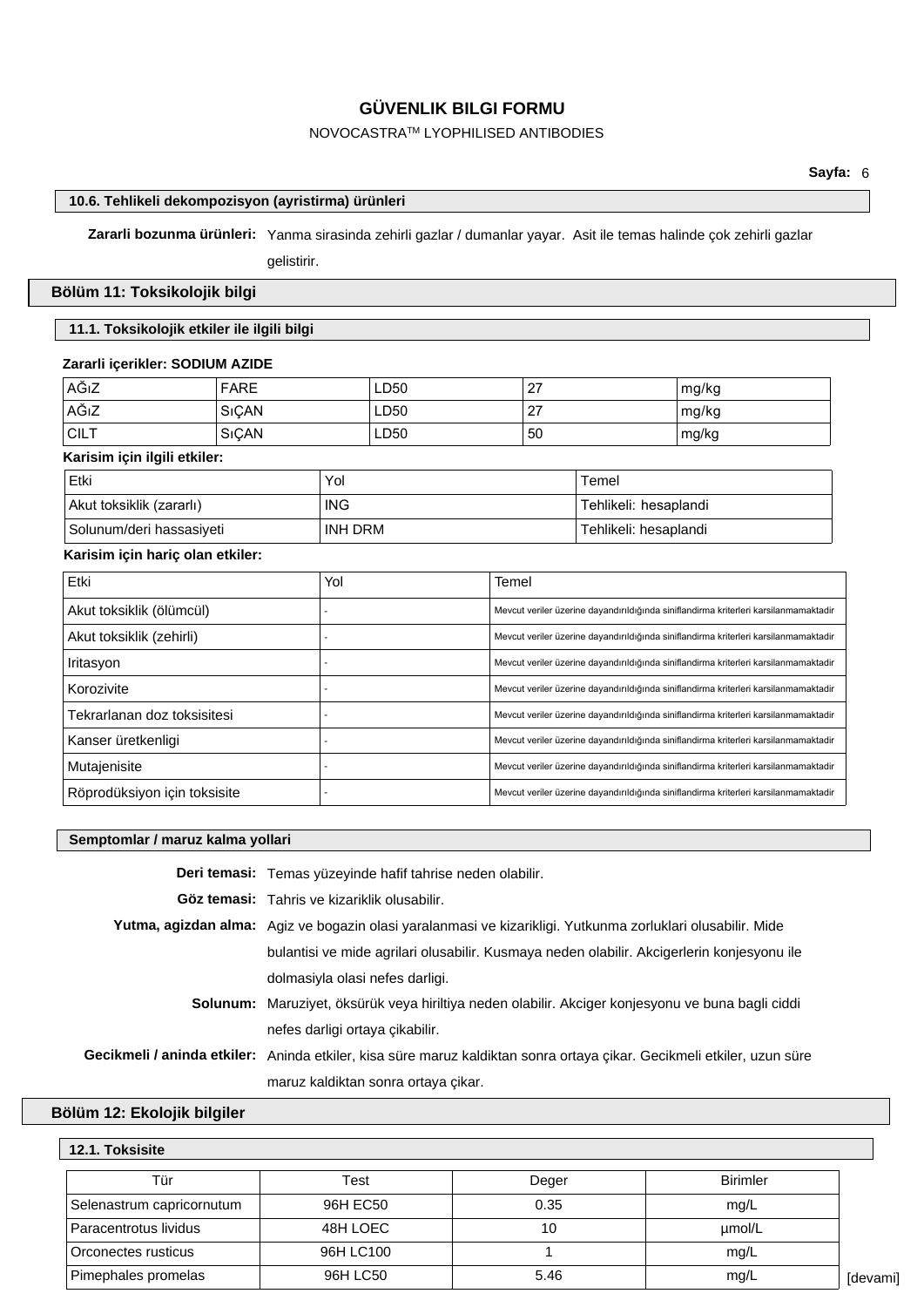#### NOVOCASTRATM LYOPHILISED ANTIBODIES

**Sayfa:** 7

#### **12.2. Devamlilik ve parçalanabilirlik**

**Sürüp giderlik / çözünebilirlik:** Biyolojik olarak ayrismaz.

## **12.3. Biyoakümülatif potansiyel**

**Biyoakümülasyon potansiyeli:** Olasi biyoakümülasyon.

#### **12.4. Topraktaki mobilite**

**Mobilite:** Toprakta kolayca absorbe edilir.

#### **12.5. PBT ve vPvB degerlendirmesi sonuçlari**

**PBT tanimi:** Bu madde bir PBT/vPvB maddesi olarak tanimlanmamistir.

#### **12.6. Diger yan etkiler**

**Diger etkiler:** Sudaki organizmalar için toksiktir. Topraktaki organizmalar için toksiktir.

## **Bölüm 13: Atik imha faktörleri**

#### **13.1. Atik isleme yöntemleri**

|                                  | Atik imhasi: Uygun konteynira aktarma ve uzman bir atik sirketi tarafindan alinma isleminin |  |
|----------------------------------|---------------------------------------------------------------------------------------------|--|
|                                  | organizasyonu.                                                                              |  |
| Kurtarma islemleri: Uygulanamaz. |                                                                                             |  |
|                                  | Paketleme atik imhasi: Atik imhasini özel atik toplama sirketi ile gerçeklestiriniz.        |  |
|                                  | Not: Kullanici, atik imhasi için ilave edilen yerel veya ulusal yönetmeliklerin mevcudiyeti |  |
|                                  | konusunda ikaz edilir.                                                                      |  |

#### **Bölüm 14: Tasima bilgileri**

**Kara taşımacılığı (ADR/RID):** Karadan ulaşım için düzenlenir.

**Deniz taşımacılığı (IMDG):** Deniz yoluyla ulaşım için düzenlenir.

**Hava taşımacılığı (IATA):** Uçakla ulaşım için düzenlenir.

**İç sularda taşımacılık (ADNR/AND):** Iç su yolları ile ulaşım için düzenlenir.

#### **14.1. UN numarasi**

**UN-No:** UN3288

#### **14.2. UN'ye uygun nakliyeci ismi**

**Uygun tasimacilik ismi:** Zehirli Katı, İnorganik, N.O.S.

(SODIUM AZIDE)

**14.3. Tasima tehlike sinif(lar)i**

**Tasima sinifi:** 6.1

类

#### **14.4. Paketleme grubu**

**Paketleme grubu:** III

**14.5. Çevresel tehlikeler**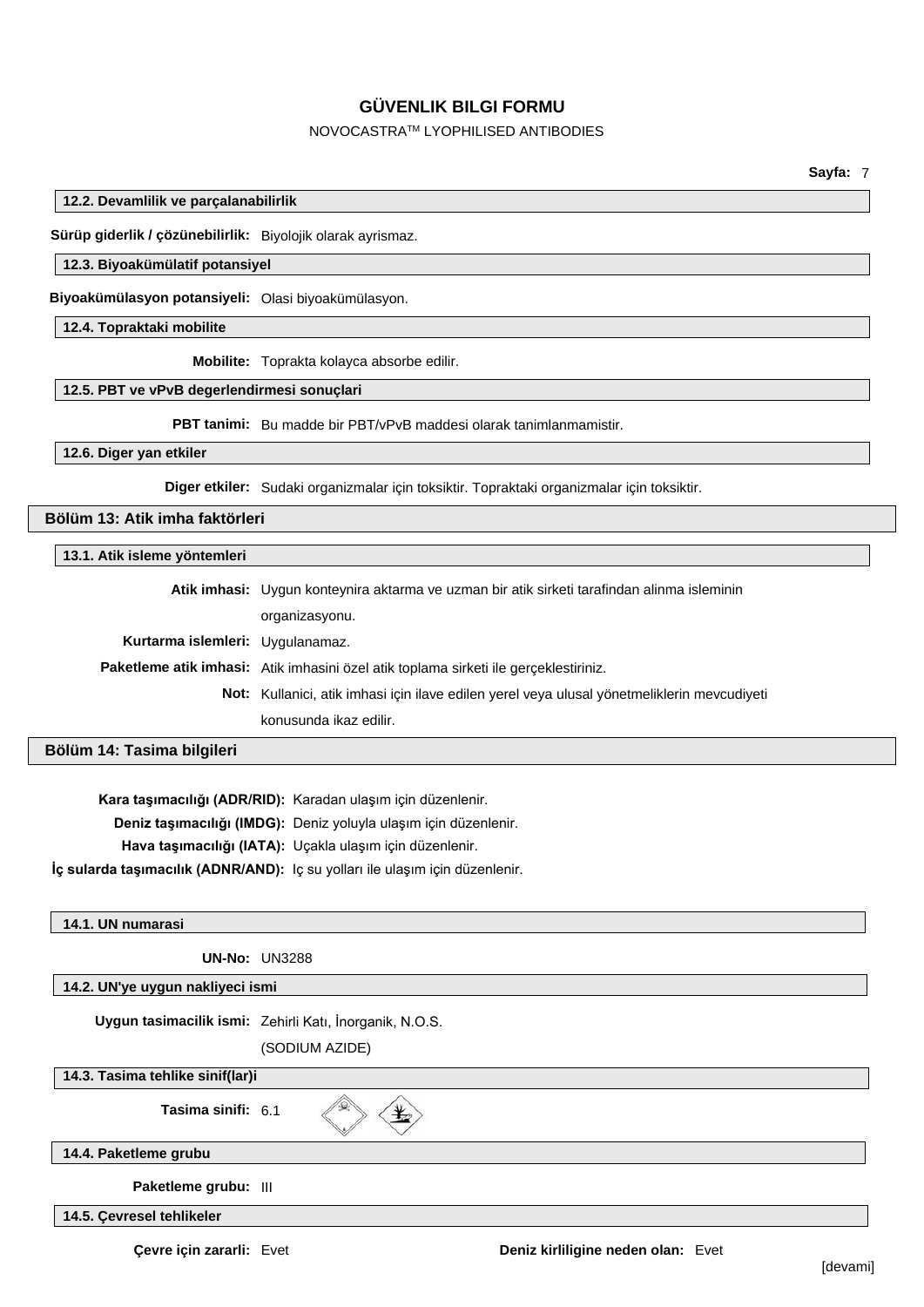## NOVOCASTRATM LYOPHILISED ANTIBODIES

**Sayfa:** 8

| 14.6. Kullanici için özel önlemler      |                                                                                                                      |  |  |  |
|-----------------------------------------|----------------------------------------------------------------------------------------------------------------------|--|--|--|
|                                         | Özel önlemler: Özel bir önlem yoktur.                                                                                |  |  |  |
| Tünel kodu: E                           |                                                                                                                      |  |  |  |
| Nakliye kategorisi: 3                   |                                                                                                                      |  |  |  |
|                                         |                                                                                                                      |  |  |  |
| Bölüm 15: Düzenleyici bilgiler          |                                                                                                                      |  |  |  |
|                                         | 15.1. Bu maddeye veya karisima özgü güvenlik, saglik ve çevre düzenlemeleri                                          |  |  |  |
|                                         | Özel yönetmelikler: Bu Güvenlik Bilgi Formu, uygun olarak hazırlanmış;                                               |  |  |  |
|                                         | Yönetmeliğe (AB) No 1907/2006; Avrupa Parlamentosu ve Ruhsatlandırma üzerinde                                        |  |  |  |
|                                         | Konseyi, Değerlendirilmesi, İzni ve Kimyasallar Kısıtlanması (REACH).                                                |  |  |  |
|                                         | Yönetmeliğe (AB) No 1907/2006; Avrupa Parlamentosu ve Ruhsatlandırma, üzerinde                                       |  |  |  |
|                                         | sınıflandırma, etiketleme ve madde ve karışımların paketleme.                                                        |  |  |  |
| 15.2. Kimyasal Güvenlik Degerlendirmesi |                                                                                                                      |  |  |  |
|                                         | Kim. güvenlik degerlendirmesi: Bir kimyasal güvenlik değerlendirmesi madde veya tedarikçi tarafından karışım için    |  |  |  |
|                                         | yürütülen olmamıştır.                                                                                                |  |  |  |
| Bölüm 16: Diger bilgiler                |                                                                                                                      |  |  |  |
|                                         |                                                                                                                      |  |  |  |
| Diger bilgiler                          |                                                                                                                      |  |  |  |
|                                         | Diger bilgiler: *son revizyondan beri güvelik veri kagidinda degistirilmis olan metni gösterir.                      |  |  |  |
|                                         | B2/3'de belirtilen cümleleri: EUH032: Asit ile temas halinde çok toksik gaz gelistirir.                              |  |  |  |
|                                         | H300: Ölümcül yutul.                                                                                                 |  |  |  |
|                                         | H302: Yutulmasi halinde sagliga zararlidir. H317:                                                                    |  |  |  |
|                                         | Alerjik cilt reaksiyonlarina neden olabilir.                                                                         |  |  |  |
|                                         | H334: Solunum halinde alerji, astim belirtileri veya solunum sikayetlerine neden olabilir.                           |  |  |  |
|                                         | H335: Solunum yollarini tahris edebilir.                                                                             |  |  |  |
|                                         | H361: Muhtemelen dogurganligi kisitlayabilir veya anne karninda çocuga zarar verebilir.                              |  |  |  |
|                                         | H400: Sudaki organizmalar için çok toksik.                                                                           |  |  |  |
|                                         | H410: Uzun vadeli olarak, sudaki organizmalar için çok toksik.                                                       |  |  |  |
|                                         | H411: Uzun vadeli olarak, sudaki organizmalar için toksik.                                                           |  |  |  |
|                                         | Bilginin gizliliginin gerekleri: Yukarida verilen bilgilerin dogru olduguna inanilmaktadir ancak her türlü olasiligi |  |  |  |
|                                         | kapsamaz ve yalnizca bir kilavuz olarak degerlendirilmelidir.                                                        |  |  |  |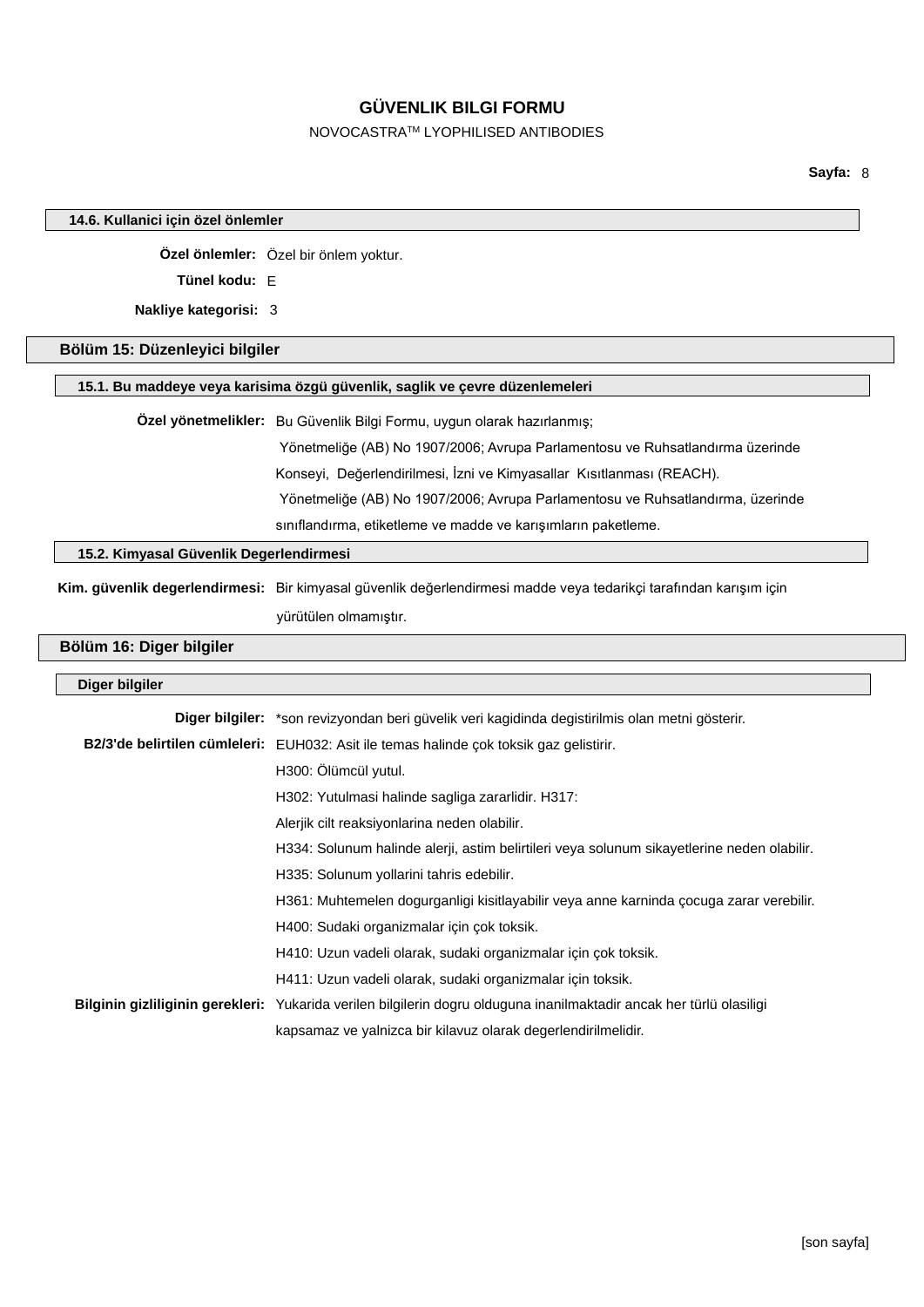

NOVOCASTRATM LYOPHILISED ANTIBODIES

**Strona:** 1

**Data opracowania:** 08/03/2019

**Nr weryfikacji:** 3

#### **Sekcja 1: Identyfikacja substancji/mieszaniny i identyfikacja przedsiębiorstwa**

#### **1.1. Identyfikator produktu**

**Nazwa produktu:** NOVOCASTRATM LYOPHILISED ANTIBODIES

**1.2. Istotne zidentyfikowane zastosowania substancji lub mieszaniny oraz zastosowania odradzane**

**Zastosowanie produktu:** Zastosowanie w laboratoriach - profesjonalny.

#### **1.3. Dane dotyczące dostawcy karty charakterystyki**

**Nazwa firmy:** Leica Biosystems Newcastle Ltd Balliol Business Park West Benton Lane Newcastle Upon Tyne NE12 8EW United Kingdom

**Tel.:** +44 191 2150567

- **Fax:** +44 191 2151152
- **Email: \***msds@LeicaBiosystems.com

#### **1.4. Numer telefonu alarmowego**

**Telefon alarmowy:** USA i Kanada: 1-800-424-9300 Dla połączeń alarmowych tylko. Poza USA i Kanada: +1 703-741-5970

#### **Sekcja 2: Identyfikacja zagrożeń**

#### **2.1. Klasyfikacja substancji lub mieszaniny**

| Klasyfikacja (CLP): Acute Tox. 4: H302; Resp. Sens. 1: H334; Aquatic Chronic 2: H411; Skin Sens. 1: H317; |
|-----------------------------------------------------------------------------------------------------------|
| EUH032                                                                                                    |
| Działania niepożądane: Działa szkodliwie po połknięciu. Może powodować reakcję alergiczną skóry. Może     |
| powodować objawy alergii lub astmy lub trudnosci w oddychaniu w nastepstwie                               |
| wdychania. Działa toksycznie na organizmy wodne, powodując długotrwałe skutki. W                          |
| kontakcie z kwasami uwalnia bardzo toksyczne gazy.                                                        |

#### **2.2. Elementy oznakowania**

**Elementy oznakowania:**

**Zwroty wskazujące rodzaj**

**zagrożenia:** H302: Działa szkodliwie po połknięciu.

H317: Może powodować reakcję alergiczną skóry.

H334: Może powodować objawy alergii lub astmy lub trudnosci w oddychaniu w

następstwie wdychania.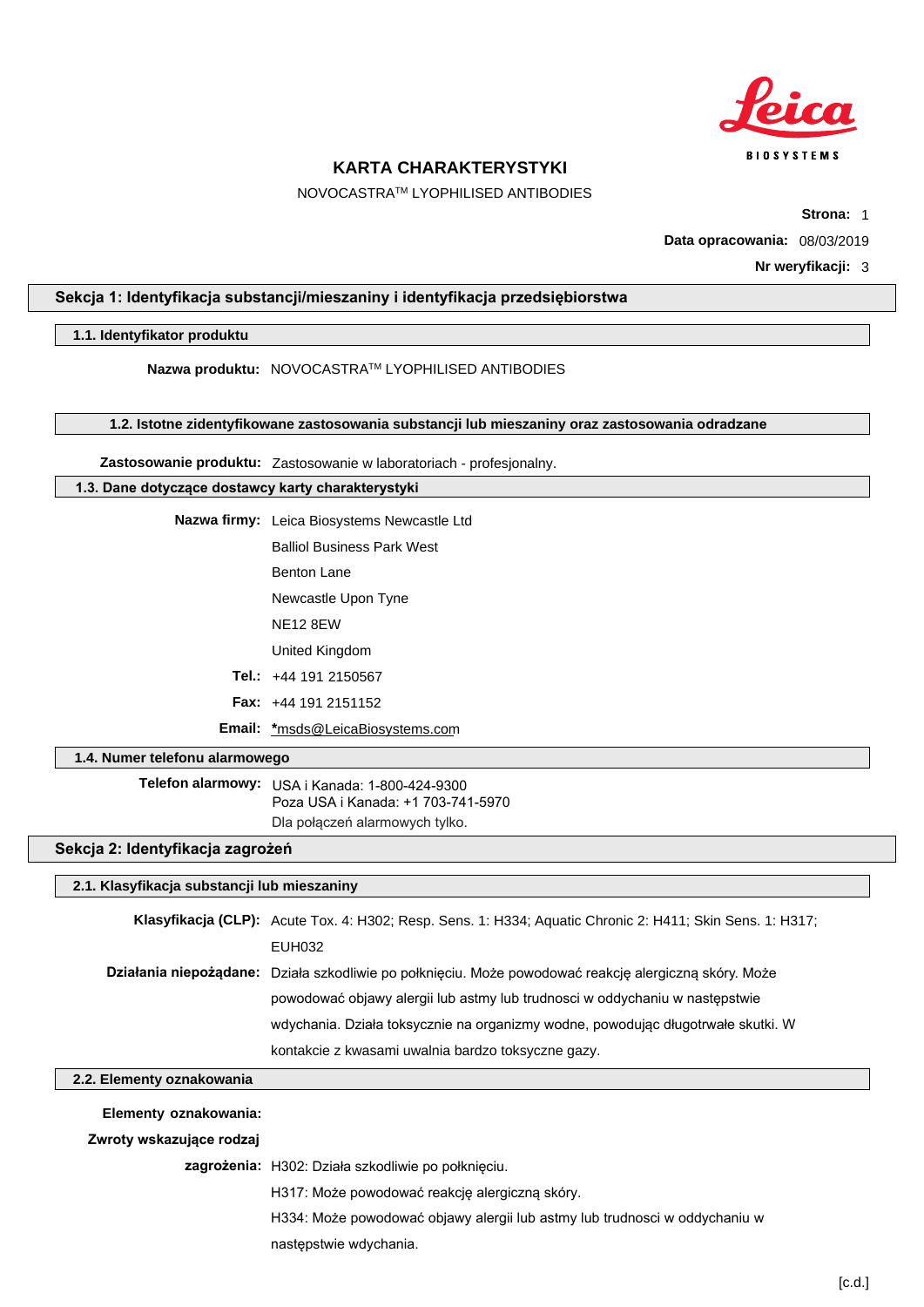#### NOVOCASTRATM LYOPHILISED ANTIBODIES

Strona:

H411: Działa toksycznie na organizmy wodne, powodując długotrwałe skutki. EUH032: W kontakcie z kwasami uwalnia bardzo toksyczne gazy.

**Hasła ostrzegawcze:** Niebezpieczeństwo

**Piktogramy:** GHS07: Wykrzyknik GHS08: Zagrożenie dla zdrowia GHS09: Środowiskowy



**Zwroty wskazujące środki \*** P261: Unikać wdychania pyłu.

**ostrożności:** P264: Dokładnie umyć ręce po użyciu.

P270: Nie jesć, nie pić i nie palić podczas używania produktu.

P272: Zanieczyszczonej odzieży ochronnej nie wynosić poza miejsce pracy.

P273: Unikać uwolnienia do srodowiska.

P280: Stosować rękawice ochronne/odzież ochronną/ochronę oczu/ochronę twarzy. P284: [W przypadku nieodpowiedniej wentylacji] stosować indywidualne środki ochrony dróg oddechowych.

P301+312: W PRZYPADKU POŁKNIĘCIA: W przypadku złego samopoczucia skontaktować się z OŚRODKIEM ZATRUĆ/lekarzem/.

P302+352: W PRZYPADKU KONTAKTU ZE SKÓRĄ: Umyć dużą ilością wody z mydłem.

P304+340: W PRZYPADKU DOSTANIA SIĘ DO DRÓG ODDECHOWYCH: wyprowadzić

lub wynieść poszkodowanego na świeże powietrze i zapewnić mu warunki do swobodnego oddychania.

P330: Wypłukać usta.

P333+313: W przypadku wystąpienia podrażnienia skóry lub wysypki: Zasięgnąć się pod opiekę lekarza.

P342+311: W przypadku wystąpienia objawów ze strony układu oddechowego:

Skontaktować się z OŚRODKIEM ZATRUĆ/lekarzem/.

P362+364: Zanieczyszczoną odzież zdjąć i wyprać przed ponownym użyciem.

P391: Zebrać wyciek.

P501: Zawartosć/Pojemnik usuwać do składowisko odpadów niebezpiecznych.

#### **2.3. Inne zagrożenia**

**PBT:** Substancji nie oznaczono jako substancji trwałej, ulegającej bioakumulacji i toksycznej (tzw. substancja PBT/vPvB).

#### **Sekcja 3: Skład/informacja o składnikach**

**3.2. Mieszaniny**

#### **\* Niezaklasyfikowane składniki: ALBUMINS, BLOOD SERUM**

| *EC        | *CAS        | *Klasyfikacja (CLP)  | *Procentowa |
|------------|-------------|----------------------|-------------|
| *232-936-2 | *Procentowa | *Acute Tox. 4 (H302) | l-10%       |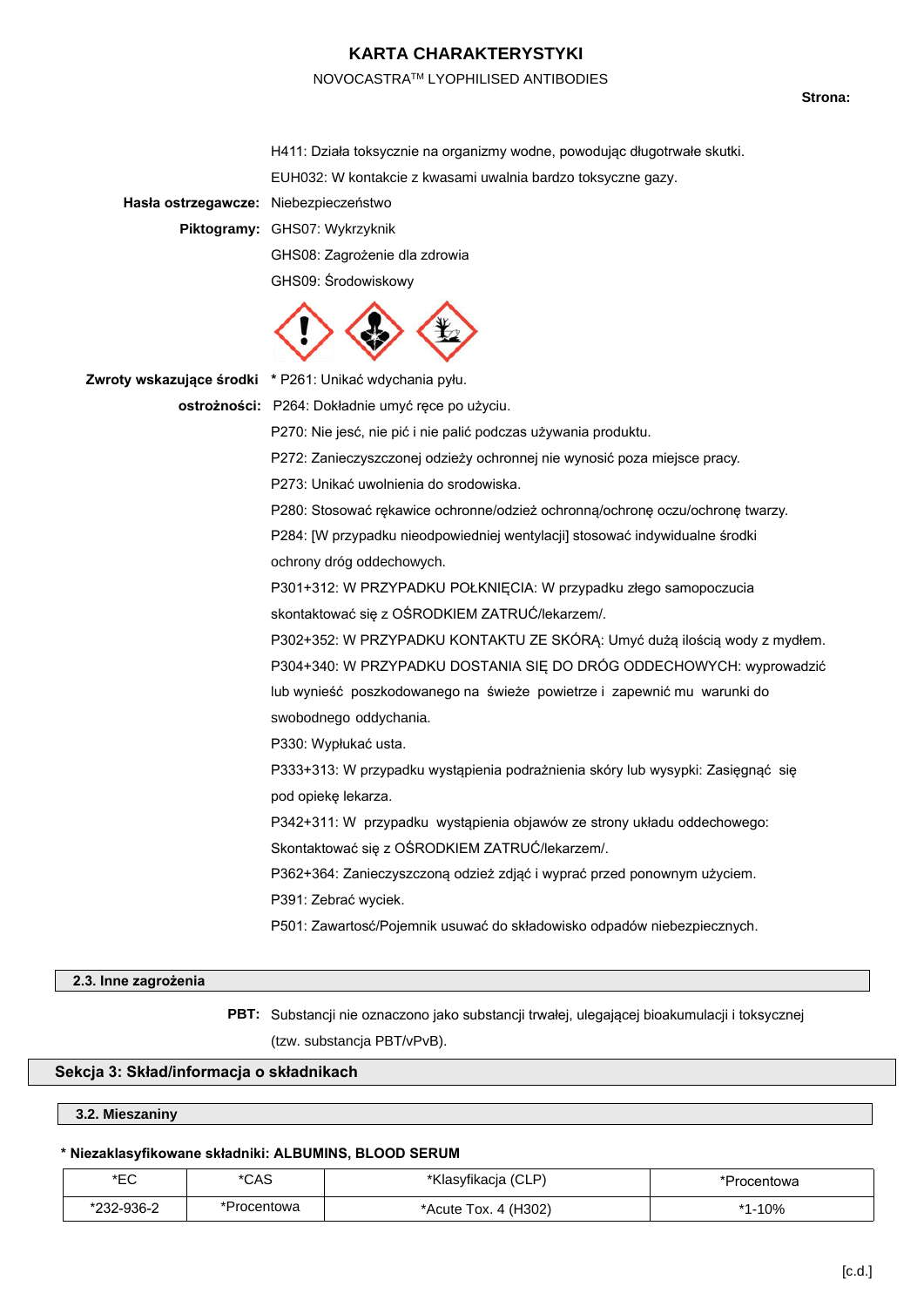## NOVOCASTRATM LYOPHILISED ANTIBODIES

## **Składniki niebezpieczne:**

| <b>EC</b>                                                                | CAS        | PBT/WEL                                                  | Klasyfikacja (CLP)                                                               | Procentowa |
|--------------------------------------------------------------------------|------------|----------------------------------------------------------|----------------------------------------------------------------------------------|------------|
| SODIUM AZIDE                                                             |            | <b>REACH zarejestrowany numer: 01-2119457019-37-XXXX</b> |                                                                                  |            |
| 247-852-1                                                                | 26628-22-8 | $\overline{\phantom{0}}$                                 | Acute Tox. 2: H300; Aquatic Acute 1:<br>H400; Aquatic Chronic 1: H410;<br>EUH032 | $1 - 10%$  |
| <b>BENZYLPENICILLIN SODIUM</b>                                           |            | REACH zarejestrowany numer: Nie dotyczy.                 |                                                                                  |            |
| 710-2                                                                    | 69-57-8    |                                                          | Skin Sens. 1: H317; Resp. Sens. 1:<br>H334                                       | $1 - 10%$  |
| STREPTOMYCIN SULPHATE<br><b>REACH zarejestrowany numer:</b> Nie dotyczy. |            |                                                          |                                                                                  |            |
| 223-286-0                                                                | 3810-74-0  |                                                          | Acute Tox. 4: H302; Skin Sens. 1: H317;<br>STOT SE 3: H335; Repr. 2: H361        | $1 - 10%$  |

## **Sekcja 4: Środki pierwszej pomocy**

| 4.1. Opis środków pierwszej pomocy                                |                                                                                                    |  |
|-------------------------------------------------------------------|----------------------------------------------------------------------------------------------------|--|
|                                                                   | Kontakt ze skórą: Natychmiast zmyć dużą ilością wody z mydłem.                                     |  |
|                                                                   | Zanieczyszczenie oka: Płukać oko pod bieżącą wodą przez 15 minut.                                  |  |
|                                                                   | Spożycie: Przemyć jamę ustną wodą. Nie należy wywoływać wymiotów. Jeśli poszkodowany jest          |  |
|                                                                   | przytomny, to należy mu podać natychmiast pół litra wody do wypicia.                               |  |
|                                                                   | Wdychanie: Wynieść poszkodowanego z zagrożonego miejsca dbając przy tym o własne                   |  |
|                                                                   | bezpieczeństwo. Jeśli poszkodowany jest przytomny, należy upewnić się ofiarą siedzi lub leży       |  |
|                                                                   | w dół. Jeśli poszkodowany jest nieprzytomny, ale oddycha prawidłowo, to należy                     |  |
|                                                                   | ułożyć go w pozycji umożliwiającej powrót do normalnego stanu. Jeśli oddech stanie                 |  |
|                                                                   | się urywany, to poszkodowany siedzieć i dostarczenie tlenu jeśli są dostępne.                      |  |
|                                                                   | Przewieźć jak najszybciej do szpitala.                                                             |  |
| 4.2. Najważniejsze ostre i opóźnione objawy oraz skutki narażenia |                                                                                                    |  |
|                                                                   | Kontakt ze skórą: W miejscu zetknięcia może wystąpić łagodne podrażnienie.                         |  |
|                                                                   |                                                                                                    |  |
|                                                                   | Zanieczyszczenie oka: Może wystąpić podrażnienie i zaczerwienienie.                                |  |
|                                                                   | <b>Spożycie:</b> Może wystąpić podrażnienie i zaczerwienienie jamy ustnej i gardła. Mogą wystąpić  |  |
|                                                                   | trudności przy połykaniu pokarmów. Mogą wystąpić mdłości oraz bóle żołądka. Mogą                   |  |
|                                                                   | wystąpić wymioty. Może wystąpić skrócenie oddechu wskutek zatoru w płucach.                        |  |
|                                                                   | Wdychanie: Narażenie może spowodować kaszel lub rzężenie. Może wystąpić zator skrócenie            |  |
|                                                                   | oddechu wskutek zatoru w płucach.                                                                  |  |
|                                                                   | Działanie opóźnione: Po krótkotrwałym kontakcie z substancją można spodziewać się natychmiastowego |  |
|                                                                   | działania. Po długotrwałym kontakcie z substancją można spodziewać się                             |  |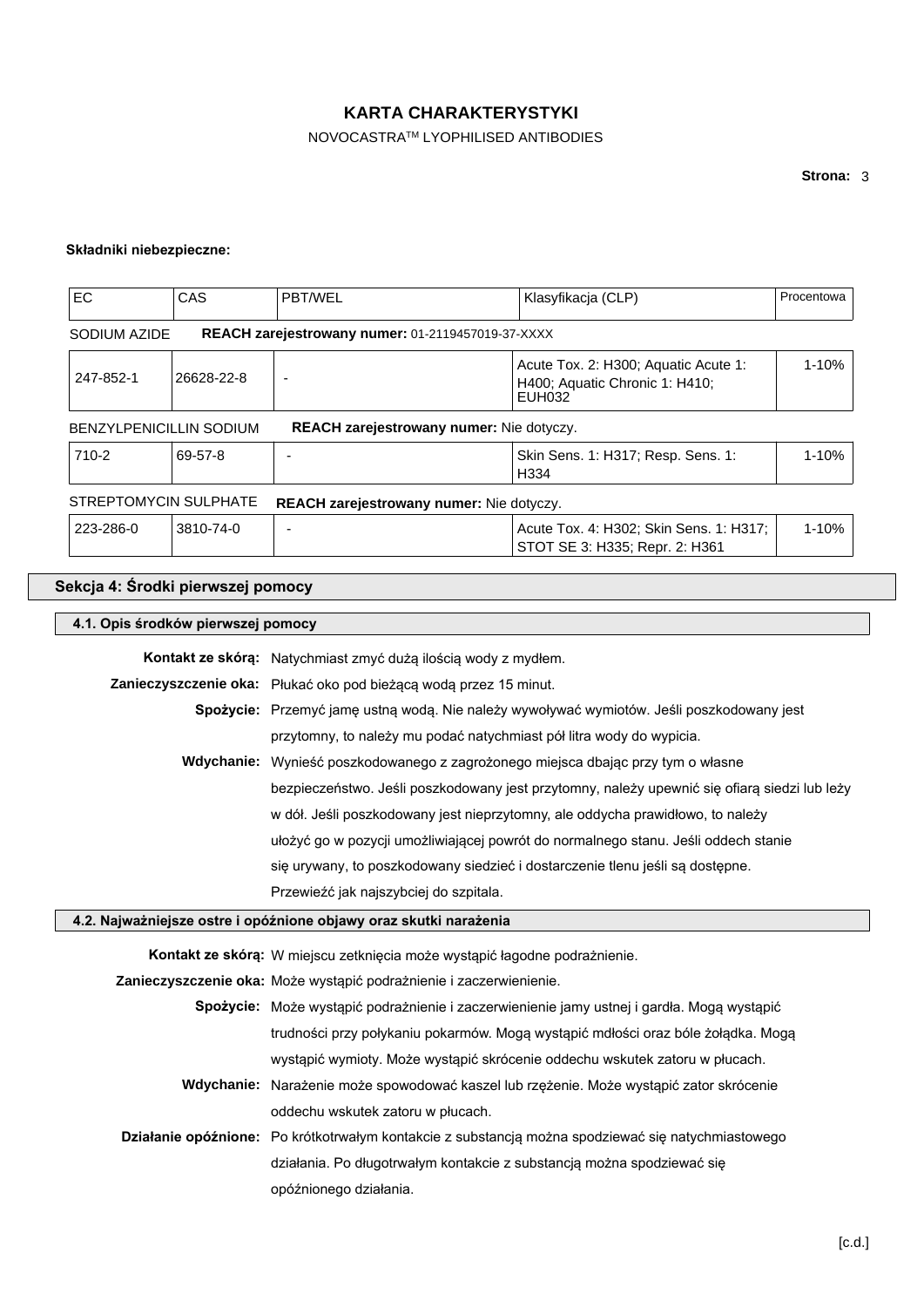#### NOVOCASTRATM LYOPHILISED ANTIBODIES

#### **4.3. Wskazania dotyczące wszelkiej natychmiastowej pomocy lekarskiej i szczególnego postępowania z poszkodowanym**

**Postęp. natychmiast./szczególne:** Niniejszą kartę charakterystyki substancji należy pokazać lekarzowi udzielającemu

pomocy.

#### **Sekcja 5: Postępowanie w przypadku pożaru**

#### **5.1. Środki gaśnicze**

**Środki gaśnicze:** Do gaszenia ognia w sąsiedztwie należy zastosować odpowiednie środki gaśnicze.

Proszek gaśniczy. Nie stosować wody. Nie stosować ditlenku węgla. Nie stosować

piany.

#### **5.2. Szczególne zagrożenia związane z substancją lub mieszaniną**

**Zagroż. w przyp. naraż.:** Podczas spalania wydziela toksyczne dymy.

**5.3. Informacje dla straży pożarnej**

**Informacje dla straży pożarnej:** Zastosować niezależny aparat oddechowy. W celu zapobieżenia zetknięciu ze skórą i dostaniem do oczu należy nosić odzież ochronną.

#### **Sekcja 6: Postępowanie w przypadku niezamierzonego uwolnienia do środowiska**

#### **6.1. Indywidualne środki ostrożności, wyposażenie ochronne i procedury w sytuacjach awaryjnych**

**Indywidualne środki ostrożności:** Oznaczyć skażone miejsce odpowiednimi znakami i uniemożliwić dostęp osobom postronnym. Nie podejmować działań bez odpowiedniej odzieży ochronnej patrz

punkt 8 karty bezpieczeństwa. Nie powodować wzniecania kurzu.

#### **6.2. Środki ostrożności w zakresie ochrony środowiska**

**Środki ostrożności w zakresie ochrony środowiska:** Nie wylewać do kanalizacji lub do rzeki.

#### **6.3. Metody i materiały zapobiegające rozprzestrzenianiu się skażenia i służące do usuwania skażenia**

**Procedury usuwania:** Oczyszczanie może być wykonywane wyłącznie przez wykwalifikowany personel

obeznany z konkretną substancją. Przenieść do zamykanego, opisanego pojemnika

awaryjnego w celu likwidacji odpowiednią metodą.

#### **6.4. Odniesienia do innych sekcji**

**Odniesienia do innych sekcji:** Patrz punkt 8 karty bezpieczeństwa. Patrz punkt 13 karty bezpieczeństwa.

## **Sekcja 7: Postępowanie z substancjami i mieszaninami oraz ich magazynowanie**

#### **7.1. Środki ostrożności dotyczące bezpiecznego postępowania**

| 7.2 Warunki hazniacznago manazynowania, łacznia z informacjami dotyczącymi wszalkich wzajemnych niezgodno |                                                                                                |  |
|-----------------------------------------------------------------------------------------------------------|------------------------------------------------------------------------------------------------|--|
|                                                                                                           | powietrzu.                                                                                     |  |
|                                                                                                           | przewietrzanie danego obszaru. *Unikać tworzenia się lub rozprzestrzeniania pyłów w            |  |
|                                                                                                           | Wymagania przy manipul: Unikać bezpośredniego kontaktu z daną substancją. Zapewnić odpowiednie |  |
|                                                                                                           |                                                                                                |  |
|                                                                                                           |                                                                                                |  |

znego magazynowania, łącznie z informacjami dotyczącymi wszelkich wzajemnych niezgodności

**Warunki magazynowania:** Przechowywać w chłodnym, dobrze wentylowanym miejscu Przechowywać pojemnik

szczelnie zamknięty. Przechowywać z dala od źródeł ognia.

**Odpowiednie opakowanie:** Może być przechowywany wyłącznie w oryginalnym opakowaniu.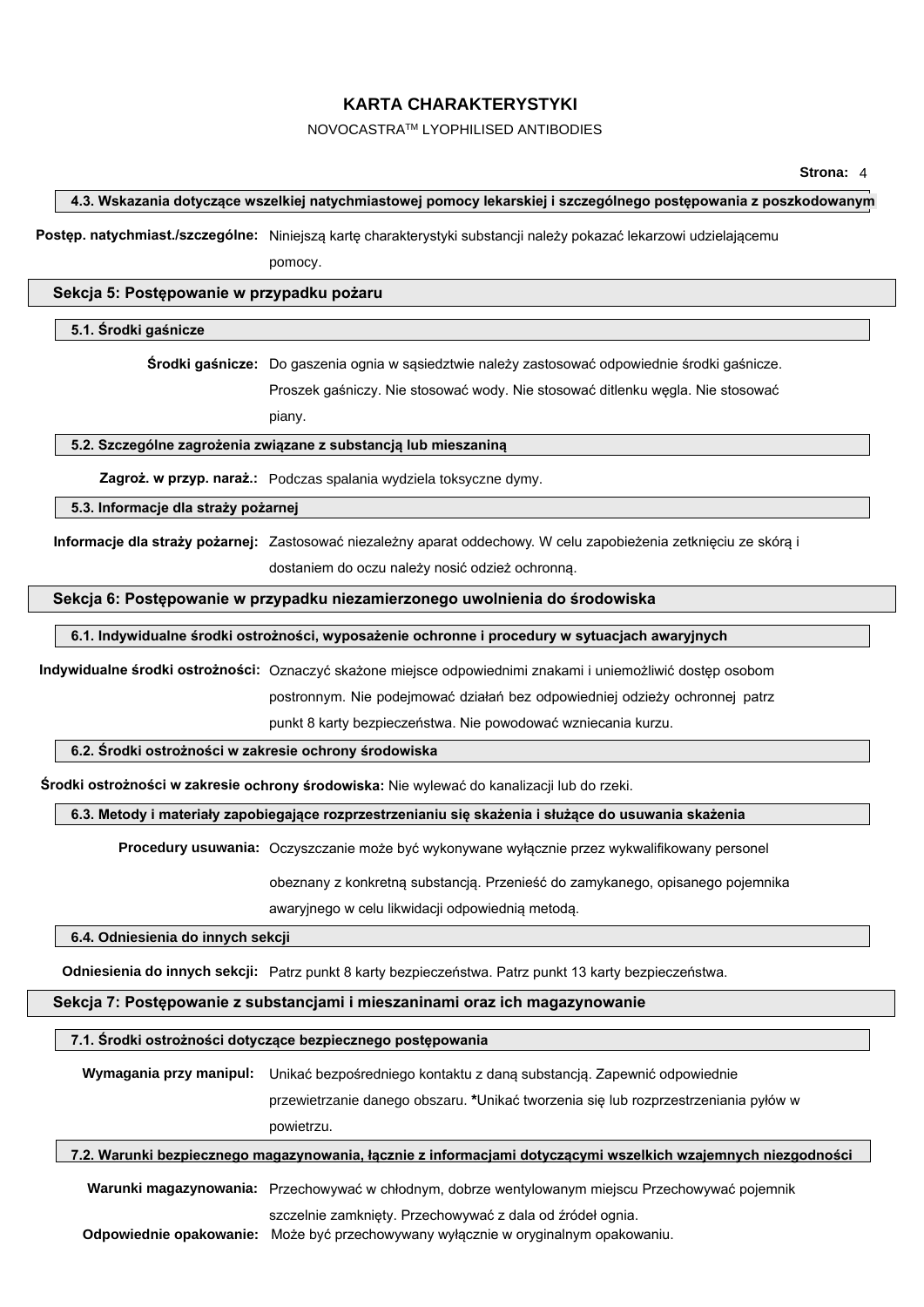#### NOVOCASTRATM LYOPHILISED ANTIBODIES

#### **7.3. Szczególne zastosowanie(a) końcowe**

**Zastosowanie końcowe:** Zastosowanie w laboratoriach - profesjonalny.

#### **Sekcja 8: Kontrola narażenia/środki ochrony indywidualnej**

#### **8.1. Parametry dotyczące kontroli**

#### **Składniki niebezpieczne: SODIUM AZIDE**

#### **Dopuszcz. stęż. w miejsc. zamiesz.:**

## **Pył respirabilny** Państwo | TWA 8 godz | STEL 15 min | TWA 8 godz | STEL 15 min EU  $0.1 \text{ mg/m}^3$  $0.3 \text{ mg/m}^3$  |  $\blacksquare$ UK 0.1 mg/m<sup>3</sup> 0.3 mg/m3 - - IE  $0.1 \text{ mg/m}^3$  $0.3 \text{ mg/m}^3$  -  $-$  -  $-$  -  $\mathsf{US}$  and  $\mathsf{US}$  . In the contract of  $\mathsf{O}.3 \, \mathsf{mg}/\mathsf{m}^3$  . The contract of  $\mathsf{O}.3 \, \mathsf{mg}/\mathsf{m}^3$  . The contract of  $\mathsf{O}.3 \, \mathsf{mg}/\mathsf{m}^3$  . In the contract of  $\mathsf{O}.3 \, \mathsf{mg}/\mathsf{m}^3$  . In the contract CA - 0.3 mg/m<sup>3</sup> - -  $\mathsf{A}\mathsf{U}$  and  $\mathsf{I}$  . The contract of  $\mathsf{O}.3 \ \mathsf{mg/m^3}$  is the contract of  $\mathsf{I}$  . The contract of  $\mathsf{O}.3 \ \mathsf{mg/m^3}$  $NZ$   $0.29 \text{ mg/m}^3$   $-$

#### **DNEL/PNEC**

**DNEL / PNEC:** Brak danych.

| 8.2. Kontrola narażenia |                                                                                                               |
|-------------------------|---------------------------------------------------------------------------------------------------------------|
|                         | Środki techniczne: Zapewnić odpowiednie przewietrzanie danego obszaru.                                        |
|                         | Ochrona dróg oddechowych: Na wypadek zagro?enia powinien by? dost?pny ochrona dróg oddechowych. Filtr cząstek |
|                         | stałych klasy P1 (EN143).                                                                                     |
|                         | Ochrona rąk: Rękawice ochronne.                                                                               |
|                         | <b>Ochrona oczu:</b> Okulary ochronne z osłonami bocznymi. Przygotować przemywacz do oczu.                    |
|                         | <b>Ochrona skóry:</b> Odzież ochronna.                                                                        |
|                         | Srodowiskowe: Nie wolno dopuścić do przedostania się substancji do kanalizacji publicznej lub                 |
|                         | środowiska bezpośredniego. Informacje na temat wymogów Wspólnotowego                                          |
|                         | ustawodawstwa środowiskowego można znaleźć w ustawodawstwie konkretnego                                       |
|                         | państwa członkowskiego.                                                                                       |
|                         |                                                                                                               |

## **Sekcja 9: Właściwości fizyczne i chemiczne**

#### **9.1. Informacje na temat podstawowych właściwości fizycznych i chemicznych**

**Stan:** Proszek

**Kolor:** Białawy

**Zapach:** Bez zapachu

#### **9.2. Inne informacje**

**Inne informacje:** Brak danych.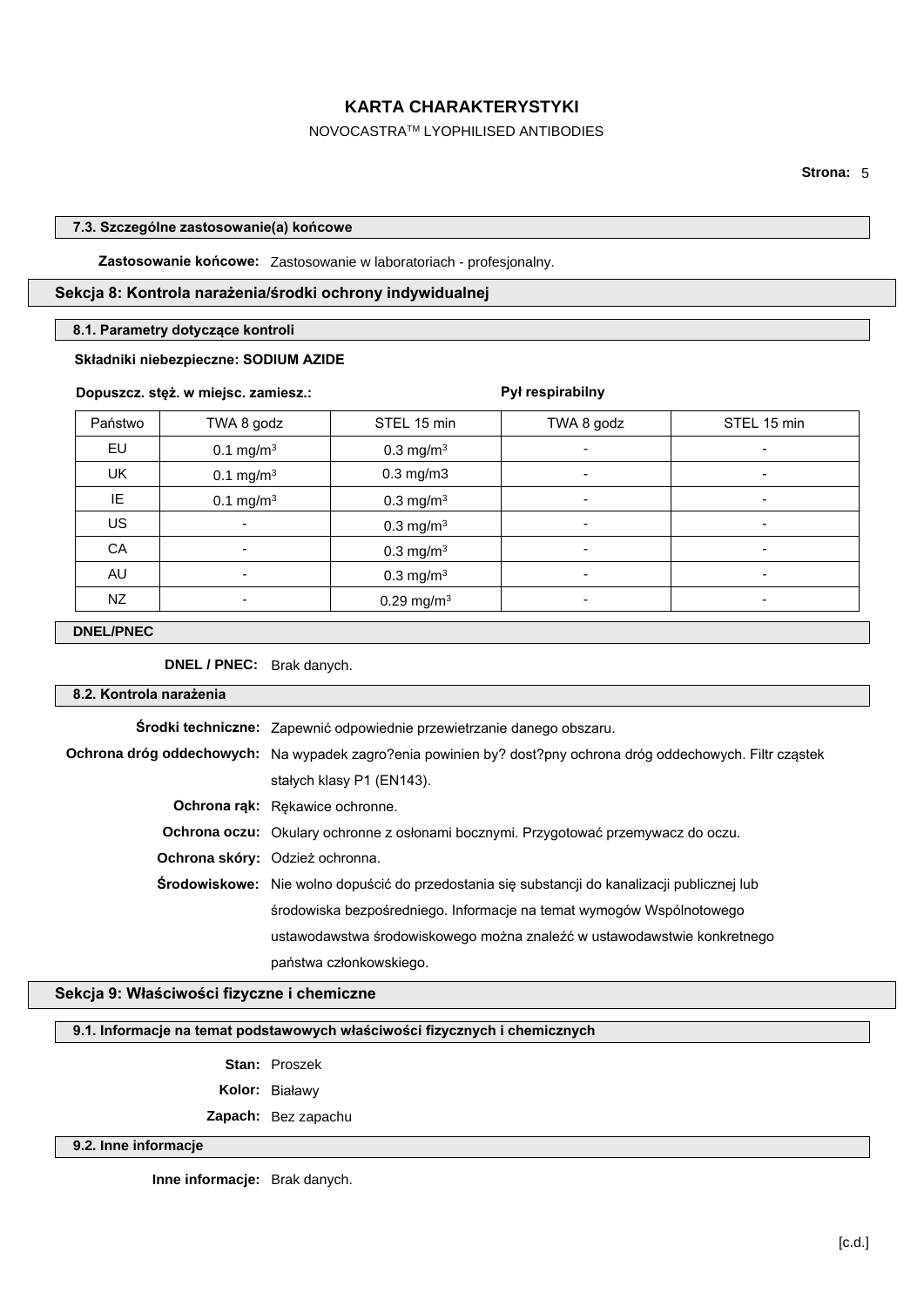## NOVOCASTRATM LYOPHILISED ANTIBODIES

## **Sekcja 10: Stabilność i reaktywność**

## **10.1. Reaktywność**

**Reaktywność:** Substancja jest stabilna, jeśli przestrzegane są zalecane warunki transportu lub

przechowywania.

## **10.2. Stabilność chemiczna**

**Stabilność chemiczna:** Stabilny w normalnych warunkach.

# **10.3. Możliwość występowania niebezpiecznych reakcji**

**Reakcje niebezpieczne:** Niebezpieczne reakcje nie zajdą w normalnych warunkach transportu lub

przechowywania.

## **10.4. Warunki, których należy unikać**

**Należy unikać:** Ciepło. Gorące powierzchnie. Płomienie.

## **10.5. Materiały niezgodne**

**Unikać następ. materiał:** Silne utleniacze. Mocne kwasy.

#### **10.6. Niebezpieczne produkty rozkładu**

**Niebezp. prod. rozkładu:** Podczas spalania wydziela toksyczne dymy. W kontakcie z kwasami uwalnia bardzo

toksyczne gazy.

## **Sekcja 11: Informacje toksykologiczne**

## **11.1. Informacje dotyczące skutków toksykologicznych**

#### **Składniki niebezpieczne: SODIUM AZIDE**

| <b>USTNY</b> | <b>MYSZ</b>   | LD50 | 27 | mg/kg |
|--------------|---------------|------|----|-------|
| <b>USTNY</b> | <b>SZCZUR</b> | ∟D50 | 27 | mg/kg |
| <b>SKÓRA</b> | <b>SZCZUR</b> | LD50 | 50 | mg/kg |

## **Istotne działania związane z mieszaniną:**

| Działanie                     | Droga kontaktu | Podstawa                             |
|-------------------------------|----------------|--------------------------------------|
| Toksyczność ostra (szkodliwy) | <b>ING</b>     | Substancia niebezpieczna: oszacowano |
| Drogi oddechowe/skóre         | INH DRM        | Substancia niebezpieczna: oszacowano |

## **Wykluczone działania związane z mieszaniną:**

| Działanie                          | Droga kontaktu | *Podstawa                                                         |
|------------------------------------|----------------|-------------------------------------------------------------------|
| Toksyczność ostra (fatalny)        |                | W oparciu o dostępne dane, kryteria klasyfikacji nie są spełnione |
| Toksyczność ostra (toksyczna)      |                | W oparciu o dostępne dane, kryteria klasyfikacji nie są spełnione |
| Działanie drażniace                |                | W oparciu o dostępne dane, kryteria klasyfikacji nie są spełnione |
| Działanie żrące                    |                | W oparciu o dostępne dane, kryteria klasyfikacji nie są spełnione |
| Toksyczność dla dawkipowtarzalnej  |                | W oparciu o dostępne dane, kryteria klasyfikacji nie są spełnione |
| Rakotwórczość                      |                | W oparciu o dostępne dane, kryteria klasyfikacji nie są spełnione |
| Mutagenność                        |                | W oparciu o dostępne dane, kryteria klasyfikacji nie są spełnione |
| Szkodliwe działanie na rozrodczość |                | W oparciu o dostępne dane, kryteria klasyfikacji nie są spełnione |

#### **Objawy / drogi kontaktu**

**Kontakt ze skórą:** W miejscu zetknięcia może wystąpić łagodne podrażnienie.

**Zanieczyszczenie oka:** Może wystąpić podrażnienie i zaczerwienienie.

**Spożycie:** Może wystąpić podrażnienie i zaczerwienienie jamy ustnej i gardła. Mogą wystąpić trudności przy połykaniu pokarmów. Mogą wystąpić mdłości oraz bóle żołądka. Mogą wystąpić wymioty. Może wystąpić skrócenie oddechu wskutek zatoru w płucach. [c.d.]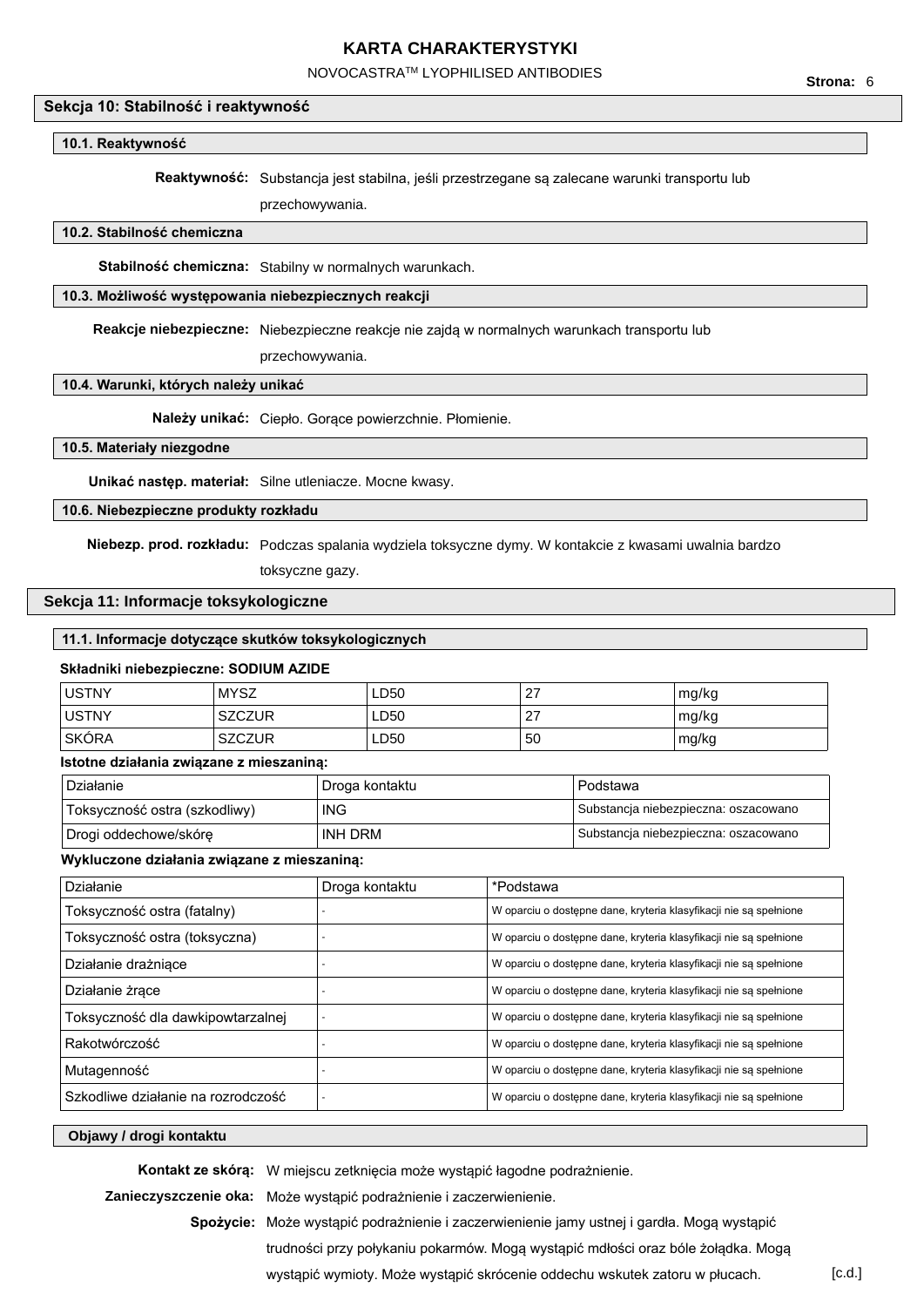## NOVOCASTRATM LYOPHILISED ANTIBODIES

| Strona: |  |
|---------|--|
|---------|--|

| Wdychanie: Narażenie może spowodować kaszel lub rzężenie. Może wystąpić zator skrócenie            |
|----------------------------------------------------------------------------------------------------|
| oddechu wskutek zatoru w płucach.                                                                  |
| Działanie opóźnione: Po krótkotrwałym kontakcie z substancją można spodziewać się natychmiastowego |
| działania. Po długotrwałym kontakcie z substancją można spodziewać się                             |
| opóźnionego działania.                                                                             |

# **Sekcja 12: Informacje ekologiczne**

| 12.1. Toksyczność |
|-------------------|
|-------------------|

#### **Ekotoksyczność:**

| Gatunek             | <b>Badanie</b> | Wynik Jednostki miar |                    |
|---------------------|----------------|----------------------|--------------------|
| Pimephales promelas | 96H LC50       | 5.46                 | mq/l               |
| Orconectes rusticus | 96H LC100      |                      | mg/l Paracentrotus |
| lividus             | 48H LOEC       | 10                   | umol/l Selenastrum |
| capricornutum       | 96H EC50       | 0.35                 | mg/l               |

# **12.2. Trwałość i zdolność do rozkładu**

**Trwałość i zdolność degradacji:** Nie ulega biodegradacji.

**12.3. Zdolność do bioakumulacji**

**Zdolność bioakumulacji:** Zdolność bioakumulacji.

**12.4. Mobilność w glebie**

**Ruchliwość:** Łatwo absorbuje się w glebie.

## **12.5. Wyniki oceny właściwości PBT i vPvB**

**PBT:** Substancji nie oznaczono jako substancji trwałej, ulegającej bioakumulacji i toksycznej

(tzw. substancja PBT/vPvB).

## **12.6. Inne szkodliwe skutki działania**

**Inne niekorzystne działania:** Działa toksycznie na organizmy wodne. Działa toksycznie na organizmy glebowe.

## **Sekcja 13: Postępowanie z odpadami**

# **13.1. Metody unieszkodliwiania odpadów**

|                                      | Operacje likwidacji (usuwania): Przenieść do odpowiedniego pojemnika i zorganizować odbiór przez specjalistyczną |  |
|--------------------------------------|------------------------------------------------------------------------------------------------------------------|--|
|                                      | firme usuwania odpadów.                                                                                          |  |
| <b>Procesy odzysku:</b> Nie dotyczy. |                                                                                                                  |  |
|                                      | Likwidacja opakowania: Zorganizować odbiór przez specjalistyczną firmę usuwania odpadów.                         |  |
|                                      | Uwaga: Zwraca się uwagę użytkowników na możliwość istnienia regionalnych lub krajowych                           |  |
|                                      | przepisów dotyczących likwidacji odpadów.                                                                        |  |

## **Sekcja 14: Informacje dotyczące transportu**

**Transport lądowy (ADR/RID):** Uregulowany dla transportu drogą lądzie.

**Transport morski (IMDG):** Uregulowany dla transportu drogą morską.

**Transport lotniczy (IATA):** Uregulowany do transportu drogą powietrzną.

**Transport żeglugą śródlądową (ADNR/AND):** Uregulowany dla transportu śródlądowymi drogami wodnymi.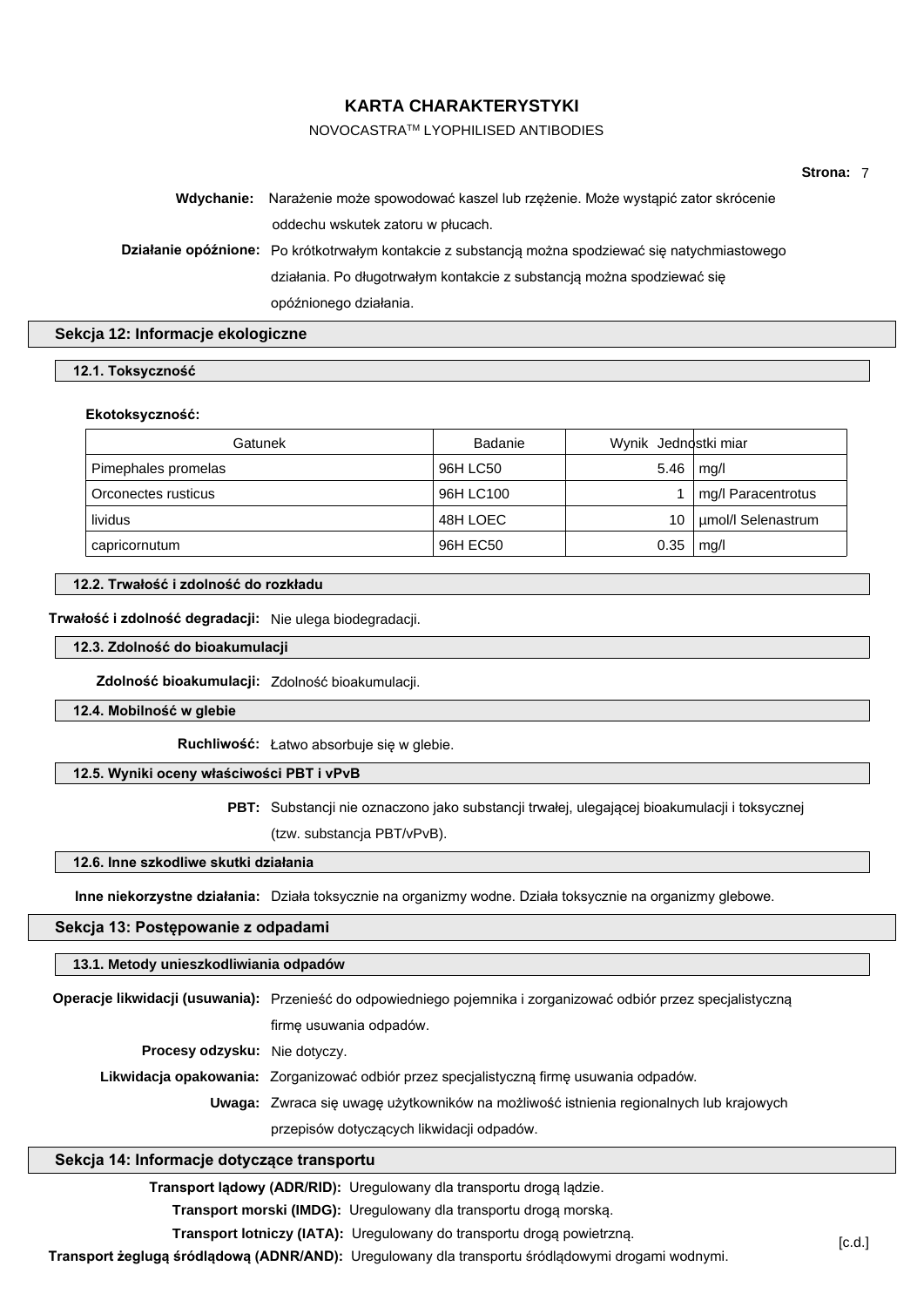# NOVOCASTRATM LYOPHILISED ANTIBODIES

|                                                      |                                                                                                            | <b>Strona: 8</b> |
|------------------------------------------------------|------------------------------------------------------------------------------------------------------------|------------------|
| 14.1. Numer UN (numer ONZ)                           |                                                                                                            |                  |
|                                                      | <b>Nr UN: UN3288</b>                                                                                       |                  |
| 14.2. Prawidłowa nazwa przewozowa UN                 |                                                                                                            |                  |
|                                                      | Nazwa dla przesyłki: Toksyczny Solidny, Nieorganiczny, N.O.S.                                              |                  |
|                                                      | (SODIUM AZIDE)                                                                                             |                  |
| 14.3. Klasa(y) zagrożenia w transporcie              |                                                                                                            |                  |
| Klasa transportu: 6.1                                |                                                                                                            |                  |
| 14.4. Grupa pakowania                                |                                                                                                            |                  |
| Grupa załadunku: III                                 |                                                                                                            |                  |
| 14.5. Zagrożenia dla środowiska                      |                                                                                                            |                  |
| Niebezpieczna dla środowiska: Tak                    | Subst. zanieczyszczająca morze: Tak                                                                        |                  |
| 14.6. Szczególne środki ostrożności dla użytkowników |                                                                                                            |                  |
|                                                      | Szczególne środki: Brak szczególnych środków ostrożności.                                                  |                  |
| Kod trans. przez tunele: E                           |                                                                                                            |                  |
| Kat. transportowa: 3                                 |                                                                                                            |                  |
| Sekcja 15: Informacje dotyczące przepisów prawnych   |                                                                                                            |                  |
|                                                      |                                                                                                            |                  |
|                                                      | 15.1. Przepisy prawne dotyczące bezpieczeństwa, ochrony zdrowia i środowiska specyficzne                   |                  |
|                                                      | Szczególne przepisy: Karta bezpieczenstwa produktu zgodnie z;                                              |                  |
|                                                      | Rozporządzenie (WE) nr 1907/2006 Parlamentu Europejskiego i Rady w sprawie                                 |                  |
|                                                      | rejestracji, oceny, udzielania zezwoleń i stosowanych ograniczeń w zakresie                                |                  |
|                                                      | chemikaliów (REACH).                                                                                       |                  |
|                                                      | ROZPORZĄDZENIE PARLAMENTU EUROPEJSKIEGO I RADY (WE) NR 1272/2008 w                                         |                  |
|                                                      | sprawie klasyfikacji, oznakowania i pakowania substancji i mieszanin.                                      |                  |
| 15.2. Ocena bezpieczeństwa chemicznego               |                                                                                                            |                  |
|                                                      | Ocena bezpieczeństwa chem: Ocena bezpieczeństwa chemicznego substancji lub mieszaniny nie została          |                  |
|                                                      | przeprowadzona przez dostawcę.                                                                             |                  |
| Sekcja 16: Inne informacje                           |                                                                                                            |                  |
| Inne informacje                                      |                                                                                                            |                  |
|                                                      |                                                                                                            |                  |
|                                                      | Inne informacje: * oznacza fragment karty charakterystyki bezpieczeństwa, który uległ zmianie od ostatniej |                  |
|                                                      | wersji.                                                                                                    |                  |
|                                                      | Wyraż. dot. zagrożen z s.2 / 3: EUH032: W kontakcie z kwasami uwalnia bardzo toksyczne gazy.               |                  |
|                                                      | H300: Połknięcie grozi smiercią.                                                                           |                  |
|                                                      | H302: Działa szkodliwie po połknięciu.                                                                     |                  |
|                                                      | H317: Może powodować reakcję alergiczną skóry.                                                             |                  |
|                                                      | H334: Może powodować objawy alergii lub astmy lub trudnosci w oddychaniu w                                 | [c.d.]           |
|                                                      | następstwie wdychania.                                                                                     |                  |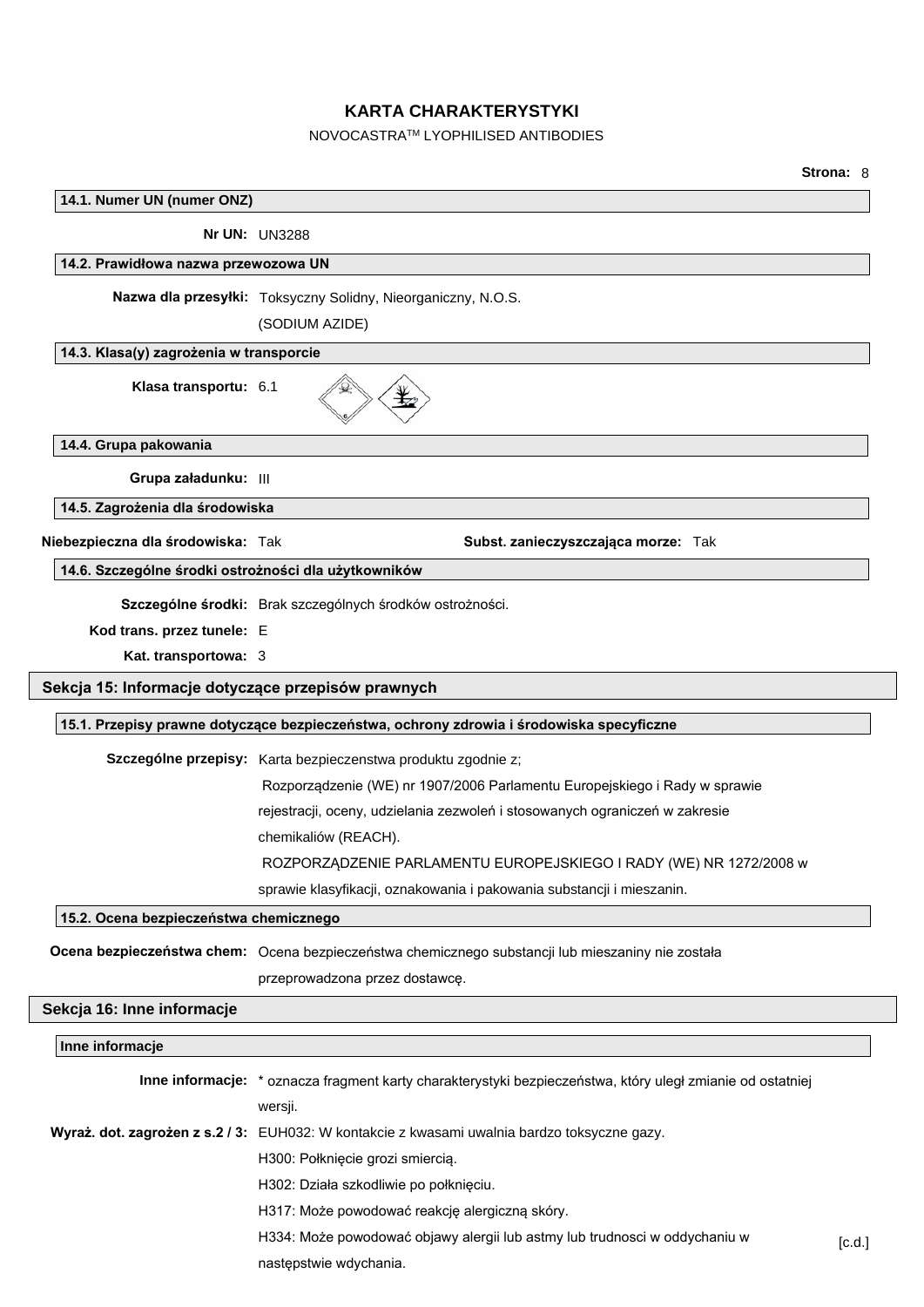NOVOCASTRATM LYOPHILISED ANTIBODIES

H335: Może powodować podrażnienie dróg oddechowych. H361: Podejrzewa się, że działa szkodliwie na płodnosć lub na dziecko w łonie matki H400: Działa bardzo toksycznie na organizmy wodne. H410: Działa bardzo toksycznie na organizmy wodne, powodując długotrwałe skutki. H411: Działa toksycznie na organizmy wodne, powodując długotrwałe skutki. **Oswiadcz. prawne:** Sądzimy, że powyższe informacje są poprawne, lecz nie oznacza to że są kompletne. Powinny być zatem traktowane wyłącznie jako wskazówki. Niniejsza firma nie może ponosić odpowiedzialności za szkody wynikłe z manipulowania lub kontaktu z powyższym produktem.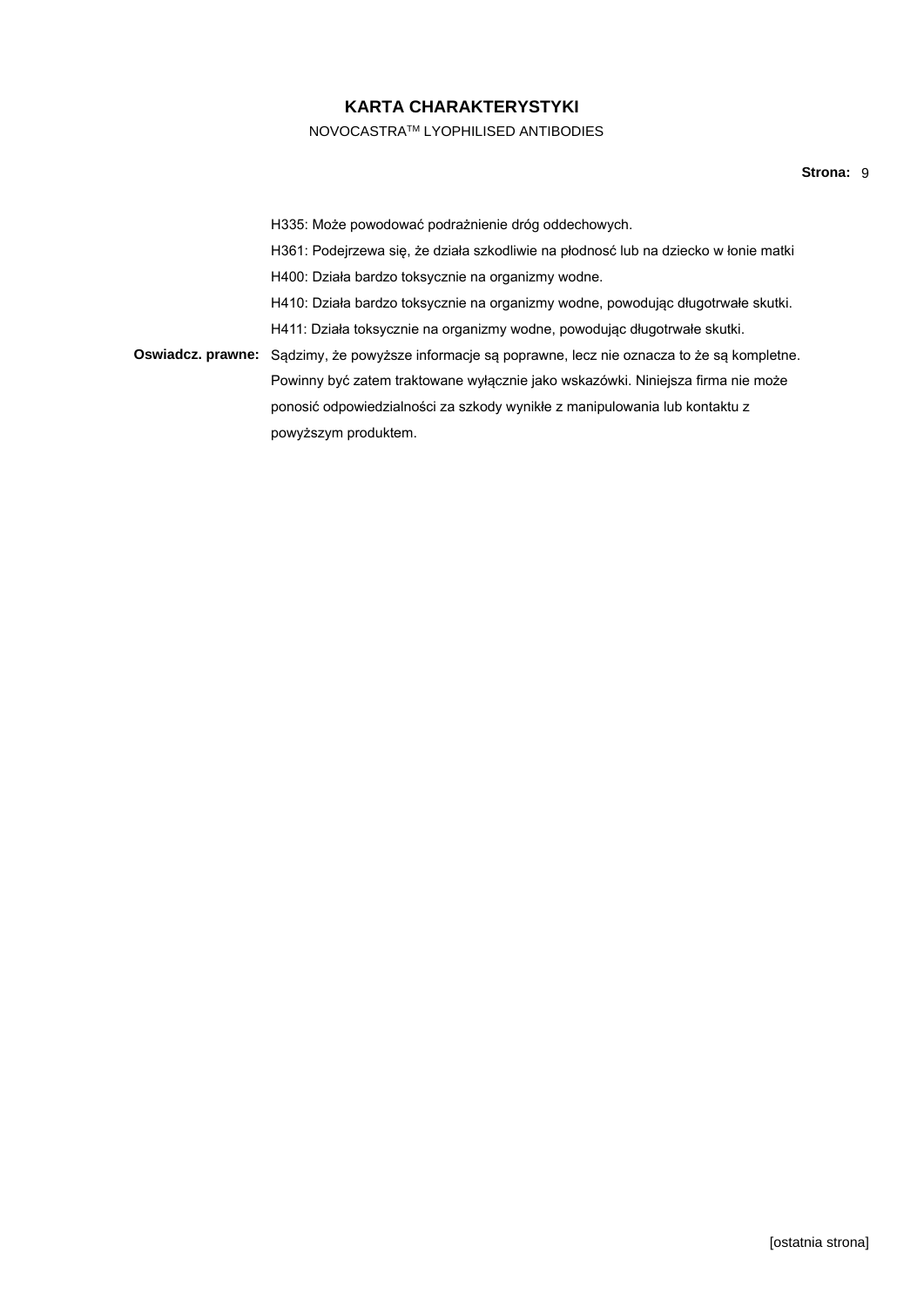

# NOVOCASTRATM LYOPHILISED ANTIBODIES

**Stran:** 1

**Datum sestave:** 08/03/2019

**Številka revizije:** 3

# **Oddelek 1: Identifikacija snovi/zmesi in družbe/podjetja**

**1.1 Identifikator izdelka**

**Trgovsko ime:** NOVOCASTRATM LYOPHILISED ANTIBODIES

**1.2 Pomembne identificirane uporabe snovi ali zmesi in odsvetovane uporabe**

**Uporaba izdelka:** Uporaba v laboratorijih - strokovni.

## **1.3 Podrobnosti o dobavitelju varnostnega lista**

**Ime podjetja:** Leica Biosystems Newcastle Ltd Balliol Business Park West

Benton Lane

Newcastle Upon Tyne

NE12 8EW

United Kingdom

**Tel:** +44 191 2150567

**Faks:** +44 191 2151152

**Email:** msds@LeicaBiosystems.com

# **1.4 Telefonska številka za nujne primere**

**Telefon za nujne primere:** ZDA in Kanada: 1-800-424-9300 Za klici v sili samo. Zunaj ZDA in Kanada: +1 703-741-5970

# **Oddelek 2: Določitev nevarnosti**

| 2.1 Razvrstitev snovi ali zmesi |                                                                                                         |  |
|---------------------------------|---------------------------------------------------------------------------------------------------------|--|
|                                 | Razvršanje (CLP): Acute Tox. 4: H302; Resp. Sens. 1: H334; Aquatic Chronic 2: H411; Skin Sens. 1: H317; |  |
|                                 | EUH032                                                                                                  |  |
|                                 | Škodljivi učinki: Zdravju škodljivo pri zaužitju. Lahko povzroči alergijski odziv kože. Lahko povzroči  |  |
|                                 | simptome alergije ali astme ali težave z dihanjem pri vdihavanju. Strupeno za vodne                     |  |
|                                 | organizme, z dolgotrajnimi učinki. V stiku s kislinami se sprošča zelo strupen plin.                    |  |

## **2.2 Elementi etikete**

**Stavki o nevarnosti:** H302: Zdravju škodljivo pri zaužitju.

H317: Lahko povzroči alergijski odziv kože.

H334: Lahko povzroči simptome alergije ali astme ali težave z dihanjem pri vdihavanju.

H411: Strupeno za vodne organizme, z dolgotrajnimi učinki.

EUH032: V stiku s kislinami se sprošča zelo strupen plin.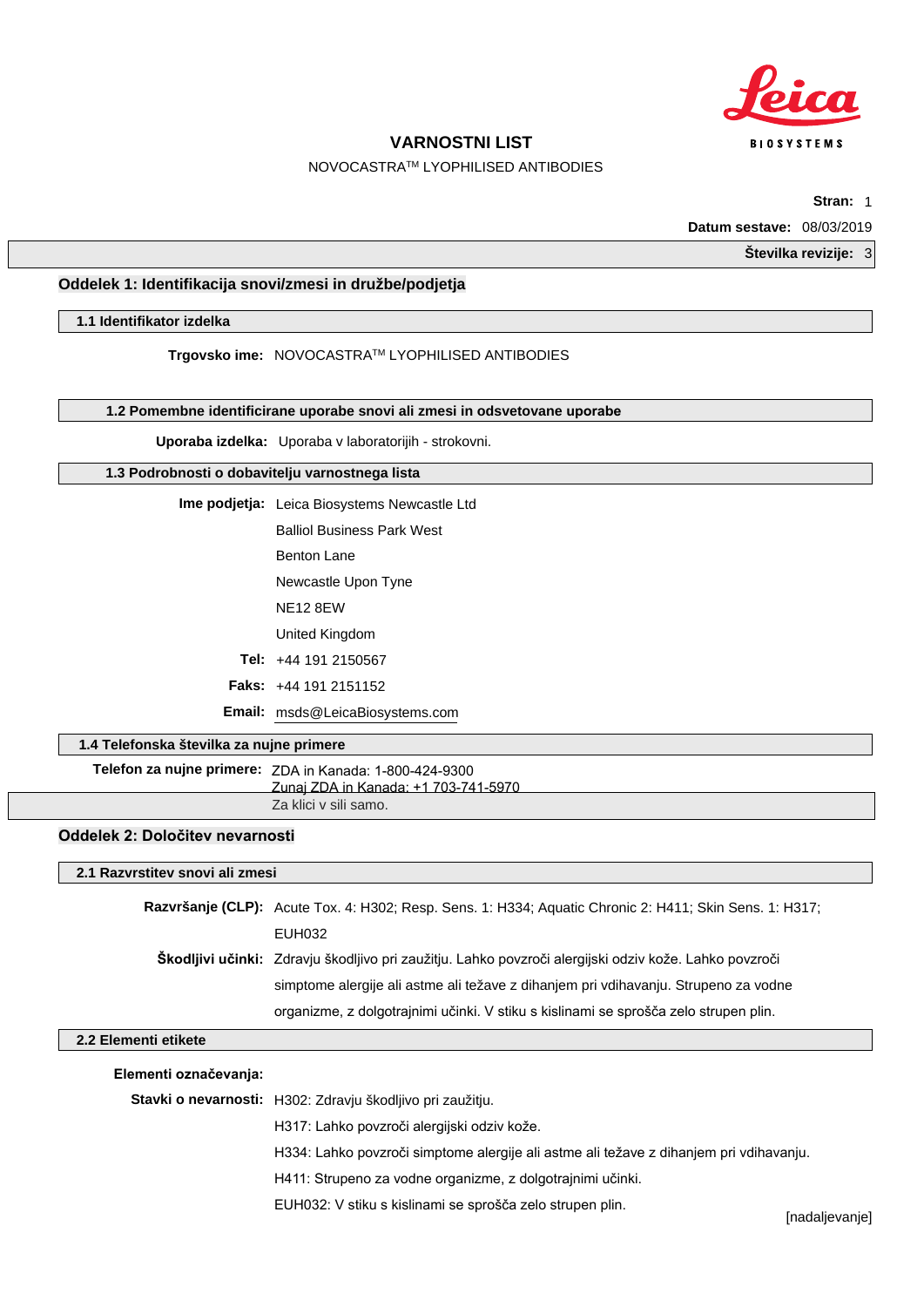# NOVOCASTRATM LYOPHILISED ANTIBODIES

| Opozorilni besedi: Nevarno             |                                                                                       |
|----------------------------------------|---------------------------------------------------------------------------------------|
| Piktogrami za nevarnost: GHS07: Klicaj |                                                                                       |
|                                        | GHS08: Nevarnost za zdravje                                                           |
|                                        | GHS09: Okolja                                                                         |
|                                        |                                                                                       |
|                                        | Previdnostni stavki: * P261: Ne vdihavati prahu.                                      |
|                                        | P264: Po uporabi temeljito umiti roke.                                                |
|                                        | P270: Ne jesti, piti ali kaditi med uporabo tega izdelka.                             |
|                                        | P272: Kontaminirana delovna oblačila niso dovoljena zunaj delovnega mesta.            |
|                                        | P273: Preprečiti sproščanje v okolje.                                                 |
|                                        | P280: Nositi zaščitne rokavice/zaščitno obleko/zaščito za oči/zaščito za obraz.       |
|                                        | P284: [Ob nezadostnem prezračevanju] nositi opremo za zaščito dihal.                  |
|                                        | P301+312: PRI ZAUŽITJU: Ob slabem počutju pokličite CENTER ZA                         |
|                                        | ZASTRUPITVE/zdravnika/.                                                               |
|                                        | P302+352: PRI STIKU S KOŽO: umiti z veliko mila in vode.                              |
|                                        | P304+340: PRI VDIHAVANJU: Prenesti osebo na svež zrak in jo pustiti v udobnem         |
|                                        | položaju, ki olajša dihanje.                                                          |
|                                        | P330: Izprati usta.                                                                   |
|                                        | P333+313: Če nastopi draženje kože ali se pojavi izpuščaj: poiščite zdravniško pomoc. |
|                                        | P342+311: Pri respiratornih simptomih: Pokličite CENTER ZA ZASTRUPITVE/zdravnika/.    |
|                                        | P362+364: Sleči kontaminirana oblačila in jih oprati pred ponovno uporabo.            |
|                                        | P391: Prestreči razlito tekočino.                                                     |
|                                        | P501: Odstraniti vsebino/posodo odstranjevalcu nevarnih ali posebnih odpadkov.        |
|                                        |                                                                                       |

# **2.3 Druge nevarnosti**

**PBT:** Ta snov ni opredeljena kot snov PTB/vPvB.

# **Oddelek 3: Sestava/podatki o sestavinah**

# **3.2 Zmesi**

# **\* Nekategorizirane sestavine: ALBUMINS, BLOOD SERUM**

| *EC        | *CAS       | *Razvršanje CLP      | റ <sub>dstotek</sub> |
|------------|------------|----------------------|----------------------|
| *232-936-2 | *9048-46-8 | *Acute Tox. 4 (H302) | 1-10%<br>$*$ 4       |

**\* REACH registrska številka:** Se ne uporablja.

**Stran:** 2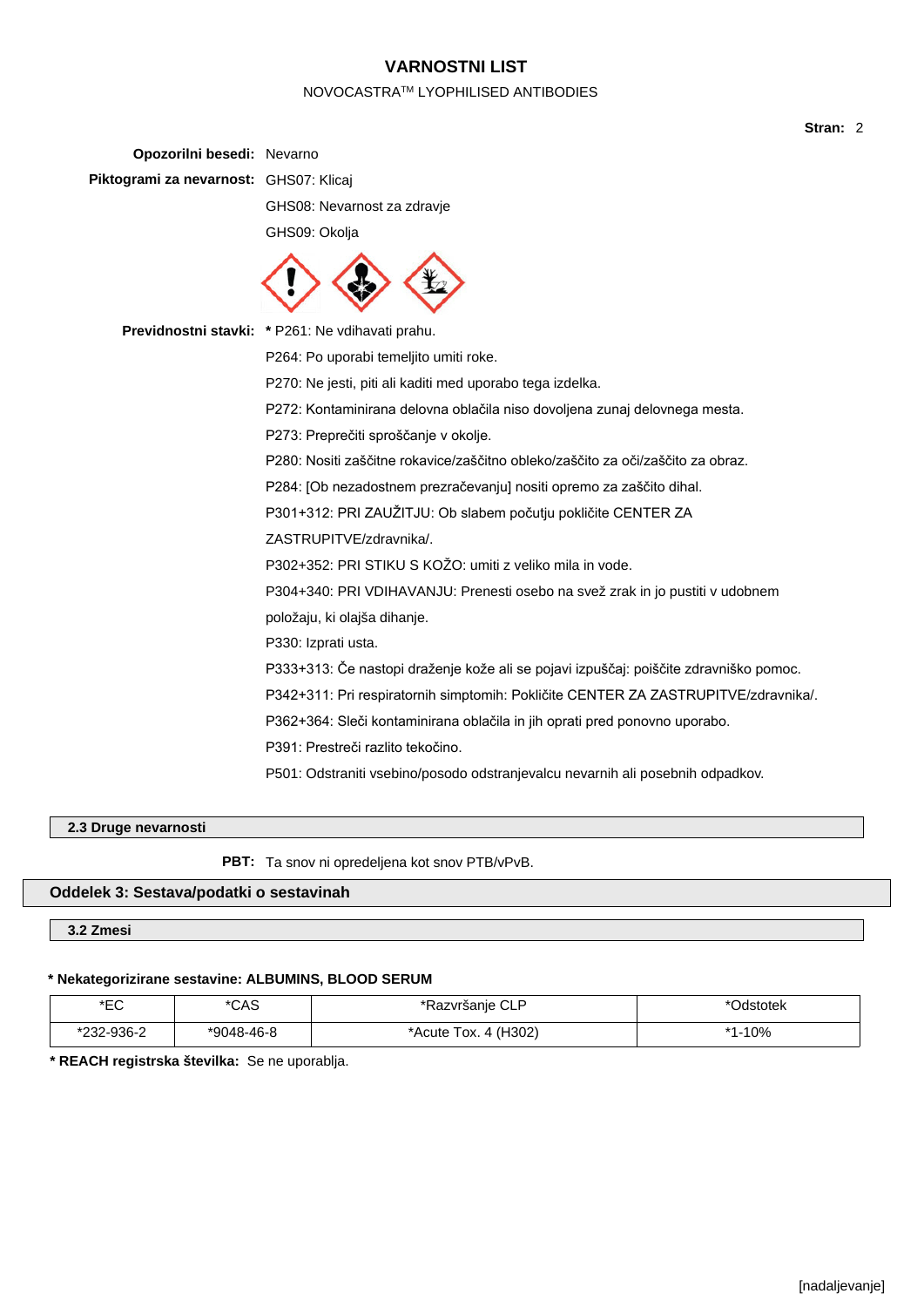# NOVOCASTRATM LYOPHILISED ANTIBODIES

## **Nevarne sestavine:**

| EC.          | CAS                            | <b>PBT/WEL</b>                                   | Razvršanje (CLP)                                                                 | Odstotek  |
|--------------|--------------------------------|--------------------------------------------------|----------------------------------------------------------------------------------|-----------|
| SODIUM AZIDE |                                | REACH registrska številka: 01-2119457019-37-XXXX |                                                                                  |           |
| 247-852-1    | 26628-22-8                     |                                                  | Acute Tox. 2: H300; Aquatic Acute 1:<br>H400; Aquatic Chronic 1: H410;<br>EUH032 | $1 - 10%$ |
|              | <b>BENZYLPENICILLIN SODIUM</b> | REACH registrska številka: Se ne uporablja.      |                                                                                  |           |
| 710-2        | 69-57-8                        |                                                  | Skin Sens. 1: H317; Resp. Sens. 1:<br>H334                                       | $1 - 10%$ |
|              | STREPTOMYCIN SULPHATE          | REACH registrska številka: Se ne uporablja.      |                                                                                  |           |
| 286-0        | 3810-74-0                      |                                                  | Acute Tox. 4: H302; Skin Sens. 1: H317;<br>STOT SE 3: H335; Repr. 2: H361        | $1 - 10%$ |

| Oddelek 4: Ukrepi za prvo pomoč                                                                      |                                                                                                                     |  |  |  |
|------------------------------------------------------------------------------------------------------|---------------------------------------------------------------------------------------------------------------------|--|--|--|
| 4.1 Opis ukrepov za prvo pomoč                                                                       |                                                                                                                     |  |  |  |
|                                                                                                      | Stik s kožo: Takoj izprati z obilico vode in mila.                                                                  |  |  |  |
|                                                                                                      | Stik z očmi: Oči izpirati 15 minut s tekočo vodo.                                                                   |  |  |  |
|                                                                                                      | Zaužitje: Izperite usta z vodo. Ne izzovite bruhanja. Če je prizadeta oseba pri zavesti, ji takoj dajte             |  |  |  |
|                                                                                                      | spiti pol litra vode.                                                                                               |  |  |  |
|                                                                                                      | Vdihavanje: Ponesrečenca premestiti pred izpostavljenostjo zagotavljanje lastne varnosti, medtem ko to.             |  |  |  |
|                                                                                                      | Če je ponesrečena oseba pri zavesti poskrbite, da oseba sedi ali leži. Če je prizadeta                              |  |  |  |
|                                                                                                      | oseba brez zavesti, vendar diha brez težav, jo postavite v bočni položaj. Če dihanje                                |  |  |  |
|                                                                                                      | postane mjehurast, mora ponesrečena oseba sedeti ter ji po možnosti dajte kisik.                                    |  |  |  |
|                                                                                                      | Prizadeto osebo čimprej odpeljite v bolnišnico.                                                                     |  |  |  |
|                                                                                                      | 4.2 Najpomembnejši simptomi in učinki, akutni in zapozneli                                                          |  |  |  |
|                                                                                                      | Stik s kožo: Na mestu dotika lahko pride do rahlega draženja.                                                       |  |  |  |
|                                                                                                      | Stik z očmi: Lahko pride do razdraženja in pordelosti.                                                              |  |  |  |
| Zaužitje: Lahko pride do draženja in pordelosti v ustih in grlu. Lahko pride do težav pri požiranju. |                                                                                                                     |  |  |  |
| Lahko pride do slabosti in bolečin v želodcu. Lahko pride do bruhanja. Zaradi kongestije             |                                                                                                                     |  |  |  |
|                                                                                                      | pljuč lahko pride do težkega dihanja.                                                                               |  |  |  |
|                                                                                                      | Vdihavanje: Zaradi izpostavljenosti lahko pride do kašlja ali piskajočega dihanja. Lahko pride do                   |  |  |  |
|                                                                                                      | kongestije pljuč in zaradi tega tudi do hudih težav pri dihanju.                                                    |  |  |  |
|                                                                                                      | Zapozneli/takojšnji učinki: Po kratkotrajni izpostavljenosti je mogoče pričakovati takojšnje učinke. Po dolgotrajni |  |  |  |
|                                                                                                      | izpostavljenosti je mogoče pričakovati zapoznele učinke.                                                            |  |  |  |
|                                                                                                      | 4.3 Navedba kakršne koli takojšnje medicinske oskrbe in posebnega zdravljenja                                       |  |  |  |
|                                                                                                      | Takojšnja/posebna obdelava: Ta varnostni list pokažite zadevnemu zdravniku.                                         |  |  |  |
|                                                                                                      | Oddelek 5: Protipožarni ukrepi                                                                                      |  |  |  |

**5.1 Sredstva za gašenje**

**Primerna sredstva za gašenje:** Za obrobni ogenj uporabite ustrezna gasilna sredstva. Suh kemični prašek. Ne

uporabljajte voda. Ne uporabljajte ogljikov dioksid. Ne uporabljajte pena.

# **5.2 Posebne nevarnosti v zvezi s snovjo ali zmesjo**

**Nevarnosti pri izpostavljenju:** Pri gorenju nastajajo strupeni hlapi.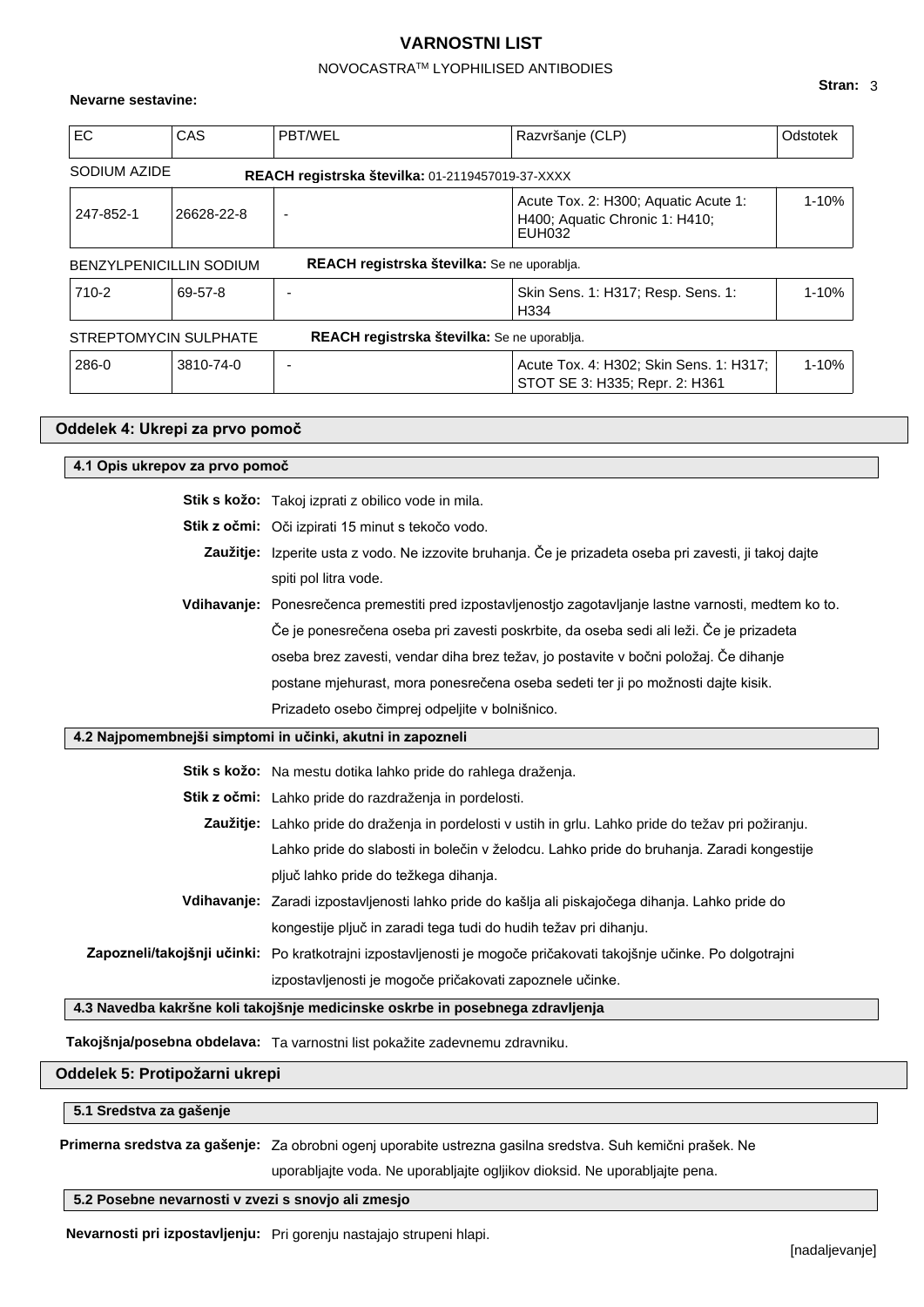## NOVOCASTRATM LYOPHILISED ANTIBODIES

| Stran: |  |
|--------|--|
|--------|--|

## **5.3 Nasvet za gasilce**

**Nasvet za gasilce:** Uporabite izolirane dihalne aparate. Nosite varovalno obleko in tako preprečite stik s

kožo in očmi.

## **Oddelek 6: Ukrepi ob nenamernih izpustih**

#### **6.1 Osebni varnostni ukrepi, zaščitna oprema in postopki v sili**

**Osebni varnostni ukrepi:** Jasno označite kontaminirano območje in onemogočite dostop nepooblaščenemu osebju. Ne poskušajte ukrepati brez ustrezne varovalne obleke - glej Varnostni list, odstavek 8. Ne dvigajte prahu.

**6.2 Okoljevarstveni ukrepi**

**Okoljevarstveni ukrepi:** Ne izlijte v kanalizacije ali reke.

## **6.3 Metode in materiali za zadrževanje in čiščenje**

**Post. čiščenja po nezg. izpustu:** Čiščenje naj opravlja samo usposobljeno osebje, ki dobro pozna razlito substanco.

Premestite v označeno posodo za odpadke z zapiralom in odstranite v skladu s predpisi.

## **6.4 Sklicevanje na druge oddelke**

**Sklicevanje na druge oddelke:** Glej Varnostni list, odstavek 8. Glej Varnostni list, odstavek 13.

## **Oddelek 7: Ravnanje in skladiščenje**

## **7.1 Varnostni ukrepi za varno ravnanje**

**Zahteve pri ravnanju:** Izogibajte se neposrednemu stiku s snovjo. Zagotovite zadostno prezračevanje

prostora. Glejte, da se v zraku ne bo ustvarjala ali sirila prah.

## **7.2 Pogoji za varno skladiščenje, vključno z nezdružljivostjo**

**Pogoji za skladiščenje:** Hraniti na hladnem, dobro prezracevanem mestu. Hraniti v tesno zaprti posodi. Hraniti

loceno od virov vziga.

**Ustrezna embalaža:** Ostati mora samo v originalni embalaži.

**7.3 Posebne končne uporabe**

**Posebne končne uporabe:** Uporaba v laboratorijih - strokovni.

# **Oddelek 8: Nadzor izpostavljenosti/osebna zaščita**

## **8.1 Parametri nadzora**

## **Nevarne sestavine: SODIUM AZIDE**

#### **Meje poklicne izpostavljenosti:**

#### **Mejna vrednost prahu v zraku na delovnem mestu:**

| Staat | 8 St. TWA             | 15 min. STEL             | 8 St. TWA                | 15 min. STEL             |
|-------|-----------------------|--------------------------|--------------------------|--------------------------|
| EU    | 0.1 mg/m <sup>3</sup> | 0.3 mg/m <sup>3</sup>    |                          |                          |
| UK    | 0.1 mg/m <sup>3</sup> | $0.3$ mg/m $3$           |                          | -                        |
| IE.   | 0.1 mg/m <sup>3</sup> | $0.3 \text{ mg/m}^3$     | $\overline{\phantom{a}}$ | ٠                        |
| US    |                       | 0.3 mg/m <sup>3</sup>    |                          |                          |
| CA    |                       | $0.3$ mg/m <sup>3</sup>  |                          | -                        |
| AU    |                       | $0.3$ mg/m <sup>3</sup>  | $\overline{\phantom{0}}$ | $\overline{\phantom{a}}$ |
| NZ    |                       | $0.29$ mg/m <sup>3</sup> |                          |                          |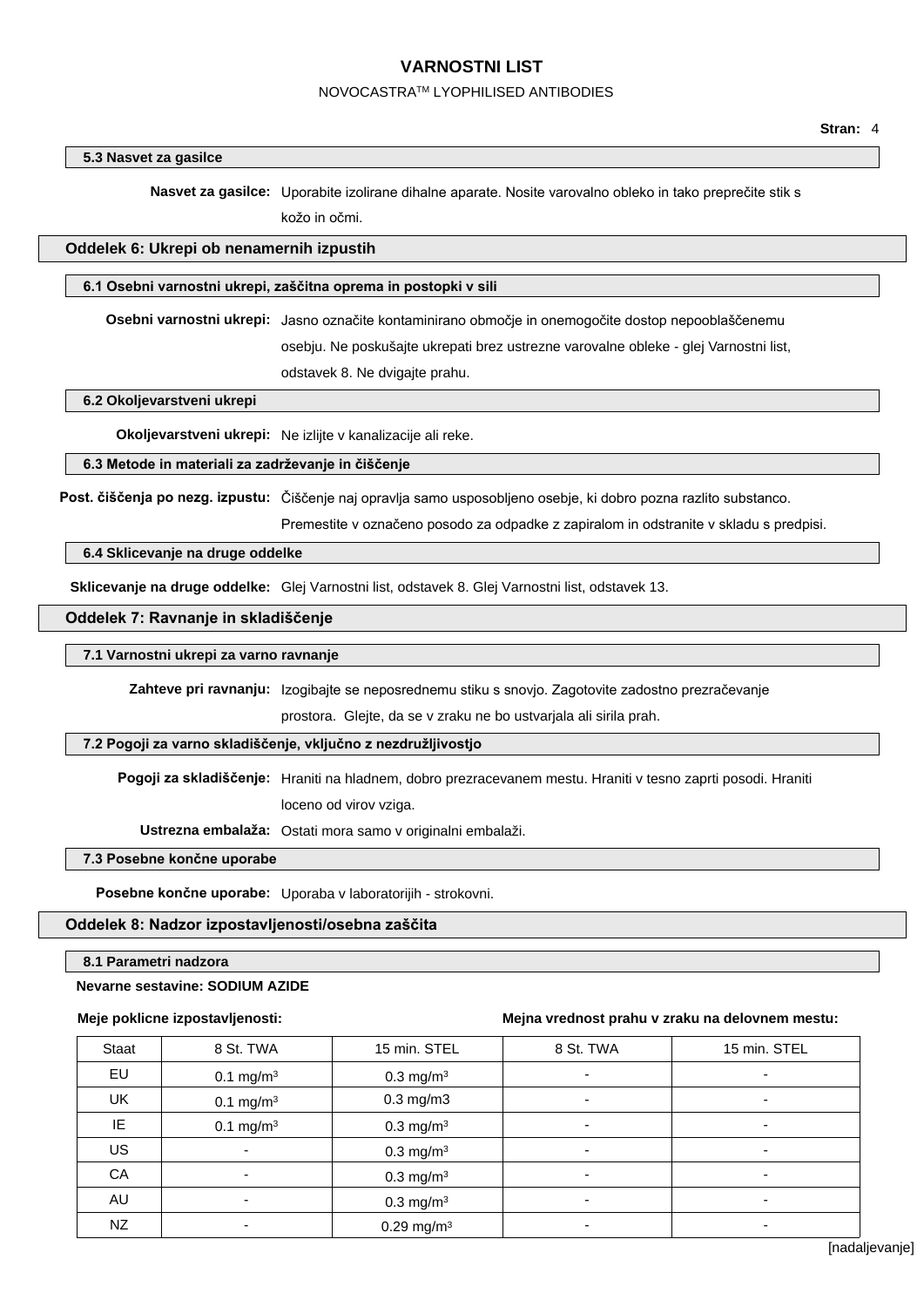## NOVOCASTRATM LYOPHILISED ANTIBODIES

## **DNEL/PNEC**

**DNEL / PNEC** Ni razpoložljivih podatkov.

**8.2 Nadzor izpostavljenosti**

**Tehnični ukrepi:** Zagotovite zadostno prezračevanje prostora. **Zaščita dihal:** Za primer sile mora biti na voljo dihalna zaš?ita. Filter za prašne delce razreda P1 (EN143). **Zaščita rok:** Zaščitne rokavice. **Zaščita oči:** Zaščitna očala s stranskima ščitnikoma. Poskrbite, da bo pri roki kopel za oči.

**Zaščita kože:** Zaščitna oblačila.

**Okoljski:** Preprečite vstop v javno kanalizacijo ali bližnje okolje. Za zahteve okoljske zakonodaje Skupnosti si preberite posebno zakonodajo države članice.

## **Oddelek 9: Fizikalne in kemijske lastnosti**

**9.1. Podatki o osnovnih fizikalnih in kemijskih lastnostih**

**Stanje:** Prah

**Barva:** Sivo bele barve.

**Vonj:** Brez vonja

# **9.2. Drugi podatki**

**Drugi podatki:** Ni razpoložljivih podatkov.

## **Oddelek 10: Obstojnost in reaktivnost**

## **10.1 Reaktivnost**

**Reaktivnost:** Stabilno v priporočenem prevozu ali pogojih skladiščenja.

## **10.2 Kemijska stabilnost**

**Kemijska stabilnost:** Stabilno v normalnih pogojih.

# **10.3 Možnost poteka nevarnih reakcij**

**Nevarne reakcije:** V običajnem prevozu ali pogojih skladiščenja ne bo prišlo do nevarnih reakcij.

## **10.4 Pogoji, ki se jim je treba izogniti**

**Pogoji - izogniti:** Vročina. Vroče površine. Plameni.

**Stran:** 5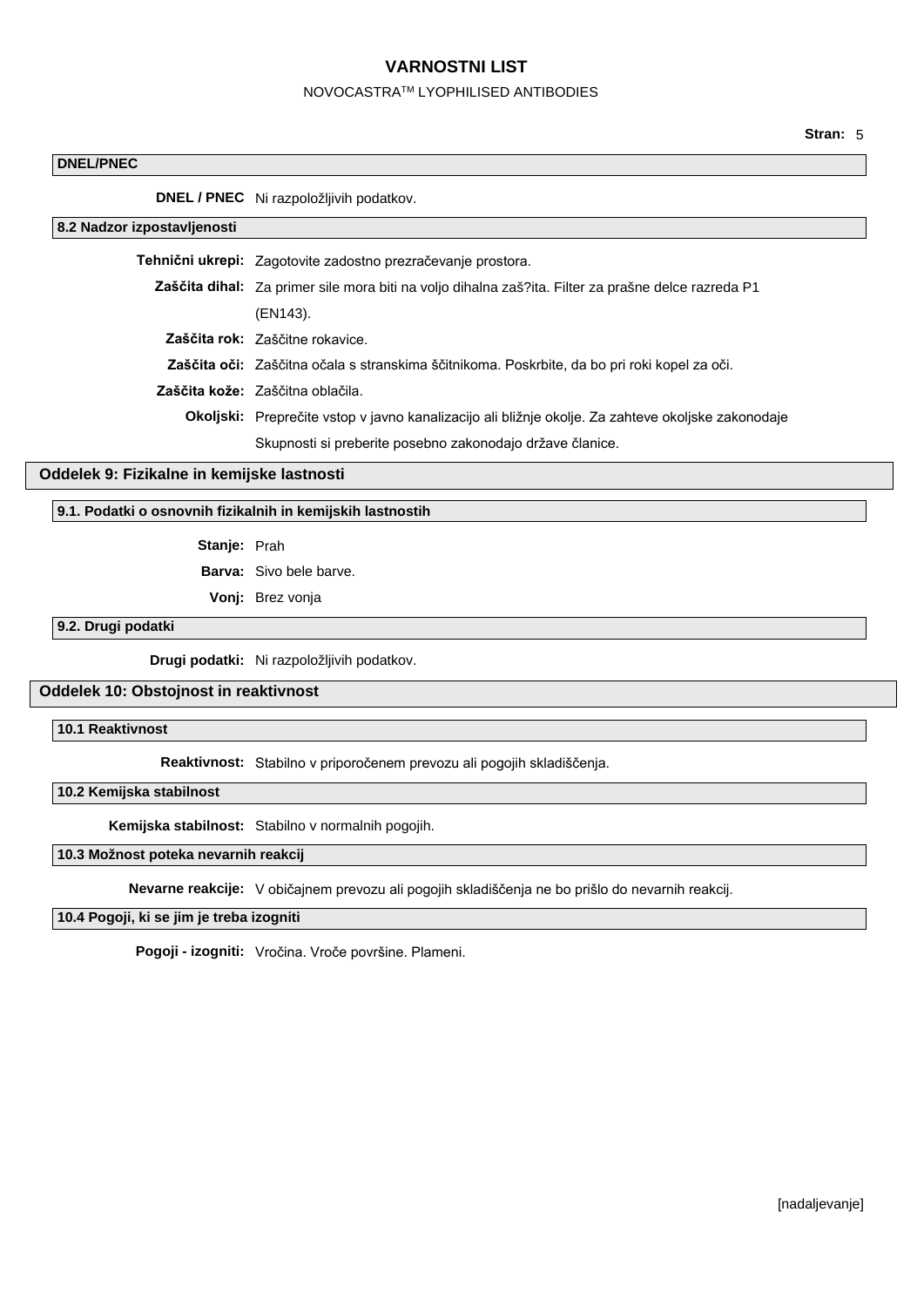## NOVOCASTRATM LYOPHILISED ANTIBODIES

## **10.5 Nezdružljivi materiali**

**Nezdružljive snovi:** Močni oksidanti. Močne kisline.

## **10.6 Nevarni produkti razgradnje**

**Nevarni produkti razkroja:** Pri gorenju nastajajo strupeni hlapi. V stiku s kislinami se sprošča zelo strupen plin.

## **Oddelek 11: Toksikološki podatki**

## **11.1 Podatki o toksikoloških učinkih**

## **Nevarne sestavine: SODIUM AZIDE**

| <b>USTNO</b> | MIŠ        | LD50 | 27 | mg/kg |
|--------------|------------|------|----|-------|
| <b>USTNO</b> | . RAT      | LD50 | 27 | mg/kg |
| <b>KOŽA</b>  | <b>RAT</b> | LD50 | 50 | mg/kg |

## **Pomembni učinki za mešanico:**

| Učinek                                  | Doziranje  | Osnova               |
|-----------------------------------------|------------|----------------------|
| Akutna toksičnost (škodljiva)           | <b>ING</b> | Nevarno: izračunano  |
| <sup>∣</sup> Preobčutljivost dihal/kože | INH DRM    | ⊥Nevarno: izračunano |

## **Izključeni učinki za mešanico:**

| Učinek                              | Doziranje | Osnova                                                                   |
|-------------------------------------|-----------|--------------------------------------------------------------------------|
| Akutna toksičnost (usodna)          |           | Na podlagi razpoložljivih podatkov merila za razvrstitev niso izpolnjena |
| Akutna toksičnost (strupena)        |           | Na podlagi razpoložljivih podatkov merila za razvrstitev niso izpolnjena |
| Draženje                            |           | Na podlagi razpoložljivih podatkov merila za razvrstitev niso izpolnjena |
| Jedkost                             |           | Na podlagi razpoložljivih podatkov merila za razvrstitev niso izpolnjena |
| Strupenost pri ponovljenih odmerkih |           | Na podlagi razpoložljivih podatkov merila za razvrstitev niso izpolnjena |
| Rakotvornost                        |           | Na podlagi razpoložljivih podatkov merila za razvrstitev niso izpolnjena |
| Mutagenost                          |           | Na podlagi razpoložljivih podatkov merila za razvrstitev niso izpolnjena |
| Strupenost za razmnoževanje         |           | Na podlagi razpoložljivih podatkov merila za razvrstitev niso izpolnjena |

## **Simptomi / načini izpostavljenosti**

**Stik s kožo:** Na mestu dotika lahko pride do rahlega draženja.

**Stik z očmi:** Lahko pride do razdraženja in pordelosti.

- **Zaužitje:** Lahko pride do draženja in pordelosti v ustih in grlu. Lahko pride do težav pri požiranju. Lahko pride do slabosti in bolečin v želodcu. Lahko pride do bruhanja. Zaradi kongestije pljuč lahko pride do težkega dihanja.
- **Vdihavanje:** Zaradi izpostavljenosti lahko pride do kašlja ali piskajočega dihanja. Lahko pride do kongestije pljuč in zaradi tega tudi do hudih težav pri dihanju.

**Zapozneli/takojšnji učinki:** Po kratkotrajni izpostavljenosti je mogoče pričakovati takojšnje učinke. Po dolgotrajni izpostavljenosti je mogoče pričakovati zapoznele učinke.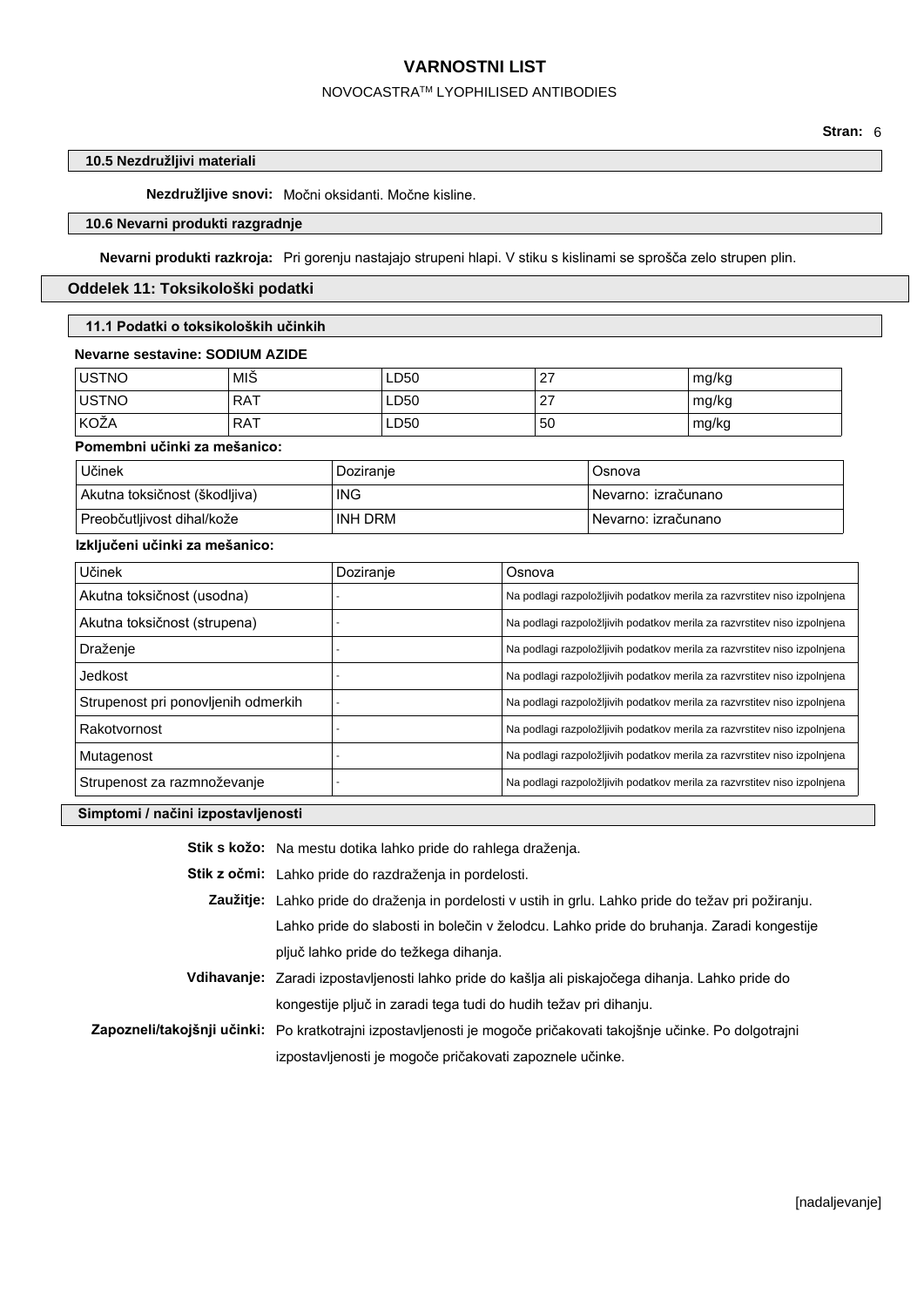# NOVOCASTRATM LYOPHILISED ANTIBODIES

## **Oddelek 12: Ekološki podatki**

# **12.1 Strupenost**

#### **Nevarne sestavine: SODIUM AZIDE**

| Vrste                     | Preskus   | Vrednost | Enote  |
|---------------------------|-----------|----------|--------|
| Selenastrum capricornutum | 96H EC50  | 0.35     | mq/L   |
| Paracentrotus lividus     | 48H LOEC  | 10       | µmol/L |
| Orconectes rusticus       | 96H LC100 |          | mg/L   |
| Pimephales promelas       | 96H LC50  | 5.46     | mg/L   |

#### **12.2 Obstojnost in razgradljivost**

**Vztrajnost in razgradljivost:** Ni biološko razgradljivo.

#### **12.3 Zmožnost kopičenja v organizmih**

**Bioakumulacijska zmožnost:** Možnost bioakumulacije.

**12.4 Mobilnost v tleh**

**Mobilnost:** Z lahkoto se absorbira v zemljo.

## **12.5 Rezultati ocene PBT in vPvB**

**PBT:** Ta snov ni opredeljena kot snov PTB/vPvB.

## **12.6 Drugi škodljivi učinki**

**Drugi škodljivi učinki:** Strupeno za vodne organizme. Strupeno za organizme v zemlji.

## **Oddelek 13: Odstranjevanje**

#### **13.1 Metode ravnanja z odpadki**

**Postopek odstranjevanja:** Premestite v ustrezno posodo a odpadke predati specializiranemu podjetju za

odstranjevanje odpadkov.

**Postopki predelave:** Se ne uporablja.

**Odstranjevanje embalaže:** Odpadke predati specializiranemu podjetju za odstranjevanje odpadkov.

**Opomba:** Odstraniti v skladu z veljavnimi lokalnimi predpisi.

## **Oddelek 14: Podatki o prevozu**

**Kopenski promet (ADR/RID):** Urejena za prevoz po kopnem.

**Pomorski promet (IMDG):** Urejena za prevoz po morju.

**Zračni promet (IATA):** Urejena za prevoz po letalom.

**Prevoz po celinskih plovnih poteh (ADNR/AND):** Urejena za prevoz po celinskih plovnih poteh.

**14.1 Številka ZN**

**Št. ZN:** UN3288

**14.2 Pravilno odpremno ime ZN**

**Špedicijsko ime:** Strupeno Trdna, Anorganske, N.O.S.

(SODIUM AZIDE)

## **14.3 Razredi nevarnosti prevoza**

**Razred prevoza:** 6.1



**14.4 Skupina embalaže**

**Embalažna skupina:** III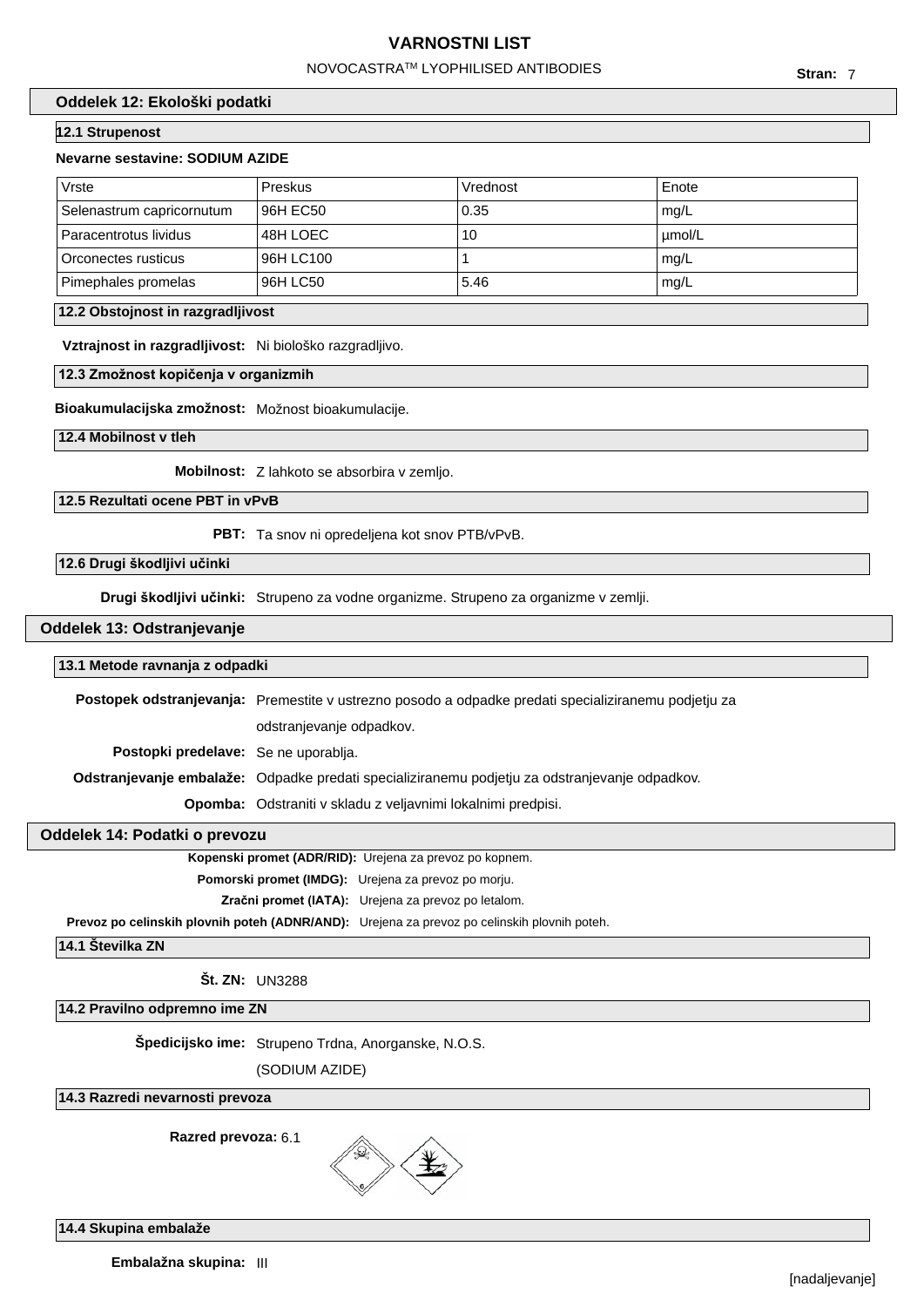# NOVOCASTRATM LYOPHILISED ANTIBODIES

**Stran:** 8

## **14.5 Nevarnosti za okolje**

**Okolju nevarno:** Da **Material, ki onesnažuje morje:** Da

#### **14.6 Posebni previdnostni ukrepi za uporabnika**

**Posebni previdnostni:** Ni posebnih varnostnih ukrepov.

**Koda predora:** E

**Prevozna skupina:** 3

## **Oddelek 15: Zakonsko predpisani podatki**

## **15.1 Predpisi/zakonodaja o zdravju, varnosti in okolju, specifični za snov ali zmes**

**Posebne uredbe:** Varnostni list v skladu z;

Uredba (ES) št. 1907/2006 Evropskega Parlamenta in Sveta o registraciji, evalvaciji,

avtorizaciji in omejevanju kemikalij (REACH).

UREDBA (ES) št. 1272/2008 EVROPSKEGA PARLAMENTA IN SVETA o razvrščanju,

označevanju in pakiranju snovi ter zmesi.

## **15.2 Ocena kemijske varnosti**

**Ocena kemijske varnosti:** Dobavitelj ni izvedel ocene kemijske varnosti za snov oziroma mešanico.

# **Oddelek 16: Drugi podatki**

## **Drugi podatki**

| <b>Drugi podatki:</b> * pomeni besedilo v varnostnem listu, ki je bilo spremenjeno od zadnje revizije.          |  |
|-----------------------------------------------------------------------------------------------------------------|--|
| <b>Seznam stavkov točka 2/3:</b> EUH032: V stiku s kislinami se sprošča zelo strupen plin.                      |  |
| H300: Smrtno pri zaužitju.                                                                                      |  |
| H302: Zdravju škodljivo pri zaužitju.                                                                           |  |
| H317: Lahko povzroči alergijski odziv kože.                                                                     |  |
| H334: Lahko povzroči simptome alergije ali astme ali težave z dihanjem pri vdihavanju.                          |  |
| H335: Lahko povzroči draženje dihalnih poti.                                                                    |  |
| H361: Sum škodljivosti za plodnost ali nerojenega otroka.                                                       |  |
| H400: Zelo strupeno za vodne organizme.                                                                         |  |
| H410: Zelo strupeno za vodne organizme, z dolgotrajnimi učinki.                                                 |  |
| H411: Strupeno za vodne organizme, z dolgotrajnimi učinki.                                                      |  |
| <b>Pravno odrekanje:</b> Gornje informacije so po naši vednosti točne, vendar pa to ne pomeni, da so popolne in |  |
| jih je iz tega razloga potrebno upoštevati le kot vodilo. To podjetje ne odgovarja za                           |  |
| kakršnokoli škodo, nastalo zaradi ravnanja ali stika z zgoraj navedenim izdelkom.                               |  |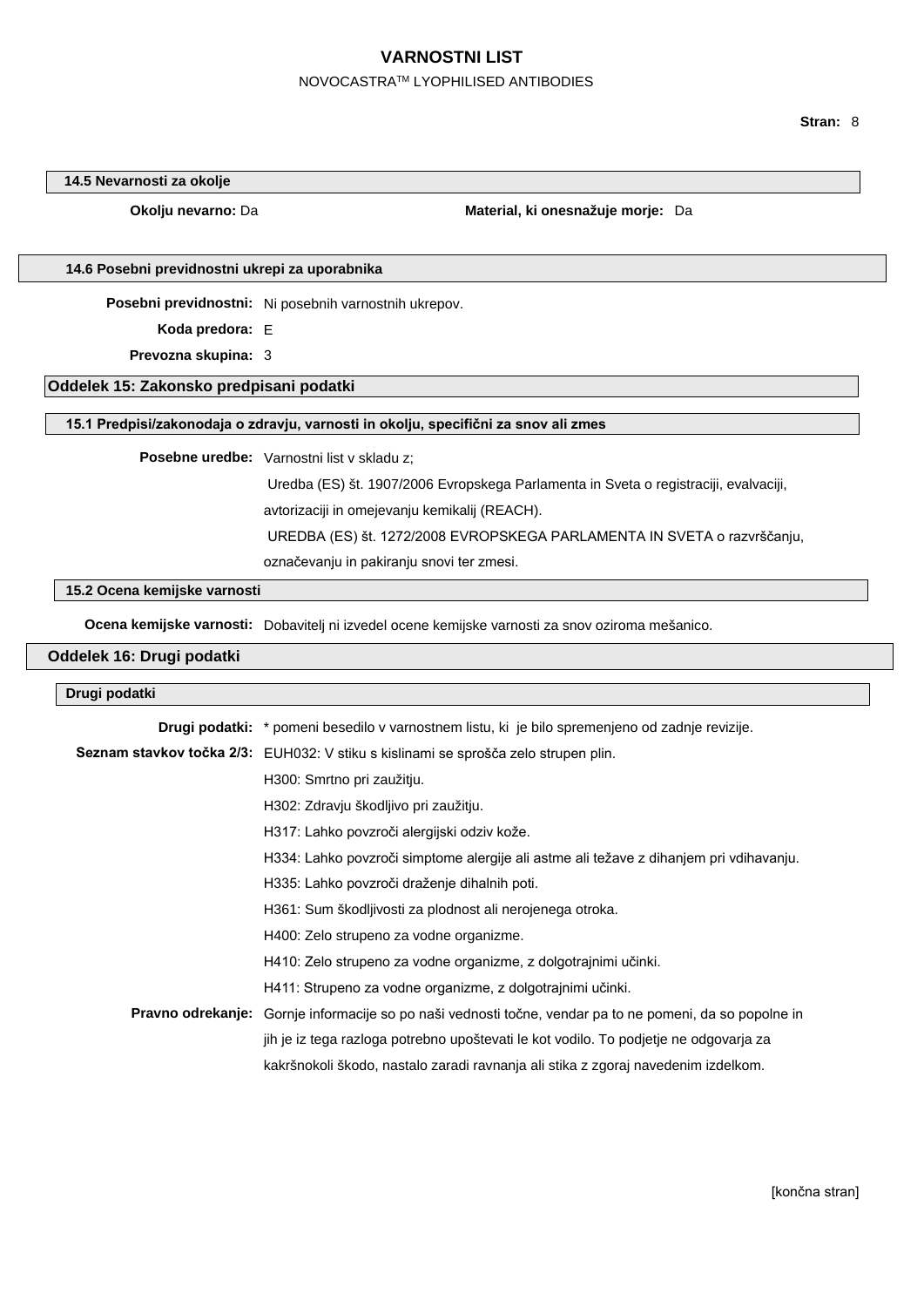

NOVOCASTRA™ LYOPHILISED ANTIBODIES

**Strana:** 1

**Datum kompilace:** 08/03/2019

**Číslo revize:** 3

# **Oddíl 1: Identifikace látky/směsi a společnosti/podniku**

# **1.1. Identifikátor výrobku**

**Název produktu:** NOVOCASTRA™ LYOPHILISED ANTIBODIES

## **1.2. Příslušná určená použití látky nebo směsi a nedoporučená použití**

**Pouzití produktu:** Použití v laboratořích Profesionální.

## **1.3. Podrobné údaje o dodavateli bezpečnostního listu**

**Název firmy:** Leica Biosystems Newcastle Ltd

Balliol Business Park West

Benton Lane

Newcastle Upon Tyne

NE12 8EW

United Kingdom

**Tel.:** +44 191 2150567

**Fax:** +44 191 2151152

**Email:** msds@LeicaBiosystems.com

# **1.4. Telefonní číslo pro naléhavé situace**

**Telefon pro pouzití v nouzi:** USA a Kanada: 1-800-424-9300 Mimo USA a Kanada: +1 703-741-5970 Pro nouzová volání.

# **Oddíl 2: Identifikace nebezpečnosti**

## **2.1. Klasifikace látky nebo směsi**

| Klasifikace (CLP): Acute Tox. 4: H302; Resp. Sens. 1: H334; Aquatic Chronic 2: H411; Skin Sens. 1: H317; |
|----------------------------------------------------------------------------------------------------------|
| EUH032                                                                                                   |
| Nežádoucí účinky: Zdraví škodlivý při požití. Může vyvolat alergickou kožní reakci. Při vdechování může  |
| vyvolat příznaky alergie nebo astmatu nebo dýchací potíže. Toxický pro vodní organismy,                  |
| s dlouhodobými účinky. Uvolňuje vysoce toxický plyn při styku s kyselinami.                              |

## **2.2. Prvky označení**

## **Popisné prvky:**

**Stand. věty o nebezpečnosti:** H302: Zdraví škodlivý při požití.

H317: Může vyvolat alergickou kožní reakci.

H334: Při vdechování může vyvolat příznaky alergie nebo astmatu nebo dýchací potíže.

H411: Toxický pro vodní organismy, s dlouhodobými účinky.

EUH032: Uvolňuje vysoce toxický plyn při styku s kyselinami.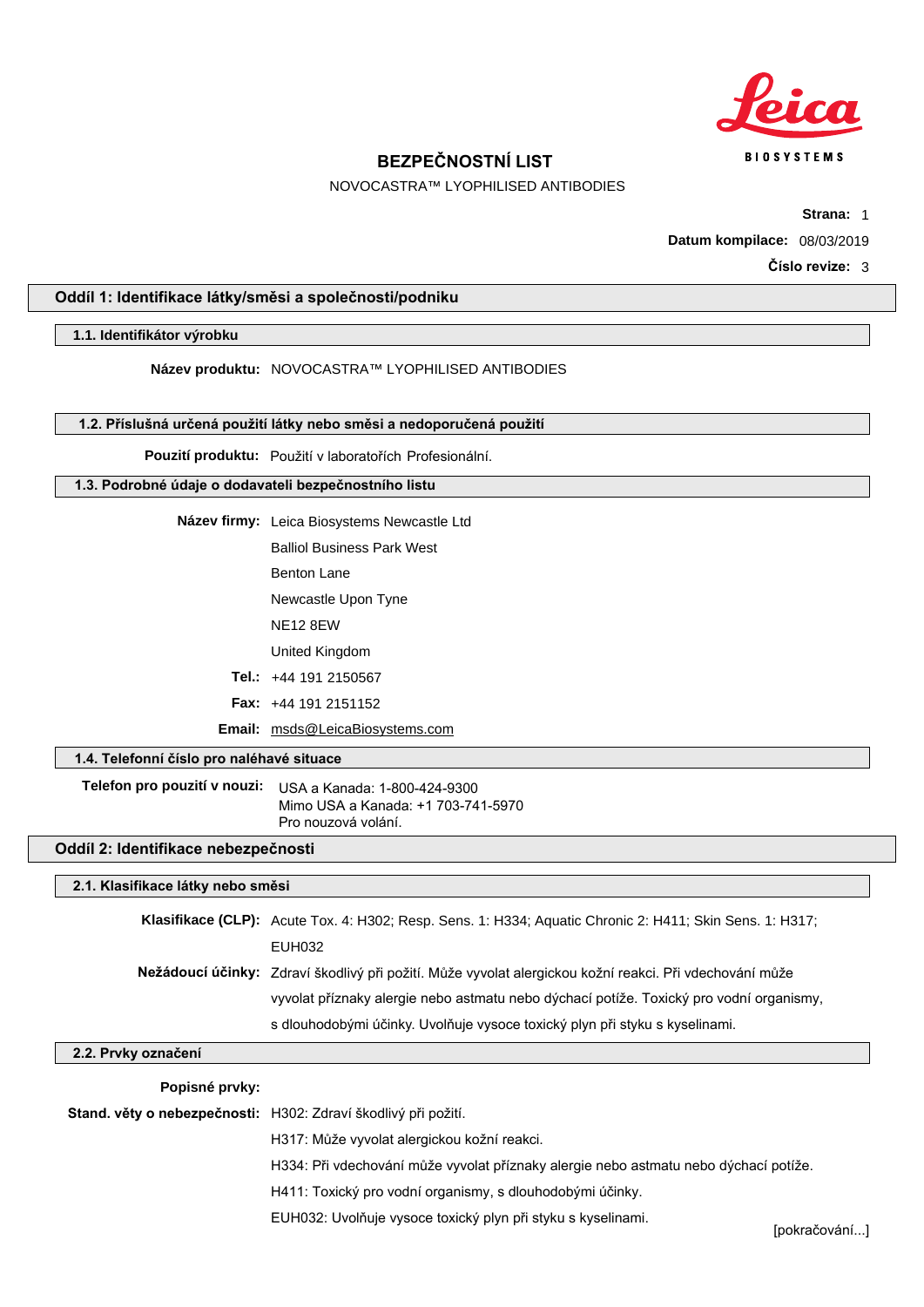## NOVOCASTRA™ LYOPHILISED ANTIBODIES

**Signální slova:** Nebezpečí **Výstražné symboly nebezpečnosti:** GHS07: Vykřičník GHS08: Nebezpečnost pro zdraví GHS09: Životního prostředí **Pokyny pro bezpečné zacházení: \*** P261: Zamezte vdechování prach. P264: Po manipulaci důkladně omyjte ruce. P270: Při používání tohoto výrobku nejezte, nepijte ani nekuřte. P272: Kontaminovaný pracovní oděv neodnášejte z pracoviště. P273: Zabraňte uvolnění do životního prostředí. P280: Používejte ochranné rukavice/ochranný oděv/ochranné brýle/obličejový štít. P284: [V případe nedostatečného vetrání] používejte vybavení pro ochranu dýchacích. P301+312: PŘI POŽITÍ: Kontaktujte toxikologické středisko / lékaře. P302+352: PŘI STYKU S KŮŽÍ: Omyjte velkým množstvím vody a mýdla. P304+340: PŘI VDECHNUTÍ: Přeneste osobu na čerstvý vzduch a ponechte ji v poloze usnadňující dýchání. P321: Odborné ošetření (viz pokyny na tomto štítku). P330: Vypláchněte ústa. P333+313: Při podráždění kůže nebo vyrážce: Vyhledejte lékařskou. P342+311: Při dýchacích potížích: Kontaktujte toxikologické středisko / lékaře. P362+364: Kontaminovaný odev svléknete a před opetovným použitím vyperte. P391: Uniklý produkt seberte. P501: Odstraňte obsah/obal sběrném místě zvláštních nebo nebezpečných odpadů.

# **2.3. Další nebezpečnost**

**PBT:** Tato látka není identifikována jako látka PBT/vPvB.

# **Oddíl 3: Složení/informace o složkách**

## **3.2. Směsi**

## **\* Neklasifikované složky: ALBUMINS, BLOOD SERUM**

| *EC      | $* \cap \wedge \cap$ | $\sim$ $\sim$ $\sim$ $\sim$ $\sim$ | Procent |
|----------|----------------------|------------------------------------|---------|
| $\sim$   | ⊂∧ب                  | sıtıkace CLI                       |         |
| 32-936-2 | *9048-46-8           | H(H302)<br>*Acute :<br>Tox. 4      | $-10%$  |

**\* Registrační číslo REACH:** Nelze použít.

**Strana:** 2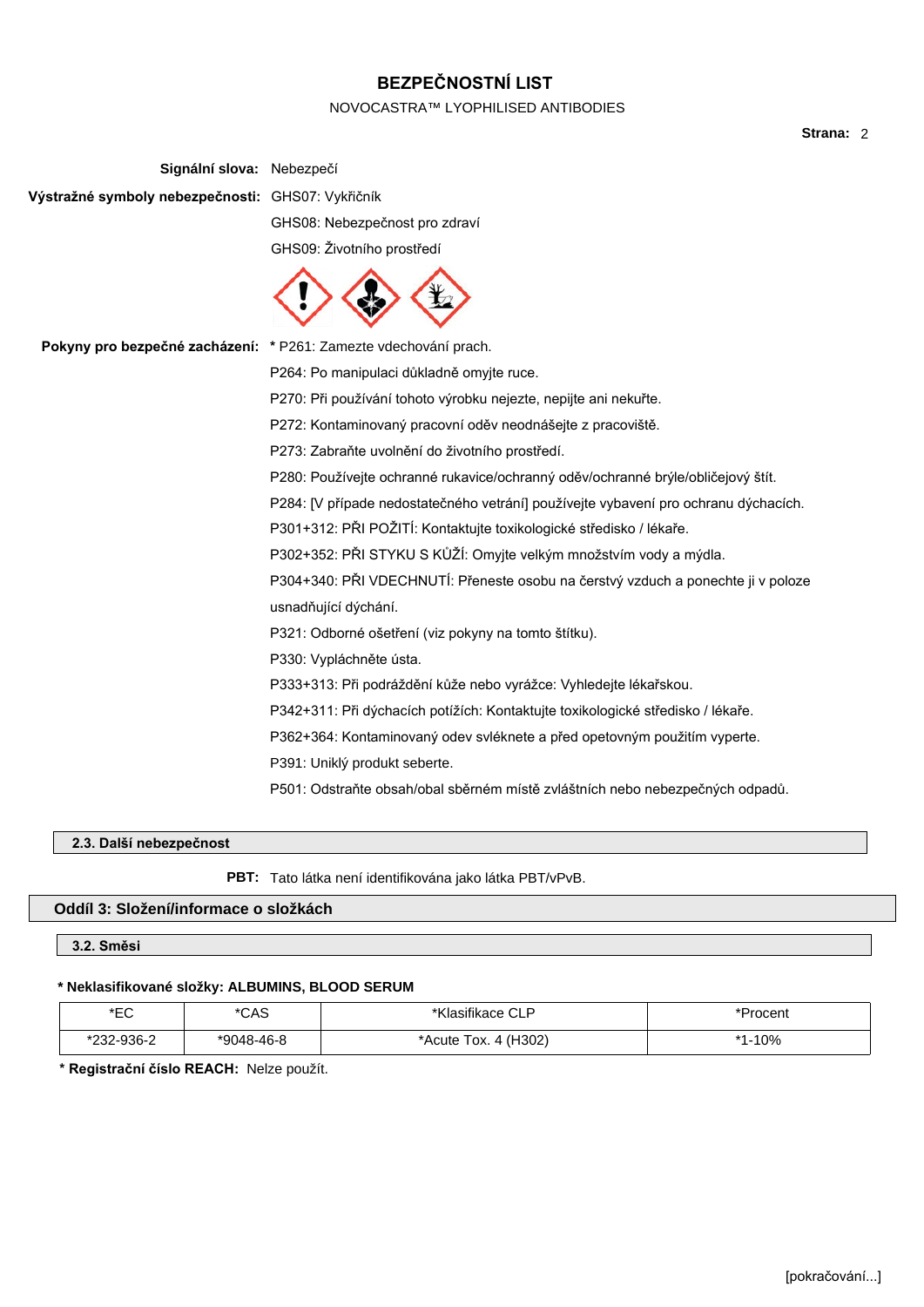# NOVOCASTRA™ LYOPHILISED ANTIBODIES

## **Strana:** 3

# **Nebezpečné složky:**

| <b>EC</b>  | CAS                             | <b>PBT/WEL</b>                                 | Klasifikace CLP                                                                  | Procento  |
|------------|---------------------------------|------------------------------------------------|----------------------------------------------------------------------------------|-----------|
| AZID SODNÝ |                                 | <b>REACH registrace: 01-2119457019-37-XXXX</b> |                                                                                  |           |
| 247-852-1  | 26628-22-8                      | $\overline{\phantom{0}}$                       | Acute Tox. 2: H300; Aquatic Acute 1:<br>H400; Aquatic Chronic 1: H410;<br>EUH032 | 1-10%     |
|            | BENZYLPENICILLIN SODIUM         | REACH registrace: Nehodí se.                   |                                                                                  |           |
| 710-2      | 69-57-8                         |                                                | Skin Sens. 1: H317; Resp. Sens. 1:<br>H334                                       | $1 - 10%$ |
|            | STREPTOMYCIN SULPHATE           | REACH registrace: Nehodí se.                   |                                                                                  |           |
| 286-0      | 3810-74-0                       | $\overline{\phantom{0}}$                       | Acute Tox. 4: H302; Skin Sens. 1: H317;<br>STOT SE 3: H335; Repr. 2: H361        | 1-10%     |
|            | Oddíl 4: Pokyny pro první pomoc |                                                |                                                                                  |           |

|                                                         | <b>Kontakt s kůží:</b> Ihned opláchněte velkým množstvím vody s mýdlem.                           |
|---------------------------------------------------------|---------------------------------------------------------------------------------------------------|
|                                                         | <b>Kontakt s očima:</b> Vyplachujte oko tekoucí vodou po dobu 15 minut.                           |
|                                                         | Požití: Vypláchněte ústa vodou. Nevyvolávejte zvracení. Pokud je při vědomí, dejte mu ihned vypít |
|                                                         | půl litru vody.                                                                                   |
|                                                         | Vdechnutí: Postiženou osobu přemístěte z dosahu expozice. Dávejte pozor na vlastní bezpečnost.    |
|                                                         | Pokud je postižená osoba při vědomí, zajistěte, aby seděla či ležela. Pokud je v bezvědomí        |
|                                                         | a dýchání je v pořádku, uložte do stabilizované polohy. Pokud se dýchání stane                    |
|                                                         | temperamentní, mají pohotovost sedět a pokud je k dispozici dodávce kyslíku. Co nejrychleji       |
|                                                         | převezte do nemocnice.                                                                            |
|                                                         |                                                                                                   |
| 4.2. Nejdůležitější akutní a opožděné symptomy a účinky |                                                                                                   |
|                                                         | <b>Kontakt s kůží:</b> V místě styku může být mírné podráždění.                                   |
|                                                         | Kontakt s očima: Může dojít k podráždění a zarudnutí.                                             |
|                                                         | Požití: Může se vyskytnout bolest a zarudnutí v ústech a v krku. Mohou být polykací potíže. Může  |
|                                                         | nastat nevolnost a bolest žaludku. Může nastat zvracení. Může dojít k dušnosti (pocitu            |
|                                                         | nedostatku vzduchu) vzhledem k zahlcení v plicích.                                                |
|                                                         | Vdechnutí: Expozice může vyvolat kašel nebo sípání. Může dojít k zahlcení v plicích, což vyvolá   |
|                                                         | těžkou dušnost.                                                                                   |

očekávat opožděné účinky.

# **4.3. Pokyn týkající se okamžité lékařské pomoci a zvláštního ošetření**

**Okamžité ošetření:** Tento bezpečnostní list ukažte ošetřujícímu lékaři.

# **Oddíl 5: Opatření pro hašení požáru**

# **5.1. Hasiva**

**Hasicí media:** Pro okolní požár je nutno použít vhodné hasební prostředky. Suchý chemický prášek.

Nepoužívejte vodu. Nepoužívejte oxid uhličitý. Nepoužívejte pěnu.

## **5.2. Zvláštní nebezpečnost vyplývající z látky nebo směsi**

**Nebezpečí vystavení vlivu:** Při hoření emituje toxické výpary/dýmy.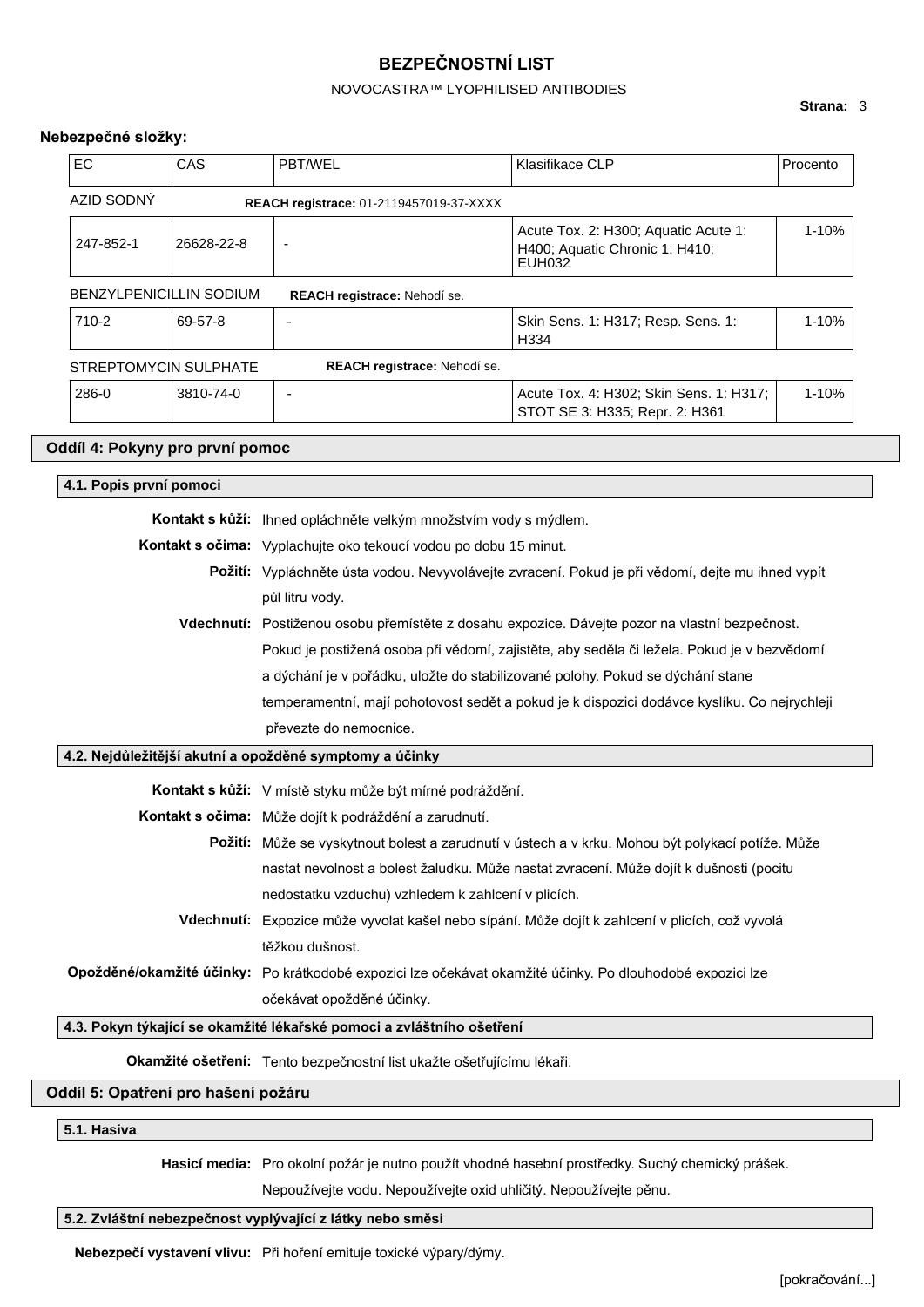# NOVOCASTRA™ LYOPHILISED ANTIBODIES

# **5.3. Pokyny pro hasiče**

**Pokyny pro hasiče:** Použijte samostatný (přenosný) dýchací přístroj. Noste ochranný oděv, abyste zabránili styku s kůží a očima.

## **Oddíl 6: Opatření v případě náhodného úniku**

## **6.1. Opatření na ochranu osob, ochranné prostředky a nouzové postupy**

**Opatření osobní ochrany:** Pomocí značek vyznačte kontaminovanou oblast a zabraňte vstupu neoprávněných osob. Nepřistupujte k zásahu bez vhodného ochranného oděvu viz kapitola 8 bezpečnostního listu (SDS). Zabraňte tvorbě prachu.

## **6.2. Opatření na ochranu životního prostředí**

**Opatření ochrany prostředí:** Nelikvidujte cestou odpadu či vodních toků.

## **6.3. Metody a materiál pro omezení úniku a pro čištění**

**Metody cistení:** Čištění smí provádět pouze kvalifikovaný personál, který je obeznámen s konkrétní látkou. Přemístěte do uzavíratelného označeného kontejneru určeného pro odklízení materiálu a vhodnou metodou zlikvidujte.

## **6.4. Odkaz na jiné oddíly**

**Odkaz na jiné oddíly:** Viz v kapitole 8 bezpečnostního listu. Viz v kapitole 13 bezpečnostního listu.

# **Oddíl 7: Zacházení a skladování**

# **7.1. Opatření pro bezpečné zacházení**

**Manipulační požadavky:** Zamezte přímému styku s látkou. Zajistěte dostatečnou ventilaci prostor. Zamezte tvorbě a šíření prachu ve vzduchu.

## **7.2. Podmínky pro bezpečné skladování látek a směsí včetně neslučitelných látek a směsí**

**Podmínky skladování:** Uchovávejte na chladném a dobře větraném místě. Kontejner uchovávejte těsně uzavřený.

Uchovávejte mimo dosah zdrojů zapalování.

**Vhodný obal:** Musí být uchováváno pouze v původním balení.

## **7.3. Specifické konečné / specifická konečná použití**

**Specifická konečná použití:** Use in laboratories - Professional.

# **Oddíl 8: Omezování expozice/osobní ochranné prostředky**

**8.1. Kontrolní parametry**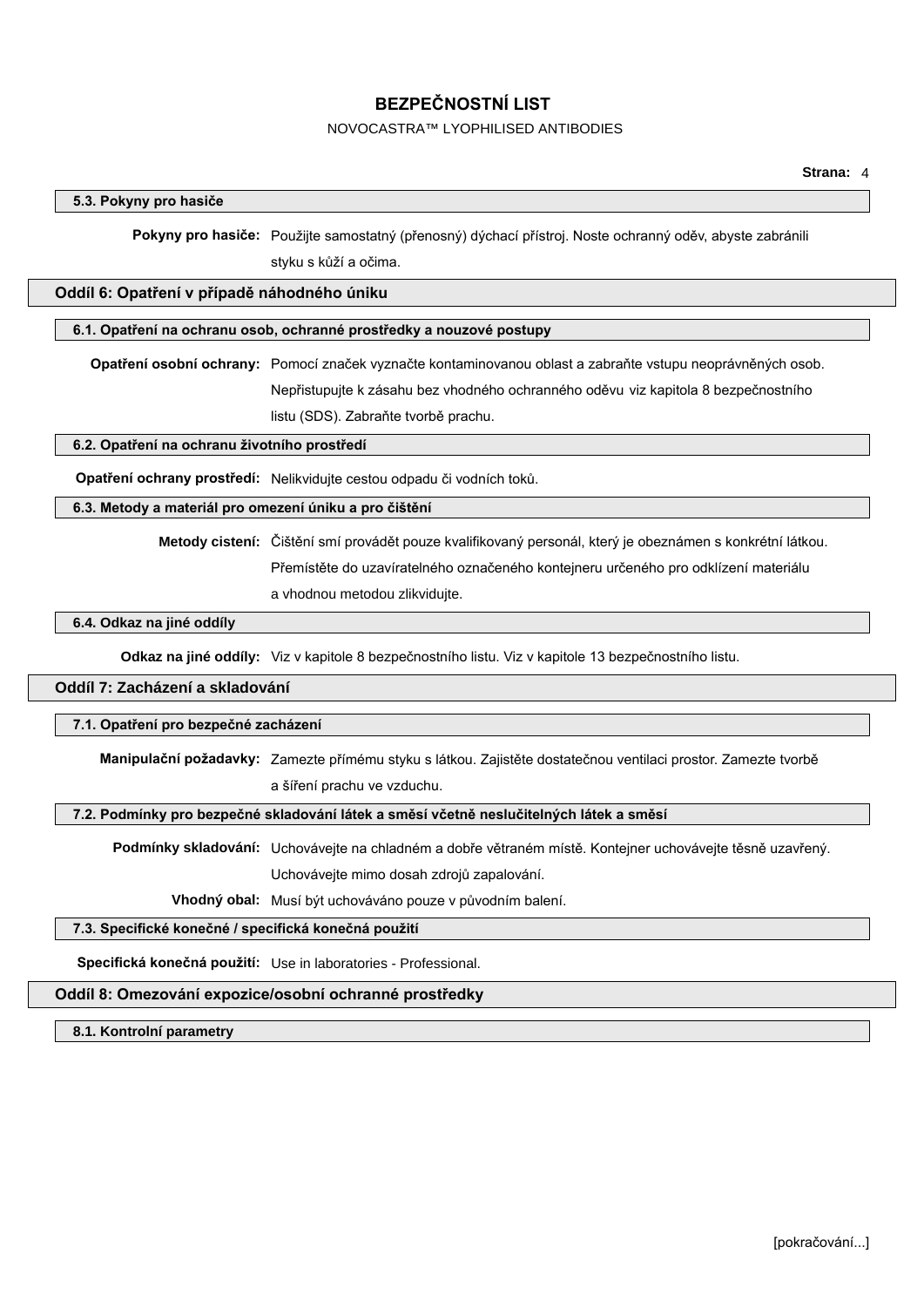## NOVOCASTRA™ LYOPHILISED ANTIBODIES

**Dýchatelný prach**

# **Nebezpečné složky: SODIUM AZIDE Strana:** 5

# **Hygienické limity látek v ovzduší:**

| Stát      | 8 hodin TWA              | 15 min. STEL           | 8 hodin TWA              | 15 min. STEL             |
|-----------|--------------------------|------------------------|--------------------------|--------------------------|
| EU        | $0.1 \text{ mg/m}^3$     | $0.3 \text{ mg/m}^3$   |                          | $\overline{\phantom{0}}$ |
| <b>UK</b> | $0.1$ mg/m $3$           | $0.3$ mg/m $3$         |                          | $\overline{\phantom{a}}$ |
| IE        | $0.1 \text{ mg/m}^3$     | $0.3 \text{ mg/m}^3$   |                          |                          |
| <b>US</b> | $\overline{\phantom{0}}$ | $0.3 \text{ mg/m}^3$   | $\overline{\phantom{0}}$ | $\overline{\phantom{0}}$ |
| CA        | $\overline{\phantom{0}}$ | $0.3 \text{ mg/m}^3$   | $\overline{\phantom{0}}$ | $\overline{\phantom{a}}$ |
| AU        | $\overline{\phantom{0}}$ | $0.3 \text{ mg/m}^3$   | -                        | $\overline{\phantom{a}}$ |
| NZ        |                          | 0.29 mg/m <sup>3</sup> |                          | $\overline{\phantom{a}}$ |

#### **DNEL/PNEC**

**DNEL / PNEC** Nejsou k dispozici žádné údaje.

## **8.2. Omezování expozice**

**Technická opatření:** Zajistěte dostatečnou ventilaci prostor. **Respirační ochrana:** Respiratory protection must be available in case of emergency. Částicový filtr třídy P1 (EN143). **Ochrana rukou:** Ochranné rukavice. **Ochrana očí:** Ochranné brýle s bočními štíty. Zajistěte, aby byla po ruce možnost výplachu očí. **Ochrana kůže** Ochranný oděv. **Životní prostředí:** Zabraňte vniknutí do veřejné kanalizace nebo okolního prostředí. Požadavky v rámci obecní ekologické legislativy viz specifická legislativa členského státu.

## **Oddíl 9: Fyzikální a chemické vlastnosti**

## **9.1. Informace o základních fyzikálních a chemických vlastnostech**

**Skupenství:** Prášek

**Barva:** Našedlý

**Zápach:** Bez zápachu.

#### **9.2. Další informace**

**Další informace:** Nejsou k dispozici žádné údaje.

## **Oddíl 10: Stálost a reaktivita**

**10.1. Reaktivita**

**Reaktivita:** Stabilní za doporučených podmínek pro přepravu nebo skladování.

## **10.2. Chemická stabilita**

**Chemická stabilita:** Za normálních podmínek stabilní.

## **10.3. Možnost nebezpečných reakcí**

**Nebezpečné reakce:** Za normálních podmínek pro přepravu nebo skladování nenastanou nebezpečné

reakce.

## **10.4. Podmínky, kterým je třeba zabránit**

**Nutno vyloučit tyto podmínky:** Teplo. Horké povrchy. Plameny.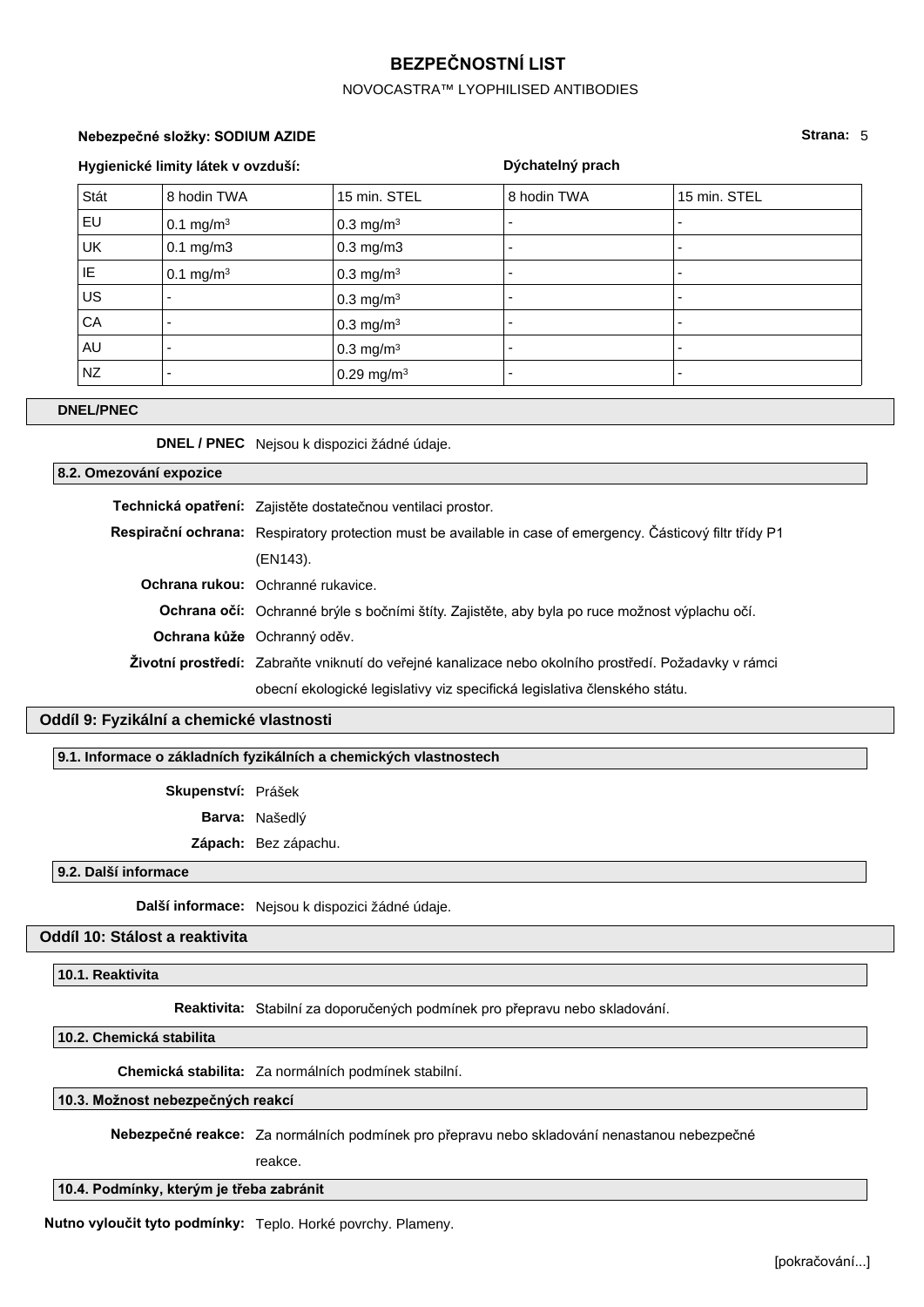## NOVOCASTRA™ LYOPHILISED ANTIBODIES

## **10.5. Neslučitelné materiály**

**Nutno vyloučit tyto materiály:** Silná oxidační činidla. Silné kyseliny.

# **10.6. Nebezpečné produkty rozkladu**

**Nebezpecné produkty rozkladu:** Při hoření se uvolňují toxické výpary/dýmy. Uvolňuje vysoce toxický plyn při styku s kyselinami.

# **Oddíl 11: Toxikologické informace**

## **11.1. Informace o toxikologických účincích**

# **Nebezpečné složky: SODIUM AZIDE**

| ORÁLNÍ | MYŠ          | LD50 | 27 | mg/kg |
|--------|--------------|------|----|-------|
| ORÁLNÍ | <b>KRYSA</b> | ∟D50 | 27 | mg/kg |
| KŮŽE   | <b>KRYSA</b> | LD50 | 50 | mg/kg |

## **Relevantní efekty pro směsi:**

| Účinek                                                            | Trasa      | Základ                |
|-------------------------------------------------------------------|------------|-----------------------|
| Akutní toxicita (zdraví škodlivý)                                 | POŽITÍ     | Nebezpečný: vypočtená |
| Senzibilizace dýchacích cest /<br><sup>i</sup> senzibilizace kůže | ∫INH KOŽNÍ | Nebezpečný: vypočtená |

## **Vyloučené efekty pro směsi:**

| Účinek                          | Trasa | Základ                                                              |
|---------------------------------|-------|---------------------------------------------------------------------|
| Akutní toxicita (smrtelné)      |       | Na základě dostupných údajů nejsou splněna kritéria pro klasifikaci |
| Akutní toxicity (toxický)       |       | Na základě dostupných údajů nejsou splněna kritéria pro klasifikaci |
| Podráždění                      |       | Na základě dostupných údajů nejsou splněna kritéria pro klasifikaci |
| Leptavost                       |       | Na základě dostupných údajů nejsou splněna kritéria pro klasifikaci |
| Toxicita po opakovaných dávkách |       | Na základě dostupných údajů nejsou splněna kritéria pro klasifikaci |
| Karcinogenní                    |       | Na základě dostupných údajů nejsou splněna kritéria pro klasifikaci |
| Mutagenita                      |       | Na základě dostupných údajů nejsou splněna kritéria pro klasifikaci |
| Toxicita pro reprodukci         |       | Na základě dostupných údajů nejsou splněna kritéria pro klasifikaci |
|                                 |       |                                                                     |

## **Příznaky / cesty expozice**

| <b>Kontakt s kůží:</b> V místě styku může být mírné podráždění.                                           |
|-----------------------------------------------------------------------------------------------------------|
| <b>Kontakt s očima:</b> Může dojít k podráždění a zarudnutí.                                              |
| Požití: Může se vyskytnout bolest a zarudnutí v ústech a v krku. Mohou být polykací potíže. Může          |
| nastat nevolnost a bolest žaludku. Může nastat zvracení. Může dojít k dušnosti (pocitu                    |
| nedostatku vzduchu) vzhledem k zahlcení v plicích.                                                        |
| Vdechnutí: Expozice může vyvolat kašel nebo sípání. Může dojít k zahlcení v plicích, což vyvolá           |
| těžkou dušnost.                                                                                           |
| Opožděné/okamžité účinky: Po krátkodobé expozici lze očekávat okamžité účinky. Po dlouhodobé expozici lze |
| očekávat opožděné účinky.                                                                                 |
|                                                                                                           |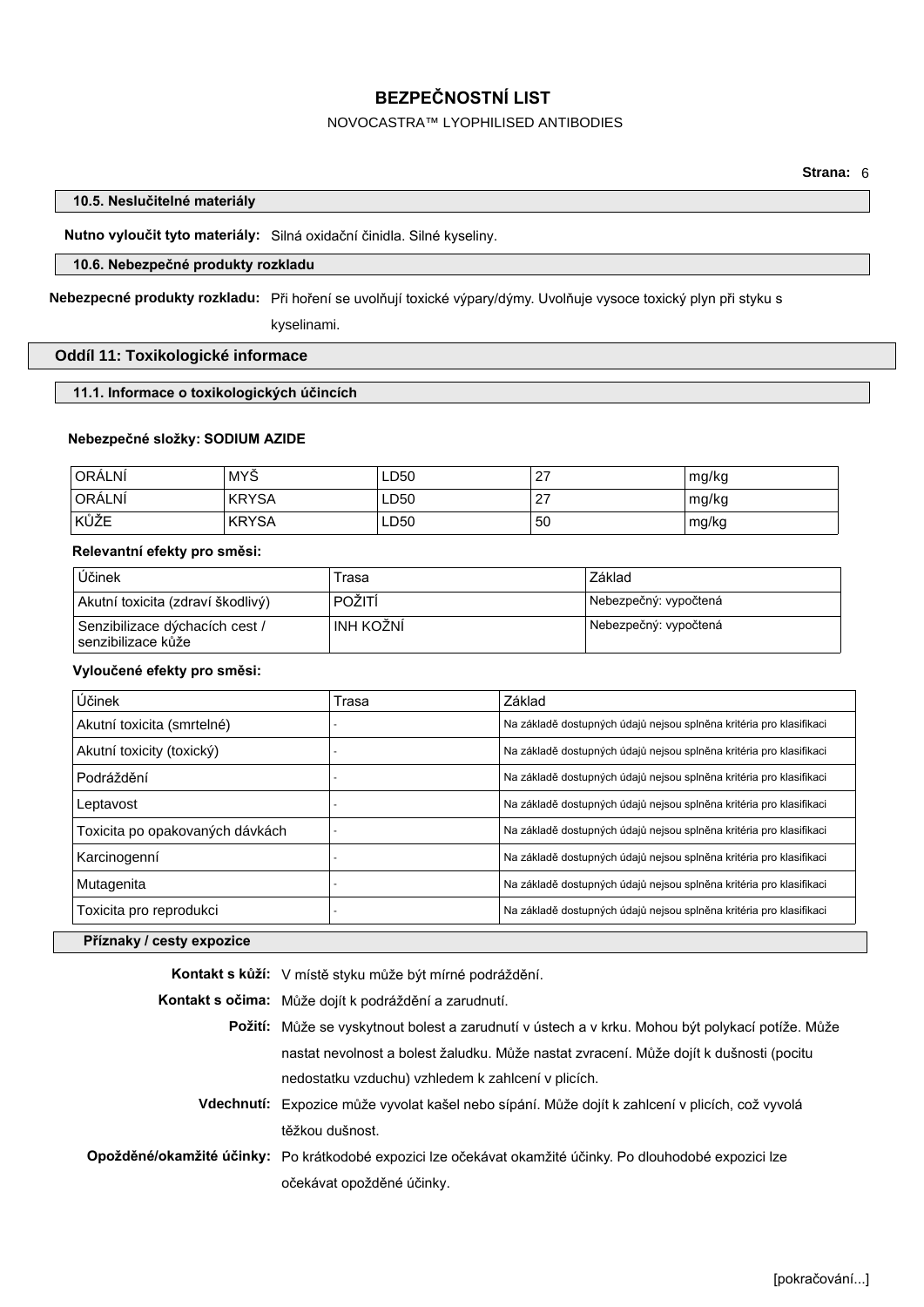# NOVOCASTRA™ LYOPHILISED ANTIBODIES

## **Oddíl 12: Ekologické informace**

### **12.1. Toxicita**

## **Hodnoty ekotoxicita:**

| *Druh                     | Test      | Hodnota | Jednotky |
|---------------------------|-----------|---------|----------|
| Pimephales promelas       | 96H LC50  | 5.46    | mg/L     |
| Orconectes rusticus       | 96H LC100 |         | mg/L     |
| Paracentrotus lividus     | 48H LOEC  | 10      | umol/L   |
| Selenastrum capricornutum | 96H EC50  | 0.35    | mg/L     |

## **12.2. Perzistence a rozložitelnost**

**Stálost a rozložitelnost:** Žádná schopnost biodegradace.

## **12.3. Bioakumulační potenciál**

**Potenciál bioakumulace:** Potenciál bioakumulace.

**12.4. Mobilita v půdě**

**Mobilita:** Rychle se absorbuje do půdy.

**12.5. Výsledky posouzení PBT a vPvB**

**PBT:** Tato látka není identifikována jako látka PBT/vPvB.

## **12.6. Jiné nepříznivé účinky**

**Jiné nežádoucí účinky:** Toxický pro vodní organizmy. Toxický pro půdní organizmy.

## **Oddíl 13: Pokyny pro odstraňování**

## **13.1. Metody nakládání s odpady**

**Postupy likvidace:** Přemístěte do vhodného kontejneru a zajistěte sběr odpadu specializovanou firmou pro zneškodňování odpadů.

**Regenerační operace:** Nelze použít.

**Likvidace obalu:** Zajistěte sběr odpadu specializovanou firmou pro zneškodňování odpadů.

**NB:** Uživatel je upozorňován na možnou existenci regionálních nebo národních předpisů a zákonů týkajících se likvidace.

# **Oddíl 14: Informace pro přepravu**

## **14.1. Číslo OSN**

**Číslo OSN:** UN3288

## **14.2. Příslušný název OSN pro zásilku**

**Expedicní název:** Toxic Solid, Inorganic, N.O.S.

(SODIUM AZIDE)

## **14.3. Třída/třídy nebezpečnosti pro přepravu**

**Třída přepravy:** 6.1

¥

## **14.4. Obalová skupina**

**Obalová skupina** III

**Strana:** 7